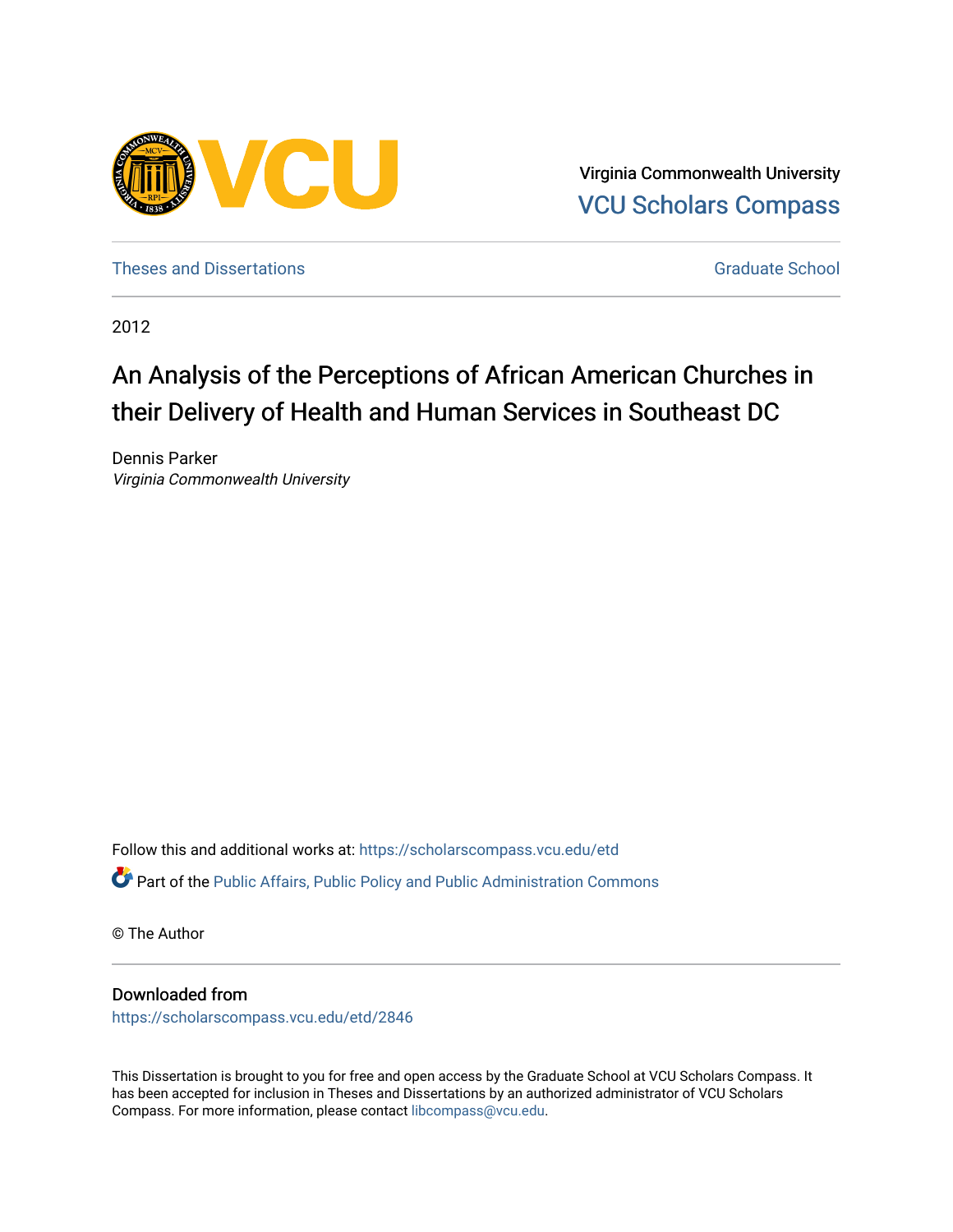**©**Dennis C. Parker 2012 All Rights Reserved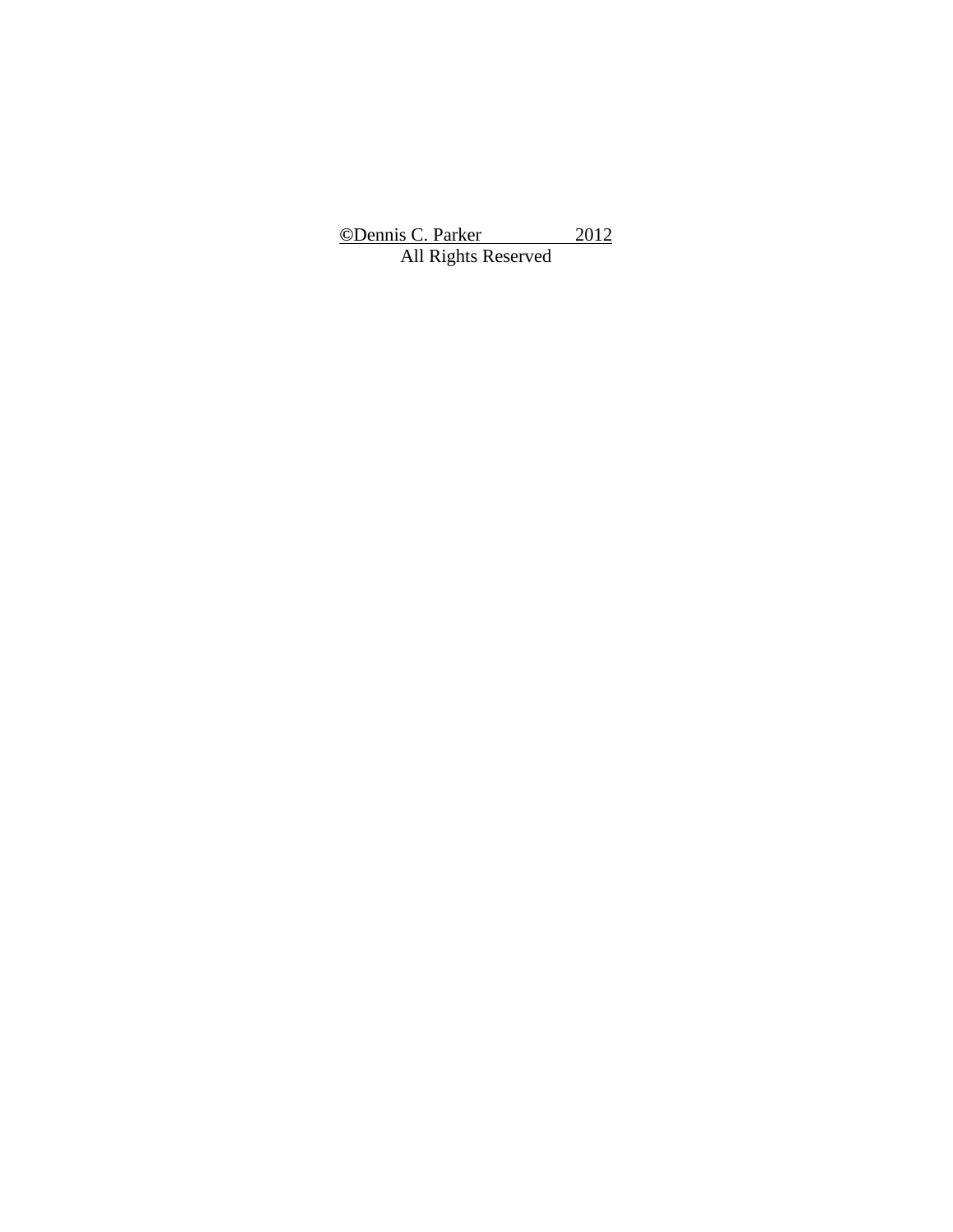# AN ANALYSIS OF THE PERCEPTIONS OF AFRICAN AMERICAN CHURCH PASTORS

### IN THEIR DELIVERY OF HEALTH AND HUMAN SERVICES IN

#### SOUTHEAST WASHINGTON DC

A dissertation submitted in partial fulfillment of the requirements for the degree of Doctor of Philosophy at Virginia Commonwealth University.

by

Dennis C. Parker B.S., History and Political Science, Virginia Union University, 1993 M.S., Business Economics, Virginia State University, 1997

Director: Dr. William C. Bosher, Jr., Distinguished Professor of Public Policy L. Douglas Wilder School of Government and Public Affairs

> Virginia Commonwealth University Richmond, Virginia August, 2012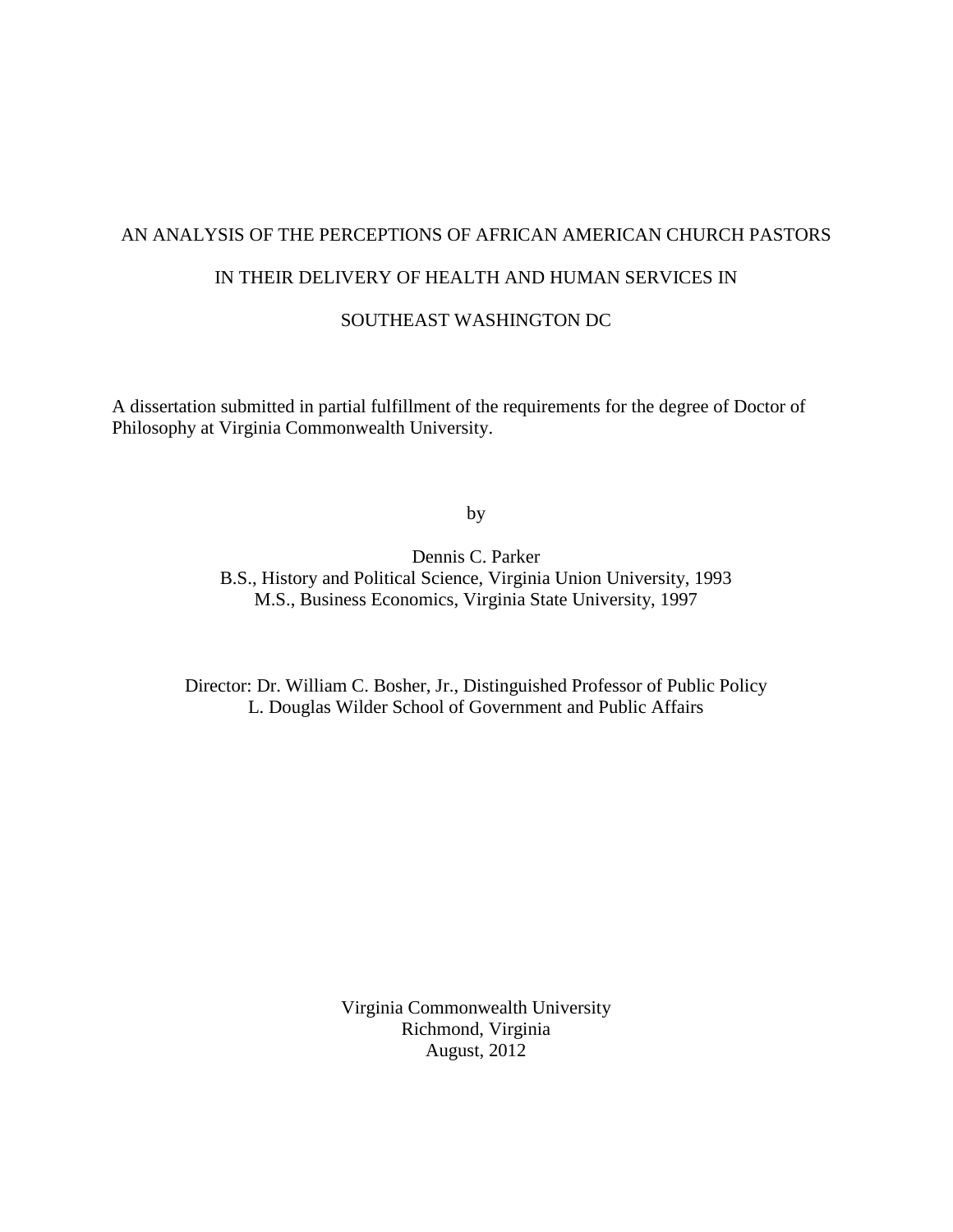#### **ACKNOWLEDGMENTS**

I would like to thank God, my creator, for giving me the health, mental health, and strength to complete this process. Special thanks to my wife and children who sacrificed their time and energy in order for me to fulfill my dream. In addition, I would like to thank my mother, father, and brothers for constantly pushing me to set and achieve goals. I would also like to thank my committee chair, Dr. William C. Bosher, for his guidance and support in the completion of this monumental achievement in my life. Additionally, I would like to thank my former chairs, Dr. Carolyn Funk and Dr. Michael Pratt, respectively, for all of their efforts and support throughout the entire dissertation process. Finally I need to acknowledge all of the mentors that I have blessed to have including Mr. Clarence Carter, Ms. Sullivan Robinson, Reverend Gerald Glen, Ms. Thomasina Binga, Colonel Wilber Bryant and the late Dr. Ramsey Kleff for without which I would not be here today.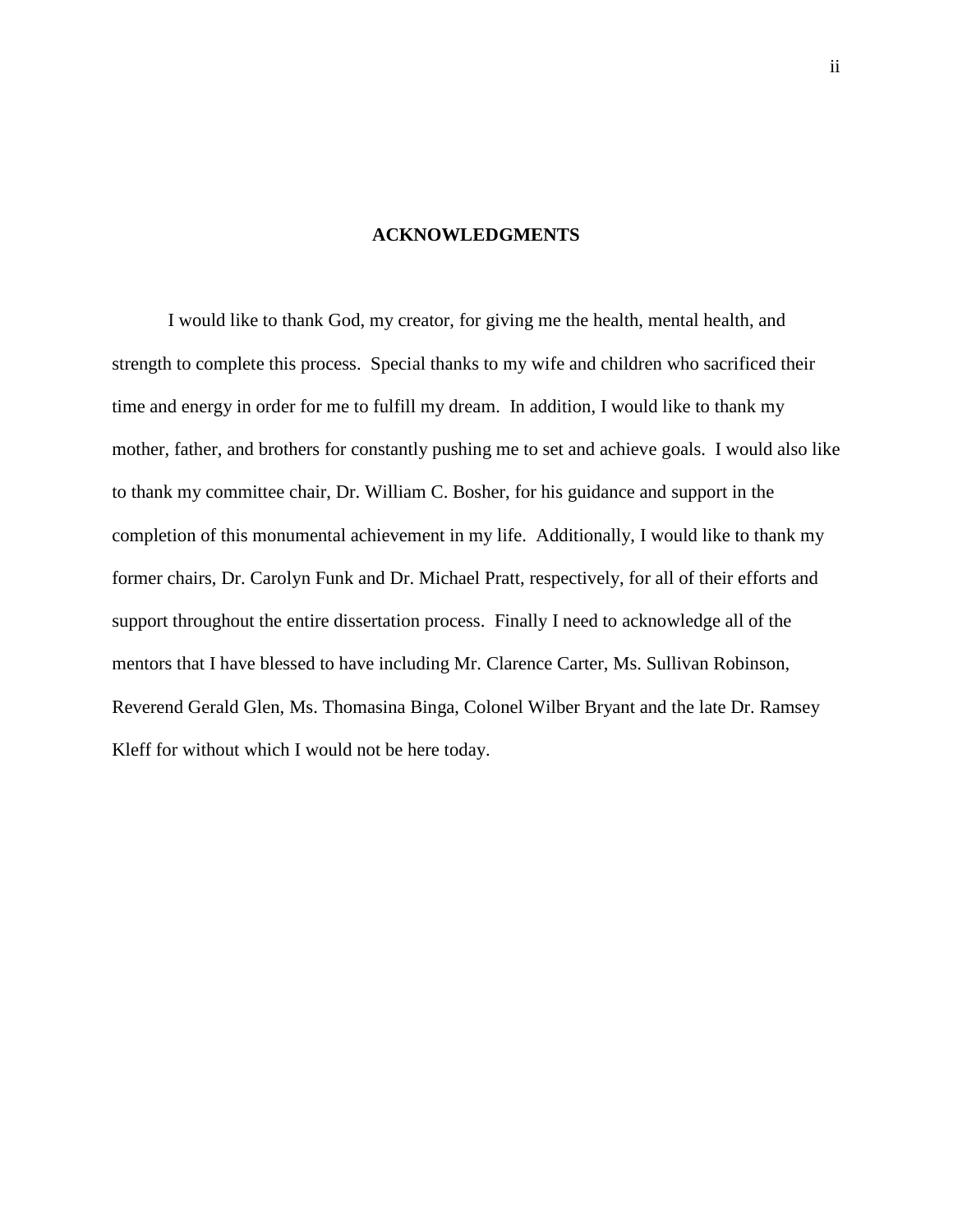### TABLE OF CONTENTS

| The Role of African American Churches in the Provision of Human Services  16     |  |
|----------------------------------------------------------------------------------|--|
|                                                                                  |  |
|                                                                                  |  |
|                                                                                  |  |
|                                                                                  |  |
|                                                                                  |  |
|                                                                                  |  |
|                                                                                  |  |
|                                                                                  |  |
|                                                                                  |  |
|                                                                                  |  |
|                                                                                  |  |
| Social Capital Theory, Church Membership, and Church Financial Resources  41     |  |
|                                                                                  |  |
| Organizational Review of Governmental Partnerships and Provision of Services  50 |  |
|                                                                                  |  |
|                                                                                  |  |

Page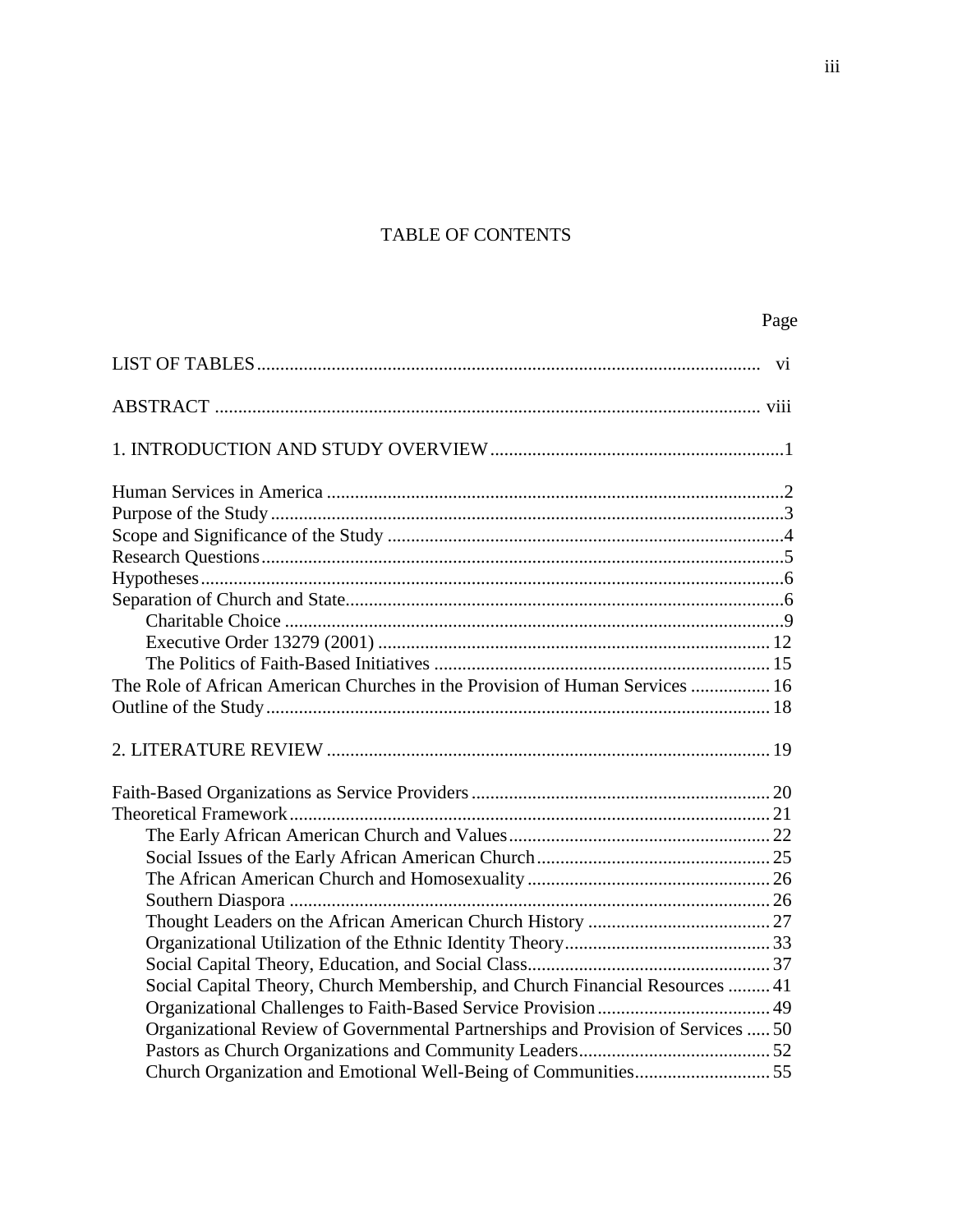|                                                                      | Page |
|----------------------------------------------------------------------|------|
|                                                                      |      |
|                                                                      |      |
|                                                                      |      |
|                                                                      |      |
|                                                                      |      |
|                                                                      |      |
|                                                                      |      |
|                                                                      |      |
|                                                                      |      |
|                                                                      |      |
|                                                                      |      |
|                                                                      |      |
|                                                                      |      |
|                                                                      |      |
|                                                                      |      |
|                                                                      |      |
|                                                                      |      |
|                                                                      |      |
|                                                                      |      |
|                                                                      |      |
|                                                                      |      |
|                                                                      |      |
|                                                                      |      |
|                                                                      |      |
|                                                                      |      |
|                                                                      |      |
|                                                                      |      |
|                                                                      |      |
|                                                                      |      |
|                                                                      |      |
|                                                                      |      |
|                                                                      |      |
|                                                                      |      |
|                                                                      |      |
|                                                                      |      |
| President Obama's Faith and Neighborhood Partnership Initiative  102 |      |
|                                                                      |      |
|                                                                      |      |
|                                                                      |      |
|                                                                      |      |
|                                                                      |      |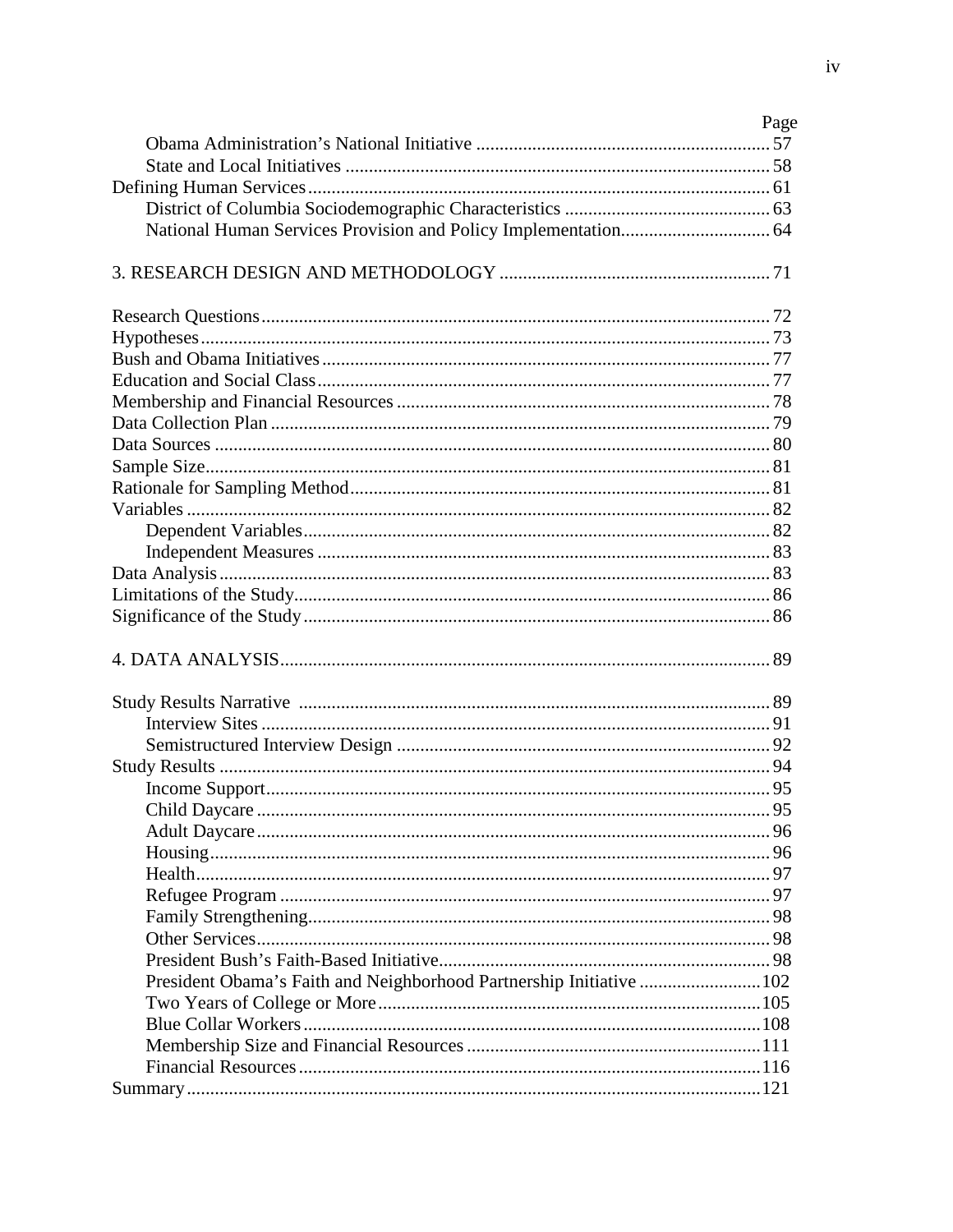## Page

| Social Capital Theory, Church Membership, and Church Financial Resources131 |  |
|-----------------------------------------------------------------------------|--|
|                                                                             |  |
|                                                                             |  |
|                                                                             |  |
|                                                                             |  |
|                                                                             |  |

### **APPENDIXES**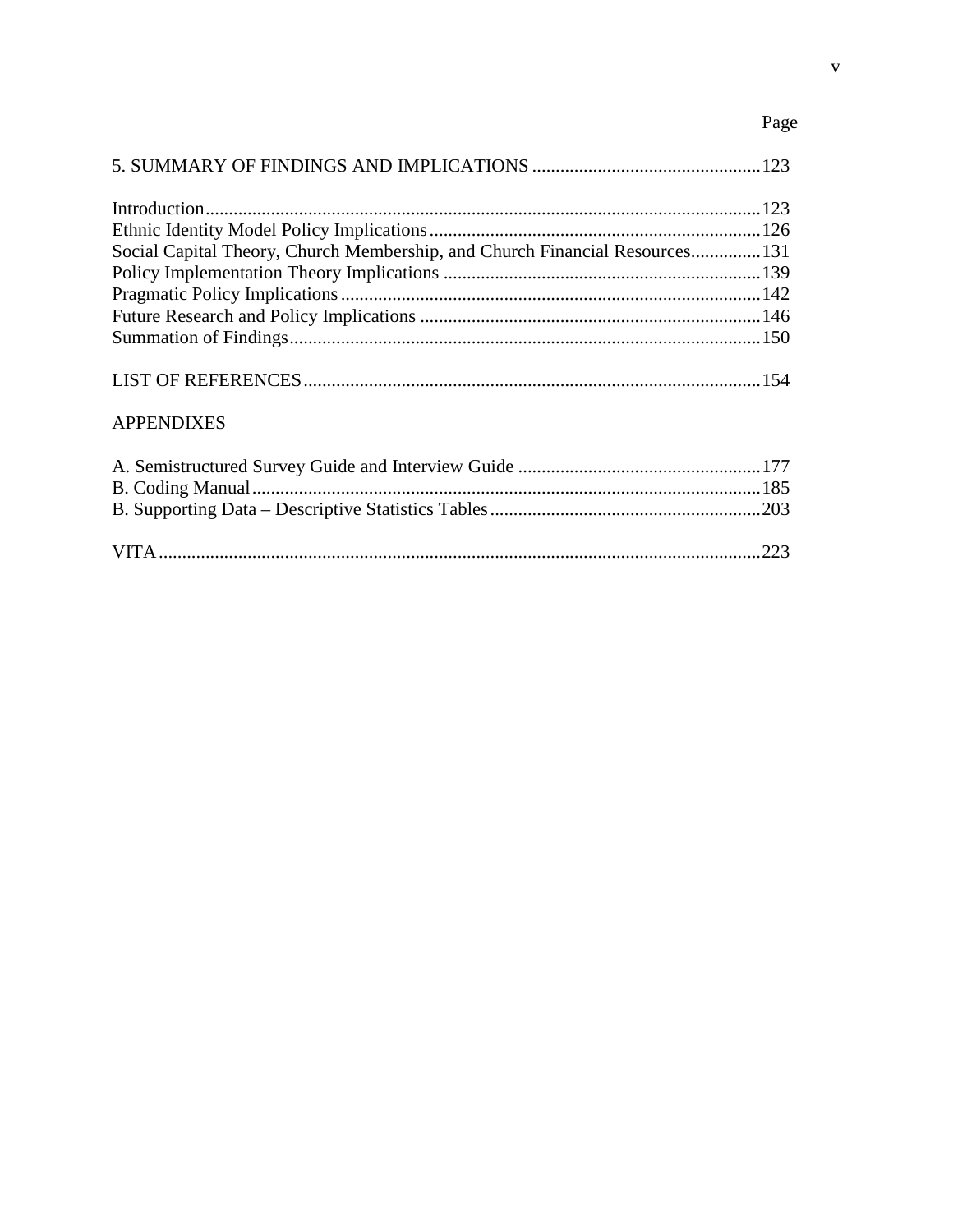### **LIST OF TABLES**

| Table |                                                                                                                                            | Page |
|-------|--------------------------------------------------------------------------------------------------------------------------------------------|------|
|       |                                                                                                                                            |      |
|       |                                                                                                                                            |      |
|       |                                                                                                                                            |      |
|       | 4. Pastoral Programs-Bush Faith-Based Initiative-Evaluative Statements  100                                                                |      |
|       | 5. Hypothesis I. Correlations of President Bush's Faith-Based Initiative and                                                               |      |
|       | 6. Pastoral Programs-Obama Faith and Neighborhood Partnership Initiative-                                                                  |      |
|       | 7. Hypothesis II. Correlations of President Obama's National Faith and                                                                     |      |
|       | 8. Church Congregations With Educational Level of Two or More Years of                                                                     |      |
|       | 9. Hypothesis III. Correlations of Years of Education and Number of Human                                                                  |      |
|       |                                                                                                                                            |      |
|       | 11. Hypothesis IV. Correlations of Socioeconomic Status and Number of                                                                      |      |
|       | 12. Pastoral Programs-Large Church Membership, and Financial Resources<br>and Estimated Human Services Provision-Evaluative Statements 113 |      |
| 13.   | Human Services Provision Level in Churches With Large (300 or more)                                                                        |      |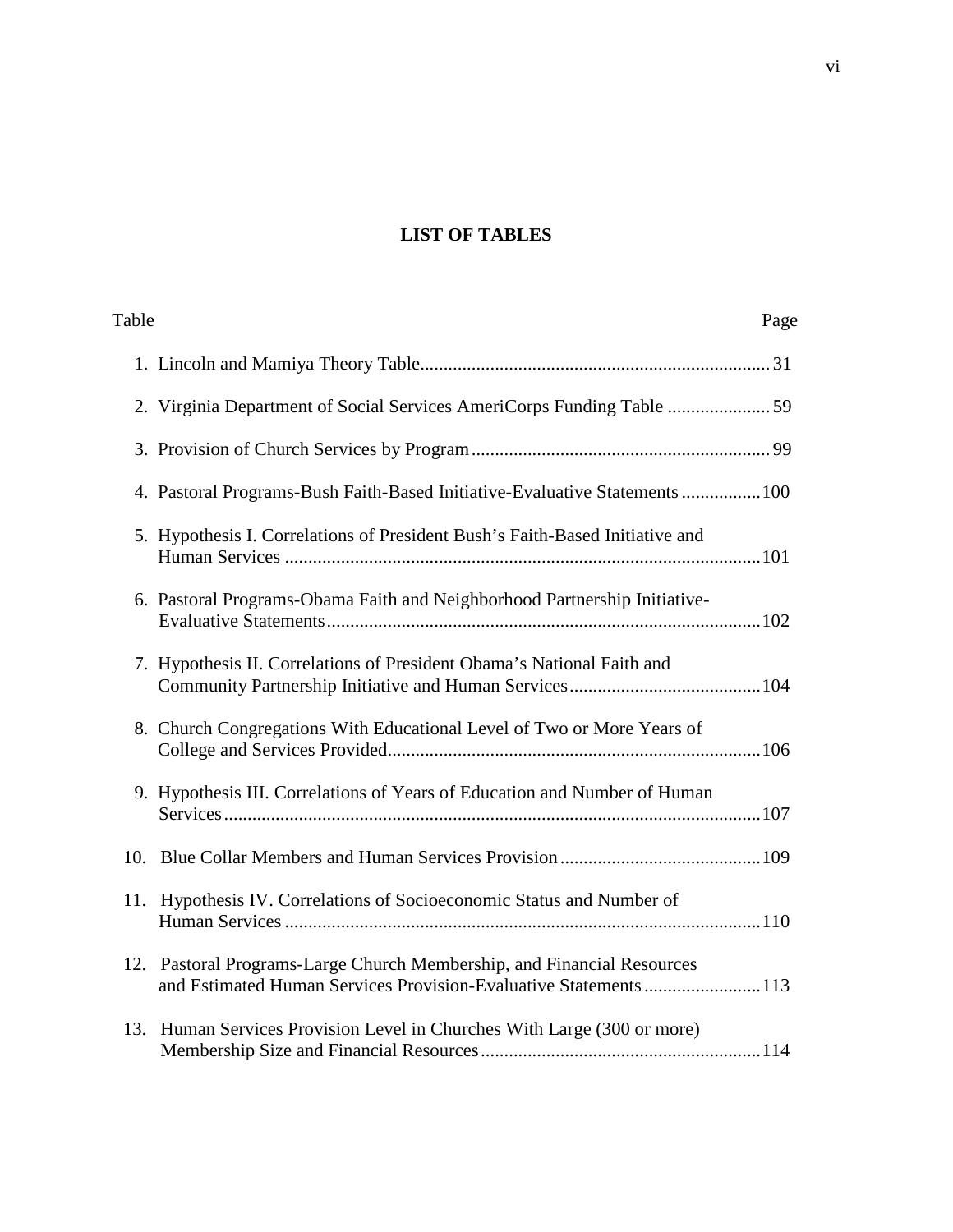#### Table Page

|     | 14. Hypothesis V. Correlations of Membership Size and Number of Human                                                                        |
|-----|----------------------------------------------------------------------------------------------------------------------------------------------|
|     | 15. Cross Tabulation-Estimated Income and Three Services or Less or Four                                                                     |
|     | 16. Cross Tabulation-Percentage of Income Dedicated to Human Services and                                                                    |
| 17. | Human Services Provision by Church Estimated Income and Percentage                                                                           |
| 18. | Hypothesis VI. Correlations of Estimated Church Income, Percentage of<br>Income Dedicated to Human Services, and Number of Human Services120 |
|     | 19. Evaluative Comments Regarding Which President is More Friendly Toward                                                                    |
|     | 20. Pastoral Programs-Ethnic Identity Model-Evaluative Statements  129                                                                       |
|     |                                                                                                                                              |
|     | 22. Nonsystematic Evaluation Process-Pastoral Programs-Evaluative Statements  137                                                            |
| 23. |                                                                                                                                              |
|     |                                                                                                                                              |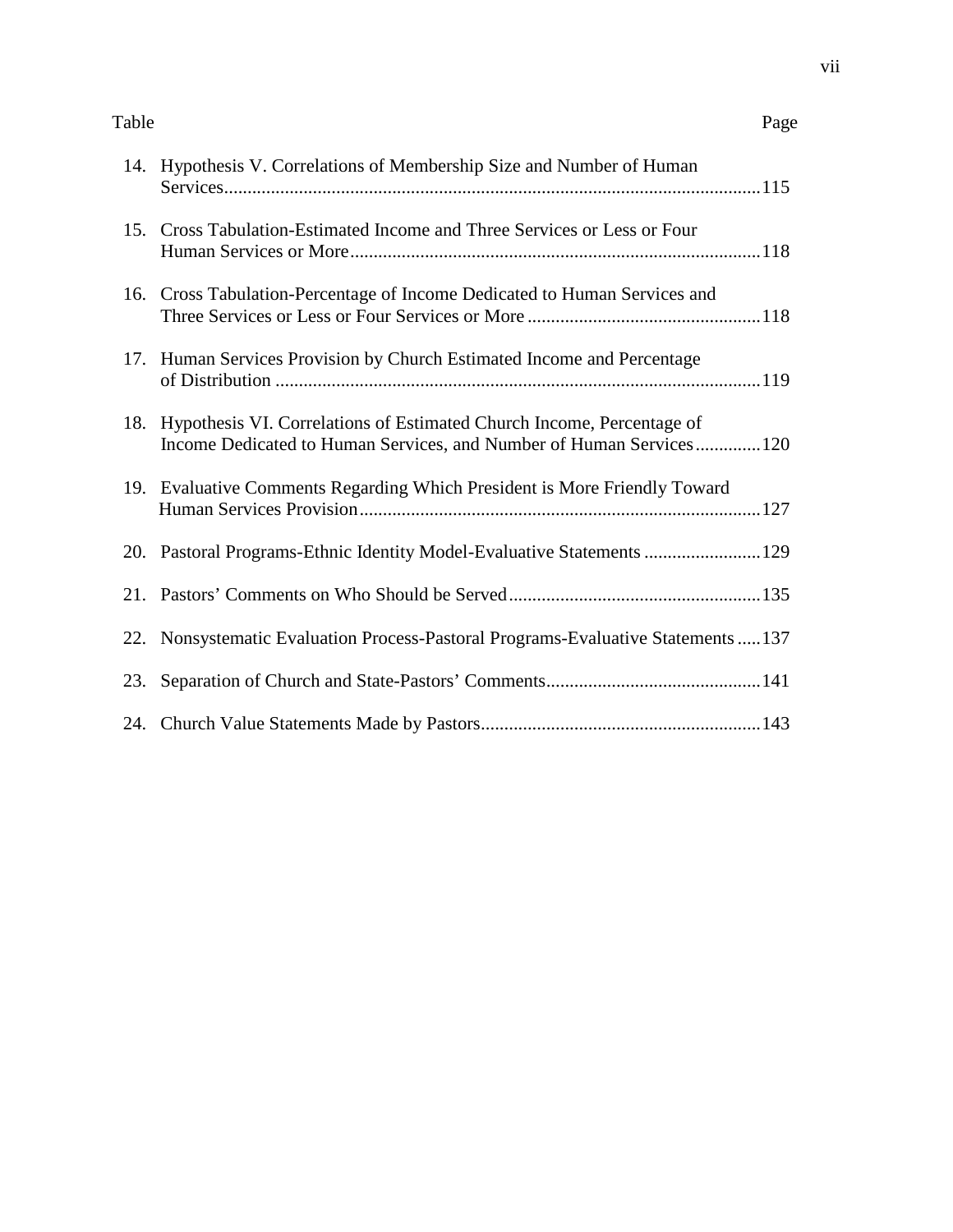#### Abstract

#### AN ANALYSIS OF THE PERCEPTIONS OF AFRICAN AMERICAN CHURCH PASTORS IN THEIR DELIVERY OF HEALTH AND HUMAN SERVICES IN SOUTHEAST WASHINGTON, DC

By Dennis C. Parker, Ph.D.

A dissertation submitted in partial fulfillment of the requirements for the degree of Doctor of Philosophy at Virginia Commonwealth University.

Virginia Commonwealth University, 2012

Major Director: Dr. William C. Bosher, Jr., Distinguished Professor of Public Policy L. Douglas Wilder School of Government and Public Affairs

President Bush's Executive Order 13279 (December 12, 2002) encouraged the government to work with faith-based organizations to provide human services (i.e., Temporary Assistance for Needy Families, employment, homelessness services, and health care) to serve America's low-income populations. Faith-Based Initiatives, and now President Obama's Faith and Neighborhood Partnerships Initiative have created the foundation for further partnerships between faith-based organizations and local, state, and federal governments. Limited information exists regarding the overall effectiveness of the programs in encouraging churches, specifically African American churches, to engage in services delivery. This study explores the perceptions of church leaders that influence faith-based organizations, specifically African American churches in the southeast region of Washington, DC, to provide human services. The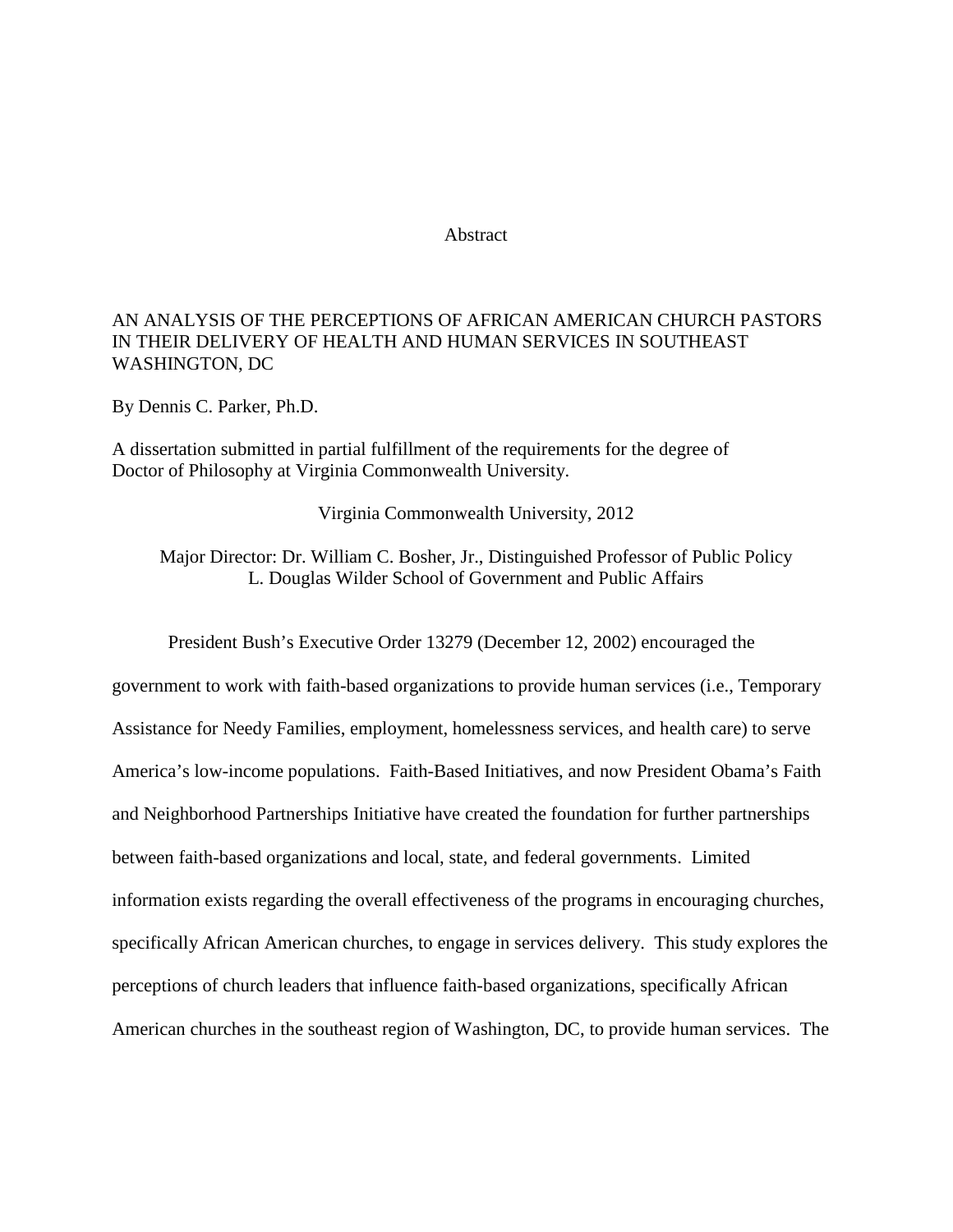District of Columbia has eight local wards: southeast Washington encompasses Wards 7 and 8, and has a high concentration of poverty and African Americans. The District of Columbia Department of Human Services (2010) reports that in the year 2009, 97% of Ward 7 residents were African American with 26% residing in poverty; 94% of Ward 8 residents were African American with 35% residing in poverty.

The work of early sociologists, W. E. B. Dubois and Franklin Frazier is utilized to frame the theoretical background (Ethnic Identity Model) for this study. Additionally, this study relies on an African American church analysis by Lincoln and Mamiya (1990) to highlight the historical and current role of the African American church.

The purpose of this study was to examine the churches of southeast Washington, DC and the level of human services provided between 2000 and 2010, during both the Bush and Obama Administrations, to understand the perceptions of the factors that influenced the level of human services during the same time frame. The study utilized a qualitative design with descriptive statistics to shed light on human service delivery of faith-based organizations in the African American community. A semistructured interview was performed on a convenience sample of 20 pastors/church leaders of churches in southeast Washington, DC. These 20 churches were identified through the District of Columbia's yellow pages and, additionally, other data sets including advocacy organizations and community groups.

This study found that neither President's Bush's or Obama Faith Based Initiative significantly influenced the level of provision of human services by African American Churches located in Wards 7 and 8 of southeast Washington DC. Also this study found that the majority of African American churches in wards 7 & 8 in Washington DC are more flexible and able to determine the types of services they provide by the presenting community needs. The study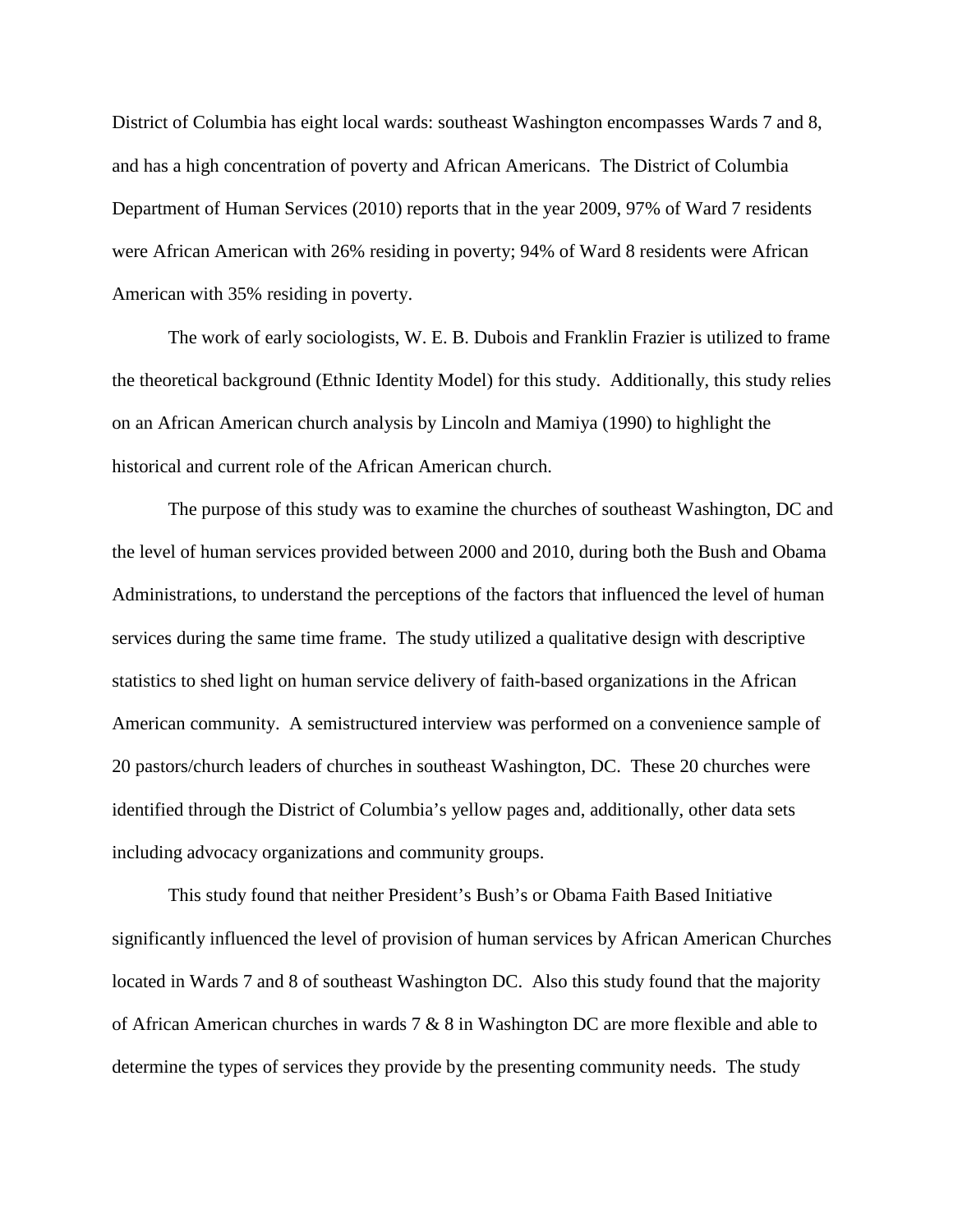results will inform policymakers about whether, and how, the churches' role in service delivery changed after the implementation of President Bush's Faith-Based Initiative. Presidents Bush and Obama view churches and community-based organizations as strong frontline resources to address desperate challenges related to poverty, but little is known about the effectiveness of their initiatives. The results of this analysis will assist churches, community organizations, and policy formulators in providing information that will help policymakers to make more informed decisions about the potential impact of churches for service delivery in the African American community. It will also provide information about barriers to participating as partners with the government.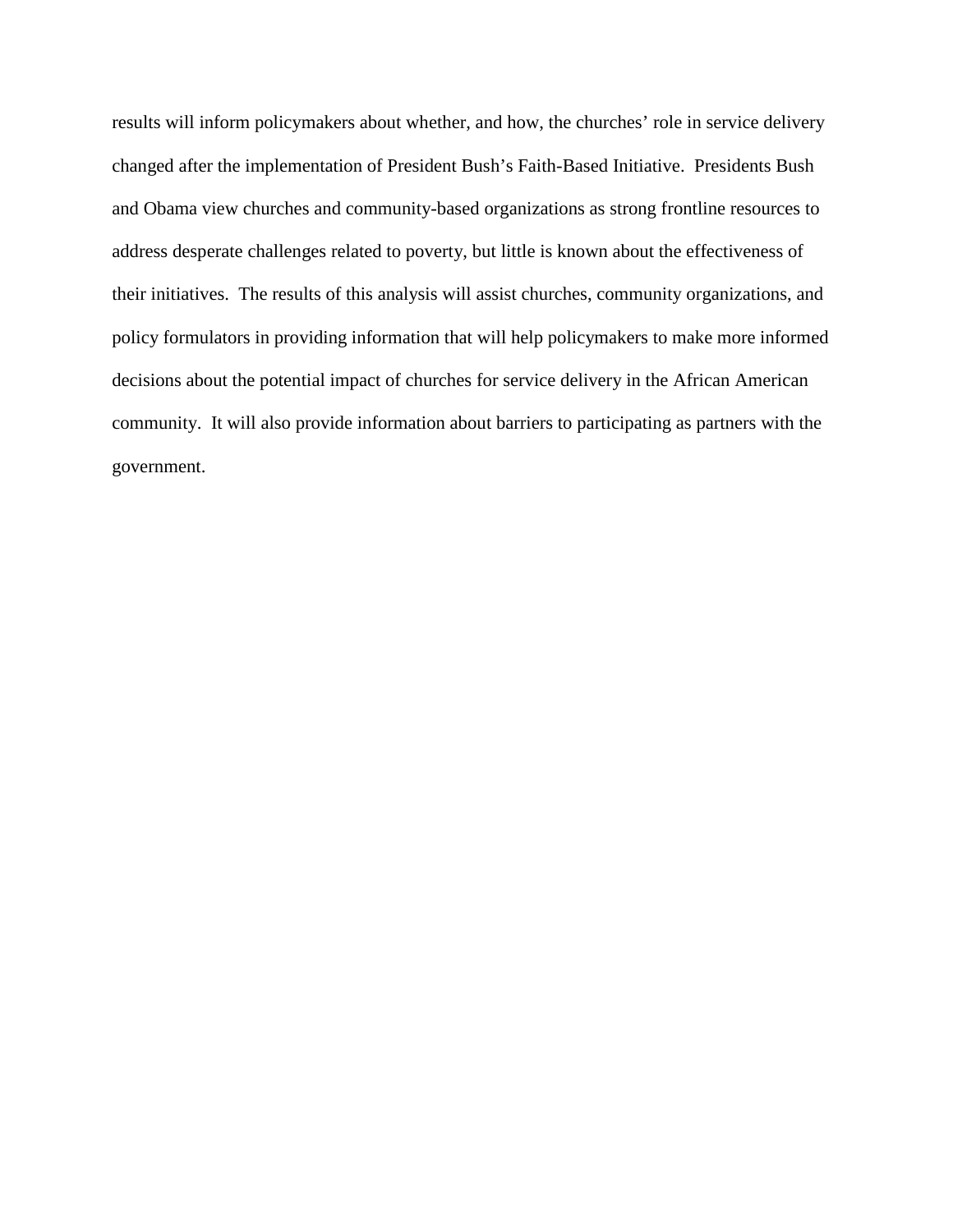#### **CHAPTER 1. INTRODUCTION AND STUDY OVERVIEW**

In January 2001, former President George W. Bush created the White House Office of Faith-Based and Community Initiatives (Executive Order 13279), and in February 2004, President Bush identified \$3.7 billion to fund these initiatives. Executive Order 13279 prohibited the use of federal dollars to discriminate against an organization on the basis of the organization's religion or religious beliefs. President Bush's order also gave formal direction and guidance to the entire federal government with respect to setting policy and regulations that would level the barriers faith-based organizations faced when accessing federal funding for their programs (Broyles, 2003).

This study is designed to better understand the perceptions of the impact of Executive Order 13279 on human service delivery by African American churches in southeast Washington, DC. The District of Columbia (DC) has eight local wards, and the southeast quadrant, Wards 7 and 8, has a high concentration of poverty and African Americans. The District of Columbia Department of Human Services (H. Lee, personal communication, January 12, 2010) reports that in year 2009, 97% of Ward 7 residents were African American, with 26% residing in poverty; and 94% of Ward 8 residents were African American, with 35% residing in poverty.

This chapter will review (a) the history of the separation of church and state provided for in the First Amendment and the constitutional challenges to that provision, (b) the implementation of the Charitable Choice provision of the Personal Responsibility and Work Opportunity Reconciliation Act of 1996, (c) an overview of President Bush's Executive Order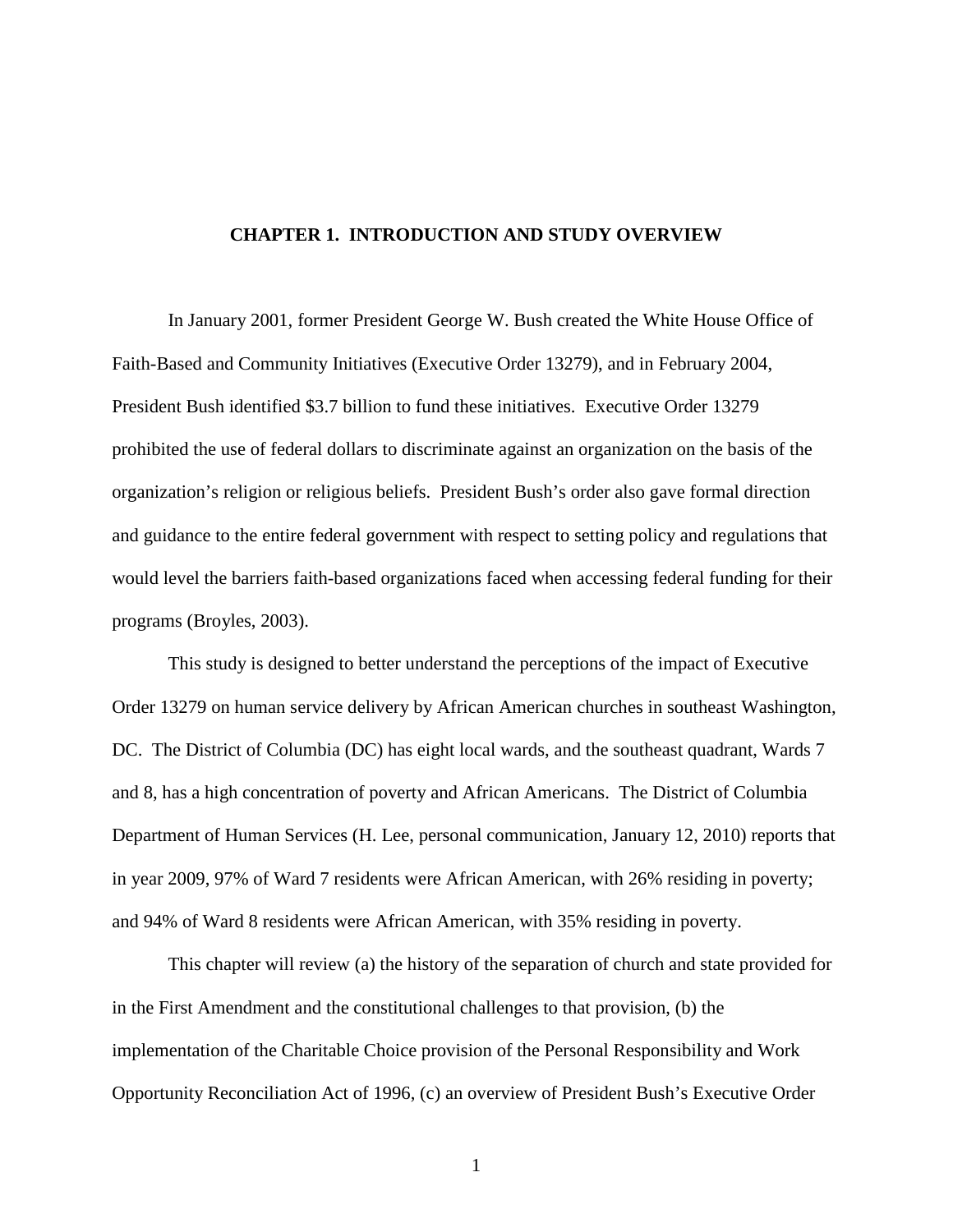13279, (d) a review of the politics of the faith-based initiative, and (6) the role African American churches have played historically in provision of services as a method of changing behaviors and ultimately improving the life of the church communities.

#### **Human Services In America**

In the United States the role of government as a service provider has evolved over the past two decades. The current state of service delivery and provision is a multifaceted system, including a network of alliances and resource generating partnerships between governmental organization and nonprofits. Previous studies regarding health and human services have indicated that the service delivery industry, just as other national industries, responds intimately to market forces including supply and demand of services (Frumkin & Reingold, 2004; Provan, Milward, & Isett, 2006).

President Bush's Executive Order 13279 (2002) gave written guidance to the Health and Human Services Secretariat to set policy and regulations that would encourage partnerships with churches to provide human services through governmental resources (Broyles, 2003). For example, Brentwood Baptist Church in Houston, Texas, created a housing community for people living with HIV; Victory Temple of Atlanta, GA, partnered with local correctional facilities in an attempt to rehabilitate men leaving prison; eight churches in the Bronx, New York, examined the mobilization of church and community members to seek proper access to health care services; and QueensCare Health and Faith Partnership, a network of faith-based organizations partnered to provide health care for low-income uninsured residents of Los Angeles, CA. Previous studies indicate the opportunities of these institutions to provide services required by varied communities. These studies also suggest that certain types of faith-based programs are having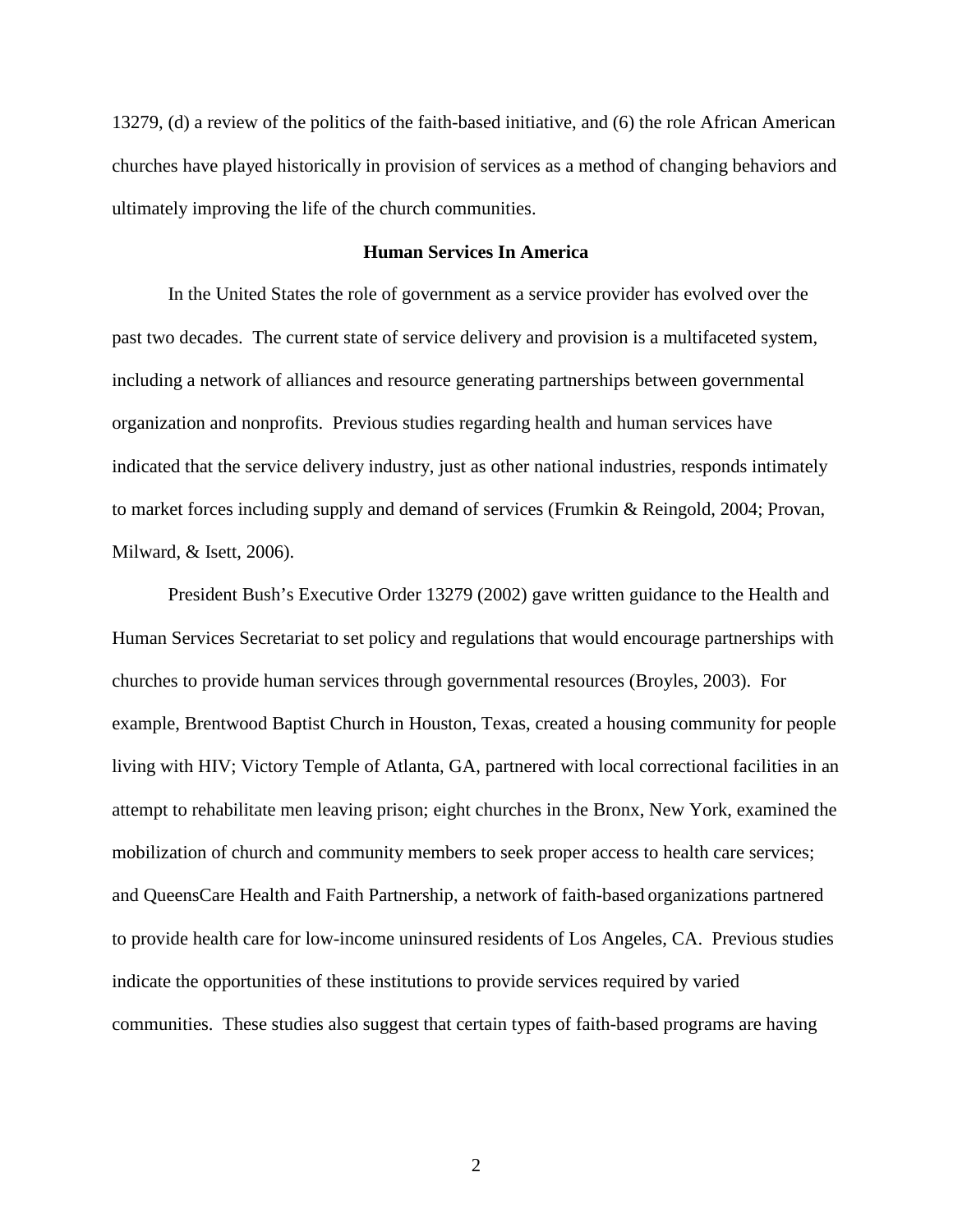success in changing quality of life indicators and possible effectiveness of churches as service providers.

The former Bush Administration emphasized the need to institutionalize faith-based initiatives. There have been limited studies providing policy recommendations to local, state, or federal officials regarding the effect of governmental policies that impact churches' decisions to participate in the delivery of governmental goods or services. This study contributes to that body of information. This study explored decision making about human services delivery from the churches' perspective. This approach promised to provide insight into the impact of the Bush and Obama initiatives. This chapter concludes with the outline of the study.

#### **Purpose of the Study**

The American Public Human Services Association was established in 1930 to address the concerns of the delivery of government aid to the poor. Its mission is to develop, promote, and implement public human services policies and practices that improve the health and well-being of families, children, and adults. The mission is very broad and is designed to capture a number of programs administered by states that receive governmental aid to address challenges faced by many of America's poor.

Similarly, as of 2007, the mission of the District of Columbia Department of Human Services (DHS) is to coordinate and provide a range of services that collectively create the enabling conditions for economic and socially challenged residents of the District of Columbia to enhance their quality of life and achieve greater degrees of self-sufficiency.

(H. Lee, personal communication, January 12, 2010)

However, the government's role in the provision of human services has changed significantly. Partnerships between government and nonprofits, including churches, are still affected by market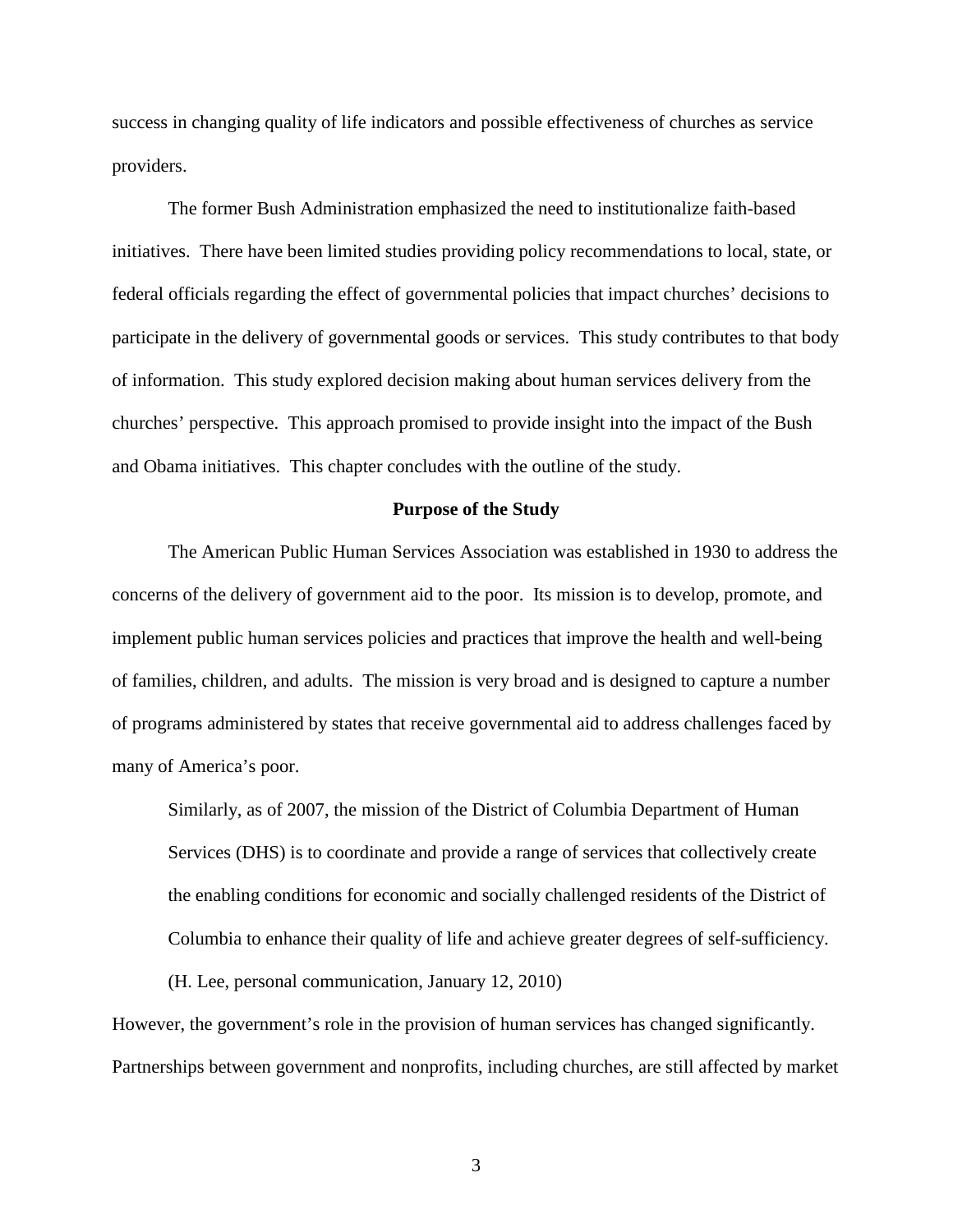forces of supply and demand (Frumkin & Reingold, 2004; Provan et al., 2006). Supply and demand considerations regarding aid to the community often figure prominently into churches' decisions (Bartkowski, 2000). Therefore, the purpose of this study was to examine the level of human services provided by District of Columbia African American churches from 2000 to 2010, which encompasses both the Bush and Obama Administrations.

#### Scope and Significance of Study

This study was designed to better understand the perceived impact that the Bush Administration's Executive Order 13279 (2002) had on increasing or decreasing the level of human service provision by African American churches within the southeast quadrant of Washington, DC as well as to understand the participation of the same African American churches in President Obama's Administration Faith-Based and Community Partnership Initiative. As the study was performed approximately 3 years removed from the Bush Administration, it was expected to provide appropriate distance to analyze perceptions of the overall effectiveness of the administrations' faith-based initiative policy and whether the policy actually increased the provision of human services by local churches.

President Bush's Executive Order 13279 (2002) gave written guidance to the Health and Human Services Secretariat to set policy and regulations that would encourage partnerships with churches to provide human services through governmental resources (Broyles, 2003). Lincoln and Mamiya (1990) and Cnaan and Broddie (2001) suggest that certain types of faith-based programs are having varying success through food banks and in health and daycare programs in changing quality of life indicators and possible effectiveness of churches as service providers.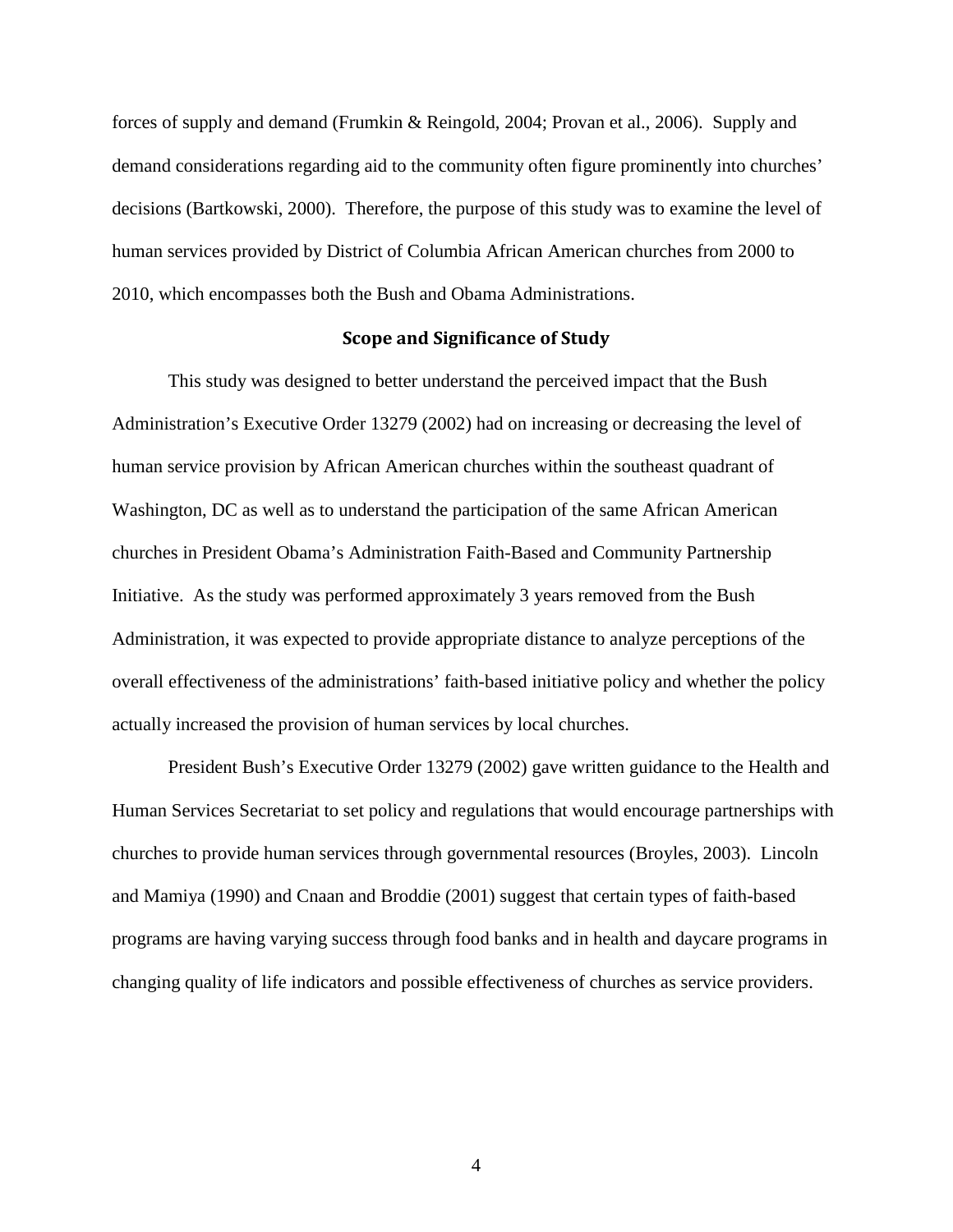Due to series of federal lawsuits, governmental barriers to services and other philosophical precepts, the former Bush Administration placed a tremendous amount of emphasis on attempting to institutionalize faith-based initiatives.

#### **Research Questions**

The following key research questions guided this study in examining the appropriateness of traditional and nontraditional relationships between faith-based organizations; the government; and service delivery, including human services organizations.

1. To what degree do African American churches in southeast Washington, DC provide human service programs?

2. How much perceived change in the provision of human services by African American churches has occurred since calendar year 2000 compared to calendar year 2010?

3. To what degree, if at all, has the Obama Administration's Faith-Based and Neighborhoods Partnership Initiative influenced the perception of the provision of human services by African American churches in southeast Washington, DC?

4. To what degree, if at all, has the Bush Administration's Faith-Based Initiative influenced the perception of the provision of human services by African American churches in southeast Washington, DC?

5. How do African American churches in southeast Washington, DC determine what types of human service programs to provide?

6. Does participation of African American churches in southeast Washington, DC in human service delivery differ as a function of membership size, membership financial donations, social status of congregation, and the educational level of congregation?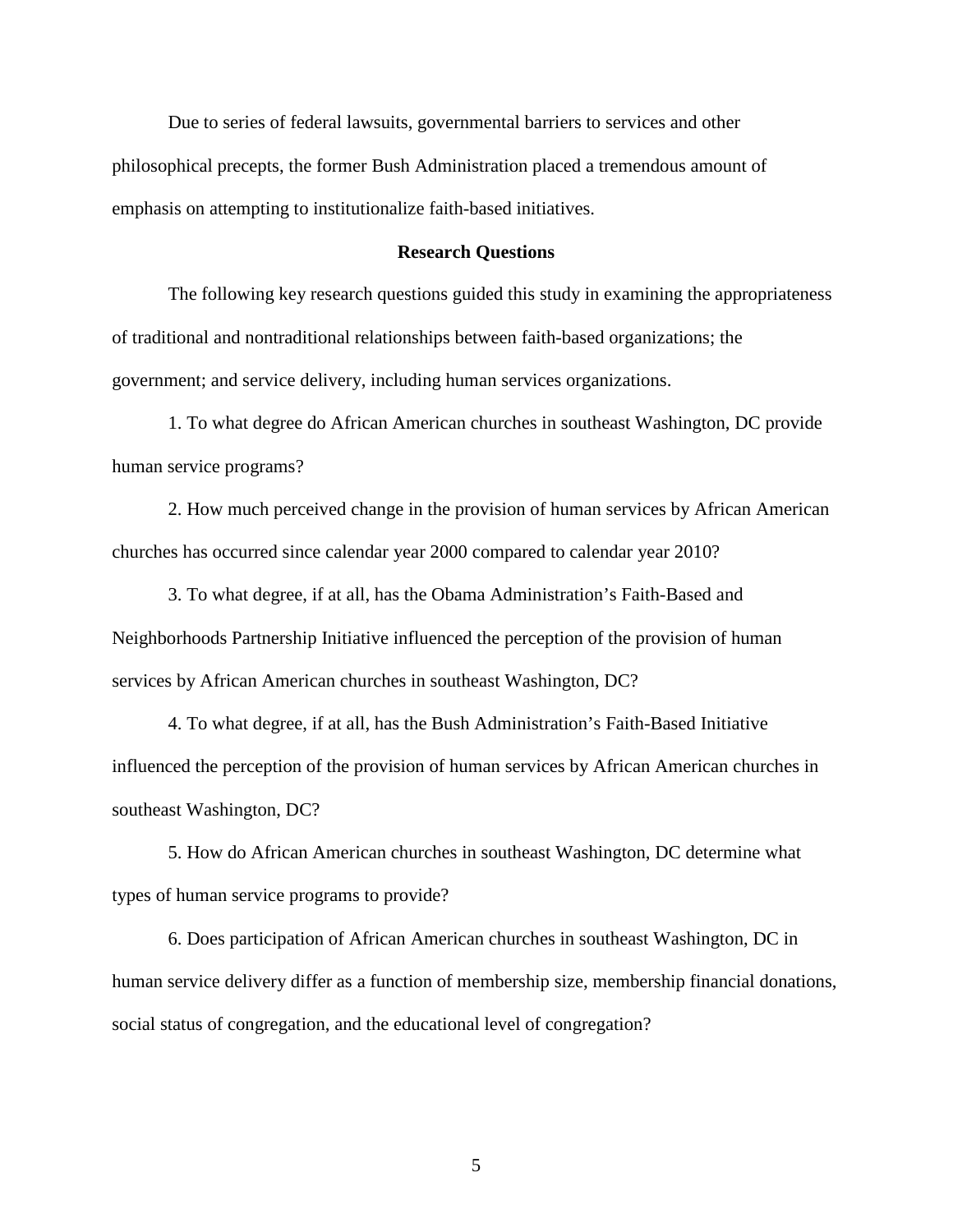#### Hypotheses

**HI:** African American churches have increased the level of human service provision as a result of President Bush's Faith-Based Initiative since 2000

**HII:** African American churches have increased the level of human service provision as a result of President Obama's National Faith and Community Partnership Initiative.

**HIII**: African American churches with a high percentage of college-educated adults are anticipated to be more likely to participate in the provision of human services.

**HIV:** African American churches with a high percentage of blue-collar church members will be more likely to participate in the provision of human services.

**HV**: African American churches with a large number of members are more likely to provide human services in their communities.

**HVI**: African American churches with large (estimated) financial resources collected from the membership are more likely to provide human services in their communities

#### Separation of Church and State

Tension regarding the appropriate relationship between an individual, his religion, and the U.S. government dates back to James Madison, principal author of the American Bill of Rights. Madison believed that freedom of religion was the fundamental freedom upon which all other forms of civil liberty depend. To protect that freedom, government and religion must remain separate (Brant, 1951).

Madison's personal experience with advocating for freedom of religious expression against governmental interference in Virginia shaped his writings in the *Federalist Papers*, specifically 10 and 51 (Gaustad, 1998). Madison, who had strong ties with Anglican (Christian) belief, observed that man is a flawed individual, and therefore man's need to acknowledge a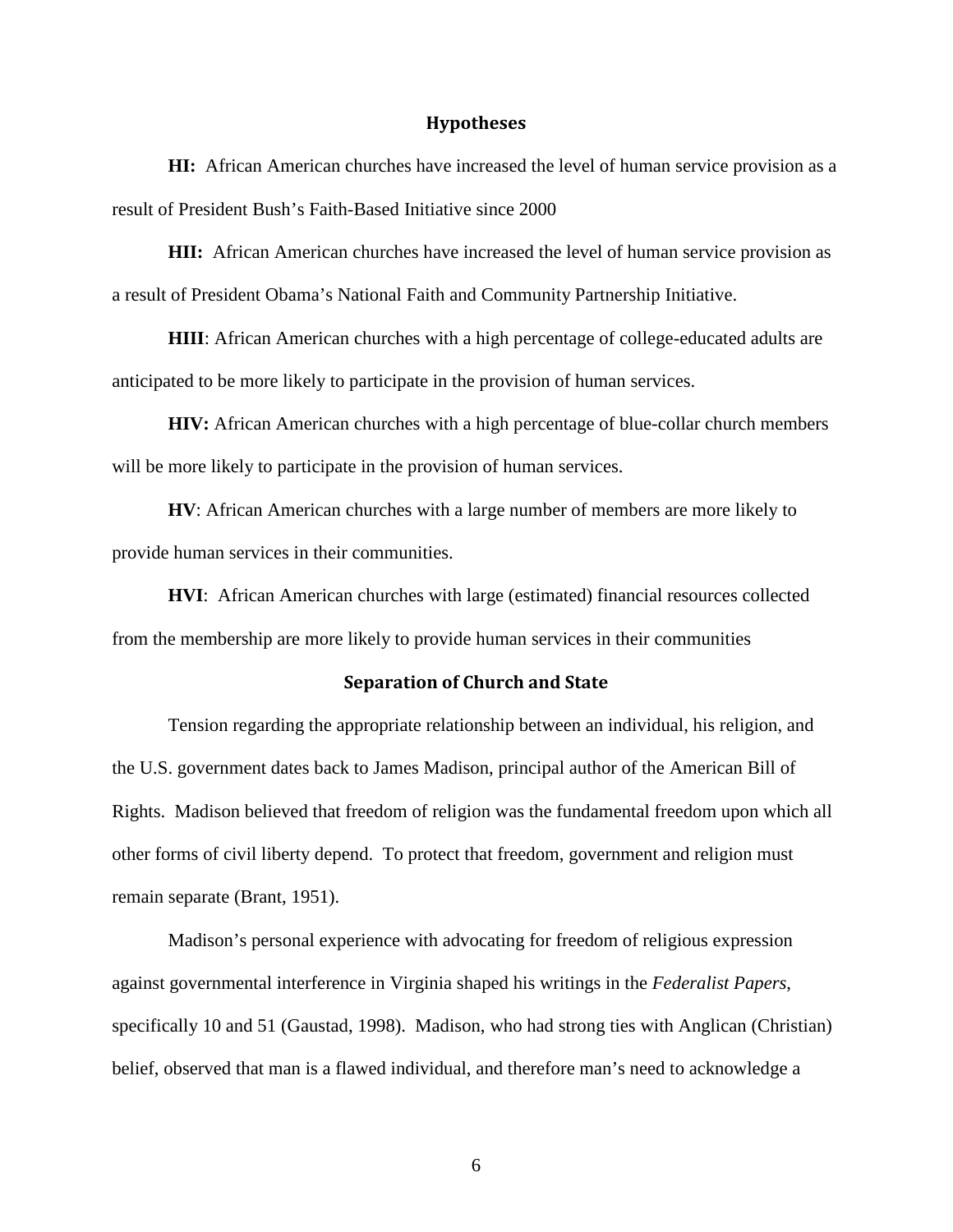supreme deity by his own choice was to be developed and not forced. A fervent believer in having the ability to choose, Madison wrote the "Memorial and Remonstrance against Religious Assessments" in 1785 (Gaustad, 1998 p. 682), which outlined those views in opposition to a bill that would use taxes to support teachers of religion.

Moreover, the interpretation of the First Amendment to the Bill of Rights (ratified in 1791) allowed for religion to be free from federal control and was designed to keep minority religion free from majority religion interference. The First Amendment protects the nonreligious from the religious, and a cluster of churches from other churches (Edel, 1987). The First Amendment, and more specifically, its Establishment Clause, forbids governmental control or interference in one's freedom to choose one religion over another or one's right to be free from religion altogether. The Free Exercise Clause of the First Amendment states an individual's right to practice his religion of choice (Edel, 1987).

The public debate relevant to the aggressive or limited interpretive analysis of the Establishment Clause and Free Exercise Clause has been as diverse as the people who supported either or both. Fast forward 100 years, and the emerging public policy discourse of the time regarding the faith-based organization's role in the provision of human services has also provided for significant deliberation.

A series of landmark court cases beginning in 1899, and continuing to the present day, have wrestled with the appropriate level of partnership between religious organizations and the government (Witte, 2001). For the first time, tension between an individual, a religion, and the government presented a constitutional challenge when the Commissioners of the District of Columbia appropriated funds for a hospital in the city that was to be operated by the Roman Catholic Sisters of Charity of Emmitsburg, Maryland. The Sisters wanted to construct a building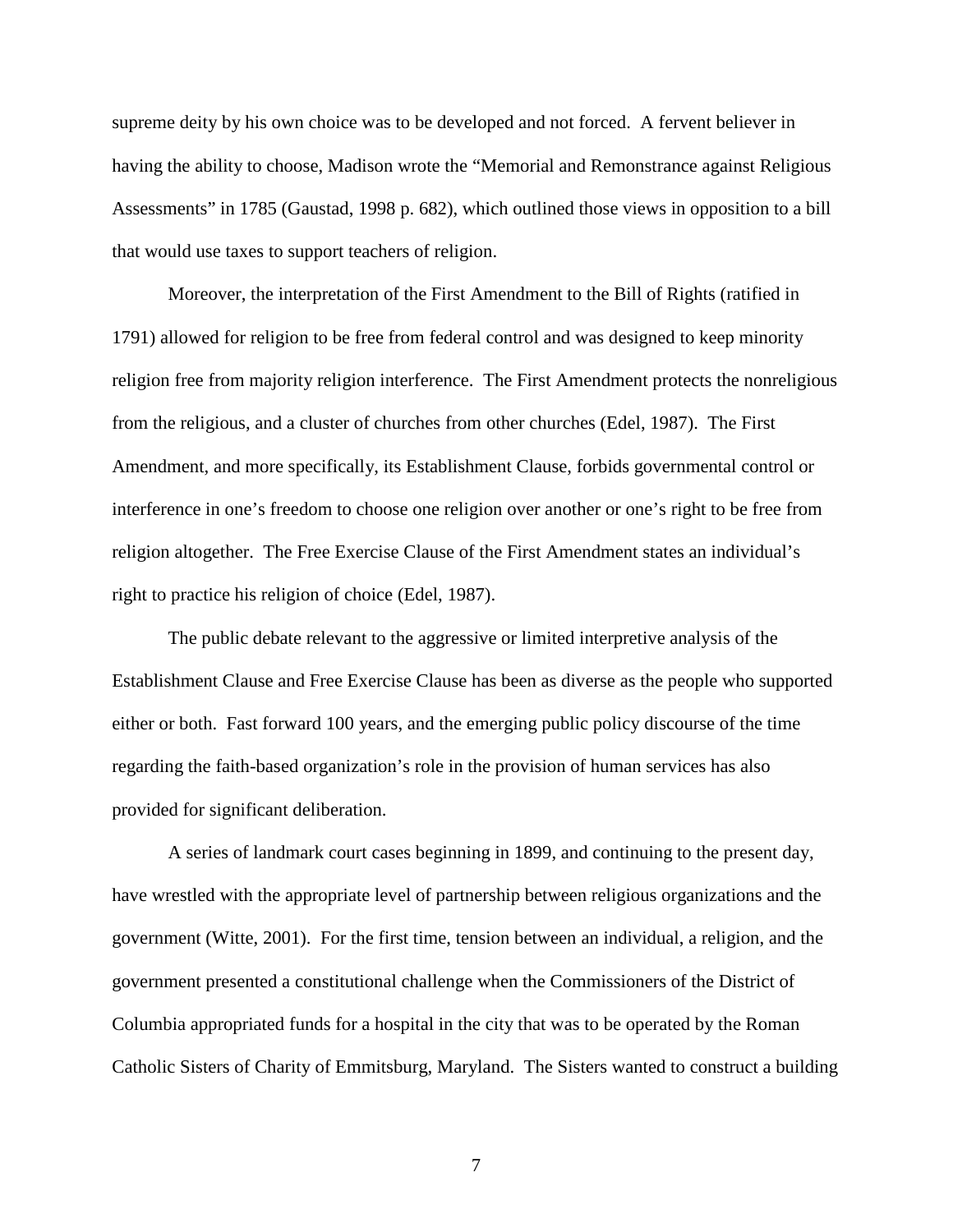to provide health services to an indigent population of the city. In *Bradfield v. Roberts* (1899), the District of Columbia Commissioners were challenged under the First Amendment Establishment Clause "Congress shall make no law respecting an establishment of religion . . ." (U.S. Constitution, 1791). On December 4, 1899, the Supreme Court upheld the decision made by the DC Commissioners to engage the Roman Catholic Hospital for the provision of services (Lupu, 2001; Witte, 2000)

This was not the only time governmental use of faith-based organizations as public service providers created tension in the United States. For example, the 1947 landmark case of *Everson v. the Board of Education of Ewing* challenged the use of public funds for transporting children to parochial schools (Knight, 1952). The Supreme Court decided that reimbursing these funds did not violate the constitution because the provision of the service directly benefited the child (Conlon, 1997; Flowers, 1994). Conversely, in another landmark case (*Lemon et al. v. Kurtzman*, 1971), the Supreme Court held that state programs administered by Rhode Island and Pennsylvania were unconstitutional because they did not meet the three-pronged criteria that *Lemon et al. v. Kurtzman* laid out: (a) the government's action must have a secular legislative purpose; (b) the government's action must not have the primary effect of either advancing or inhibiting religion; and (c) the government's action must not result in an excessive government entanglement with religion (Beckwith, 2006). These historical court cases highlight the varied and disparate challenges regarding institutions of faith and their interactions with the government.

Over the years, partnerships between religious institutions and human services agencies have emerged (Broyles, 2003; Banerjee, 2002). One example is former President Ronald Reagan's proposal for welfare family adoption (Wisensale, 1997). During President Reagan's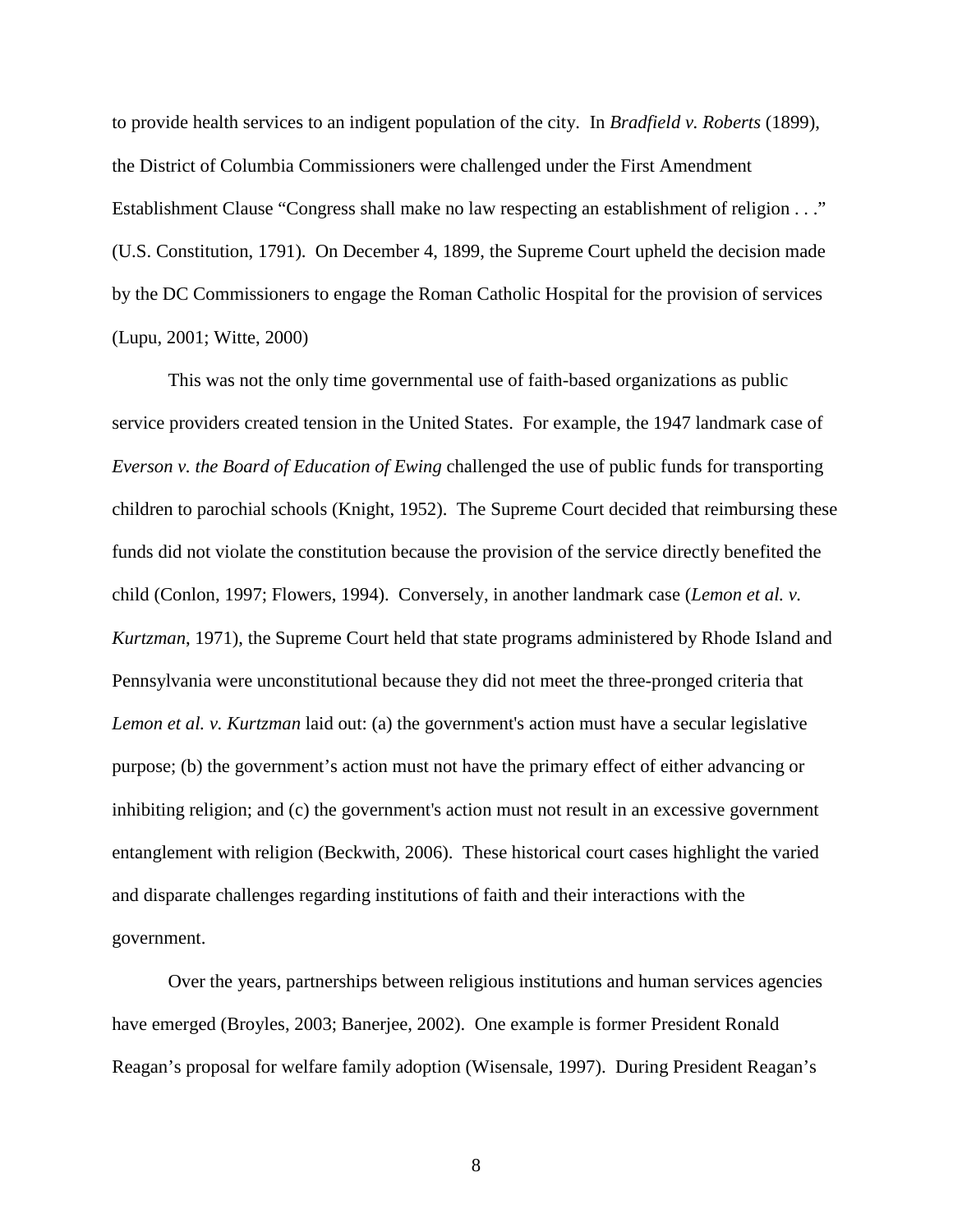first term, he requested that every church in the country assist two families from the welfare system, which would effectively eradicate the need for that system (Formicola, Segers, & Weber, 2003; Wisensale, 1997). There were, however, a number of challenges to several underlying assumptions in President Reagan's model, including the implications for the future role of government in the provision and administration of human services, as well as the identification of which religious organizations would be eligible to be considered providers of human services. The public debate regarding religious organizations as service providers subsequently received a national platform. This debate continued with Charitable Choice under the Personal Responsibility and Work Opportunity Reconciliation Act of 1996 (PRWORA) (Oliphant, 2000).

#### **Charitable Choice**

Charitable Choice is a legislative provision included in the Personal Responsibility and Work Opportunity Reconciliation Act of 1996 (PRWORA) under the Temporary Assistance to Needy Families (TANF) program. The provision was designed to remove barriers to faith-based organizations' receipt of federal funds for providing services and to open discussion regarding the opportunity for churches to compete for federal dollars. In this act, faith-based organizations were understood to be religious-affiliated not-for-profits or religious denominations that provide social services as either sectarian (churches, synagogues, or temples) or nonsectarian (Catholic Charities, Salvation Army, and the Jewish Family Services) organizations (U.S. Government Accountability Office [USGAO], 2006).

Prior to any specific legislation, both federal and state governmental agencies had contracted millions of dollars with various faith-oriented organizations, such as Catholic Charities and United Jewish Communities (Leahy, 2001). In a survey of 21 states, Kennedy and Bielefeld (2002) found that approximately 70% of sectarian organizations were receiving a form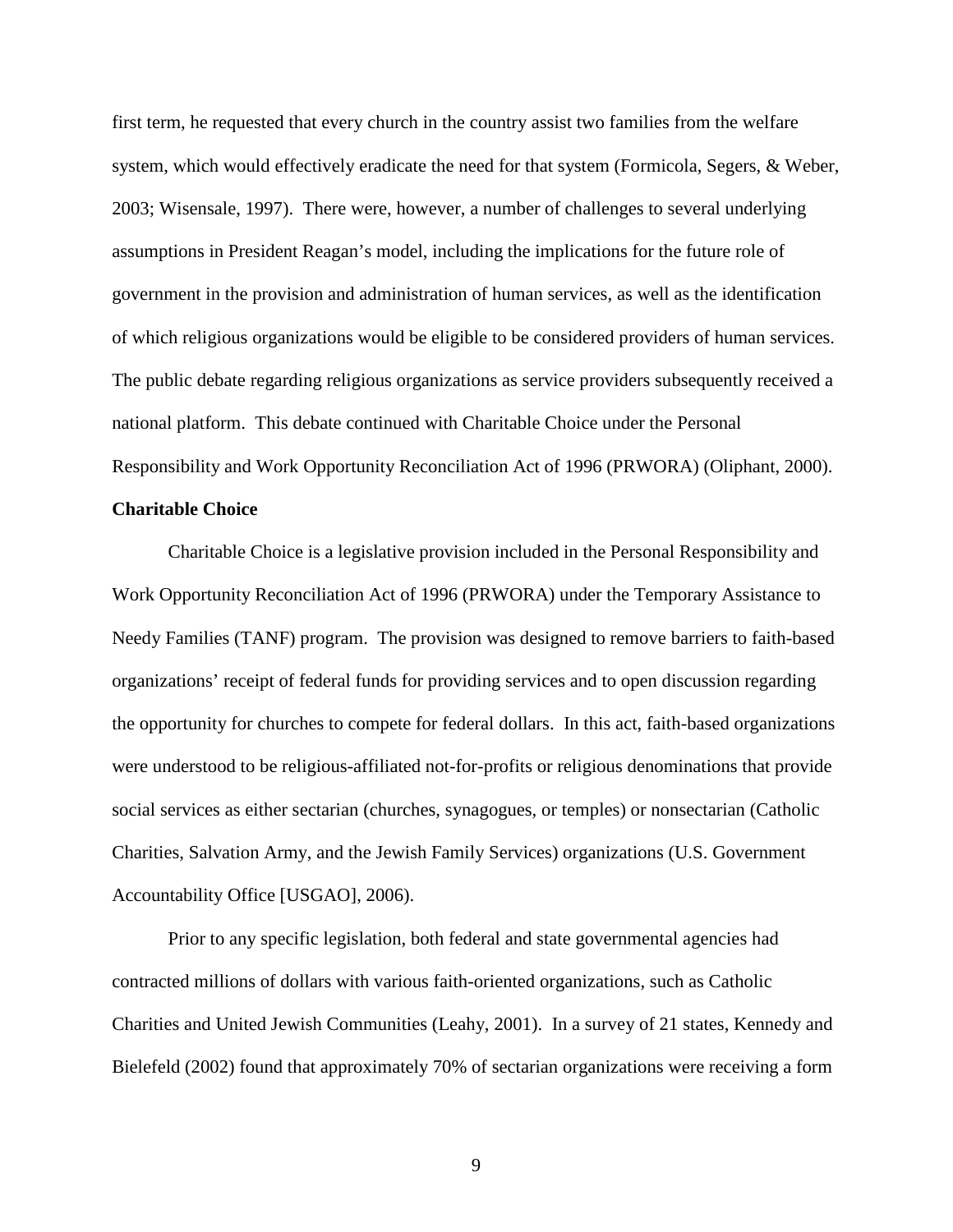of purchase-of-services contracts with state governments. Research from a 1982 study found that a significant portion of the protestant organizations surveyed in a mid-western city received 60% to 80% of their support from the government (Kennedy  $\&$  Bielefeld, 2002). While Charitable Choice was designed to improve access to federal funding for faith-based organizations, it did not establish a new funding source dedicated to these groups.

The 1996 PRWORA legislation, however, did provide a foundational shift in the approach to the delivery of human services across the United States (Cnaan & Handy, 2000; Rodgers, 2000). Prior to PRWORA, Aid for Dependent Children (AFDC) was the enabling legislation for the cash assistance programs in the United States (Beland & DeChantal, 2004). From 1935 to 1997, AFDC provided the framework and the goals for families with low to no income that needed cash assistance (Ayres, 1998). PRWORA created a public discourse that challenged not simply the goals of the low-to-no income families that needed cash assistance, but also the service delivery mechanism, including the open inclusion and open competition of faithbased service providers with and against traditional nongovernmental organizations (Cnaan & Handy, 2000).

The primary provision of the Charitable Choice provision, Section 104 (b) allows states

to contract with religious organizations, or . . .religious organizations to accept certificates, vouchers, or other forms of disbursement. . .on the same basis as any other non-governmental provider without impairing the religious character of such organizations, and without diminishing the religious freedom of beneficiaries of assistance funded under such program  $(104<sup>th</sup>$  U.S. Congress, 1996, p. 110).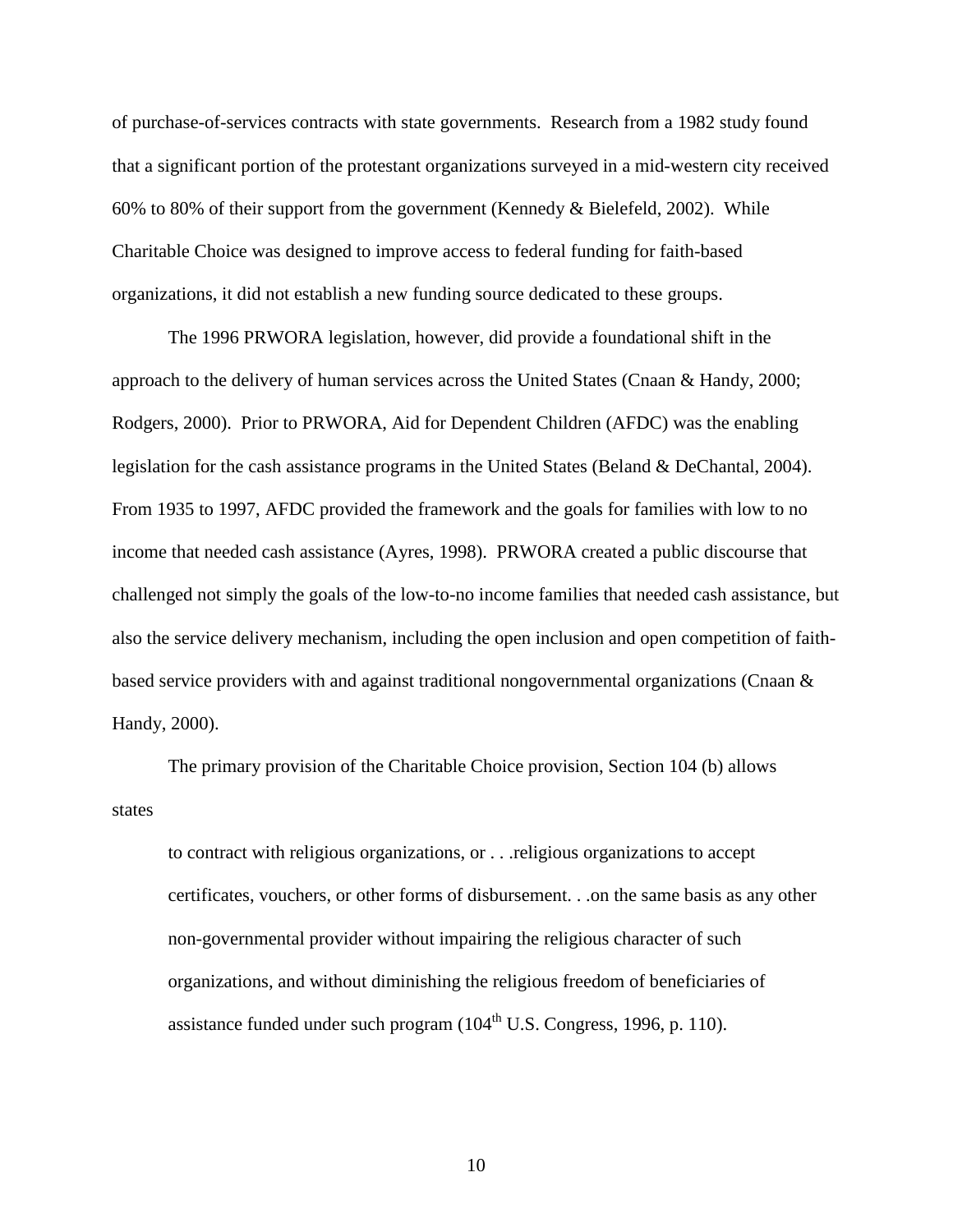Simply stated, the Charitable Choice provision allows participating religious institutions to maintain their religious autonomy from government with respect to development, practice, and expression of religious beliefs. Charitable Choice also prohibits the government from requiring religious institutions to alter any of their governance models, or to prohibit religious art, icons, or scriptures. Also, Charitable Choice provides an exemption from the Civil Rights Act with regard to hiring and firing; churches may base a hiring decision on the candidate's religious beliefs and still receive federal, state, or local funds. Finally, Charitable Choice placed limits on the use of federal funds for factional activities (*Congressional Digest*, 2002; Oliphant, 2000).

The Charitable Choice provisions, which changed the traditional framework and relationship between members of the faith community and the government, elicited concern from both ends of the political spectrum. The libertarians viewed Charitable Choice as using federal dollars to legalize discrimination in hiring practices. Conservatives wanted monetary resources given only to organizations they deemed appropriate, for example, churches—not mosques or scientologist institutions (Kennedy  $& Bielefeld, 2002$ ; Lynn, 2000). At the same time, governmental agencies began openly recognizing the significance of including the faith community in supporting social services within the community (Cnaan & Boddie, 2002; Oliphant, 2000). In 1998, Charitable Choice provisions were expanded to the Community Services Block Grant Programs and then to Individual Development Accounts in 2000 (Broyles, 2003; Cnaan & Boddie, 2002).

The Community Services Block Grant Program was established in 1981 by the Omnibus Budget Act to aid low-income people in becoming self-sufficient by helping them gain the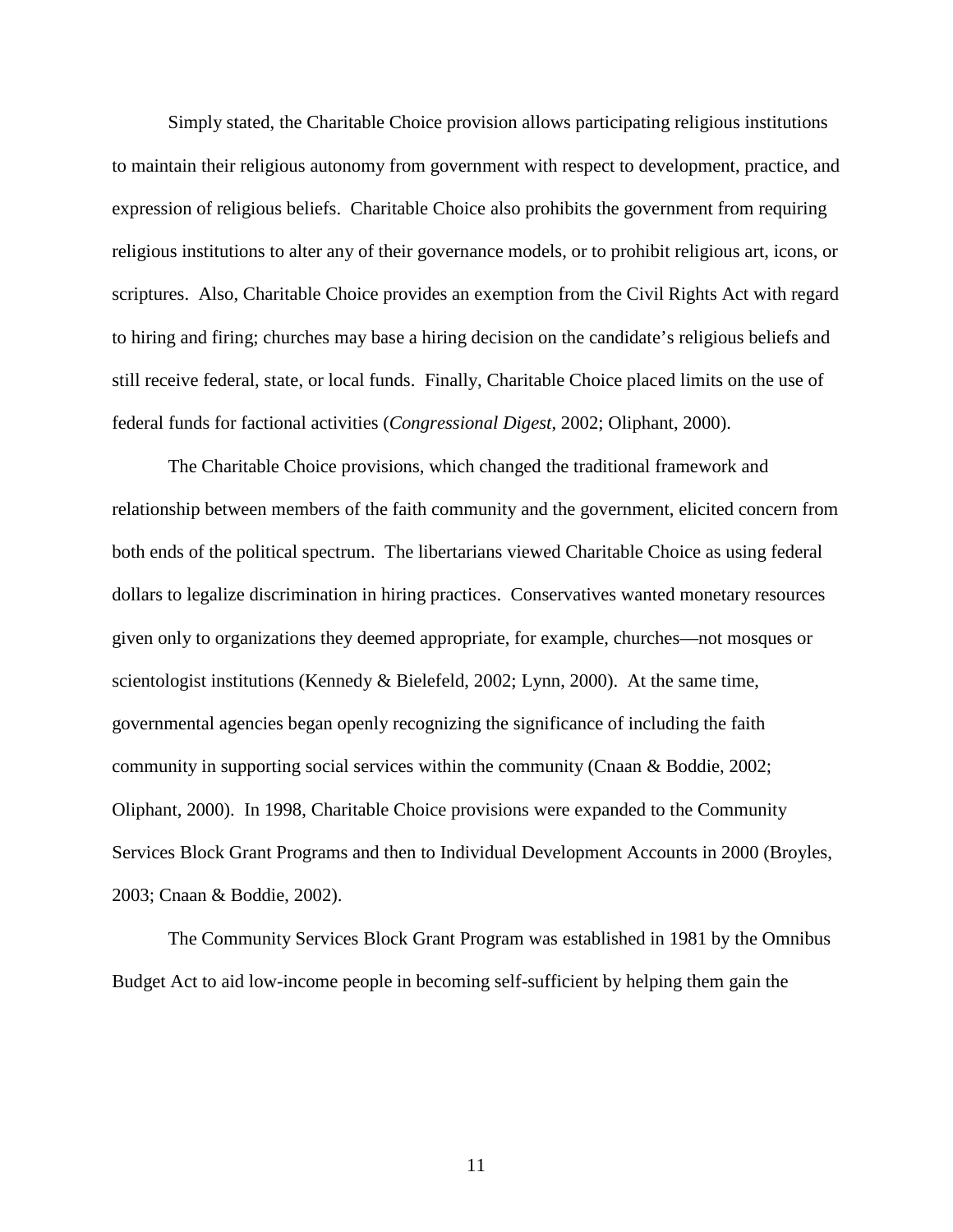requisite knowledge and skills (Hargrove & Melton, 1987).<sup>1</sup> The expansion of Charitable Choice principles to these and other programs created the foundation for President Bush's 2001 Executive Order 13279.

#### Executive Order 13279 (2001)

 $\overline{a}$ 

Faith-Based Initiatives (Executive Order 13279) was one of President Bush's earlier public policy declarations during his first term in office (Broyles, 2003). Executive Order 13279 established equal protection under the law for faith-based and community organizations and created the Office of Faith-Based Initiatives (Teifer, 2004). Executive Order 13279 prohibited the use of federal dollars to discriminate against an organization on the basis of the organization's religion or religious beliefs. It also gave formal direction and guidance to the entire federal government with respect to setting policy and regulations that would level the barriers faith-based organizations faced when trying to access federal funding for their programs. It made certain that faith-based organizations were able to participate equally with other social service nonprofits in accessing these funds (Broyles, 2003), and that no inherently religious activities would be funded directly with federal dollars. Furthermore, the regulatory principles of this executive order stipulated that if clients chose to participate in religiously structured programs, they might do so with indirect federal funds. Executive Order 13279 further allowed religious entities to maintain autonomy and serve anyone who requested services, irrespective of his or her presenting religious orientation.

<sup>&</sup>lt;sup>1</sup> The intention of this Act was to put money directly in the community to let community-based organizations, faithbased organizations, or any other local network of people organize to receive an annual allotment of federal funds to help poor people achieve a better socioeconomic status. The Savings for Working Families Act of 2000 created the federal version of Individual Development Accounts (IDAs), which are matched savings accounts established for low-income families, helping them save and build assets and ultimately enter the mainstream economy (Sherraden, 2000).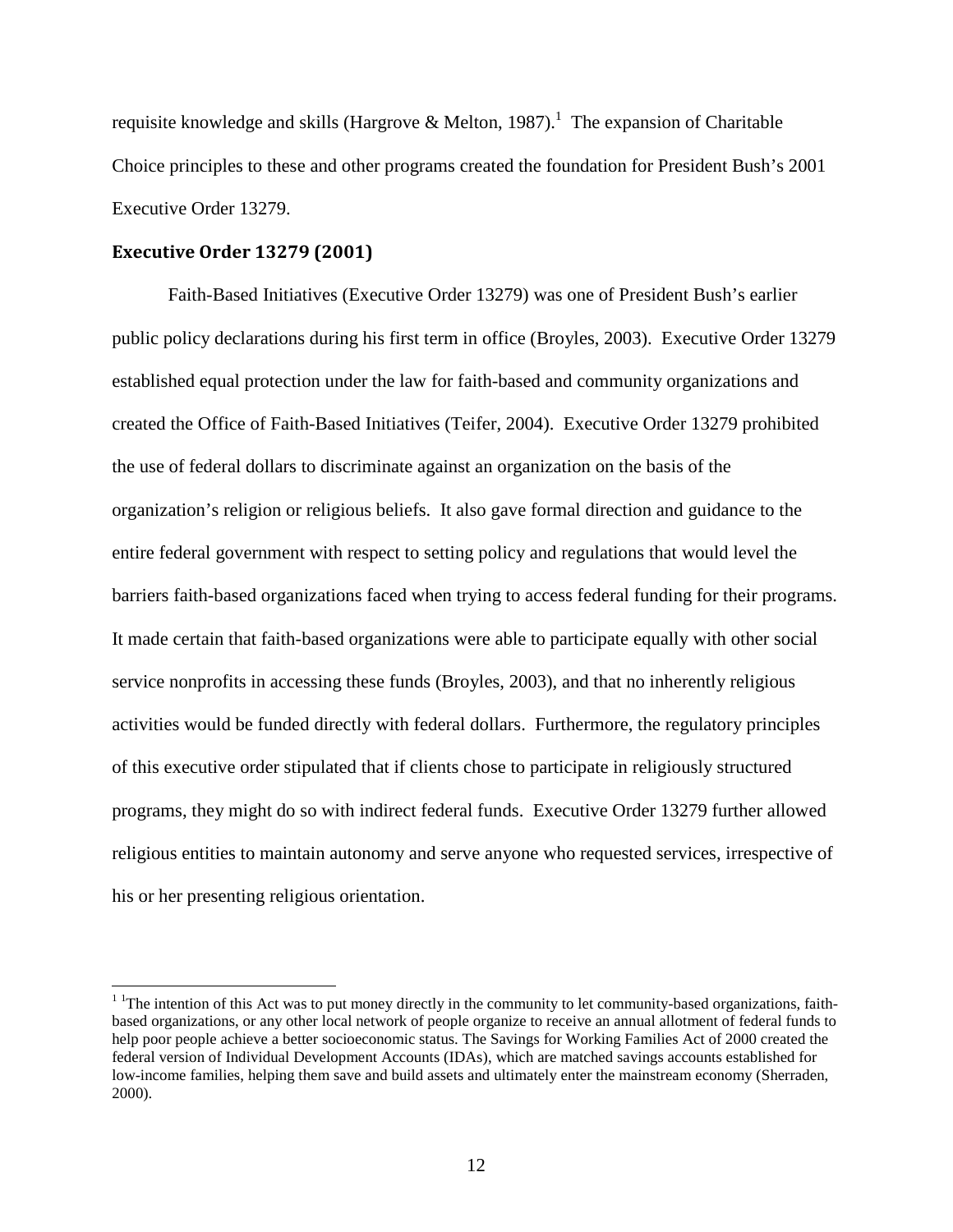Prior to Executive Order 13279, religion-based human-services delivery strategies, using federal dollars, were explicitly disallowed (Tangenberg, 2005). The Federal Faith-Based Initiative asserted that faith-based organizations should be equal partners with the federal government in providing human services and that they had very distinctive characteristics that uniquely positioned and qualified them to provide human services delivery (Theisen, 2005). Thus, faith-centered human services agencies could begin to provide services to clients while openly admitting to the religious doctrines of the faith-based organization, including openly displaying religious symbols in service delivery areas. Also, religious organizations were able to hire for positions that provided services with public dollars and base those hiring decisions on the organization's religious preferences. However, the federal dollars could not be used for promoting religious activities such as religious training and/or worship (Bush, 2008)

Executive Order 13279 created an opportunity for the Bush Administration to increase the amount of governmental grants faith-based organizations received. Churches responded with several strategies, such as hosting numerous high-profile symposiums in major cities across the country. These symposiums brought together some of the country's most prominent pastors, high-level governmental leaders including various members of the President's cabinet, community organizers, think tank members, and representatives of wealthy foundations to discuss resources and opportunities for service provision by faith-based organizations in the federal government and in the community.

Note that at the beginning of this initiative, no special funds were created to administer these programs. In fact, faith-based organizations received financial assistance via competitive grants identified under disparate human services categories. Also, the Bush Administration developed the Compassion Capital Fund, which administered the Federal Office of Community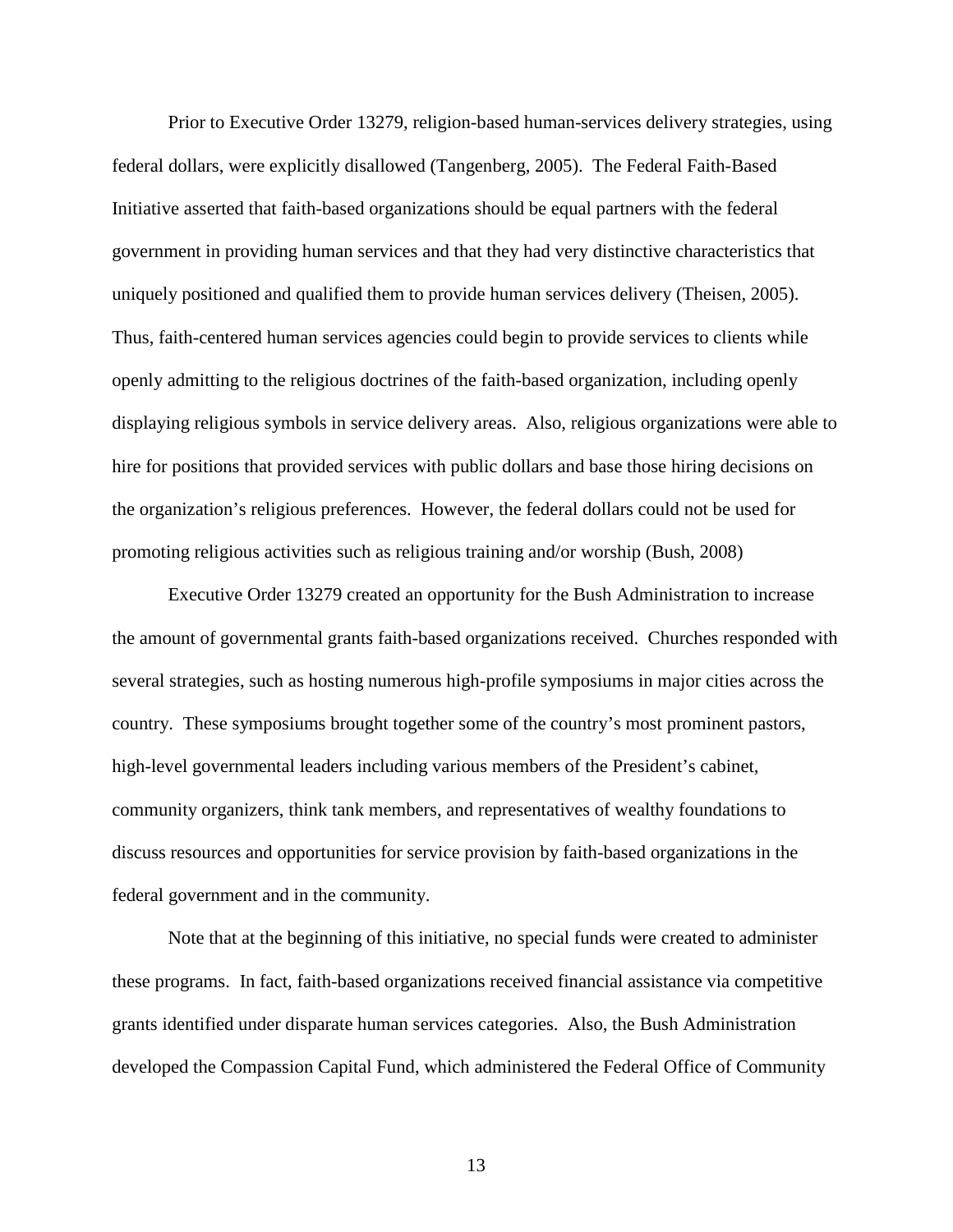Services in the Health and Human Services Secretariat. Its purposes were to recruit, educate, and support faith-based and intermediary organizations that expressed a desire to compete for federal and state dollars (Theisen, 2005). Often, intermediaries were faith-based organizations or community organizations that had extensive experience receiving, managing, and reporting federal dollars. This experience was used by faith-based organizations that were new at accessing governmental resources (Fossett & Burke, 2004a). Overall, \$10.6 billion in grants were provided to faith-based organizations post Executive Order 13279. Again, it is important to remember that the total dollar amount provided to address human services remained constant during the implementation of the initiative (Theisen, 2005). The net effect: Faith-based organizations and traditional human service providers were placed in competition for limited resources to serve more people.

The Bush Administration's summary report of the Initiative (2008), *Innovations in Compassion,* was released on January 12, 2009. Among the highlights: the Federal Faith-Based and Community Initiative trained more than 150,000 people and entities on how to increase the impact of their work, provided 270,000 addicts with vouchers to receive clinical and supportive services from faith and community-based organizations, and provided 515,000 children with supportive educational services through the network of faith and community providers. The report further indicates that the federal Faith-Based and Community Initiative created more than 1,200 community-based health centers operated by faith and community partners serving more than 5.8 million low-income people since 2001. In addition, the Initiative reduced the number of chronically homeless individuals by 50,000 (30%). Finally, the report asserts that the Federal Department of Health and Human Services awarded more than \$818 million to faith-based organizations in 2008, an increase of \$318 million from 2002 and a combined enhancement of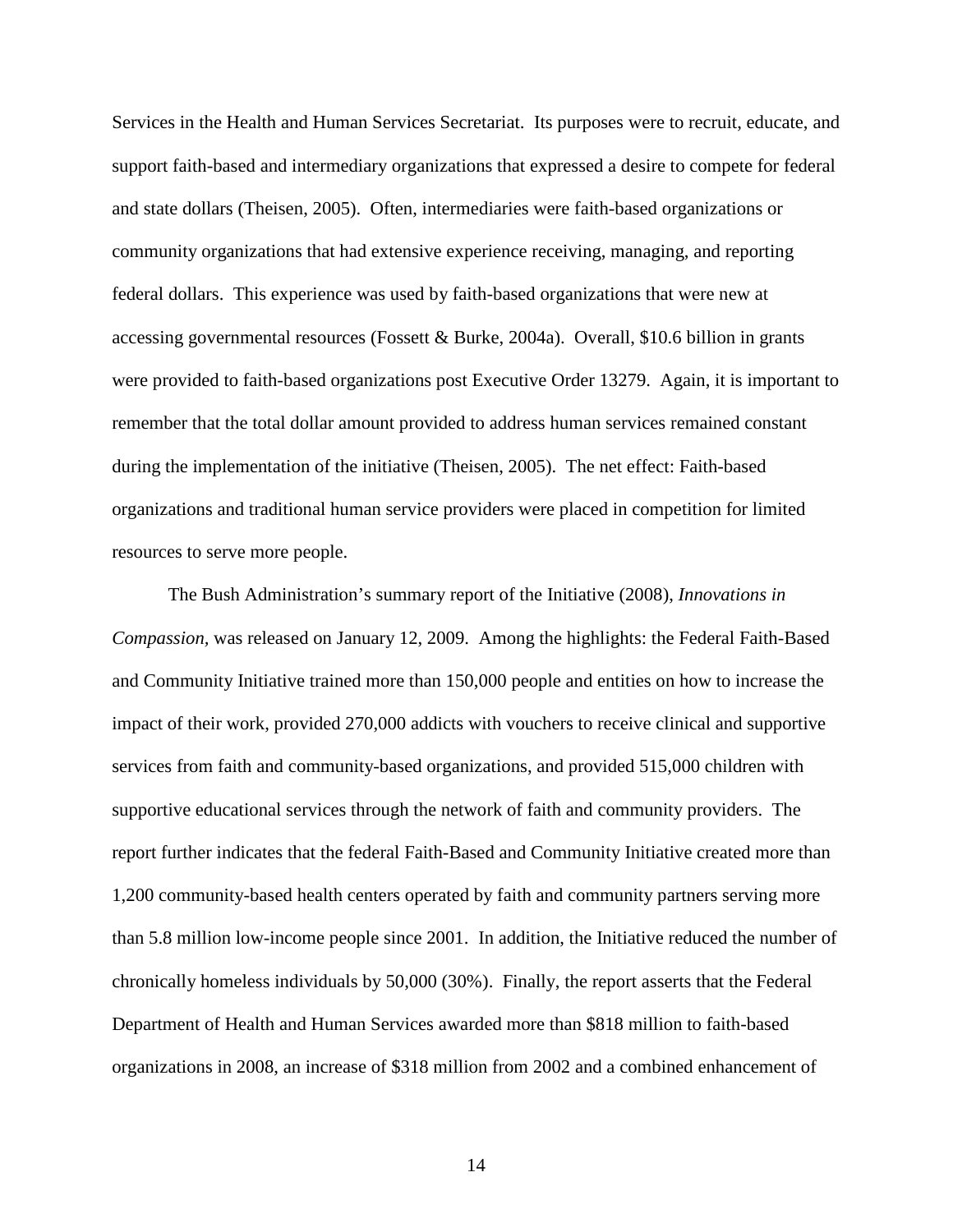71%. Additionally the Initiative inspired more than 35 governors and 70 mayors to develop their own Faith-Based Community Initiatives or liaisons across both political parties (Bush, 2008).

Eight years into Executive Order 13279, President Bush's Initiative reports that nonprofit groups received \$15.3 billion in competitive grants in fiscal year 2007, a 3.9% increase over fiscal year 2006. Moreover, \$2.2 billion of that amount was provided to faith-based organizations, and overall, faith-based organizations have received more than \$10.6 billion in grants since the inception of the Executive Order 13279 (Thiesen, 2005; USGAO, 2006).

The practice and value of religious organizations providing human services has reignited public debate regarding the relationship between religious organizations and individual activities and behaviors. These debates are reminiscent of those that flourished during the Reagan Administration—for example, quality and duration of marriage (Call & Heaton, 1997; Heaton & Pratt, 1990; Taylor, Ellison, Chatters, Levin, & Lincoln, 2000); use of contraception (Goldscheider & Mosher, 1991); fertility (Mosher, Williams, & Johnson, 1992); and receipt of social support (Taylor et al., 2000). Historically, faith-based organizations, including churches, have provided innumerable amounts of human services to individuals and families across America (Sager, 2007).

#### The Politics of Faith-Based Initiatives

Political strategists have argued that the Faith-Based and Community Initiative was nothing more than a political plan implemented within the Bush Administration to gain a reelection for a second term. Such arguments stem from the thought that the Bush Administration used this office and initiative primarily to achieve political gains with the faith community, mainly conservative evangelical Christians. Voting patterns during the 2004 election would tend to support elements of this assertion (Guth, Kellstedt, Smidt, & Green, 2006). Notable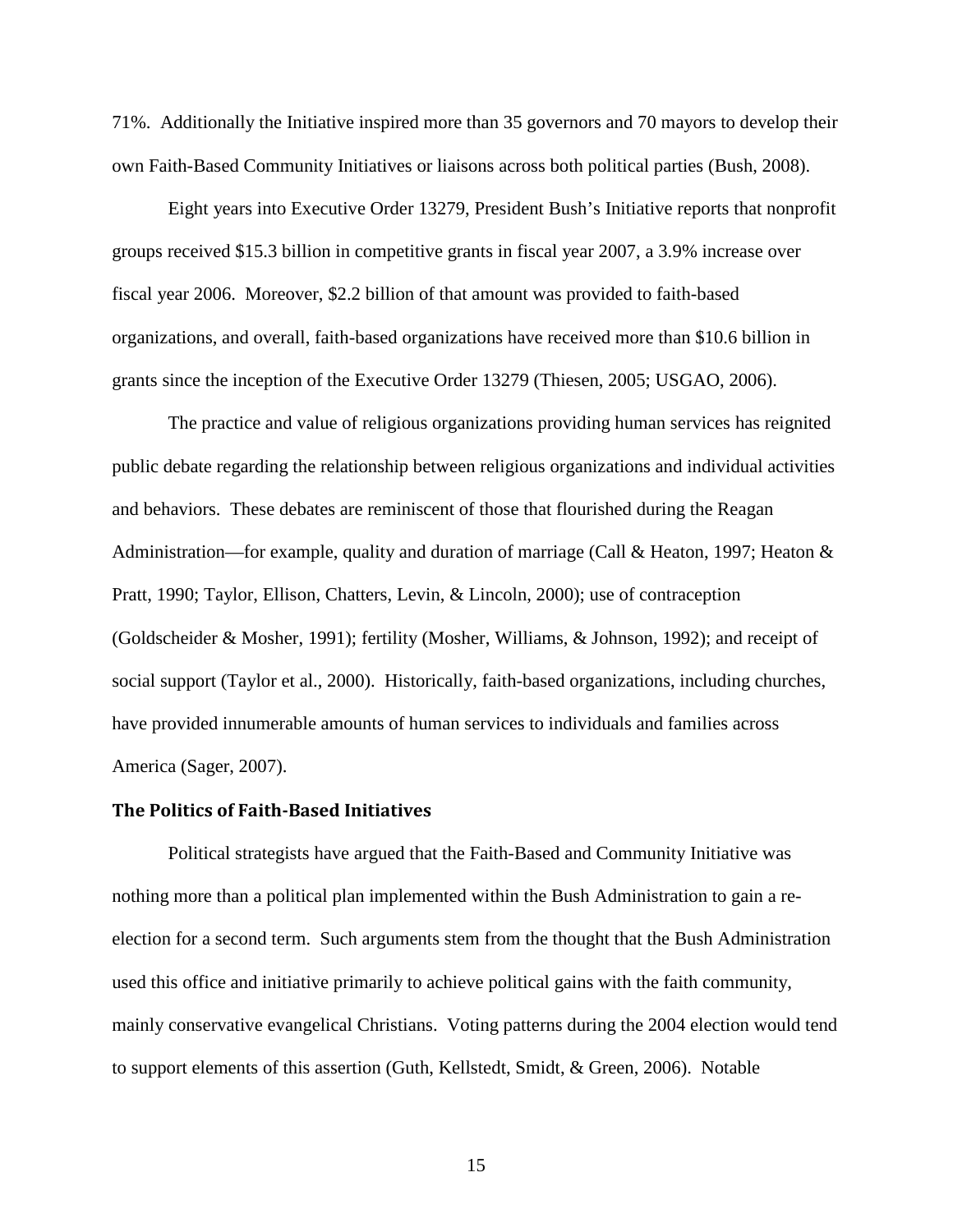conservatives like Olasky (Stoesz, 2002) were influential in framing a different message to the American people regarding a conservative approach to social welfare.

Olasky (1995) coined the term "compassionate conservatism," which was used to frame the faith-based initiative. His belief is that churches and private nonprofits are better positioned to provide the support needed by socioeconomically challenged people. In his book, the *Tragedy of American Compassion*, Olasky (1995) advocated returning to the pre-New Deal era and practices that relied on religious institutions for providing services to people in need. He further asserted that traditional governmental supports are ineffective and that the only manner to assist socioeconomically challenged people is through religious conversion. While Dr. Olasky does not specifically reference an explicit type of religion, he often has worked with Christian denominations. This ideology religious conversion holds that this approach alters lives and creates or infuses structure, accountability, and moral principles into society (Weiss, 2001) and its tenets were successfully utilized to divide the voting electorate along those lines.

The Bush Administration purportedly strategically capitalized on the similar ideology represented in Charitable Choice—an ideology shared by disparate voting groups who traditionally would not support a Republican candidate (Weiss, 2001). Ethnically-based church groups, such as those serving Latinos, Asians, and African Americans, might have viewed this as an opportunity to gain access to more resources for people in the community who required human services (Dillard, 2001). Bush Administration political analysts marketed faith-based initiatives to ethnic groups to mobilize communities under the moniker of family and religious values. Political pundits have suggested that the faith-based initiative was little more than a political strategy to splinter voting blocks that were eager to support the privatizing of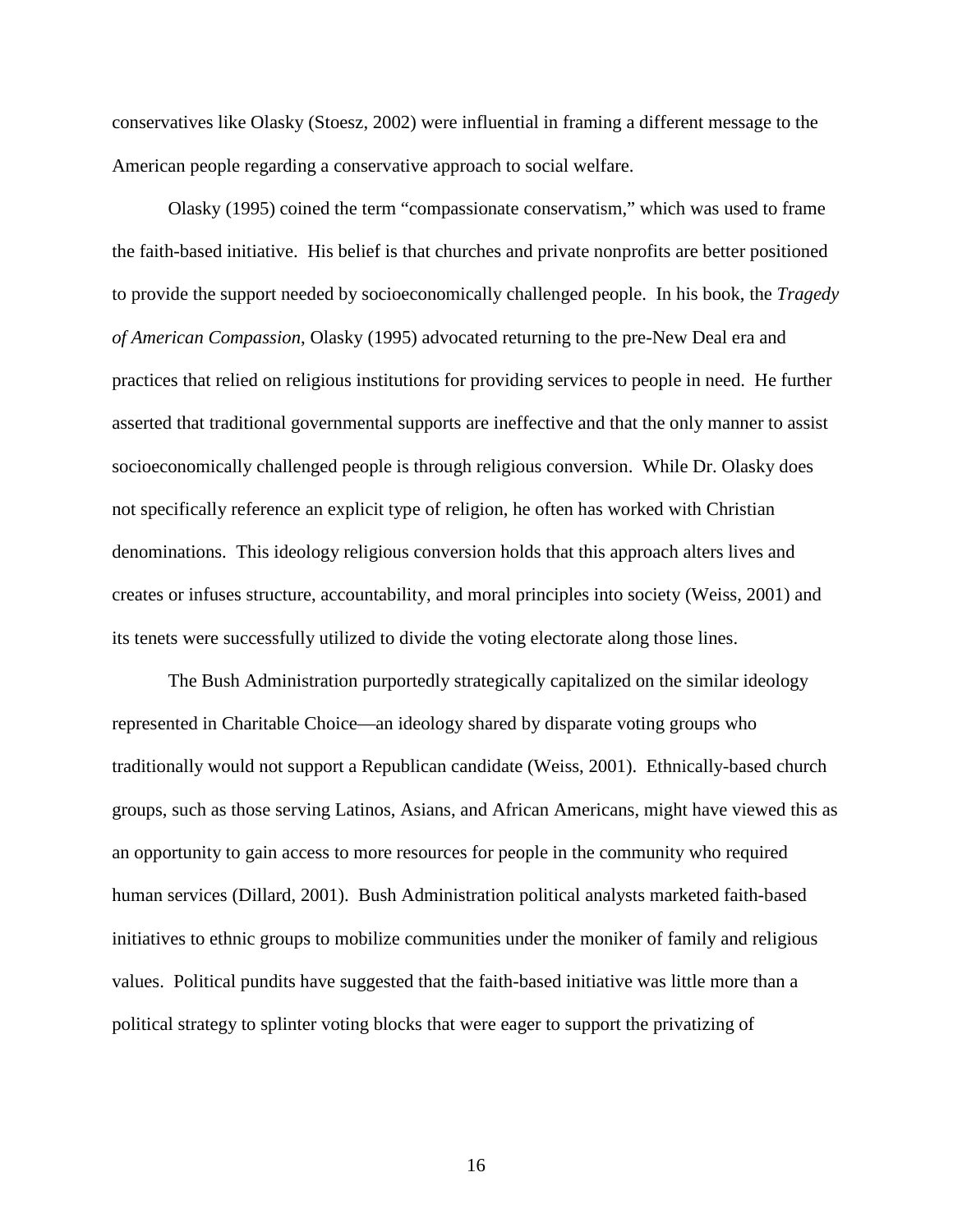governmental resources, through churches, for serving socioeconomically challenged individuals and families (Weiss, 2001).

#### The Role of African American Churches in Provision of Human Services

African-Americans have historically embraced a more vigorous role for the church in their lives than have White Americans (Feagin, 1975). Throughout differing eras of American history the African American church has provided a meeting place, socioeconomic development place, educational site, and organizational location for African-American initiatives (Feagin, 1975). For this reason, the African-American church has long stood as a symbol of hope for experiencing the promising future that America has held and continues to hold today.

The strength and evolution of the African American church as a provider of social services has been viewed through three theoretical perspectives:

1. The Assimilation Model Theory (Feagin, 1975), which does not recognize the outside world's intellectual ability to reason and to come to decisions because it utilizes secular intellectual capital;

2. The Compensatory Model Theory (Drake & Cayton, 1945), which views the African American church as primarily segregated and pathological with limited accessibility to malleability and democracy; and

3. The Ethnic Identity Model (Nelsen & Nelsen, 1975), which views the African American church as a base for building a sense of ethnic identity and for prophetic criticism of White Christian society.

Regardless of which perspective informs the interpretation of the prominence of African American churches in the social fabric, African American churches and their tools of governance have been viewed as a valuable means of providing a social structure for improving key quality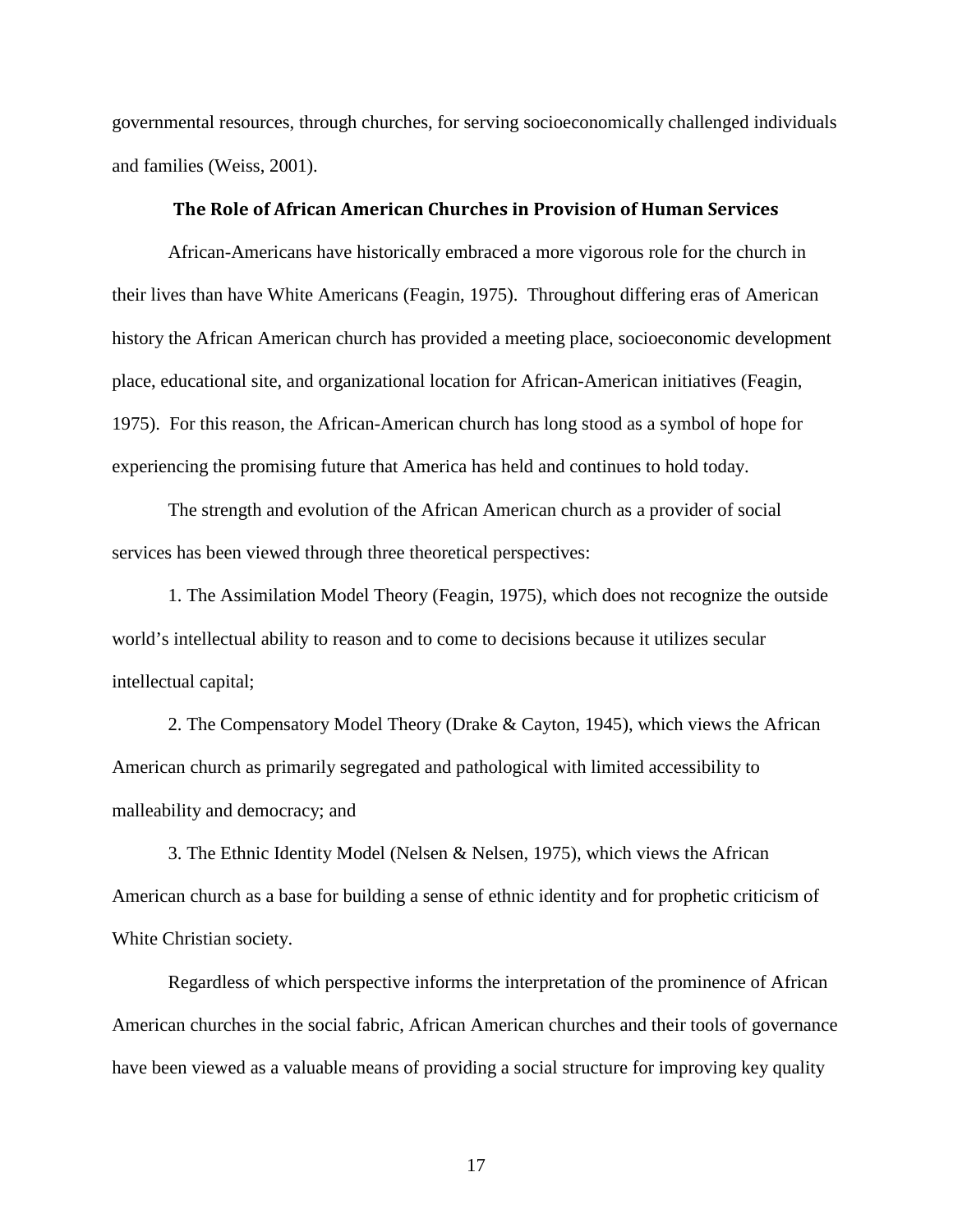of life indicators and for civil rights militancy of the 1960s (Feagin, 1975). Utilizing the elements of the Ethnic Identity Model (Nelsen & Nelsen, 1975), it would appear that the African-American church has been one of a few institutions with the credibility among its membership and potential capacity to participate in the provision of human services to predominantly African-American communities. These services have included literacy programs, informal soup kitchens, and economic empowerment programs for individuals and families that have impacted the generation of income, the lowering of unemployment, and stabilization of families in their respective communities.

#### **Outline of the Study**

The study is divided into five chapters. Chapter 1 included the Introduction. The Introduction stated the significance of the study, purpose of the study, the research questions and hypotheses, a brief description of the historical data of faith-based organizations, governmental partnerships and the provision of services. Following, Chapter 2 contains a brief review of the literature on faith-based organizations and initiatives as service providers in health, mental health, and human service programs and the findings regarding the importance of faith-based organizations in instilling religiously oriented values in low-income populations. Next, Chapter 3 contains the methodology and the procedures used for data collection, analysis and measurement. Subsequently, Chapter 4 discusses the results of the study and findings from the study. The final chapter, Chapter 5, contains the conclusion, summarizes the study, discusses the study's finding, and proposes implications and recommendations.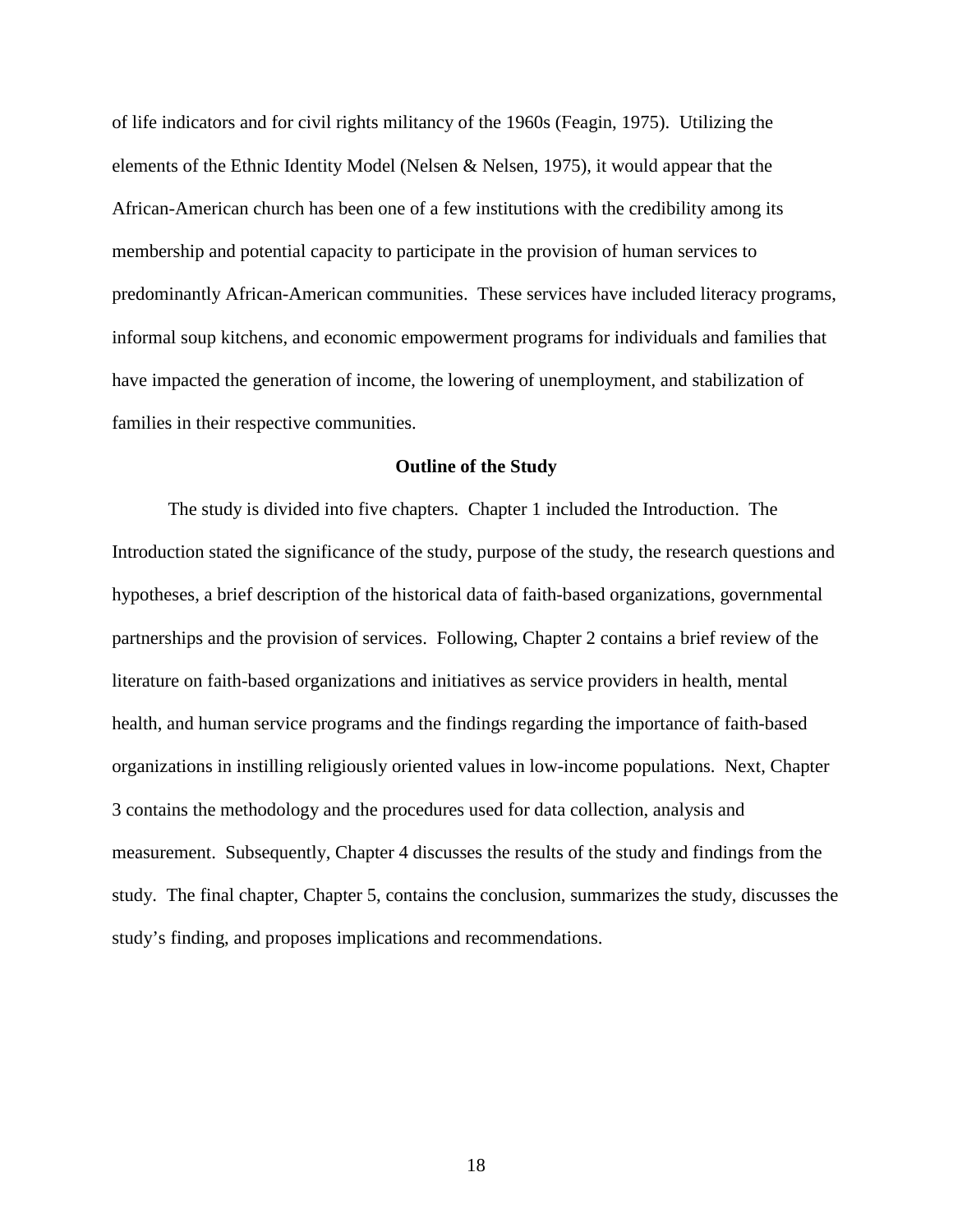#### **CHAPTER 2. LITERATURE REVIEW**

As a foundational social institution, African American churches from a macro perspective have been the focal point of social change in their communities, and so any analysis of the African American community must include the historical and current day significance of its churches (Lincoln & Mamiya 1990). The church, its members, and the community have been viewed as having a mutually symbiotic relationship. Historically, the church's significance as a social institution dates to the 1790s, when a group of freed African Americans and churches formed a colony in Sierra Leone, providing guidance to ex-slaves after the Civil War (Dubois, 1995). To modern times, this historical significance enlarges to include the impact of the African American church on the Civil Rights era as well as on current day programs and services the church provides in urban areas around the country.

Faith-based organizations as service providers requires broadening the definition of the provision of social services from the current-day understanding of the provision of a particular good or services provided by the government (e.g., Temporary Assistance for Needy Families [TANF]), case management, or electronic benefit transfers [food stamps]) to a more generalized understanding of the provision of services toward social reform. It is also important to consider a wider quality of life measurement that includes critical tools and resource-building components of each of the varying historical eras in African American church history, including educational, political, and social consciousness.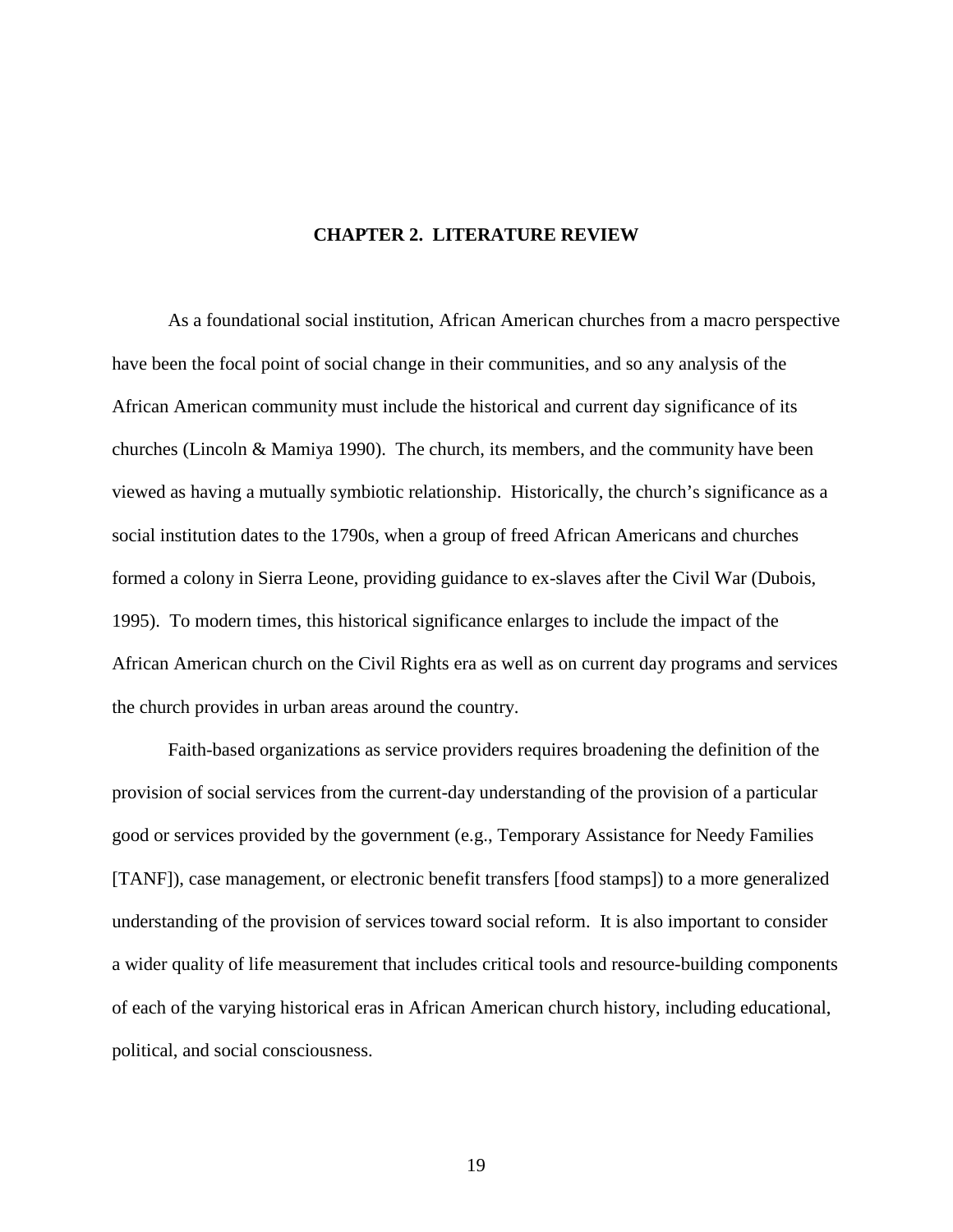As a result, the review of the literature will be guided by a broader definition, setting the stage with a brief overview of faith-based organizations as service providers, then examining relevant writings of African American church thought leaders such as Dubois (1995) and Lincoln and Mamiya (1990). The review will continue by citing recent studies having to do with the involvement and effectiveness of African American churches as social service providers, challenges to faith-based services provision, use of government as a partner in services provision, and finally, the relationship between churches and the well-being of the communities they serve.

#### Faith-Based Organizations as Service Providers

The first African American church within the District of Columbia was the Mount Zion United Methodist Church, initially located at Mill Street in the community of Georgetown (currently  $27<sup>th</sup>$  Street, N.W., Washington, DC), whose population (according to the census of 1800 was 5,210, of which 1,449 were African American with 227 freed men) (Mitchell, n.d.). This church was founded in 1816 but discussions and planning had been occurring for more than a decade prior to its founding.

Initially, the leader of the Mount Zion United Methodist Church was Stephen Rozei, who served simultaneously as pastor of the Montgomery Street Methodist Church (the White church) and who was against slavery. In 1849, Mount Zion declared a desire for African American leadership, which forced a split from the Montgomery Street Methodist Church.

Mount Zion served as an institution of socioeconomic engineering for African Americans, even from its early beginnings, providing educational services to African Americans out of the coffers of the church's revenue. This was done to change the social and economic status of the African Americans residing in Georgetown until 1862, when the District of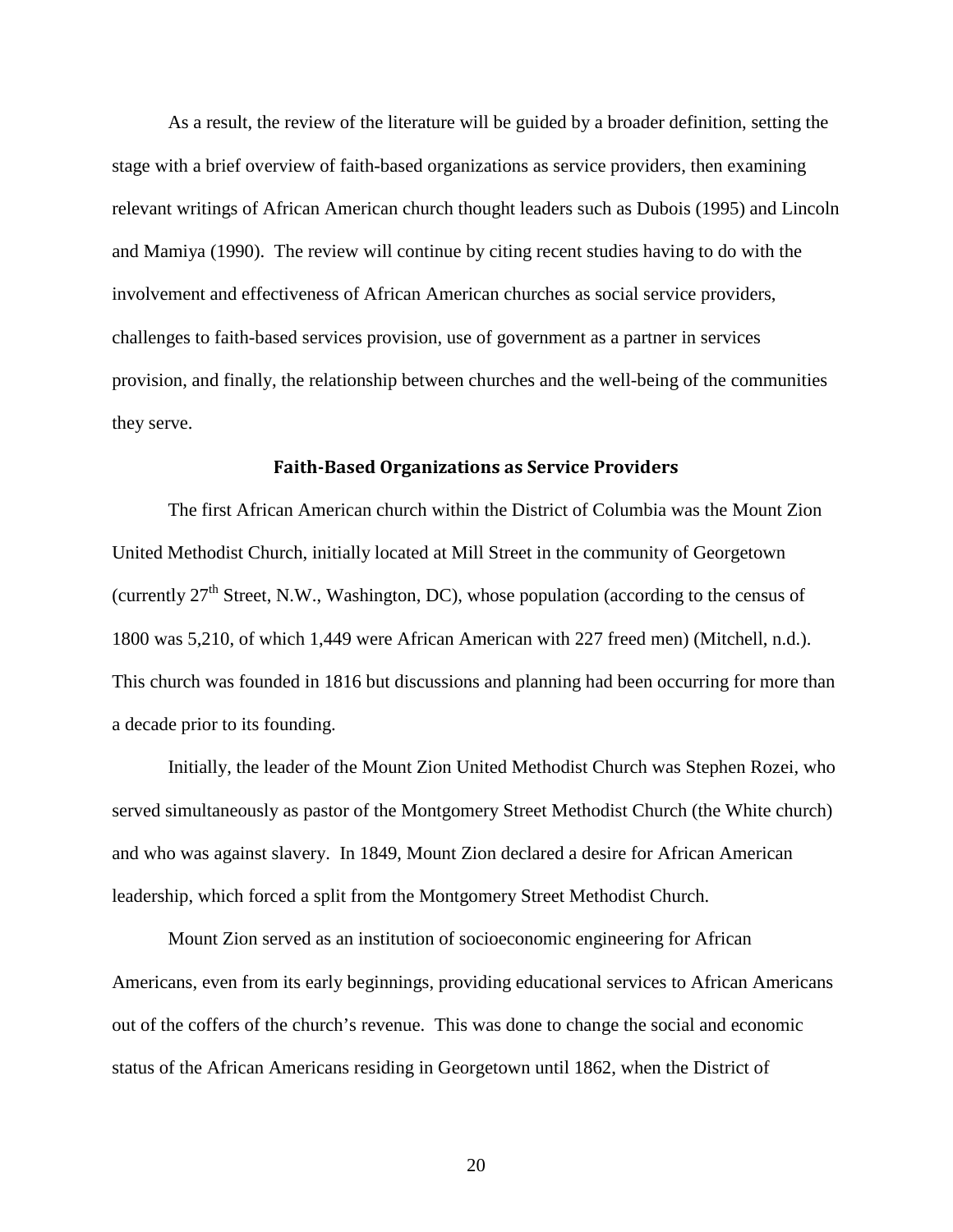Columbia authorized the utilization of public funds for African American residents of the District. Mount Zion serves as an example of the very essence of the African American church as a community service broker, attempting to address the needs of the African American race and the neighboring community for a better socioeconomic quality of life (Mitchell, n.d.).

Comprehensively, today's African American pastors use local funds, as well as church resources and assets, (Sewell, 2003) to aid members of their congregation and community. These local assets and resources include the provision of church owned and managed food kitchens, after school programs, and child daycare to meet the ever-growing needs and expectations of the community. African American pastors who have national prominence utilize national media outlets to communicate community challenges and church-based strategies to address these disparate challenges. The social structure of churches generally allows them the flexibility and more importantly a certain level of responsibility to move their congregation and their connected communities to a better quality of spiritual and physical life (Dubois, 1995). The Bush faith-based initiative realizes the intrinsic value these social institutions have for individuals and families in the provision of human services (Olasky, 1990).

#### Theoretical Framework

This section of literature review provides a macro level analysis for a set of theoretical underpinnings of the African American church as a service and information provider and broker. Additionally, social capital theory will be reviewed and connected to each of the hypotheses within this study. Additionally, this section will examine the Ethnic Identity Model (Nelsen  $\&$ Nelsen, 1975), which emphasizes the African American church as a cornerstone resource for the African American community in both a spiritual (priestly) and humanistic (prophetic) manner as it relates to the well being of African Americans. Furthermore, this section will examine the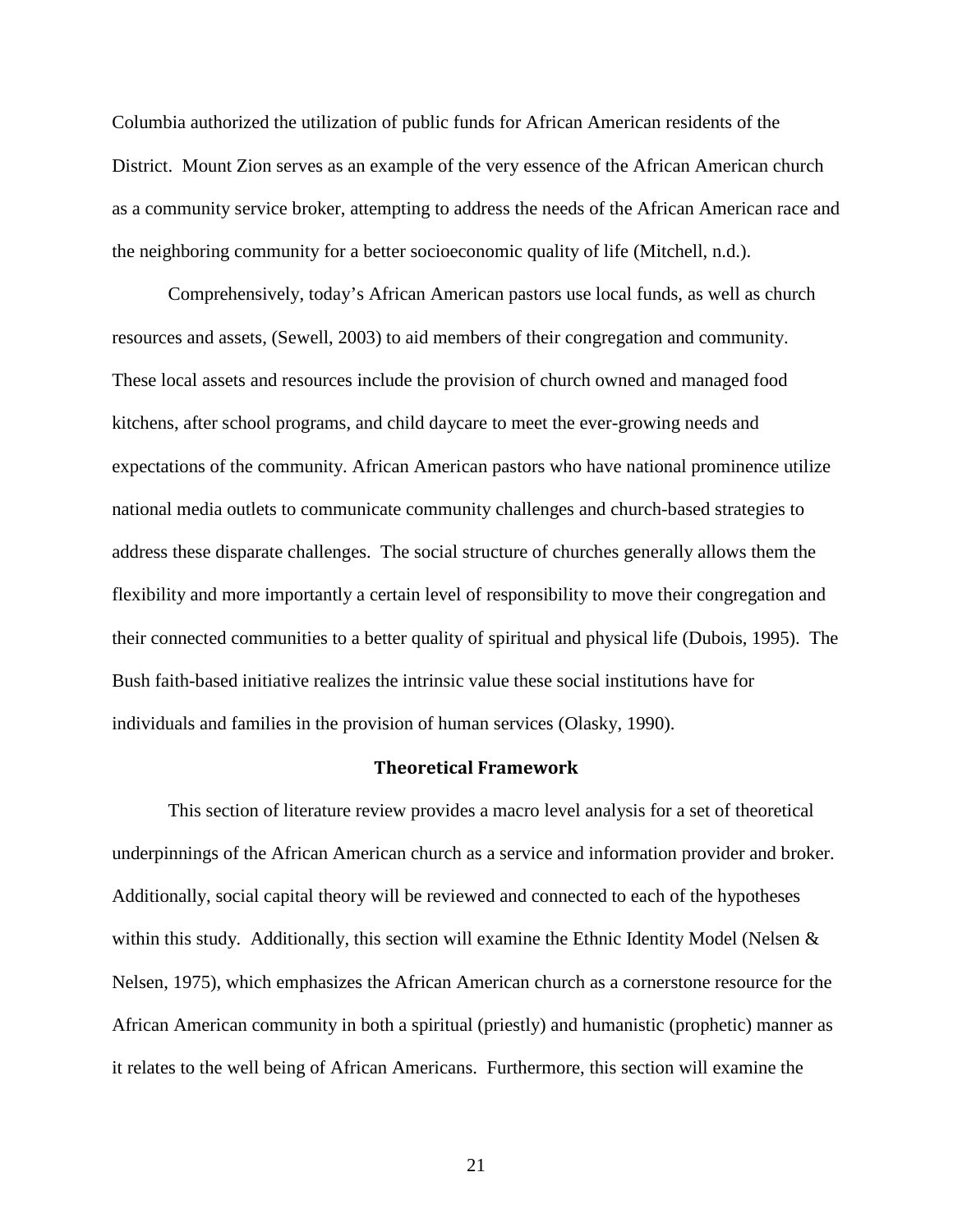decisions of the African American church to provide human services as it relates to the faithbased initiative and Social Capital theory to explain the rationale to include socioeconomic variables of church members, community social stressors, membership numbers, and financial resources within the identified churches.

#### The Early African American Church and Values

In the 1600s with the growing population of enslaved Africans, Europeans reasoned that these groups of Africans were uncivilized and that they needed methods to control the behavior of the slaves. In order for European Christians to fully accept some of the social and cultural changes they were forcing upon the slaves in America, they began to utilize Biblical passages to rationalize the existence of slaves as a function established by God (Pinn & Pinn, 2002).

In general, Europeans/colonists chose not to evangelize including teaching and preaching to slaves for fear that the slaves would begin to rationalize what the Bible was communicating and question the societal and social framework being established by Europeans. However, some populations of Europeans/colonist Christians began to educate and evangelize to the slaves. Some colonists did the evangelizing, believing that the framework of slavery would be held intact and would not be influenced by their actions. Contrary to other colonists, these colonists believed that the education of the slaves to understand God's plan for them to be slaves would encourage order and serve as a tool of social control of behavior for the slaves (Pinn & Pinn, 2002).

In 1693, a New England minister, Cotton Mather, established the first incarnation of a church for African Americans called the Society of Negroes (Pinn & Pinn, 2002), which provided weekly religious education classes for African/slaves to attend and to begin to learn the ways of Christianity. Here the thought process of enslaving the body and freeing the eternal soul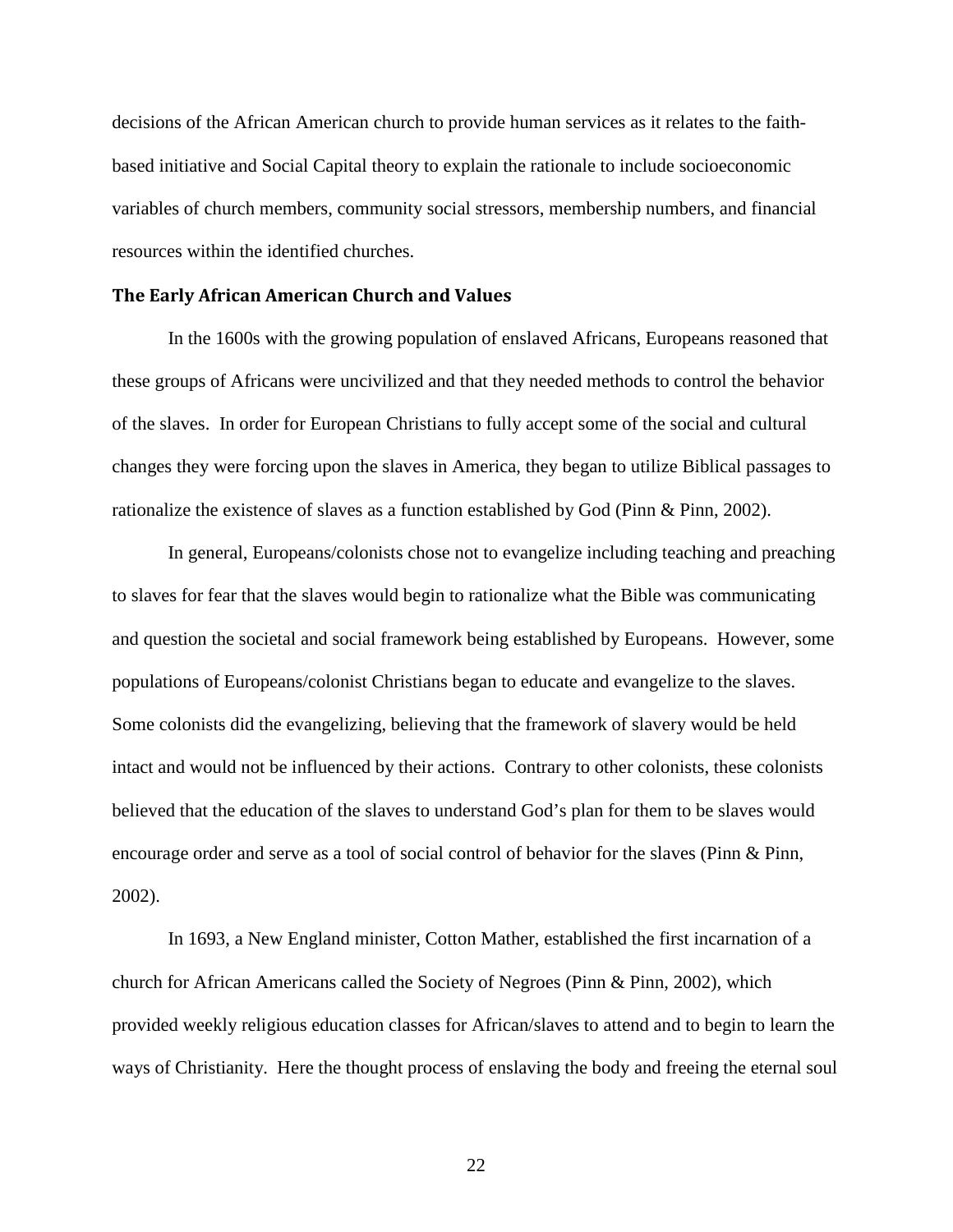was reinforced. Similarly, in 1702, the Society for the Propagation of the Gospel began to carry the same societal, educational, and Christian principles of the North into the Southern colonies. These historical variations of the African American church would often be heavily monitored by local officials to ensure that the "Sunday Sermons" would not lead to massive insurrection (Pinn & Pinn, 2002). It is from these earliest forms of the African American church that we can determine the social significance and tension that existed between the Christian colonists attempting to live a Christian life (Hudson, 1983) and the important role of the African American church (which at that time was simply an aggregate of slaves coming together to learn about the Bible and their identified place within society, not a building) as an education and information resource for the earliest set of slaves

From the early 1600s to the middle of the end of the  $18<sup>th</sup>$  century, the number of African Americans born in America increased dramatically allowing for the melding of cultural and religious beliefs of slaves to move more toward their White counterparts. Toward the end of the 18<sup>th</sup> century, slaves struggled to maintain a sense of community but were able to begin to formalize the African American church with a blend of African and European world views in the South. While many times the church service often took place in the woods, these slaves were able to create a spiritual space for themselves to think through and educate other slaves regarding the Gospel of Christ while utilizing the societal framework and principles established by the early European colonists. The success of both the Society for the Propagation of the Gospel and the Society of Negroes as well as other evangelical movements of slave churches are questionable, but what is unquestionable is the tremendous amount of growth of these African American churches experienced in less than 100 years (Hudson, 1983).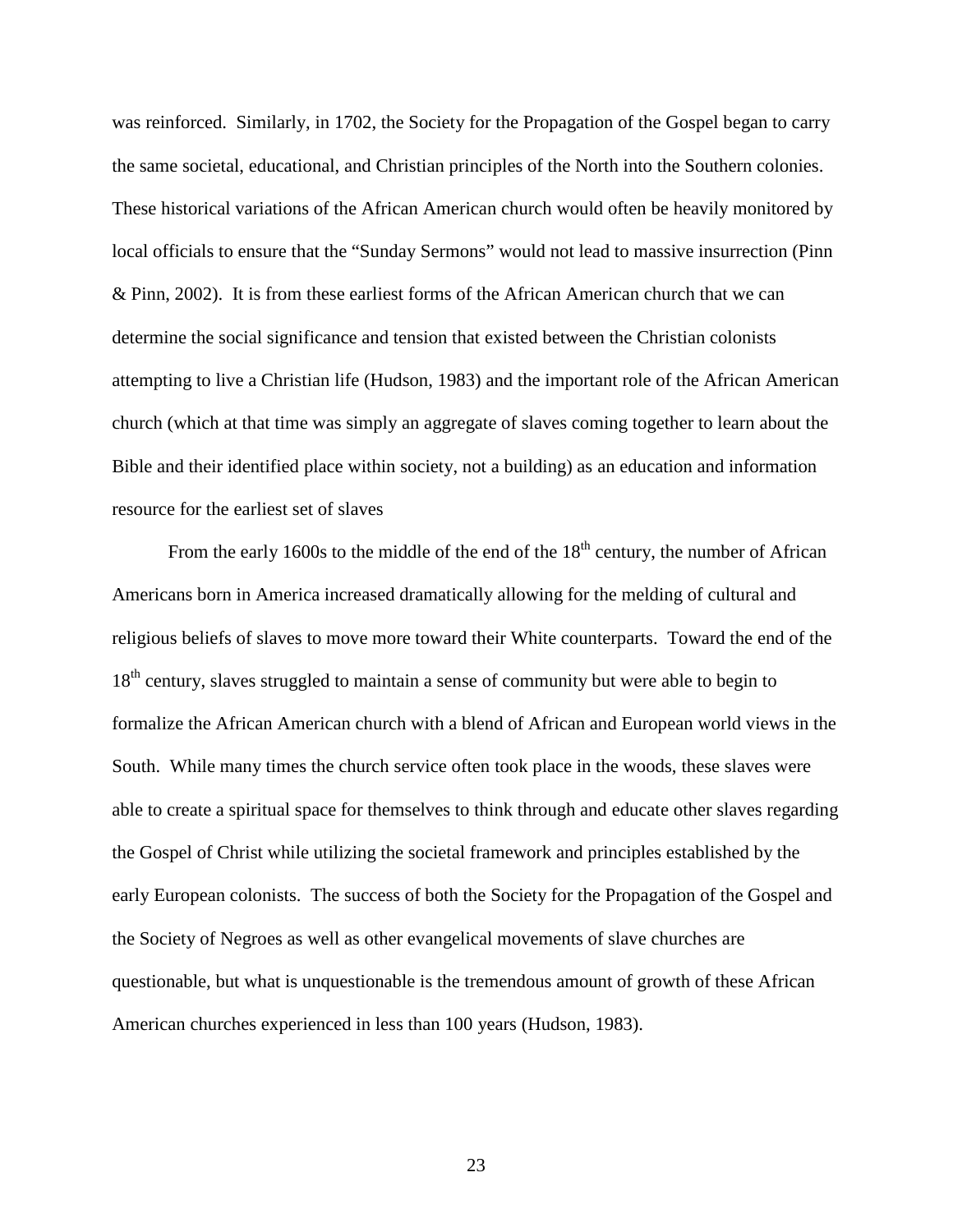During the early 1800s, African American Baptists had the largest number of members, having twice as many members as the second largest group of African Americans within the Christian sect. By the end of the 1800s, African Americans had formed church congregations in many of the Christian sects. According to the Methodist Almanac of 1850, the numbers of African American Methodist members were 166,690 (14.6%) of the entire Methodist population (Hudson, 1983). The great majority of African American slaves willingly converted into Baptist and Methodist members, African American membership in Anglican or Episcopal churches was negligible, Presbyterian membership was slight, and the membership in Pentecostal churches grew exponentially during the  $20<sup>th</sup>$  century. One of the reasons African Americans tended to become Baptist more than other types of Christians is thought to be that both African American and White preachers tended to evangelize more to the spiritual and well-being of the African American slave, thus connecting the priestly and prophetic components of the Ethnic Identity Model (Nelsen & Nelsen, 1975).

Robert Semple, in his *History of Baptist in Virginia* published in 1810, gives much the same account regarding preaching styles. Semple references preacher's manner of evangelizing as more novelistic than their traditional doctrine. The other types of preaching from differing Christian models of New England had acquired a very warm and pathetic address, accompanied by strong gestures and a singular tone of voice. Being deeply affected themselves while preaching, corresponding affections were felt by their pious hearers that were frequently expressed by tears, tremblings, screams, shouts, and exclamations. All these they brought with them (from New England) into their new habitation (Hudson 1983, p. 158).

This same emotional connection to members and community congregants later created the energy for change (Hudson, 1983). From the earliest beginnings of the African American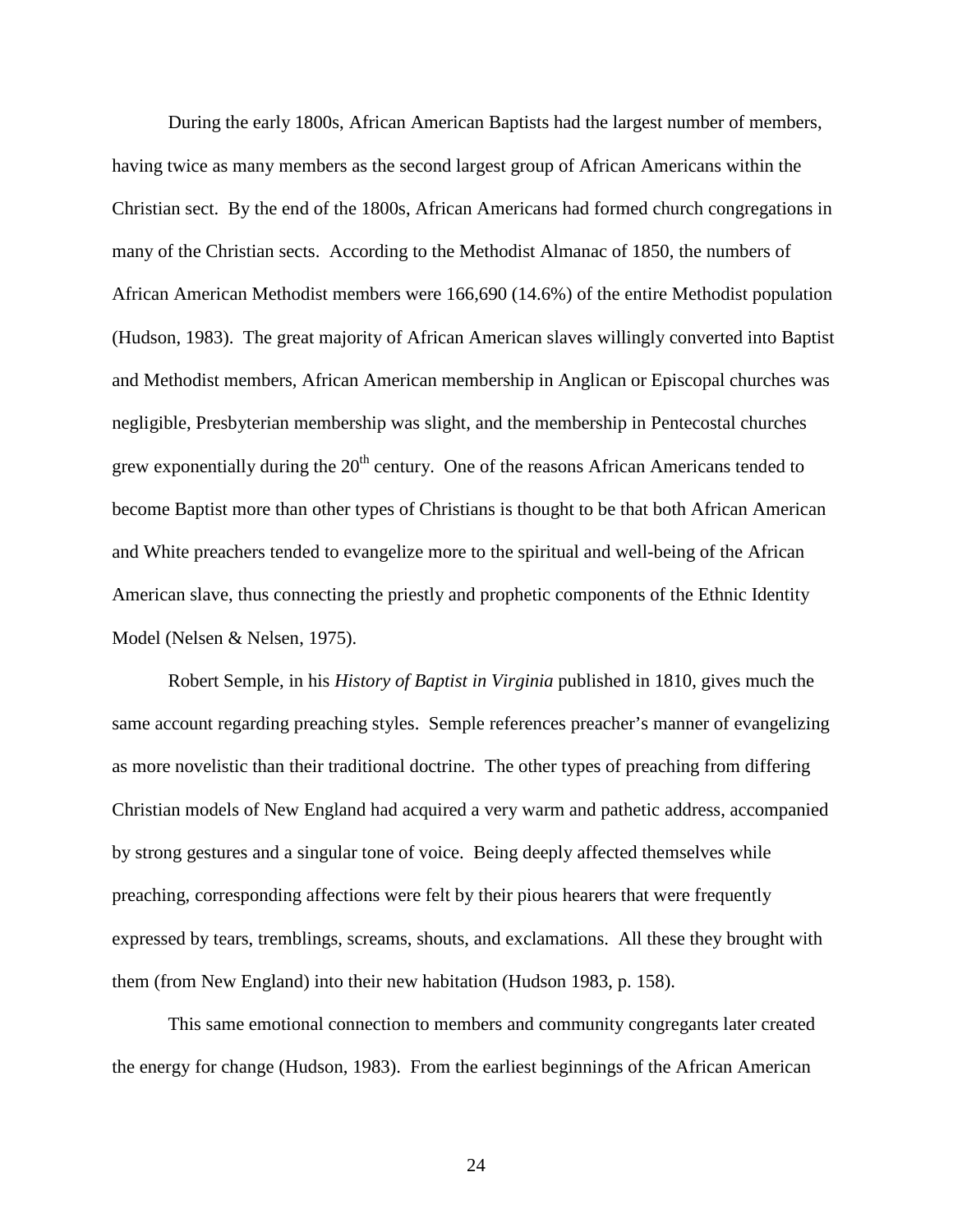church, there was tension regarding the actual provision of information and resources for the larger community of slaves and the European colonists' fears of an insurrection through the same provision of information and resources. It is from these modest beginnings and complicated Christian value system promoted by the early colonists that modern day churches find a responsibility to be concerned about the spiritual and well-being of their parishioners. The social actions to govern behavior and the well-being of the African American community through the church as an information and resource broker were continued through the  $20<sup>th</sup>$  century as indicated by the following quoted examples. In *The Ohio Socialist Bulletin* of February 1909, the Reverend Richard Euell, a African American minister of Milford, Ohio, published "A Plan to Reach the Negro." The Negro, he wrote, "belongs to the working class and must be taught class consciousness." African Americans could be recruited more rapidly into the Socialist Party if the Socialists would go to African Americans in their churches and point out "the way to freedom and plenty." Most of them had no experience with any organization other than the church and could not think of committing themselves to action except in religious terms. The Bible and even motion pictures about the Passion Play could be used effectively to imbue religion with radicalism and convince the working class of the evils of the capitalist system and the virtues of socialism (Dorn, 1998, p. 65).

### **Social Issues of the Early African American Church**

Over the past 200 years the African American church has had a history addressing social issues within the African American community. African Americans north and south expressed opposition to the theory of evolution. Ministers delivered sermons with titles such as "Darwin's Monkey Theory versus God's Man Theory" and "Bible Versus Evolution" (text: "Obey God") (Moran, 2004, p. 262). The National Baptist Convention, with 5,000 delegates at its annual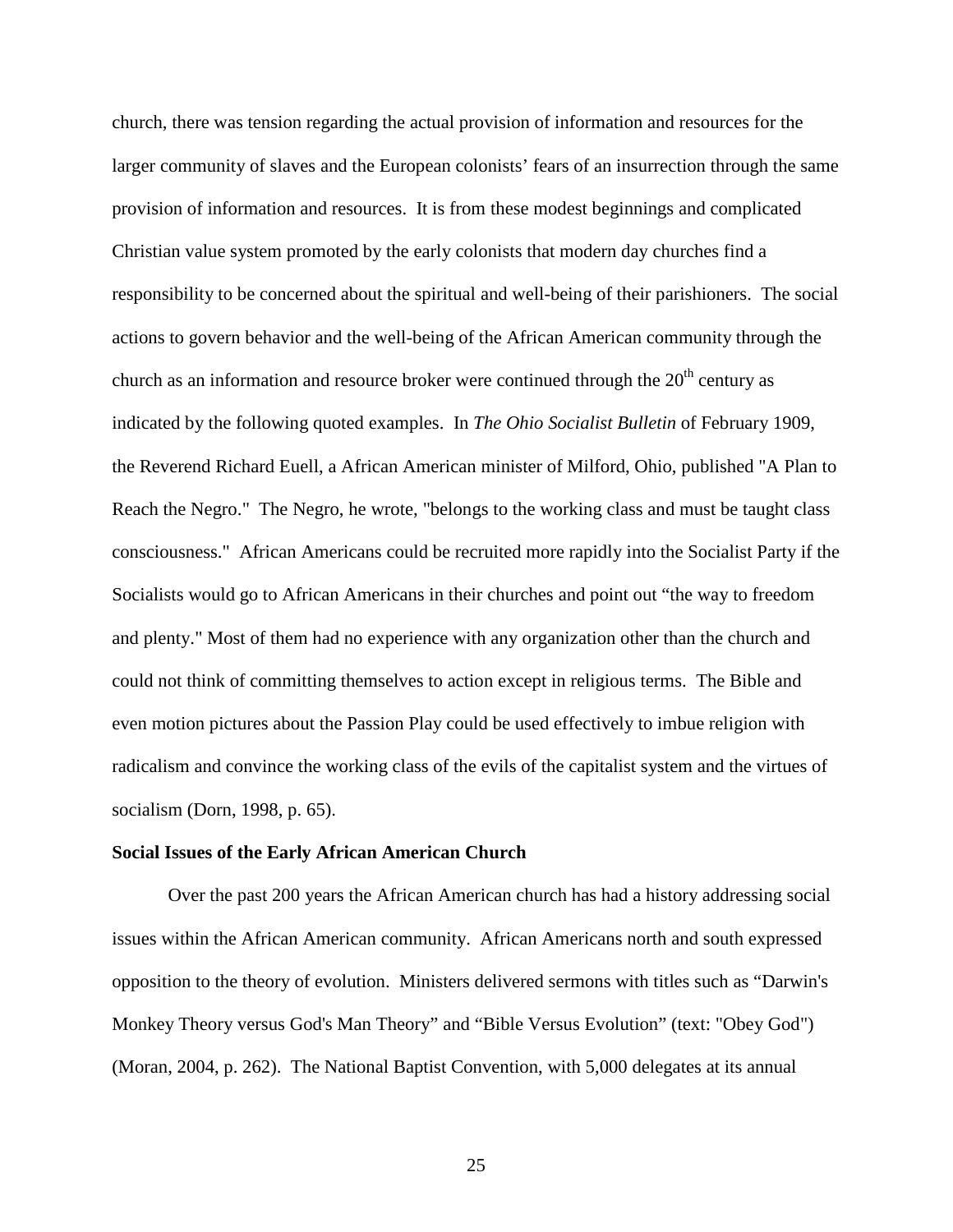meeting in Baltimore in September 1925, passed resolutions against both the Ku Klux Klan and evolution. Nine African Americans pledged their allegiance to the Bible rather than Darwin in letters and occasionally in poems published in the African American press. Baltimore's Thelma L. Sullivan sent six quatrains to the *Afro-American* confessing that she "humbly must confess. This evolution stuff is a mess" (Moran, 2004, p. 262).

### **The African American Church and Homosexuality**

 Examples of other social issues that the church has dealt with include homosexuality. The African American churches' battle with homosexuality is nothing new. In the fall of 1929, Rev. Adam Clayton Powell, Sr., pastor of Abyssinian Baptist Church in Harlem, launched a campaign against homosexuality and other "vices" in the African American community (Harris, 2008, p. 493). According to Powell, homosexuality was an alarming social trend that greatly threatened American families, "Why did I preach against homosexuality and all manner of sex perversions? Because, as every informed person knows, these sins are on the increase and are threatening to eat the vitals out of America" (Harris, 2008, p. 493).

#### **Southern Diaspora**

During the Great Migration the African American church provided an instrumental role in assisting African Americans in the transitioning to Northern states and communities. The Southern Diaspora is a comprehensive examination of the movement of nearly 30 million southerners (African Americans numbered nearly 8 million, Whites 20 million, and southernborn Latinos 1 million) between 1900 and 1980 (Alexander, 2006, p. 493). Northern African American communities used voting, political alliances, and protests to usher in change during the heart of the 20<sup>th</sup> century. Through the actions of churches, African American social activists, politicians, and organizations such as the National Association for the Advancement of Colored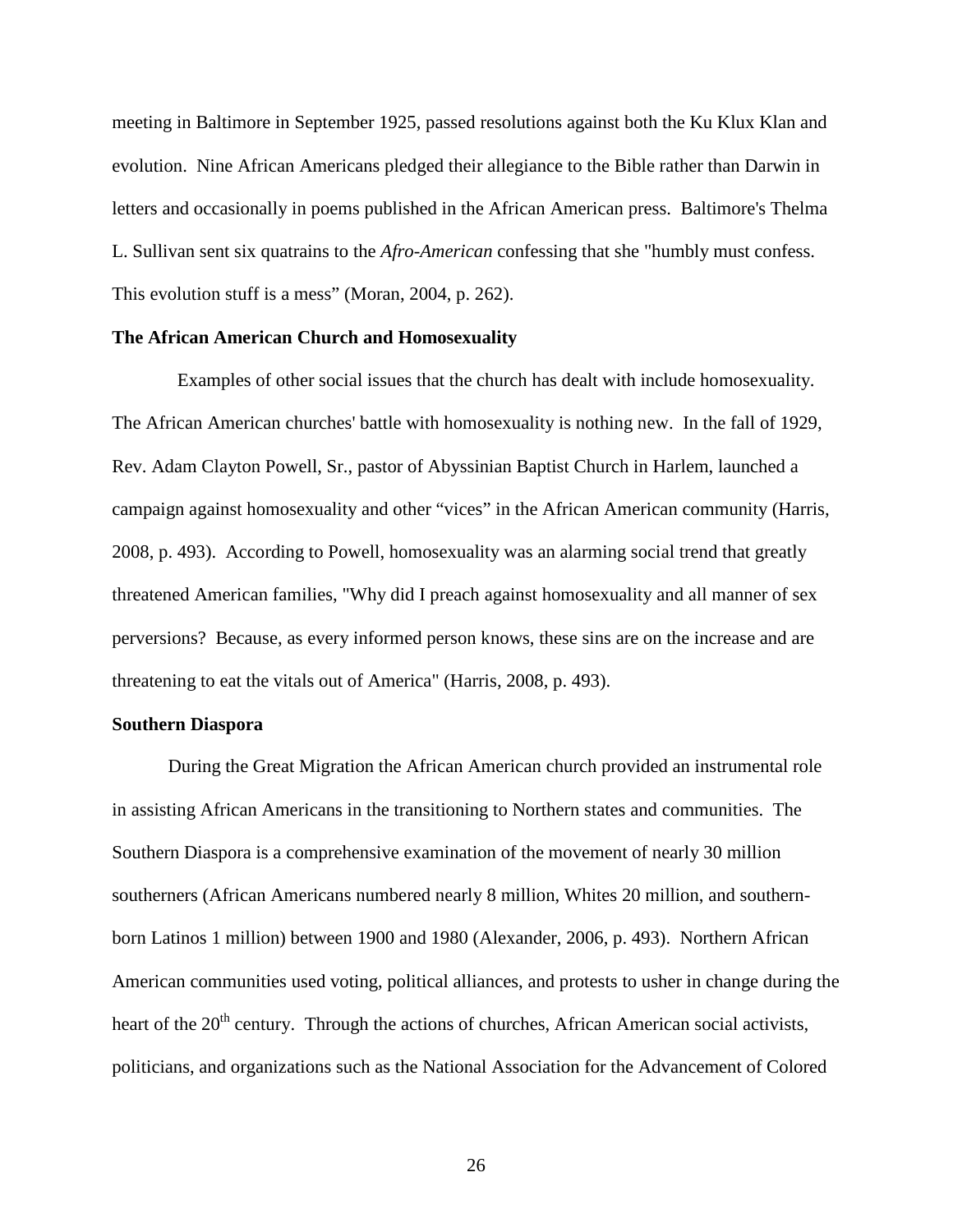People, Congress of Racial Equality, and the National Urban League, African Americans were able to bring about changes, notably the creation of the Fair Employment Practices Committee and the slow end of commercial, recreational, and residential segregation in the urban centers (Alexander, 2006, p. 493).

The Balm in Gilead Church Ministry in New York City AIDS ministry was established in 1993 and is the nation's first nonprofit organization that provided AIDS education and resources designed specifically for African American church leaders (Harris, 2010). The efforts of the Balm in Gilead and its founder and Chief Executive Officer, Pernessa Seele, have become synonymous with AIDS in the African American Church, prompting *Time Magazine* to profile Seele in their 2006 issue of their 100 Most Influential People (Harris, 2010, p. 337).

The African American church and the African American pastor (Ethnic Identity Model, Nelsen & Nelsen, 1975), with their emphasis on both the spiritual and informative resources for African Americans, became the vehicle for educating, empowering, and galvanizing African American people to force America to change the method in which they engaged African Americans. Also the history of the African American church shows the "historical lineage" of being a source of governance for the larger societal codes. Once the slaves adopted the Christian value system being promoted by Europeans, the African American church began its 300-year journey from solely a "societal governance tool" to a "spiritual" resource and an empowerment source utilizing cultural resources to increase the socioeconomic status of the African American race.

#### Thought Leaders on the African American Church History

W.E.B. Dubois (1995) is noted as one of the earliest sociologists to intensely examine the African American church. He studied the African American community generally, in the North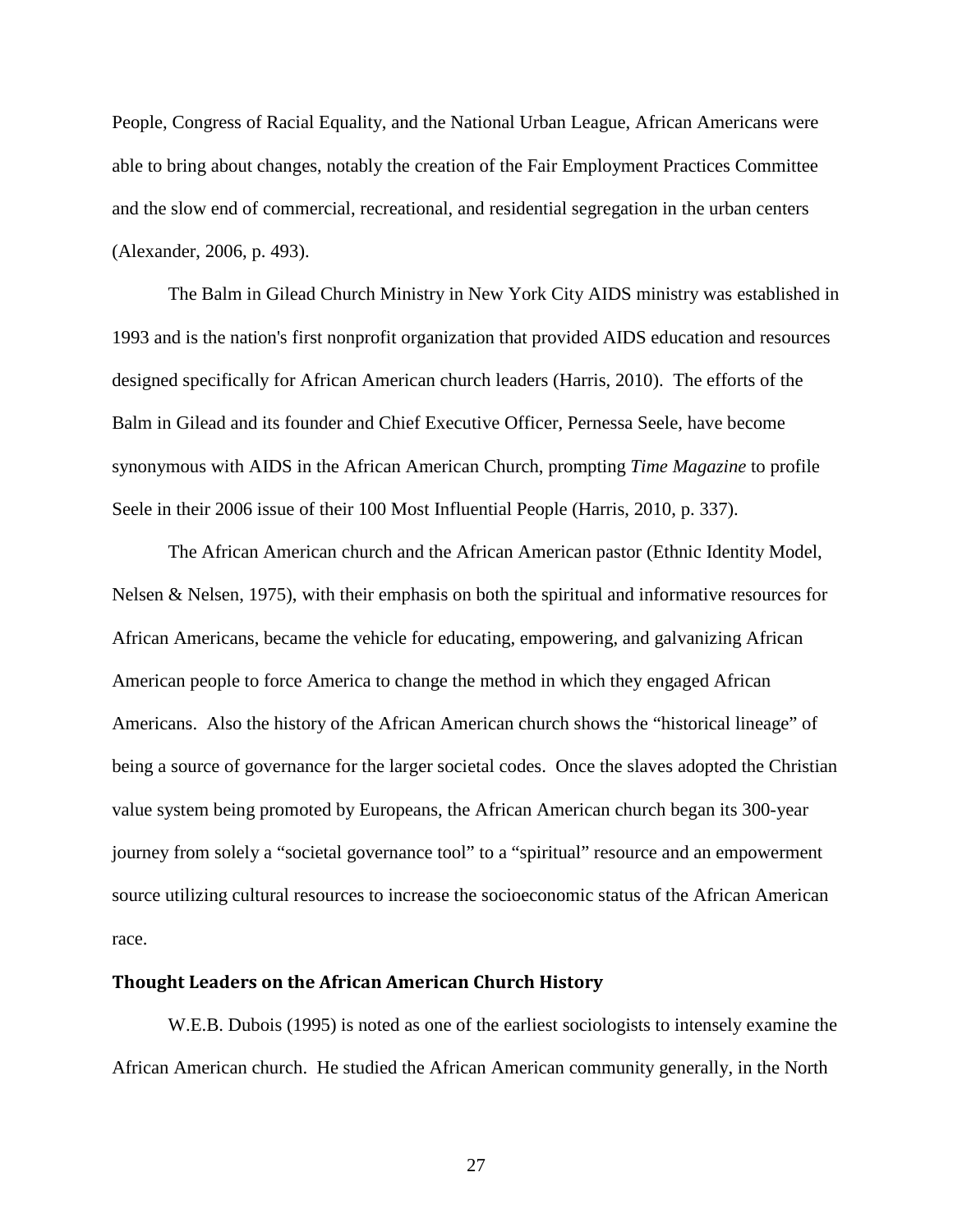and the South and in both urban and rural communities, but would constantly return his attention to the significance of the African American church within the African American community. Over and over the African American church appeared to be a cornerstone institution for social reform and widespread change. Dubois was the first to find that the church had as much of an effect on the African American family as the African American family had on the African American church. He formally identified the ability for the African American church to provide monetary, emotional, and spiritual support to church members, the African American family, or community members, showing the reciprocal support system between the church and the family. This reciprocal relationship was strengthened by the refusal of the American community to accept either entity (Dubois, 1995).

Dubois did not clearly delineate churches from their leadership; he often spoke of them as one. In W.E.B. Dubois' *A Reader*, edited by David Lewis (1995), Dubois communicates that churches should

elect as bishops and leaders only men of honesty, probity, and efficiency and reject the noisy and unclean leaders of the thoughtless mob; weed out the ministry so as to increase the clean apostles of service and sacrifice; initiate positive programs of education and social uplifting and discourage extravagant building and mere ostentation; bend every effort to make the Negro church a place where colored men and women of education and energy can work for the best things regardless of their belief or disbelief in unimportant dogmas and ancient and outworn creeds (Dubois, 1995, p. 260).

These eloquent and lofty ambitions for the church and its leadership still provide the foundational framework for some African American churches today.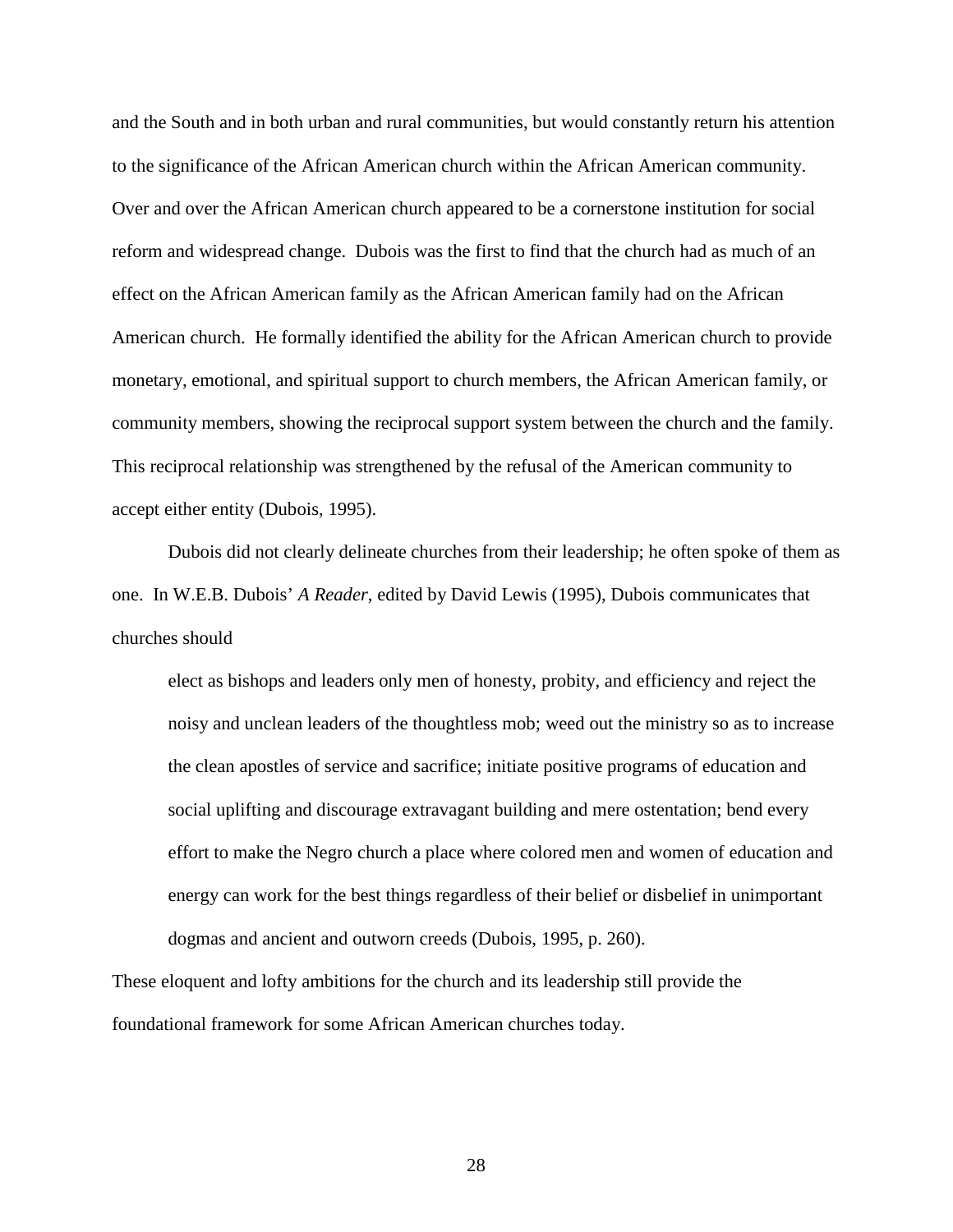Frazier (1964) follows Dubois, providing multiple analysis of the social institution of the African American church as it relates to the African American community. Frazier published nine books and more than 100 papers on this subject. Frazier, a trained social worker, viewed the church as the primary means of providing wholesale change to a community. Similar to Dubois, he was not a "church member or churched man" but he did view the natural connection between the African American community and the church as a necessary relationship worthy of exploration. Frazier further refined the concept that the church was a place of safety against the ambivalence or hostility of White America (Frazier, 1964). Frazier also recognized that the church was conservative in nature and becoming more secular as time and changes in society allowed for more access to general information regarding White churches. Frazier (1964) believed that due to this secularization eventually the African American church would no longer exist, as African Americans would go to churches with those of other races. As such, he challenged the over accommodating view of the African American church towards White America. Like Du Bois, Frazier (1964) also credited the African American church as the primary institution responsible for assisting the African American man, woman, and child into structured life after the Civil War. Two additional areas of emphasis for Frazier were: (a) the social control that churches provided to and on their membership; and (b) the recognition of the social mission, including community and national reform efforts, and the importance of education of the Negro toward social and economic advancement (Frazier, 1964). These characteristics are the same elements being deployed by African American churches today as they deliver health and social services benefits around the country and in particular, Washington, DC.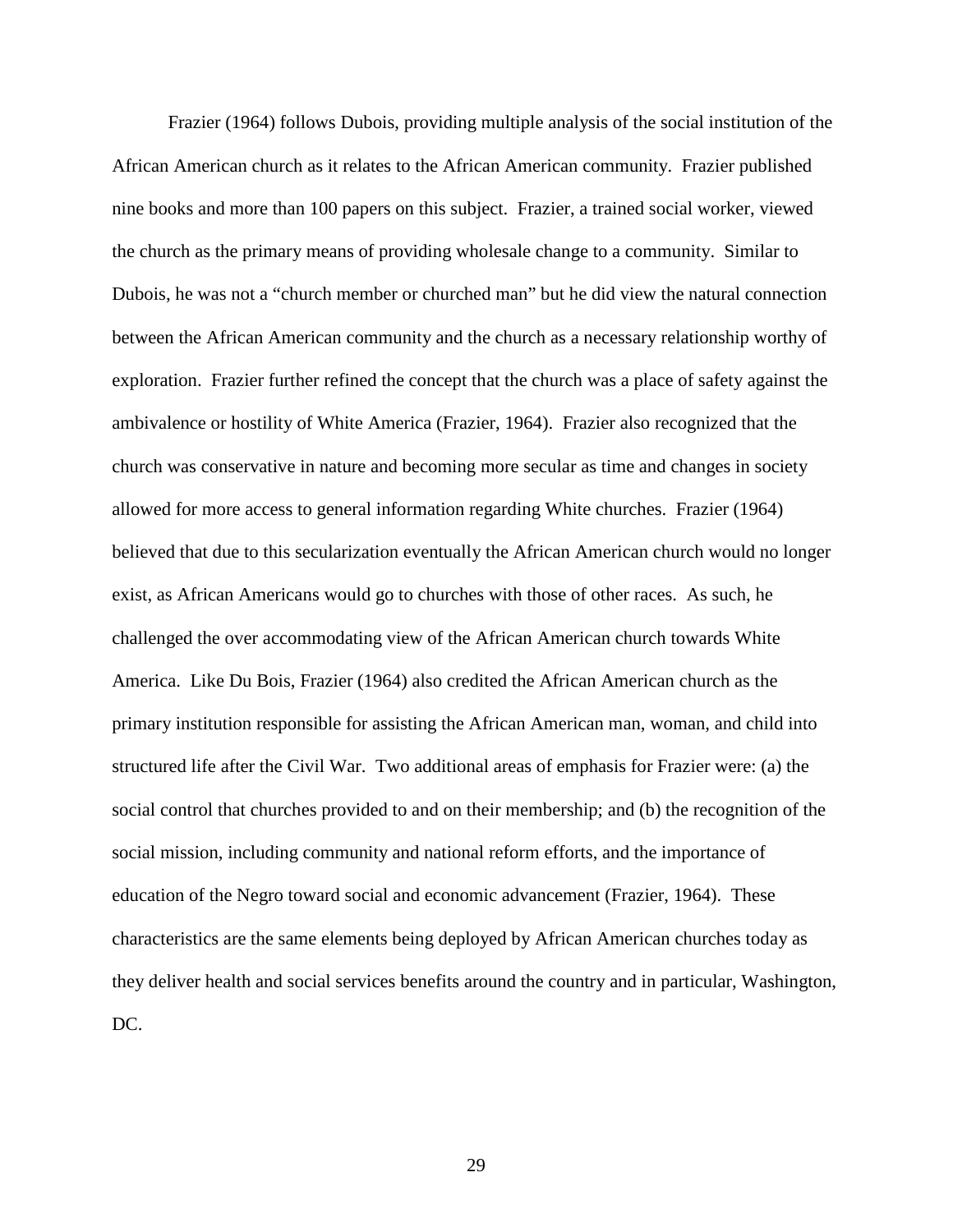Frazier (1964) also identified the African American church as the genesis of the social and cultural womb of the Negro race. As the parental institution, the African American church gave birth to other African American institutions, including banks, schools, low-income housing programs, and publishing entities. Other institutions, including the National Association for the Advancement of Colored People and the National Urban League, which are often singularly devoted to the social and economic advancement of African American people, were created by churches and church leadership to support the church's mission of social and cultural development, to assist the African American church in the avoidance of appearing to be too broad of a social and political engine (Frazier, 1964).

Lincoln and Mamiya (1990) researched and framed Table 1, to include four different theoretical approaches of the African American church toward its vision of the role for the Negro in American society. The fourth section in the table was based on the Ethnic Identity Model (Nelsen & Nelsen, 1975) discussed in Chapter 1.

Lincoln and Mamiya (1990) expanded upon Nelsens' (1975) Ethnic Identity Model, to develop what they called a dialectical model. Similar to the Nelsen model regarding the importance of the African American church in addressing community issues related to the African American population, Lincoln and Mamiya's dialectical model appears to be the model most relevant to today's church. Lincoln and Mamiya's book, *The African American Church in the African American Experience* (1990), is still considered by many to be the authoritative analysis of the African American church. Lincoln and Mamiya's model allows the African American church to serve multiple roles and competing interests but always places the needs of the church, its membership, and the surrounding community in the primary position. Lincoln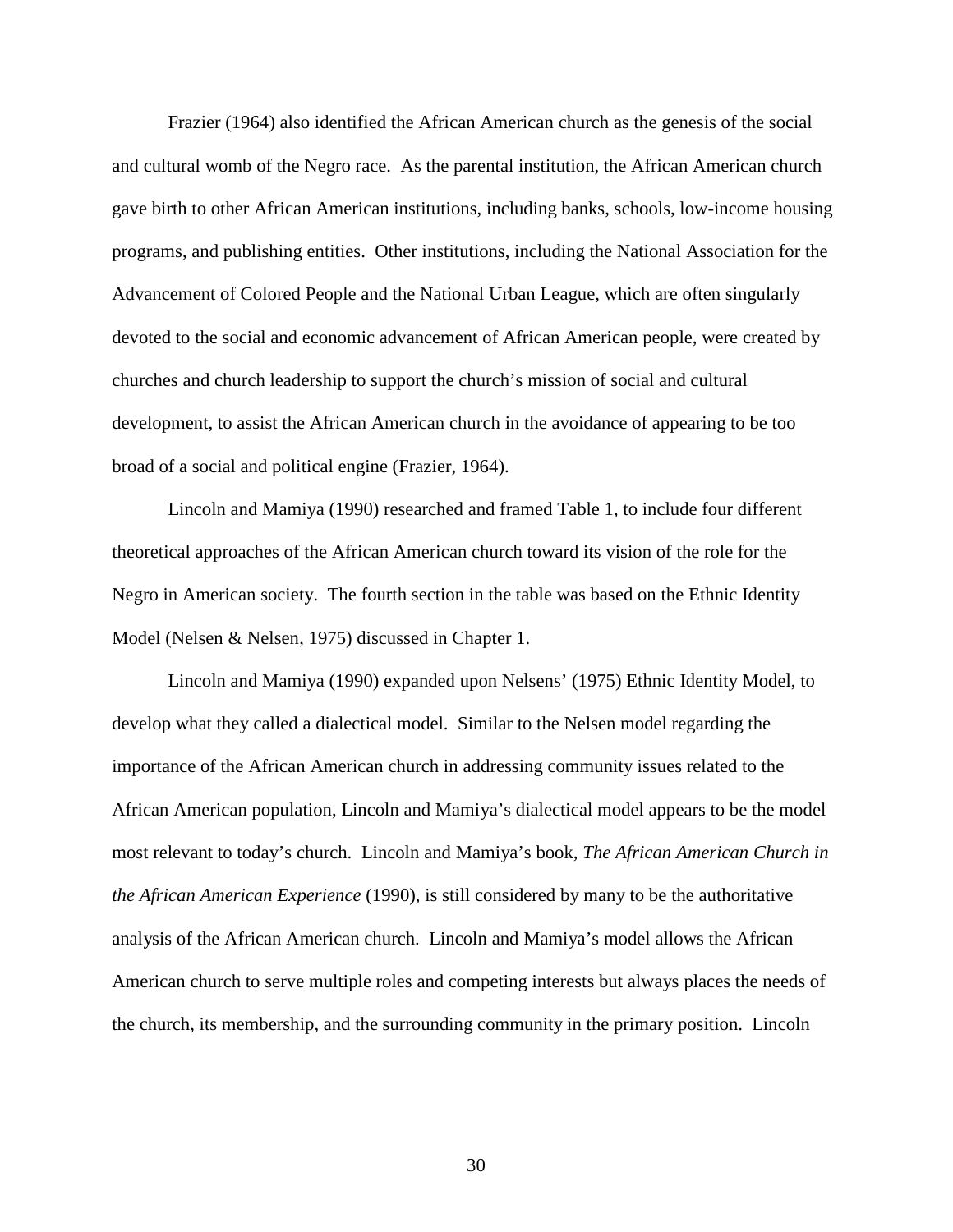# Table 1

*Lincoln and Mamiya Theory Table* 

| The Assimilation Model                                     | For the public good of African Americans, the African American<br>church must disappear. The African American church is seen as a<br>stumbling block to assimilation in the American mainstream. The<br>Assimilation Model also views the African American church as<br>anti-intellectual and authoritarian. This model is found in the views<br>and studies of E. Franklin Frazier.                                                                                                                                                                                                                                                                                                                     |
|------------------------------------------------------------|----------------------------------------------------------------------------------------------------------------------------------------------------------------------------------------------------------------------------------------------------------------------------------------------------------------------------------------------------------------------------------------------------------------------------------------------------------------------------------------------------------------------------------------------------------------------------------------------------------------------------------------------------------------------------------------------------------|
| The Isolation Model                                        | The African American church is characterized by "involuntary<br>isolation" due to its predominantly lower class status in the African<br>American community. Isolation from civic affairs and mass apathy<br>are the results of racial segregation in ghettos. Thus, African<br>American religion is viewed as being primarily lower class and<br>other worldly. The Isolation Model is found in the work of<br>Anthony Orum and Charles Silberman.                                                                                                                                                                                                                                                      |
| The Compensatory Model                                     | The African American church's main attraction is to give large<br>masses of people the opportunity for power, control, applause, and<br>acclaim within the group that they do not receive in the larger<br>society, as St. Clair Drake and Horace Cayton asserted in African<br>American Metropolis. This view is also related to Gunnar Myrdal's<br>perspective in An American Dilemma that the African American<br>community is essentially pathological and African American culture<br>is a "distorted development" of general American culture, so<br>African American people compensate for this lack of acclaim and<br>for the lack of access to mainstream society in their own<br>institutions. |
| The Ethnic Community<br>Prophetic/Ethnic Identity<br>Model | This is the Nelsens' fourth alternative (developed by them) and<br>gives a more positive interpretation of the African American<br>church. This model emphasizes the significance of the African<br>American church "as a base for building a sense of ethnic identity<br>and a community of interest among its members." It also<br>accentuates the potential of the African American church or its<br>minister as "prophet to a corrupt White Christian nation."                                                                                                                                                                                                                                       |

Source: Lincoln, E. C., & Mamiya, L. (1990). *The black church in the African American experience,* p.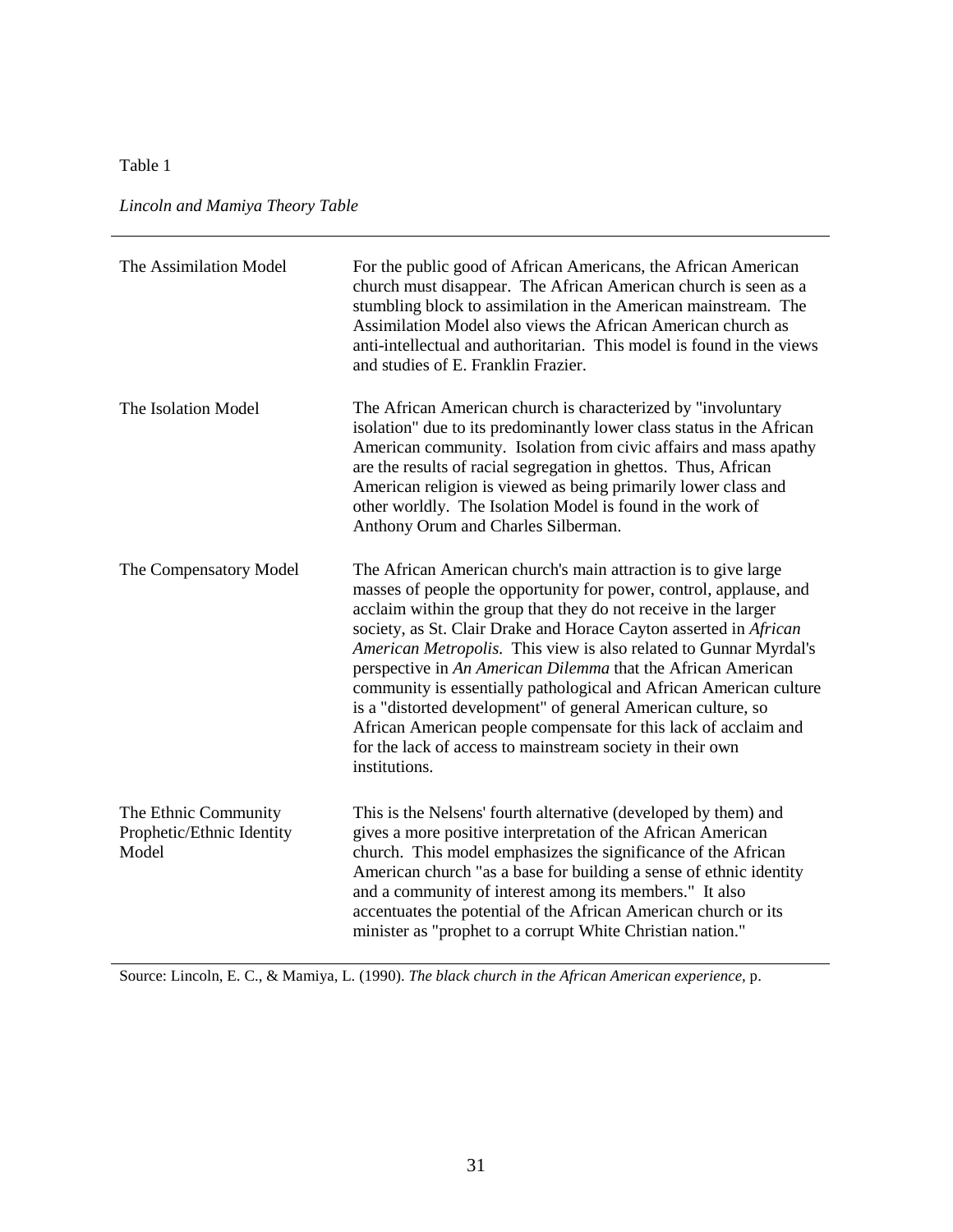and Mamiya (1990) further defined this approach to church membership and community as dialectic. In their words, the model realizes:

*The dialectic between priestly and prophetic functions.* Every African American church is involved with both functions. Priestly functions involve only those activities concerned with worship and maintaining the spiritual life of members; church maintenance activities are the major thrust. Prophetic functions refer to the involvement in political concerns and activities in the wider community. A component of the priestly and prophetic functions of the African American church is *the dialectic between the communal and the privatistic.* The communal orientation refers to the historic tradition of African American churches being involved in all aspects of the lives of their members, including political, economic, educational, and social concerns. (Lincoln & Mamiya, 1990, p. 15)

Lincoln and Mamiya performed an organizational analysis of urban African American churches, their community outreach programs, and human services delivery models in 1990. The leading question of their analysis was "Has your church cooperated with any social agencies or other nonchurch programs to deal with community challenges?" Almost 1,100 (70%) African American urban churches responded in the affirmative to the above question and 392 (25%) African American urban churches responded in the negative. The authors directly addressed the stereotype of the African American church being removed from or insular within the community and found that African American churches were more likely than not to be connected with or providing social and economic development services to their community. Additionally, African American urban churches were far more active than their rural counterparts in this service area. The leading social agency to which urban churches were connected were the civil rights social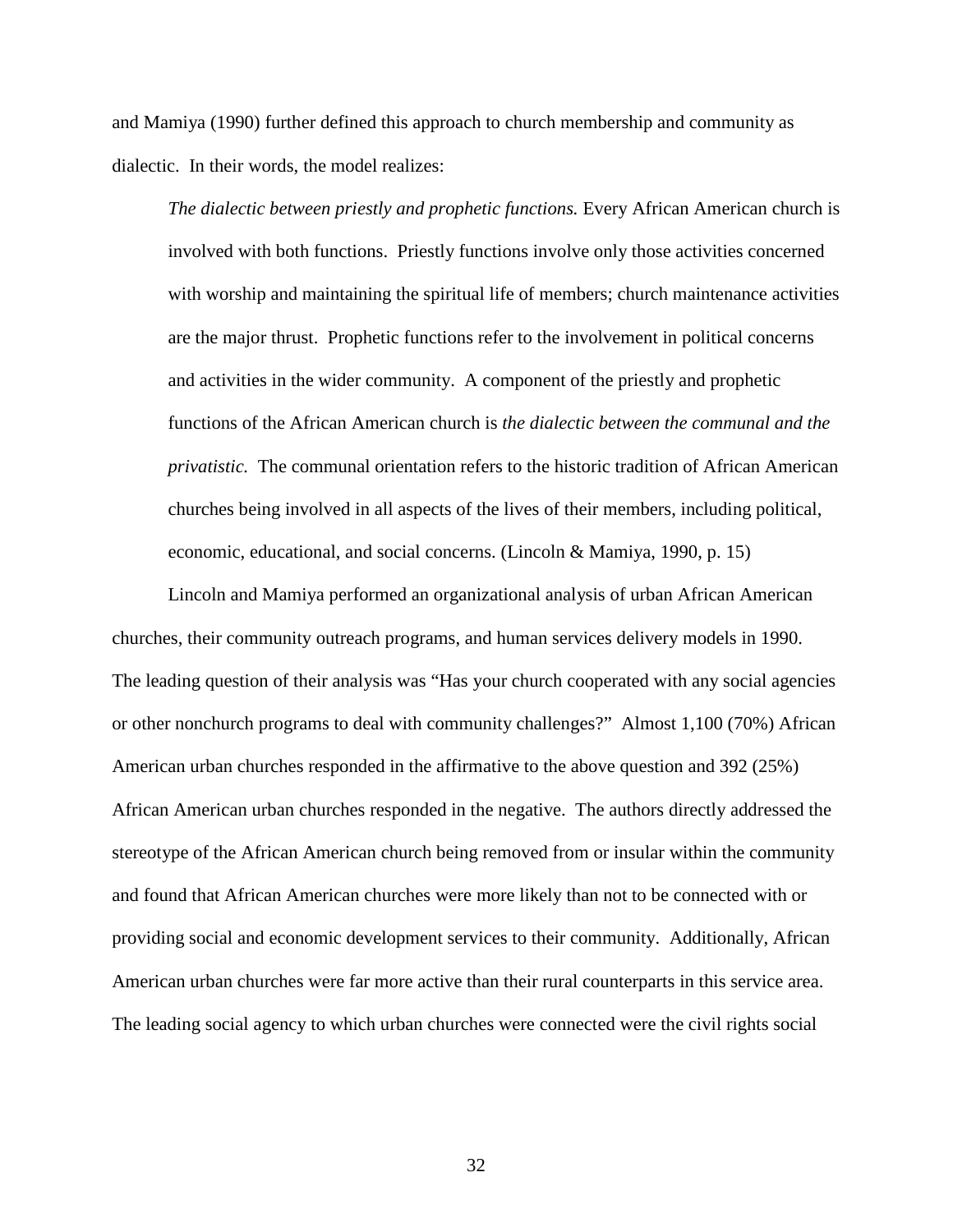agencies, followed by youth agencies, community crisis events, and then welfare and housing issues.

Further, at the time of the survey (which was performed during the late 1980s), only 138 (6.4%) African American churches, urban and rural, participated in governmental funding to provide social services and other health and educational components. The top four governmentally funded programs administered by African American urban churches were daycare centers (3.9%), food programs (3.1%), federal housing (2.0%), and Head Start programs (2.0%) (Lincoln & Mamiya, 1990). The authors say the data collection occurred during the end of the Reagan Administration, and as such point to an anticipated increase in African American church social service providers primarily due to the increased needs identified during that time period of homelessness and hunger (Lincoln & Mamiya, 1990).

Lincoln and Mamiya (1990) conclude this section of their analysis by making the point that African American churches in low-income neighborhoods were natural distribution points of governmental cheese programs during the late 1980s. But partnering with the government was rife with opportunities and laced with fears. Citing that African American churches, because of their stability and broad-based community support, were natural vehicles for channeling government resources into these low-income communities, the authors conversely feared that the church could possibly lose its independent voice by becoming a recipient of governmental dollars.

#### Organizational Utilization of the Ethnic Identity Theory

Consistent with the Ethnic Identity Model (Nelsen & Nelsen, 1975), this study utilizes the comprehensive understanding of the African American church as a social organization, which serves to assist in establishing ethnic identity. This is done through assessing the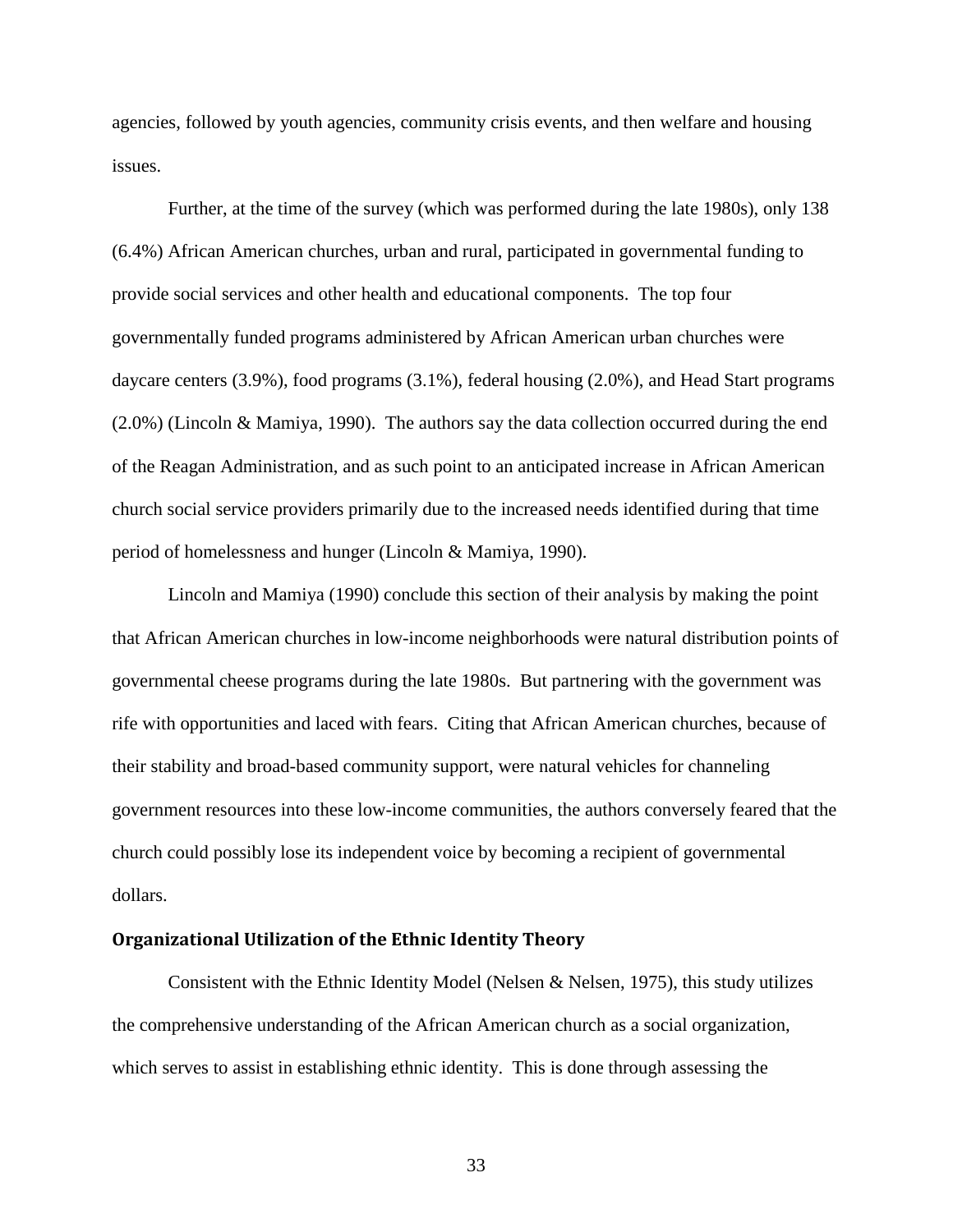organizations' socioeconomic and a historical understanding of the churches' identified role. The provision of health and human services is a key strategy of the African American church, in bridging this role (Lincoln & Mamiya, 1990). The current study analyzed the potential connection between the Bush Faith-Based Initiative and the Obama Initiative removal of governmental barriers to partnering with faith-based institutions (Baskin, Resnicow, & Campbell, 2001; Bush, 2008; Devita & Palmer, 2003) and whether African American churches in southeast Washington, DC are poised to increase human service provision.

Universally this social institution of the African American church has played a crucial role in the growth and development of African Americans both from a socioeconomic and cultural perspective as identified by the Ethnic Identity Model (Nelsen & Nelsen, 1975). Religion and church is also important to other American ethnicities as well, including Puerto Rican, Mexican, Cuban, Central and South American. Other Ethnic groups similarly rely on religion for spiritual guidance and daily direction. Puerto Ricans, Cubans and Mexicans groups also utilize religious institutions as a resource, just as the African American community has relied on there religious institutions for socio-economic development within there community (Lincoln & Mamiya, 1990). Expanding upon the earlier model from an organizational perspective, in 2000 Cook examined the role the church plays in the lives of several different ethnic groups of children in Boston, including African Americans, Haitians, and Latinos. In general, he found that children across ethnicities that were churchgoers were more likely to indicate that they had a mentor from church, including pastors and other church leadership. Additionally, the differing ethnic children mentioned a standard of behavior that the church expected of them. Generally speaking, the church was informative in assisting the respondents in shaping their individual, ethnic identity through the cultural influences of the church. Also,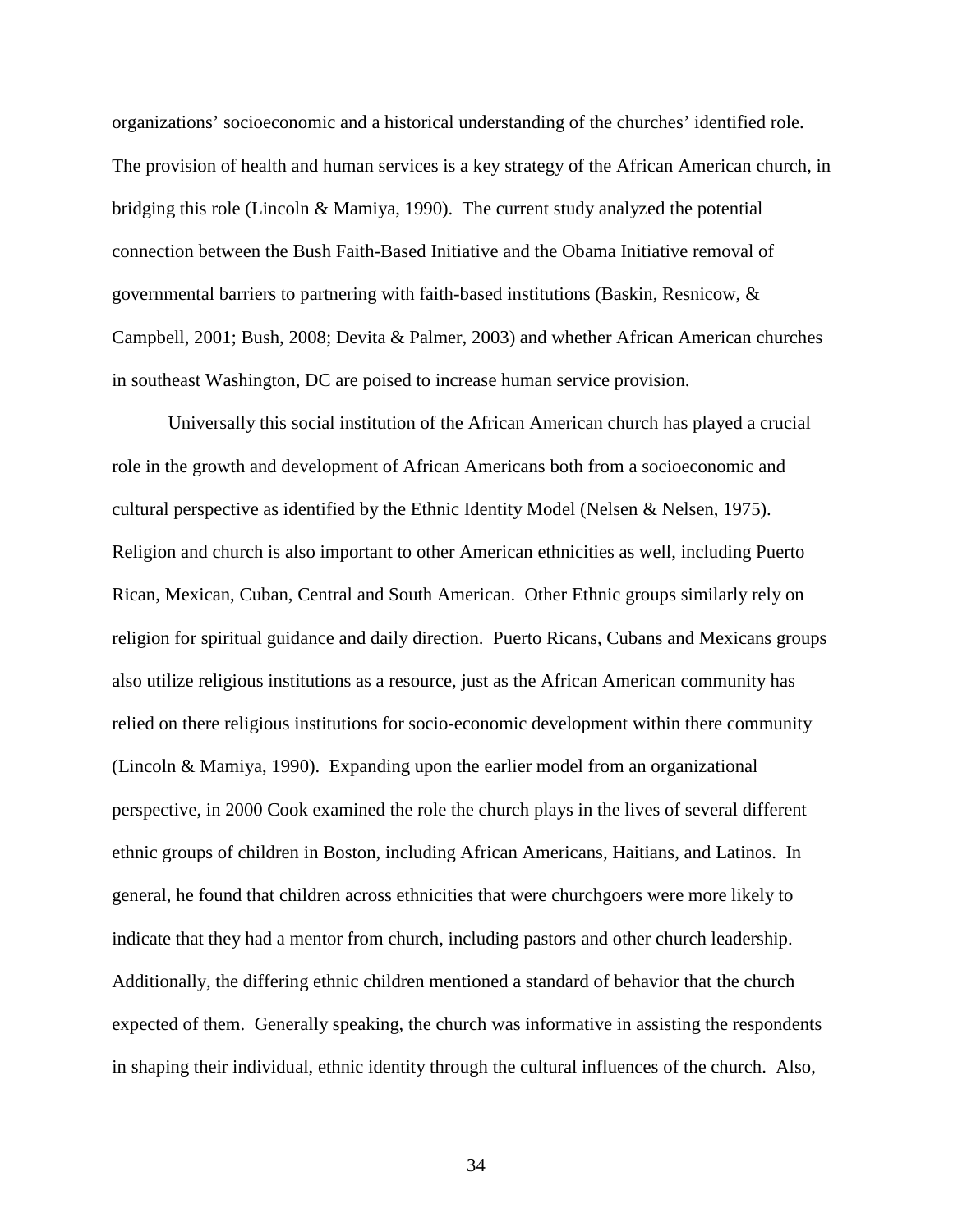the churched group of children was less likely to have family involvement with the welfare system, and more likely to have both biological parents in the home and employed. The ethnically diverse church provides a number of functions in the lives of the varying children identified within the study. Further, the churches foster identity development based on socioeconomic and cultural indicators (education, class, and others). Cook (2000) concludes that further studies are warranted to examine the relationship between church members of various ethnic backgrounds and their relationship to and with the church as a tool of assisting in the development of their identity.

Alternatively, Phinney (1989) examined children across different ethnicities including Asian American, Hispanic, African American and White children in the organizational makeup of urban schools. He found among half of the different children across ethnicities had not explored their individual ethnic and cultural identity, 25% had begun to explore, and the remaining 25% had achieved a full understanding of their ethnic identity. This study, because it utilized the school as the social institution, makes inferences regarding alternative social institutions as a stronger resource for developing the ethnic identity of respondents. One such institution can be the African American church as a motivating and educating element of determining ethnic identity.

Van Camp, Barden, and Sloan (2010) provided a questionnaire to 109 students attending Historically African American Colleges and Universities (HBCU) the goal was to ascertain the reason for the students' choices to attend an HBCU organization. They found that students with fewer contacts with African Americans growing up or students that had more central racial identities were leading indicators. Of the students that had less contact with other African Americans growing up, they were also more apt to further engage in ethnic identity activities or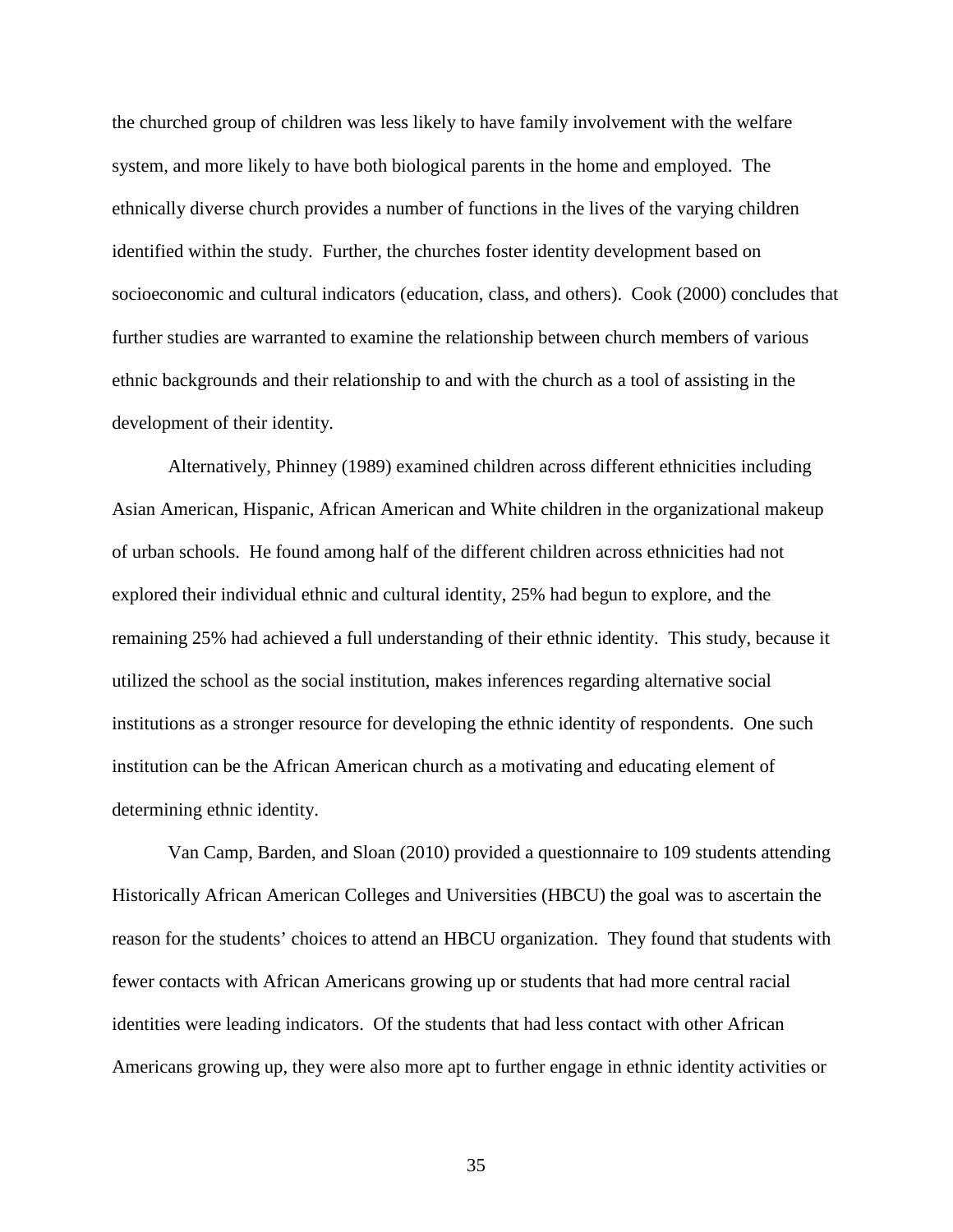behaviors such as joining ethnic related groups or functions including fraternities and African American reading groups. This socioeducational institution in many regards mirrors the African American church as an information and resources facilitator (Ethnic Identity Model—Prophetic) for the African American community and the study supports the theory that the Ethnic Identity Model (Nelsen & Nelsen, 1975) is a center focus for African American social institutions. From a historical perspective, African American institutions such as schools, organizations, and the church have provided a means for African Americans to develop and learn concepts of self and culture that has led to the development of an ethnic identity.

In summary, the Ethnic Identity Model (Nelsen & Nelsen, 1975) sees the African American church as a social organization that serves to establish ethnic identity. This is done through socioeconomic and historical understanding of the church's identified role. The church and its pastor see the role of the church as not only spiritual, but also as contributing to the overall well-being of individuals as they are integrated into American society. The provision of health and human services is a key strategy of the African American church towards making this type of contribution to the community. Sewell (2001) and Baskin et al. (2001) cite governmental barriers as a hindrance in the partnership of churches in the provision of services by churches. Devita and Palmer (2003) specifically reference governmental barriers as challenges for faithbased institutions in the District of Columbia. Based on the studies mentioned above, it was not expected not that this study would find an increased level of human service provision by African American churches located in southeast Washington, DC resulting from the Bush Initiative and an increase in services provided as result of the Obama Initiative.

The following three sections of this literature review links Social Capital Theory (Putnam, 2000) and the Ethnic Identity Model (Nelsen & Nelsen, 1975). The World Bank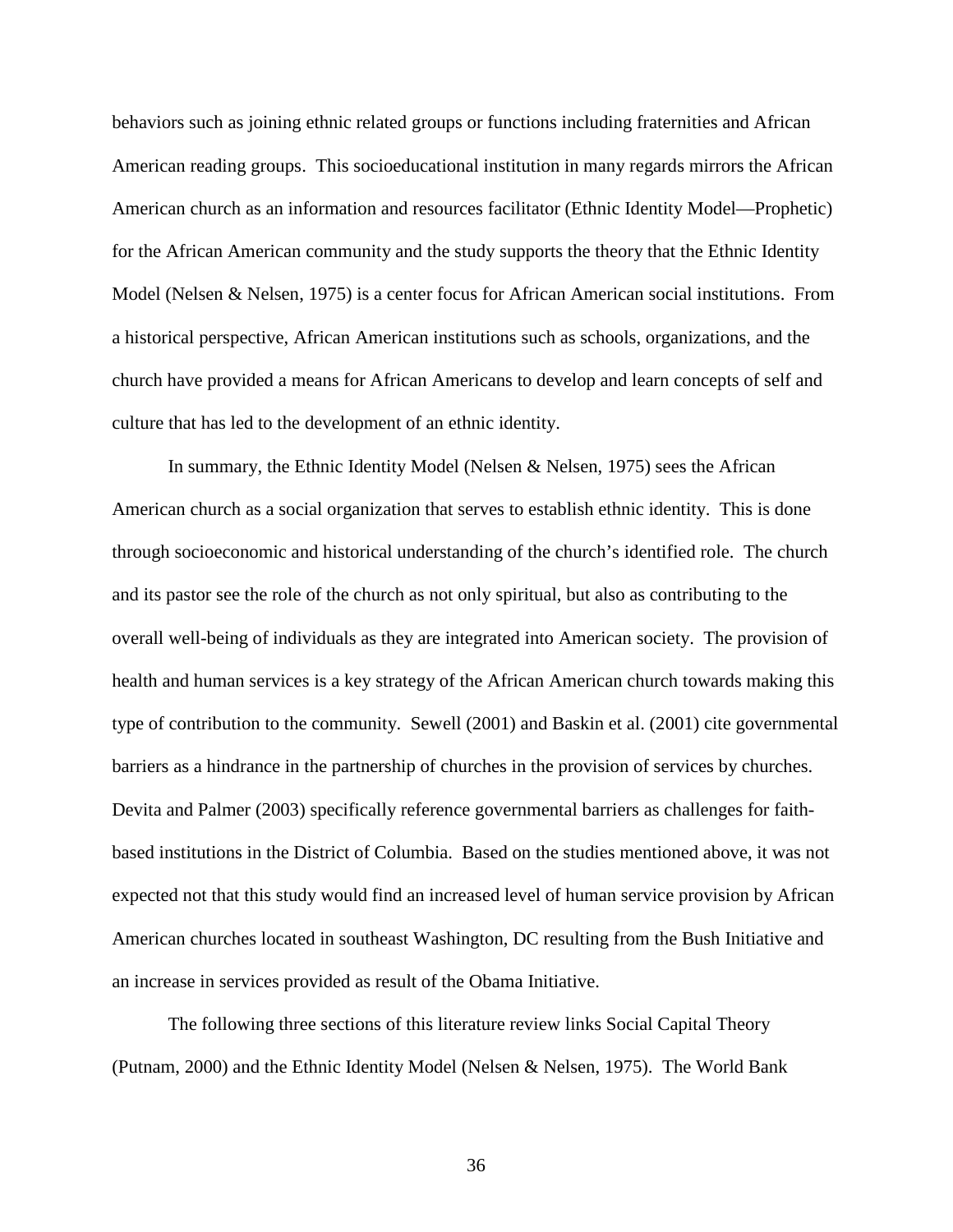defines social capital as the inner social and cultural reasoning of any society (World Bank, 2010). The Ethnic Identity Model utilizes the African American church as a social organization that assists in establishing ethnic identity and elements of social and cultural responsibility within this distinct culture of society.

#### Social Capital Theory, Education, and Social Class

This study examined the relationship between the perceptions of southeast Washington, DC African American church leadership and value provided to, for, and with communities in the realm of human services by the churches as organizational entities with their respective communities. Accordingly, the World Bank frames social capital to incorporate the norms and ideals that govern relations among people and the institutions in which they are entrenched. Further, social capital acts as the glue that binds civilizations together intrinsically promoting societal principles of economic growth and human well-being (World Bank, 2010). Also this study examined the connection between African American churches in southeast Washington, DC and their choice to provide human services to their respective communities. Specifically with regard to education and social class, the churches' membership was examined through relationships to and with the churches' community, attempting to identify the potential value of the church as a result of provision of human service to the community.

W.E.B. Dubois (1995) examined the comprehensive view of the macro institution of the African American church and noted that it appeared to be a cornerstone institution for social reform and widespread increase in education and social class changes within the African American community. As such, the African American church as an institution appears to have a tremendous amount of social capital within its respective community. Dubois was the first to find that the church had as much of an effect on the African American family as the African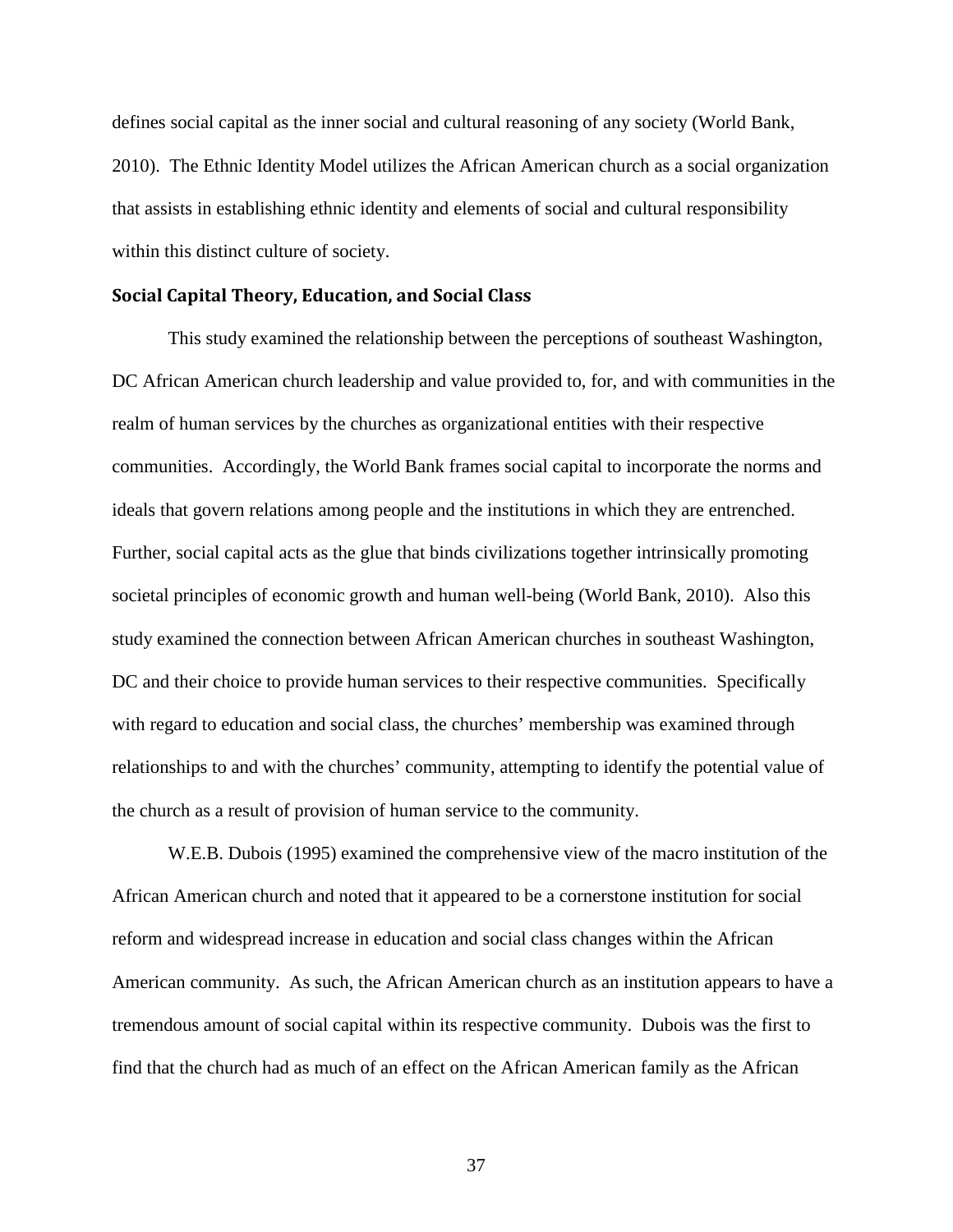American family had on the African American church. He formally identified the ability for the African American church to provide monetary, emotional, and spiritual support to church members, the African American family, or community members, showing the reciprocal support system between the church and the family. Further, W.E.B. Dubois believed that the social capital acquired from college-educated African Americans would provide the basis for changing socioeconomic status of African Americans. Conversely, Booker T. Washington believed that any opportunity to engage in meaningful and legal work increases one's social capital and would ultimately change the socioeconomic status of African Americans, (Dubois, 1995).

Sewell (2003) examined the organizational characteristics of African American churches as organizations in Albany, GA, that affected the likelihood of a church to engage in social/human community services. The study acquired data via a mail survey from 36 African American pastors using a 49-question instrument. The survey tool was first employed by Walter Stuhr in his 1974 study for Chicago pastors at the Center for Scientific Study of Religion in Chicago, IL.

Sewell (2003) also found that rural churches provided substantive social services to their communities, as did urban churches to their communities. One of Sewell's notable variables was that of blue collar workers as church members and their level of participation in community service projects. Sewell did not illuminate the rationale for choosing this variable in his study; however, the selection of that indicator is intriguing. This study decomposes Sewell's variable to explicitly examine education and social class as an organizational variable relating to the percentage of church goers and its impact on human service delivery by African American churches in southeast Washington, DC. Specifically, this study also examines blue collar and college-educated church goers/members as it relates to the churches' delivery of human services.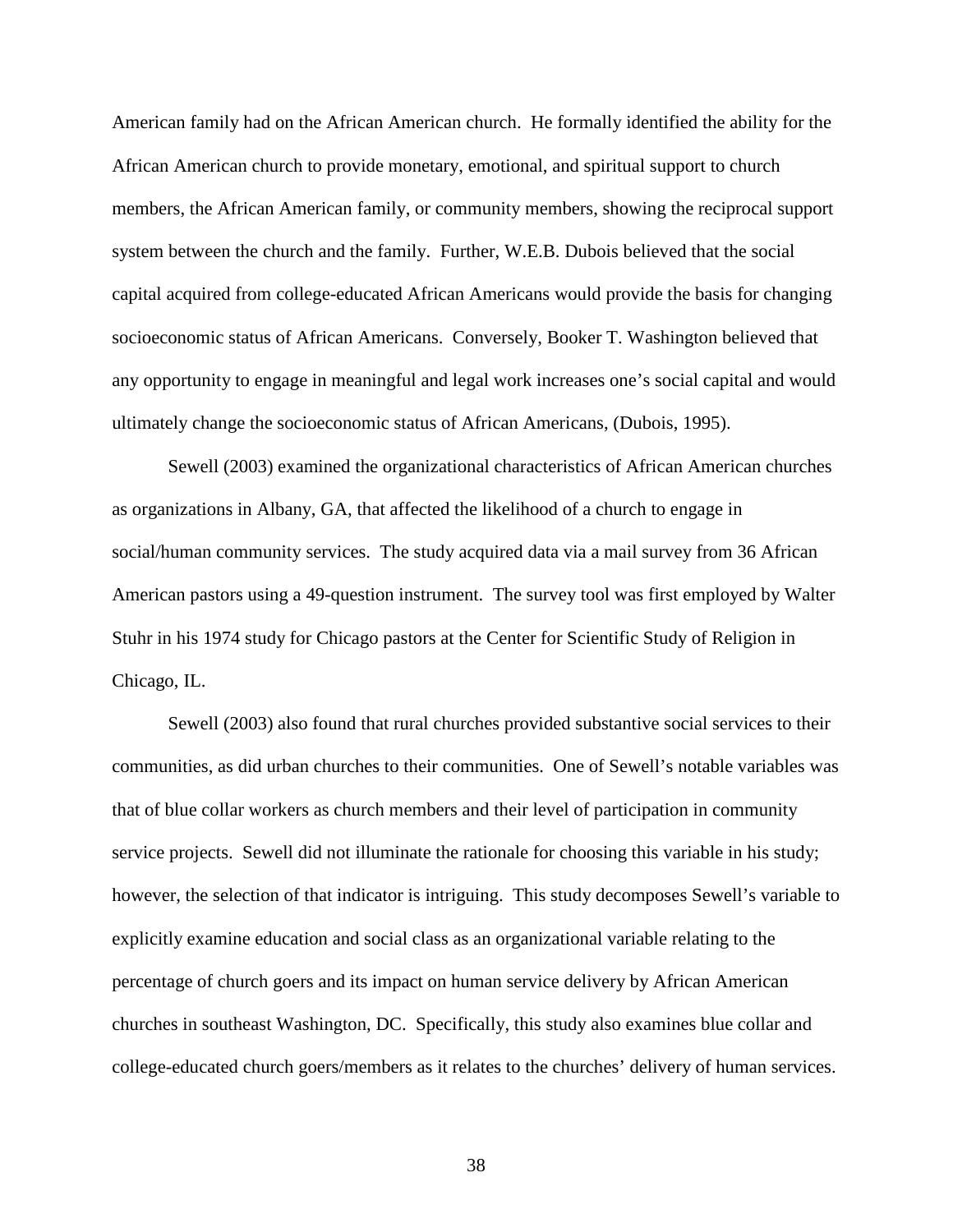The connection between the inner social and cultural reasoning of society social capital theory and the Ethnic Identity Model (Nelsen & Nelsen, 1975) of African American churches being a foundational resource for the provision of human services and the resulting increase in these churches' social capital (Wielhouwer, 2004) was explored through this study. The concept of social capital has been reinvented several times since John Dewey (1916) first referenced it in his book, *Democracy in Education*. The theory of social capital positions itself between the major concepts of relationship and value (Putnam, 2000). Research suggests that African American churches are, in certain cases, the only centers for community engagement and/or as service providers create social capital in specific neighborhoods, even more so than African American social service agencies (Baskin et al., 2001). Through human service provision churches build and sustain more social capital than any other organized institution in America (Saguaro Seminar on Civic Engagement in America, 2000).

Social class changes are difficult to measure without considering education, social conditions, and quality of life indicators including income, poverty, social and cultural participation and alienation, health, public order and safety, and social capital (Portes, 1998). From these multitudes of variables can one begin to understand social class changes (Holland, 2009).

In the book, *Behind the Mule*, Michael Dawson (1995) discusses socioeconomic status within the African American community comprehensively through the lens of political influence, although this study in not interested in political influence in the traditional sense (election process). The book does provide accurate analysis regarding the importance of education and class with in the African American community. Similar to this study, Dawson (1995) references Dubois as a seminal leader regarding the social classification of African Americans, and raises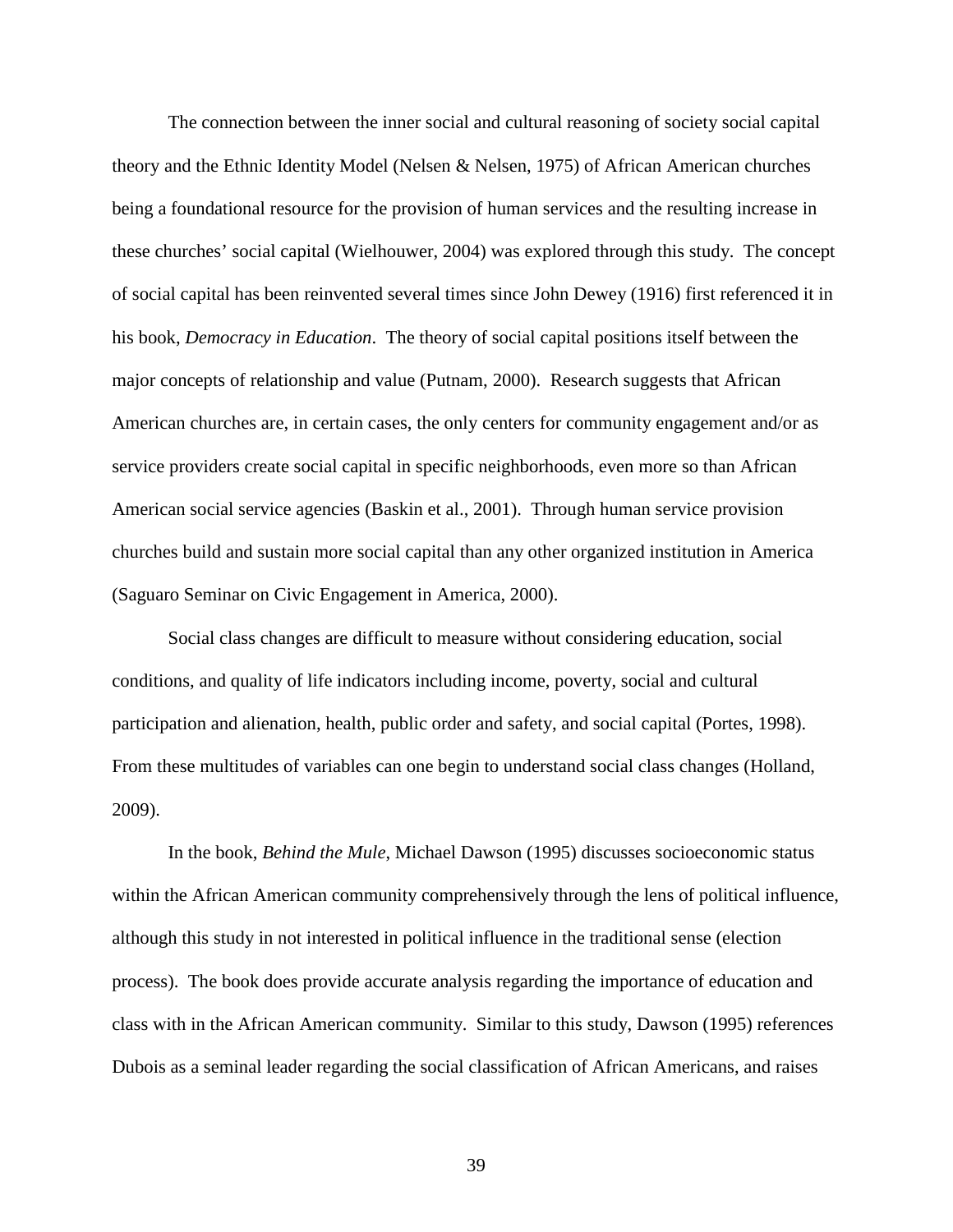the question of African American middle class economic vulnerability because of an extreme reliability on government jobs for income source and status definition. Additionally, Oliver and Shapiro (1989) state middle class African Americans have less wealth than poor Whites, as measured in the form of being able to transfer resources to other generations. Finally, Dawson summarizes that race remains the primary factor affecting the life opportunities of African Americans and that education and class is also a major determining factor.

Crouter, Baril, Davis, and McHale (2008) hypothesized that socioeconomic status allows for more self-guided opportunity regarding job determination and, as such, increases the ability and confidence of members of the African American community to empower themselves and others to achieve. Additionally, Crouter et al. theorized that African American parents, through socioeconomic status, were better able to prepare and educate their children regarding potential biases regarding race and other issues. The study by Crouter et al. (2008) found that social class and education in adults provide valuable opportunities for psychological growth within African American communities. They interviewed 128 African American couples raising adolescents and found consistency with existing literature that one's occupation is an important determinant in the day-to-day reflection of that individual's view of him/herself in the social class system.

Education and class are two distinct value propositions that often share a relationship within the American culture. These concepts assist society in achieving and measuring individual, cultural, and communal indicators of success or failure. Both Dubois and Washington and other noteworthy researchers and historians have utilized various facets of these two variables to indicate the growth or decline of the African American race. The current study did not select either Dubois' or Washington's reasoning as a factual analysis of the socioeconomic growth of the African American community. However, of critical importance to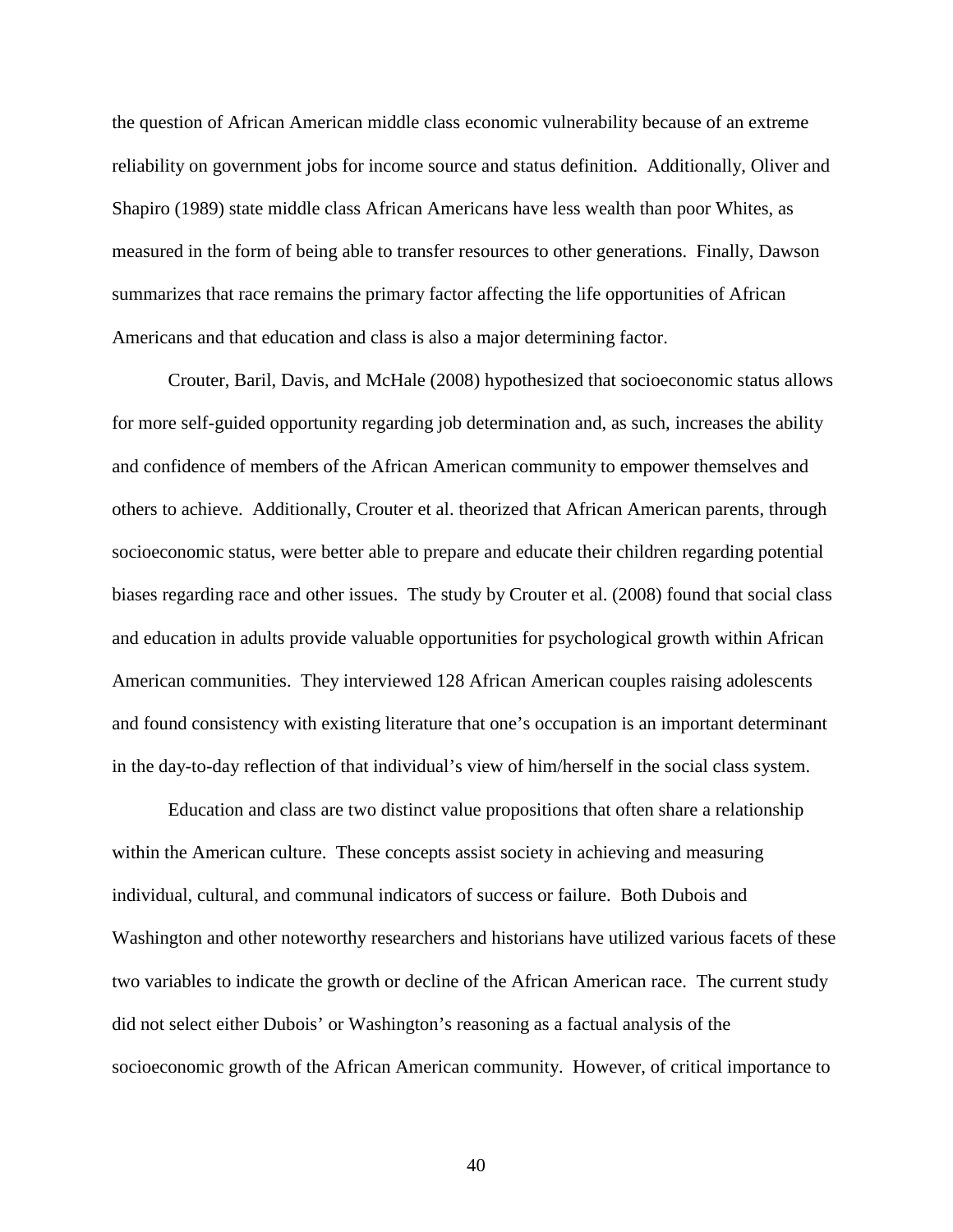the study was the examination of the two variables of working class/blue collar African American people and college-educated African Americans. The two variables were utilized for framing the hypotheses relating to percentages of college educated and blue collar workers within churches and the churches probability of participating in human services delivery. Sewell (2003) suggested that churches with college-educated adults were less likely to provide human services; although his study took place in Albany, GA, the current study anticipated similar results regarding college education. Dubois (1995) and Lincoln and Mamiya (1990) suggested different results regarding the percentage of blue collar church members in the churches that are likely of providing human services; this study suggests that the higher the percentage of blue collar church members the more likely the church to participate in human service provision increasing the social capital.

#### Social Capital Theory, Church Membership, and Church Financial Resources

This study examined the connection between the organizational perceptions of African American churches in southeast Washington, DC and their choice to provide human services to their respective communities as it relates to their membership and financial resources. This section links social capital theory, which is defined as the inner social and cultural reasoning of any society (World Bank, 2010), with Ethnic Identity Theory (Nelsen & Nelsen, 1975) described previously, which employs the African American church comprehensively as a social organization that assists in establishing ethnic identity and an element of social and cultural reasoning within this distinct culture of society.

Also this study examined the perceived relationship between the size of the membership of the church and the social capital within the community as a result of value for human service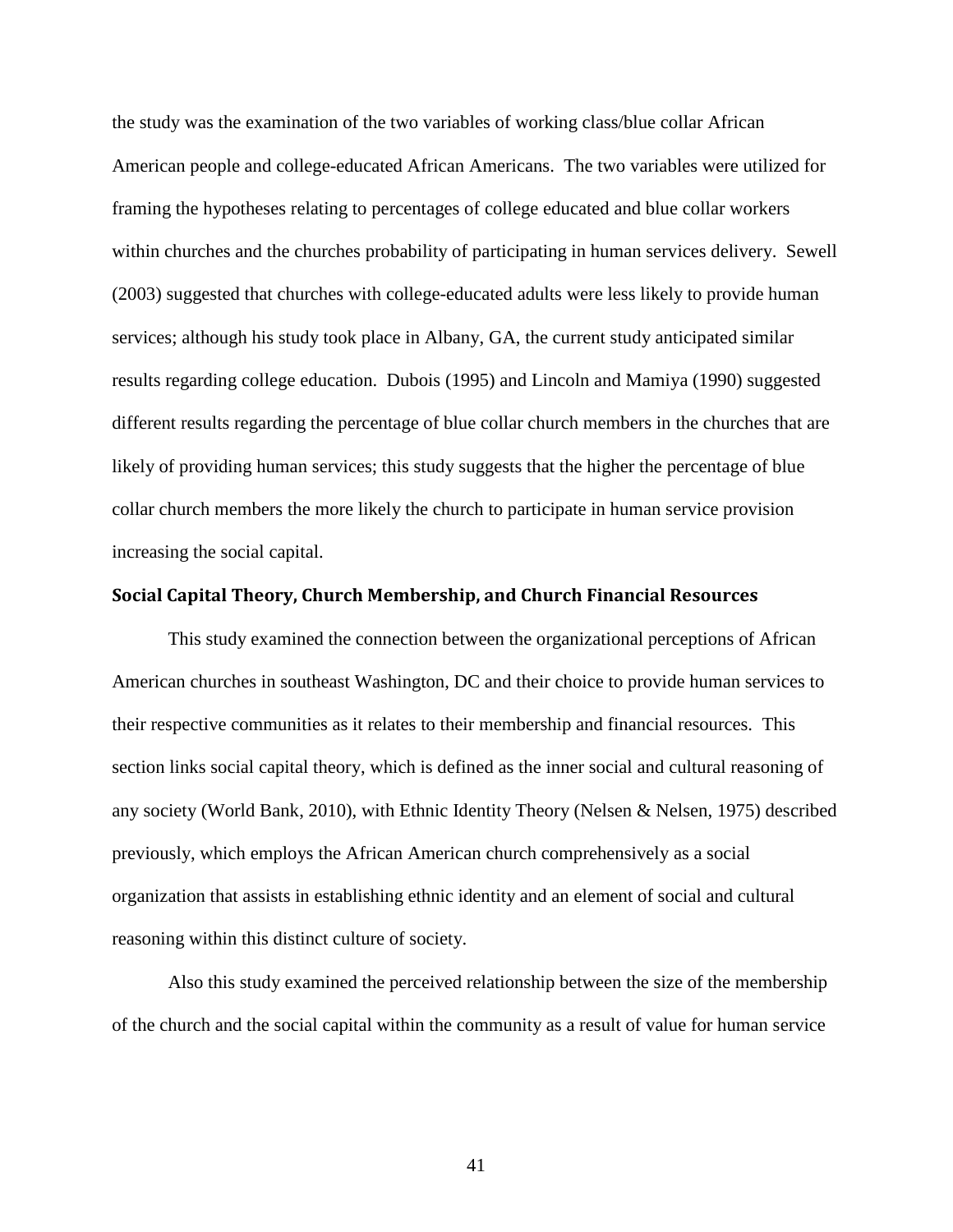delivery. In addition, this study examined African American churches' ability to raise adequate financial resources toward the provision of human services.

Church size is often a variable used in the examination of organizational service delivery or program effectiveness (Cnaan & Boddie, 2001; Dossett, Fuentes, Klap, & Wells, 2005; Mollica, Streets, Boscarino, & Redlich, 1986). Today's African American pastors utilize church resources (weekly donations) and assets to aid members of their congregation and community. These local assets and resources include the provision of church-owned and managed food kitchens, after-school programs, and child daycare to meet the ever-growing needs and expectations of the community. It is expected that the larger the church the greater the resources available for community related services or functions. African American pastors who have national prominence employ national media outlets to communicate community challenges and church-based strategies to address these disparate challenges. African American church pastors often possess a critical stature within the communities in which the church resides. Their social influence guides and shapes the course of action local churches choose to develop within a given community, including programs, community partnerships, and human services delivery (Cnaan & Boddie, 2002).

Nationally, African American churches share their cash resources, which are often related to membership size and donated manpower and items, which are also often related to membership size to build up the relationships and values of their communities (Cnaan & Boddie, 2002; Sewell, 2003). As mentioned previously, the concept of social capital centers on these two variables; social capital among organizations generally refers to informal ties such as personal trust, friends, family or common interest; traditionally not formalized ties (i.e., contracts or other legal commitments (Noteboom, 2007). Social capital fluctuates from organization to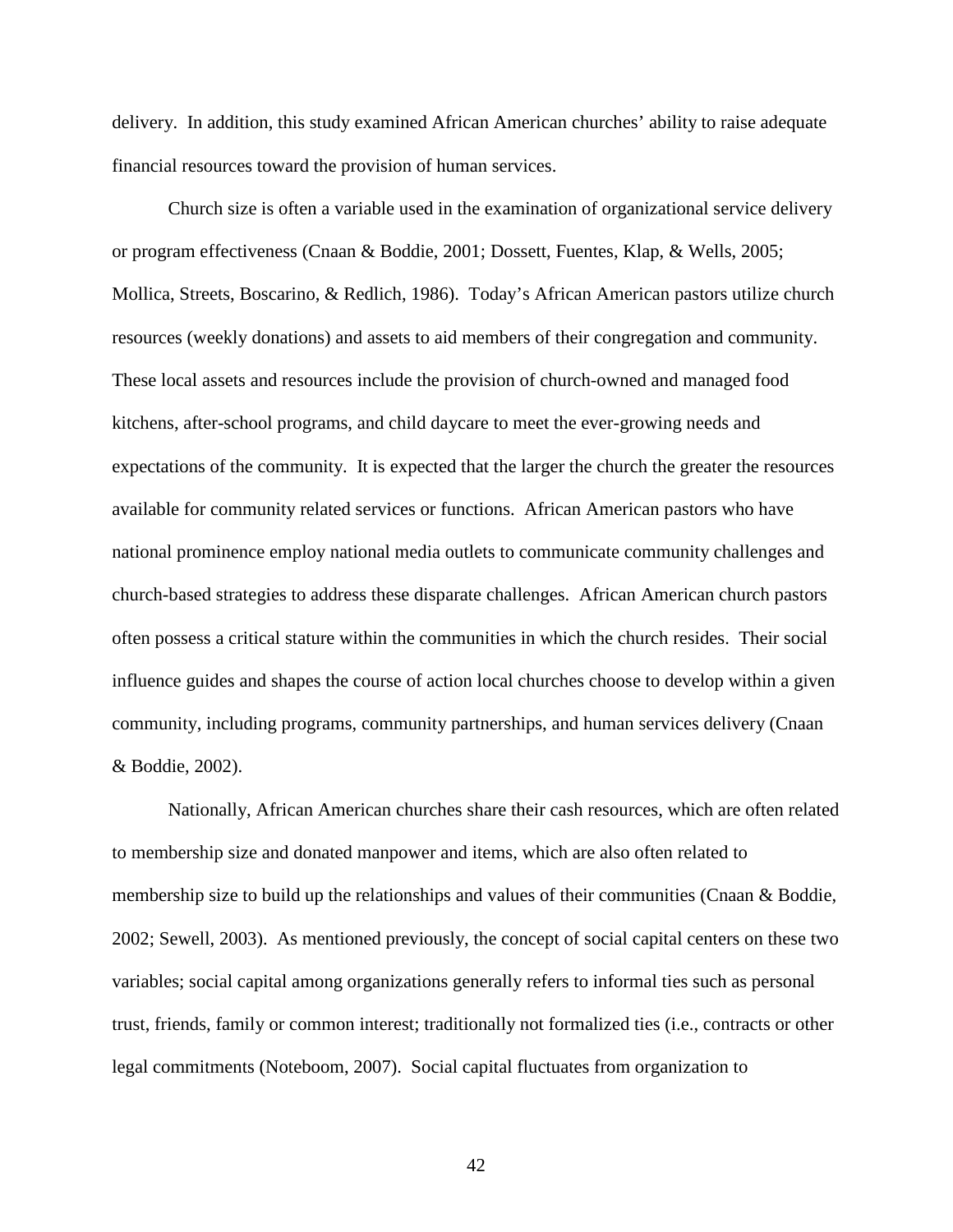organization, however, this concept does contribute to the organization's development or failure. Unlike governmental institutions, organizational social capital is not pre-existing and available to all. Organizations, social capital themes and outcomes are directed to and by particular actors. Social capital is acquired as a nontangible resource. Organizations that primarily exhibit or acquire social capital are primarily nongovernmental. Additionally, they have voluntary microlevel relationships between individuals and other organizational entities (Noteboom, 2007). Governmental organizations do not impose or direct social capital to community-based organizations. However, the governmental apparatus can play a role in influencing social capital intensity through regulations, urban or regional development, subsidies, and information dissemination (Shapiro, 1987).

Social capital as an approach for community-based development is and has been embedded in the strategies of poverty alleviation at varying degrees since the poor houses of early 19<sup>th</sup> century. America's religious and faith-based organizations located in communities expend between \$15 to \$20 billion in goods and services attempting to attend to issues attendant to human service needs within their communities or other designated areas in which these institutions identify. Churches, synagogues, and other places of worship construct and manage more forms of social capital than any other organized institution in America, providing it with a vast inventory of this malleable concept. According to a report by the Kennedy School of Government approximately half of America's social capital inventory can be found in religious organizations (Saguaro Seminar on Civic Engagement in America, 2000).

A primary reason these institutions have such a rich depth of social capital is dependent upon the varied opportunities members, church-goers, or religious worship individuals have to interact with each other on a weekly basis. This varied and sorted human interaction with other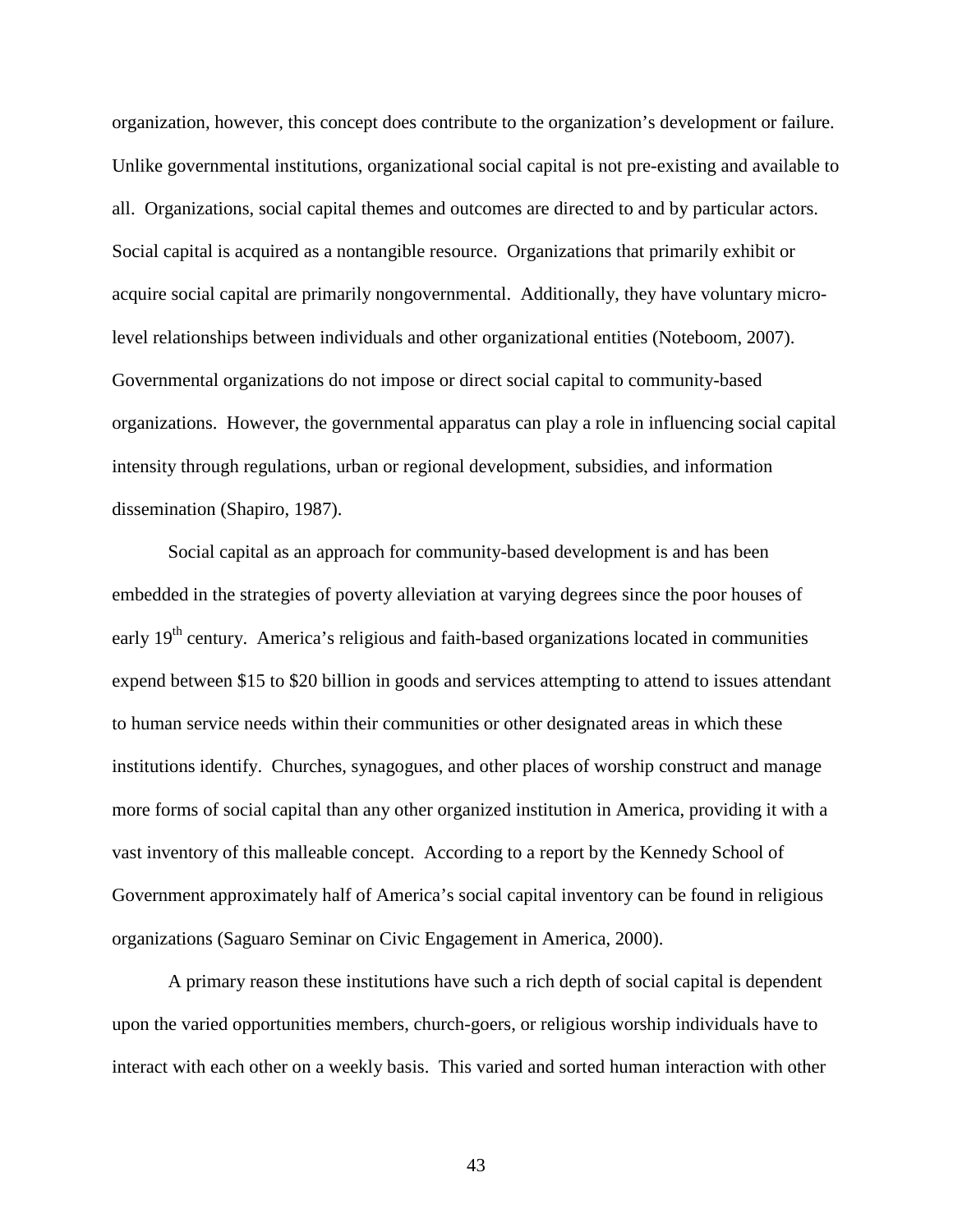individuals that share foundational philosophical beliefs under the rubric of faith provides a fertile exchange and production of social capital. Religious worship and institutions give meaning to community services and goodwill, forcing people to examine their individual desires in the larger context of the public issues organizations (Saguaro Seminar on Civic Engagement in America, 2000). These faith-based organizations have a wealth of social capital, which assists people in attempting to support each other and that action has spillover benefits of a public good (Bourdieu & Coleman, 1990). Additionally, because a person's faith has the ability to change individual lives, faith-based organizations can potentially succeed where other secular organizations have failed (Bourdieu & Coleman, 1990). Also, the amount of church financial resources collected from the membership are utilized to provide human services to church members and members that reside within the churches' community.

In this study, the researcher anticipated that the resources of the churches would affect their social capital and a church with a larger number of members was more likely to provide human services in their communities (Bourdieu & Coleman, 1990; Cnaan & Boddie, 2001; Dossett et al., 2005). In addition, churches with large financial resources collected from the membership were more likely to provide human services in their communities, both variables positively affecting the churches' social capital.

#### Involvement of Faith-Based Organizations as Service Providers

Recent studies of service provider organizations, which offer health and human services to low-income families and children, demonstrate a rich and diverse foundation for arguing the relevance or involvement and effectiveness of urban, ethnic, faith-based organizations. These studies have highlighted consistently the importance of churches providing services to indigent populations. General health and mental health researchers and policy implementers historically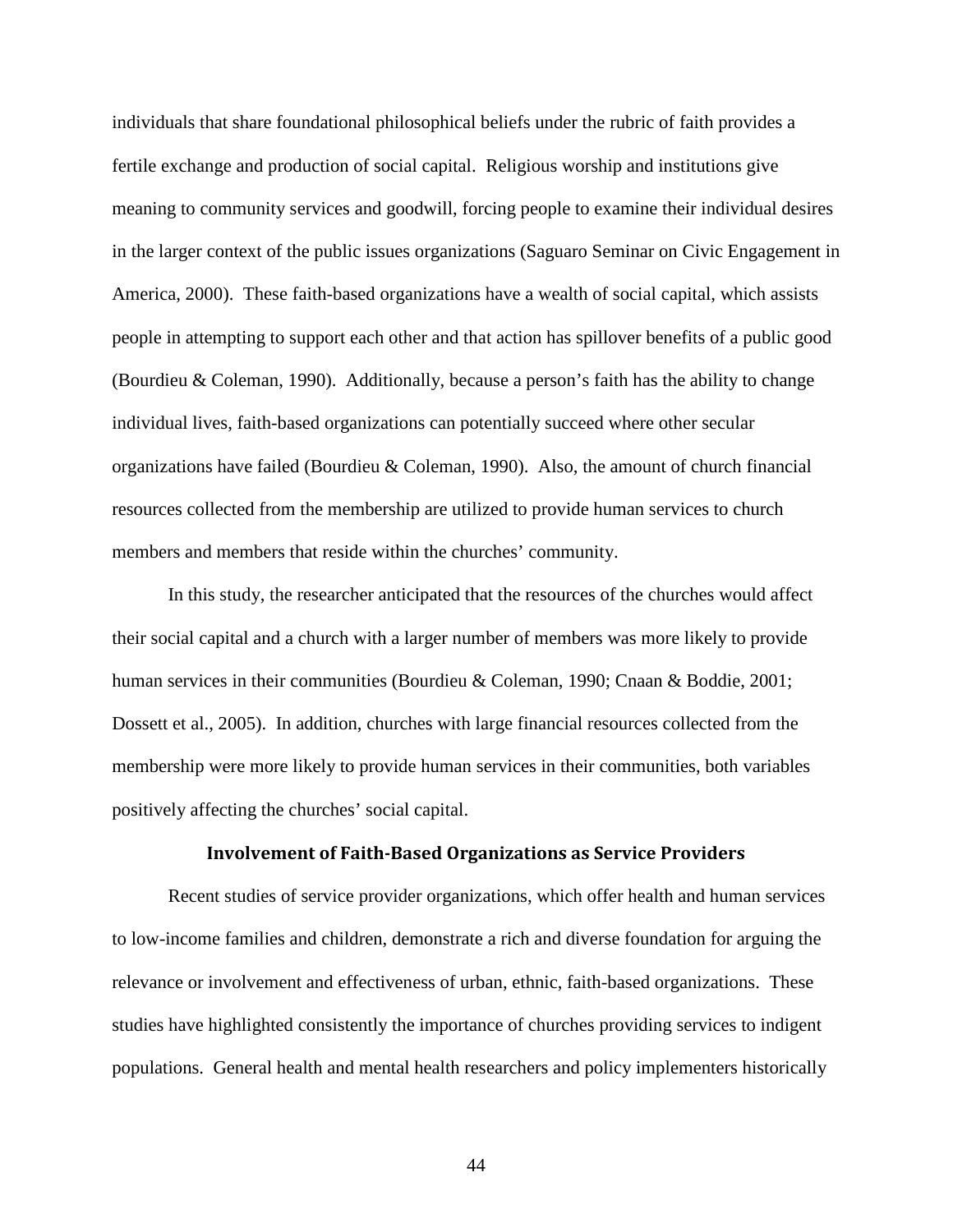have identified the value of engaging churches in providing these services (Bositis, 2006; Cnaan & Boddie, 2001). The receipt of government dollars by these churches (which occurred after charitable choice legislation was passed) has brought a new interest in evaluating churches as potential human service delivery mechanisms.

The following studies were supportive of the investigation proposed in this paper: health programs (Bullock 2006; DeHaven, Hunter, Wilder, Walton, & Berry, 2004; Kaplan et al., 2006); mental health programs (Blank, Mahmood, Fox, & Guterbock 1998; Dossett et al., 2005; Mollica et al., 1986; Watson et al., 2006); and social/human services (Campbell, 2002; Cnaan & Boddie, 2001; Gibelman & Gelman, 2003). These organizational studies and others identified below and ordered according to service provision in health programs, mental health programs, and social/human services highlight concepts and themes that were significant to this investigation of the effect President Bush's faith-based initiatives had on the level of human services provision by churches in the southeast region of Washington, DC, and whether President Obama's initiative would have an effect on these same services providers.

In 2001, Yanek, Becker, Moy, Gittelsohn, and Koffman studied 529 African American women, aged 40 and older, who enrolled in programs featuring one of three church-based nutrition and physical activity strategies, to determine the impact of these programs on the women's cardiovascular risk profiles. The three strategies consisted of a standard behavioral group intervention, the standard intervention group supplemented with spiritual strategies, and self-help strategies. The conclusions suggested that church-based interventions and or programs can significantly benefit the cardiovascular health of African American women.

In 2005, Dossett et al. conducted a study within QueensCare Health and Faith Partnership, a group of faith-based organizations that provide healthcare for low-income,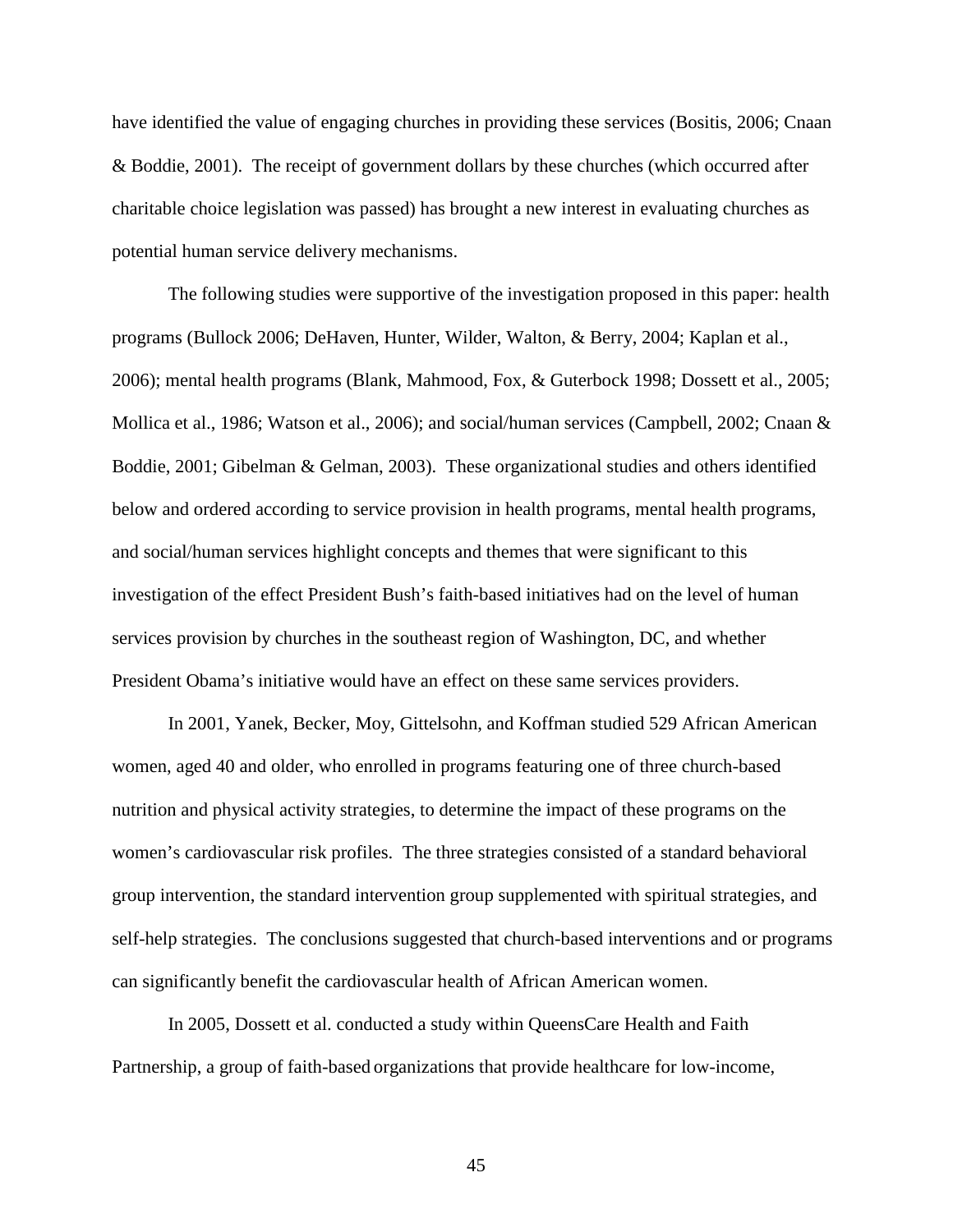uninsured residents of Los Angeles County. The purpose of the study was to explore attitudes toward mental health services and barriers to implementing such services, and to decide whether it was acceptable and practical to implement these services in the population served by these organizations. Forty-two member organizations participated in the study, and attitudes varied throughout these communities. For example, a majority (71%) of organizations believed that there is a demand for mental health services within their communities and that providing such services is an appropriate ministry. Sixty-nine percent felt that referrals to nonreligious counselors were a suitable resource for their clients. Some respondents were oriented toward a medical model of mental illness and intervention; others viewed mental illness as more of a spiritual or moral problem. Furthermore, some respondents emphasized the importance of strategies, such as exorcism or faith healing, which are not considered traditional medical treatments. Organizations suggested that they would partner with most agencies, although 50% were reluctant to partner with government services. This reluctance to partner with government agencies, combined with the lack of money, training, and personnel, was labeled a barrier to providing mental health services. Nonetheless, most organizations expressed an interest and willingness to form partnerships for this purpose.

When experiencing mental illness, people often return to their church to seek help (Barker, 2004). The counseling attitudes and practices of the clergy are important to effectively link formal health provider organizations within formal networks in order to ensure effective mental health care. For example, counseling attitudes and practices of traditional clergy differ from those of evangelical clergy, as evangelical clergy tend to pay more attention to traditions, practices, and quoting of scripture. This study, which was conducted in southern Connecticut (Mollica et al., 1986), defined these clerical categories as follows: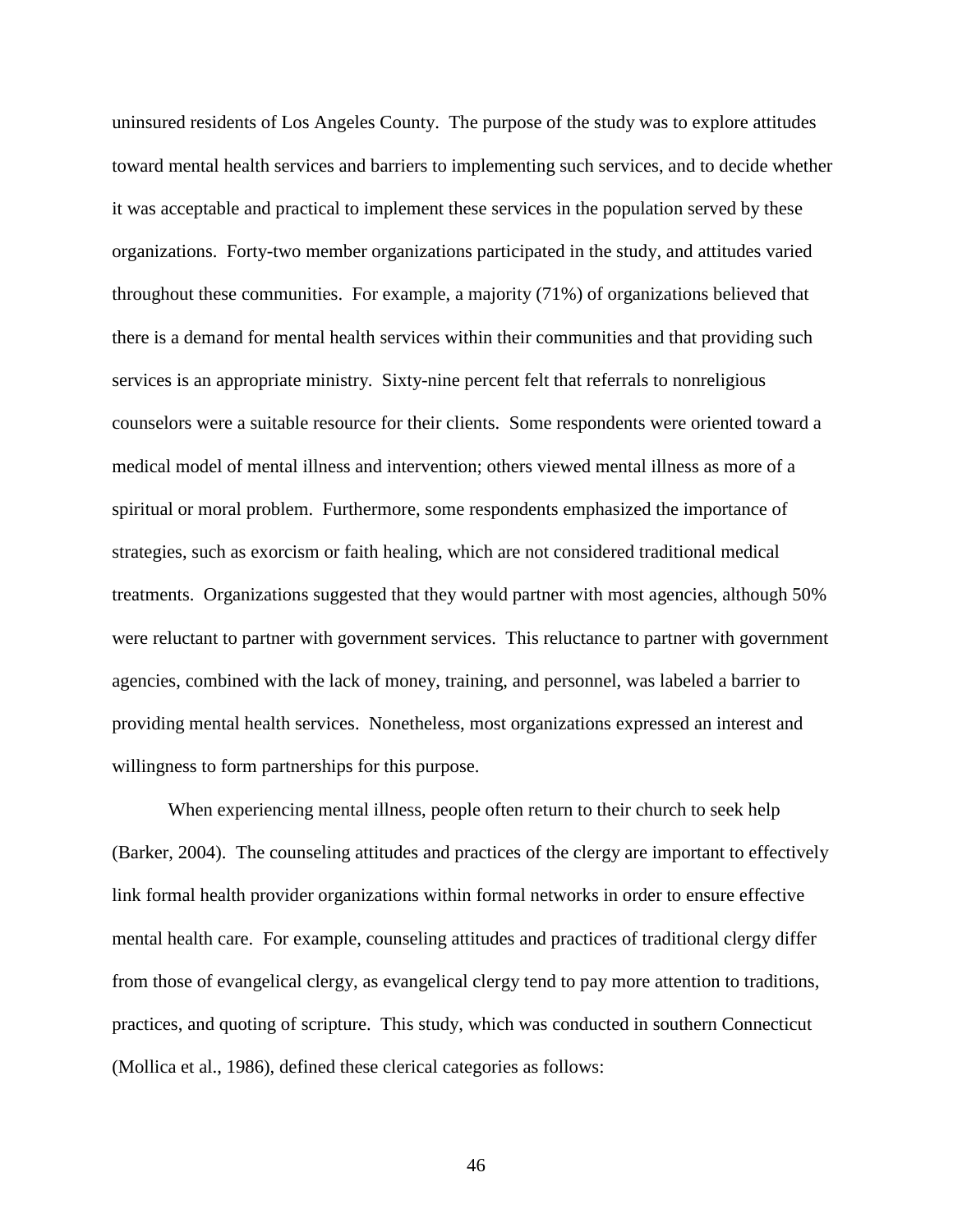For conceptual purposes, the clergy were divided into four (4) major categories: 1) traditional clergy, 2) evangelical clergy, 3) African American clergy, and 4) pastoral counselors. These categories represent the way in which the clergy view their own activities, organizations, or both. The African American clergy were Protestant ministers who ministered to the African American church community. Pastoral counselors were from all religious denominations and held in common primary emphasis on performing counseling activities. Pentecostal ministers were the only major category not included in this study due to the difficulty of locating and interviewing them. (Mollica et al., 1986, p. 325)

Sixty percent of evangelical ministers and 81% of African American ministers gave greater importance to theological beliefs in counseling than did the traditional clergy and pastoral counselors. Additionally, 71% of African American ministers placed the greater importance on the use of religious practices compared to 45% of pastoral counselors and 44% of traditional clergy. Two additional counseling practices believed to be theologically important by the evangelical clergy were quoting scripture in counseling and recommending church attendance. Pastoral counselors used these theological approaches at least 57% less frequently than did all other clergy. Evangelical clergy emphasized quoting scripture while the African American clergy emphasized church attendance (Mollica et al., 1986).

In contrast, pastoral counselors were highly experienced with mental health providers and institutions. Also, pastoral counselors and African American ministers indicated the most experience with professionally diagnosed mental illness, evangelical clergy the least. African American ministers also had twice as much counseling experience with drug and alcohol abuse as all other clergy. In addition, few of the traditional and evangelical clergy and pastoral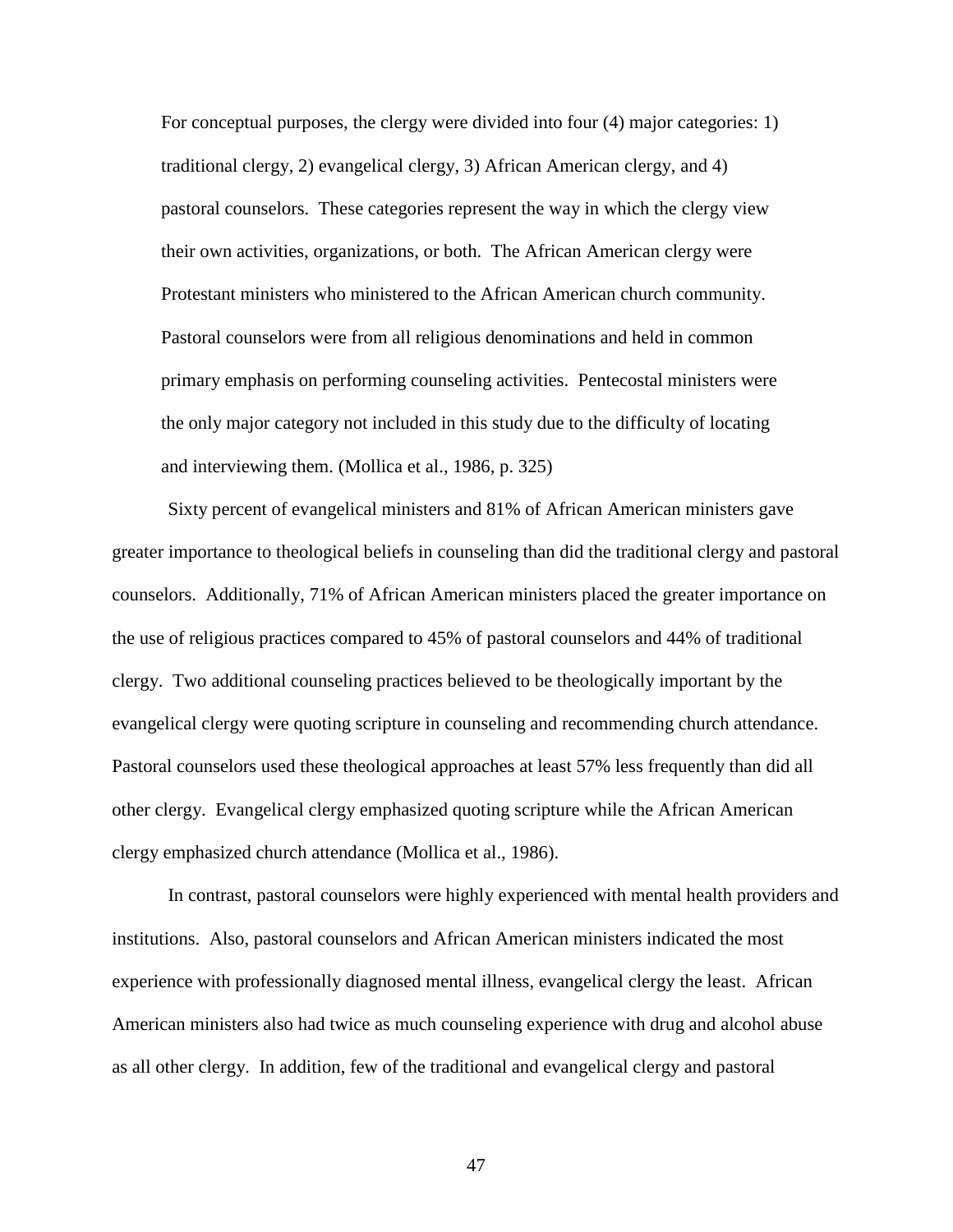counselors counseled poor individuals, in contrast to many African American clergy. Clergy overall were diverse in their counseling practices, both within and across groups and all had experience with individuals needing mental health services. Yet, the counseling activities of many, especially the traditional clergy, were limited. In contrast, certain parish-based clergy, especially the African American clergy, functioned as a major mental health resource to communities with limited access to professional mental health services (Mollica et al., 1986).

Sewell (2003) examined the characteristics of African American church organizations in Albany, GA, which affected the likelihood of a church to engage in social/human community services. This study acquired data via a mail survey from 36 African American pastors using a 49-question instrument. (This tool was first employed by Walter Stuhr in his 1974 study for pastors at the Center for Scientific Study of Religion in Chicago, IL.) Sewell stated that he chose pastors because they were primarily responsible for setting the goals and agenda for the African American churches. Albany, GA, was chosen because of a local research grant.

The study found that a majority of churches were active in providing services in their respective neighborhoods. These churches categorized community services as sermons, lobbying local government, and other indirect means of service provision (not the traditional program development and implementation). Further, Sewell (2003) found that African American churches have not waited for others to perform the necessary task of meeting the needs of their community, rather they have met the challenges to serve. Sewell cited Bentwood Baptist Church in Houston, TX, which created a housing community for people living with HIV, and Victory Temple of Atlanta, GA, which partnered with a local correctional facility in an attempt to rehabilitate men leaving prison. Sewell also found that rural churches provided substantive social services to their community, as did urban churches to their communities.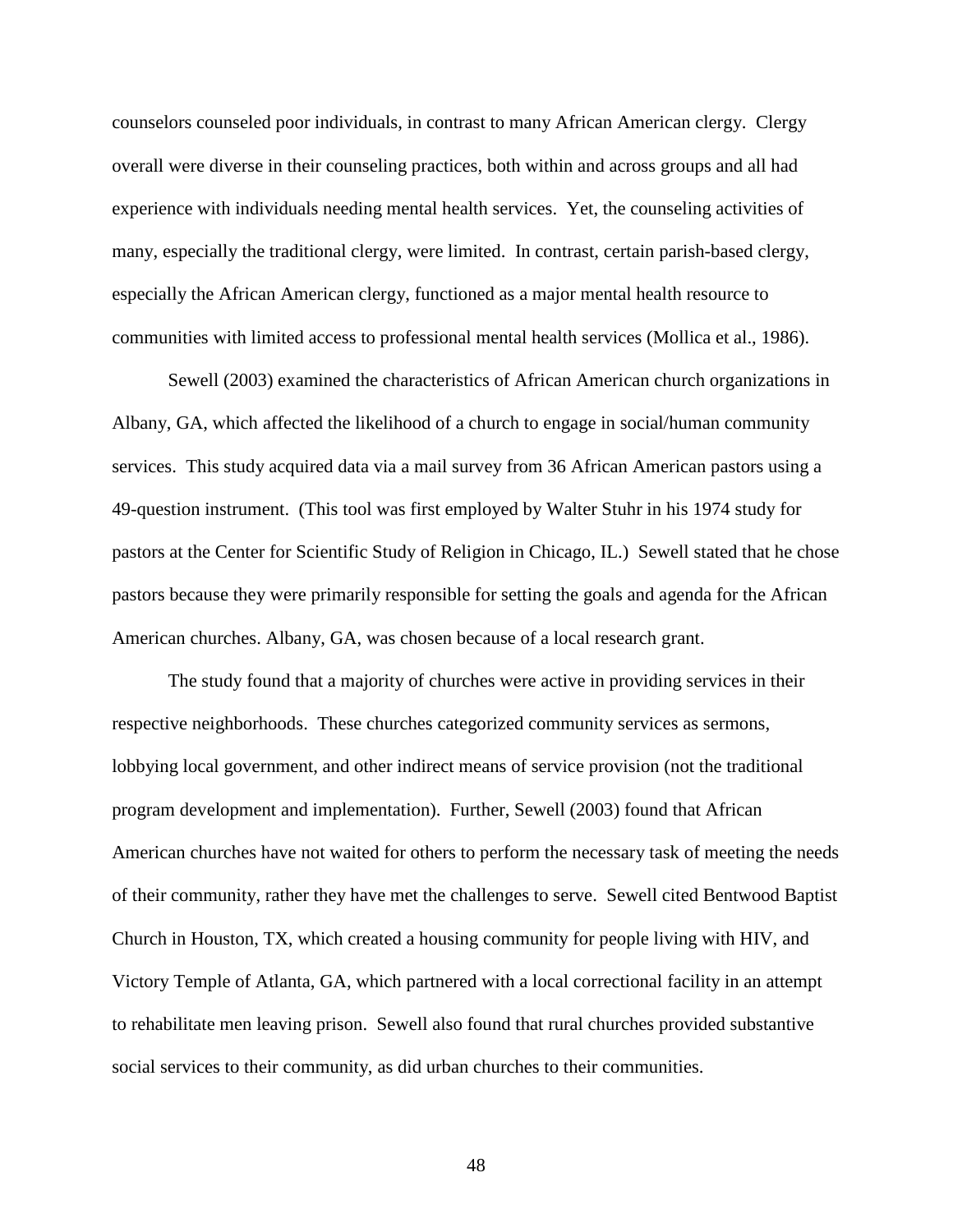These studies clearly show that churches are very involved in delivering health and human services to their respective communities. The investigation of this researcher was to further understand the connection between churches and health and human service delivery, with the goal of determining what influences drive churches to provide services, specifically human services, to their congregations, and why the difference in the type of services provided.

#### Organizational Challenges to Faith-Based Service Provision

As mentioned in Chapter 1, governmental use of faith-based organizations as public service providers continues to create tension in America. The Faith-Based Initiative was one of President Bush's earlier public policy declarations during his first term in office (Executive Order 13279) (Broyles, 2003). Executive Order 13279 created an opportunity for the Bush Administration to increase the amount of governmental grants faith-based organizations received (Bush, 2008).

In 2003, researchers DeVita and Palmer performed a study in the Washington, DC, which was designed to project the potential impact of the implementation of the Federal Faith-Based Initiative on all groups of faith-based organizations within a concentrated poverty area in the region. The study acquired data from faith-based organizational leaders/pastors within Wards 6, 7, and 8 in the southeast region, this section having been identified for data collection because of its concentrated poverty rate. Utilizing the 2000 census, DeVita and Palmer determined that 52% of the families had income levels below the poverty index, 62% of families were receiving welfare benefits, and 63% were receiving Medicaid.

Using information from the Urban Institute and the Mayor's Office on Grants and Partnerships, the researchers compiled a list of 83 faith-based organizations, of which 18 were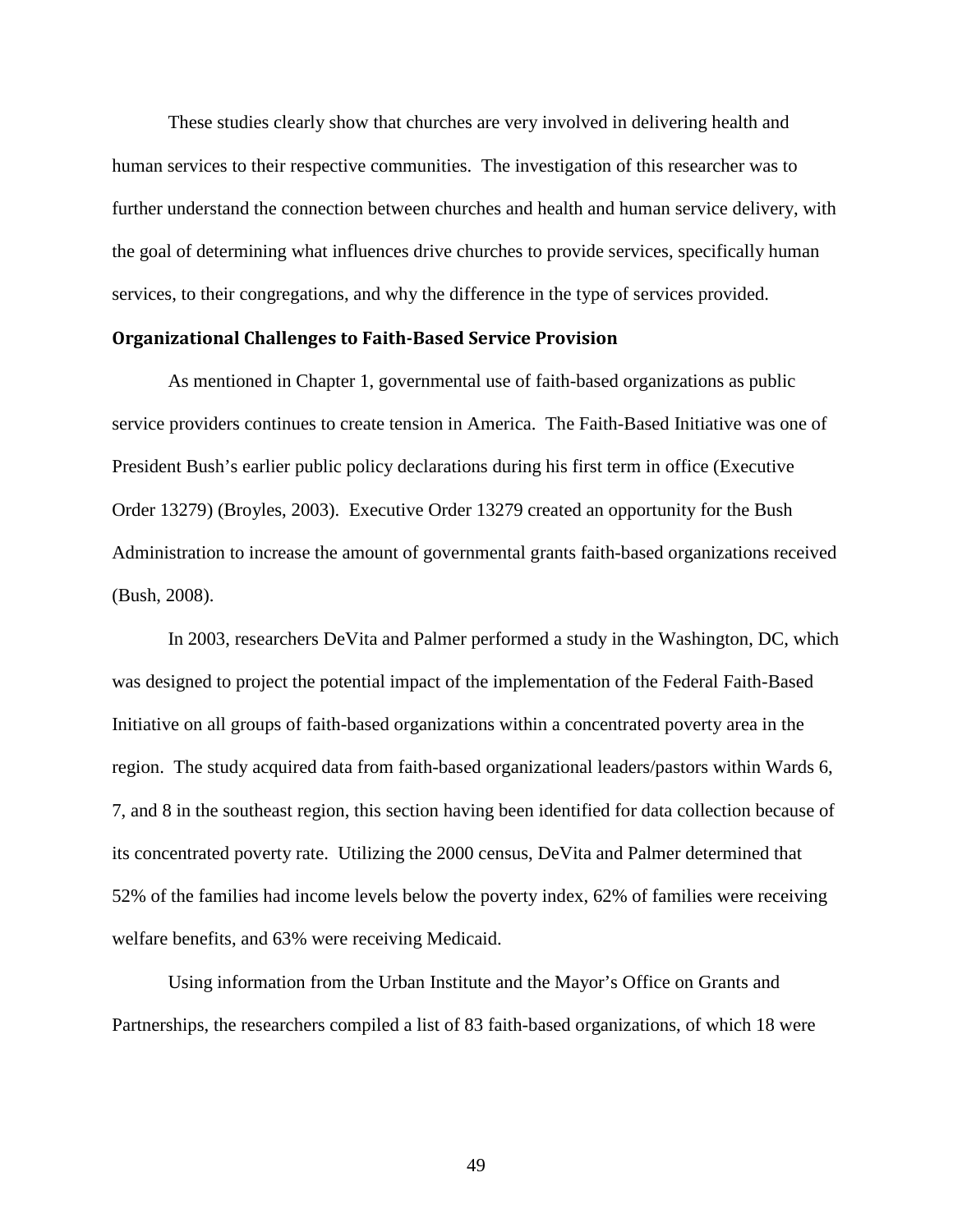randomly selected for the survey. Thirteen organizations, ranging in size from 100 members to thousands of members, participated.

Results showed mixed reactions from organizations to the federal faith-based initiative. Participants' understanding of working with government was extremely complicated. DeVita and Palmer (2003) also found a need for stronger technical assistance and for additional financial resources to serve the community. Survey recommendations included designated earmarks for smaller faith-based entities, strengthening the technical assistance structure, and fostering incentives for volunteerism.

These results indicate the importance of further exploring the connection between the national increase and/or the decrease of human service delivery as a result of the Bush Administration's policy initiative, and determining the projected participation levels of churches in the delivery of human services in southeast Washington, DC. Also, important is the Obama Administration's goal of continuing the effort to promote faith-based and community organization in services provision, and whether it will increase church participation compared to the Bush Administration's Federal Faith-based Initiative.

### Organizational Review of Governmental Partnerships and Provision of Services

Faith-based organizations can and do establish programs and activities that address all of the multifaceted determinants of an individual's needs and can effectively improve the status of the communities they serve (Baskin et al., 2001). Research on churches partnering with governmental agencies to provide services highlights several noteworthy concepts. For example, faith-based organizations have been cited as being effective in changing negative behavioral patterns such as drinking, prostituting, and substance abuse that often keep low-income people bound in poverty. Yet churches face additional challenges in the provision of some types of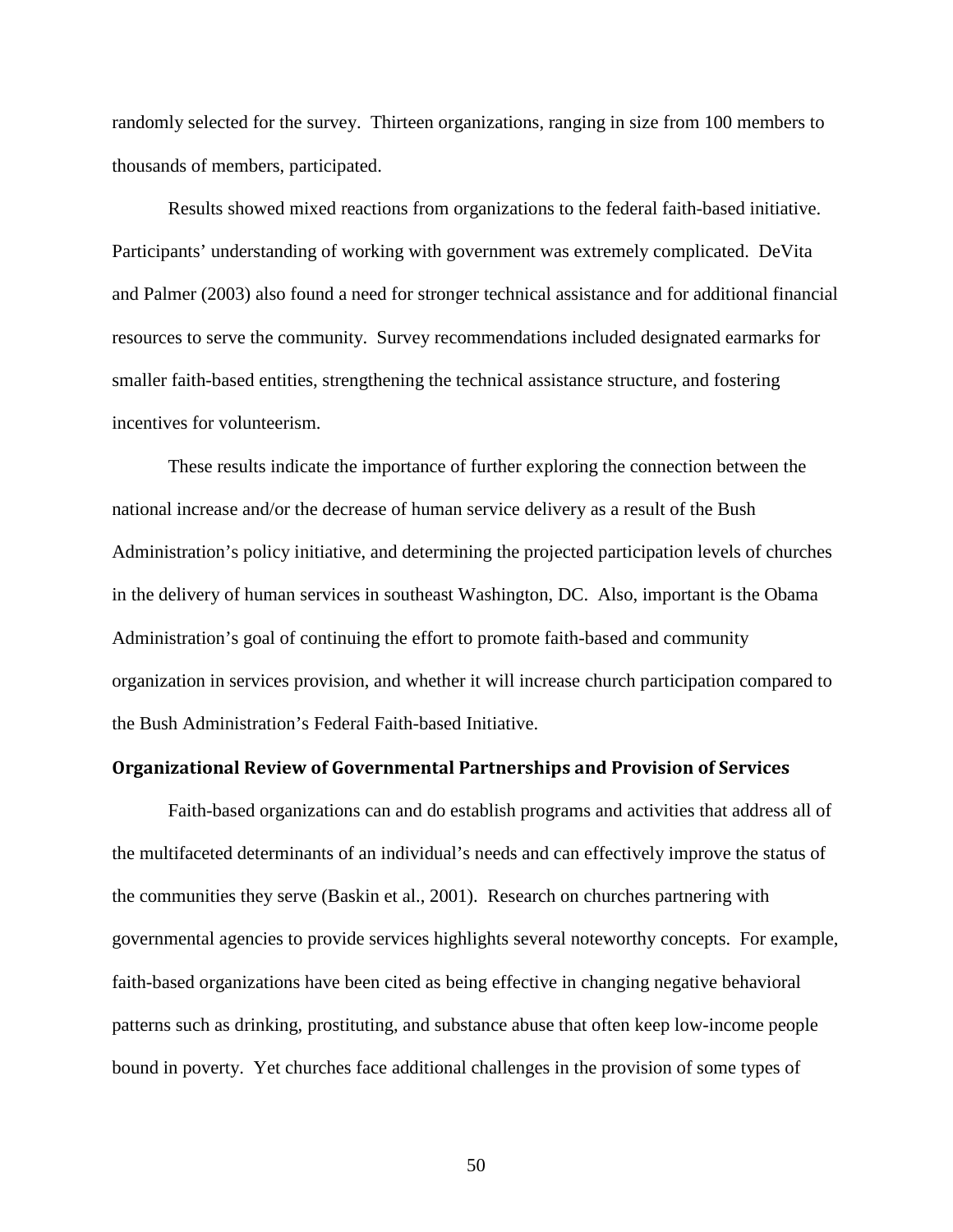services; for example, the requirement for acquisition of proper licensure or certifications for service provision, and the management of governmental resources, similar to other nonsectarian nonprofits (Baskin et al., 2001).

Partnerships between governmental agencies, faith-based organizations, and/or faith communities offer benefits for both sides of the collaboration. Religious institutions gain technical expertise and other resources needed to operate a health promotion program within their congregation. Additionally, challenging sociodemographic elements within the African American community, including substance abuse, poverty, and negative health indicators, can be positively influenced by the African American church (Bositis, 2006; Watson et al., 2003).

Certain services funded by the government, such as Medicaid, require a church program to be licensed. Fossett and Burke (2004a), of the Pew Charitable Trust Organization, conducted a comparative case study to examine the level of participation of faith-based organizations in the provision of healthcare services from Medicaid. The ensuing report examined the provision of services in five area hospitals, nursing homes, mental health services, substance abuse services and children's health marketing/outreach programs for the State Child Health Insurance Program.

A convenience sample of 10 geographically located Medicaid programs in Arizona, Michigan, Oregon, Colorado, New Jersey, Texas, Wisconsin, Kansas, Ohio, and West Virginia were asked to provide an analysis of "faith affiliated" organizations and were divided into two categories: (a) congregation-based service providers, or (b) religious-affiliated services providers. The results were mixed since most states did not track services provided by faithaffiliated organizations.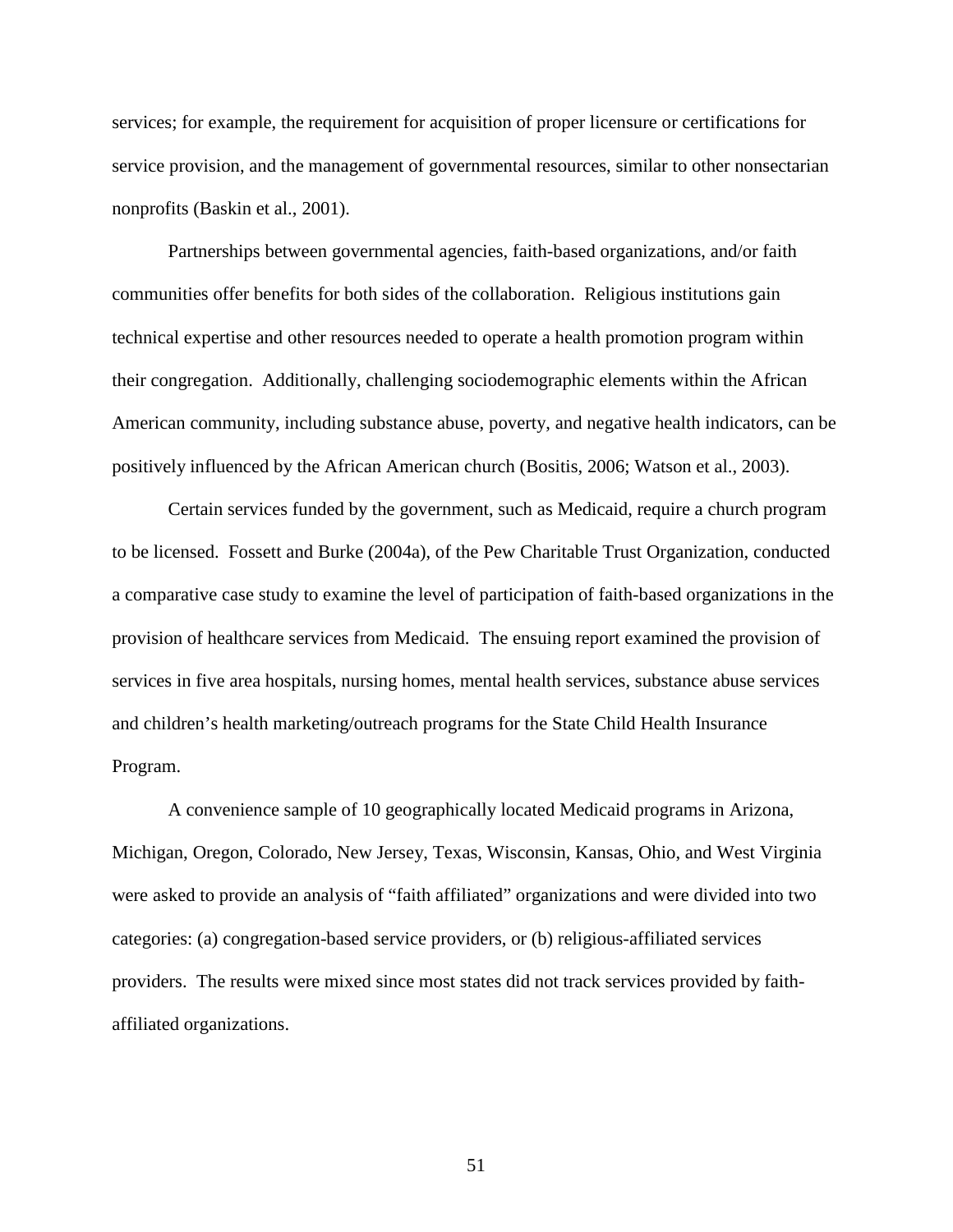Traditional faith-affiliated services providers such as Catholic Charities and Lutheran Families Services primarily provided Medicaid-fundable services to hospitals and nursing home programs. Alternatively, congregational-based service providers were not present at all in the provision of services within the Medicaid program, though they did provide services in partnership with the State Children Health Insurance Program, primarily the marketing of this program to hard-to-reach populations.

The ability of churches to maintain enough resources to manage the start-up costs and the maintenance of licensure for each of the varying state Medicaid programs is a significant barrier to service provision. Additional barriers to service provision include administrative and financial barriers regarding personnel standards.

Gibelman and Gelman (2003), for example, identified management problems in faithbased organizations. They analyzed publicized incidents of alleged wrongdoing on the part of faith-based organizations using a cross-national perspective and wrote a meta-analysis of data derived from daily, weekly, or monthly newspapers and special nonprofit newsletters accessible through websites from 1995 to 2001. Their study showed that faith-based organizations were as likely as nonsectarian organizations to present challenges with management and accountability of organizational resources.

#### Pastors as Church Organizations and Community Leaders

The District of Columbia Department of Human Services (DCDHS, 2007) reports that the majority of residents in southeast Washington, DC are African Americans. Thus, a majority of the churches located within the community would presumably serve African Americans. African Americans have a unique relationship with their churches and church pastors, historically having embraced a more vigorous role for the church in their lives than White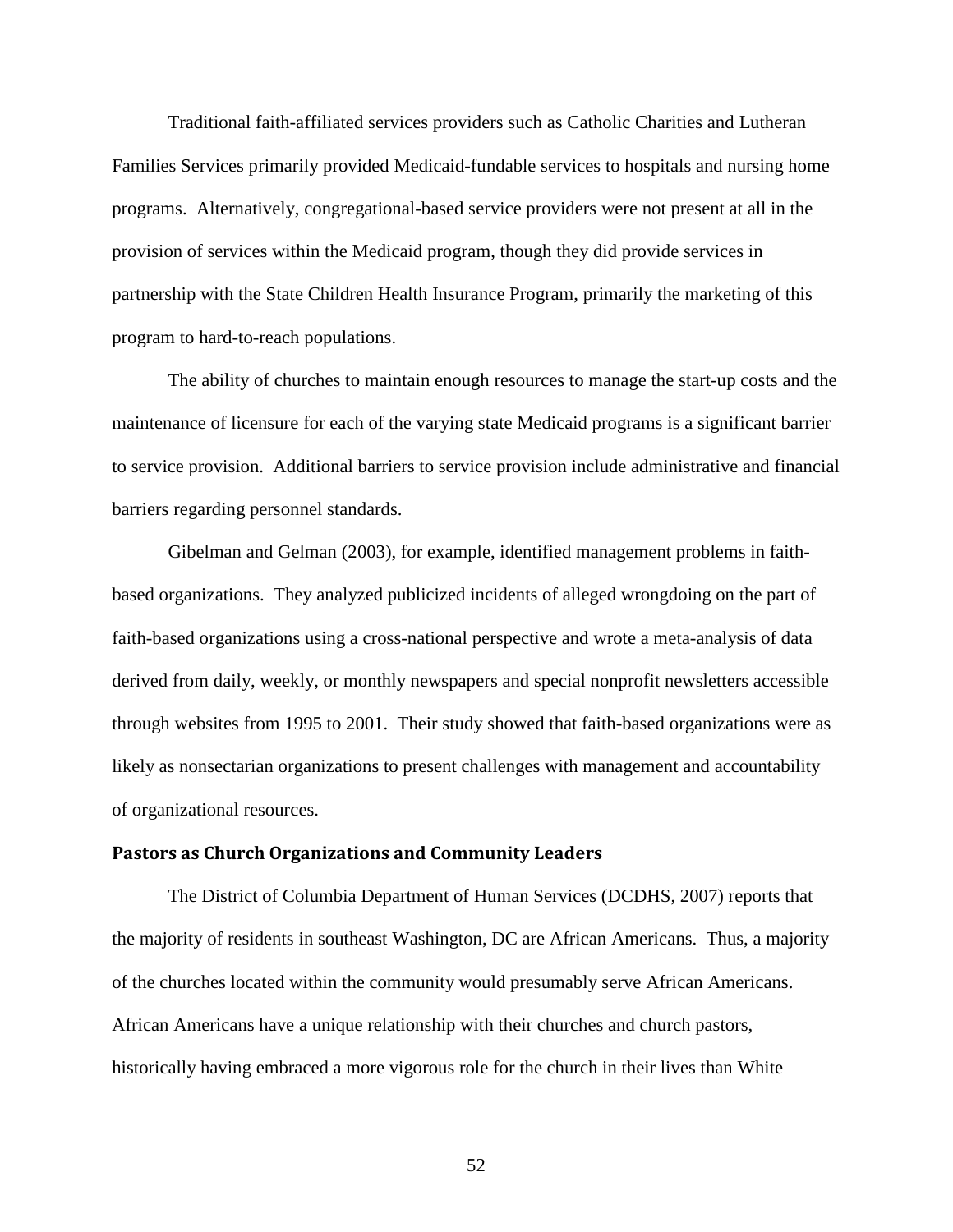Americans (Feagin, 1975). Additionally, according to Billingsley (1999) the more collegeeducated the African American pastor is the more likely the church organization is to operate a community outreach program. As such, among churches with pastors that have a master's degree or higher there is an 83% chance of the provision of community services. W.E.B. Dubois said this about the Negro preacher universally as a community leader: "The preacher is the most unique personality developed by the Negro on American soil. He is a leader, a politician, an orator, 'boss,' an intriguer, an idealist" (Green & Driver, 1978, p. 214).

The Ethnic Identity Model (Nelsen & Nelsen, 1975) referred to earlier efforts of African American churches' foundational function to support African American families as a base for building a sense of ethnic identity that inherently carries over into the community. This view of these churches appears relevant today. More pointedly, African American churches were viewed as a valuable means of providing a social basis for educational advances and for the civil rights militancy of the 1960s (Feagin, 1975). Throughout differing eras of American history, the African American church, through pastoral leadership, has provided meeting places, educational forums, and organizational leadership and locations for African-American initiatives (Feagin, 1975). For this reason, many African Americans view the African American church as a symbol of hope and that it will again exemplify the strength and community leadership it once had in America. The connection between the current relationships among African Americans, the communities in which they reside, and church pastoral leadership provides a fertile ground to continue the provision of socioeconomic, educational, and counseling benefits, and other needed services within America's various low-income communities.

As yet another example of service provision, specifically service provision guided by pastoral leaders, Kaplan et al. (2006), using a focus group approach with eight churches in the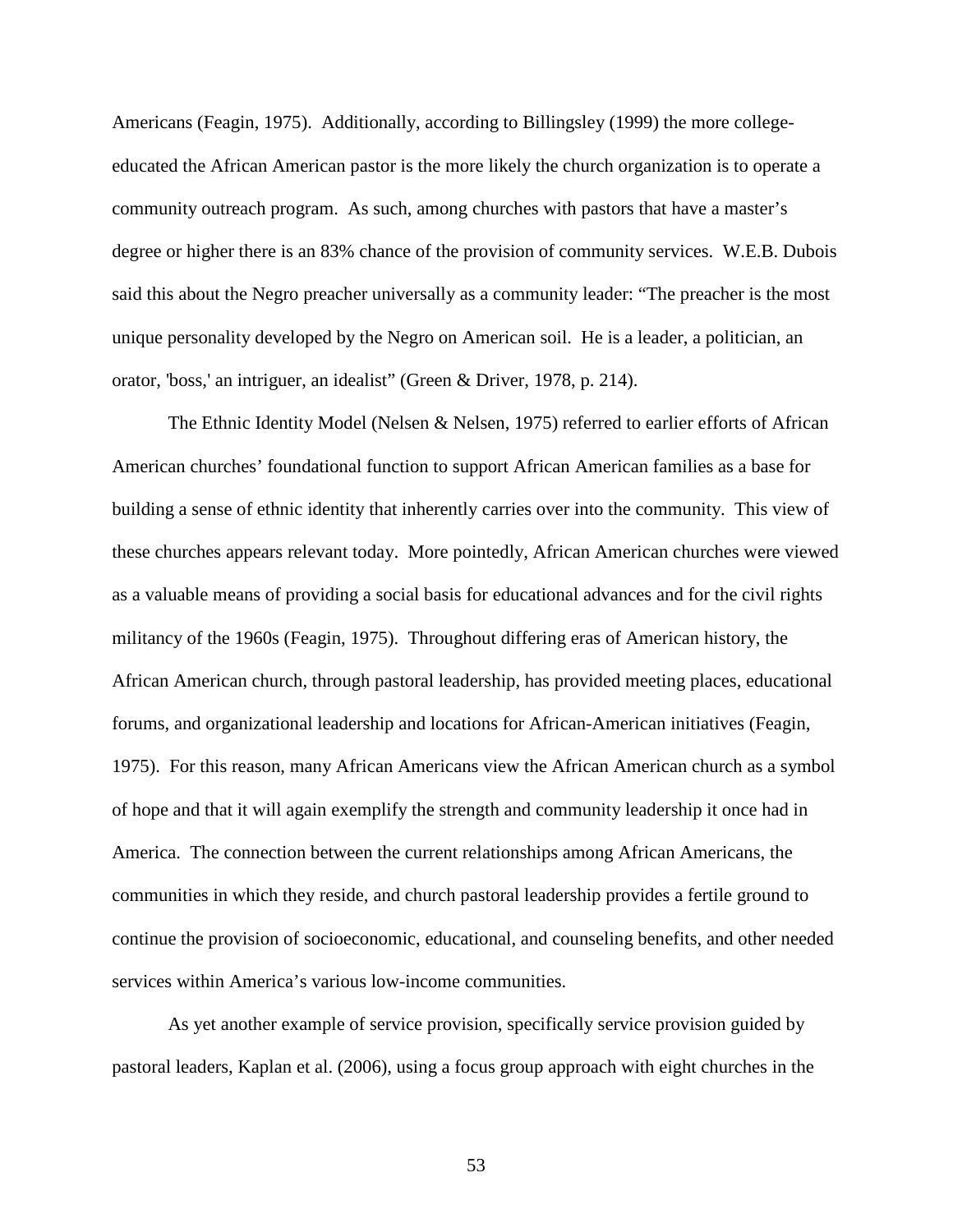Bronx, NY, examined the mobilization of church and community members to seek proper access to healthcare services. The study identified the key role of pastors within the community and the strength of community-based organizations in helping address health behaviors and disparities, and further posits the importance of the church in providing support in the delivery of strategies to address health disparities.

Other studies support these general findings (i.e., that the pastor provides a significant role in the church and community regarding identifying needed services and mobilizing resources). For example, Barker (2004) examined the counseling attitude of ministers and pastors of their churches, and how the attitudes of the pastor towards mental health counseling affect church members. As noted earlier, when experiencing mental illness, people often return to their church to seek help (Barker, 2004). The attitudes and practices of the clergy regarding the usefulness of counseling are important to effectively link parishioners to formal health providers in order to ensure effective mental health care services. The study found that pastors and clergy generally refer their parishioners to psychiatric professionals. Additionally the study found that African American pastors more aggressively referred and partnered with the community mental health center. Barker (2004) also found that pastoral counselors were highly experienced with mental health providers and institutions. African American ministers and pastors also had twice as much counseling experience with church members' drug and alcohol abuse as all other clergy. Barker found clergy were diverse in their counseling practices, both within and across groups and all had experience with individuals needing mental health services.

Another mental health study of faith-based organizations and African American churches in Los Angeles, CA, performed by Watson et al. (2006) examined whether faith-based communities could be a resource for reducing substance abuse within their communities. The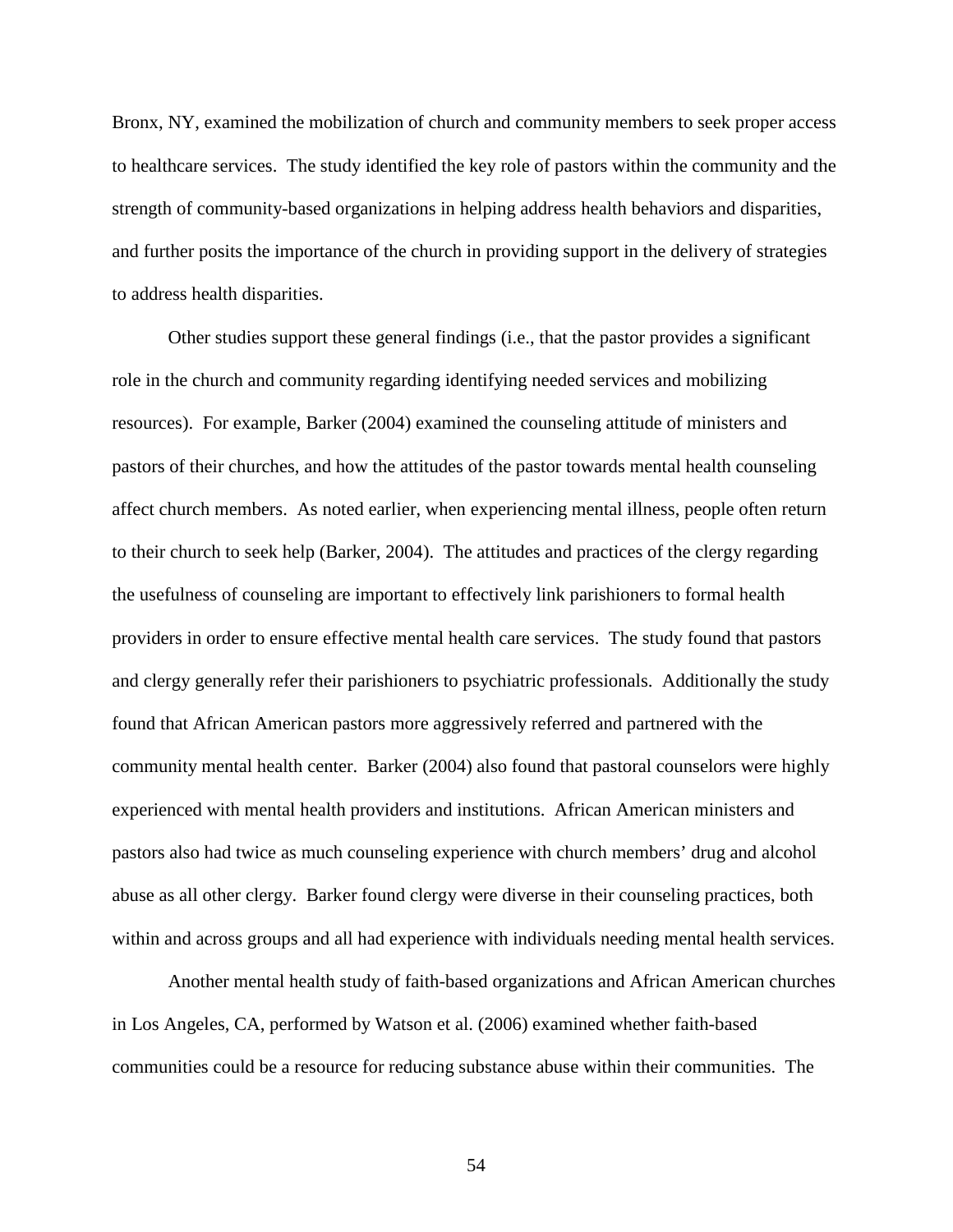study found that faith-based organizations and African American churches are an underutilized resource for addressing many of the concerns connected with substance abuse. Faith leaders utilize sermons and community mobilization, and tools that impact the knowledge base, attitudes, and behaviors of community members. The study suggested the need to develop interventions such as clergy training to better assist in attempting to change some health indicators.

Watson et al. (2006) found that congregants look to faith leaders as a trusted and reliable source of information. Certain populations remain wary of research studies and would not participate in them without an endorsement from the leader of their faith-community. These studies suggest that pastors be viewed as a resource and referral mechanism by members of the congregation and the community. The study by Watson et al. reinforces the conclusions of DeHaven (2004) and his colleagues examined earlier which viewed the church as a resource for governmental institutions as well.

### **Church Organizations and Emotional Well-Being of Communities**

The bases for mental health support in various communities are traditional community mental health organizations. These organizations provide a wide variety of community-based outpatient services to the community (Kotecki, 2002). Additionally as noted earlier, faith-based organizations play a critical role in the efforts of many Americans to handle personal problems and a variety of psychological issues.

While mental health and or social services are often a core service provided either through referral or counseling by church-based service providers, additional services are often required and provided (Blank et al., 1998). Blank et al. (2002) conducted a study to determine the extent to which churchesin the South were providing mental health and social servicesto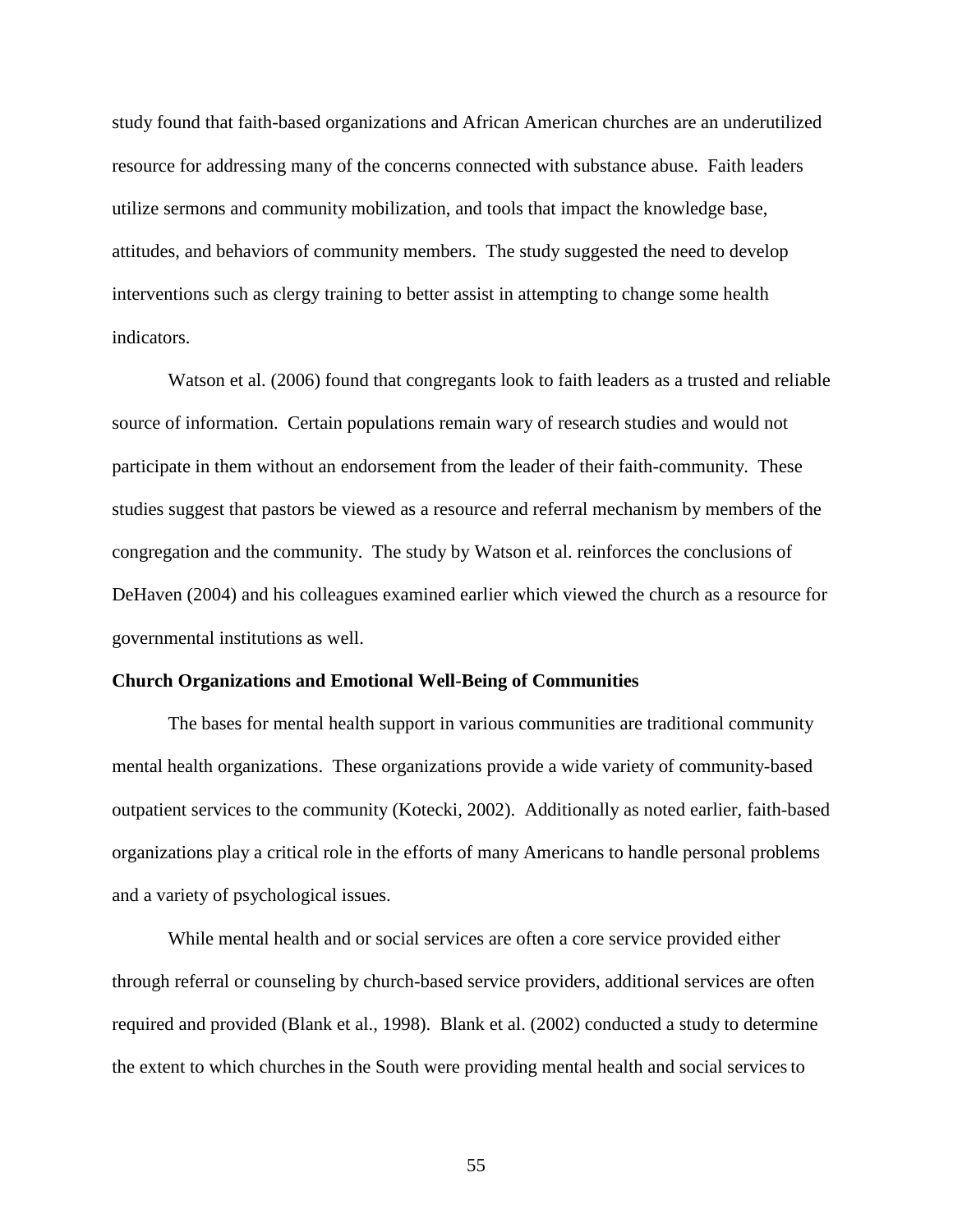congregations and had established linkages with formal systems of care. A computer-assisted telephone interview survey was conducted with pastors from 269 southern Protestant churches, of which 181 were predominantlyAfrican American and 88 were predominantly White; 95 churches were located in urban areas and 174 in rural areas. There were substantial differences in church size, annual budget, programs for adults, and the number of referrals made between the church and other forms of formal mental health support services (Blank et al. 2002).

While the study may have been unique in this instance, it found that White churches reported substantially larger annual budgets than African American churches, and urban churches reported substantially larger budgets than rural churches. Also, African American churches offered significantly more services to their congregations than White churches. Eightytwo percent of the churches surveyed reported receiving fewer than 10 referrals in the past year. Similarly, 85% of respondents reported making fewer than 10 referrals to formal support services.

Baskin et al. (2001) examined eight local faith-based organizations using a convenience sample in Davis County, CA. The researchers found that more attention should be placed on congregations/faith-based organizations as community resources and networking partnerships instead of as contractors of direct government services. Additionally, Baskin et al. found that faith-based organizations are not vehicles for the automatic instillation of values and virtues to and for low-income families. Further, they found that faith-based organizations give equal or greater weight to members of their congregations then fulfilling a social obligation to serve members of their community. Baskin et al. concluded that more emphasis should be placed on the integration of the work being done by faith-based organizations and other work being done by other public and private providers.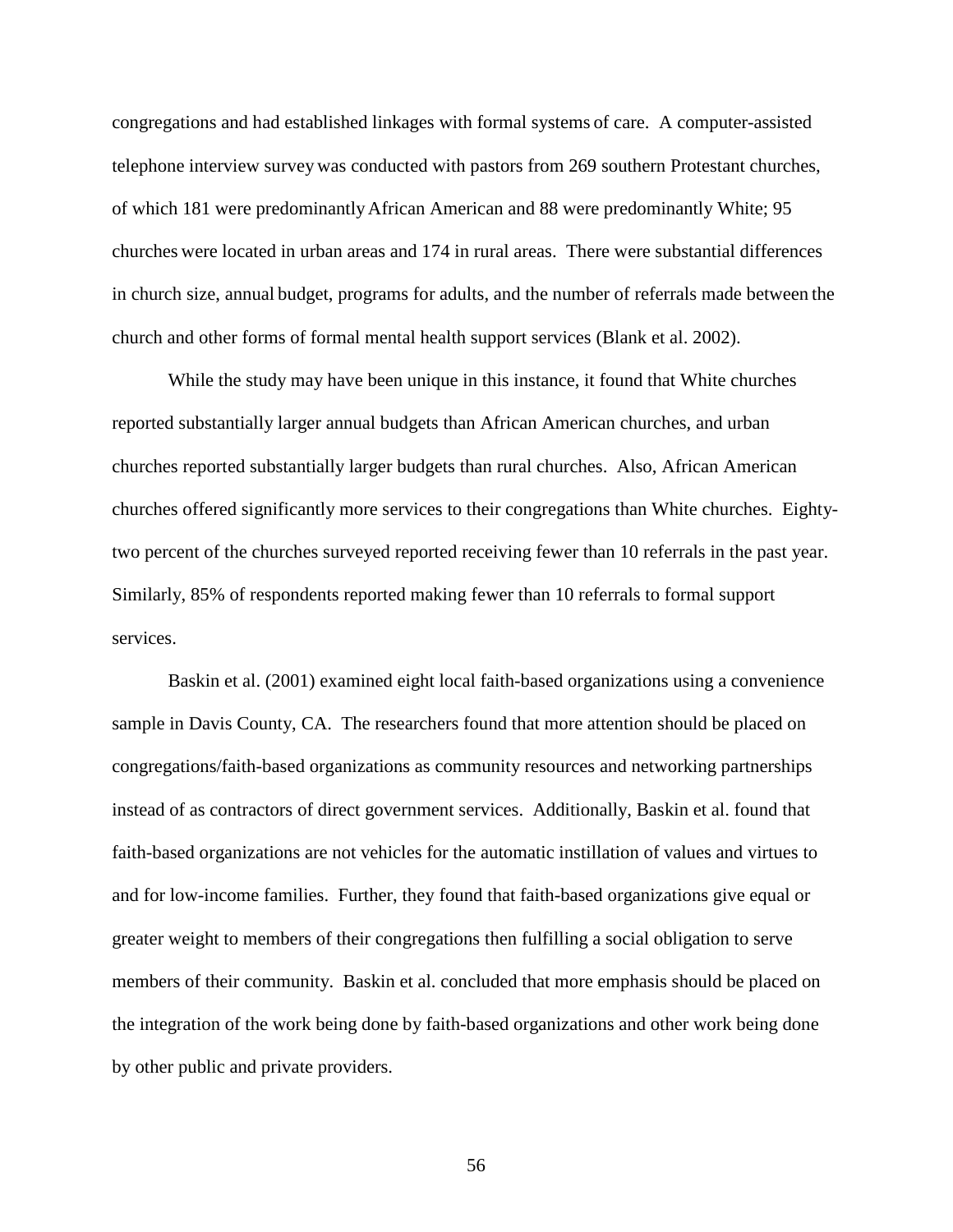### Obama Administration's National Initiative

According to the White House Office of Faith-Based and Neighborhood Partnerships website, the Obama Administration nationally has continued the coordination of the 12 Federal Centers for Faith and Community-Based Initiatives created under the Bush Administration. The goal of the program is similar to the previous administration's goals of forming partnerships at all level of government and nonprofits to engage in the delivery of human and community-based services (Obama, 2009). Additionally, the website indicates that the administration wants to address several challenges the previous program had, including the lack of adequate documentation regarding the effectiveness of faith-based service deliverers over the past decade, legal and constitutional issues, and finally serious public perception concern. It also appears that this administration has placed a significant amount of emphasis on the identification of funding resources for which faith-based organizations can compete. This administration has also narrowed the focus of the policy goals for the faith-based initiative; these policy areas include:

 1. Strengthening the role of community-based organizations in the economic recovery. The Obama Administration views the economic recovery of the nation as an opportunity for faith and community-based organizations to participate in the provision of supportive services. The White House website points to the American Recovery and Reinvestment Act and the provisions contained within as a fundamental chance to partner fiscally and civically with the federal government.

2. Reducing unintended pregnancies. This policy goal creates a venue for a partnership with the White House Council of Women and Girls to reduce the overall number of abortions in the nation.

3. Promoting responsible fatherhood and strong communities.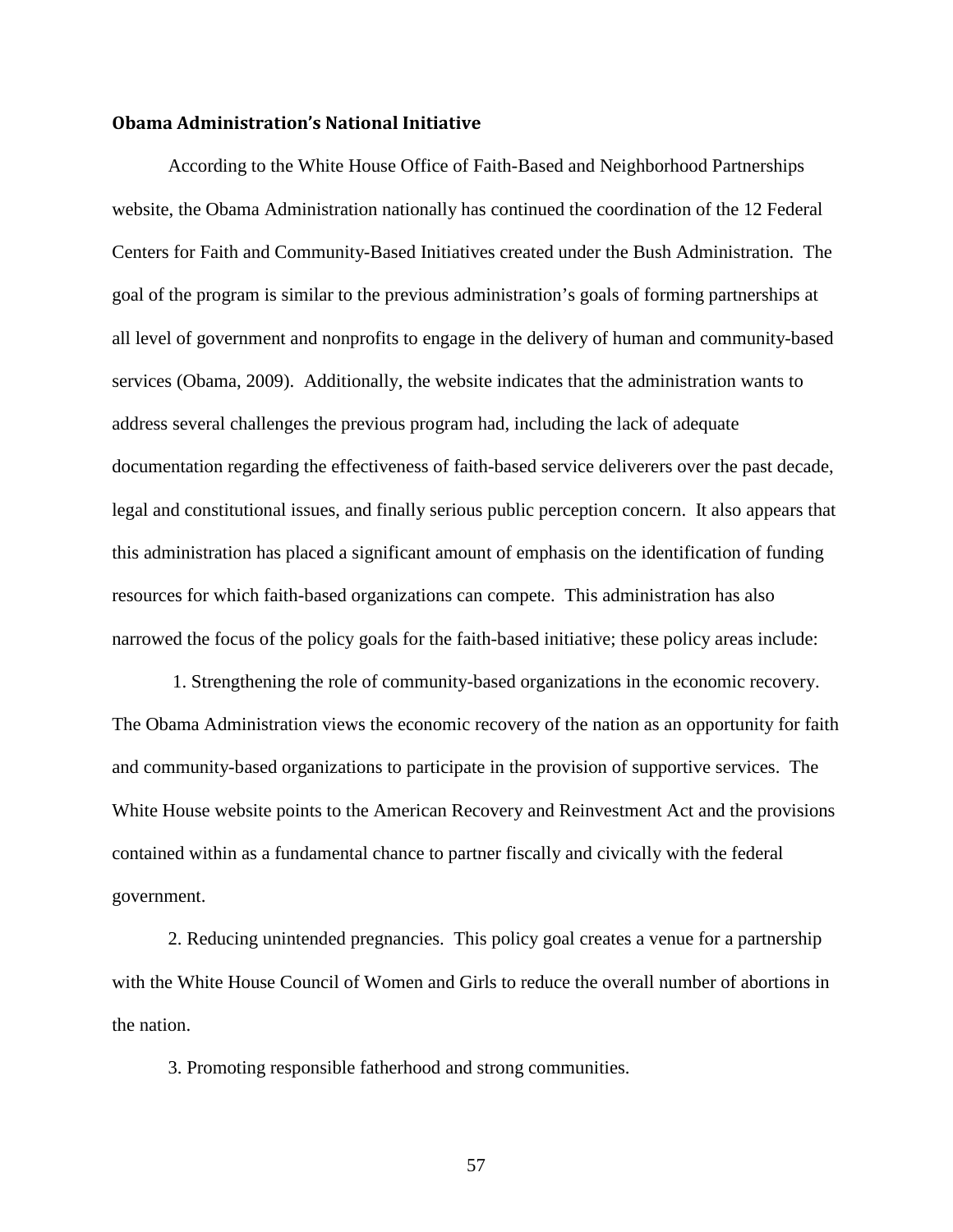4. Promoting interfaith communications and partnerships. The goal of this policy is to foster open communications between members of differing religious groups both at home and abroad.

Additionally, the Obama Administration has created a Presidential Advisory Council on Faith and Neighborhood Partnerships. The Advisory Council's goal is to make recommendations on how the federal government can more effectively partner with faith and community-based organizations. Each of the 25 council members serve a 1-year term with specific goals of (a) identifying best practices for delivering social services; (b) evaluating the need to adjust public policy that may be hindering effective partnerships; (c) recommending to the President and the Administration modification to programs, policies and practices; and (d) submitting an annual report of all findings from research undertaken during the 1-year tenure.

#### State and Local Initiatives

AmeriCorps is a national human and community services volunteering program administered locally. It is often implemented at the state level. Nationally the number of Americans volunteering increased to over 63 million people. AmeriCorps has granted over 325 organizations \$234 million dollars to provide services to address health, human, and community services issues that are implemented by the states. Faith and community-based organizations are encouraged to apply for grants to engage volunteers within their respective communities.

Each AmeriCorps volunteer or member has to provide a certain amount of services to their community to receive the education award of \$4,725 annually to go toward paying for college, graduate school, or to pay back student loans. Table 2 from the Virginia Department of Social Services AmeriCorps program highlights the dollar amount received by faith-based organization over the past 5 years.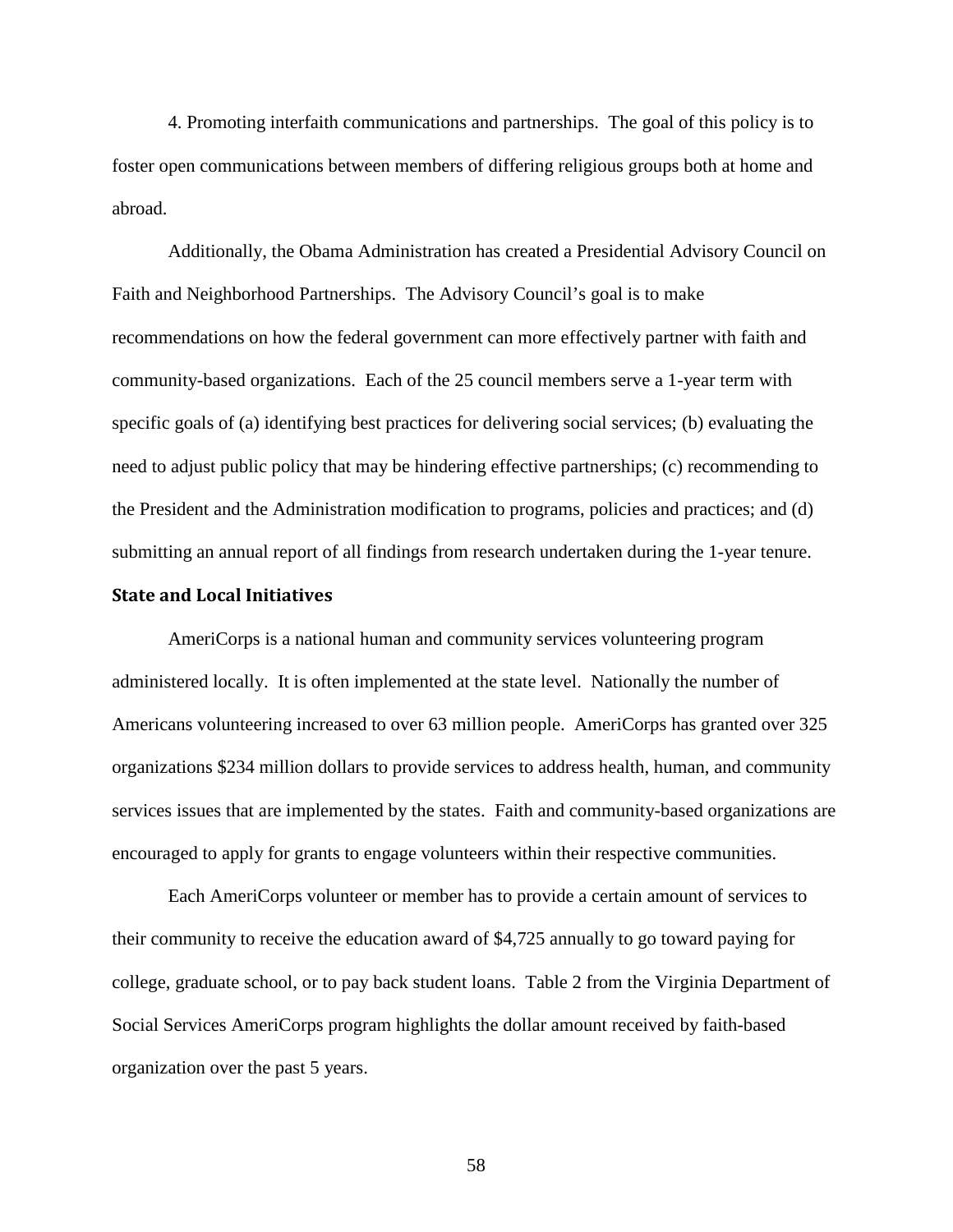# Table 2

# *Virginia Department of Social Services AmeriCorps Funding Table\**

| Faith-based organization                        | $2005 - 2006$ (\$) | $2006 - 2007$ (\$) | $2007 - 2008$ (\$) | $2008 - 2009$ (\$) | $2009 - 2010$ (\$) |
|-------------------------------------------------|--------------------|--------------------|--------------------|--------------------|--------------------|
| Alternatives Inc.                               |                    |                    |                    |                    | 63,716.00          |
| Arlington County Four-mile Run                  |                    |                    |                    |                    | 62,823.00          |
| <b>Baptist General Convention - SPICES</b>      | 147,364.00         | 125,976.00         | 162,272.00         | 151,101.00         |                    |
| Big Brothers-Big Sisters of Peninsula           | 24,710.00          | 24,710.00          | 25,088.00          |                    |                    |
| <b>Boaz and Ruth - BRACES</b>                   | 139,355.00         | 115,920.00         |                    |                    | 189,891.00         |
| <b>Carroll County Public Schools</b>            | 297,600.00         | 201,600.00         | 201,601.00         | 201,599.00         | 201,599.00         |
| City of Richmond - ACES                         |                    | 226,496.00         | 157,498.00         | 62,982.00          | 63,678.00          |
| <b>Charlottesville Abundant Life Ministries</b> |                    |                    |                    |                    | 68,164.00          |
| <b>Community Housing Partners</b>               | 248,640.00         | 226,651.00         | 201,515.00         | 223,160.00         | 219,537.00         |
| <b>Embrace Richmond</b>                         |                    |                    |                    | 125,965.00         | 157, 452.00        |
| Escuela Bolivia                                 |                    |                    |                    | 12,600.00          | 12,681.00          |
| Greenbriar Learning Center                      |                    |                    |                    |                    | 63,000.00          |
| <b>Habitat for Humanity</b>                     | 198,387.00         | 138,588.00         | 151,179.00         | 150,997.00         |                    |
| <b>Institute for Advanced Learning</b>          | 74,361.00          | 62,982.00          | 43,495.00          |                    |                    |
| Literacy Council of Northern VA                 | 24,948.00          | 25,025.00          | 81,575.00          | 75,595.00          | 75,522.00          |
| Mountain Empire Community College               | 248,000.00         | 226,800.00         | 252,183.00         | 252,000.00         | 252,000.00         |
| Ms. Wheelchair VA                               |                    |                    | 44,095.00          | 44,095.00          | 44,095.00          |
| New River Community Action Agency               |                    |                    |                    |                    | 100,797.00         |
| Occupational Enterprises Inc.                   |                    |                    |                    |                    | 315,000.00         |
| Petersburg Urban Ministries/Pathways            |                    |                    | 63,000.00          | 64,260.00          | 64,260.00          |
| <b>Richmond Community Action Program</b>        | 49,468.00          |                    | 50,186.00          |                    |                    |
| SynerGeo                                        | 86,797.00          | 60,401.00          | 88,213.00          | 88,642.00          | 88,741.00          |
| The Good Shepherd Alliance                      | 24,800.00          | 25,200.00          |                    |                    |                    |
| University of Virginia College Guides           |                    | 100,018.00         | 251,466.00         | 252,008.00         | 250,866.00         |
| The Wesley Foundation                           | 49,497.00          | 47,974.00          |                    |                    |                    |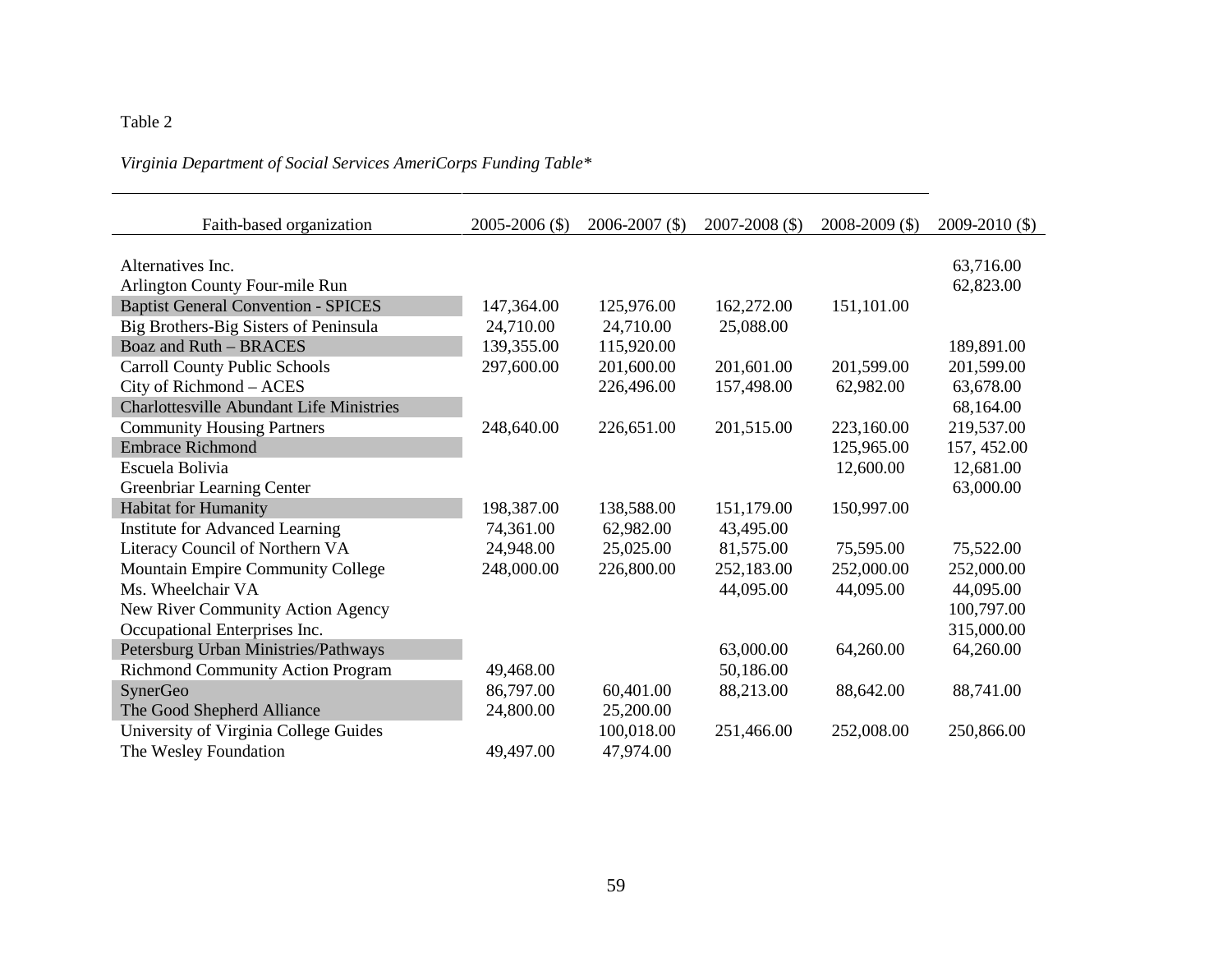## Table 2 – continued

| Faith-based organization                                                                                       | $2005 - 2006$ (\$) | $2006 - 2007$ (\$) | $2007 - 2008$ (\$) | $2008 - 2009$ (\$) | $2009 - 2010$ (\$) |
|----------------------------------------------------------------------------------------------------------------|--------------------|--------------------|--------------------|--------------------|--------------------|
|                                                                                                                |                    |                    |                    |                    |                    |
| The Windy Hill Foundation                                                                                      | 24,613.00          | 25,190.00          |                    |                    |                    |
| Virginia Crime Prevention                                                                                      | 71,744.00          |                    |                    |                    |                    |
| Virginia Community Corps                                                                                       | 606,129.00         | 565,197.00         | 562,976.00         | 493,127.00         |                    |
| <b>Warren County Domestic Violence</b>                                                                         |                    |                    | 12,600.00          | 12,600.00          | 12,600.00          |
|                                                                                                                |                    |                    |                    |                    |                    |
| Total                                                                                                          | 2,316,413.00       | 2,348,942.00       | 2,348.942.00       | 2,210.731.00       | 2,306,422.00       |
| - Silvated and an almost and the selection of the selection of the selection of the selection of the selection |                    |                    |                    |                    |                    |

\*Faith-based agencies highlighted.

Source: Virginia Department of Social Services AmeriCorps Program.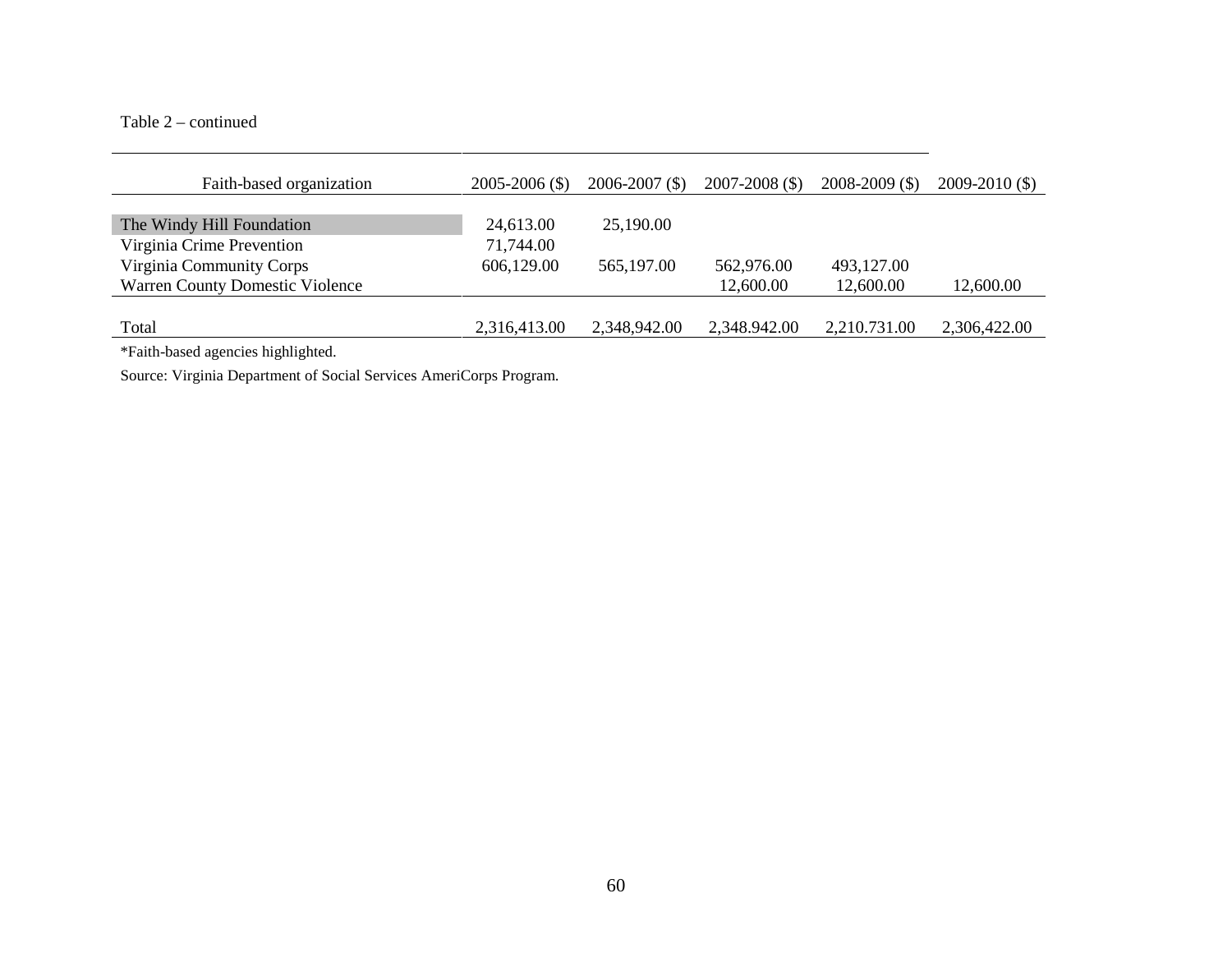The boxes highlighted in Table 2 indicate faith-based organizations receiving funding from the Virginia AmeriCorps program. Out of 29 grantees nine or 31% are faith-based organizations. Between the 2005 to 2010 grant awarding periods collectively \$2,726,728 were awarded to faith-based organizations within Virginia. The annual award amount fluctuated between 27% and 20% percent of the total budget awarded between 2005 and 2010. The highest amount of 27% or \$621,316 was awarded in 2005 and the lowest amount of 20% or \$464,664 was awarded in 2007. This analysis demonstrates that within the AmeriCorps program that 23.8% of the funding over the last 5 years has been allocated to faith-based organizations.

The New Jersey Department of State houses the Office of Faith-Based Initiatives. In a telephone interview conducted on June 25, 2010 with the Director, Mr. Eddie Laporte, it was stated that New Jersey does not capture aggregated data on funding provided to faith-based organizations throughout the state of New Jersey. Mr. Laporte suggested that his interpretation of the federal Faith-Based Initiative was to create an environment for faith-based organizations to compete for state and local funds, and that New Jersey has successfully completed the goal of integrating faith-based organizations into the fabric of pursuing and receiving grants.

#### Defining Human Services

The American Public Human Services Association was established in 1930 to nationally address the concerns of the delivery of government aid to the poor. The mission is to develop, promote, and implement public human services policies and practices that improve the health and wellbeing of families, children, and adults. This definition of purpose is very broad and is designed to capture a number of programs administered by states that receive governmental aid to address challenges faced by many of America's poor. The state/local government tends to redefine the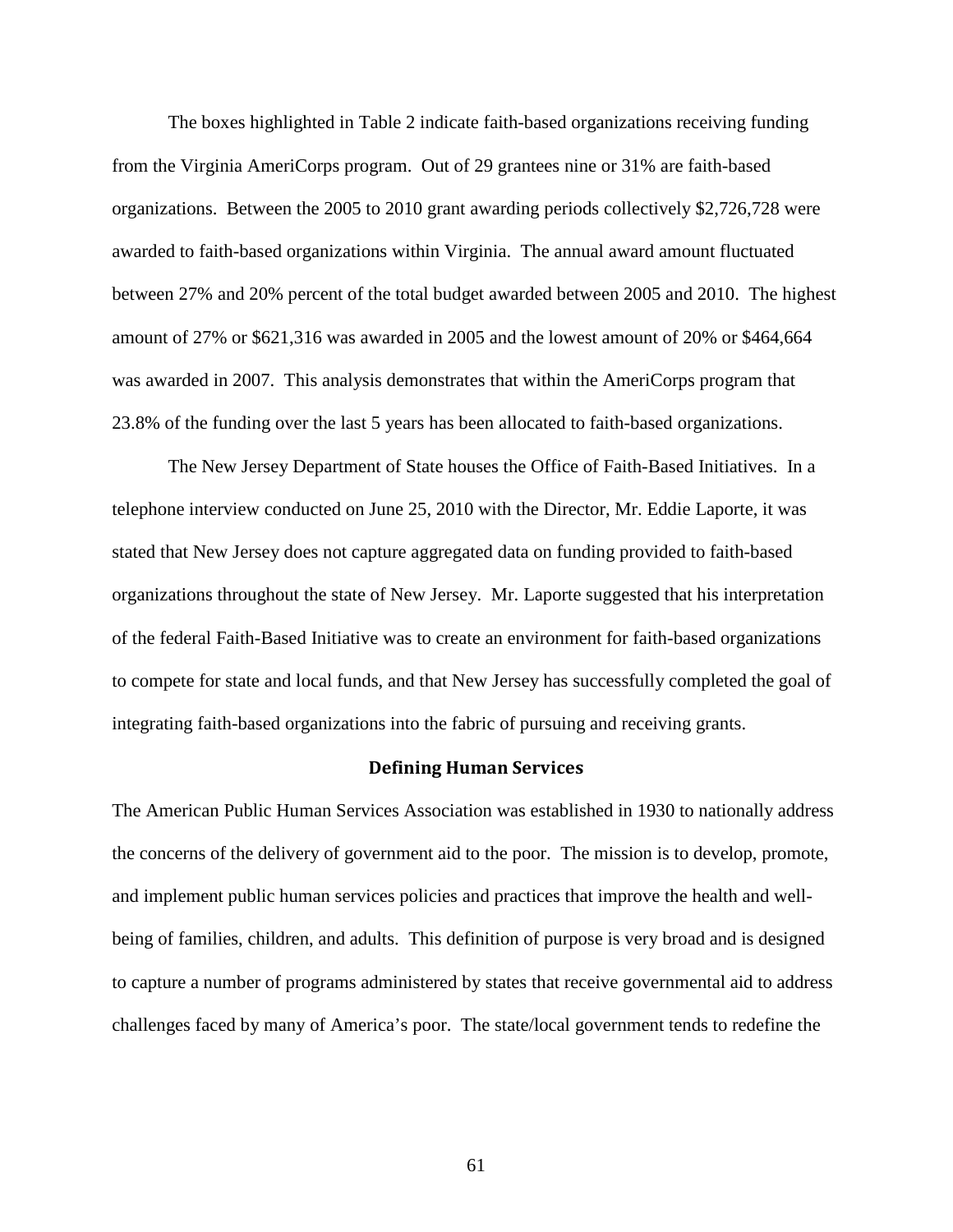definition to suit state level leadership, state/local legislative agenda, or management plans. Any analysis of varying state human services agencies' definitions may or may not include specific programs but all human services agencies address issues prevalent within the low income population (Friedman 2008).

The 2011 U.S. population estimations by the U.S. Bureau of Census indicate that the District of Columbia has 617, 996 people living within the city limits (U.S. Bureau of Census, 2011). According to the District of Columbia Fiscal Policy Institute between the years of 2004 and 2005, 19% of the DC residents lived in poverty. During the same time frame nationally the poverty rate was 13%. Further, according to the District of Columbia Fiscal Policy Institute, the gap between income levels increased as well; the gap between high income and low income households is wider than any of the nation's 40 largest metro areas. Additionally, Kirsch, Jungeblut, Jenkins, and Kolstad (1993) state that 61% of the DC's adult population fall in the lowest two levels of literacy, and more specifically 37% of adults in the lowest level do not read well enough to read a food label on a can or complete a job application.

In 2007, the District of Columbia Department of Human Services defined its mission as the provision of a range of services to enable the department to serve the economic and socially challenged residents of the District of Columbia in order to promote a better quality of life and encourage great degrees of self-sufficiency (DCDHS, 2007).

The Economic Security Administration [ESA] determines eligibility for benefits under the Temporary Cash assistance for Needy Families [TANF], Medical Assistance, Supplemental Nutrition Assistance Program [SNAP] [formerly Food Stamps], Child Care Subsidy, Burial assistance, Interim disability Assistance, Parent and Adolescent Support services [PASS] and Refugee Cash Assistance programs. In addition, ESA's Food Stamp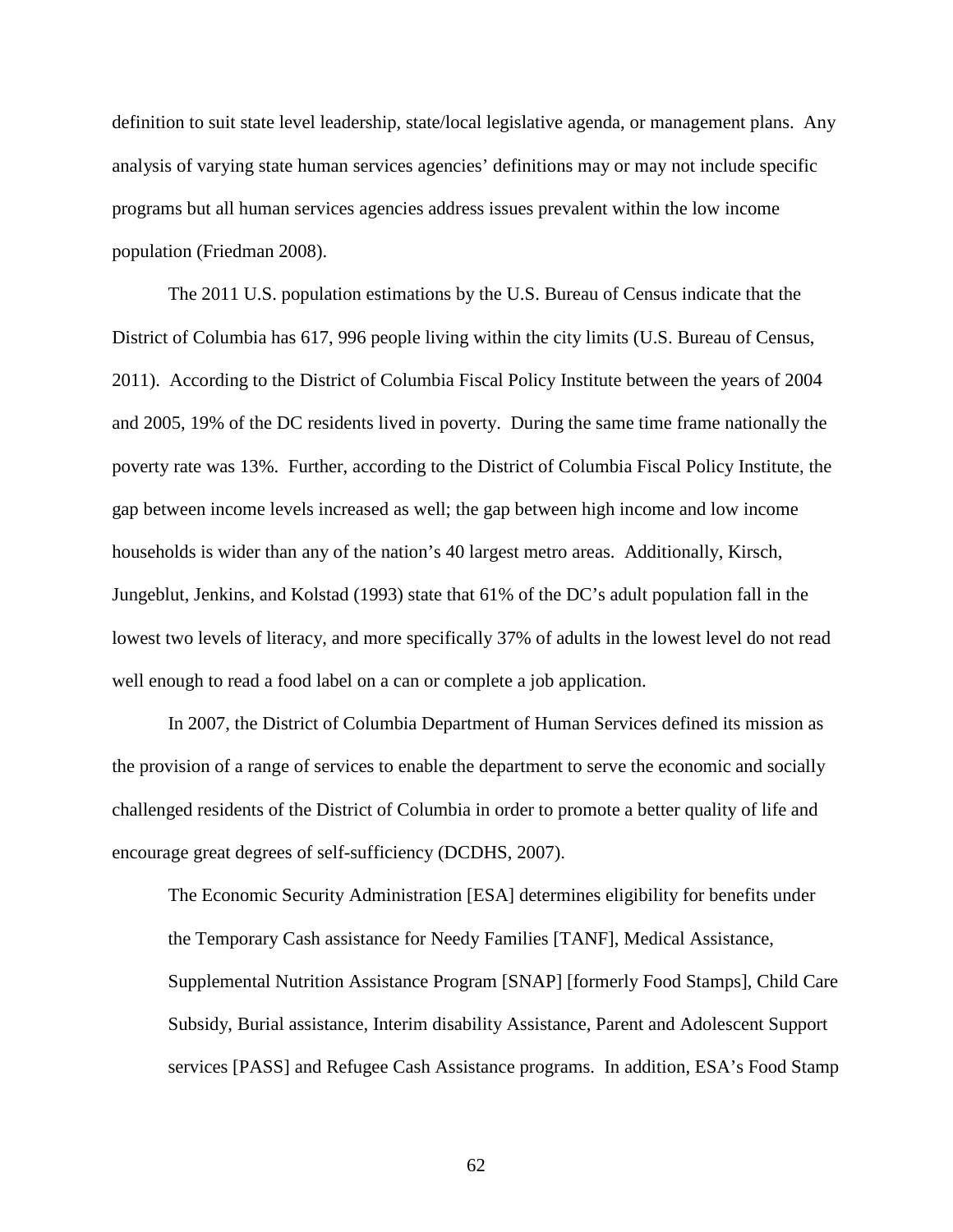Employment and Training Program [FSET] provides employment and training services to able-bodied adults without dependents who receive food stamps. ESA also performs monitoring, quality control and reporting functions required by federal law and court orders. (DCDHS, 2012a, para. 1)

The Family Services Administration (FSA) provides supportive programs to protect, intervene, and provide social services to meet the needs of the Districts vulnerable adults and families. FSA does that through the following programs:

Adult Protective Services, Community Services Block Grant, DC Fatherhood Initiative, Emergency Shelter, Family Violence Prevention Service Grants, Homelessness Prevention and Rapid Re-housing Program, Homeless Services, Hypothermia Program, Office of Refugee Resettlement, Permanent Supportive Housing Program, Shelter Monitoring and Quality Assurance, Social Services Block Grant, Strong Families, Teen Parent Assessment Project, Temporary Shelter, Transitional Shelter, Veterans Administration Supportive Housing Program. (DCDHS, 2012b, para. 1)

The current definition utilized by the District of Columbia Department of Human Services to describe programs administered, certified, and/or monitored will be the foundational basis of describing the human services that are or are not provided in communities by faith-based organizations within this study.

### District of Columbia Sociodemographic Characteristics

In 2007, the national literacy rate was 21%. During the same time in Washington, DC, it was 36%. The District of Columbia State Superintendents of Education Office commissioned a study on adult literacy within DC; the most startling finding was that of one-third of adults living in DC was functionally illiterate. This means that that these individuals are having challenges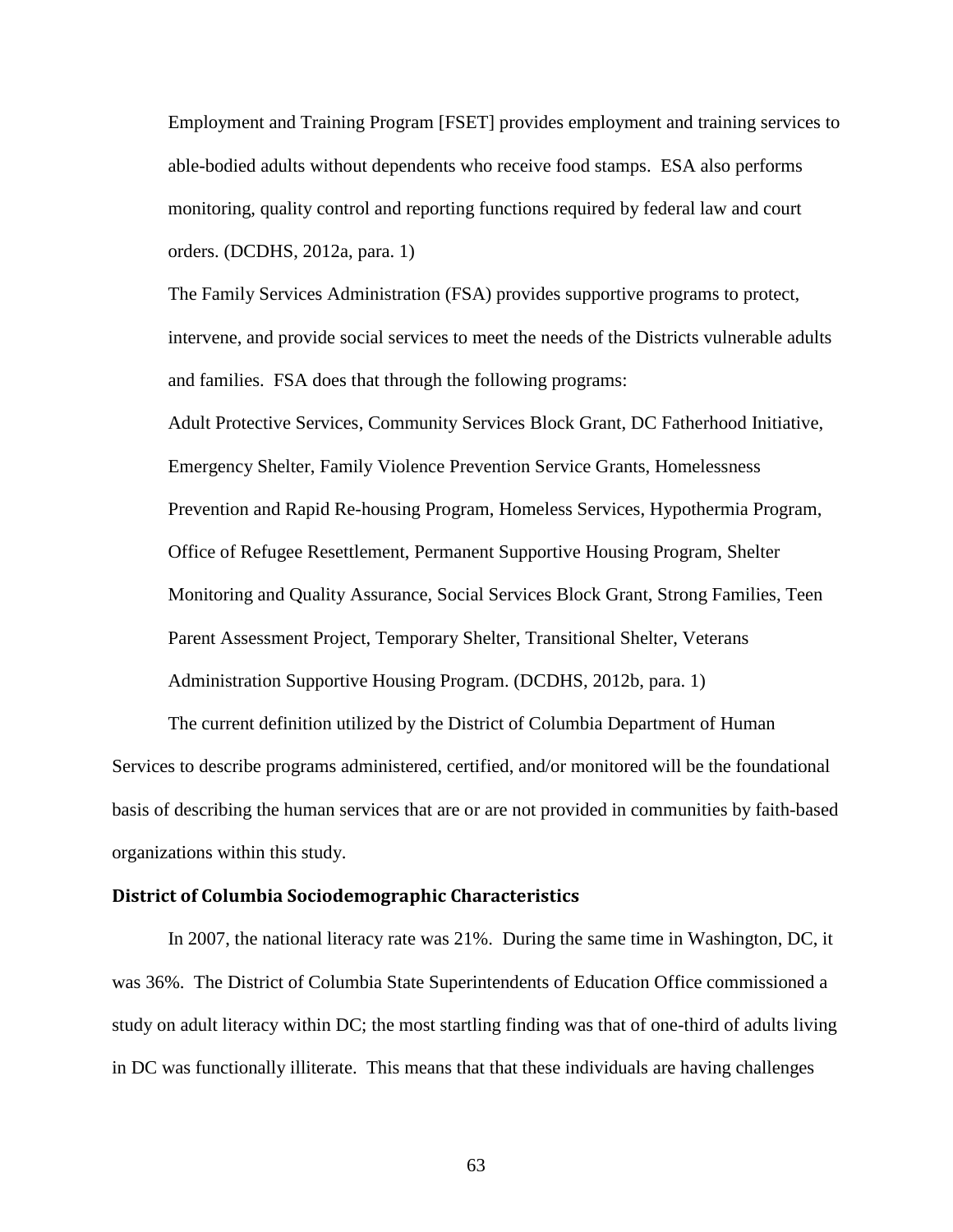filling out job applications, reading labels on food products, and possibly navigating the transit system. Of specific note is that the illiteracy rates of adults, 65 and older, are the lowest in the District (Monten, 2007).

As the District of Columbia has the unique attribute of having an abundance of jobs for educated members of society, those individuals at the lower tier of the educational ladder have greater challenges in ascertaining employment. Specifically 47% of all jobs in DC (compared to 26% nationally) require a college or advanced degree, not simply some college education. This information was the focal point of a recent December 2010 summit commissioned by the incoming Mayor of the District, Vince Gray.

An additional barrier to employment for Ward 8 southeast Washington, DC residents is that of criminal records. Approximately 2,500 new citizens return to the District from incarceration annually, and many of those have challenges with functional literacy as well as having a criminal record which often times prevents them from being employable.

Nationally about 650,000 people are released from prisons each year back to their respective communities. Of those released more than two-thirds are re-arrested and returned to prison within 3 years of release. In his 2004 State of the Union, President Bush proposed "a four-year, \$300 million prisoner re-entry initiative to expand job training and placement services, to provide transitional housing, and to help newly released prisoners get mentoring, including from faith-based groups" (U.S. Bureau of Justice Statistics, 2002).

# National Human Services Provision and Policy Implementation

This section will review policy implementation as the analytical framework for a systematic review of the current study's data relating to increases or decreases in the provision of human services by African American churches. A foundational design element of this study is a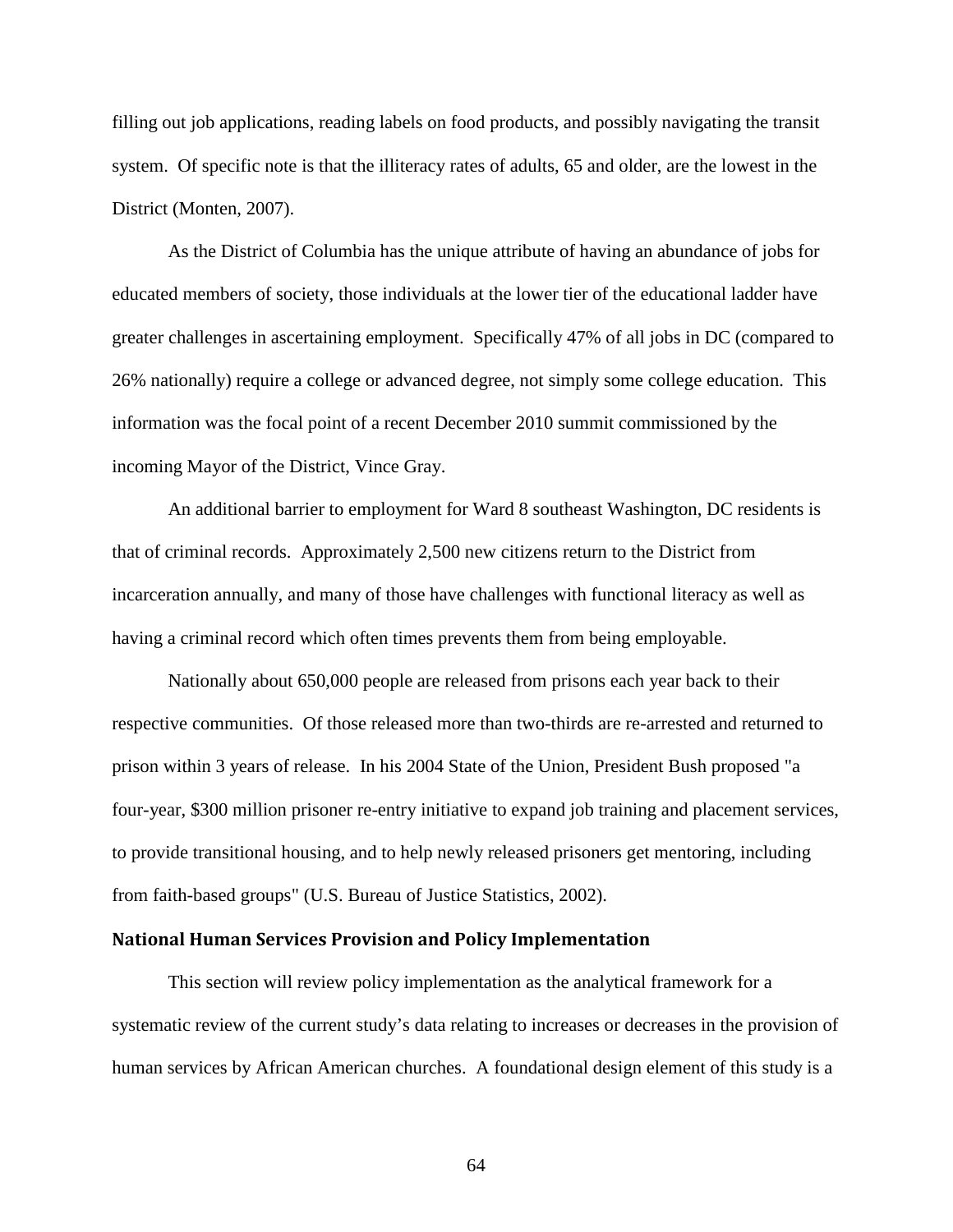working definition for human services. Generically, as mentioned previously in this chapter, this definition is as fluid as the federal, local, state, or private agency that has the responsibility for the provision of services to America's indigent population.

For the purposes of this study, human services was defined as the provision of services/ministries, and/or support to low-income residents of southeast Washington, DC by African American churches under the following identified domains: (a) income support (e.g., including cash stipends and food support, or other items of monetary value); (b) child and/or adult day care programs (not church schools); (c) housing programs; (d) health care programs; (e) refugee programs; and (f) family strengthening programs. These domains represent the decomposition of the broader context of human services.

The government's role in the provision of human services has changed significantly. The election of 2000 created a national presidential stage for the strengthening of religious organizations' role in the provision of human services. Both presidential candidates at that time agreed in the premise of allowing for more engagement of faith-based institutions (Kinney, 2006) in human services delivery. President Bush's Executive Order 13279 on December 12, 2002, establishing the White House Office of Faith-Based Initiatives, went a long way in extending a presidential platform to this issue. However, this approach to addressing social welfare concerns is often taken with the overwhelming focus on problem recognition and policy formulation, policy implementation and evaluation have been ignored (Fisher & Benassi, 2003; Hargrove, 1975).

Policy implementation has a distinct and independent impact on public policy outcomes (Bardach, 1979). This independent effect recognizes the pressures of why implementing policies usually fails (Pressman  $\&$  Wildavsky, 1973) and the political nature of policy implementation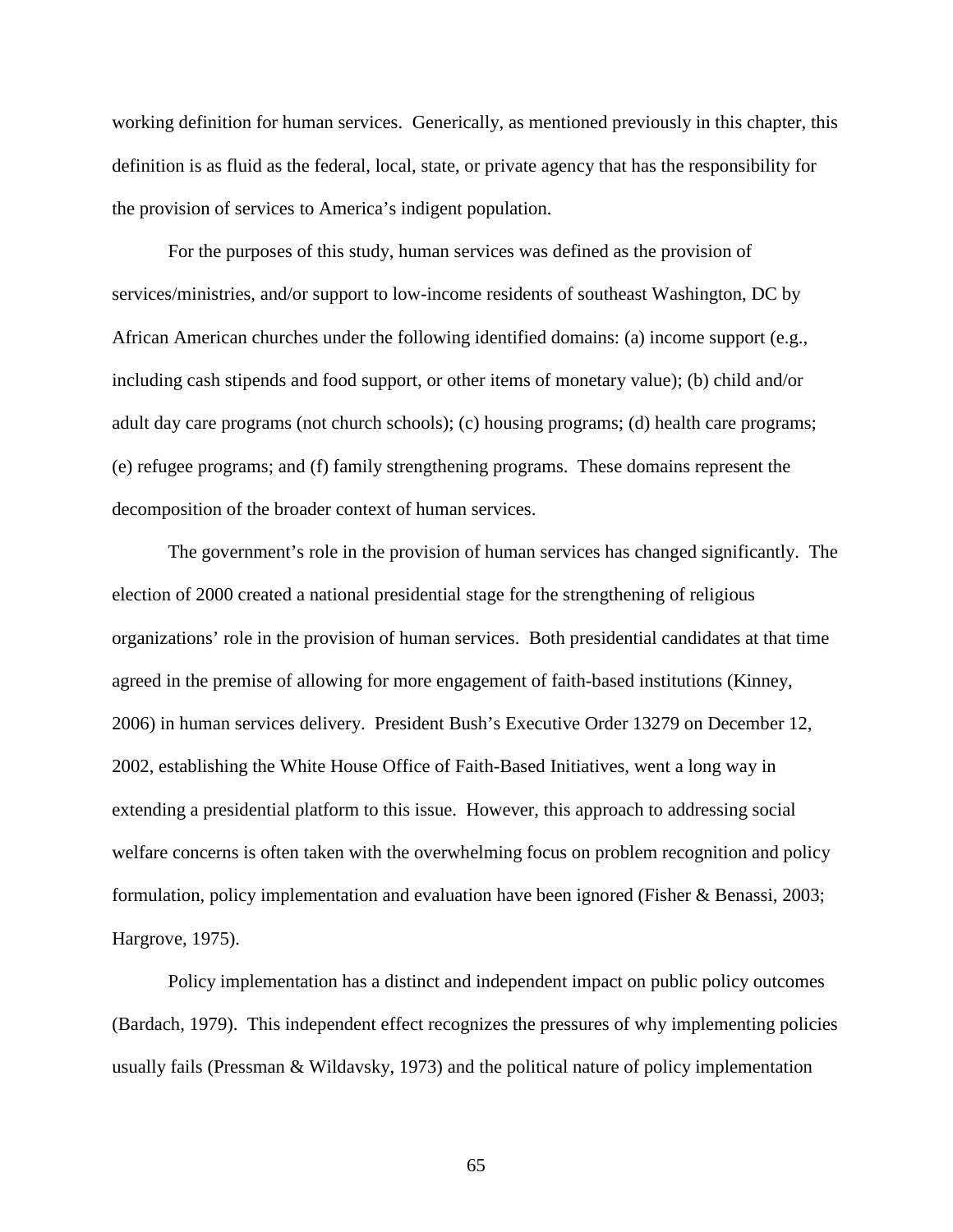(Heclo, 1978; Kingdon, 1984). As a result, the failure of many programs is the result of politics within the subentities that influence implementation (Heclo, 1978; Kingdon, 1984).

While the policy-making process is both a social and political activity (Bardach, 1980), implementation of policies that impact a vast number of people's lives includes a significant number of professionals and other interested parties (official actors), and the ultimate audience includes a diverse group of politically savvy supporters official (unofficial actors) and opponents of the work (Bardach, 1980). In the case of the faith-based initiatives, the official actors are the federal executive branch of government with some individual legislators; and unofficial actors generally include faith-based organizations, civil libertarians, and strict constitutional constructionists. Therefore, policy implementation is an important stage in policymaking and structurally it does not exist alone.

The policy implementation field of study has not provided the clear dominating theoretical model that it was expected to achieve. Several authors (Goggin, Bowman, Lester, & O'Toole 1990; Lester & Goggin, 1998; Lin, 1998) state that elements of policy science had been collapsed into the study of public management. However, MacFarlane and Meier (2001) cite the implication and glaring importance of policy implementation theory in the development of public policies regarding community engagement strategies including family planning and abortion policies in America. Social policy for individuals of limited means traditionally has not been the place for examining the impacts of policymaking and/or implementation. Further, the explicit study of policy implementation has swung in and out of fashion during the past 25 years. Almost 50 years ago, Harold Lasswell (1956) introduced the concept of the policy implementation/sciences and its utilization in the policy process by suggesting that policy implementation was a necessary independent stage of the policy process (DeLeon & DeLeon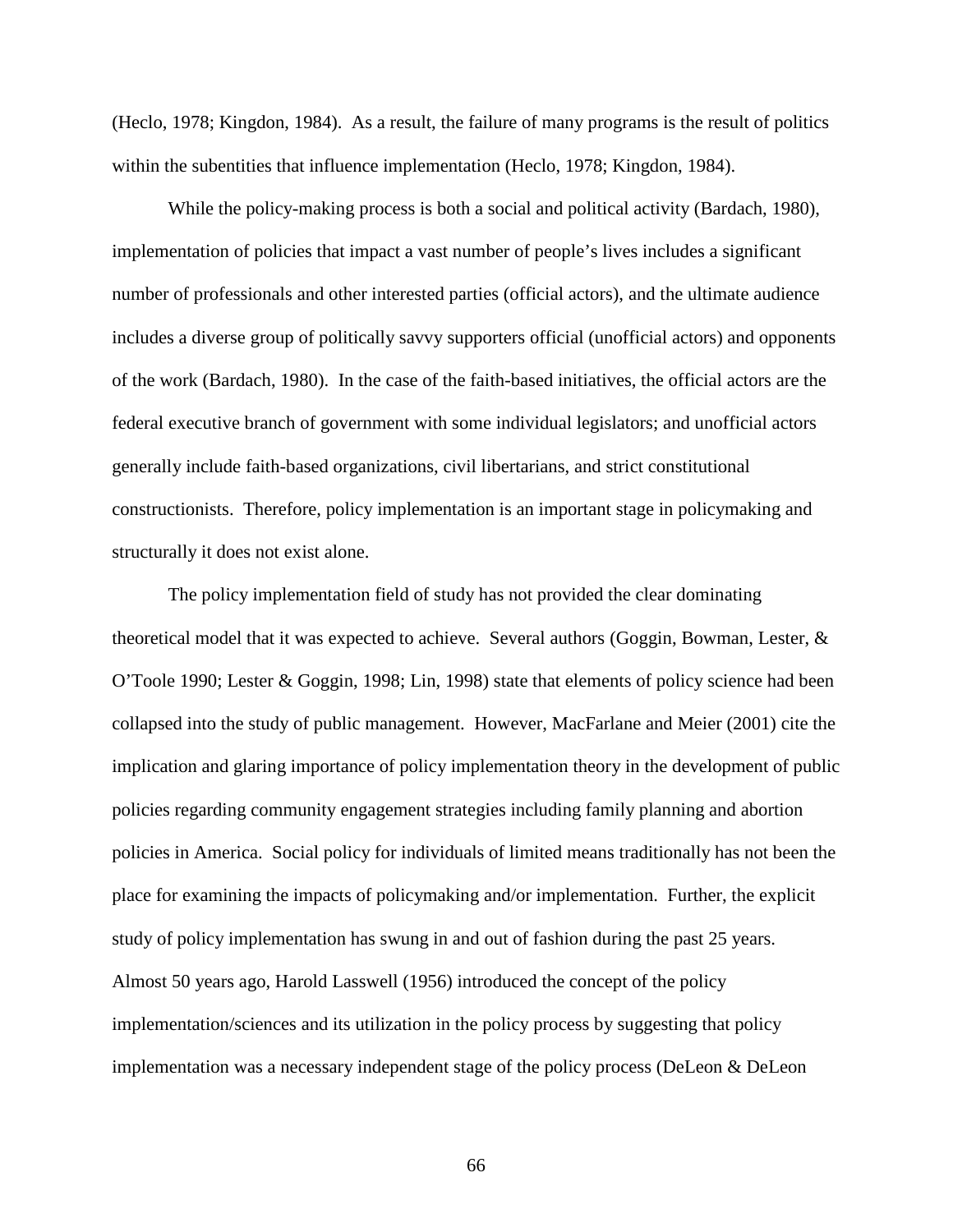2002; Lasswell, 1956). As a result, Harold Lasswell is credited with entering and then promoting the term of policy implementation into the policy analysis consciousness.

Harold Lasswell (1956) was credited with the development of the Stages Linear Model and/or Policy Science Analysis. In general the "stages approach" has seven elements: intelligence, promotion, prescription, invocation, application, termination and appraisal. The stages approach can also be divided into several categorical functions to include agenda setting, policy development, validation, implementation and evaluation. It is important to note that scholars prior to Lasswell provide foundational elements of the model; however, Lasswell is mostly credited for organizing the discipline (DeLeon & DeLeon, 2002).

Lasswell's (1956) desire was to merge three differing and competing institutions or actors, governmental decision makers, academics, and members of the general public, through the language of policy science in an effort to reduce the time debating prominent issues of the day. Lasswell's applied science was defined by a multidisciplinary approach, a problem-oriented focus and a normative orientation (Fisher & Benassi, 2003). Lasswell's model provided the most simplistic approach to policymaking and policy implementation. The relationships among variables are easily identifiable; however, reality often mandates that the many elements of the stages approach are not ordinal in the manifestation. However the stages approach still provides an excellent point of departure for basic policymaking and implementation theory.

Sabatier and Mazmanian (1979) and Birkland (1997a) have researched and evaluated Lasswell's stages and have chosen differing frameworks for providing their analysis of policy implementation. Sabatier and Mazmanian's (1979) "Advocacy Coalition Framework" and Birkland's (1997a) "Top-down Bottom-up" approaches allow more flexibility than the strict linear model of stages approach to model policymaking and implementation. These authors have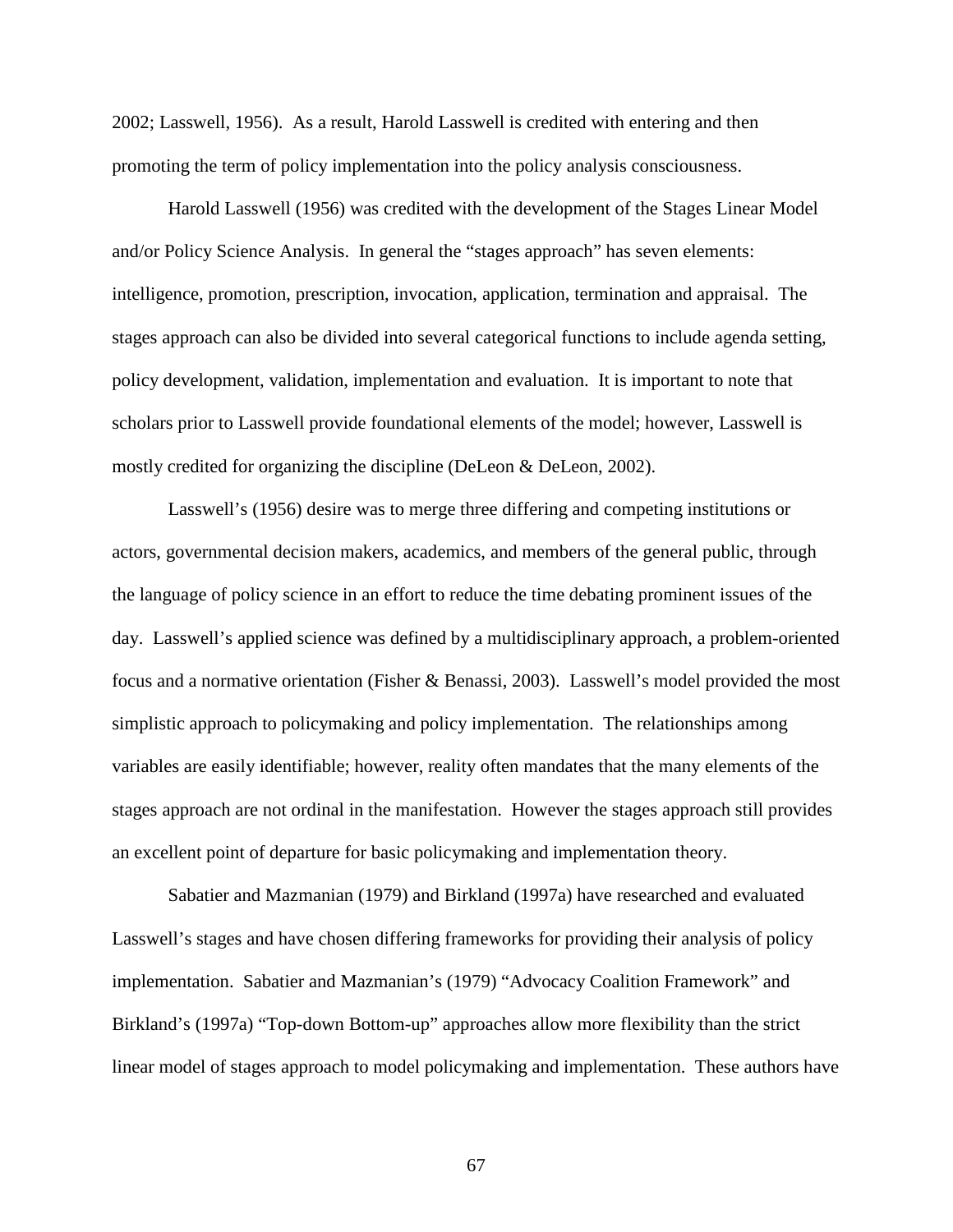provided major works guided by varying actors to the literature regarding the policy process and implementation and are worthy of consideration.

Sabatier and Mazmanian (1979) are credited with developing the Advocacy Coalition Framework (ACF). Members of varying policy communities engage in debate, compete, and compromise based on a set of core values and beliefs. The relationship among these actors is regulated by a policy power broker who has an interest in maintaining the working relationship (Birkland, 1997a). The policy broker's deals must not infringe on the core values of either one of the competing policy groups.

Political Streams is the building of consensus in thinking of a substantial number of the individuals within the general public and nation (Kingdon, 1995). ACF and Political Streams are similar in that there are a variety of actors both institutional and individual. Also, policymaking is examined as an iterative process that often requires years to complete. However, the ACF considers actual mechanisms for change, where Political Streams is satisfied with only the possibility for change. The ACF provides a specific focus on policy implementation as a component for continual feedback to the system. The cornerstone for ACF is the relationship between two factors, stable system parameters and dynamic system events. These two factors can either promote broad scale policymaking initiatives or prohibit them (Birkland, 1997a). The ACF model identifies actors, allows for spirited engagement between the actors, encourages change, and has a plan for evaluation of the implemented policy.

Policy implementation specifically agenda setting elements provided a critical framework for analysis of this study's results as it related to the decision to provide or not provide specific human services in southeast Washington DC by African American churches, and whether the service provision is in response to the federal Faith-Based Initiative. This study assumed John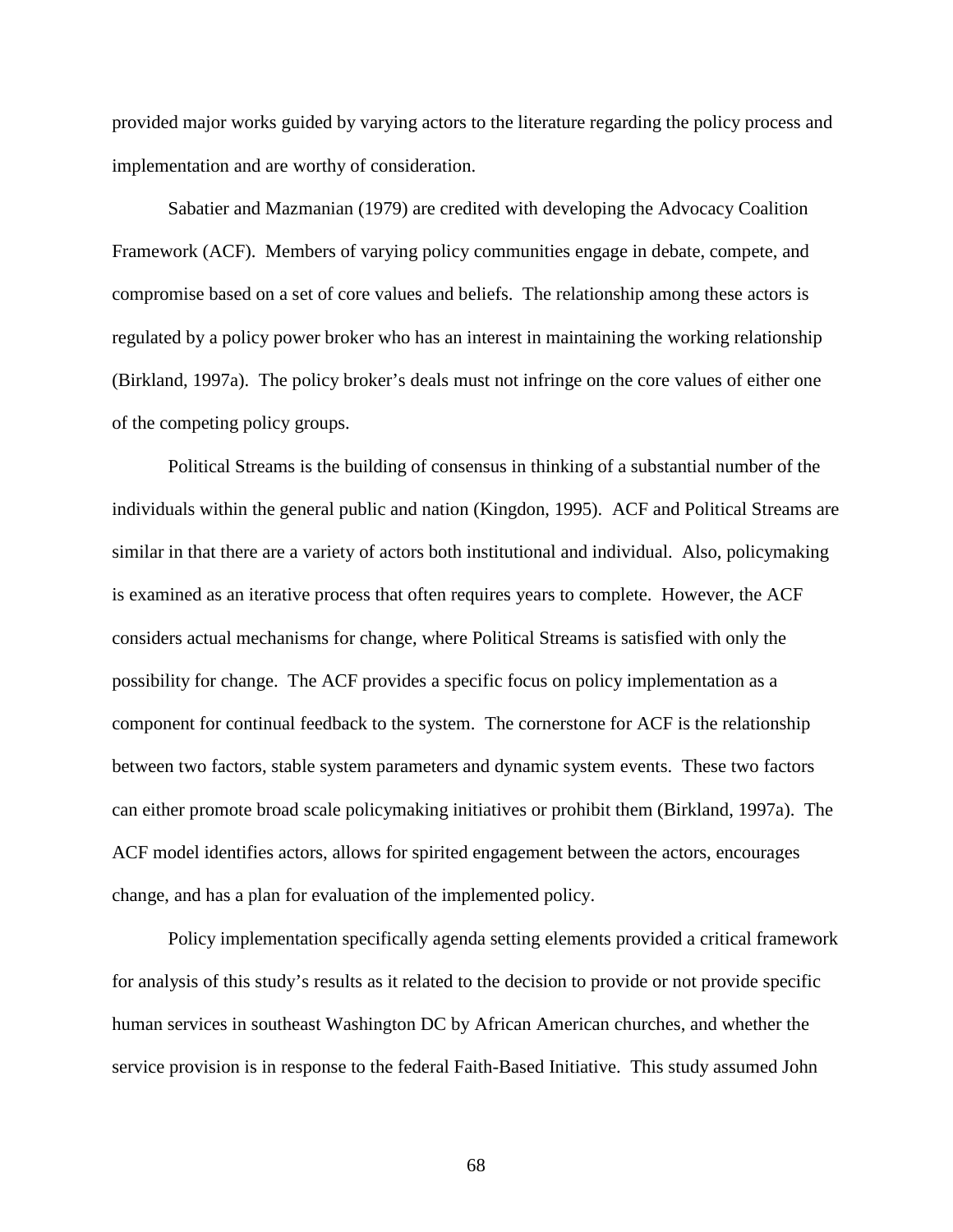Kingdon's definition of agenda setting to frame our policy implementation analysis regarding the impact of both presidential initiatives on the African American churches in Wards 7 & 8 of Washington DC. Kingdon (1995) refers to a list of problems or subjects to which people inside and outside of government are paying close attention; and further, the agenda setting narrows the list to one issue that will get the attention.

African American churches historically have provided, and continue until today, the African American community with much of the needed emotional and physical resources required by families in challenging circumstances. Therefore, it is not surprising that policymakers and politicians view these entities as credible sources to engage the community with the hopes of impacting the communities with governmental programs. Over the past 10 years seminal moments have been created for all churches, but more specifically for African American churches. These entities have consistently been engaged in some level of relationship, partnering, or service provision (Cnaan & Boddie 2002). President Bush, with Executive Order 13279 (2002), single-handedly created a national forum for the relevance and openness of government partnerships with faith-based entities. In 2002, Executive Order 13279 became a centerpiece of the Bush Administration domestic policy agenda. President Obama also utilizes the Office of the White House as the center of his Faith and Neighborhood Partnerships Initiative. From this office, the administration coordinates with the 12 federal centers for the faith and community-based initiatives created under the Bush Administration. The goal of the program is similar to the previous administration's goals of forming partnerships at all levels of government and nonprofits to engage in the delivery of human and community-based services.

Faith-based organizations can and do provide an established base for the implementation of health and human service promotion, prevention, and service activities because they offer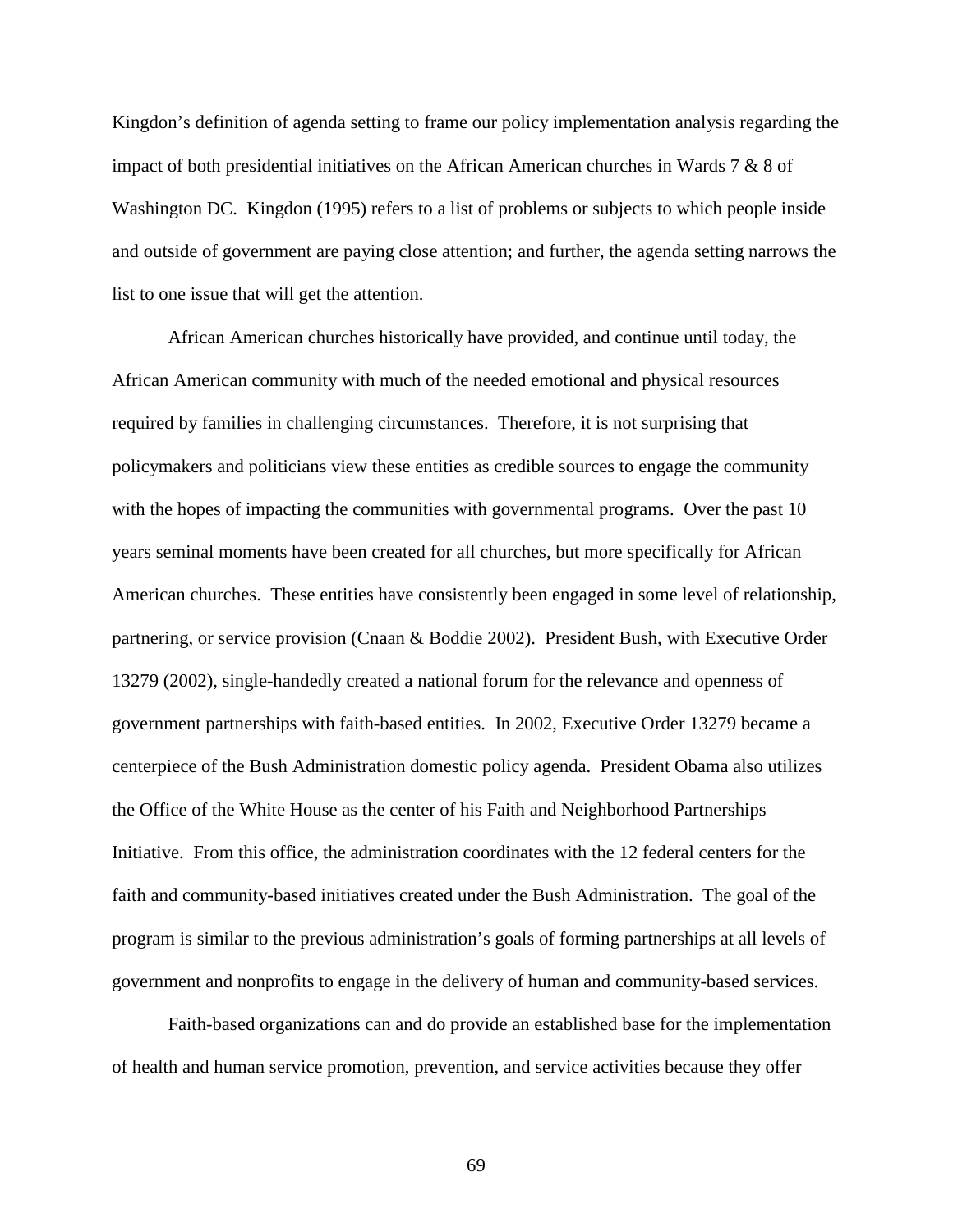access to target populations (i.e., the underserved or uninsured) that may otherwise not be reached.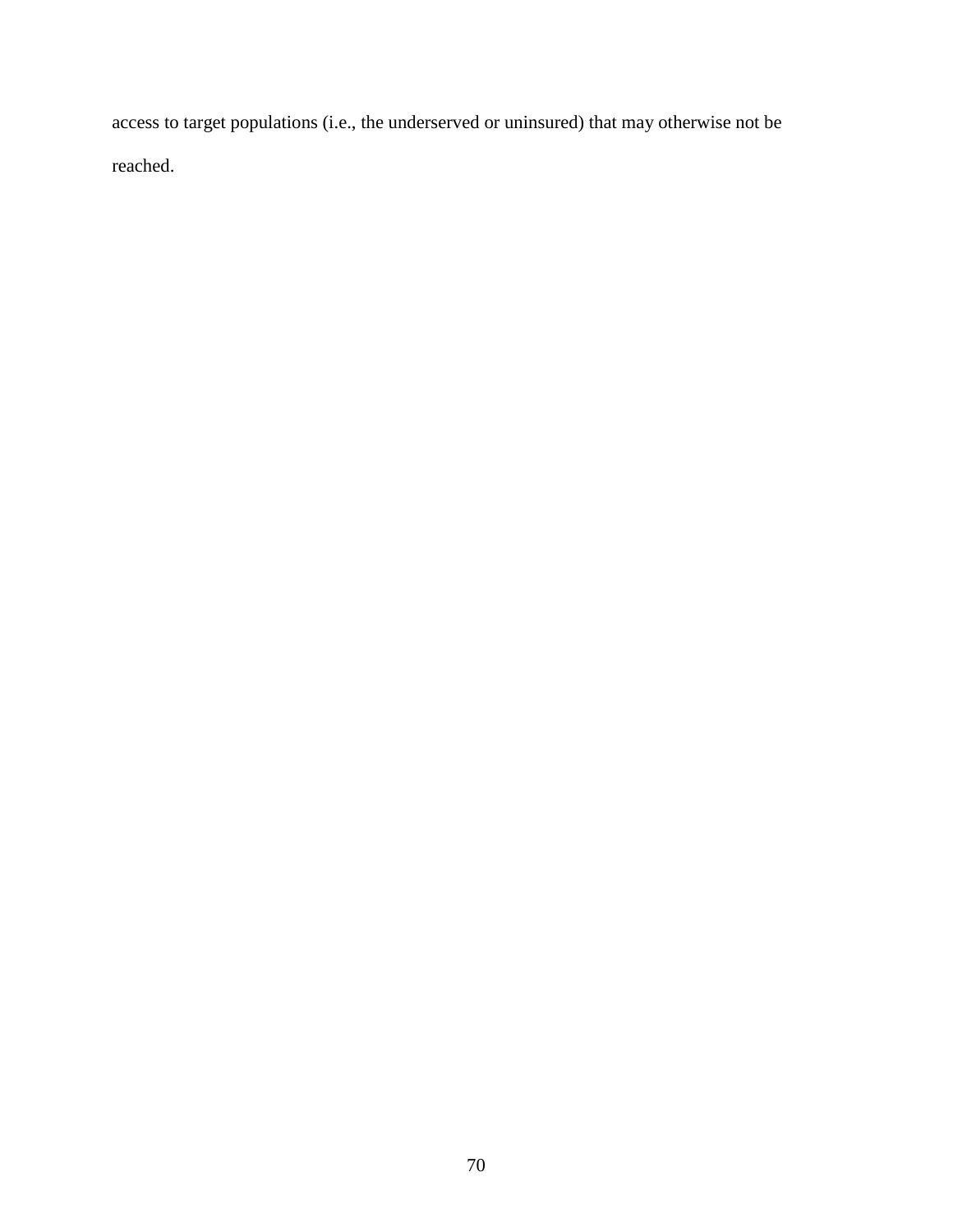# **CHAPTER 3. RESEARCH DESIGN AND METHODOLOGY**

The purpose of this study was to examine the level of human services provided by African American churches in the District of Columbia between 2000 and 2010, during both the Bush and Obama Administrations, so as to understand the perceived factors that influenced the level of human services during the same time frame. This study utilized a semistructured survey to gather the perceptions of the key informant participants. Participants who completed the survey were members of the church administrational leadership, including church pastors, assistant pastors, and other relevant members identified by churches in southeast Washington, DC.

Because so little factual information about these programs exists, this study proposed to determine the variables and factors that influence faith-based organizations, specifically churches in the southeast region of Washington, DC, to provide human services. The study, in an approach similar to that of DeVita and Palmer (2003), relied on a cross-sectional design to shed light on human service delivery between 2000 and 2010. Another approach to assessing change in human service delivery over time would be a longitudinal study. Longitudinal studies capture data during several time points. Clear advantages of utilizing a cross-sectional study are time saved, expenses being incurred, and the absence of attrition due to fatigue or other variables connected with the population being surveyed. Cross-sectional studies are not very useful in determining cause and effect relationships (Ruspini, 2002) and measures of change.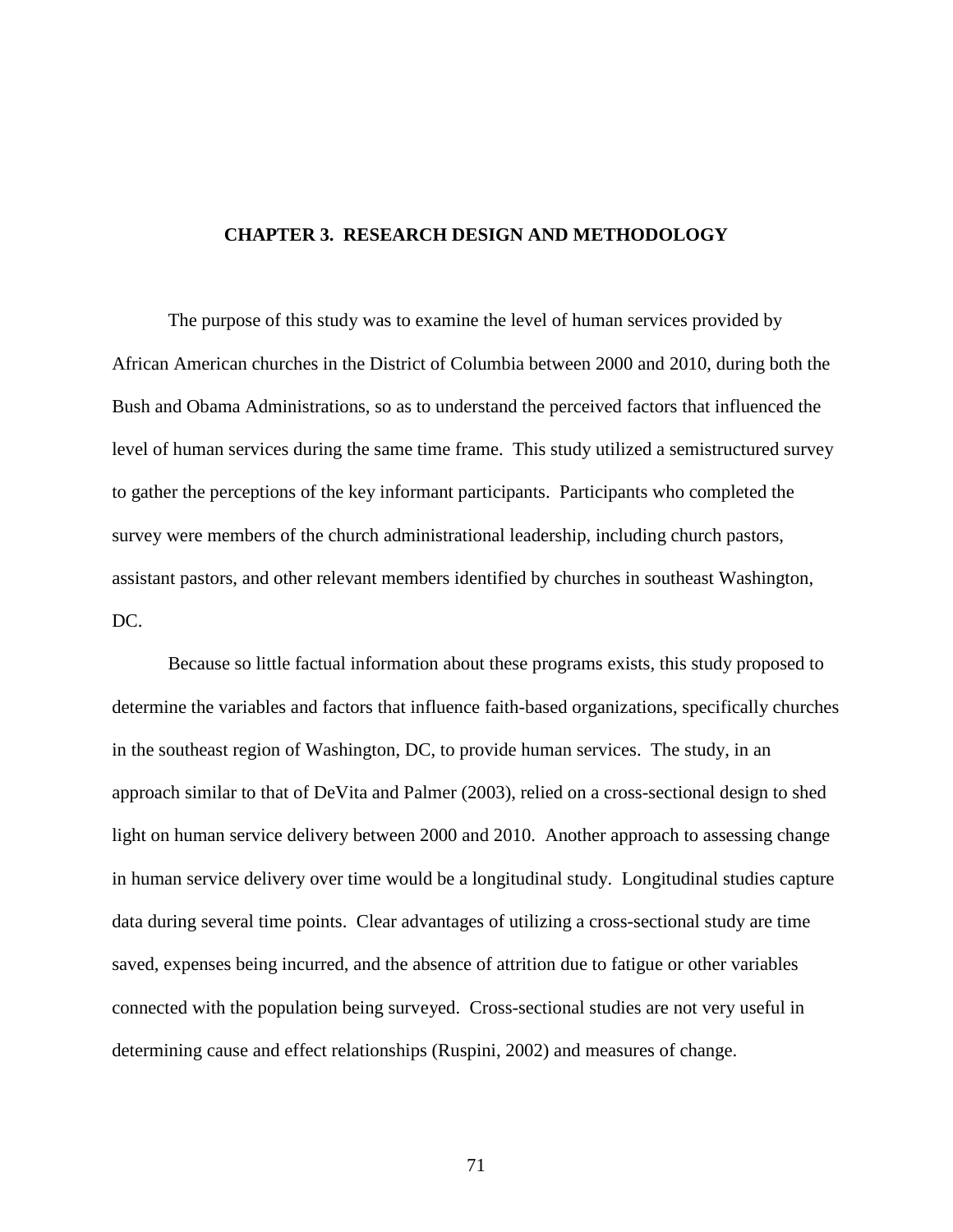This study used the perceptions of a key informant convenience sample, which may present challenges with recollection of data overtime (Johnson, 1998; Kazura, 2000; Watts & Borders, 2005). This study utilized a convenience sample of African American churches in southeast Washington DC using a semistructured interview. This is a qualitative study utilizing descriptive statistics, where appropriate, to focus on a better understanding of the impact of the Bush and Obama Initiatives on human service delivery, inductively. It was expected that this would lead to more development of hypotheses about the factors related to human service delivery.

Qualitative research specifically is insightful in assisting the determination of human behaviors and particularly useful in determining why a phenomenon has occurred. For this study it was anticipated that an informative speculation or hypothesis would be framed from the study's results. This study also attempted to determine why the level of human services had or had not increased and what factors were related to the adjustments by African American churches to provide services. This study assessed the hypotheses that allow for closed-ended questions or ordinal data by utilizing descriptive statistics. Additionally, this study anticipated themes to be identified from the semistructured interview that could be explored for future analysis in understanding the factors that motivate urban churches with high social stressors to provide or not provide human services to church and community members.

#### **Research Questions**

The following key research questions guided this study in examining the appropriateness of traditional and nontraditional relationships between faith-based organizations; the government; and service delivery, including human services organizations.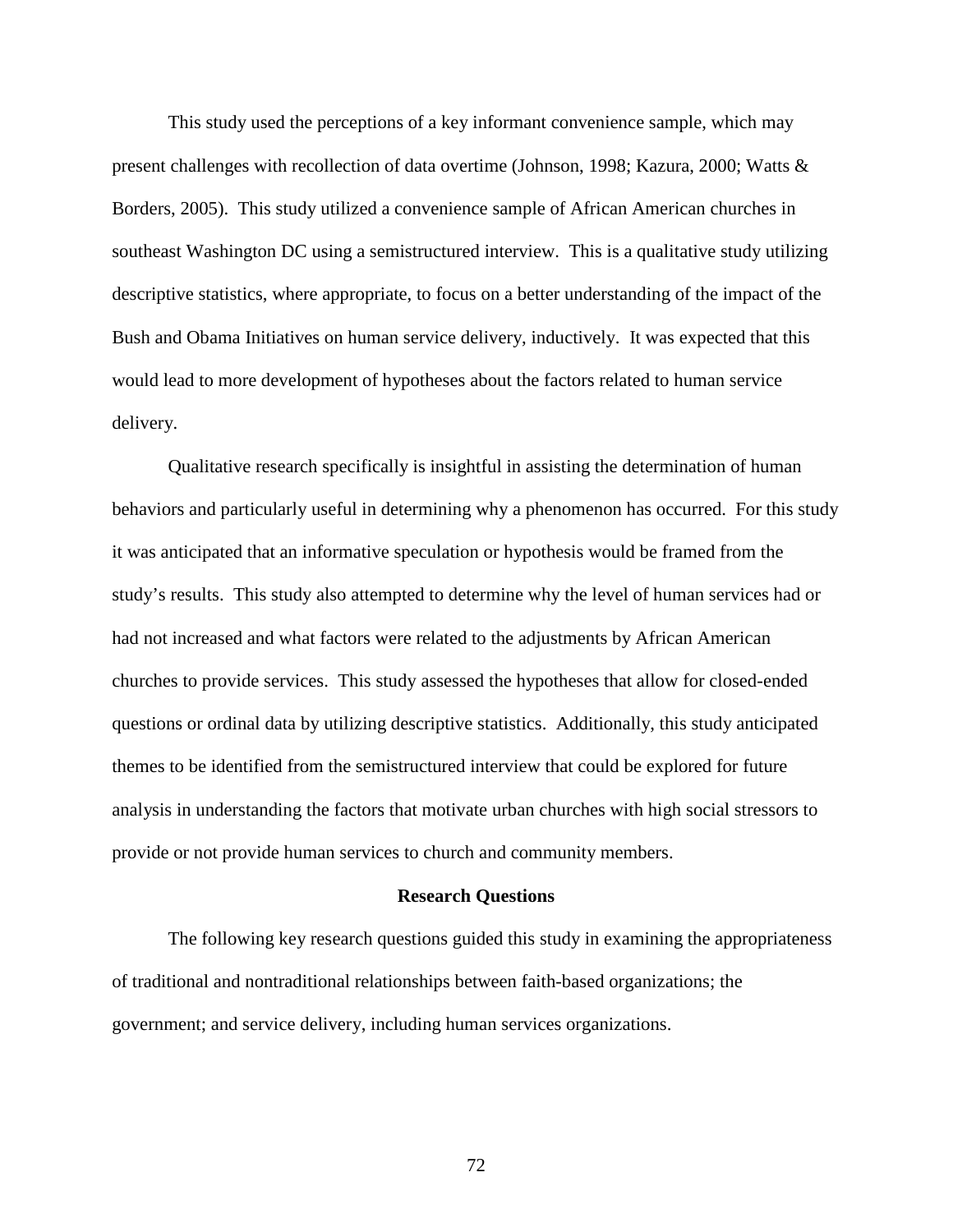1. To what degree do African American churches in southeast Washington, DC provide human service programs?

2. How much perceived change in the provision of human services by African American churches has occurred since calendar year 2000 compared to calendar year 2010?

3. To what degree, if at all, has the Obama Administration's Faith-Based and Neighborhoods Partnership Initiative influenced the perception of the provision of human services by African American churches in southeast Washington, DC?

4. To what degree, if at all, has the Bush Administration's Faith-Based Initiative influenced the perception of the provision of human services by African American churches in southeast Washington, DC?

5. How do African American churches in southeast Washington, DC determine what types of human service programs to provide?

6. Does participation of African American churches in southeast Washington, DC in human service delivery differ as a function of membership size, membership financial donations, social status of congregation, and the educational level of congregation?

#### **Hypotheses**

Definitions for human services vary at each level of program administration, federal, local, state, or private agency that has the responsibility for the provision of services to America's indigent population. Several studies researched have supported the fluidness of the definition of human services under several categorical programs including, health programs (Bullock 2006; DeHaven et. al., 2004; Kaplan et al., 2006; Watson et al., 2006); mental health programs (Blank et al., 1998; Dossett et al., 2005; Mollica, et al., 1986); and social services including child care (not church schools), income supports, food and housing to name a few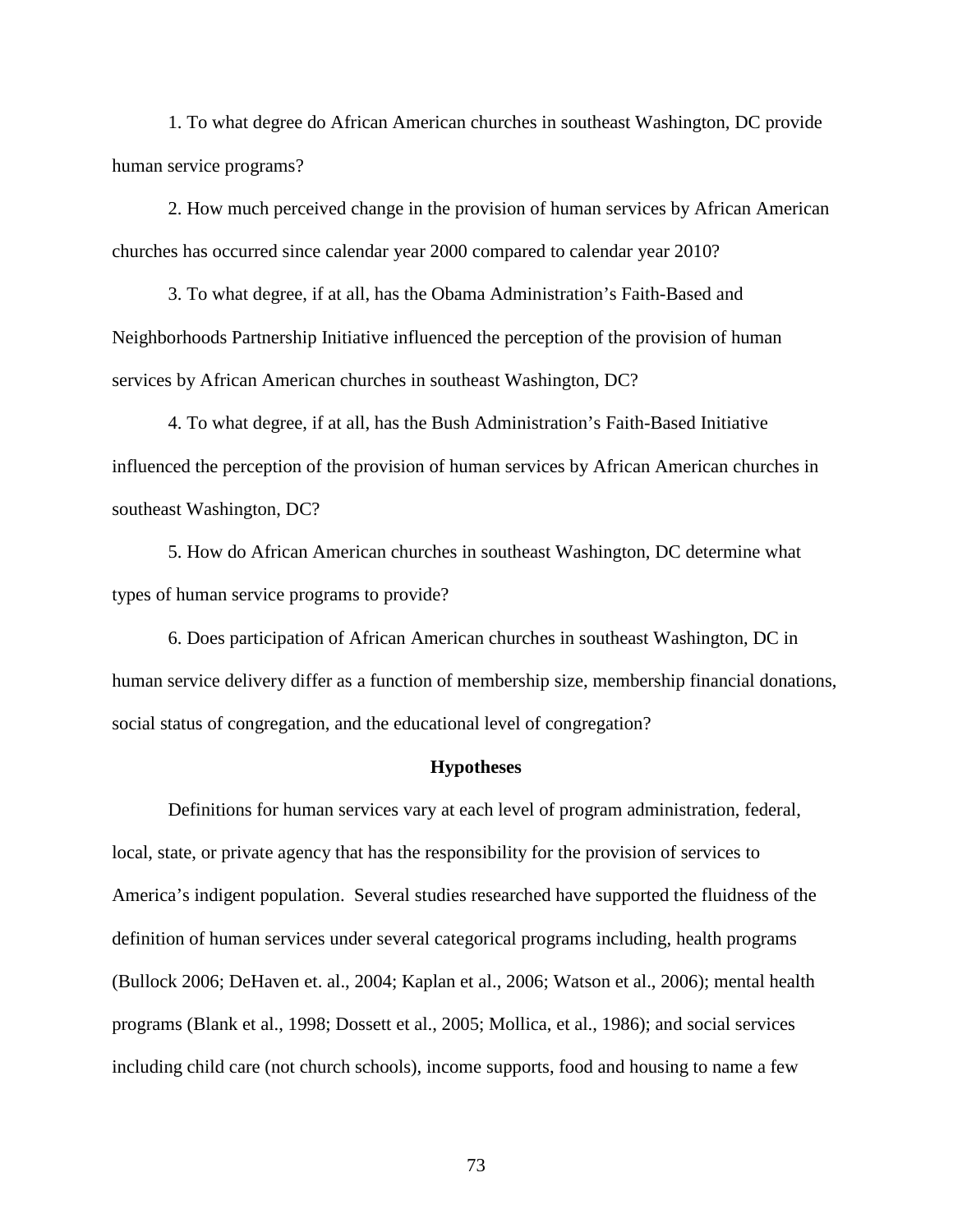(Baskin et al., 2001; Bositis, 2006; Cnaan & Boddie, 2001; Gibelman & Gelman, 2003). The consolidation of various categories into one variable has been done previously through a process called decomposition. Decomposition of variables has been utilized in several studies including longitudinal (time series) studies, and economic analysis studies (Atkinson, Cornwell, & Honerkamp 2003; Bahk & Gort, 1993). Variable decomposition allows a researcher to distill the main variable into several categorical domains; this detailed level of variable framing allows the researcher to request more specific information during the querying process.

In 2007, the District of Columbia Department of Human Services defined its mission as the provision of a range of services to enable the department to serve the economic and socially challenged residents of the District of Columbia in order to promote a better quality of life and encourage greater degrees of self-sufficiency (DCDHS, 2007).

For the purposes of this study, human services are defined as the church-provided services/ministries and or supports to low income residents of southeast Washington, DC under the following domains (a) income supports (e.g., including cash stipends and food supports or other items of monetary value); (b) child/adult or day care programs (not church schools); (c) housing programs; (d) health care programs; (e) refugee programs; and (f) family strengthening programs. This study used a decomposition approach to measure human service delivery. Human service delivery is the key dependent variable in this study.

### **Bush and Obama Initiatives**

African American churches historically have provided, and continue until present day, the African American community with much of the needed emotional and physical resources required when individuals and families are in challenging situations. These churches are a consistent mainstay within their respective communities. Therefore, it is not surprising that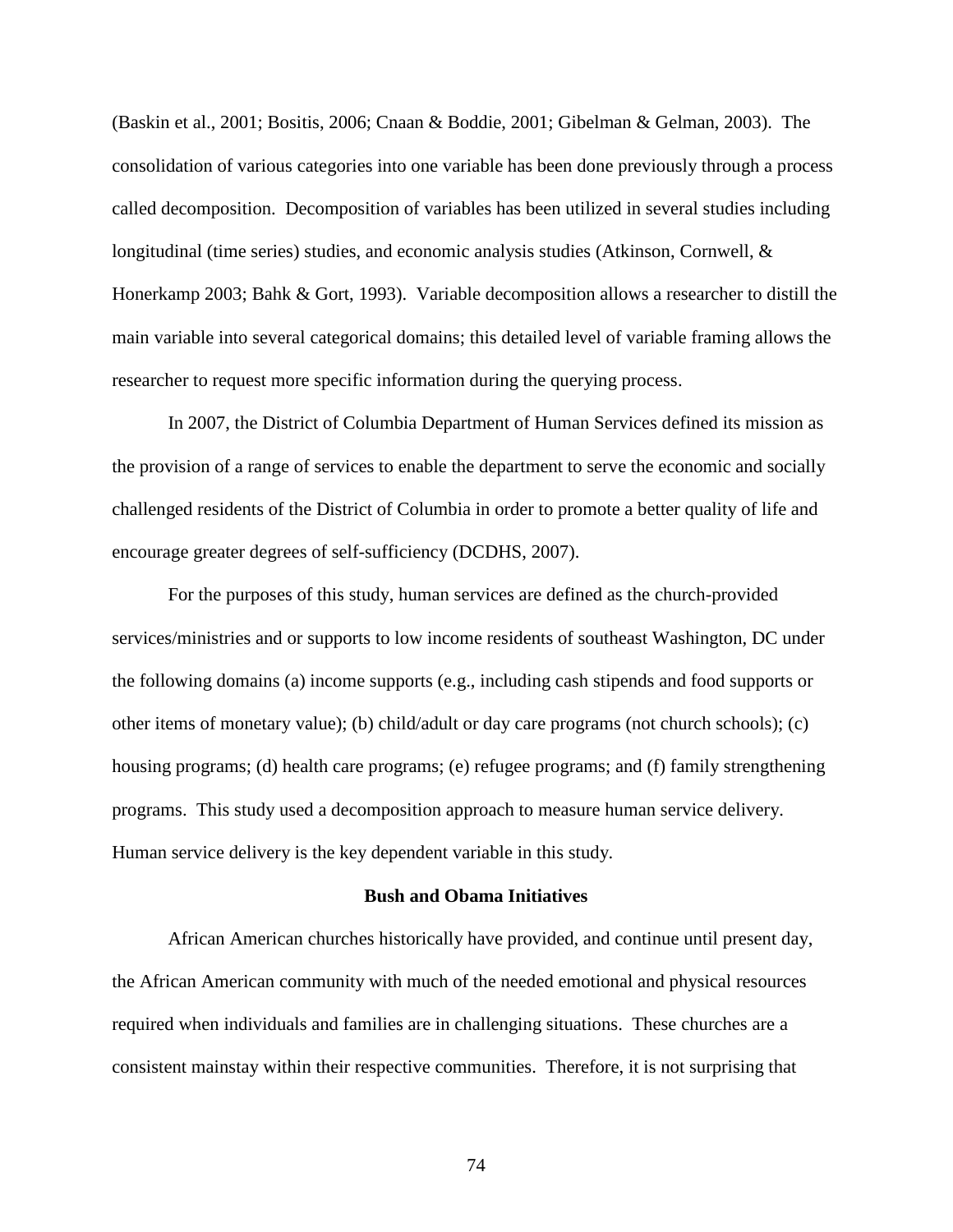policymakers and politicians view these entities as credible sources to engage the African American community with the hopes of impacting the disparate communities with governmental programs. These entities have consistently been engaged in some level of relationship, partnering, or service provision with (Cnaan & Boddie 2002). With Executive Order 13279 (2002), President Bush single handedly created a national forum for the relevance and openness of government partnerships with faith-based entities. In 2002, Executive Order 13279 became a centerpiece of the Bush Administration domestic policy agenda. The Order extended authority all across government to require that among other things that churches be treated fairly and equally as other providers seeking government funds to provide services. It also allowed churches to keep the unique identifier of religion as criteria for employment to provide specific services.

President Obama also utilizes the Office of the White House as the center of his Faith and Neighborhood Partnerships Initiative. From this office, the administration coordinates with the 12 federal centers for Faith and Community-Based Initiatives created under the Bush Administration. The goal of the program is similar to the previous administration goals of forming partnerships at all levels of government and nonprofits to engage in the delivery of human and community-based services. The Obama Administration has also narrowed the focus of the policy goals for the faith-based initiative to include (a) strengthening the role of community-based organizations in the economic recovery; (b) reducing unintended pregnancies; (c) promoting responsible fatherhood and strong communities; and (d) promoting interfaith communications. A key question of the study examines what impact has both Presidents' Bush and Obama's Initiatives had on human service delivery in southeast Washington, DC.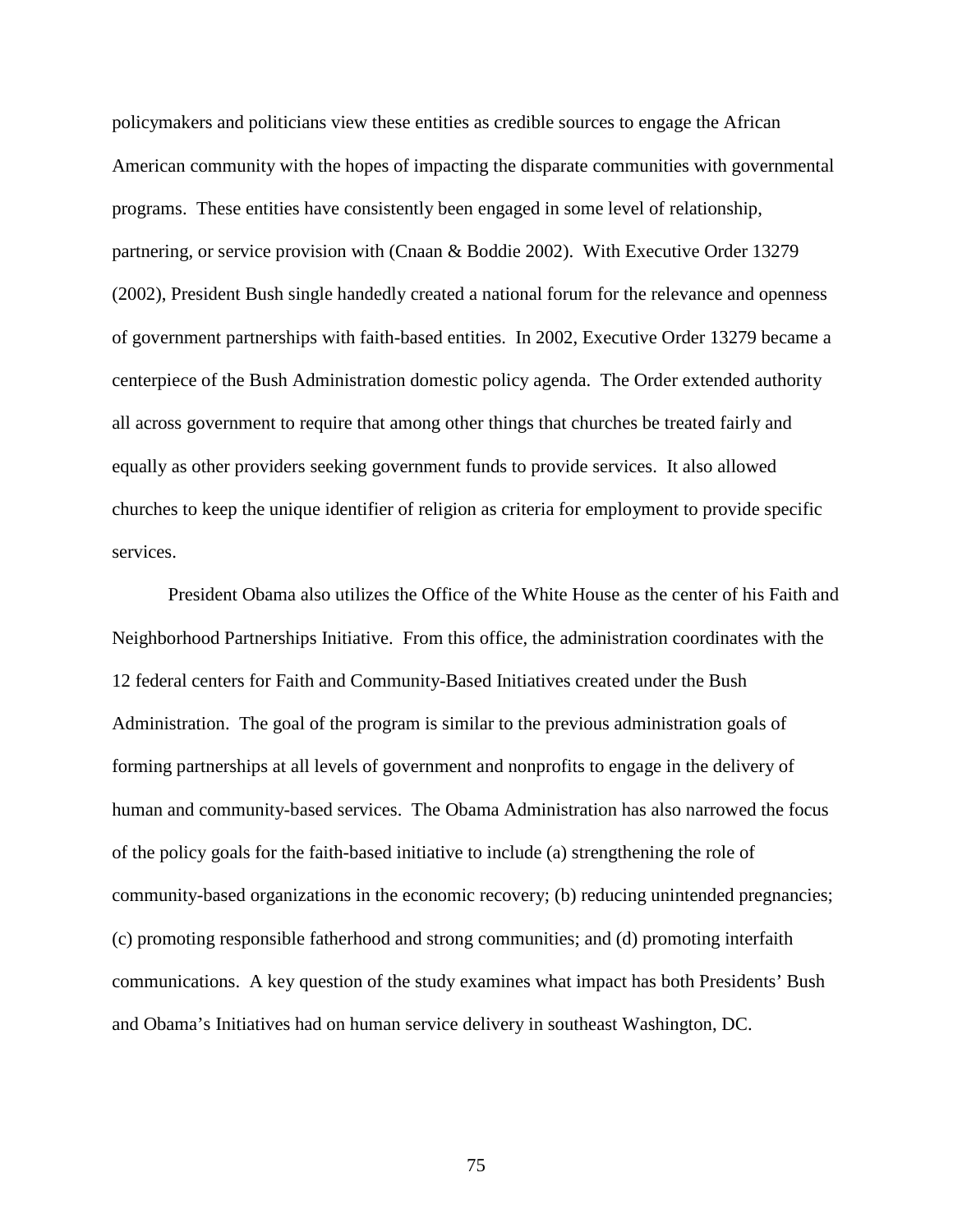The Ethnic Identity Model (Nelsen & Nelsen, 1975) sees the African American church as a social organization that serves to establish ethnic identity. This is done through socioeconomic and historical understanding of the churches' identified role. Again, the church and its leader, the pastor, see the role of the church as not only spiritual, but also as contributing to the overall well-being of individuals as they are integrated into American society. The connection between the inner social and cultural reasoning of Society Social Capital Theory, the Ethnic Identity Model, and African American churches being a foundational resource for the provision of human services and resulting increase in these churches social capital (Wielhouwer, 2004) was explored through this study. The provision of health and human services is a key strategy of the African American church towards making this type of contribution to the community. Baskin et al. (2001) and Sewell (2003) cite governmental barriers as a hindrance in the partnership of churches in the provision of services by churches. Devita and Palmer (2003) specifically reference governmental barriers as challenges for faith-based institutions in the District of Columbia. This study explored whether both President Bush's and Obama's faith-based initiatives have increased the level of human services, whether the variation could be explained by agenda setting, ethnic identity modeling, or other factors.Based on the previous studies the hypotheses are:

**HI:** African American churches have increased the level of human service provision as a result of President Bush's Faith-Based Initiative.

**HII:** African American churches have increased the level of human service provision as a result of President Obama's National Faith and Community Partnership Initiative.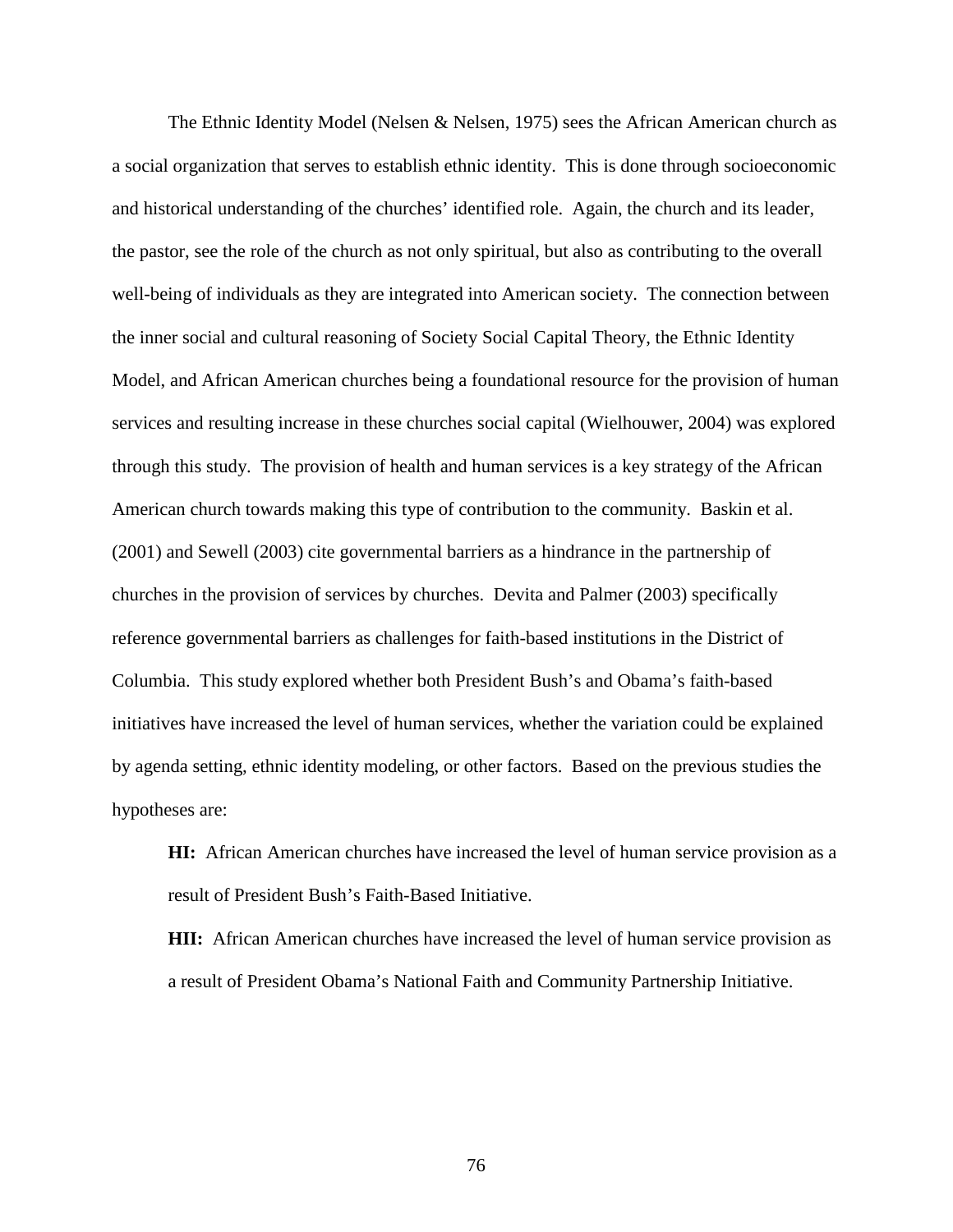#### **Education and Social Class**

This study examined the connection between African American churches in southeast Washington, DC and their choice to provide human services to their respective communities. Specifically, with regard to education and social class hypotheses, the churches membership was examined through their relationships to and with the church's community, attempting to identify the potential value of the church as a human service provider.

The connection between the inner social and cultural reasoning of society social capital theory, the Ethnic Identity Model (Nelsen and Nelsen, 1975) of African American churches being a foundational resource for the provision of human services and resulting increase in these churches social capital (Wielhouwer, 2004) was explored through this study. The concept of social capital has been reinvented several times since John Dewey first referenced it in his book *Democracy in Education* (1916). The theory of social capital positions itself between the major concepts of relationship and value (Putnam, 2000). Research suggest that African American churches are, in certain cases, the only centers for community engagement and as service providers create social capital in specific neighborhoods, even more so than African American social service agencies (Baskin et al., 2001). Through human service provision churches build and sustain more social capital than any other organized institution in America (Saguaro Seminar on Civic Engagement in America, 2000).

Of critical importance to the study was the examination of the two variables of working class/blue collar African American people and college-educated African Americans. The two variables were utilized for framing the hypotheses relating to percentages of college educated and blue collar workers within churches and the churches probability of participating in human services delivery. The current study operationalized social capital as percentages of college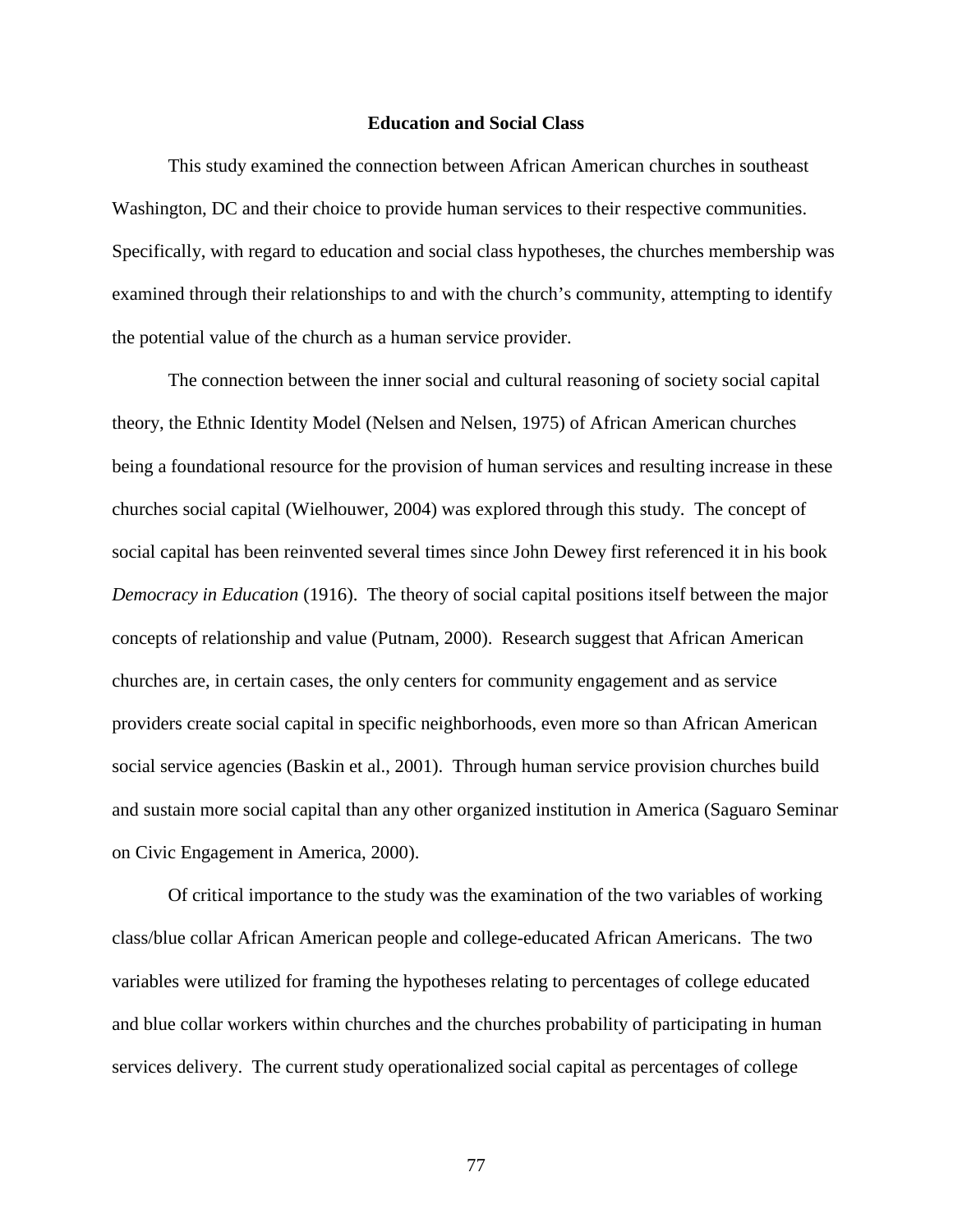educated and blue collar workers because previous studies have utilized these variables comparison indicators.

Sewell (2003), suggest that churches with college-educated adults were less likely to provide human services, although his study took place in Albany, GA, this study anticipates similar results regarding college education. Dubois (1995) and Lincoln and Mamiya (1990) suggest different results regarding the percentage of blue collar churches that are likely to provide human services. The current study suggests that the higher the percentage of blue collar church members the more likely to participate in human service provision increasing the social capital. Based on the previous research the hypotheses are:

**HIII:** African American churches with a high percentage of college-educated adults are anticipated to be more likely to participate in the provision of human services.

**HIV**: African American churches with a high percentage of blue-collar church members will be more likely to participate in the provision of human services.

#### **Membership and Financial Resources**

Additionally the current study operationalized social capital as with variables of membership and financial resources because both variables should provide insight of the potential of the church to act a network of resources exchanges. Church size is often a variable utilized in the examination of service delivery or program effectiveness (Cnaan & Boddie, 2001; Dossett et al., 2005; Mollica et al., 1986). Present day African American pastors utilize church resources (weekly donations) and assets, to aid members of their congregation and community. These local assets and resources include the provision of church owned and managed food kitchens, after school programs, and child daycare to meet the ever-growing needs and expectations of the community. The theory is the larger the church the greater resources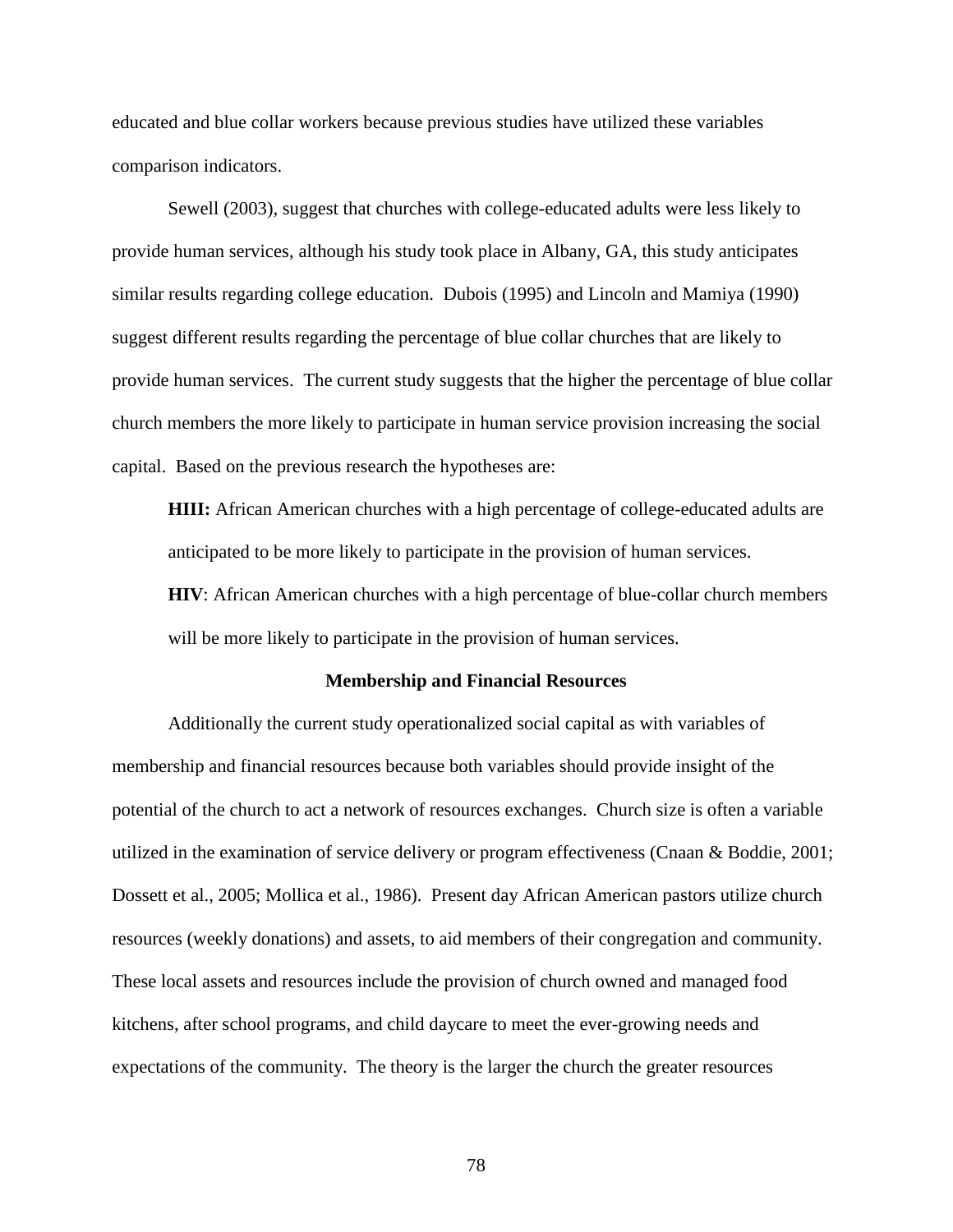available for community related services or functions. African American pastors who have national prominence utilize national media outlets to communicate community challenges and church-based strategies to address these disparate challenges.

Previous literature supports that the level of church resources affects the churches' social capital and churches with a large number of members are more likely to provide human services in their communities (Bourdieu & Coleman, 1991; Cnaan & Boddie, 2001; Dossett et al., 2005). Additionally, churches with large financial resources collected from the membership are more likely to provide human services in their communities, both variables positively affecting the churches social capital. Therefore, the hypotheses are:

**H5**: African American churches with a large number of members are more likely to provide human services in their communities.

**H6**: African American churches with large (estimated) financial resources collected from the membership are more likely to provide human services in their communities.

### **Data Collection Plan**

Data were obtained from African American churches in the southeast region of Washington, DC using a cross-sectional qualitative design. Data were collected through semistructured interviews (Appendix A). The survey consists of both open and close-ended questions, framed to capture the perception of survey respondents. The survey was administered to members of the church administrational leadership (church pastors, assistant pastors, or other relevant members identified by the church). Quantitative and qualitative data were collected to obtain the following information.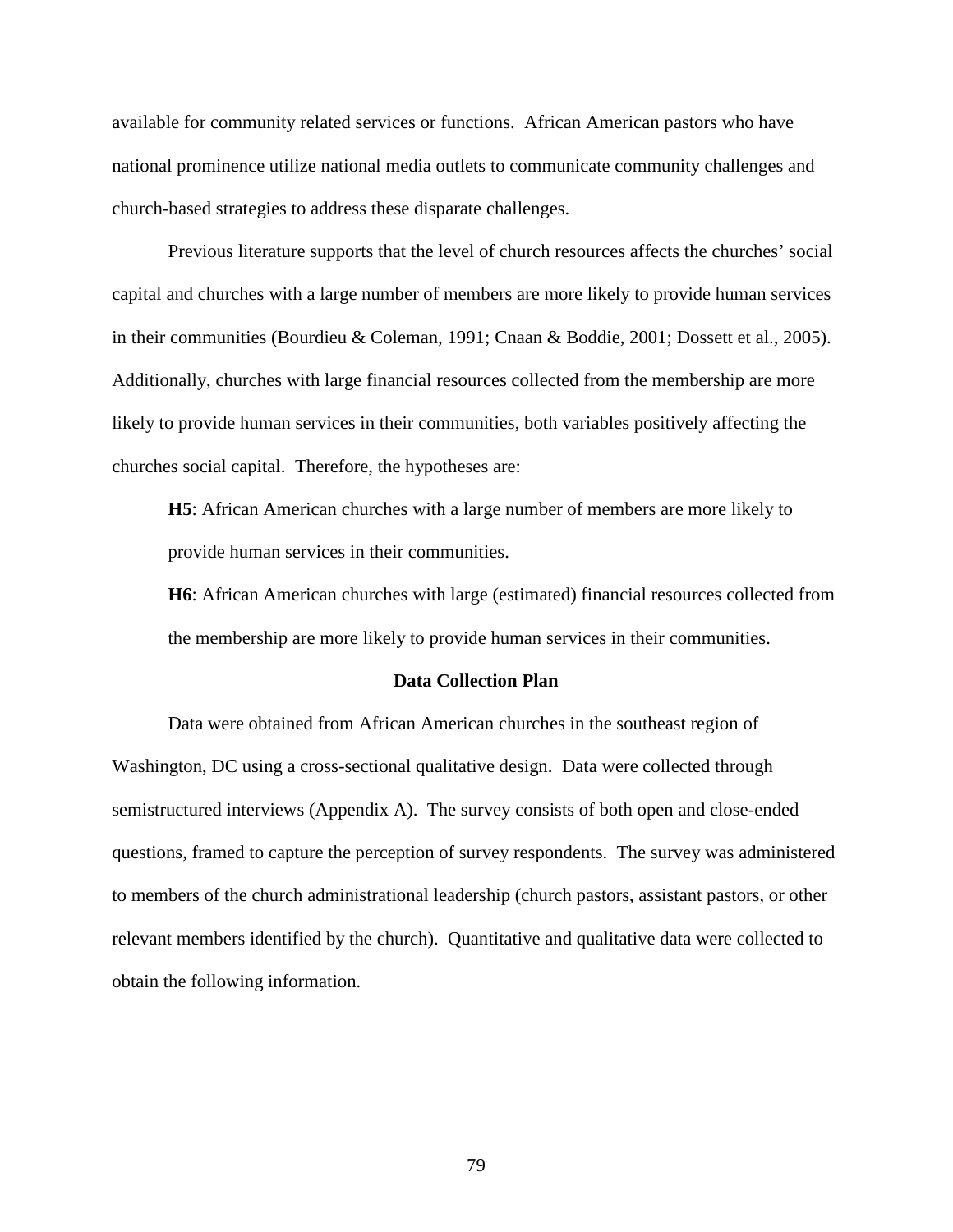1. To assist in the determination of the types and varying levels of human services by churches being provided and why they are being provided, and to determine how many people were being served by faith-based organizations in fiscal year 2000 compared to fiscal year 2010;

2. To identify perceptions about whether the implementation of the Obama Administration's Faith-Based and Community Partnership Initiative has increased the participation of churches in human service delivery compared to participation by churches in the Bush Administration's Federal Faith-Based Initiative (Executive Order 13279, 2002); and

3. To determine whether participation of churches in human service delivery differs as a function of social stresses, membership size, social status of congregation, membership financial donations, and/or the educational level of the congregation.

Further, respondents were also asked about congregational and community membership structure, challenges, and strengths. Churches were expected to identify any congregational or community effect from their service delivery models and their perception of the relationship between being an African American church and the provision of services. Respondents were also asked to evaluate and elaborate on their perception of what they believed influences the church's roles and decisions with respect to the provision of human services within their community.

# **Data Sources**

A semistructured interview was conducted to ascertain the perceptions of the convenience sample of pastors/church leaders of churches in the southeast region of Washington, DC. Additionally written data were collected from churches based on the church's ability to provide the supportive documentation. This study utilized the District of Columbia's yellow pages, as well other data sets including advocacy organizations, and community groups to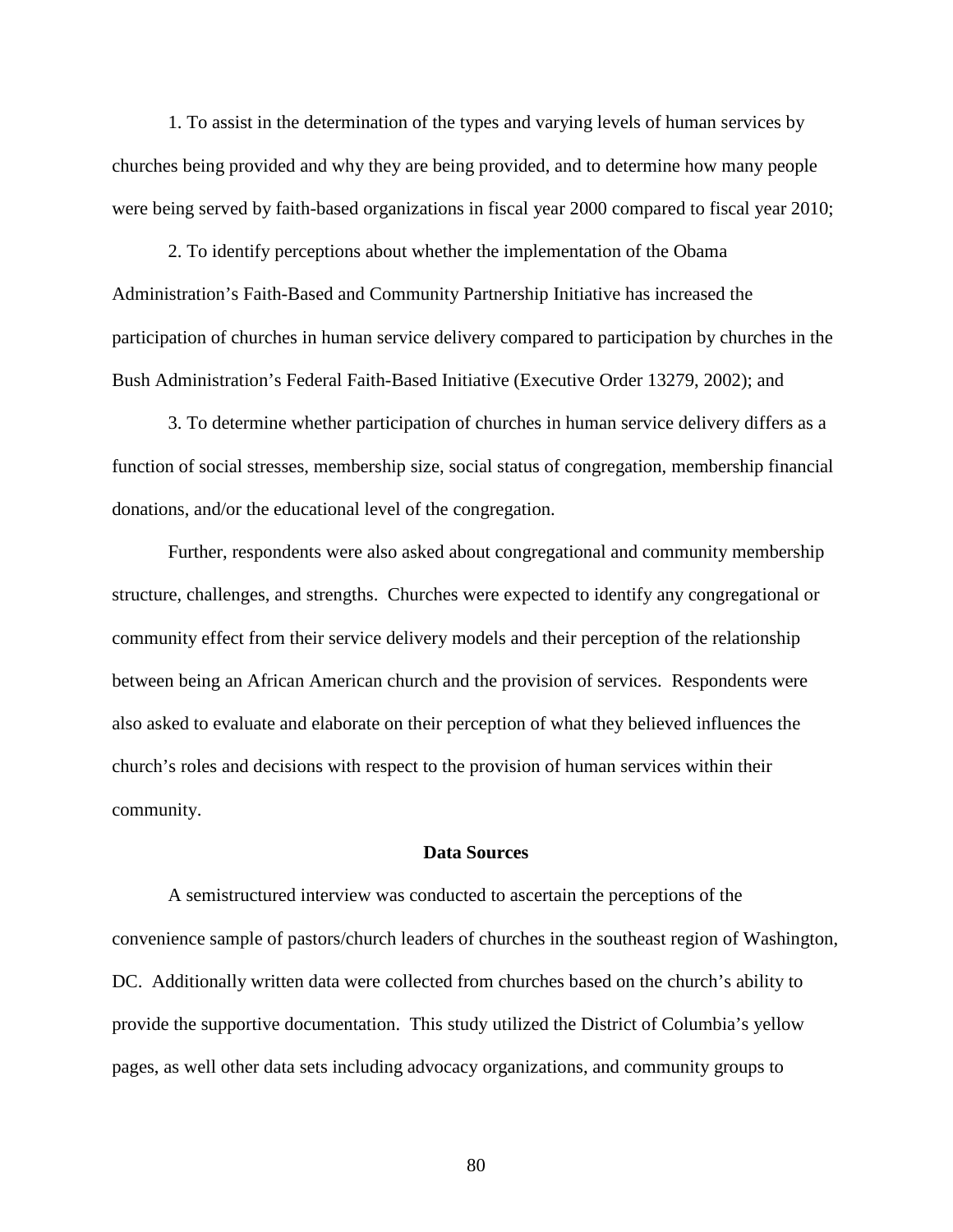identify the population and select a convenience sample from that data source. It was hoped that these leaders might identify additional data sources.

#### **Sample Size**

A convenience sample consisted of 20 pastors/church leaders of churches in the southeast region of Washington, DC. This study utilized the District of Columbia's yellow pages to identify the population and select a convenience sample from that data source. In addition, these leaders identified additional data sources.

#### **Rationale for Sampling Method**

Currently, the Department of Human Services within the District of Columbia does not track service providers by faith-based designations. Furthermore, the District of Columbia's Office of Zoning and Tax Revenue does not track human services providers by faith-based designation. Several self-referral websites were identified with a large list of churches within the District of Columbia. However, these websites were self-referral, allowing for the possibility that some churches might not have chosen to be placed on the website or may not have been notified that a website was available. As such, this study utilized the District of Columbia's electronic yellow pages to identify the study's population of African American churches in southeast Washington, DC, and from that data source a convenience sampling of pastors was the most appropriate sampling method (Baskin et al., 2001; Graeven & Sharp, 1981; Sewell, 2003). For the purposes of this study, African American churches were defined as a church that reports over 51% of its membership or church attendees as African American.

This analysis was limited to 20 pastors from churches in the southeast region of Washington, DC. Previous research (Cnaan & Boddie, 2001, DeVita &Palmer 2003; Dossett et al., 2005; Watson et al., 2006; Young, 2003) has indicated that ministers and/or pastors provide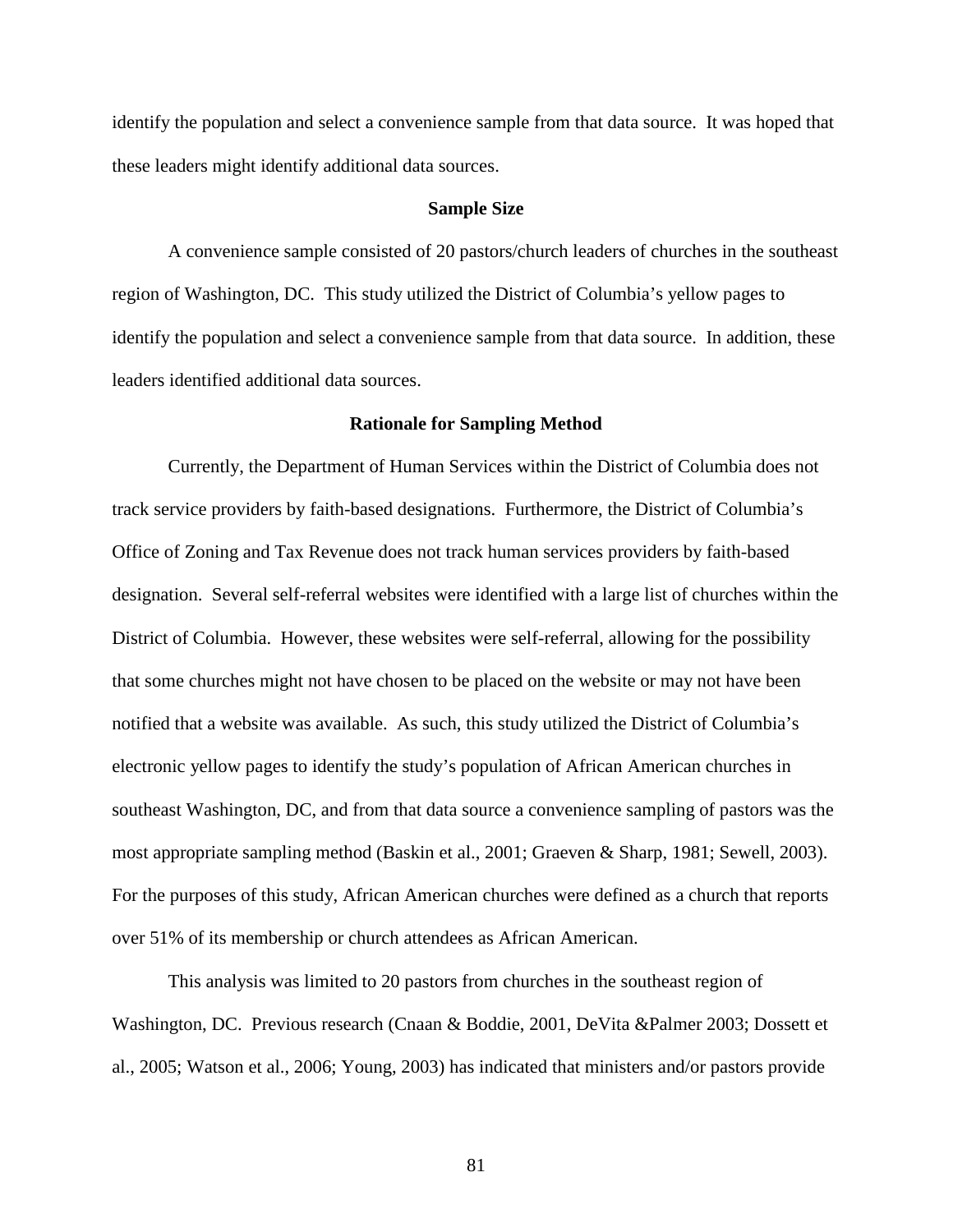valuable insight for participation in human services in their respective communities and that convenience sampling methods are solid methods to solicit participation from this population.

Respondents were drawn from churches in wards located in the southeast region of Washington, DC. Previous studies have successfully utilized convenience sampling methods to identify data sources for populations similar to this study (Baskin et al., 2001; DeVita & Palmer 2003; Sewell, 2003) to collect data. Church respondents were asked to participate in the semistructured interview and requested that the researcher be allowed to review any relevant public documentation. To maintain the confidentiality of the respondents, pseudonyms were utilized when referring to the churches.

# **Variables**

# **Dependent Variables**

**Human services delivery**. Human services delivery is defined as the church-provided services or ministries and/or supports to low-income church members who are residents of southeast Washington, DC, or generic southeast community residents that fall under the following identified domains (a) income supports (e.g., including cash stipends and food supports or other items of monetary value); (b) child or adult day care programs; (c) housing programs; (d) health care programs; (e) refugee programs; and (f) family strengthening programs.

**Church's level of human services provided**. The church's level of human services provided is defined as the number and type of human services being provided by African American churches to residents of southeast Washington DC. For the purposes of this study, human services provision to church members and community residents was limited to human services that were provided to low-income individuals.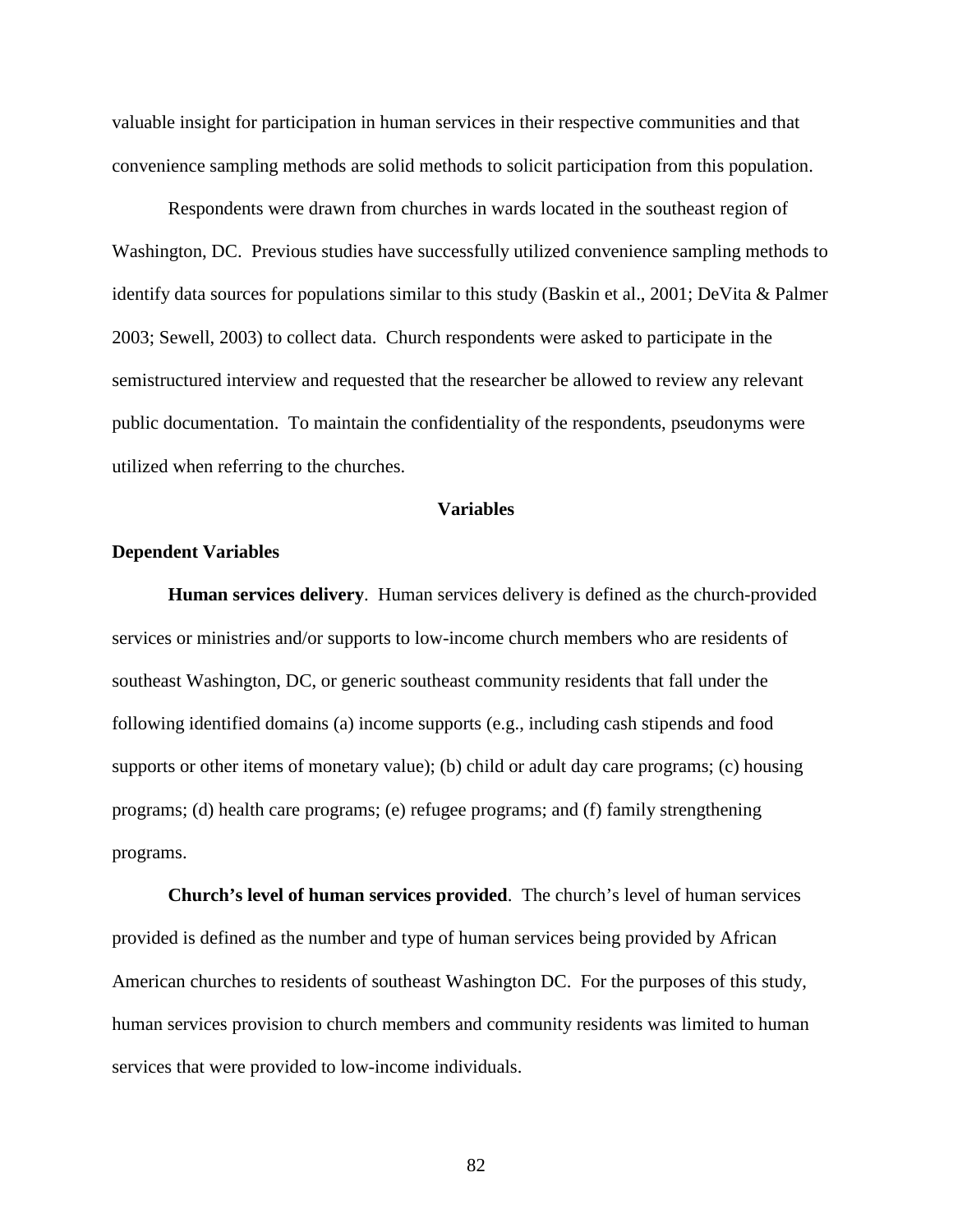**Change over time in level of human service delivery***.* Change over time in the level of human service delivery is the number and type of human services that have been provided by African American churches to church members who are residents of southeast Washington DC and/or generic southeast community residents between the years of 2000 to 2010.

### **Independent Measures**

**Education and social class of church membership.** Education and social class of church membership is defined as the reported number of people who attend the church weekly in southeast Washington DC, who have 2 or more years of college education, and who work a professional job or have blue collar profession.

#### **Data Analysis**

The researcher analyzed the semistructured interviews described previously and performed a descriptive analysis utilizing statistics from the data collected (Frankfort-Nachmias & Nachmias, 1996). This is a exploratory study that utilized principles of inductive logic to perform an analysis of the data gathered with anticipation of leading to more development of hypotheses related to the factors of the provision of human service by African American churches (Harrod, 1957). The qualitative analysis was performed utilizing phenomenological analysis, which attempts to highlights specific activities in order to identify a occurrence or phenomena by evaluating how it was perceived by varying actors (Collaizzi, 1978; Giorgi, 1985). Also cross tabulation was used to assist in determining interdependent relationships but did not establish a casual relationship between the identified variables. Pearson's correlation coefficient was utilized to measure the association, direction, and strength of the relationship between the identified variables (Crown, 1998). Finally, additional descriptive statistics were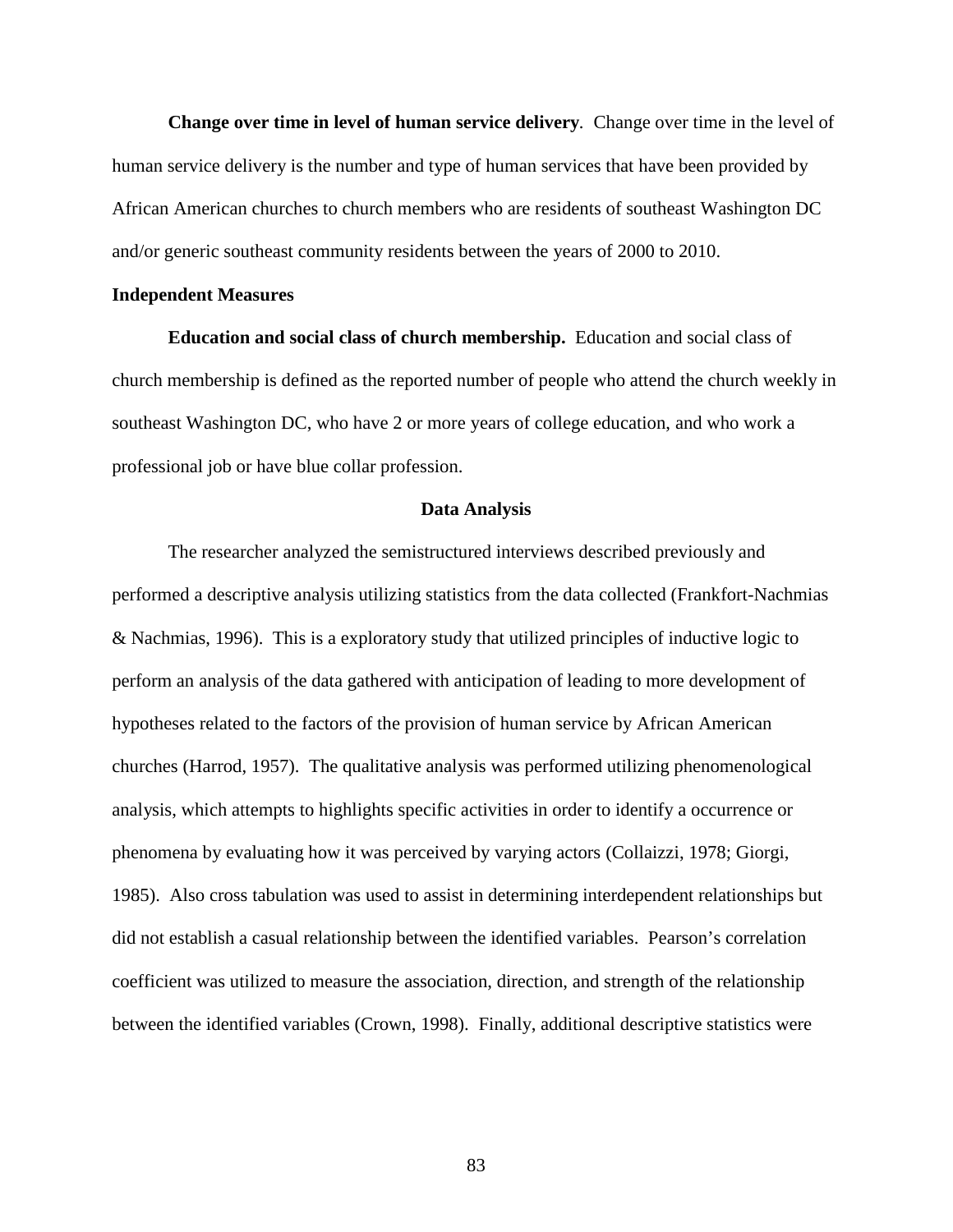utilized to assist in describing what the data from the study were communicating by providing summary data.

In order to answer the research questions, seven hypotheses were proposed. The first hypothesis was that African American churches have increased the level of human services provided as a result of the Bush faith-based initiatives. This hypothesis was assessed by determining that the churches (a) were or were not influenced by Bush's Faith-Based Initiatives, and (b) the number of churches that indicated changes in the number of service programs they provided. Additionally, a cross tabulation and Pearson's correlation coefficient assisted in assessing a relationship between the two variables.

The second hypothesis, African American churches have increased the level of human services provided as a result of the Obama National Faith and Community Partnership Initiative. This hypothesis was assessed by determining the number of churches that (a) were or were not influenced by the Obama National Faith and Community Partnership Initiative, and (b) the number of churches that indicated changes in the number of service programs they provided. Additionally, a cross tabulation and Pearson's correlation coefficient assisted in assessing a relationship between the two variables.

The third hypothesis, a high percentage of college-educated adults within the church are anticipated to be more likely to participate in the provision of human services. This hypothesis was assessed by determining the percentage of college-educated adults in the churches examined. The level of provision of human services was categorized into two groups: 4 or greater and 3 or less. A cross tabulation assisted in assessing a relationship between the two variables. In addition, Pearson's correlation coefficient was utilized to measure the association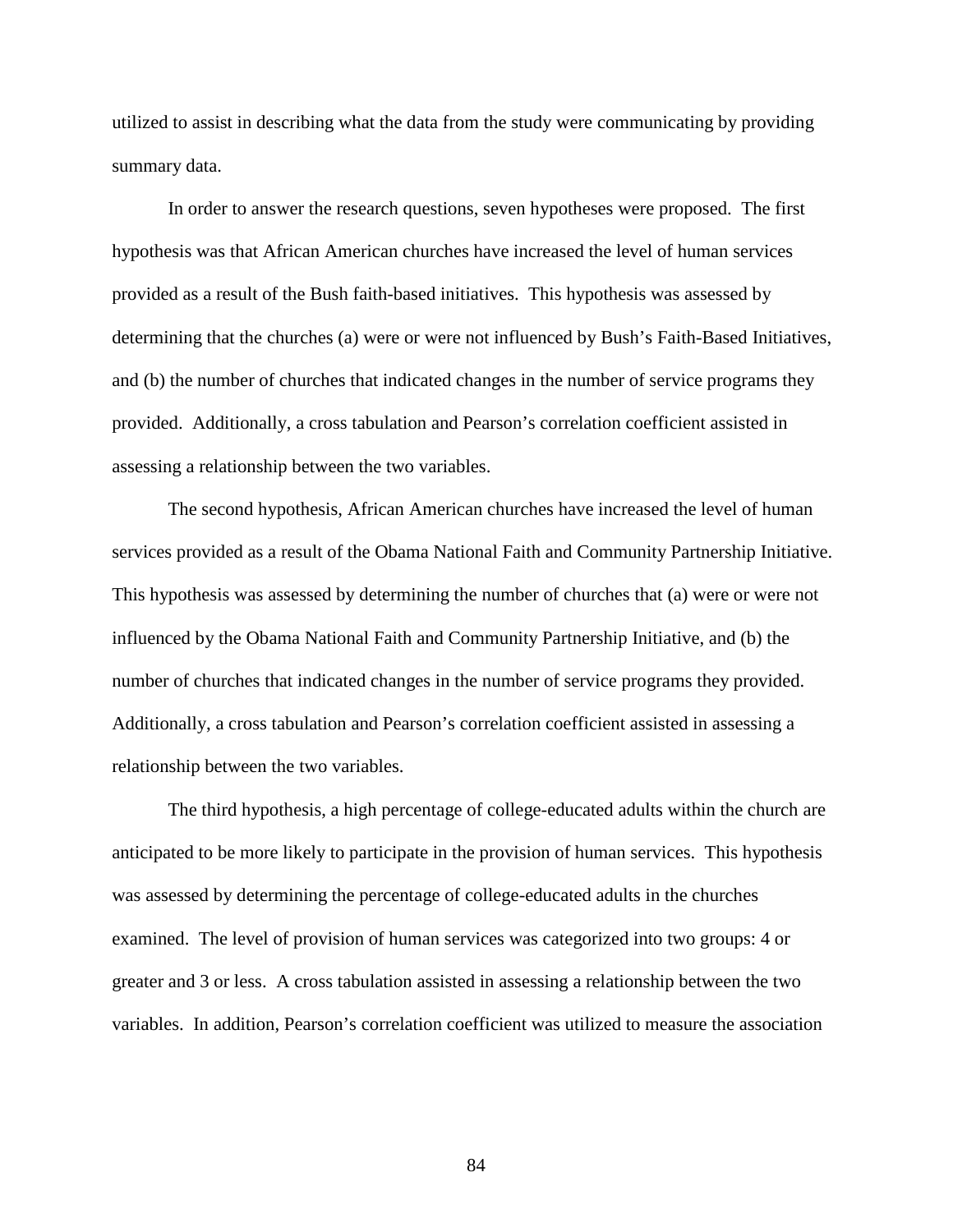direction and strength of the relationship between the two variables of college-educated adults and the churches' level of human service provision.

The fourth hypothesis, predicted that a high percentage of blue collar workers within the church are anticipated to be more likely to participate in the provision of human services. This hypothesis was assessed by determining the percentage of blue collar workers in the churches examined. The level of provision of human services was categorized into two groups: 4 or greater and 3 or less. A cross tabulation assisted in assessing a relationship between the two variables. In addition, Pearson's correlation coefficient was utilized to measure the association direction and strength of the relationship between the two variables of blue collar workers and the churches' level of human service provision.

The number of church membership defined as small had an average weekend attendance of fewer than 50 people; medium average weekend attendance was between 51 and 300 people; and large had an average weekend membership above 301. The level of provision of human services was categorized into two groups: 4 or greater and 3 or less. The fifth hypothesis, a large number of weekend membership within the churches are more likely to provide human services. This hypothesis was assessed by determining the number of churches that have a large number of weekend memberships. The level of provision of human services was categorized into two groups: 4 or greater and 3 or less. A cross tabulation assisted in assessing a relationship between the different groupings of the two variables. Pearson's correlation coefficient was utilized to measure the association, direction, and strength of the relationship between the various groupings of the two variables.

The sixth hypothesis, churches with large financial resources collected from the membership are more likely to provide a higher level of human services within the community.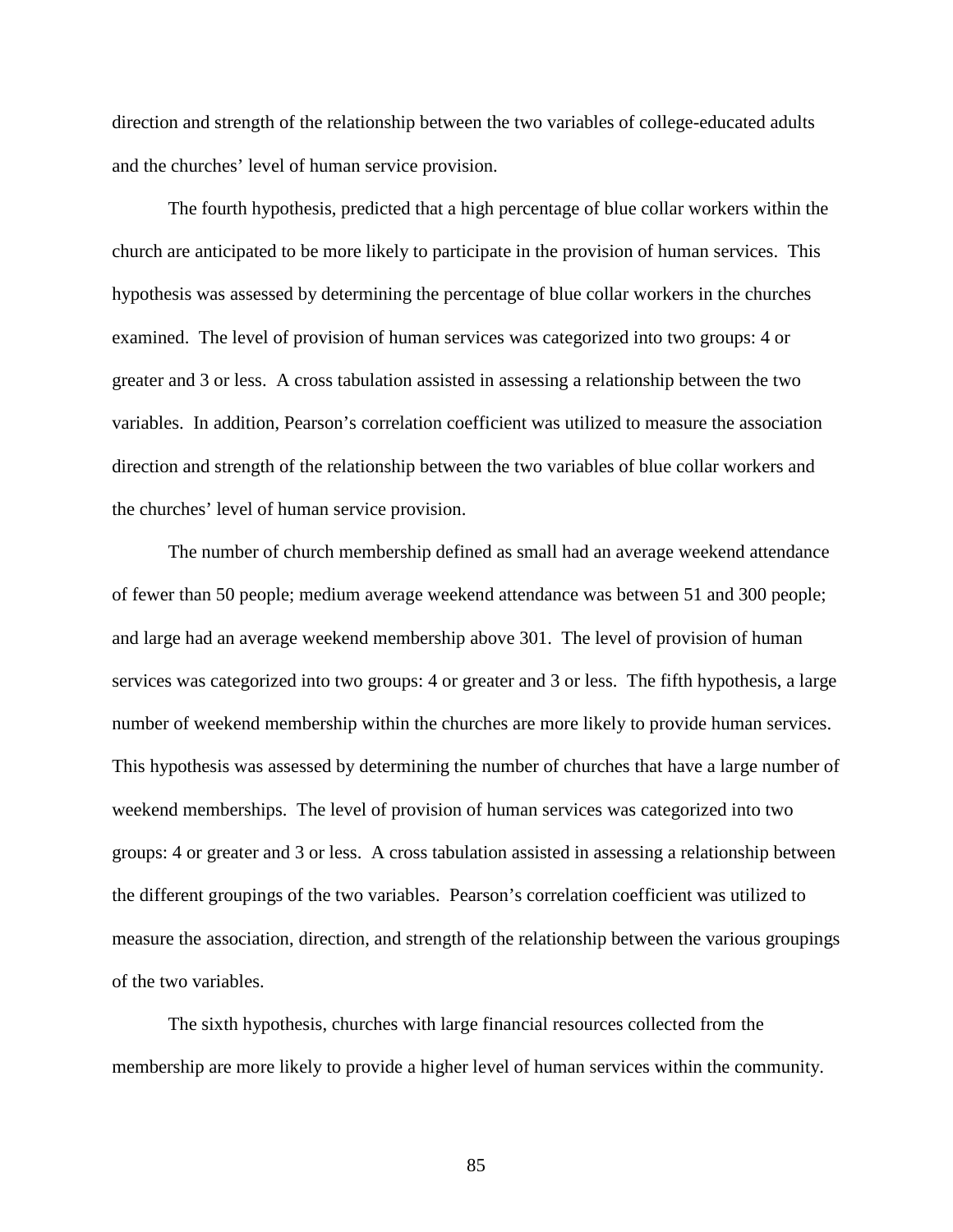The scale to determine financial resources categories (Burlingame, 2005) of mega, large, medium, and small financial resources for each church was: Small \$0 to \$35,000 aggregate income; Medium \$35,001 to \$213,900 aggregate income; Large: \$213,901 to \$1,426,000 aggregate income; and Mega: \$ greater than \$1,426,000 aggregate income. The level of provision of human services was categorized into two groups; 4 or greater and 3 or less. A cross tabulation assisted in assessing a relationship between the two variables. Pearson's correlation coefficient was used to determine the correlation between the amount of aggregate funds, high, medium or low, and the percentage of the aggregate income allocated towards human services.

# **Limitations of the Study**

The lack of information about human services provision by churches in this area suggests that inductive methods are the most appropriate for exploring the research questions in this study. Because inductive reasoning is viewed as less generalizable than deductive reasoning, the conclusions of this study may not be widely applicable to churches in other geographic regions or to churches having other cultural traditions.

An additional study limitation was the capturing of perceptions over a period of time. Respondents may have difficulty with retrospective evaluative measures embedded within the study. There are a number of social science studies that have performed cross-sectional designs with retrospective approaches (Canova & Ciccarelli, 2006; Finley, & Schwartz, 2004). Retrospective evaluation is a limit on how to utilize retrospective measures and approaches in social science studies; however, this is the only feasible option for this study.

#### **Significance of the Study**

This study was designed to determine whether the Bush Administration's executive Order 13279 (2002) increased or decreased the level of human service provision within the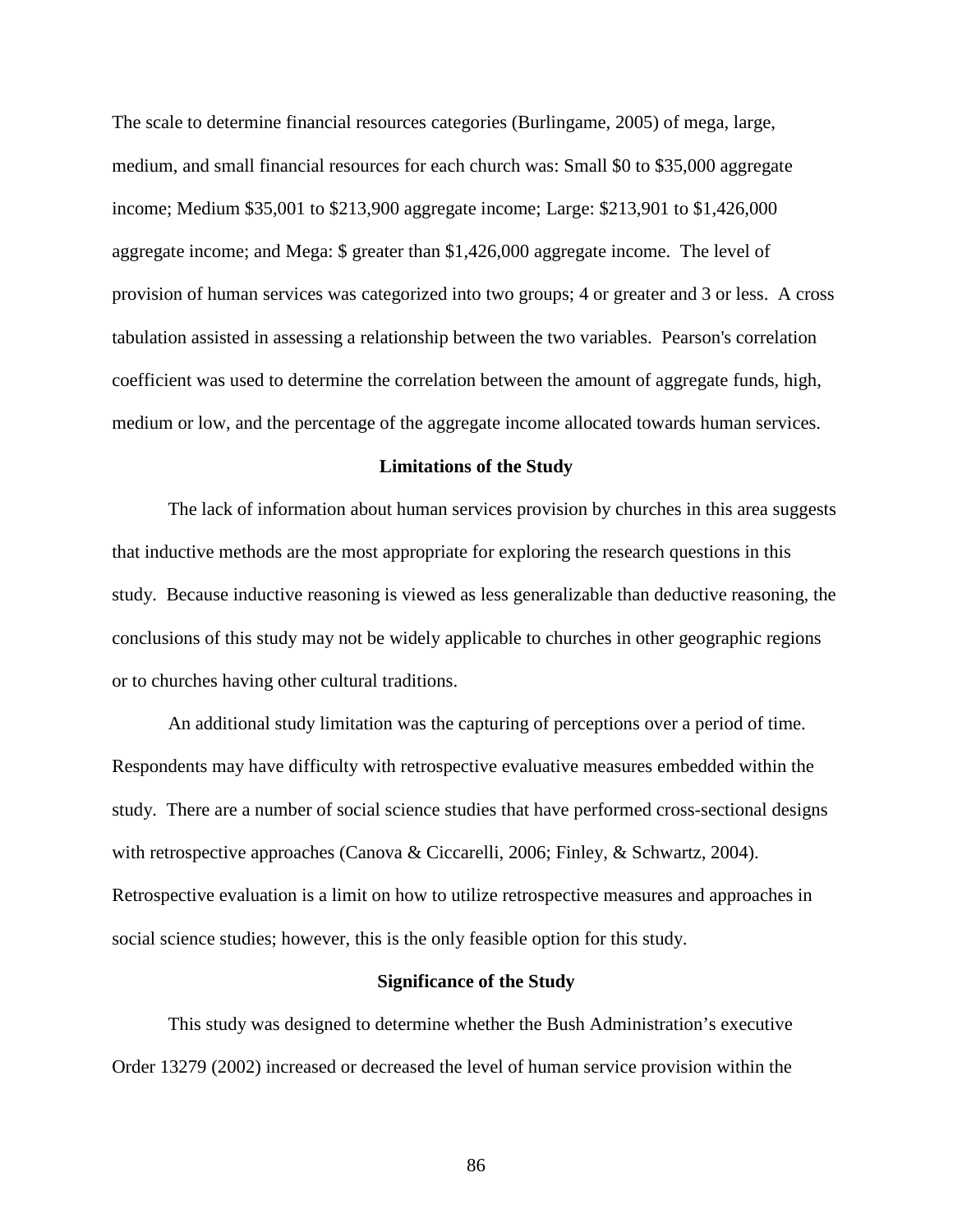southeast quadrant of Washington, DC, as well as to understand the projected participation of District of Columbia churches in President Obama's Administration Faith-Based and Community Partnership Initiative. As the study is being performed approximately 2 years removed from the Bush Administration, it is expected to provide an appropriate amount of distance to analyze perceptions of the overall effectiveness of the administrations' faith-based initiative policy and whether the policy actually increased the provision of human services by local churches.

In the United States, the role of government as a service provider has evolved over the past two decades. The current state of service delivery and provision is a multifaceted system including a network of alliances and resource generating partnerships between governmental organization and nonprofits. Previous studies regarding health and human services have indicated that this industry, just as other national industries, responds intimately to market forces including supply and demand of services (Frumkin & Reingold, 2004; Provan et al., 2006).

The results of this analysis will assist churches, community organizations, and policy formulators in providing information that will help policymakers make more informed decisions about the perceived impact of churches as service deliverers, as agents of community engagement strategies, and as governmental partners. It will also provide information about the impact of barriers to participating as partners with government. Additionally, the study results will inform policymakers about whether, and how, the churches' role in service delivery changed after the implementation of President Bush's Faith-Based Initiative because both presidents Bush and Obama view churches and community-based organizations as strong front-line resources to address desperate challenges related to poverty.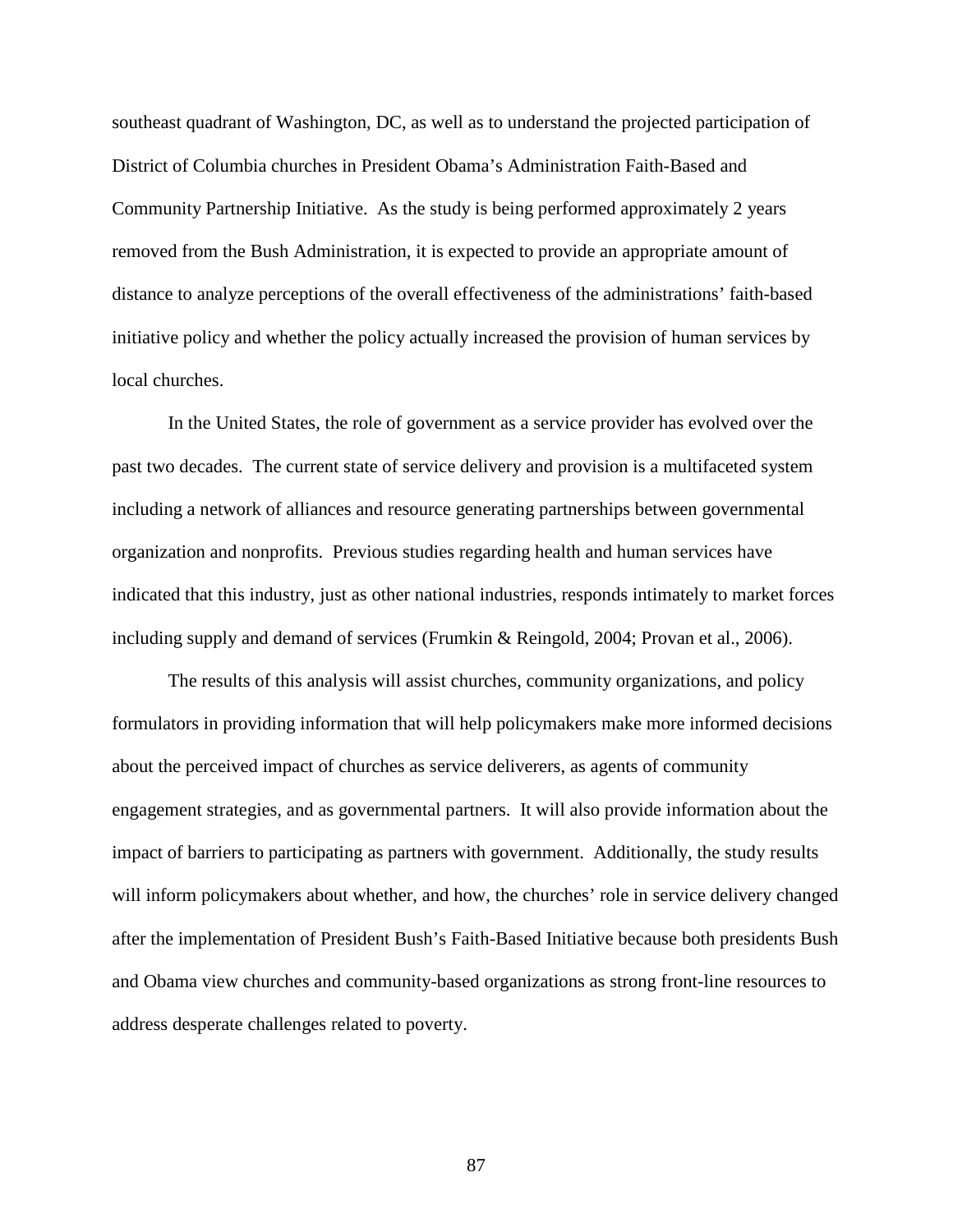# **CHAPTER 4. DATA ANALYSIS**

The African American church has been and continues to be a point of social change for and in its respective communities. The church, its members, and their community have been viewed as having a mutually symbiotic relationship (Lincoln & Mamiya, 1990). Faith-based organizations as service providers require broadening the definition of the provision of social services from the provision of a particular good or services provided by the government (e.g., Temporary Assistance for Needy Families, case management, or electronic benefit transfers (food stamps) to a more generalized understanding of the provision of services toward social reform. The social structure of churches generally allows them the flexibility and, more importantly, a certain level of responsibility to move their congregation and their connected communities to a better quality of spiritual and physical life (Dubois, 1995).

An analysis was performed by Lincoln and Mamiya (1990) regarding the organizational view of African American urban churches and community outreach programs. The leading question of their analysis was: Has your church cooperated with any social agencies or other non-church programs to deal with community challenges? Almost 1,100 (70%) of African American urban churches responded in the affirmative to the above question and 392 (25%) of African American urban churches responded in the negative. Further, at the time of the survey (which was performed during the late 1980s), only 138 (6.4%) African American churches, urban and rural, participated in governmental funding to provide social services and other health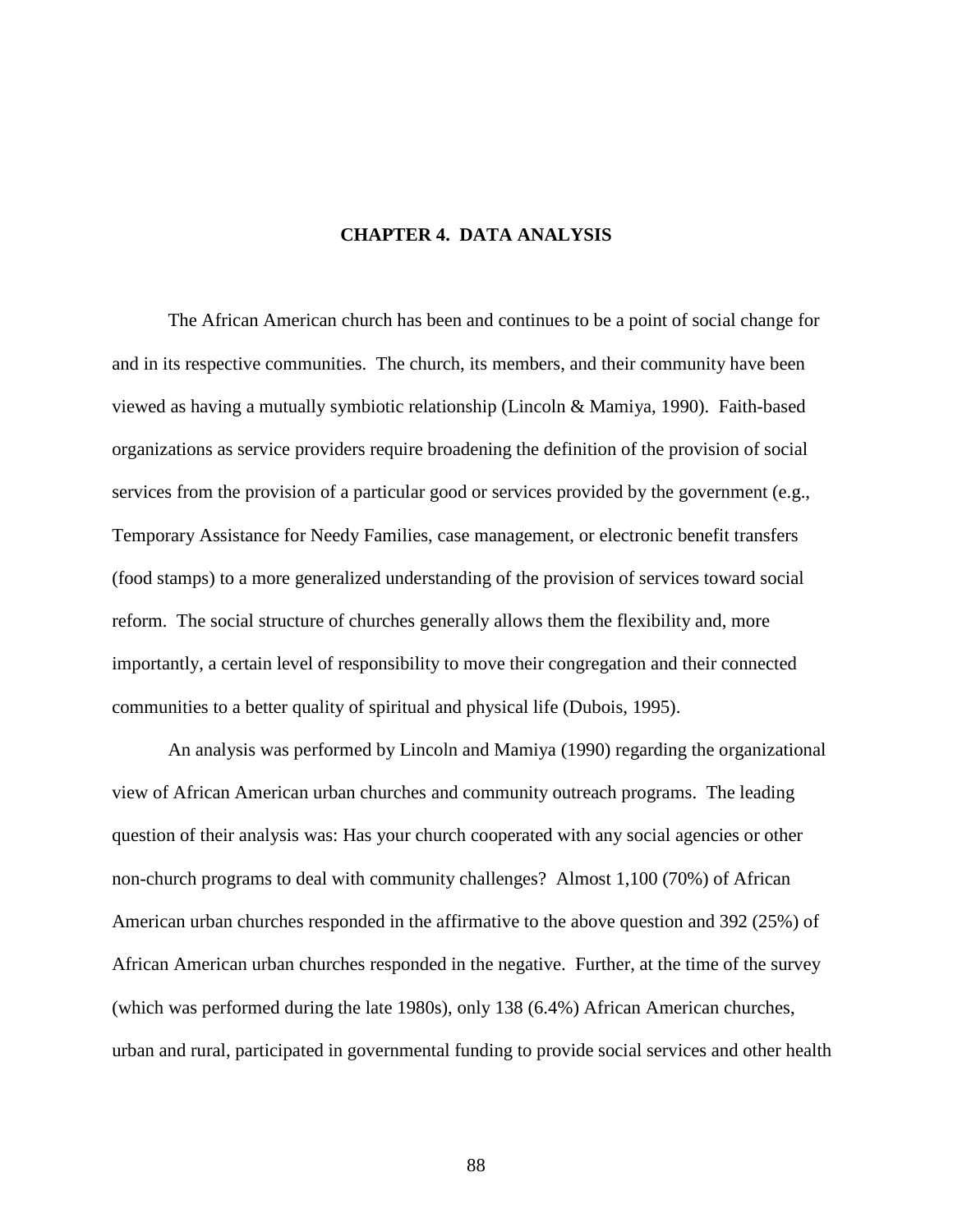and educational components. The top four governmentally funded programs administered by African American urban churches were daycare centers (3.9%), food programs (3.1%), federal housing (2.0%), and Head Start programs (2.0%). The data were collected for the Lincoln and Mamiya study during President Reagan's years in office. President Reagan, similar to President Obama, faced serious economic challenges during his tenure as the nation's president. The level of human service need had increased exponentially during Presidents Reagan's term than in his predecessors similar to President Obama, and identified needs of homelessness and hunger were of paramount importance.

Recent data analyzed in 2010 found that within the Virginia Americorp program 9 out of 29 grantees (31%) were faith-based organizations. Between the 2005 to 2010 grant awarding periods, collectively \$2,726,728 were awarded to faith-based organizations within Virginia. The annual award amount fluctuated between 27% and 20% percent of the total budget awarded between 2005 and 2010. The highest funding level to faith-based organizations was \$621,316 (27%) was awarded in 2005, and the lowest amount of \$464,664 (20%) was awarded in 2007. This analysis demonstrates that within the AmeriCorps program that 23.8% of the funding over the last 5 years has been allocated to faith-based organizations. Alternatively, the state of New Jersey communicated that New Jersey does not capture aggregated data on funding provided to faith-based organizations throughout the state of New Jersey. Rather the federal initiatives were to create a better environment for faith-based organizations to compete for state and local funds.

#### **Study Results Narrative**

Nachmias and Nachmais (1996) and Creswell (1994) refer to creating a narrative that allows the researcher and reader to clearly identify and articulate elements within the study that guided the perspective and framework for both the study. As described earlier, the District of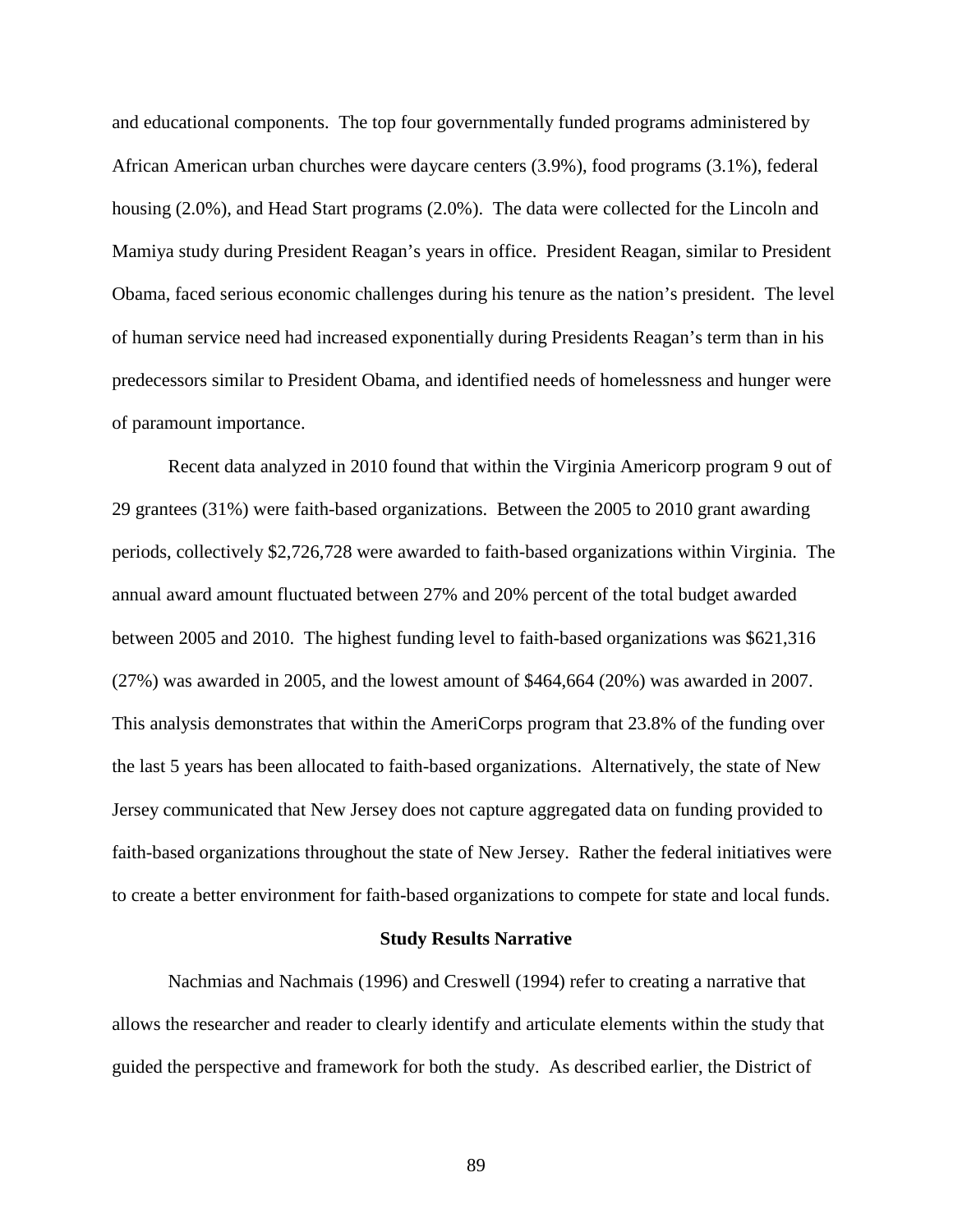Columbia has eight local wards: southeast Washington encompasses Wards 7 and 8, and has a high concentration of poverty and African Americans. The District of Columbia Department of Human Services (2010) reports that in the year 2009, 97% of Ward 7 residents were African American with 26% residing in poverty; 94% of Ward 8 residents were African American with 35% residing in poverty. The researcher for this study is an African American male in his early 40s. Prior to this study, the researcher spent a significant amount of time with African American pastors from across the country (see Vita); this allowed the researcher to understand cultural norms of pastors and the traditions of the sample population (Kaplan, Korf, & Sterk, 1987).

Extensive efforts were utilized to attempt to identify the population for this study. In order to determine total number of churches located within Wards 7 & 8 in the summer of 2011, the researcher contacted both the District of Columbia Department of Planning and Zoning and the Department of Taxation. Neither agency was responsive to multiple attempts to gather data on the number of registered churches located in Wards 7 & 8. The researcher also contacted the Mayor's Office on Community Affairs, which communicated that the mayor had dismantled the department that oversaw the faith-based initiative. In his book, Heckathorn (1997) references respondent-driven sampling techniques for relatively hidden populations to include networks of people and or organizations that are less inclined to respond to outside interviews or surveys. The researcher subsequently relied on the yellow pages to identify the population to be interviewed. The researcher called 17 churches that had been identified randomly through the yellow pages and did not get a response or a call back. One of the 17 churches responded positively about the concept of being interviewed. The researcher interviewed the pastor and implemented a snowball sampling technique. The first pastor recommended other churches, and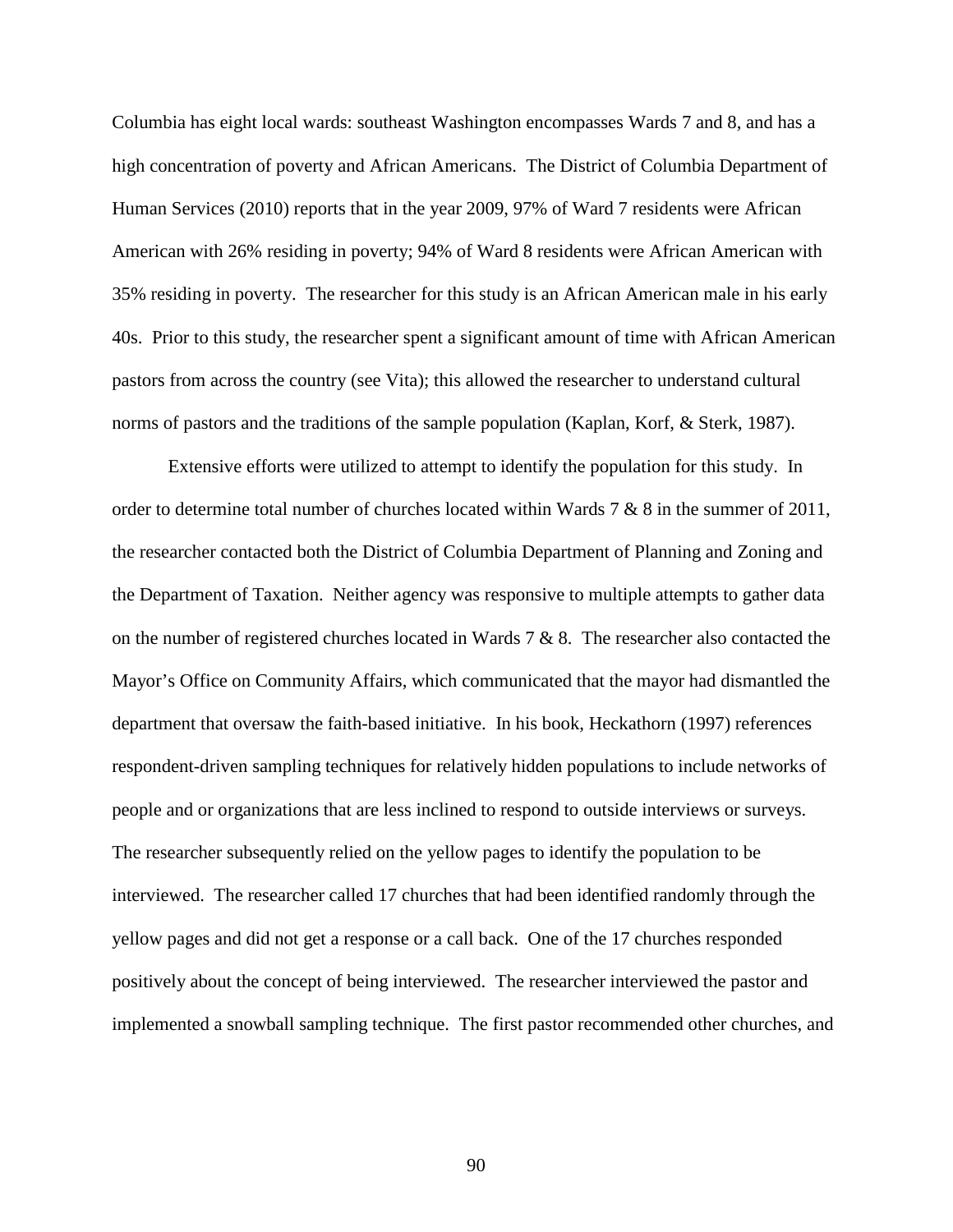those churches recommended and even contacted some churches, which allowed the researcher to acquire the 20 interviews required for the study.

# **Interview Sites**

The semistructured interviews were conducted by the researcher and administered to the pastors and assistant pastors between November 2011 and January 2012. Several interviews were held in potentially dangerous communities; one respondent admitted to living next to the church and to having his house broken into several times. Nevertheless, he continues to live there as an example of the need for intellectual capital to remain in urban areas. Most churches have an approach to addressing the issue of security; some have highly sophisticated electronic systems while others have security personnel to address the high crime rates of Wards 7 and 8. Another particular church interviewed was situated between a community housing project and a mainly middle-class retirement community of single family homes. According to the pastor the homeowners on average had resided in that community for over 20 years; the pastor stated that most of the retired persons were federal government retirees and the natural tension between the community members, both retirees and housing project members, was vibrant and colorful. The pastor often created community forums for both parties to communicate their mutual challenges in a respectable manner. That pastor also mentioned that he knew "all" community members, the good and bad "apples" that reside on both sides of the church, and that he has gotten a pass from being robbed in the past because many people know his car, his works, and him personally. This interview ended about 8:30 at night, the pastor not only walked the researcher to the car but watched the researcher drive off down the street to ensure the researcher's safety.

Eighteen of the 20 interviews were held with the various churches within Wards 7 and 8; one interview was held at a local restaurant in Ward 8, and the other interview was conducted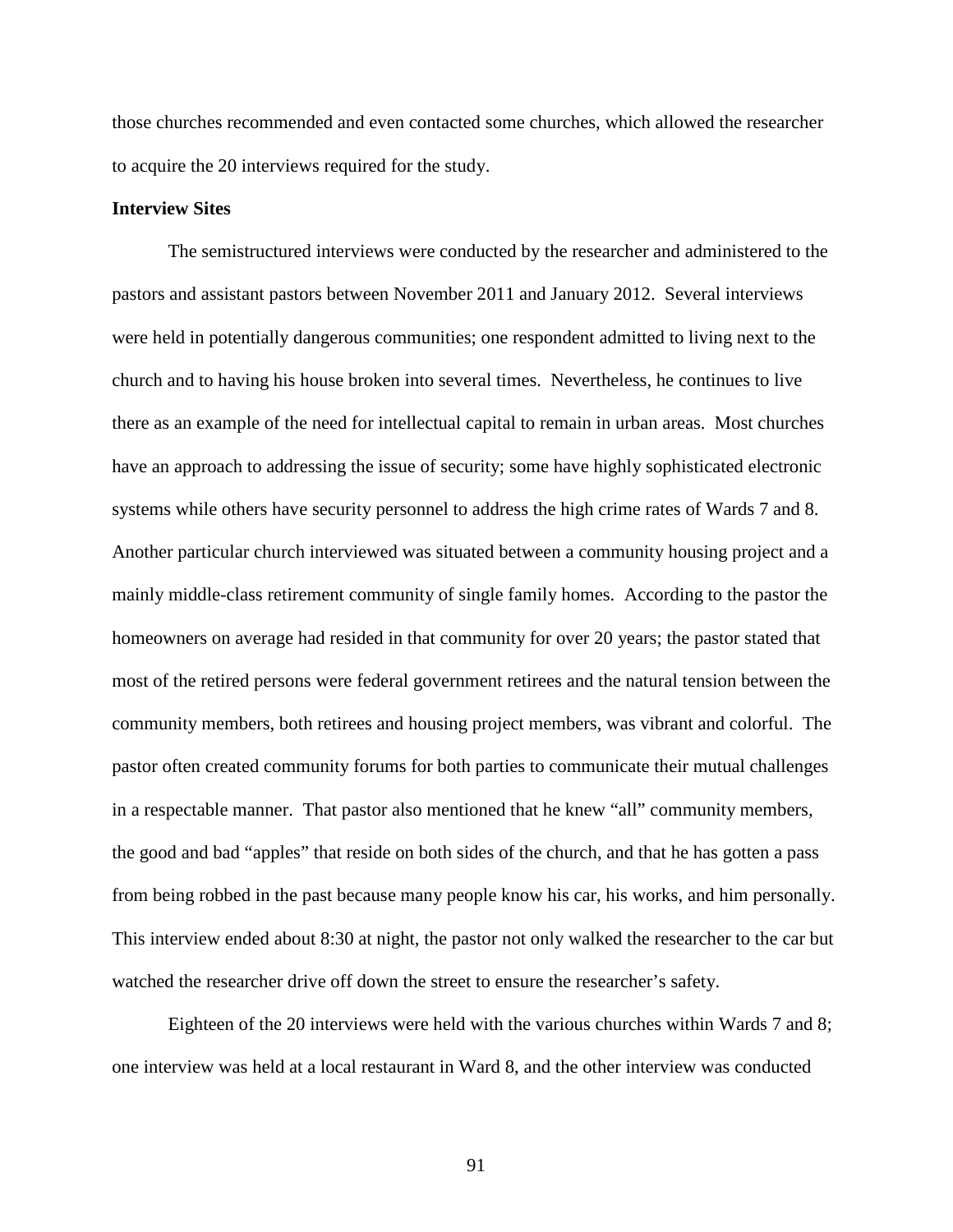over the telephone because the pastor was required to go out of the country unexpectedly and wanted to ensure he, and not his assistant pastor, was able to participate. The churches varied in size both physically and in membership; however, most of the churches were over 50 years old and had an extensive history in the provision of supportive services to and for the community. All of the churches that were utilized as interview sites appeared appropriately maintained, sometimes in blighted or dangerous communities of the District. However all of the churches presented a model of both what was and what could be regarded as a vibrant community.

### **Semistructured Interview Design**

The qualitative analysis was performed by utilizing phenomenological analysis, which attempts to highlight specific activities in order to identify an occurrence or phenomena by evaluating how it was perceived by varying actors (Collaizzi, 1978; Giorgi, 1985). The interviews were held Monday through Saturday, the earliest interviews took place at 11:00 a.m. and the latest interview took place at 7:00 p.m. Evaluative comments and paraphrased stories are included in this study as they effectively assisted the researcher to frame both findings and implications for the study. The interviews were tape-recorded and reviewed; additionally, notes were taken during the interview. The researcher took time after to reflect on the interviews immediately, listened to the taped conversation and loaded the data from the semistructured interviews.

The researcher arrived at the interview site 20 minutes early for the interview meetings. During the interviews, the researcher worked to interpret body language to determine when to increase the speed of the interview and vice versa. In one case the investigator had to wait an extra hour for a pastor, who had a member death, to make it back from the funeral.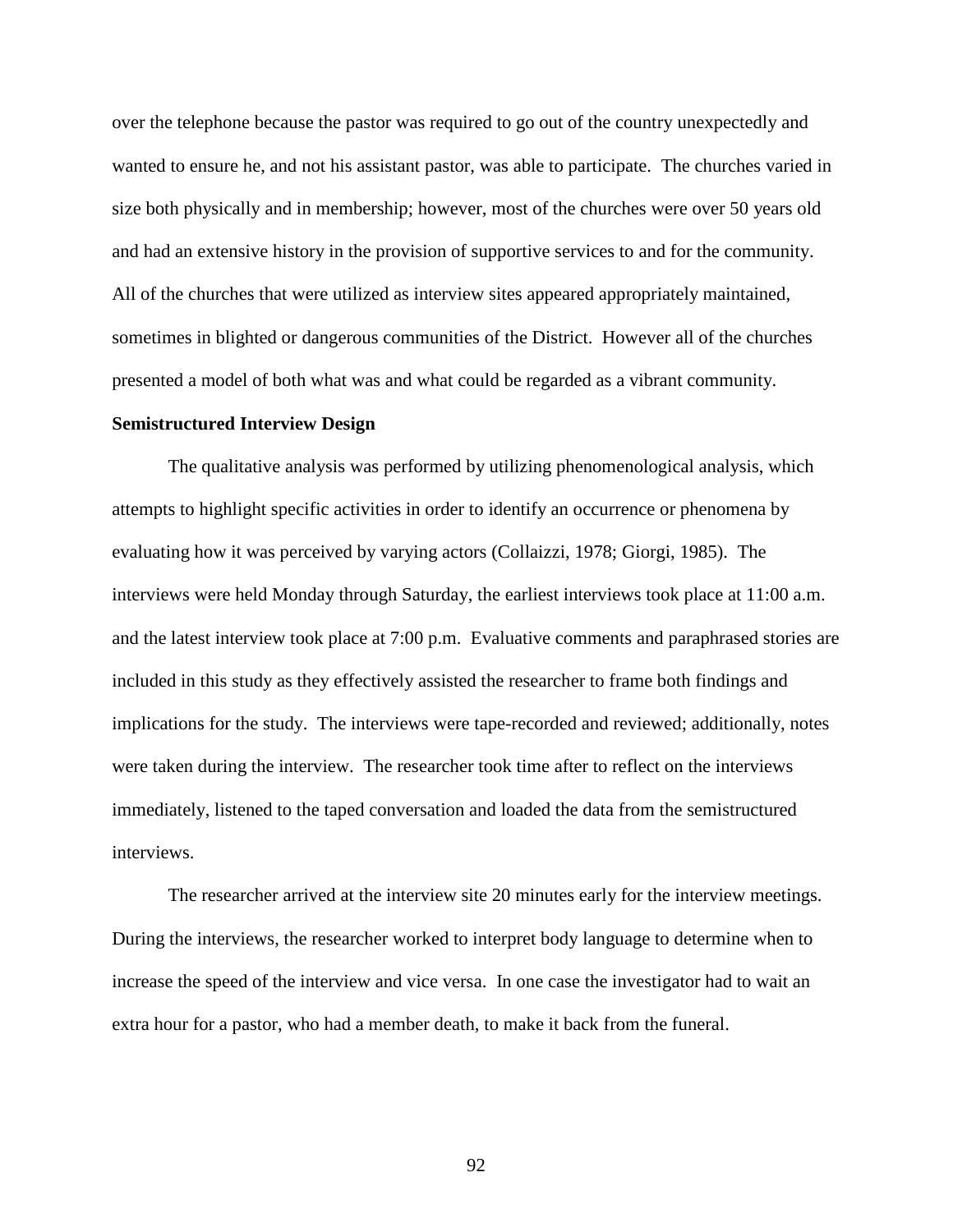Most of the interviews were uninterrupted; however, two interviews had significant interruptions because the assistant pastors were also a part of the service delivery stratagem. In both cases the interruptions occurred because clients of an HIV/AIDS program required a goods or service need to be met immediately.

All interviewees appeared comfortable and were very responsive to the questions, questioning process, eased by the fact that the data were not to be utilized as a blunt tool against them, and all interviewees were very supportive of this researcher's quest for his degree. Generally, all the questions were responded to directly and with clarity. A limited number of interviewees did not answer certain questions but there appeared to be no general pattern among all interviewees. The only exception occurred regarding one church's annual income; only that pastor answered the question explicitly. The remaining 19 interviewees chose not to answer the question, rather they chose to answer the specific percentage of the annual income that goes to human service programs. Finally, there was an expectation that the researcher would return to the District and share his findings with members of the community at forums that would be identified later.

The quantitative analysis was performed by the researcher, it included (a) developing a numerical code manual (Nachmias & Nachmias, 1996) for all of the questions from the survey instrument (see code manual Appendix B); (b) identifying the range of variables/answers and sorting the variable/answers into categories and providing consistent numerical codes to each individual variable/answer (see code manual Appendix B), and finally (c) testing each hypothesis against the required variables to determine the quantitative results.

The descriptive statistics were tabulated from the data that were provided by each pastor with the corresponding human services domains. These descriptive statistics were to provide a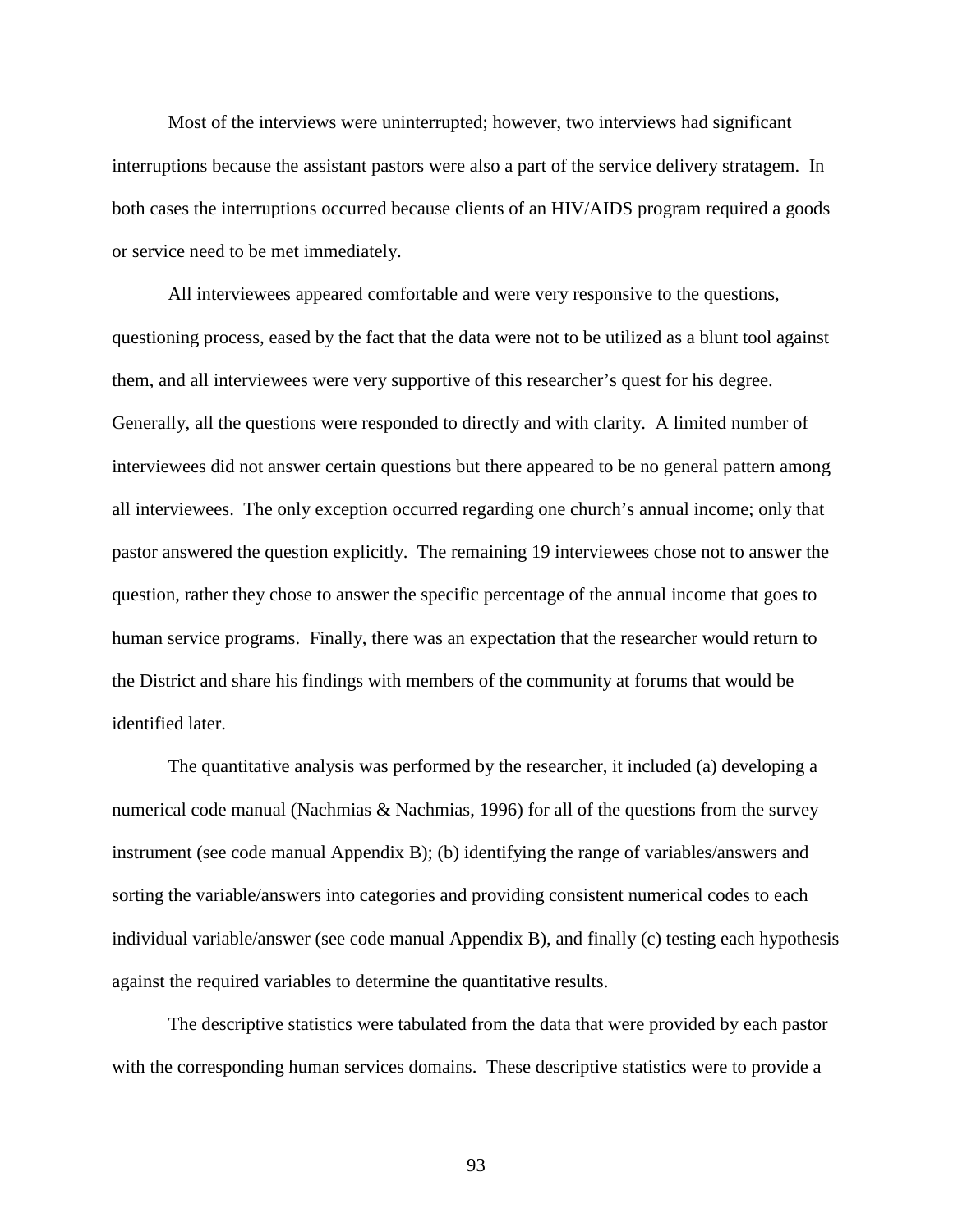general summary of the aggregated data of the level of human services provided across the eight domains between the years of 2000 and 2010. Most pastors were able to precisely communicate the number of people served in the past few years. However, when asked, the church leaders estimated the numbers served since the year 2000. Examples of estimation techniques included but were not limited to (a) a utilization of the number of employees/volunteers to estimate the numbers served; (b) other program/ministry leaders within the church that work with the services, and (c) visual and retrospective estimates. None of the pastors provided written documentation to the researcher as a report of the numbers of people served. The numbers above were aggregated estimations for all eight human service domains for the years of 2000-2010.

#### **Study Results**

This study was performed in Wards 7 and 8 in Washington DC and utilized semistructured interviews of 20 African American churches within the identified wards of the District of Columbia. Most participating churches have a historic and significant track record for the provision of human services; one in particular dates providing income support services to the community back to 1796, over 216 years. Additionally, these 20 churches reported serving approximately 560,000 persons between the years 2000 to 2010; they provided these services across the eight human services domains, including income support (175,482 persons), child daycare (7,892 children), adult day care (69,610 persons), housing (12,112 persons), health (165,733 persons), refugee (281 persons), family strengthening (55,271 persons) and other human services (74,479 persons). Additional supporting data for the current study can be found in Appendix C.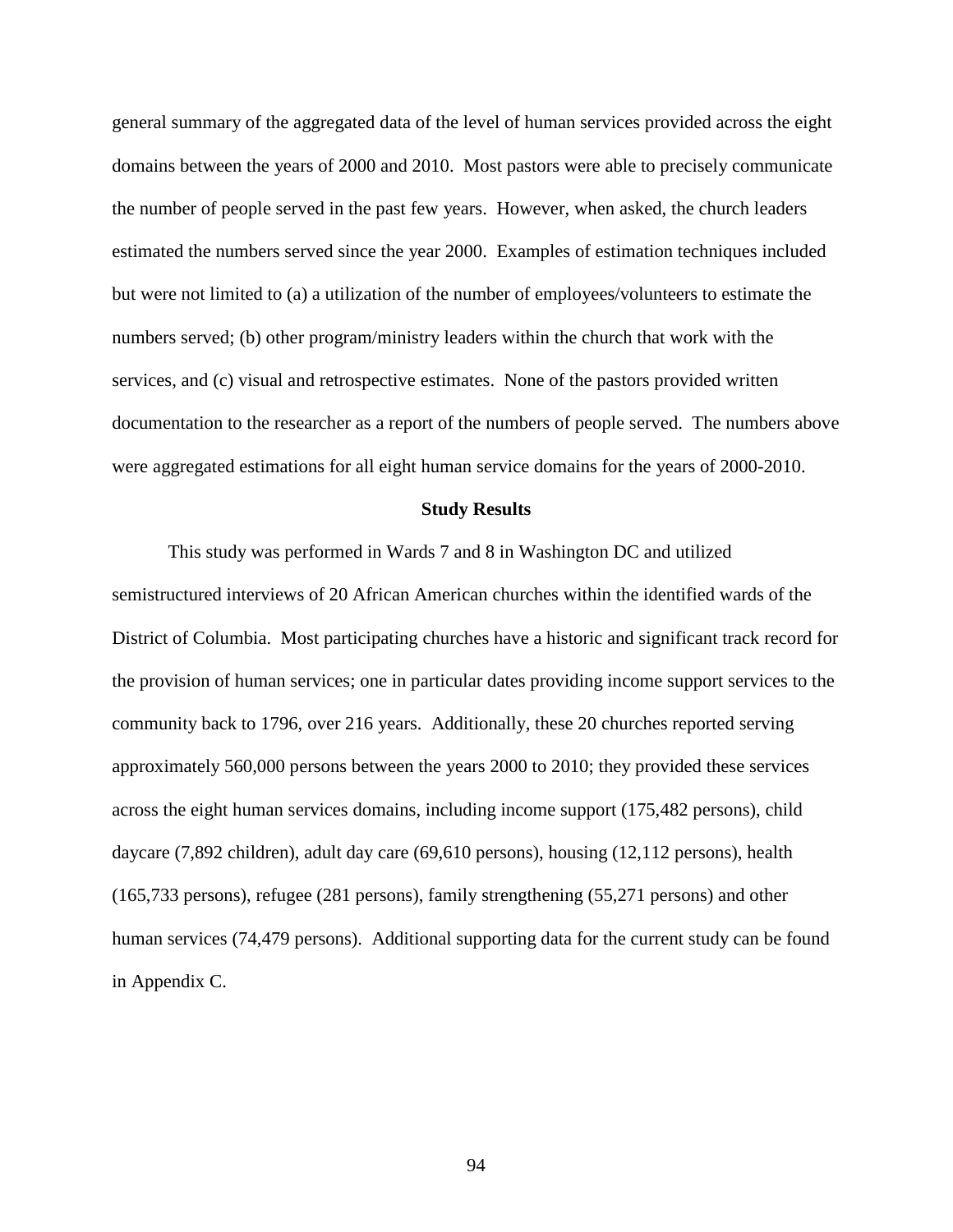# **Income Support**

Ninety percent of the churches interviewed reported providing some form of income support, from paying the electric, rent, or mortgage bill directly to the companies owed on behalf of the community members; to providing community members, who lack the financial resources, a source of income for employment within the church, or the churches' separate community nonprofit. The average length of time for an income support program is between 31 and 50 years, with most income programs dating back close to the founding of the church. Seventy-five percent of the churches reported that they do not receive government funding, 10% provided no answer, and 15% stated that they received the governmental funding for the income support program that provided jobs through a construction project. Forty-five percent of the churches reported serving between 100 and 500 people in 2009 and one church in particular reported serving over 5,000 people in the income support program in 2009 alone.

#### **Child Daycare**

Fifty percent of the churches interviewed provide a child daycare program. The majority of the remaining churches are either planning to provide the service in the future, or have already provided this service to the community, or lost revenue in the provision; and/or local regulatory barriers have prevented continual service delivery. The average length of time that remaining child daycare programs were provided was between 11 and 20 years. Thirty-five percent of the churches reported that they do receive any government funding, 50% do not provide this program, and the remaining 15% reported that they do not receive governmental funding for the child daycare program. Thirty percent of the churches reported serving between 51 and 100 people in 2009.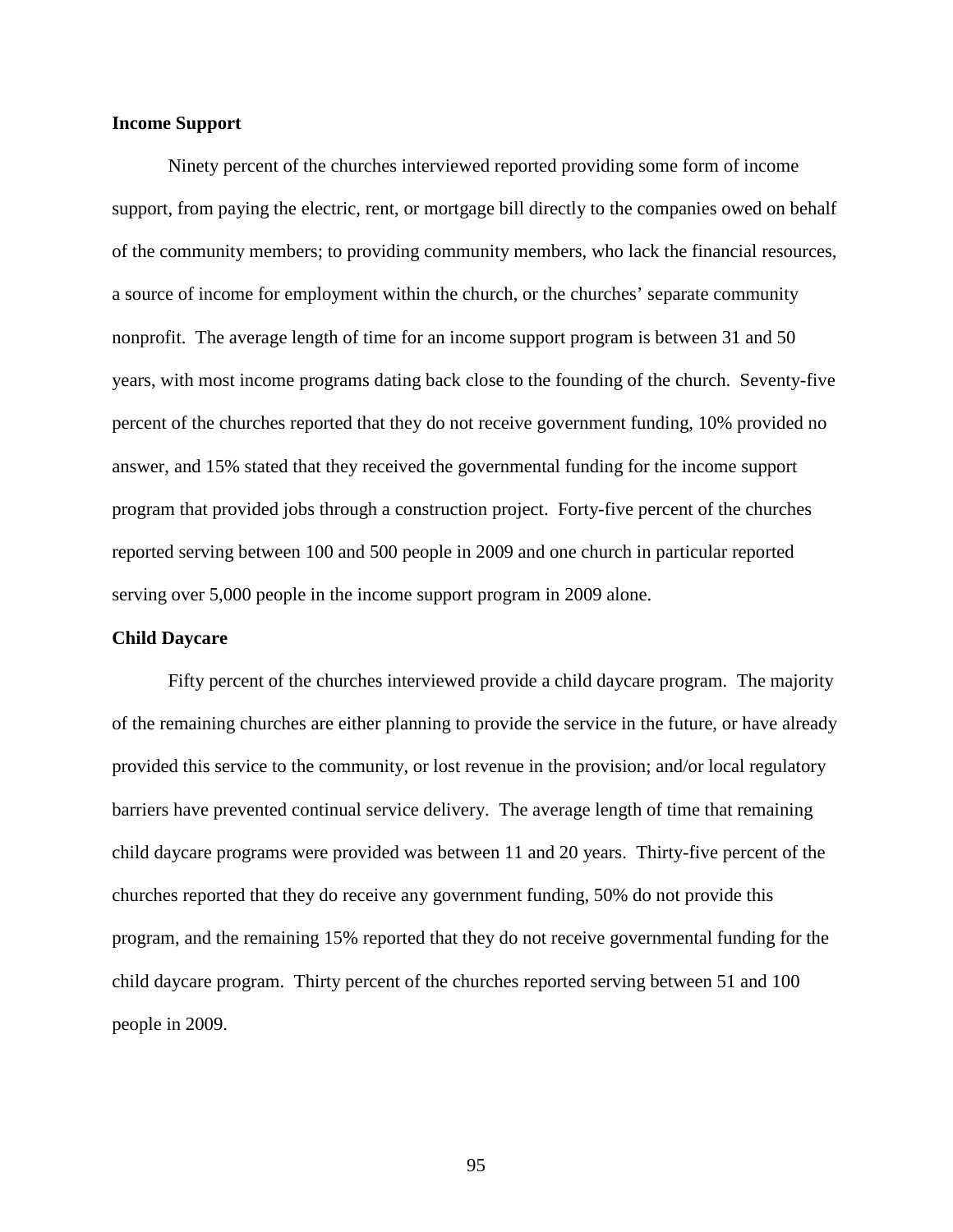# **Adult Daycare**

Thirty-five percent of the churches interviewed provide some form of adult daycare, ranging from 1 day per week of services located within the church for the community's elderly to providing services for the community's elderly 6 days a week in a separate building. These programs generally included meals, often included Christian and health education, and the creation of an environment conducive to pro social and cultural exchanges. The average length of the existence of the adult daycare programs is between 1 and 10 years. Seven (35%) out of the 20 study participants interviewed reported providing an adult daycare program. Of those, 1 out of the 7 (14%) reported receiving government funding; the remaining 6 (88%) reported receiving no governmental resources or assistance in the provision of this service. Two (29%) of the churches reported serving between 1 and 50 people in 2009; 2 (29%) churches reported serving between 51 and 100 people in 2009, and 1 church (14%) reported greater than 200. The remaining 2 churches (28%) did not report any data on the number of persons served in 2009.

# **Housing**

Forty-five percent of the churches interviewed reported that they provide housing support from renting affordable housing complexes to the community at large, to the rental of 1 to 5 individual housing properties. The average length of existence of the housing program is between 6 and 10 years. Of the 45% of churches that provide this service, 25% of the churches reported that they did not receive any government funding, while 20% reported that they received governmental funding for the housing program. Six churches reported serving between 1 and 50 people in 2009; 1 church reported serving between 51 and 100 people in 2009, 1 church reported serving between 101 and 200 people in 2009, and 1 church served over 200 people in 2009.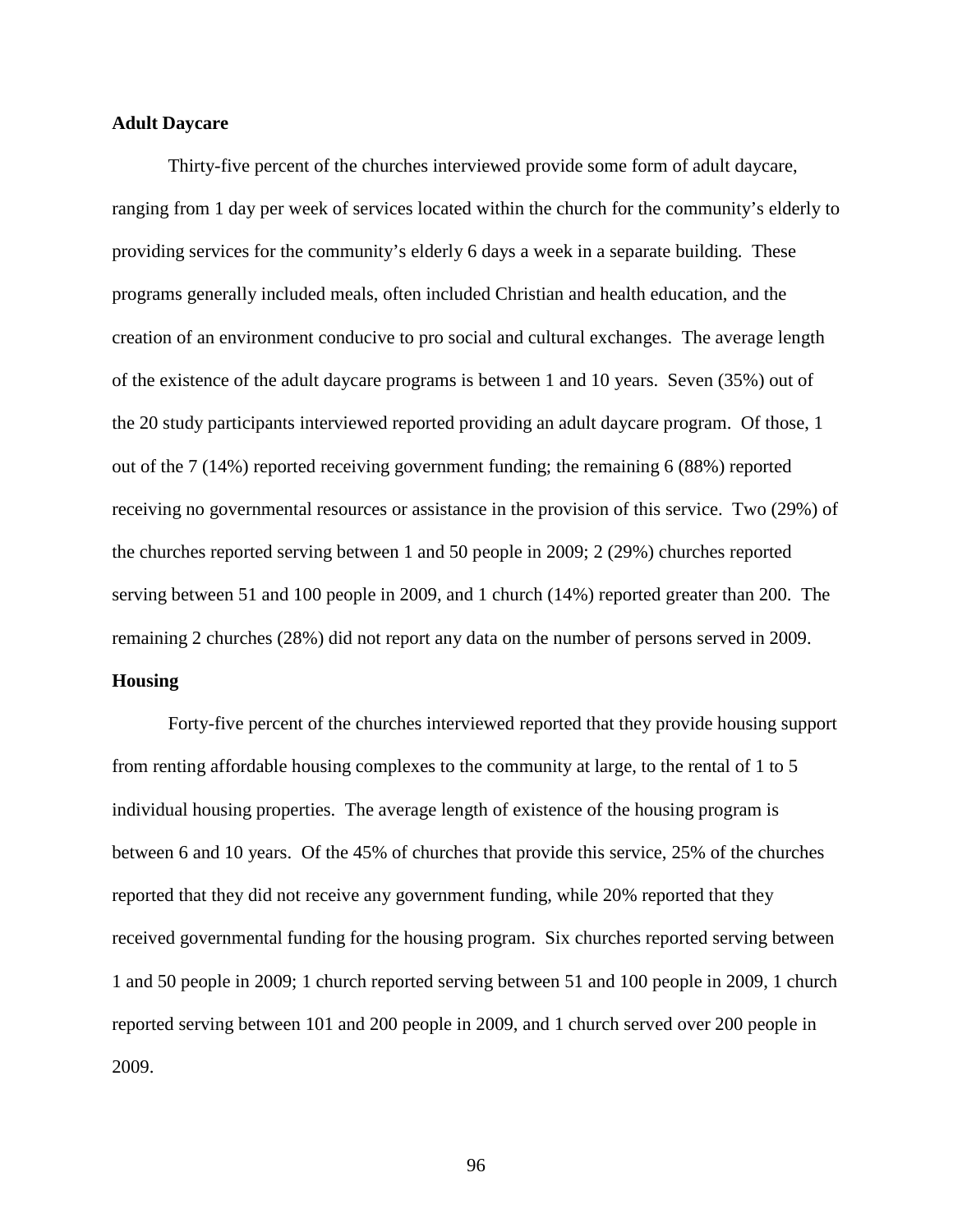## **Health**

HIV/AIDS, diabetes, and high blood pressure rates were all raised as ranking in importance in the provision of health programs by the church leadership within Wards 7 and 8. Ninety percent (18) of the churches provide health education, fitness, and regular health fairs to the community. Thirty-five percent (6) of the churches interviewed reported the average length of time that the program had been in existence was 6 to 10 years. Five of the 18 (28%) churches that do provide health services reported receiving government funding, 66% of the churches do not receive governmental funding, and 6% did not respond to the question regarding receiving governmental assistance. Sixteen of the 18 churches interviewed responded to question regarding the number of people served in 2009: 13 churches served between 100 and 500; 1 served between 501 and 1,000; 1 served 1,001 to 2,000; and 1 served over 5,000 people. Again, with community health fairs as regular occurrences, church congregations and community members all participating, this program was the largest program examined in this study.

### **Refugee Program**

The refugee program was the least frequently offered program of the 20 churches, 17 of the 20 churches (85%) reported no program; 1 program (5%) did not report an answer. The remaining two churches (10%) reported having a refugee program, but they were fairly nontraditional programs, including the creation of a church for Haitian refugees and a separate house for solely African refugees. The Haitian program had been in existence for 6 to 10 years and the African program for 1 to 5 years. None of the churches interviewed received government funding for either refugee program. The Haitian program assisted between 1 and 50 people in 2009, and the African program assisted between 51 and 100 people in 2009. Many churches have an international ministry which primary purpose is to provide resources and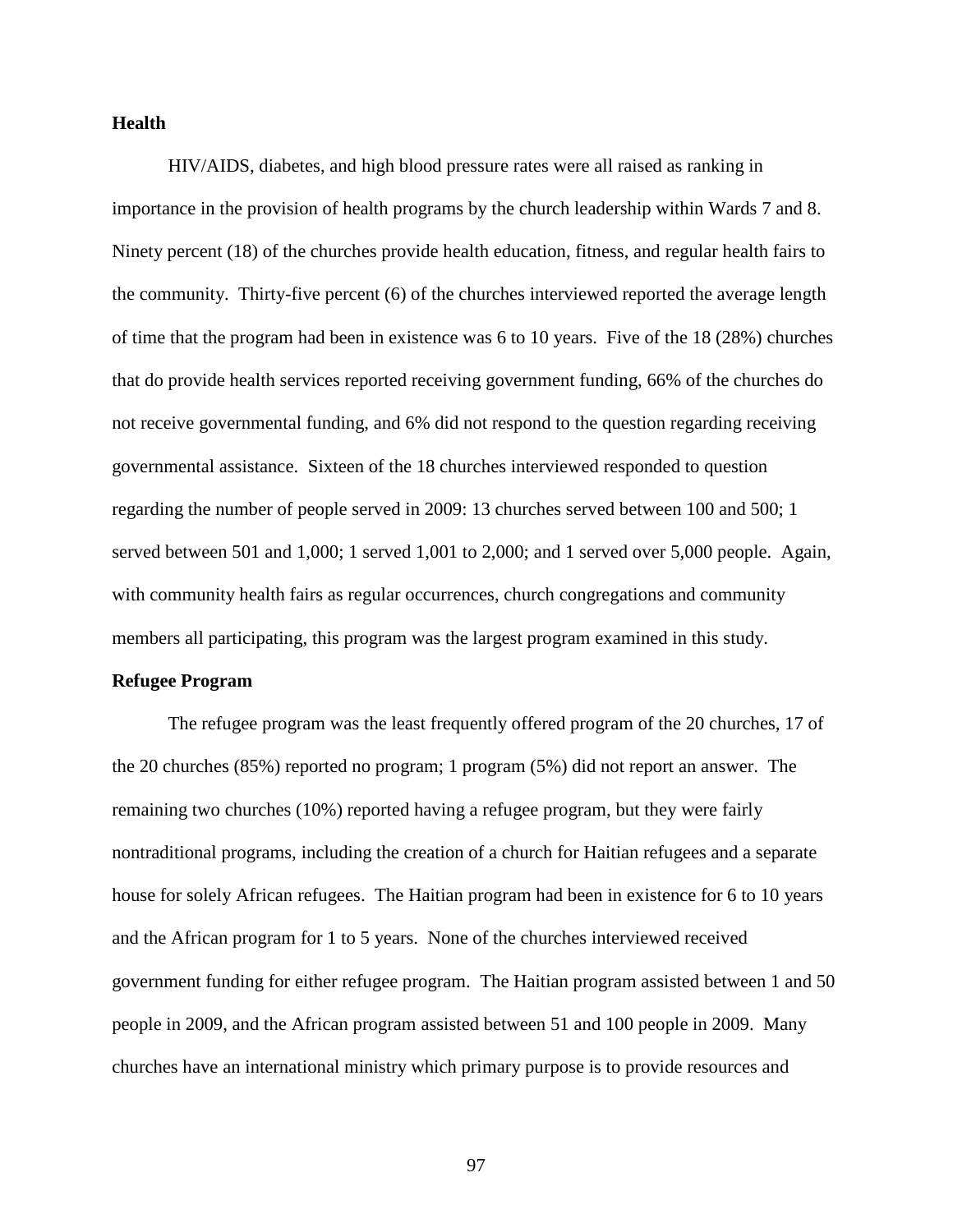Christian education to underdeveloped nations; however, the churches chose not to include these programs in the definition of refugee.

### **Family Strengthening**

Ninety percent (18) of the population provides family strengthening services, and the average length of time of existence for the program is between 6 and 10 years. Eleven percent of the churches reported receiving government funding to support this program, and the remaining 88% reported that the churches totally fund the family strengthening initiative from its own resources. Eighteen churches reported serving about 7,034 people in the year of 2009.

## **Other Services**

Fifty-five percent of the church study participants interviewed provided other human services not mentioned during the interview. These services include food pantries, clothing closets, pastoral counseling, financial literacy, and both children and family mentoring. All of the additional services identified are funded without government dollars, serving 6,935 people in 2009. Table 3 identifies human services provisions for each interviewed church by program type.

### **President Bush's Faith-Based Initiative**

President Bush with Executive Order 13279 (2002), single handedly created a national forum for the relevance and openness of government partnerships with faith-based entities. In 2002, Executive Order 13279 became a centerpiece of the Bush Administration's domestic policy agenda. The Order extended authority all across government to require, among other things, that churches be treated fairly and equally as other providers seeking government funds to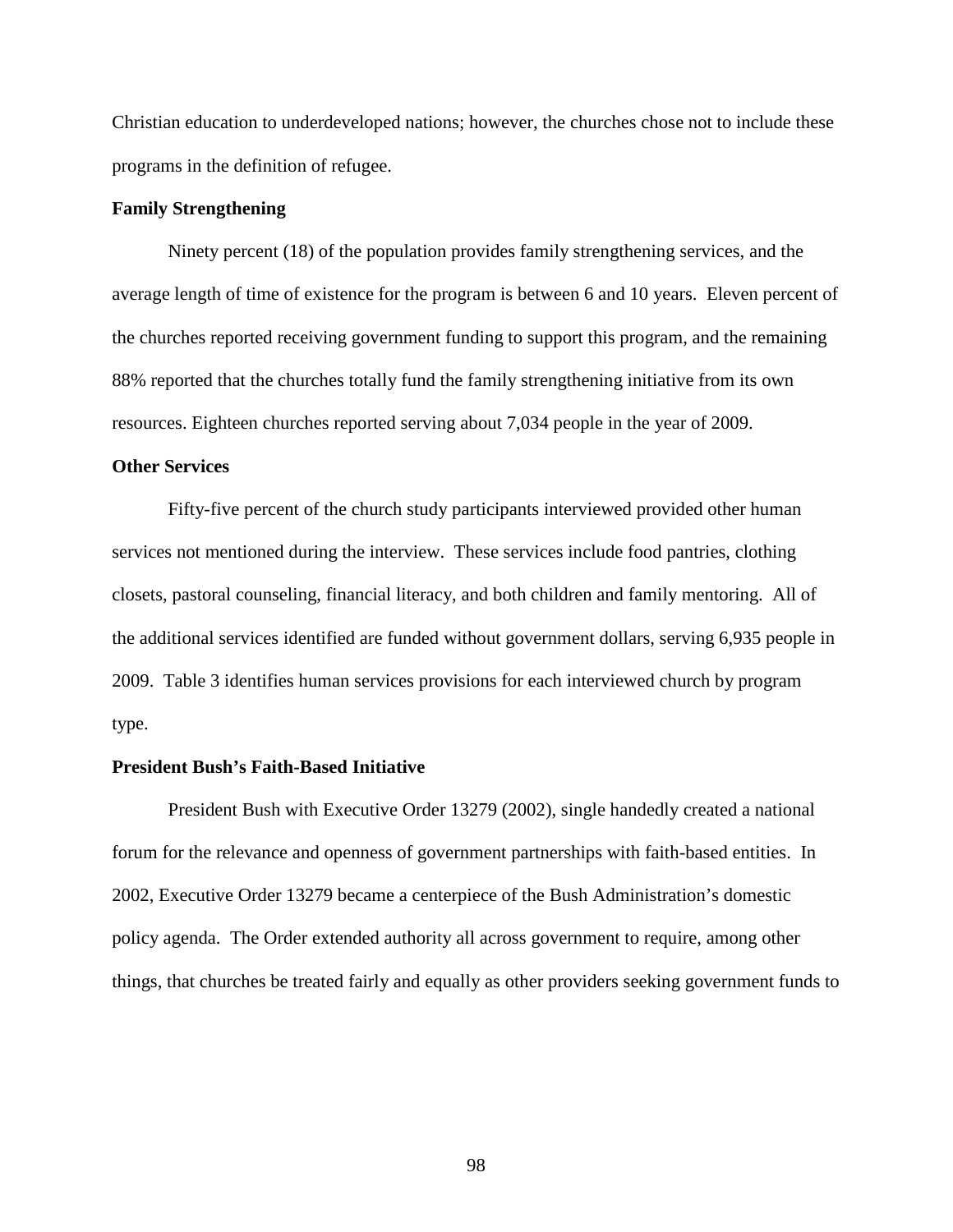| Church           | Income<br>Supplement      | Child<br>Care             | Adult<br>Daycare          | Housing Health            |                           | Refugee     | Family      | Other                     |
|------------------|---------------------------|---------------------------|---------------------------|---------------------------|---------------------------|-------------|-------------|---------------------------|
|                  |                           |                           |                           |                           |                           |             |             |                           |
| $\mathbf{1}$     | $\mathbf X$               |                           | $\mathbf X$               |                           | $\mathbf X$               |             | $\mathbf X$ |                           |
| $\overline{c}$   |                           |                           |                           | $\mathbf X$               | $\mathbf X$               |             | $\mathbf X$ |                           |
| $\overline{3}$   | X                         |                           |                           |                           |                           |             | $\mathbf X$ | $\mathbf X$               |
| $\overline{4}$   | X                         |                           |                           | $\mathbf X$               | $\mathbf X$               |             | $\mathbf X$ |                           |
| 5                |                           |                           |                           |                           | $\mathbf X$               |             | $\mathbf X$ |                           |
| $\sqrt{6}$       | $\boldsymbol{\mathrm{X}}$ | $\mathbf X$               |                           |                           | $\mathbf X$               |             | $\mathbf X$ | $\mathbf X$               |
| $\boldsymbol{7}$ | X                         | $\mathbf X$               |                           |                           | $\mathbf X$               |             |             | $\mathbf X$               |
| 8                | $\boldsymbol{\mathrm{X}}$ | X                         |                           | $\boldsymbol{\mathrm{X}}$ | $\mathbf X$               |             | $\mathbf X$ | $\boldsymbol{\mathrm{X}}$ |
| 9                | $\mathbf X$               | $\boldsymbol{\mathrm{X}}$ |                           | $\mathbf X$               |                           |             | $\mathbf X$ | $\mathbf X$               |
| 10               | $\mathbf X$               | $\mathbf X$               |                           | $\mathbf X$               | $\mathbf X$               | $\mathbf X$ |             |                           |
| 11               | $\boldsymbol{\mathrm{X}}$ |                           |                           |                           |                           |             | $\mathbf X$ |                           |
| 12               | X                         |                           | $\boldsymbol{\mathrm{X}}$ |                           | $\boldsymbol{\mathrm{X}}$ |             | $\mathbf X$ | $\mathbf X$               |
| 13               | X                         |                           |                           |                           | $\mathbf X$               | $\mathbf X$ | $\mathbf X$ | $\mathbf X$               |
| 14               | X                         |                           |                           |                           | $\mathbf X$               |             | X           |                           |
| 15               | X                         | X                         | X                         | $\mathbf X$               | $\mathbf X$               |             | $\mathbf X$ |                           |
| 16               | X                         | X                         | X                         | $\mathbf X$               | $\mathbf X$               |             | $\mathbf X$ | $\mathbf X$               |
| 17               | X                         | X                         | $\boldsymbol{\mathrm{X}}$ | $\mathbf X$               | $\mathbf X$               |             | $\mathbf X$ |                           |
| 18               | X                         | X                         | X                         |                           | $\mathbf X$               |             | $\mathbf X$ | $\boldsymbol{\mathrm{X}}$ |
| 19               |                           | $\mathbf X$               |                           | $\mathbf X$               | $\mathbf X$               |             | X           | X                         |
| 20               | $\mathbf X$               |                           | $\mathbf X$               |                           | $\mathbf X$               |             | $\mathbf X$ | $\mathbf X$               |

*Provision of Church Services by Program\** 

\*X indicates the provision of services.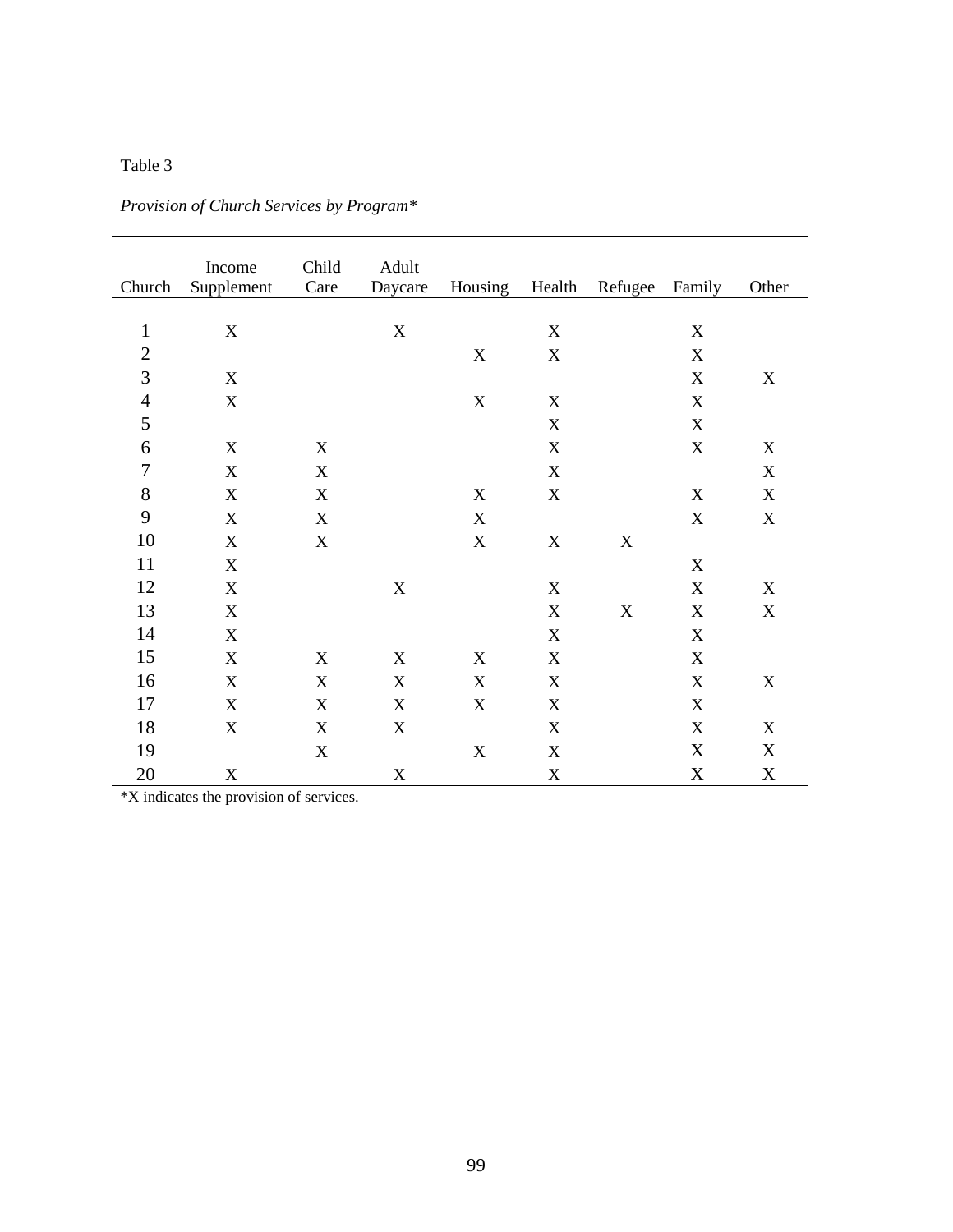provide services. It also allowed churches to keep the unique identifier of religion as criteria for employment to provide specific services. The results of this study were captured across the 20 churches in Wards 7 and 8 of southeast Washington, DC.

**HI:** African American churches have increased the level of human service provision as a result of President Bush's Faith-Based Initiative since 2000.

**Qualitative results.** This study found that African American churches within Wards 7 and 8 of southeast Washington, DC did not increase the level of human services provision as a result of President Bush's Faith-Based Initiative since 2000. This question was answered explicitly on the survey guide with question 2 under the Bush Administration subheading. All 19 church leaders with one outstanding reported that President Bush's Faith-Based Initiative did not increase the level of service provision. The one church that communicated an affirmative increased the service provision by creating a separate 501-c3 to compete for funds. As such, that church had a potential for an increase in the level of direct human services provision (see Table 4).

Table 4

| Pastoral Programs-Bush Faith-Based Initiative-Evaluative Statements |  |
|---------------------------------------------------------------------|--|
|---------------------------------------------------------------------|--|

| Church | <b>Statements</b>                                                                                                                                                                                                                                             |
|--------|---------------------------------------------------------------------------------------------------------------------------------------------------------------------------------------------------------------------------------------------------------------|
| 1      | "No, primarily it was just words. He did, however, publicly<br>make people aware that it was acceptable to fund faith-based<br>entities; we do not provide services because we get funding, we<br>provide services because it is what God says for us to do." |
| 2      | "No, it simply coincided with our desire to go after funds."                                                                                                                                                                                                  |
| 4      | "No, and No comment."                                                                                                                                                                                                                                         |
| 19     | "No, have been to workshop and participated with schools, but<br>no."                                                                                                                                                                                         |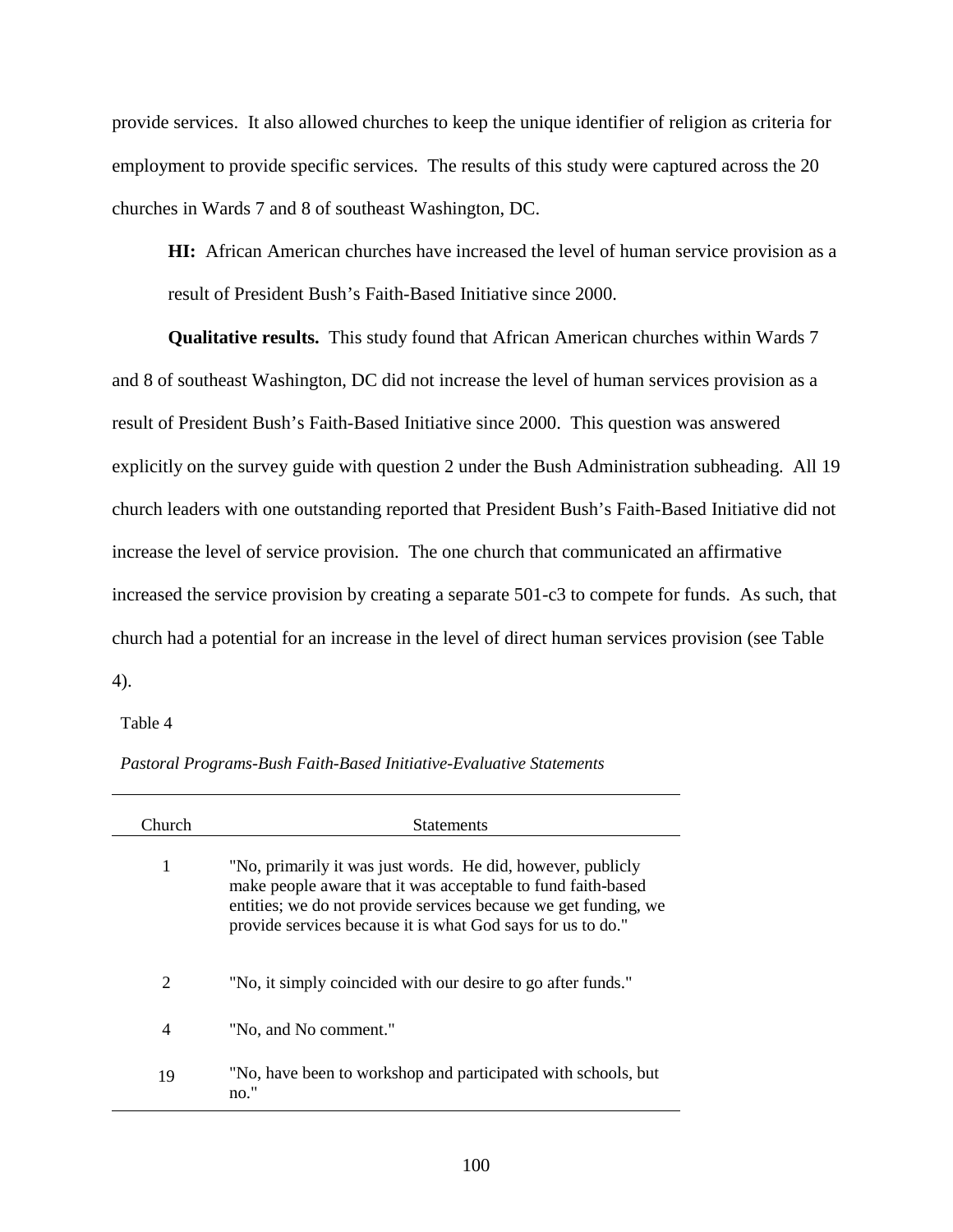**Quantitative results.** This research study found approximately 95% of the churches stated they neither changed nor influenced their human service delivery programs as a result of by President Bush's Faith-Based Initiative. Pearson's rank order correlation was examined to determine if any relationship existed between the identified variables (see Table 5). A positive nonsignificant relationship was found to be present between being influenced by Bush's Faith-Based Initiative and a change in human service delivery  $(r = .360)$ ; moreover, an inverse relationship was found between a change in human service delivery and being familiar with Bush's faith-based initiative  $(r = .384)$ . However, both were not statistically significant; therefore, this study failed to reject the null for Hypothesis I.

Table 5

|                               |                     | Familiar<br>Bush F-BI* | <b>Bush F-BI</b><br>influence | Change in<br>human services |
|-------------------------------|---------------------|------------------------|-------------------------------|-----------------------------|
| Familiar                      | Pearson correlation | $\mathbf{1}$           | .096                          | $-384$                      |
| <b>Bush F-BI</b>              | Sig. (2-tailed)     |                        | .686                          | .094                        |
|                               | N                   | 20                     | 20                            | 20                          |
| <b>Bush F-BI</b><br>influence | Pearson correlation | .096                   | 1                             | .360                        |
|                               | Sig. (2-tailed)     | .686                   |                               | .119                        |
|                               | N                   | 20                     | 20                            | 20                          |
| Change in<br>human services   | Pearson correlation | $-.384$                | .360                          | $\mathbf 1$                 |
|                               | Sig. (2-tailed)     | .094                   | .119                          |                             |
|                               | N                   | 20                     | 20                            | 20                          |

*Hypothesis I. Correlations of President Bush's Faith-Based Initiative and Human Services* 

 $*F-BI = Faith-Based Initiative$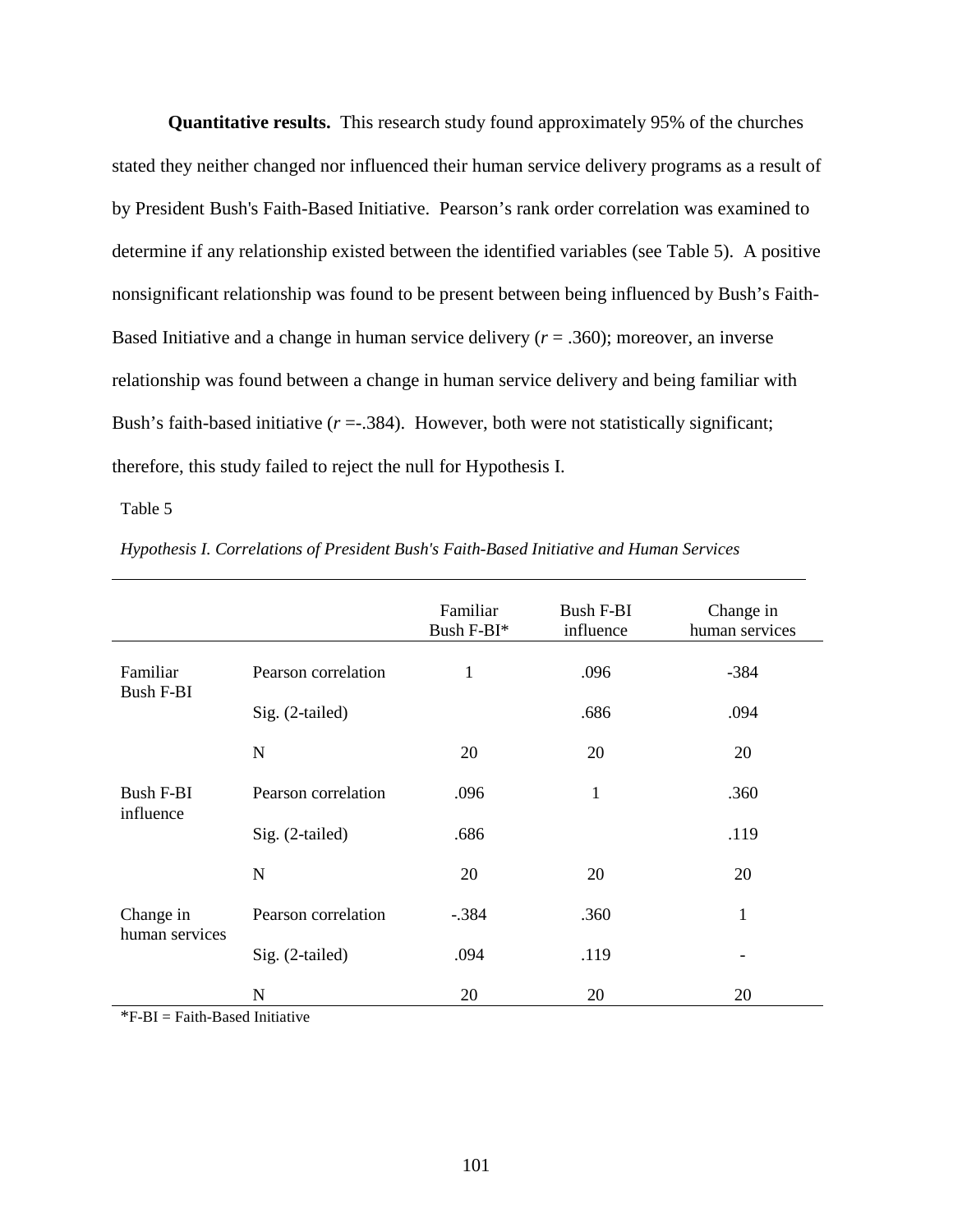### **President Obama's Faith and Neighborhood Partnerships Initiative**

President Obama also utilizes the Office of the White House as the center of his Faith and Neighborhood Partnerships Initiative. From this office, the administration coordinates with the 12 federal centers for Faith and Community-Based Initiatives created under the Bush Administration. The goal of the program is similar to the previous administration goals of forming partnerships at all levels of government and nonprofits to engage in the delivery of human and community-based services. The Obama Administration has also narrowed the focus of the policy goals for the faith-based initiative to include (a) strengthening the role of community-based organizations in the economic recovery, (b) reducing unintended pregnancies, (c) promoting responsible fatherhood and strong communities, and (d) promoting interfaith communications.

**HII:** African American churches have increased the level of human service provision as a result of President Obama's National Faith and Community Partnership Initiative.

**Qualitative results**. This study found that African American churches within Wards 7 and 8 of Washington, DC did not increase the level of human services provision as a result of President Obama's Faith and Neighborhood Partnership Initiative since 2008. This question was answered explicitly on the survey guide with question 2 under the Obama Administration subheading. Fifteen of the 20 church leaders responded that President Obama's initiative had no influence on the level of service delivery provided by the church. Conversely, five church leaders responded affirmatively that President Obama's initiative had influenced the level of human services provided by the church, although none of church leaders referred to a specific program that they created or expanded. Of notable importance were the responses of the third question under the President Obama category of whether or not the Obama Administration was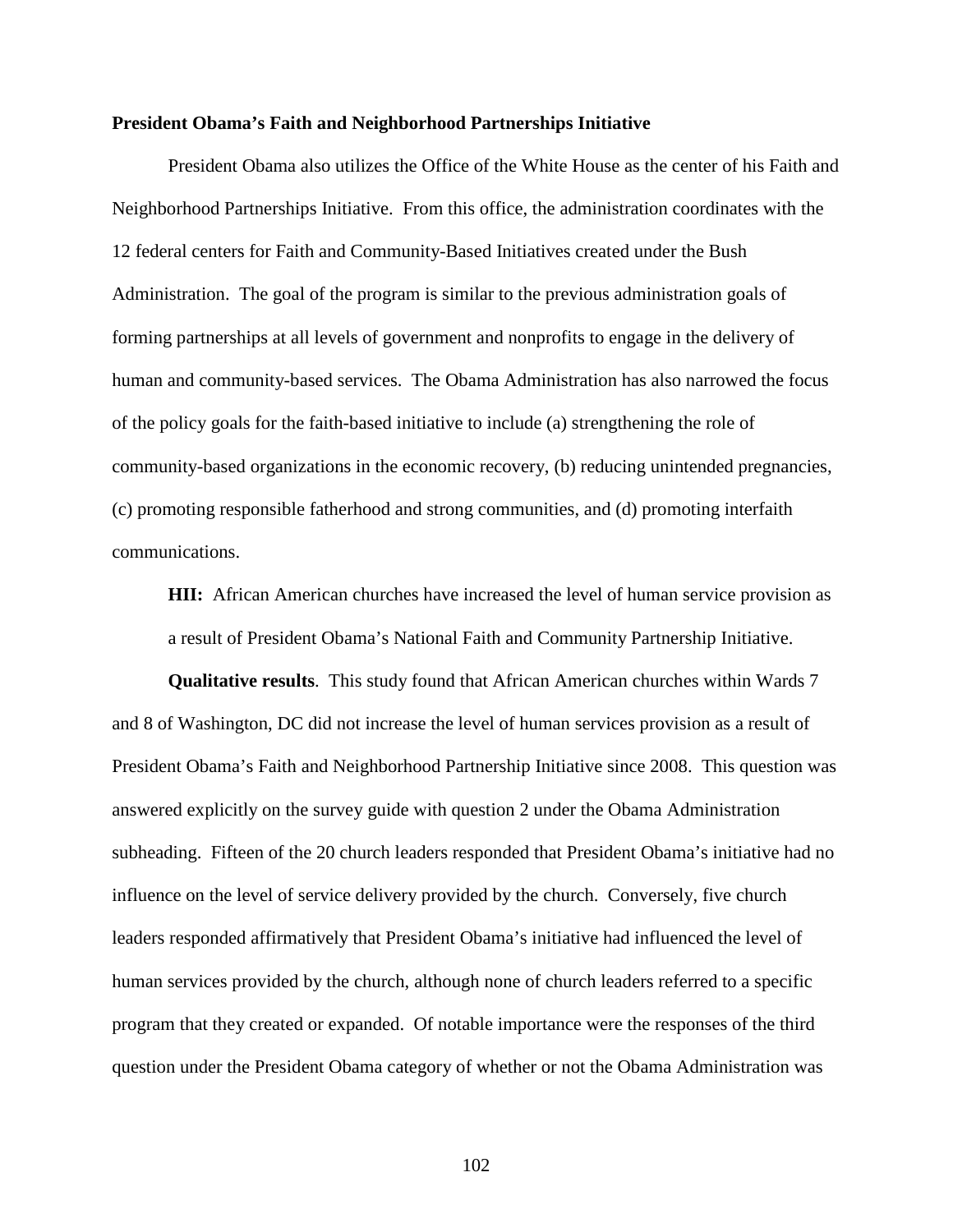viewed as more friendly, less friendly, or about the same as the previous Bush Administration. Thirteen churches responded that President Obama was more friendly, with quotes similar to "I have no evidence but he appears more friendly (6)" and "the heart of President Obama really cares based on his overall governance approach; President Bush appeared to not be compassionate with people and that they were expendable, they are the party of faith but they do not live it out (1)." Five church leaders felt as though the administrations were the same, and one church leader affirmed the Bush Administration as more friendly (see Table 6).

Table 6

*Pastoral Programs-Obama Faith and Neighborhood Partnership Initiative-Evaluative Statements* 

| Church | <b>Statements</b>                                                                                                          |
|--------|----------------------------------------------------------------------------------------------------------------------------|
| 3      | "Yes, President Obama's Initiative gave me more desire to have<br>in place an infrastructure to take advantage of grants." |
| 8      | "No, not familiar and no."                                                                                                 |
| 11     | "Yes, influence is more so on more community ministry."                                                                    |
| 12     | "Yes, to a certain extent, he created a faith-based office in every<br>agency."                                            |
|        | "No, no bearing on services delivery."                                                                                     |

**Quantitative results.** This research found approximately 75% of the churches stated they neither changed nor influenced their human service delivery programs as a result of President Obama's National Faith and Community Partnership Initiative. Pearson's rank order correlation was run to determine if any relationship exist between the identified variables (see Table 7).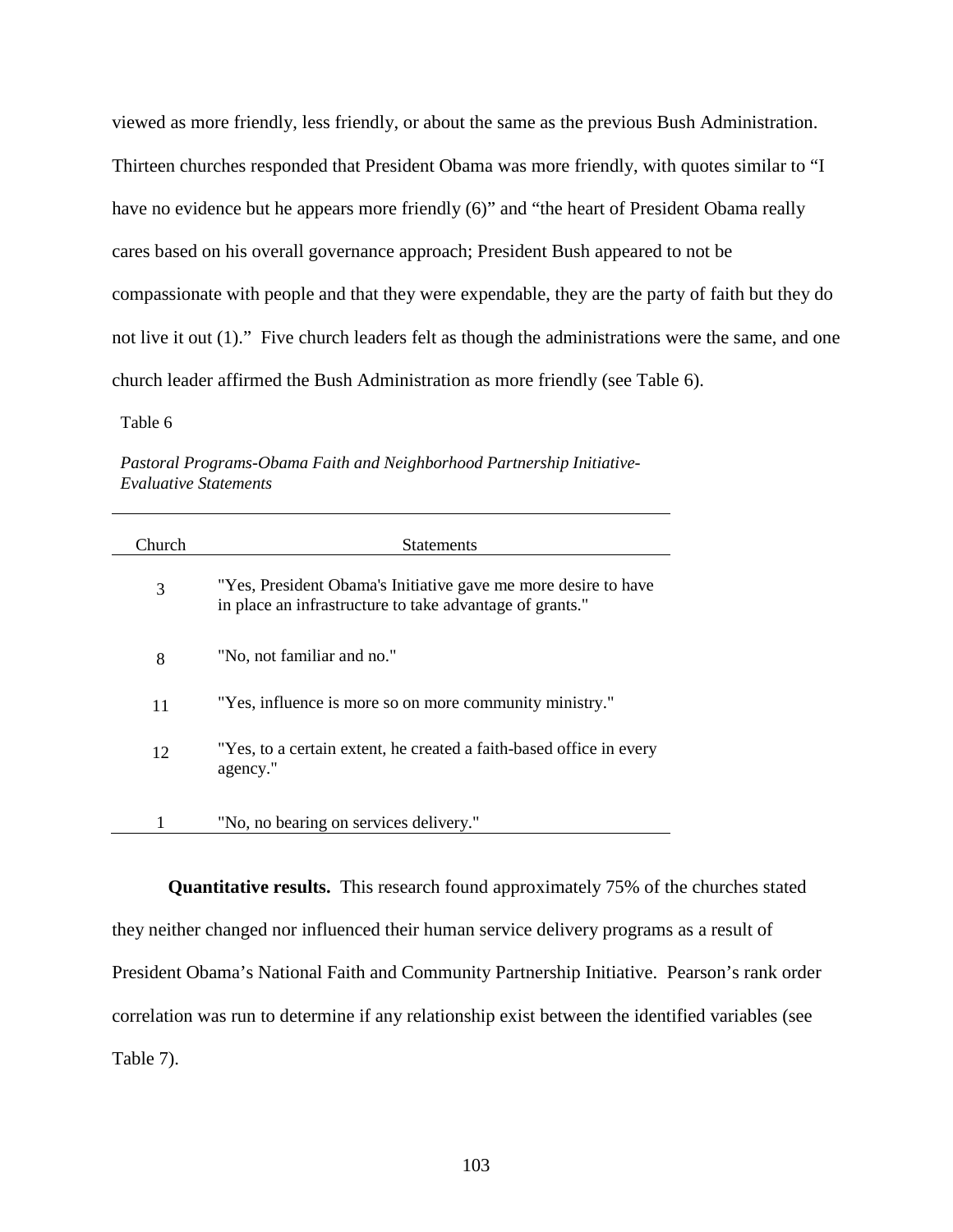|                          |                     | Change in<br>human services | Familiar<br>Obama NFCPI* | Obama NFCPI<br>influence |
|--------------------------|---------------------|-----------------------------|--------------------------|--------------------------|
| Change in                | Pearson correlation | 1                           | .000                     | $-.226$                  |
| Human services           | Sig. (2-tailed)     |                             | 1.000                    | .337                     |
|                          | N                   | 20                          | 20                       | 20                       |
| Familiar<br>Obama NFCPI  | Pearson correlation | .000                        | 1                        | .333                     |
|                          | Sig. (2-tailed)     | 1.000                       |                          | .151                     |
|                          | N                   | 20                          | 20                       | 20                       |
| Obama NFCPI<br>influence | Pearson correlation | $-.226$                     | .333                     | $\mathbf{1}$             |
|                          | Sig. (2-tailed)     | .337                        | .151                     |                          |
|                          | N                   | 20                          | 20                       | 20                       |

*Hypothesis II. Correlations of President Obama's National Faith and Community Partnership Initiative and Human Services* 

\*NFCPI = National Faith and Community Partnership Initiative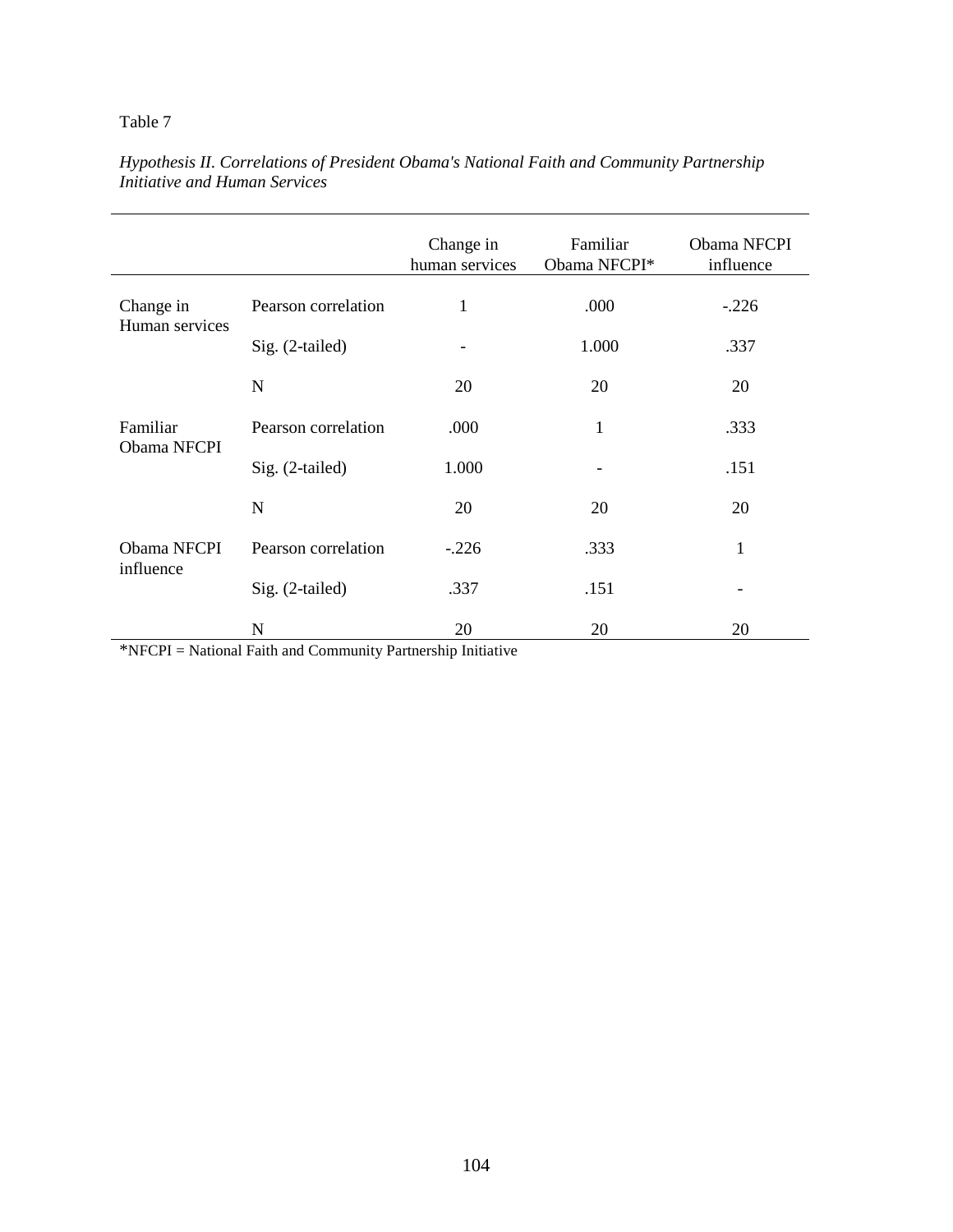An inverse relationship was found between being influenced by Obama's National Faith and Community Initiatives and a change in human services delivery  $(r = -.226)$  and no relationship was found between a change in human service delivery and being familiar with Obama's initiative  $(r = .000)$ . However, the relationships are not statistically significant; therefore, this study failed to reject the null for Hypothesis II.

### **Two Years of College or More**

Of critical importance to the study was the examination of the two variables within the African American church that are often utilized as indicators of socioeconomic membership status and social capital. The variables examined were a high school diploma or less and college- educated African Americans. The two variables were utilized to frame the hypotheses relating to percentages of college educated and high school diploma or fewer members within the examined churches and the churches' probability of participating in human services delivery.

Sewell (2003) suggests that churches with college-educated adults were less likely to provide human services.

**HIII**: African American churches with a high percentage of college-educated adults are anticipated to be more likely to participate in the provision of human services.

**Qualitative results.** This study found that African American churches within Wards 7 and 8 of southeast Washington, DC that had a high percentage of college-educated adults generally provided more human services as indicated by the provision of four or more services. This study found 55% or 11 churches reported that 50% or greater of the adult church members had 2 years or more of college education, and of those 11 churches 8 of them provided four or more services. This study defined three or less and four or more as the division between less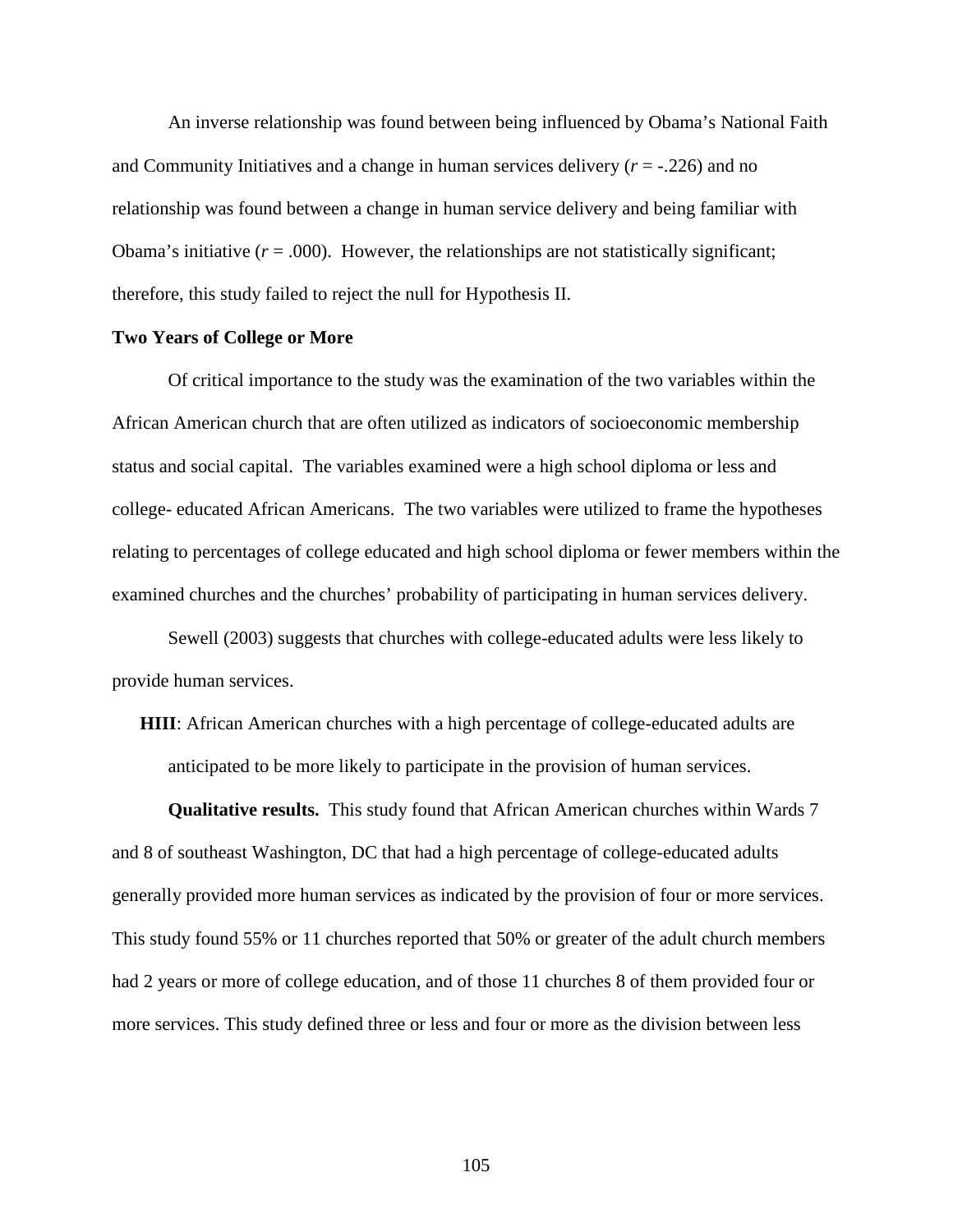likely or more likely, respectively, to participate in the provision of human services. This was determined by this study's 8 human services domains.

This question was answered with a closed-end query that provided four categories that allowed the church leaders to answer simply communicating a specific percentage. These closed-end categorical questions were placed at the end of the survey instrument and proved to be effective there, as the church leader at this point was growing tired and responded with one word answers. Table 8 indicates which churches have an estimated congregation with more than 2 years of college education and the ensuing human services that they provide is presented.

Table 8

| Church | Income<br>Supplement | Child<br>Care | Adult<br>Daycare | Housing | Health | Refugee | Family | Other |
|--------|----------------------|---------------|------------------|---------|--------|---------|--------|-------|
|        |                      |               |                  |         |        |         |        |       |
| 1      | X                    |               | X                |         | X      |         | X      |       |
| 3      | X                    |               |                  |         |        |         | X      | X     |
| 4      | X                    |               |                  | X       | X      |         | X      |       |
| 5      |                      |               |                  |         | X      |         | X      |       |
| 7      | X                    | X             |                  |         | X      |         |        | X     |
| 8      | X                    | X             |                  | X       | X      |         | X      | X     |
| 13     | X                    |               |                  |         | X      | X       | X      | X     |
| 14     | X                    |               |                  |         | X      |         | X      |       |
| 16     | X                    | X             | X                | X       | X      |         | X      | X     |
| 18     | X                    | X             | X                |         | X      |         | X      | X     |
|        |                      |               |                  |         |        |         |        |       |
| 20     | X                    |               | X                |         | X      |         | X      | X     |

*Church Congregations With Educational Level of Two or More Years of College and Services Provided* 

\* X indicates provision of services.

**Quantitative results.** Pearson's rank order correlation was run to determine if any relationship existed between the identified variables. As anticipated, there was a significant inverse relationship between the two variables of high school diploma or less and 2 years or more of college education. There was no statistical relationship found between the number of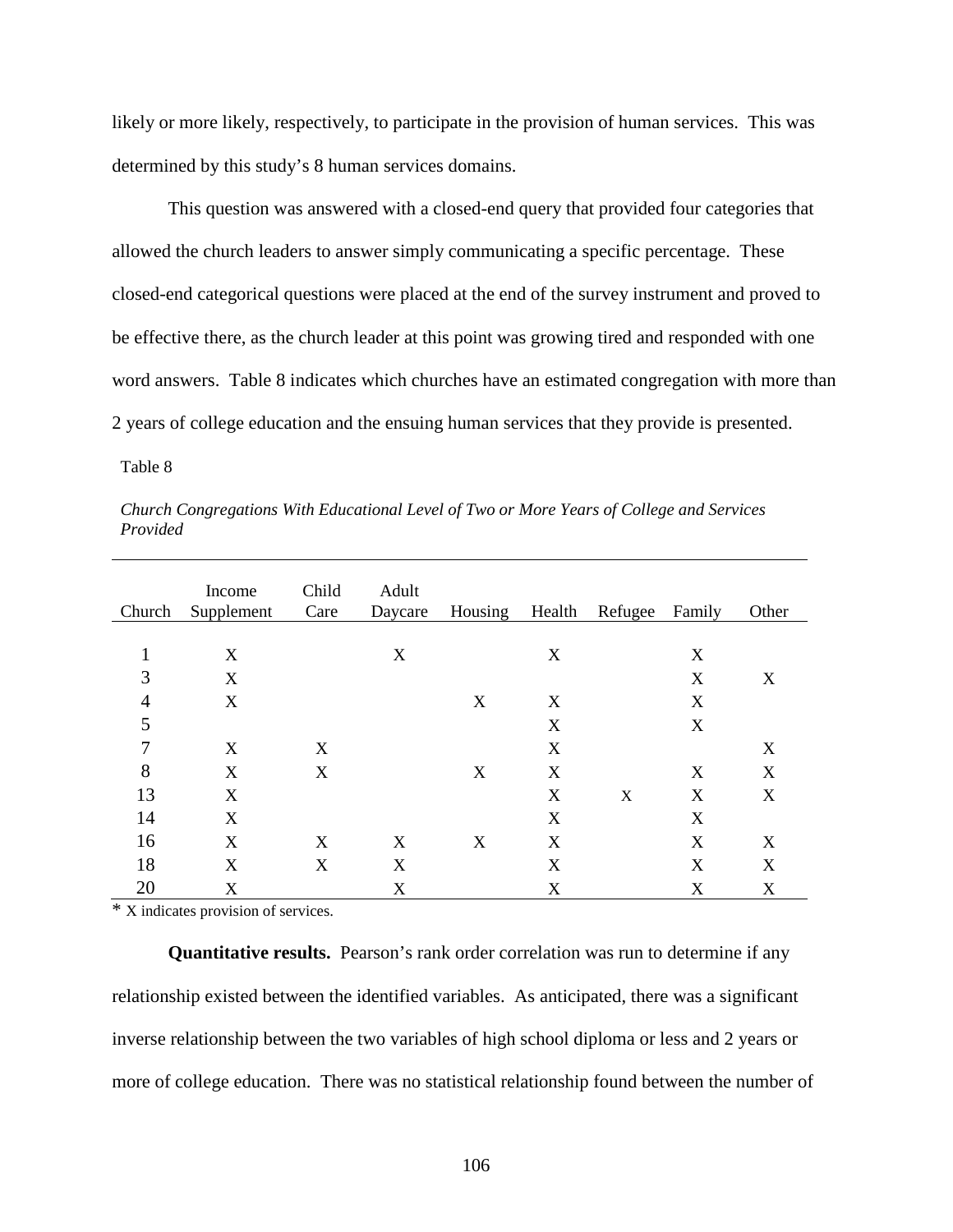services provided and churches with adult members with 2 years or more of college education (.000). Conversely, an inverse relationship was found between the number of services provided and churches with adult members with educational levels of a high school diploma (-.265) or less; however neither relationship was statistically significant, therefore this study failed to reject the null for Hypothesis III (see Table 9).

### Table 9

|                                |                     | Number of<br>services provided | 2 years of college<br>or more | High school<br>diploma or less |
|--------------------------------|---------------------|--------------------------------|-------------------------------|--------------------------------|
| Number of                      | Pearson correlation | $\mathbf{1}$                   | 000                           | $-.265$                        |
| services provided              | Sig. (2-tailed)     |                                | 1.000                         | .260                           |
|                                | $\mathbf N$         | 20                             | 20                            | 20                             |
| Two years college              | Pearson correlation | .000                           | $\mathbf{1}$                  | $-.678*$                       |
| or more                        | Sig. (2-tailed)     | 1.000                          |                               | .001                           |
|                                | N                   | 20                             | 20                            | 20                             |
| High school<br>diploma or less | Pearson correlation | $-.265$                        | $-.678*$                      | 1                              |
|                                | Sig. (2-tailed)     | .260                           | .001                          |                                |
|                                | N                   | 20                             | 20                            | 20                             |

*Hypothesis III. Correlations of Years of Education and Number of Human Services* 

\*Correlation is significant at the 0.01 level (2-tailed).

While the qualitative data suggest that churches with 2 years or more of college-educated members are participating in the delivery of human services by providing four or more human services in Wards 7 and 8 of southeast Washington, DC, the analysis suggests there is no statistical relationship between higher education of church membership and being more likely to provide human services. Differing findings are not uncommon in mix methods studies the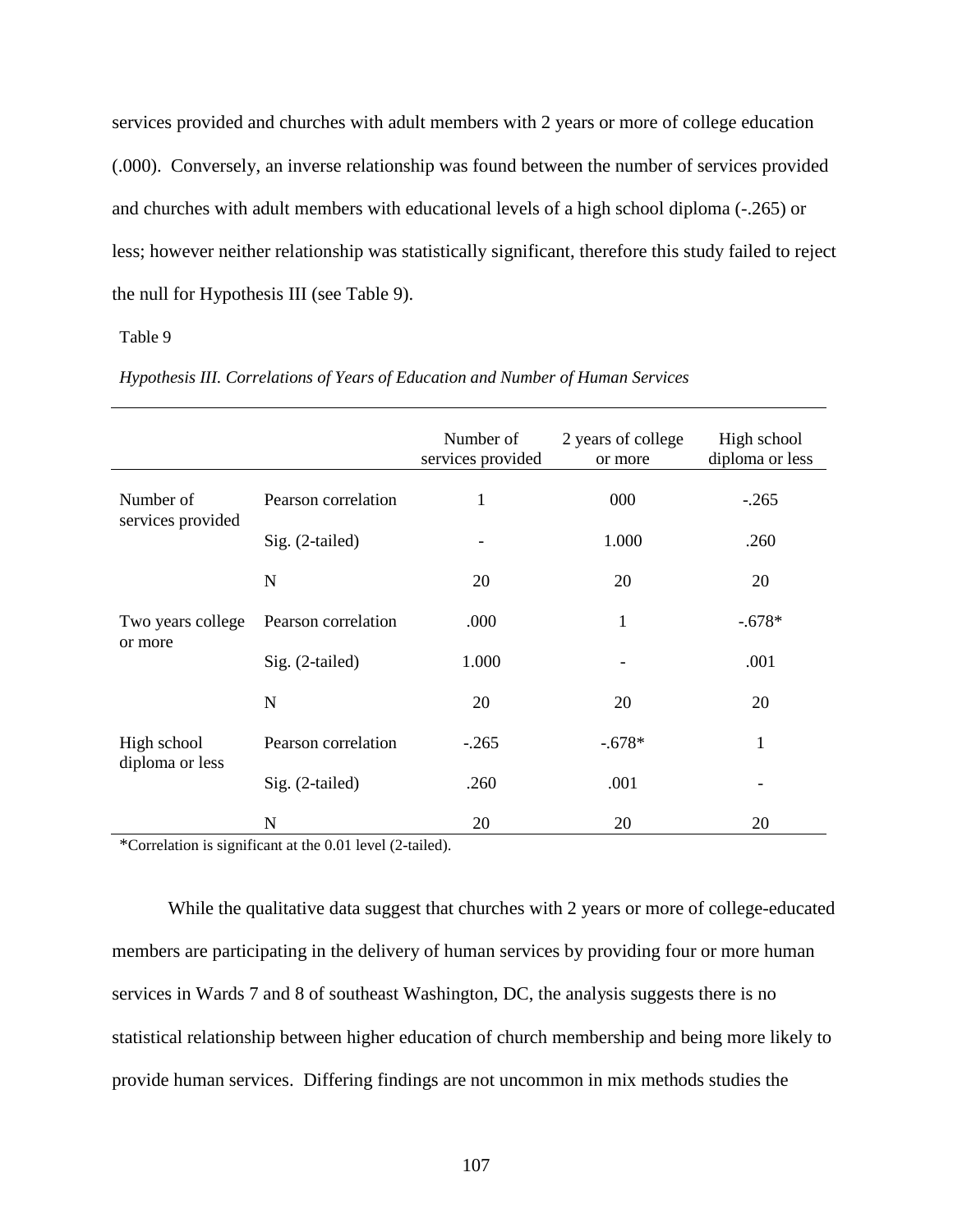finding can, however, be integrated and consistency is restored by admitting complexity in the phenomenon under investigation (Slonim-Nevo & Nevo, 2009). This may be explained by the less intensive level (number of human services) provided by the more educated church population. Other potential explanatory variables will be discussed in Chapter 5.

Additionally, a correlation analysis was performed utilizing 2 years or more of college education and a high school diploma or less across all levels of services measured as a continuous variable provided by the 20 churches. Churches that have larger numbers of members who have a high school diploma or less were found to have no relationship (*r* = .045) with provision of services, and churches that have members with 2 years of college or more were found to have an inverse relationship  $(r = -0.211)$ . Again neither relationship was found to be significant.

### **Blue Collar Workers**

**HIV:** African American churches with a high percentage of blue-collar church members will be more likely to participate in the provision of human services.

**Qualitative results.** This study found that African American churches within Wards 7 and 8 of southeast Washington, DC with a high percentage of blue collar workers were participating aggressively in the provision of human services. When compared to the more educated churches, blue collar churches appear to proportionately provide more services. The 20 churches interviewed averaged 60% of the members working in white collar or professional settings of employment. Furthermore, there were 6 out of the 20 (30%) churches that reported 50% or greater of their members working in a blue collar job.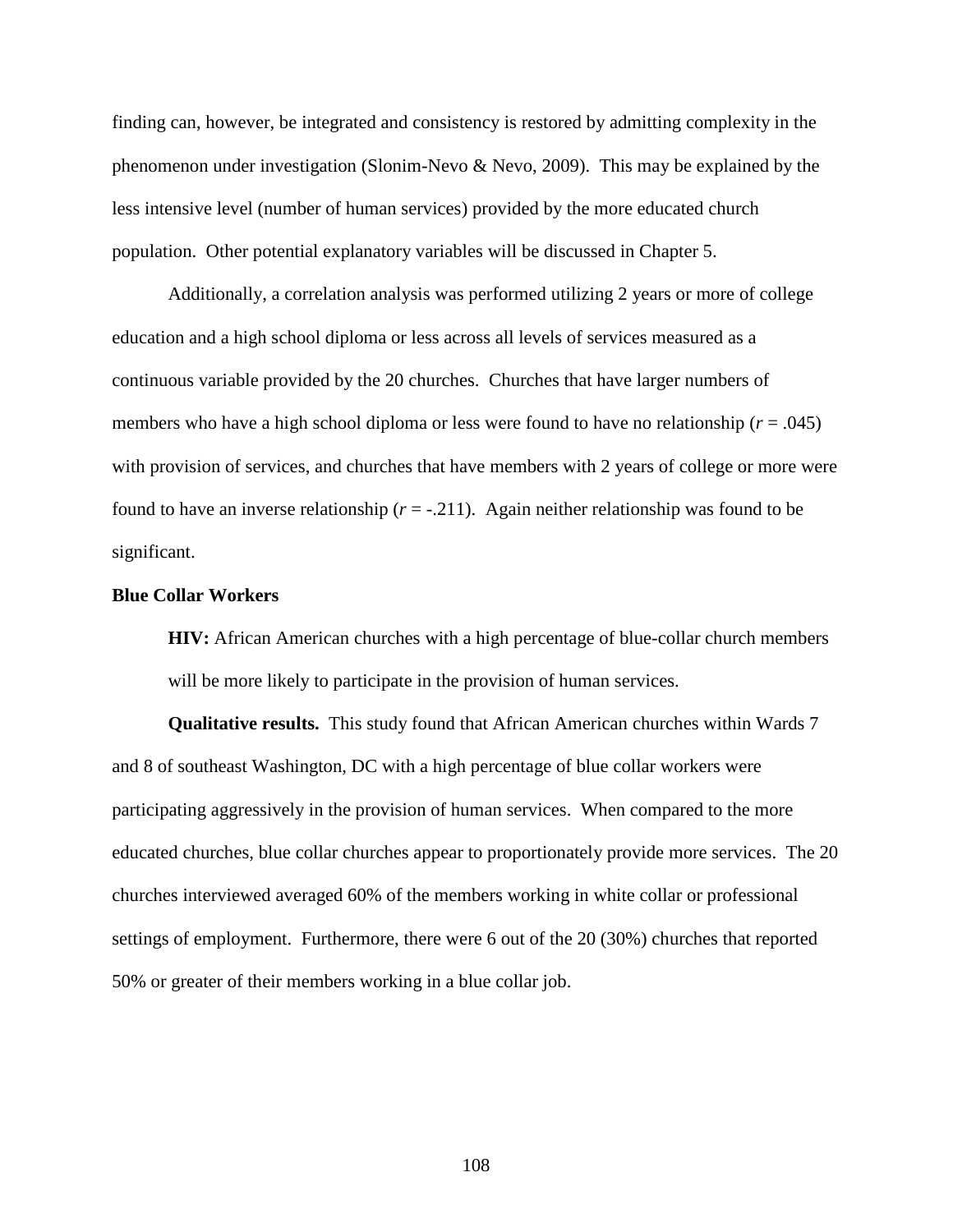When comparing the results in Table 3 and Table 8 with Table 10, the picture of the level of services provided is more intense with the smaller population of blue collar churches. This may explain both findings from this study regarding the variables, two years of college education and blue collar workers.

Table 10

| Church | Income<br>Supplement | Child<br>Care | Adult<br>Daycare | Housing Health Refugee |   |   | Family | Other |
|--------|----------------------|---------------|------------------|------------------------|---|---|--------|-------|
|        |                      |               |                  |                        |   |   |        |       |
| 8      | X                    | X             |                  | X                      | X |   | X      | X     |
| 10     | X                    | X             |                  | X                      | X | X |        |       |
| 11     | X                    |               |                  |                        |   |   | X      |       |
| 13     |                      |               |                  |                        | X | X | X      | X     |
| 15     | X                    | X             | X                | X                      | X |   | X      |       |
| 19     |                      | Х             |                  | X                      | X |   | X      | X     |

*Blue Collar Members and Human Services Provision\** 

\*X indicates provision of services.

This study defined three or less and four or more as the division between less likely or more likely respectively to participate in the provision of human services. This was determined by this study's eight human services domains.

This question was answered with a closed-end query that provided four categories that allowed the church leaders to answer simply communicating a specific percentage. These closed-end categorical questions were placed at the end of the survey instrument and proved to be effective there as the church leader at this point was growing tired and responded with one word answers.

**Quantitative results.** Dubois (1995) and Lincoln and Mamiya (1990) suggest different results regarding the percentage of blue collars churches that are likely to provide human services. This study suggests that the higher the percentage of blue collar church members the more likely the church to participate in human service provision. Pearson's rank order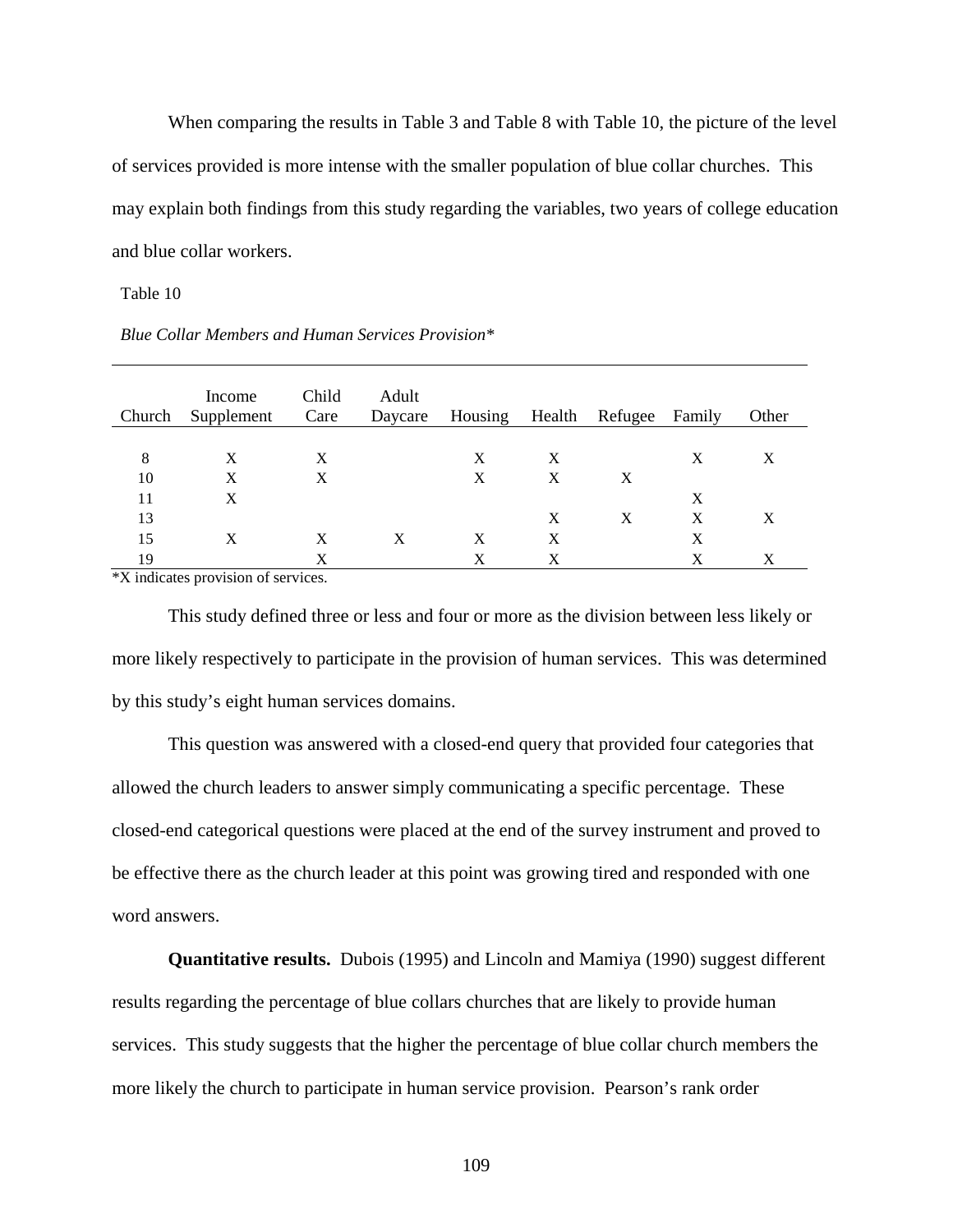correlation was run to determine if any relationship exists between the identified variables. This study found a slightly positive relationship between the number of blue collar workers within a church and the number of services provided  $(r = .166)$ . This was further supported by the finding of an inverse relationship between the number of white collar/professional workers a church has and the number of services that the churches provide  $(r = -249)$ . However, neither relationship was found statistically significant, therefore this study failed to reject the null for Hypothesis IV (see Table 11).

### Table 11

|  | Hypothesis IV. Correlations of Socioeconomic Status and Number of Human Services |  |
|--|----------------------------------------------------------------------------------|--|
|  |                                                                                  |  |

|                   |                     | Number of<br>services provided | White collar/pro<br>jobs | Blue collar<br>jobs |
|-------------------|---------------------|--------------------------------|--------------------------|---------------------|
| Number of         | Pearson correlation | 1                              | $-.249$                  | .166                |
| services provided | Sig. (2-tailed)     |                                | .289                     | .485                |
|                   | N                   | 20                             | 20                       | 20                  |
| White collar/pro  | Pearson correlation | $-.249$                        | $\mathbf{1}$             | $-.850*$            |
| jobs              | Sig. (2-tailed)     | .289                           | -                        | .000                |
|                   | N                   | 20                             | 20                       | 20                  |
| Blue collar jobs  | Pearson correlation | .166                           | $-.850*$                 | 1                   |
|                   | Sig. (2-tailed)     | .485                           | .000                     |                     |
|                   | N                   | 20                             | 20                       | 20                  |

\*Correlation is significant at the 0.01 level (2-tailed).

Additionally a correlation analysis was performed utilizing blue collar workers within the churches across all levels of services provided by the 20 churches. Churches that have a larger number of members that are blue collar workers are  $(r = .84)$  have a positive relationship with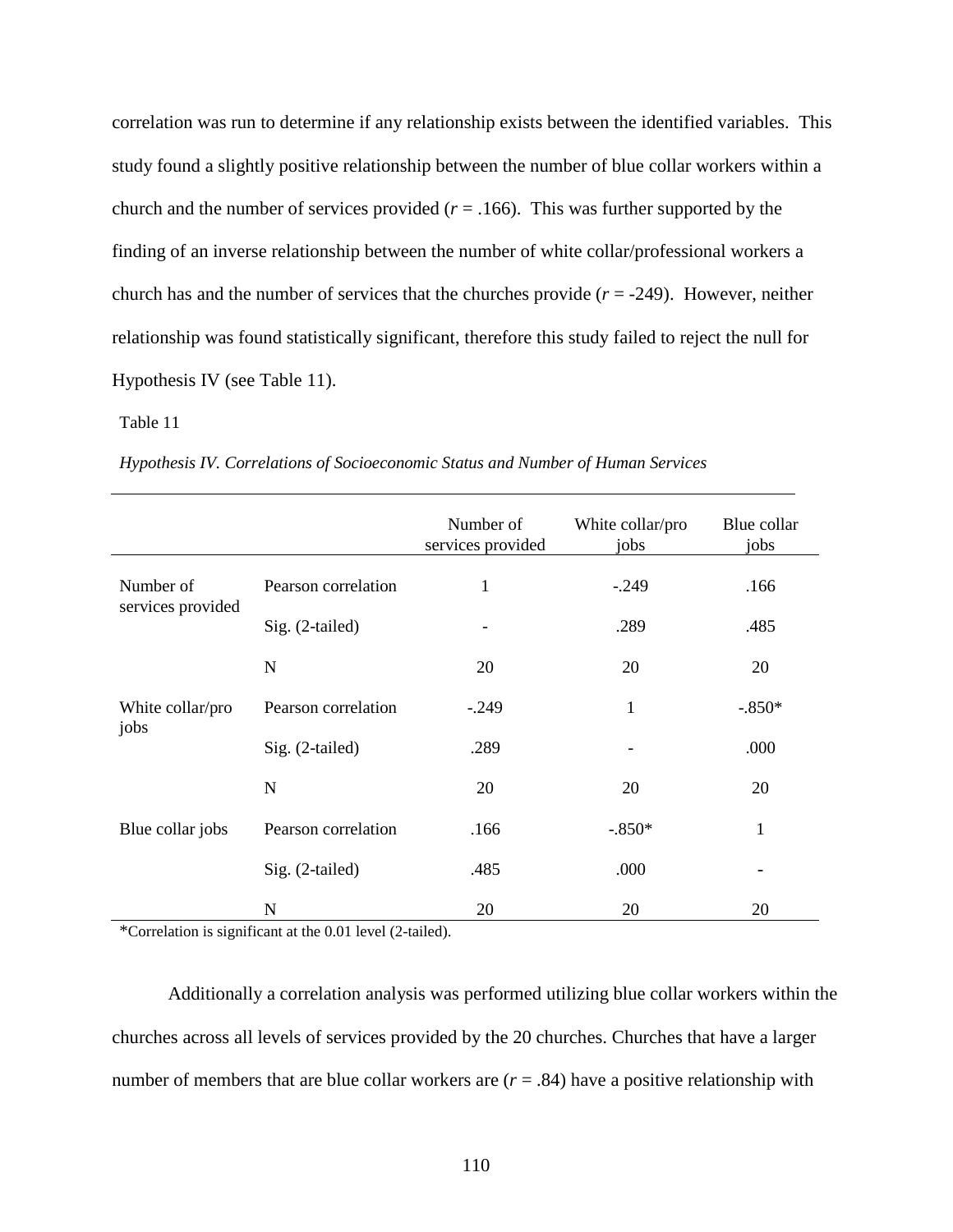provision of services and churches that have a greater number of white collar workers had an inverse relationship (*r* = -.88); a positive relationship (*r* = .254) was also found between churches with larger numbers of low income congregants and across all levels of services measured as a continuous variable provided by the 20 churches. Again neither relationship was found to be significant.

### **Membership Size and Financial Resources**

Church size is often a variable utilized in the examination of service delivery or program effectiveness (Cnaan & Boddie, 2001; Dossett et al., 2005; Mollica et al., 1986). Present day African American pastors utilize church resources (weekly donations) and assets to aid members of their congregation and community. These local assets and resources include the provision of church-owned and managed food kitchens, after school programs, and child daycare to meet the ever-growing needs and expectations of the community. In a study conducted by the Center on Philanthropy at Indiana University, Burlingame (2005) reported that the average donation amount given annually by each member was approximately \$895. The theory is the larger the church the greater resources available for community-related services or functions. African American pastors who have national prominence utilize national media outlets to communicate community challenges and church-based strategies to address these disparate challenges.

**HV**: African American churches with a large number of members are more likely to provide human services in their communities.

**Qualitative results.** This study found that African American churches within Wards 7 and 8 of southeast Washington, DC with a large membership size, as indicated by having 300 or more members, are extremely likely to participate in the provision of human services. Of the 16 churches with large memberships that participated in this study only two provided three or fewer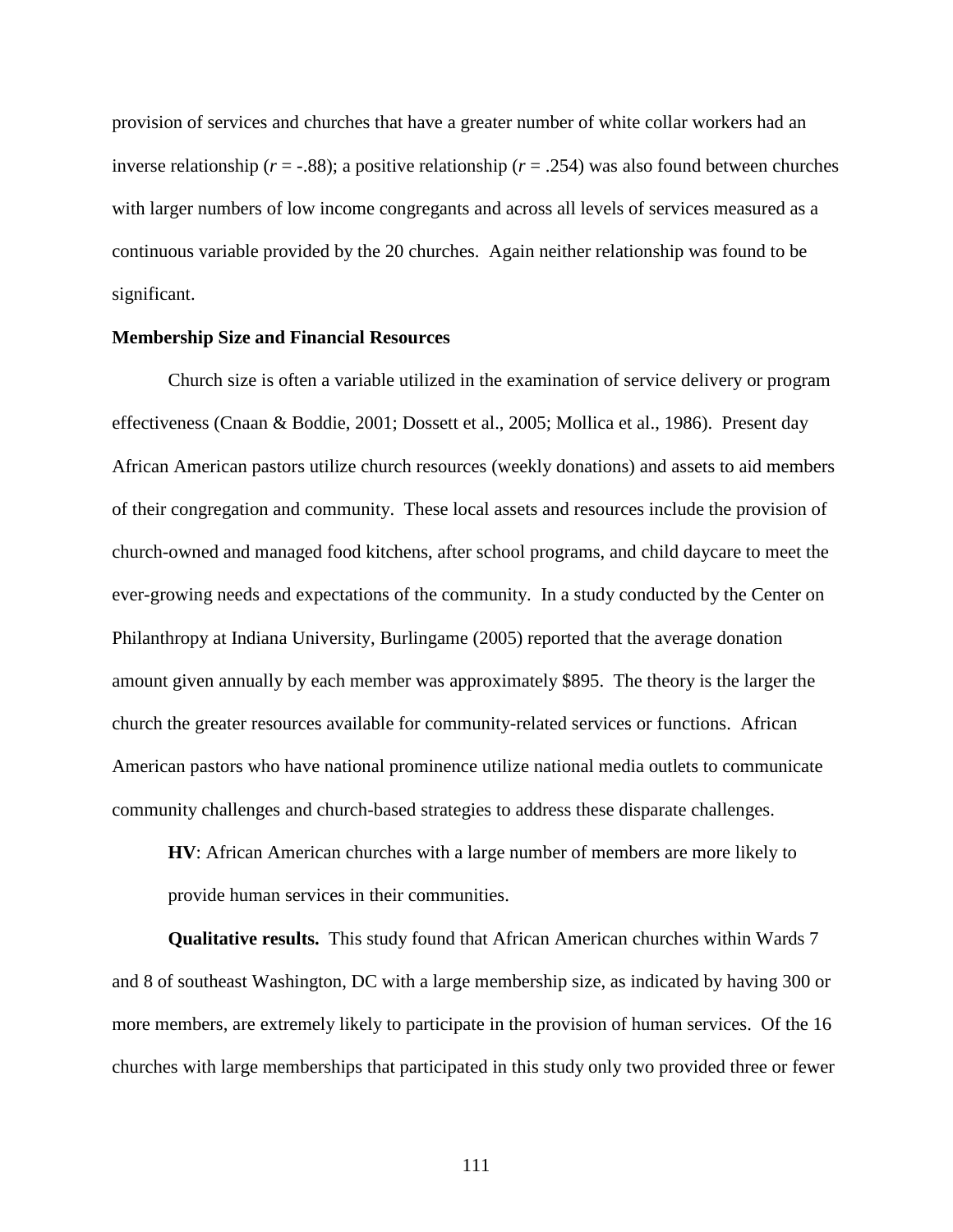human services. The balance of the churches provided over four human services with the three largest categories being income support, health, and family strengthening. Table 12 provides comments from the pastors of churches with large memberships and financial resources regarding the provision of human services.

This study defined three or fewer and four or more as the division between less likely or more likely, respectively, to participate in the provision of human services. This was determined by this study's eight human services domains.

This question was answered with a closed-end query that provided four categories, which allowed the church leaders to answer simply communicating a specific number of members. These closed-end categorical questions were placed at the end of the survey instrument and proved to be effective there, as the church leader at this point was growing tired and responded with one word answers. The evaluative comments in Table 12 were taken from the leaders of the larger churches regarding their churches' human services activities with the communities across all eight domains. Human services provision provided by churches with larger memberships and financial resources are shown in Table 13.

**Quantitative results.** Of the 20 churches interviewed, 75% were large membership churches as identified by having 300 members or more (see Table 14). Pearson's rank order correlation was run to determine if any relationship exists between the identified variables. A positive relationship was found between the number of services provided and the approximate membership size  $(r = .340)$ . This relationship was found not to be statistically significant; therefore, this study failed to reject the null for Hypothesis V.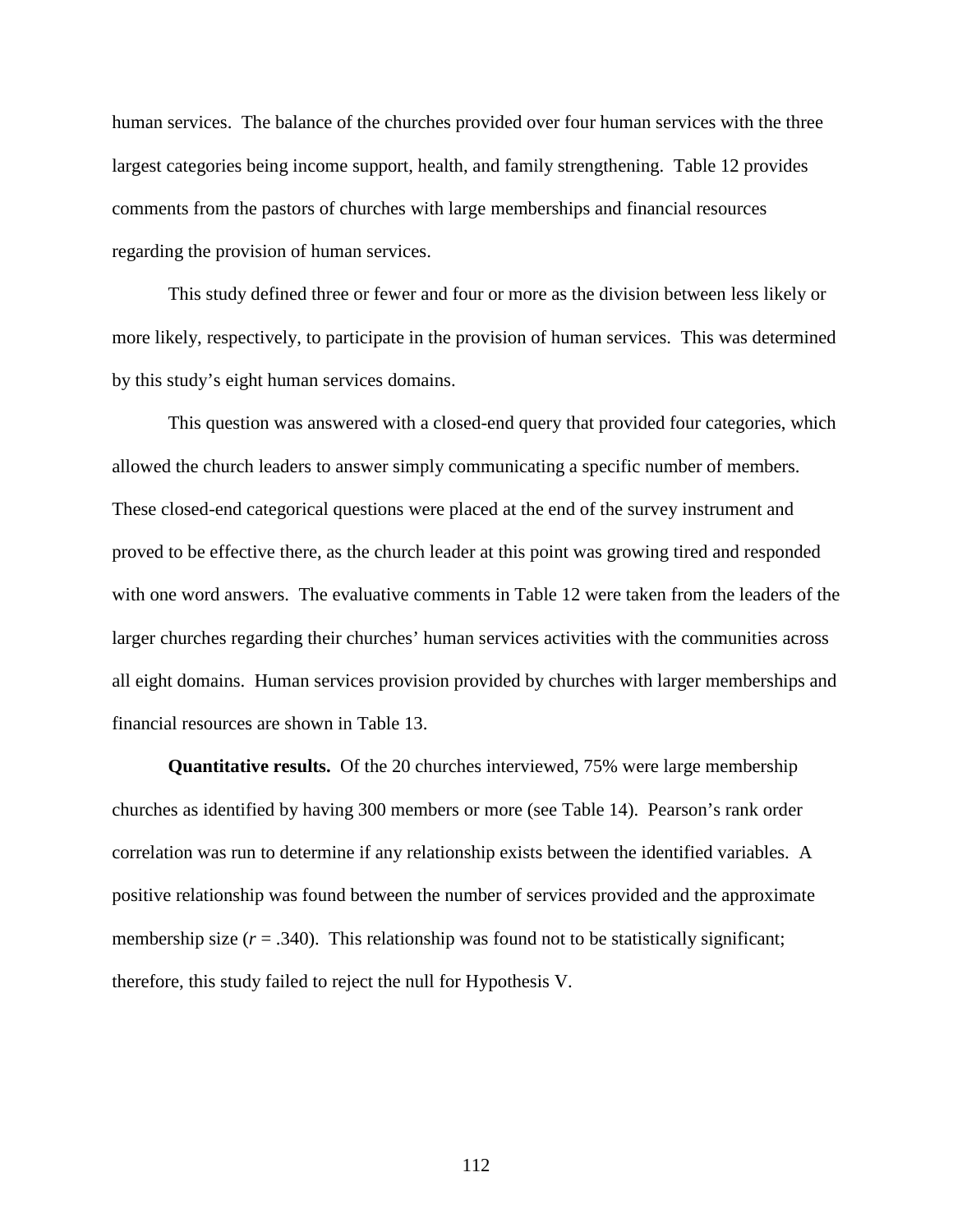*Pastoral Programs-Large Church Membership and Financial Resources and Estimated Human Services Provision-Evaluative Statements* 

| Church | <b>Statements</b>                                                                                                                                                                                                                                                                                                                                                                                                                                                                                                                                                                                 |
|--------|---------------------------------------------------------------------------------------------------------------------------------------------------------------------------------------------------------------------------------------------------------------------------------------------------------------------------------------------------------------------------------------------------------------------------------------------------------------------------------------------------------------------------------------------------------------------------------------------------|
| 3      | "We provide income support through a benevolence fund to assist with rent and<br>medical expenses (etc.). We are in the process of applying [for] a health grant to<br>further our service around breast cancer to support other women within the<br>community that struggle with this challenge."                                                                                                                                                                                                                                                                                                |
| 9      | "Yes, we provide these services because we have done an asset mapping process<br>of the neighborhood and determined the need and what we can do to meet that<br>need from this tool. We pay the rent to the landlord not the tenant to ensure that<br>it pays the bill. We have a health ministry that deals with the stress level of<br>people, negative energy and behavior, life choices including selecting a mate,<br>physical and mental issues, abstinence and body, mind, and spiritual issues."                                                                                          |
| 15     | "Yes, we have an informal system to be able to respond to the community needs<br>in spite of our meager resources. We examine what the problem is, how you got<br>here and is this going to sustain you. We are not a social service business per se,<br>we are not going to help you to shack up or live with some guy who is not<br>supporting you and the family. We have a mega health done at the elementary<br>school. God's main institution of advancing his kingdom was and is the family,<br>major moves of God are through the family. We provide premarital counseling<br>curriculum" |
| 17     | "Yes, we have an economic development corporation and we hire Black<br>contractors and require them to hire people from the neighborhood, train them,<br>and put them to work on our \$22.5 million dollar project. We are building a 100-<br>unit housing complex for our seniors."                                                                                                                                                                                                                                                                                                              |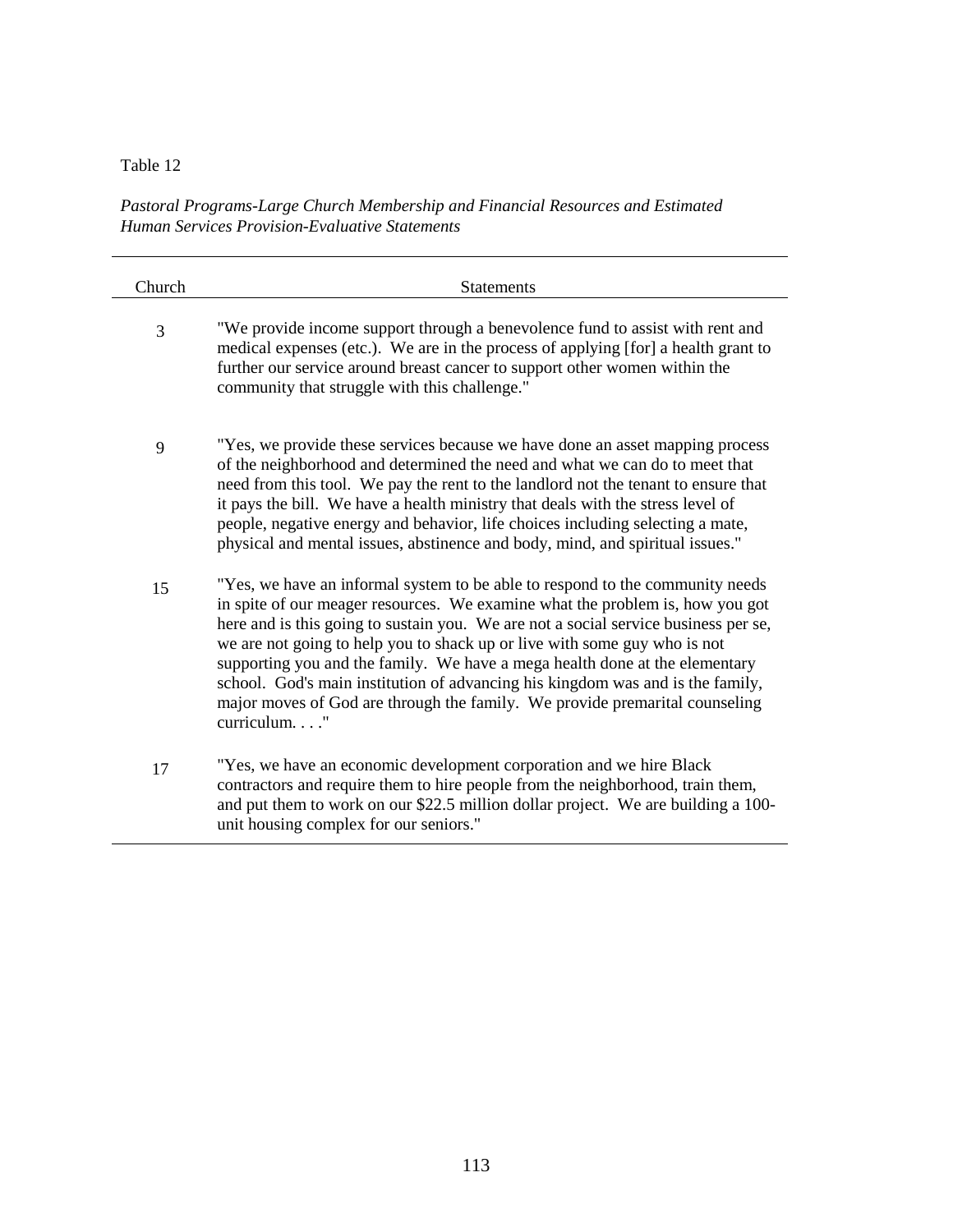*Human Services Provision Level in Churches With Large (300 or more) Membership Size and Financial Resources\** 

| Church         | Income<br>Supplement | Child<br>Care | Adult<br>Daycare | Housing | Health | Refugee | Family | Other |
|----------------|----------------------|---------------|------------------|---------|--------|---------|--------|-------|
|                |                      |               |                  |         |        |         |        |       |
| $\mathbf{1}$   | X                    |               | X                |         | X      |         | X      |       |
| $\overline{2}$ |                      |               |                  | X       | X      |         | X      |       |
| 3              | X                    |               |                  |         | X      |         | X      | X     |
| $\overline{4}$ | X                    |               |                  | X       | X      |         | X      |       |
| 6              | X                    | X             |                  |         | X      |         | X      | X     |
| 8              | X                    | X             |                  | X       | X      |         | X      | X     |
| 9              | X                    | X             |                  | X       | X      |         | X      | X     |
| 10             | X                    | X             |                  | X       | X      | X       | X      | X     |
| 13             | X                    |               |                  |         | X      | X       | X      | X     |
| 14             | X                    |               |                  |         | X      |         | X      |       |
| 15             | X                    | X             | X                | X       | X      |         | X      | X     |
| 16             | $\mathbf X$          | X             | X                | X       | X      |         | X      |       |
| 17             | X                    | X             | X                | X       | X      |         | X      |       |
| 18             | X                    | X             | X                |         | X      |         | X      | X     |
| 19             |                      | X             |                  | X       | X      |         | X      | X     |
| 20             | X                    |               | X                |         | X      |         | X      | X     |

\*X indicates the provision of services.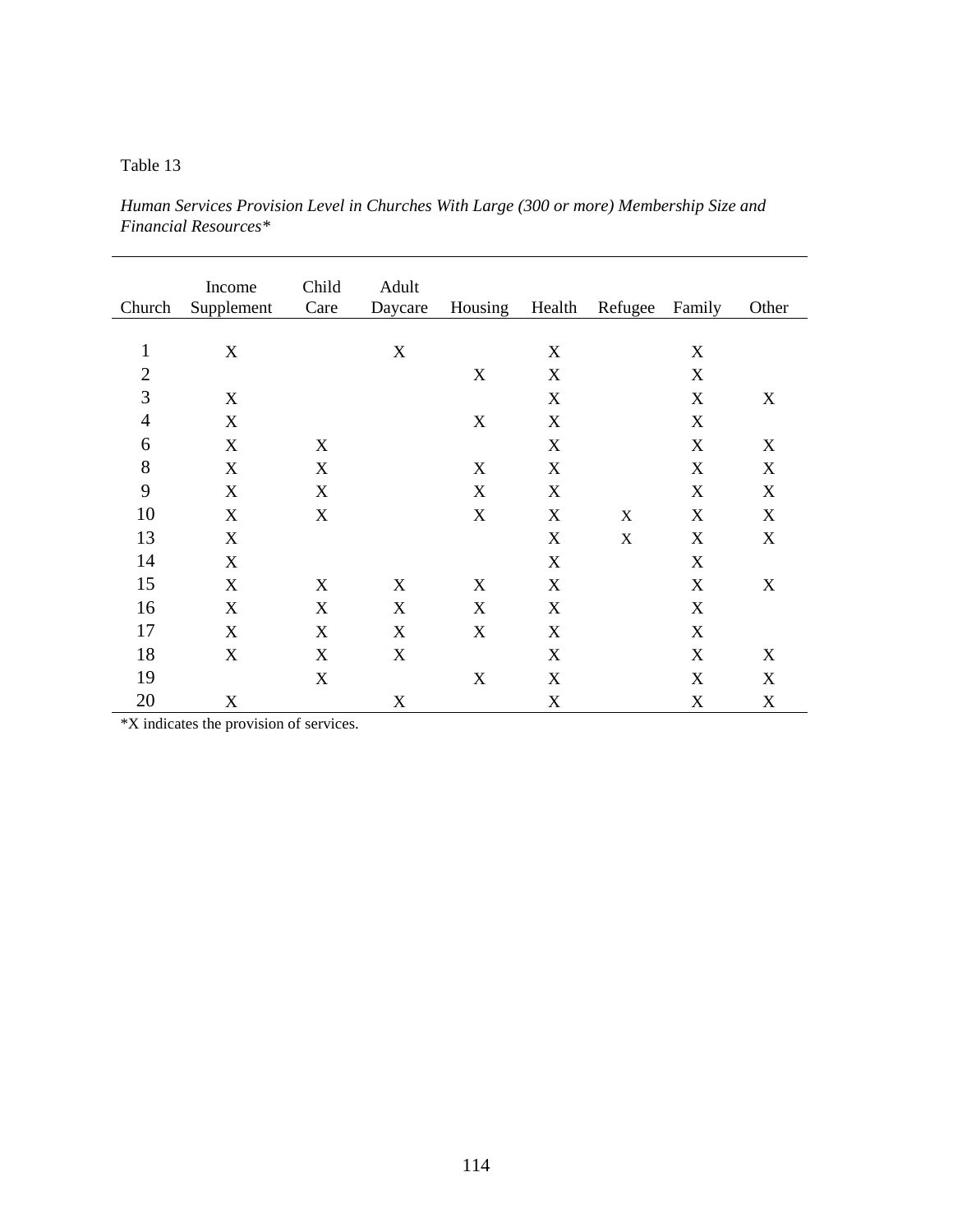|                                |                     | Number of services<br>provided | Approximate<br>membership size |
|--------------------------------|---------------------|--------------------------------|--------------------------------|
| Number of services<br>provided | Pearson correlation | 1                              | .340                           |
|                                | Sig. (2-tailed)     | -                              | .143                           |
|                                | N                   | 20                             | 20                             |
| Approximate                    | Pearson correlation | .340                           | 1                              |
| membership size                | Sig. (2-tailed)     | .143                           |                                |
|                                | N                   | 20                             | 20                             |

*Hypothesis V. Correlations of Membership Size and Number of Human Services*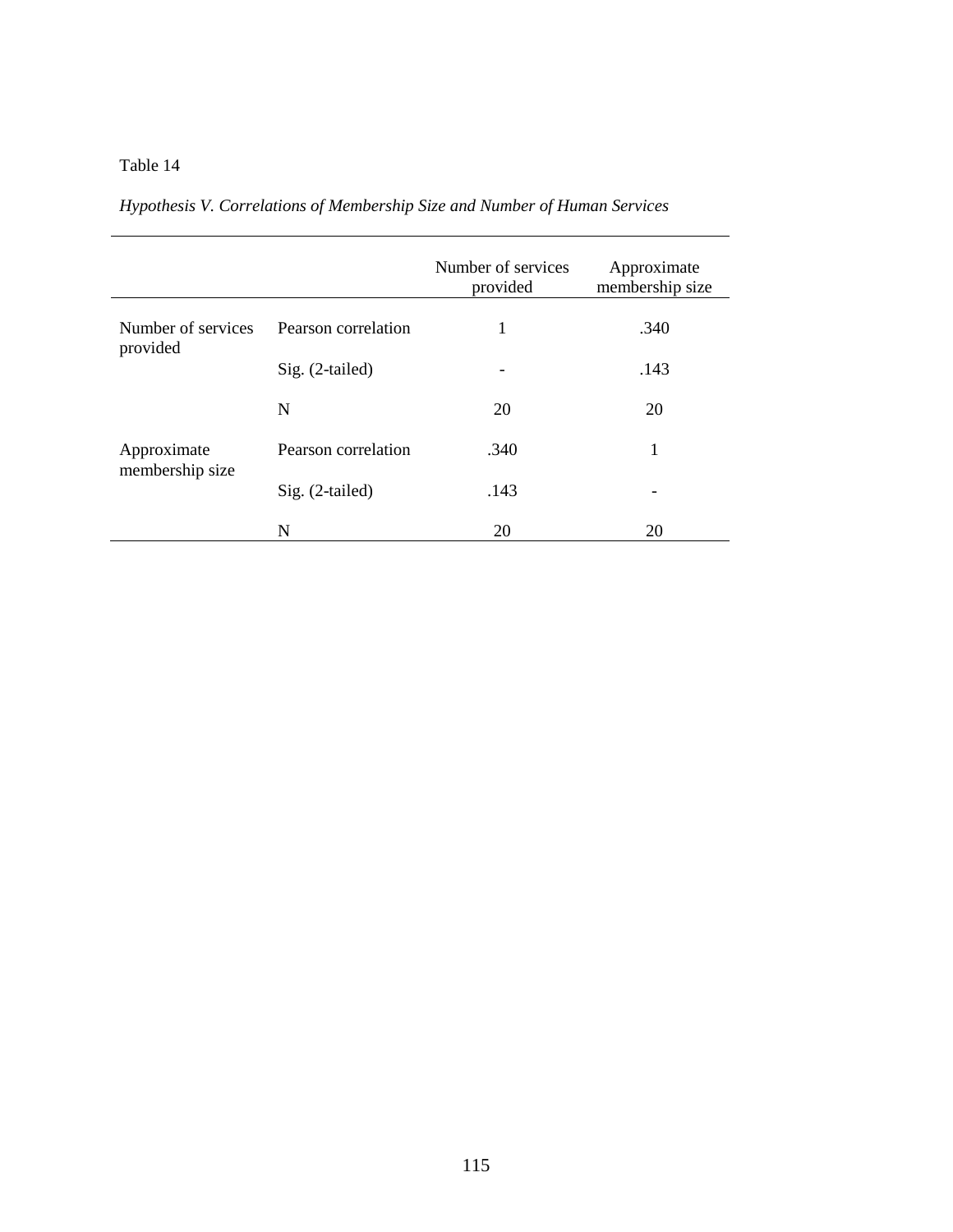Additionally a correlation analysis was performed between approximate membership size across all levels of services measured as a continuous variable provided by the 20 churches. Churches that have a greater amount of members were found to have small positive relationship  $(r = .060)$  with provision of all levels of human services. Again neither relationship was found to be significant. This study failed to reject the null for Hypothesis V

### **Financial Resources**

The study identified the following income categories: Small - \$0 to \$35,000, Medium - \$35,001 to 213,900, Large - \$213,901 to 1,426,000, and Mega \$1,426,000 or above. These figures were calculated utilizing the specific congregant/member size of each church and the average donation amount identified in a University of Indiana study (Burlingame, 2005) and served as a proxy for actual data from each church leader.

Of the 20 churches interviewed, 15 (75%) reported having 300 members or greater. As expected, the church leaders were reluctant to share the financial data of the church, but the larger member-based churches within this study were also found to have estimated larger financial resources (Burlingame, 2005).

**HVI**: African American churches with large (estimated) financial resources collected from the membership are more likely to provide human services in their communities.

**Qualitative results.** This study found that African American churches with large (estimated) financial resources were similar to membership size providing over four human services to the community. The researcher only had one church to respond directly to the question of the annual revenue collected by the church. To attempt to answer the question the researcher relied on a University of Indiana study (Burlingame, 2005) in order to project the average annual revenue of the church by utilizing the annual average donation amount found in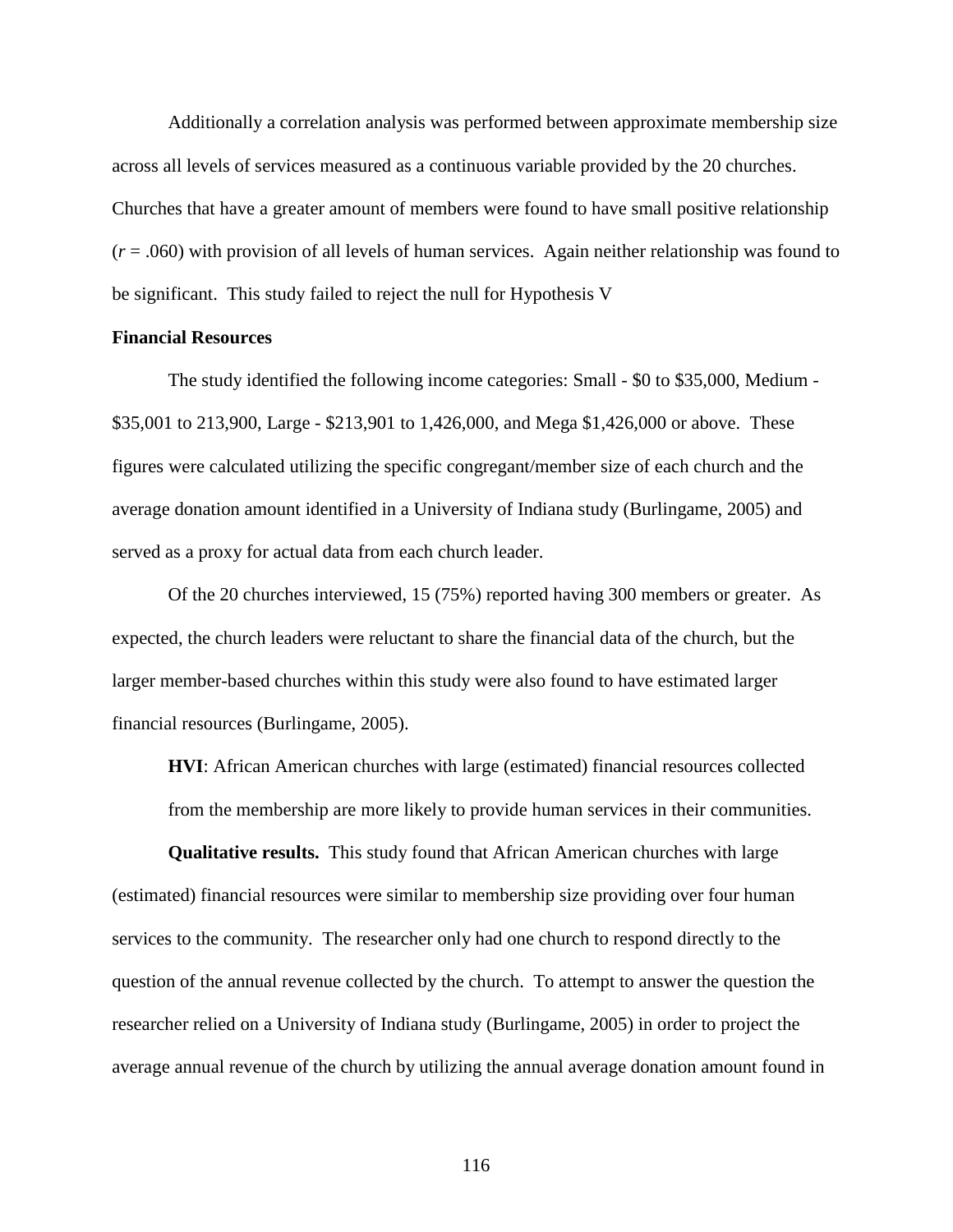Burlingame's study. The researcher simply multiplied the average annual donation amount of \$895 by the total number of members the church leaders provided in an earlier question; these numbers served as a proxy for actual data from each church leader.

This study found that across all estimated income strata 15 churches (75%) provided four or more human services. None were found in the Small category (\$35,000 or less); 4 were found in the Medium category (\$35,001-213,900); 7 were found in the Large category (\$213,901- 1,426,000); and 4 were found in the Mega category (\$1,426,000 or above) (see Table 15).

Forty-five percent of the churches included in the study had between 26% and 49% of church income dedicated to the provision of human services. Additionally, 15 of the 20 interviewed provided four or more human services to members of the community. Finally, only one church interviewed reported that it dedicated approximately 50% to 74% of the church's income to provision of human services (see Table 16)

This question was answered with a closed-end query that provided four categories that allowed the church leaders to answer simply communicating a specific number of members. These closed-end categorical questions were placed at the end of the survey instrument and proved to be effective there, as the church leader at this point was growing tired and responded with one word answers. The evaluative comments in the Table 12 were taken from the estimated larger financially resourced church leaders regarding their churches' human services activities with the communities across all eight domains. Table 17 displays human services distribution per estimated church income.

**Quantitative results.** Of the 20 churches interviewed, 75% were found to have large resources. Pearson's rank order correlation was run to determine if any relationship existed between the identified variables (see Table 18). A positive relationship was found between the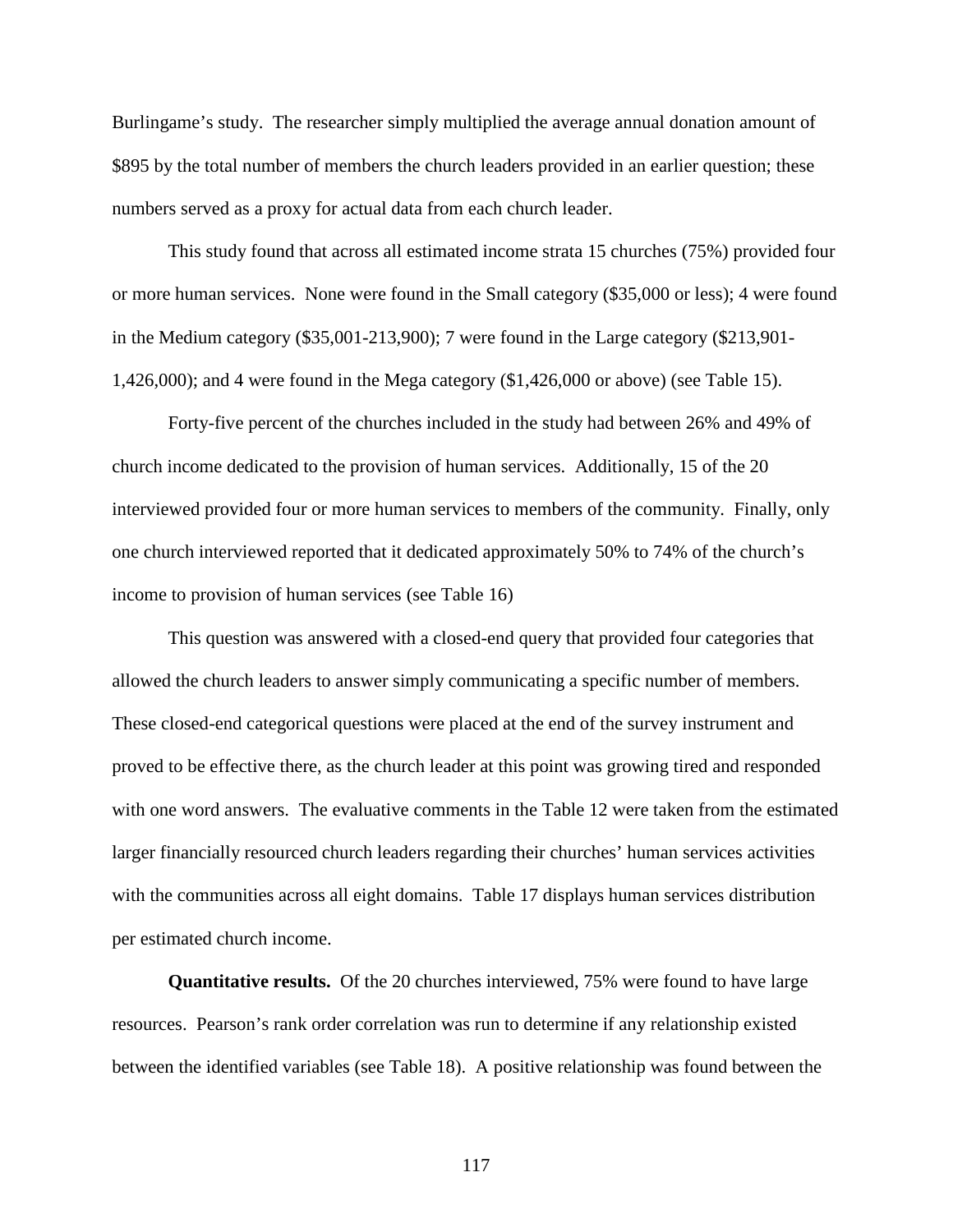*Cross Tabulation - Estimated Income and Three Services or Less or Four Human Services or More* 

|                                             |                    | \$213,900 |    | $$1,426,000$ > \$1,426,000 | Total |
|---------------------------------------------|--------------------|-----------|----|----------------------------|-------|
| Number of human services 3 services or less |                    |           |    |                            |       |
|                                             | 4 services or more | Δ         |    |                            |       |
| Total                                       |                    |           | 10 |                            |       |

### Table 16

*Cross Tabulation - Percentage of Income Dedicated to Human Services and Three Services or Less or Four Services or More* 

|                                                                   | $1-25$ | 26-49 | 50-74 | Total                                   |
|-------------------------------------------------------------------|--------|-------|-------|-----------------------------------------|
| Number of human services 3 services or less<br>4 services or less |        | 9     |       |                                         |
|                                                                   | 10     |       |       |                                         |
|                                                                   |        |       |       | % of income dedicated to human services |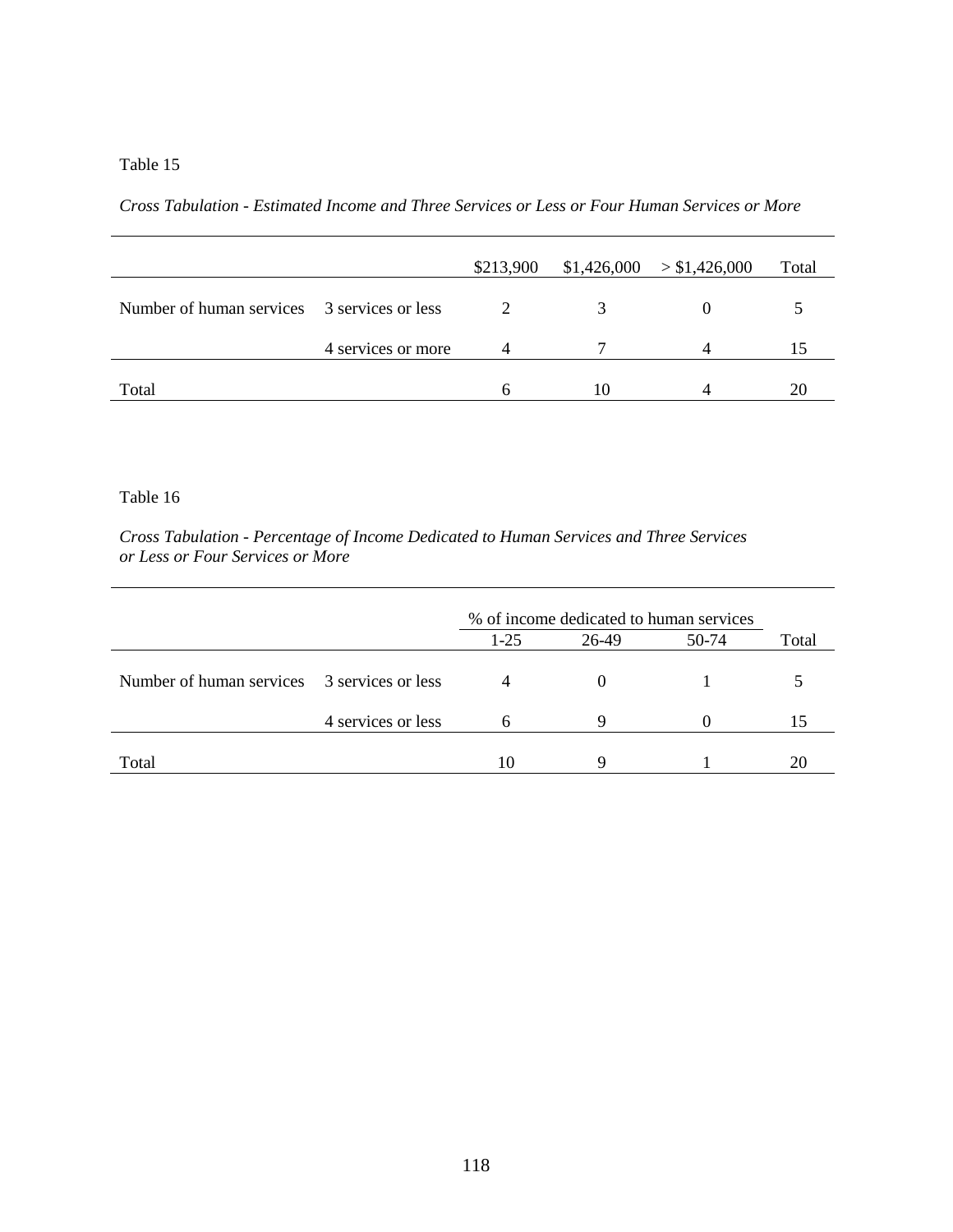# *Human Services Provision by Church Estimated Income and Percentage of Distribution\**

| Church                   | Estimated<br>church income | % of income<br>for human<br>services | Income<br>supplement      | Child<br>care             | Adult<br>daycare | Housing                   | Health                    | Refugee | Family      | Other                     |
|--------------------------|----------------------------|--------------------------------------|---------------------------|---------------------------|------------------|---------------------------|---------------------------|---------|-------------|---------------------------|
| $\mathbf 1$              | \$7,160,000.00             | 33                                   | $\mathbf X$               |                           | X                |                           | $\mathbf X$               |         | $\mathbf X$ |                           |
| $\sqrt{2}$               | \$581,750.00               | 20                                   |                           |                           |                  | X                         | X                         |         | $\mathbf X$ |                           |
| $\mathfrak{Z}$           | \$358,000.00               | 10                                   | $\mathbf X$               |                           |                  |                           |                           |         | $\mathbf X$ | $\boldsymbol{\mathrm{X}}$ |
| $\overline{\mathcal{A}}$ | \$447,500.00               | 25                                   | X                         |                           |                  | X                         | $\boldsymbol{\mathrm{X}}$ |         | $\mathbf X$ |                           |
| 5                        | \$134,250.00               | $\overline{7}$                       |                           |                           |                  |                           | X                         |         | $\mathbf X$ |                           |
| 6                        | \$671,250.00               | 7.5                                  | $\boldsymbol{\mathrm{X}}$ | X                         |                  |                           | $\mathbf X$               |         | $\mathbf X$ | $\mathbf X$               |
| $\overline{7}$           | \$134,250.00               | 10                                   | $\mathbf X$               | $\mathbf X$               |                  |                           | X                         |         |             | $\mathbf X$               |
| $8\,$                    | \$10,740,000.00            | 30                                   | $\mathbf X$               | X                         |                  | $\mathbf X$               | $\mathbf X$               |         | $\mathbf X$ | $\mathbf X$               |
| 9                        | \$537,000.00               | 42                                   | $\boldsymbol{\mathrm{X}}$ | X                         |                  | $\boldsymbol{\mathrm{X}}$ | $\mathbf X$               |         | $\mathbf X$ | $\mathbf X$               |
| 10                       | \$805,500.00               | 47                                   | $\boldsymbol{\mathrm{X}}$ | $\mathbf X$               |                  | X                         | $\boldsymbol{\mathrm{X}}$ | X       |             |                           |
| 11                       | \$192,425.00               | 55                                   | $\mathbf X$               |                           |                  |                           |                           |         | $\mathbf X$ |                           |
| 12                       | \$179,000.00               | 30                                   | $\boldsymbol{\mathrm{X}}$ |                           | X                |                           | $\mathbf X$               |         | $\mathbf X$ | X                         |
| 13                       | \$760,750.00               | 35                                   | $\mathbf X$               |                           |                  |                           | $\mathbf X$               | X       | $\mathbf X$ | $\mathbf X$               |
| 14                       | \$447,500.00               | 12                                   | $\boldsymbol{\mathrm{X}}$ |                           |                  |                           | X                         |         | $\mathbf X$ |                           |
| 15                       | \$268,500.00               | 40                                   | $\mathbf X$               | X                         | $\mathbf X$      | $\boldsymbol{\mathrm{X}}$ | $\mathbf X$               |         | $\mathbf X$ |                           |
| 16                       | \$3,132,500.00             | 18                                   | $\boldsymbol{\mathrm{X}}$ | $\mathbf X$               | $\mathbf X$      | $\mathbf X$               | $\mathbf X$               |         | $\mathbf X$ | $\mathbf X$               |
| 17                       | \$1,790,000.00             | 35                                   | $\mathbf X$               | $\boldsymbol{\mathrm{X}}$ | $\mathbf X$      | $\boldsymbol{\mathrm{X}}$ | $\mathbf X$               |         | $\mathbf X$ |                           |
| 18                       | \$268,500.00               | 30                                   | $\boldsymbol{\mathrm{X}}$ | X                         | $\mathbf X$      |                           | $\mathbf X$               |         | $\mathbf X$ | X                         |
| 19                       | \$716,000.00               | 20                                   |                           | $\boldsymbol{\mathrm{X}}$ |                  | $\mathbf X$               | X                         |         | $\mathbf X$ | $\mathbf X$               |
| 20                       | \$268,500.00               | 30                                   | $\boldsymbol{\mathrm{X}}$ |                           | $\mathbf X$      |                           | X                         |         | $\mathbf X$ | $\mathbf X$               |

\*Indicates the provision of services.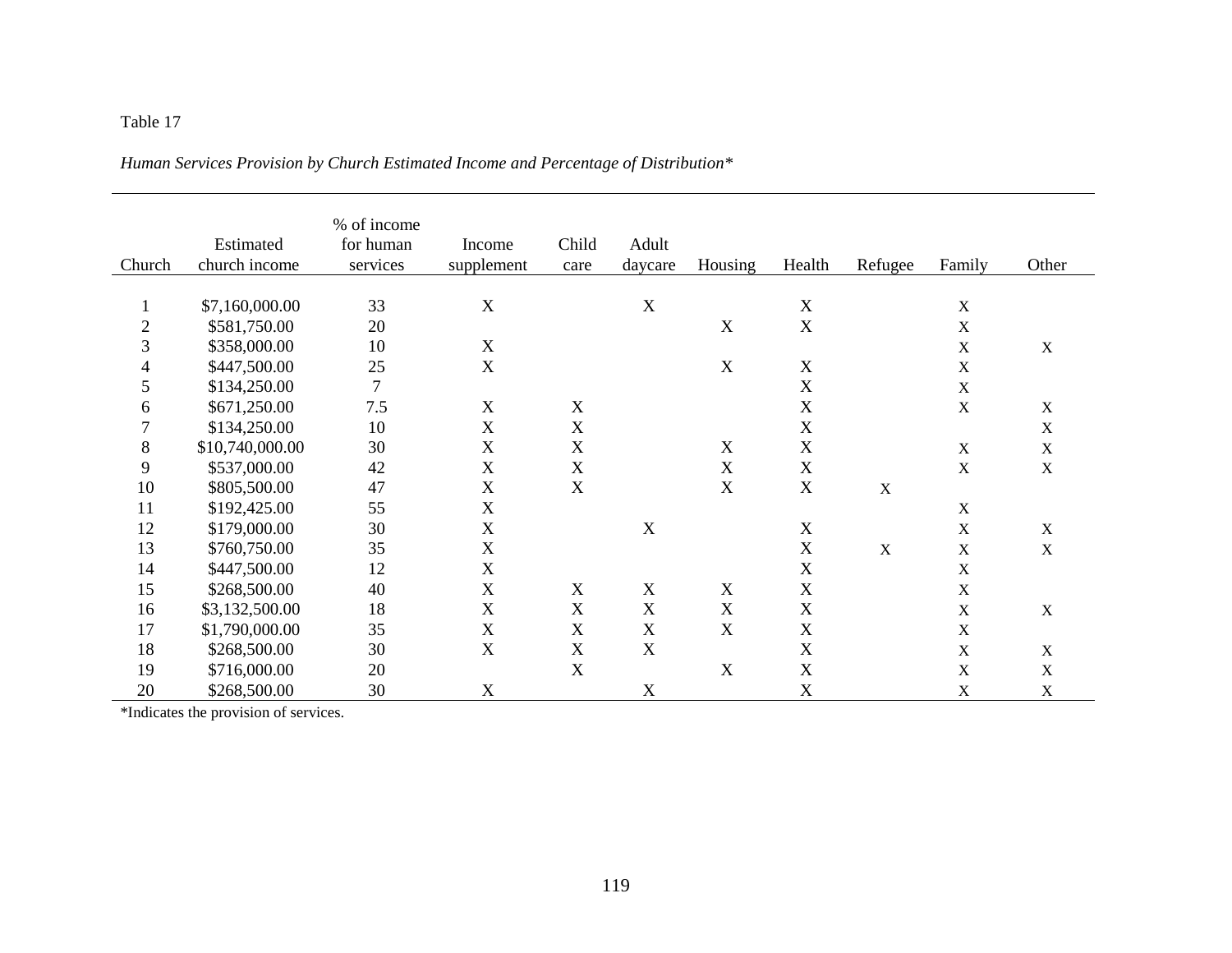|                             |                     | Estimated<br>income | % of income to<br>human services | Number of<br>human services |
|-----------------------------|---------------------|---------------------|----------------------------------|-----------------------------|
| <b>Estimated</b> income     | Pearson correlation | 1                   | .012                             | .247                        |
|                             | Sig. (2-tailed)     | -                   | .960                             | .293                        |
|                             | N                   | 20                  | 20                               | 20                          |
| Percentage of               | Pearson correlation | .012                | 1                                | .147                        |
| income to human<br>services | Sig. (2-tailed)     | .960                |                                  | .537                        |
|                             | N                   | 20                  | 20                               | 20                          |
| Number of                   | Pearson correlation | .247                | .147                             | $\mathbf{1}$                |
| human services              | Sig. (2-tailed)     | .293                | .537                             |                             |
|                             | N                   | 20                  | 20                               | 20                          |

*Hypothesis VI. Correlations of Estimated Church Income, Percentage of Income Dedicated to Human Services and Number of Human Services*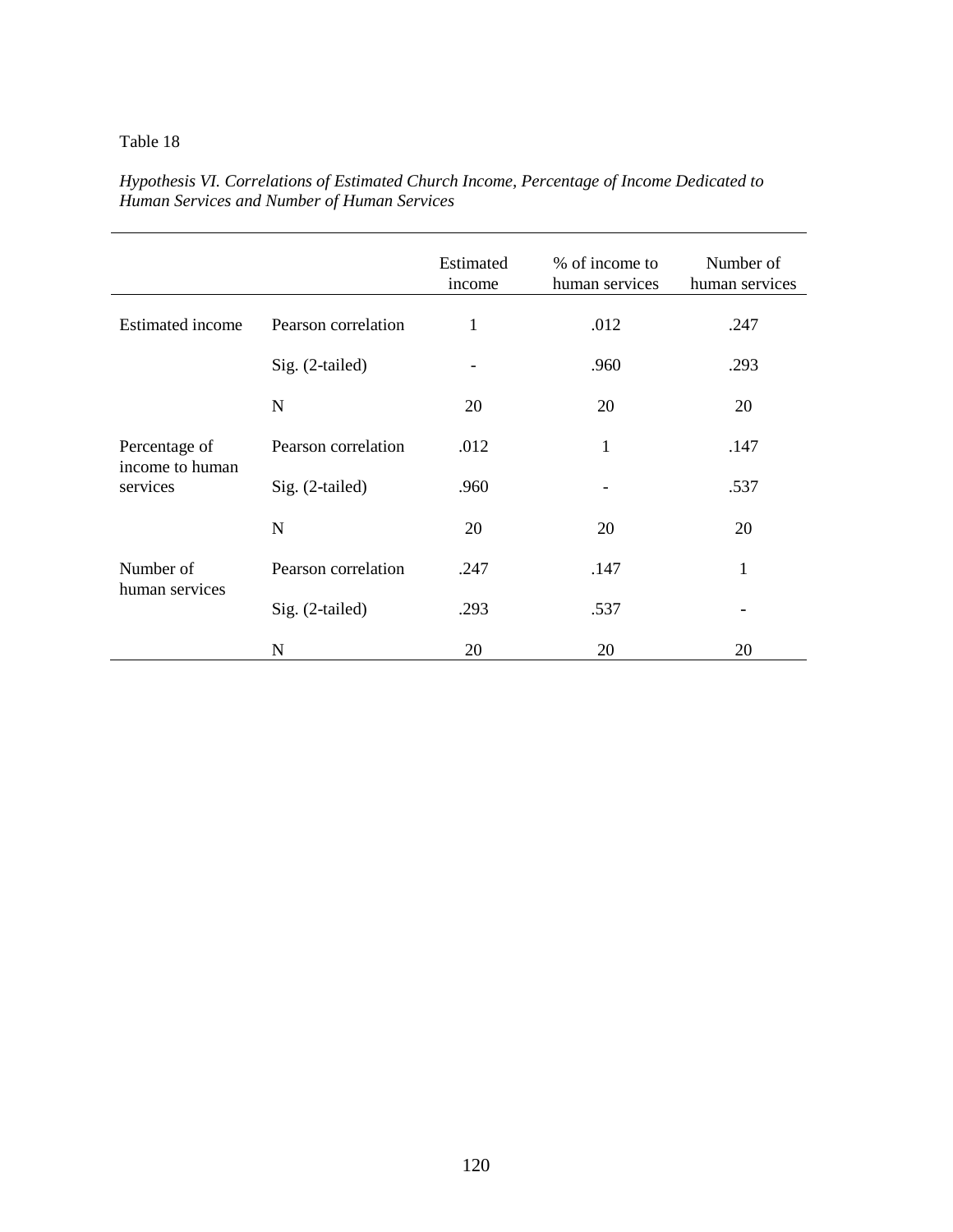number of services provided and the churches' estimated income level  $(r = .247)$  and a positive relationship between the number of human services provided and the percentage of the churches' income that is dedicated to human service provision  $(r = .012)$ . Although there appears to be a positive relationship between the variables, neither was found to be statistically significant; therefore, this study failed to reject the null for Hypothesis VI.

Additionally, a correlation analysis was performed between the churches estimated financial resources across all levels of services measured as a continuous variable provided by the 20 churches. Churches that have a greater amount of estimated financial resources were found to have positive relationship  $(r = .181)$  with provision of all levels of human services. Again neither relationship was found to be significant.

#### **Summary**

This chapter presented the findings discovered in this study. Findings were organized according to descriptive data and research questions. Data from the semistructured interview revealed the research participants' perceptions as they related to their organization, community, and church membership. The findings of this study were generated through 20 face-to-face, semistructured interviews that lasted on average 45 minutes. The target population was 20 church pastors or assistant pastors located within Wards 7 and 8 of southeast Washington, DC. As this was an exploratory study with a relative hidden population, the interviews were straightforward with very little qualitative input. The predominant amount of the survey was answered with very straightforward answers.

The results uncovered the importance of community needs on the decision making of the church, as it attempts to provide specific sets of human services to and with their respective communities. Additionally the pastors appeared to be less influenced by the political institution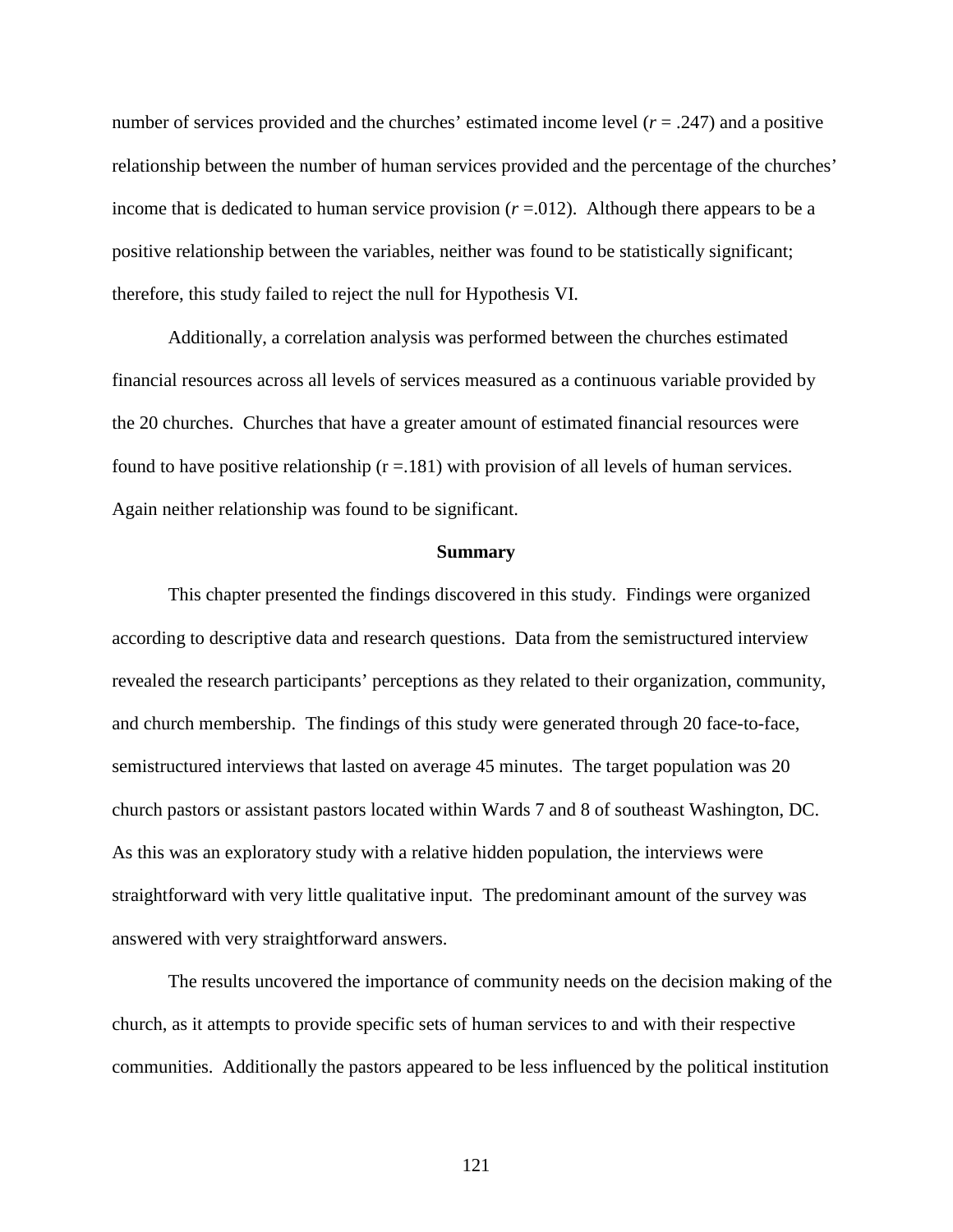of the White House and presidential initiatives. In Chapter 5, the research results are revisited and major questions of the study answered. An interpretation of the findings is stated, and future research and policy implications are discussed.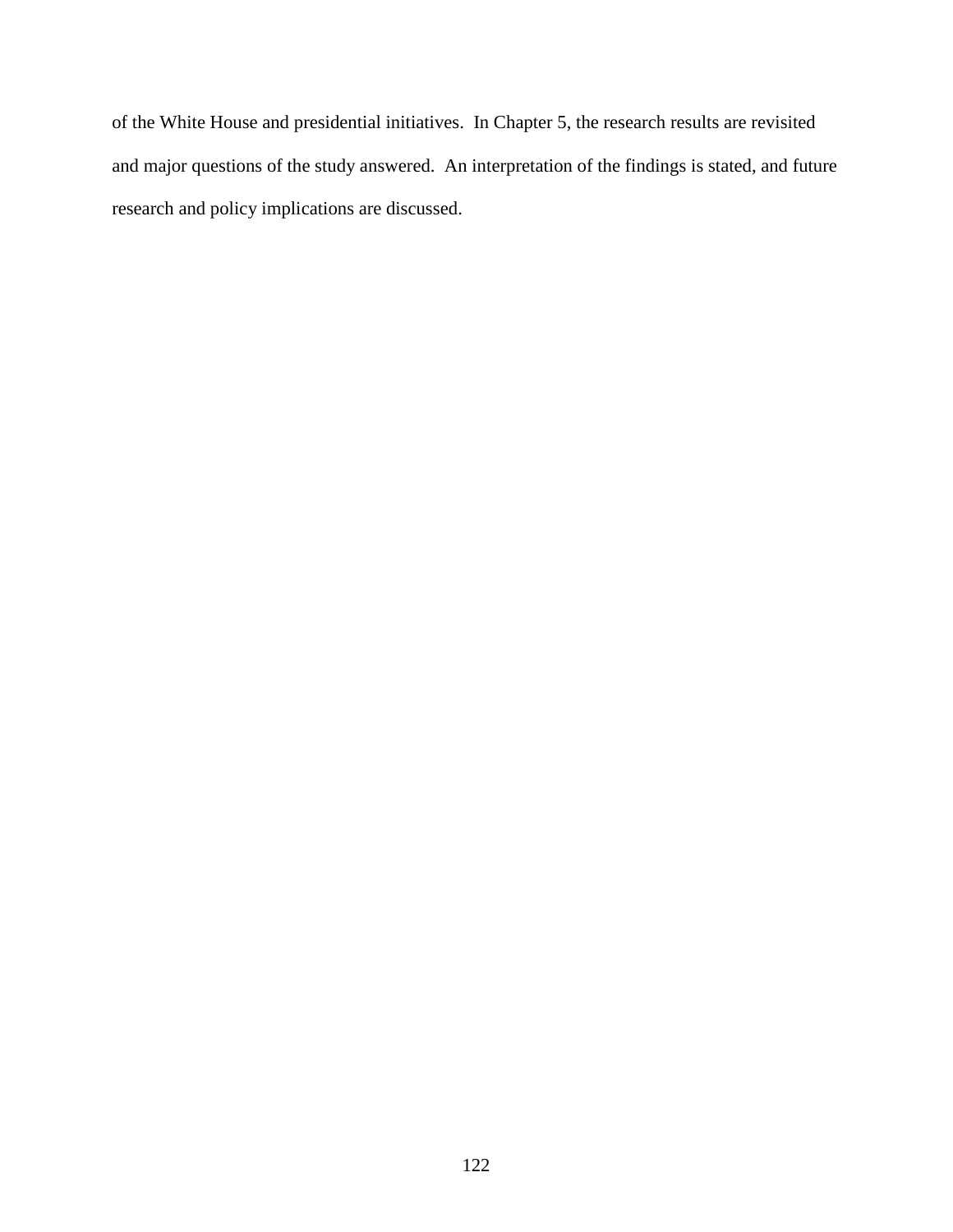### **CHAPTER 5. SUMMARY OF FINDINGS AND IMPLICATIONS**

#### **Introduction**

This study examined the level of human services provision by African American churches in Wards 7 and 8 of southeast Washington, DC. This study utilized eight human services domains to capture relevant data regarding human services delivery between the years 2000 and 2010. The study attempted to determine whether the administrations of Presidents Bush and Obama were perceived to have influenced the level of human services during the same time frame. The study participants interviewed represented 20 churches: 17 participants were pastors, and 3 of the participants were assistant pastors of the identified churches. The study found that respondents perceived that neither President Bush's nor Obama's initiatives significantly influenced the provision of human services by African American churches with in Wards 7 and 8 of southeast Washington, DC (Hypothesis I and II).

Nestled within the broader study, several questions were also answered regarding the impact of the Ethnic Identity Model (Nelsen & Nelsen, 1975). Responding African American churches within Wards 7 and 8 reported 97% of the residents were African Americans. Interestingly, not one pastor mentioned the services to African Americans explicitly, but the major referent used to indicate a person with a human services issue was the scriptural words of "whosoever will let him come." The churches interviewed reported the desire to serve who ever within the community presented a need for human services. Governmental eligibility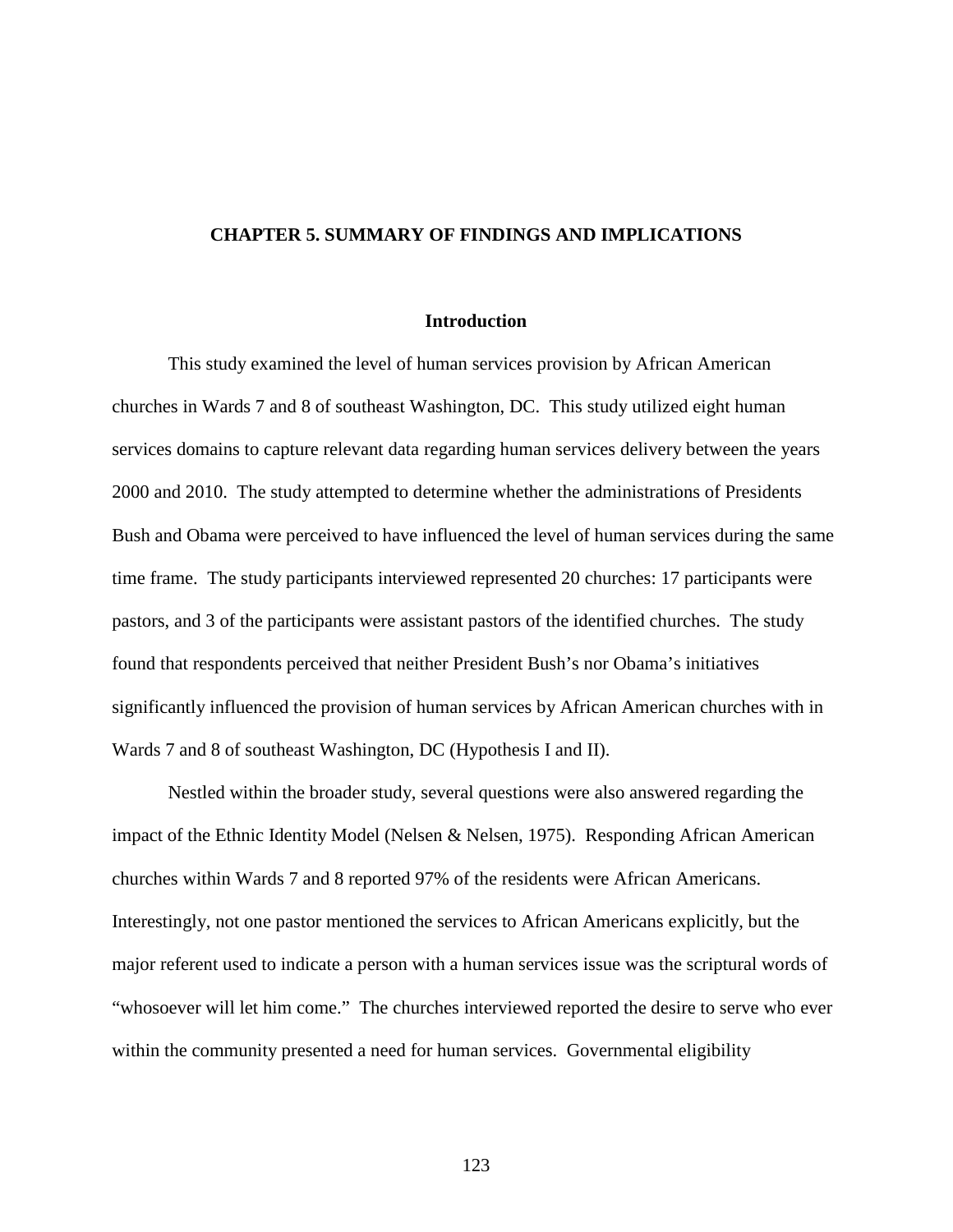requirements were reported as sometimes limiting the church in the provision of human services to those individuals that required assistance.

Also, that President Obama is an African American president appears to have some impact on the perception of whether or not his Administration is friendlier to this population, although is not clear from this study the degree to which this perception is linked explicitly to Ethnic Identity (Nelsen & Nelson, 1975) principles and precepts.

Social Capital Theory was examined under the operationalizing of church membership (i.e., educational level-Hypothesis III, blue/white collar employment-Hypothesis IV, and church membership size-Hypothesis V), and financial resources (i.e., church revenue and percentage of revenue dedicated to human services), to find that none of the variables had a significant impact on the church's efforts to provide human services. This study found no statistically significant relationship among the socioeconomic variables of this study. The provision of human services and 2 years of college education had no relationship with each other, and church members with a high school diploma or less had and inverse relationship with the level of human services the churches provided. While these findings appear to provide clear evidence regarding participation levels of the churches, a deeper examination from the qualitative data finds that 8 of the 11 more educated churches are providing four or more services.

The study found no statistical significance, but a positive relationship was found between blue collar churches and level of human services provision; and a nonsignificant but inverse relationship was found between the white collar workers and level of human service provision. As mentioned in Chapter 4, comparing the human services provision tables of churches with memberships characterized by 2 years or more college education or blue collar workers, presents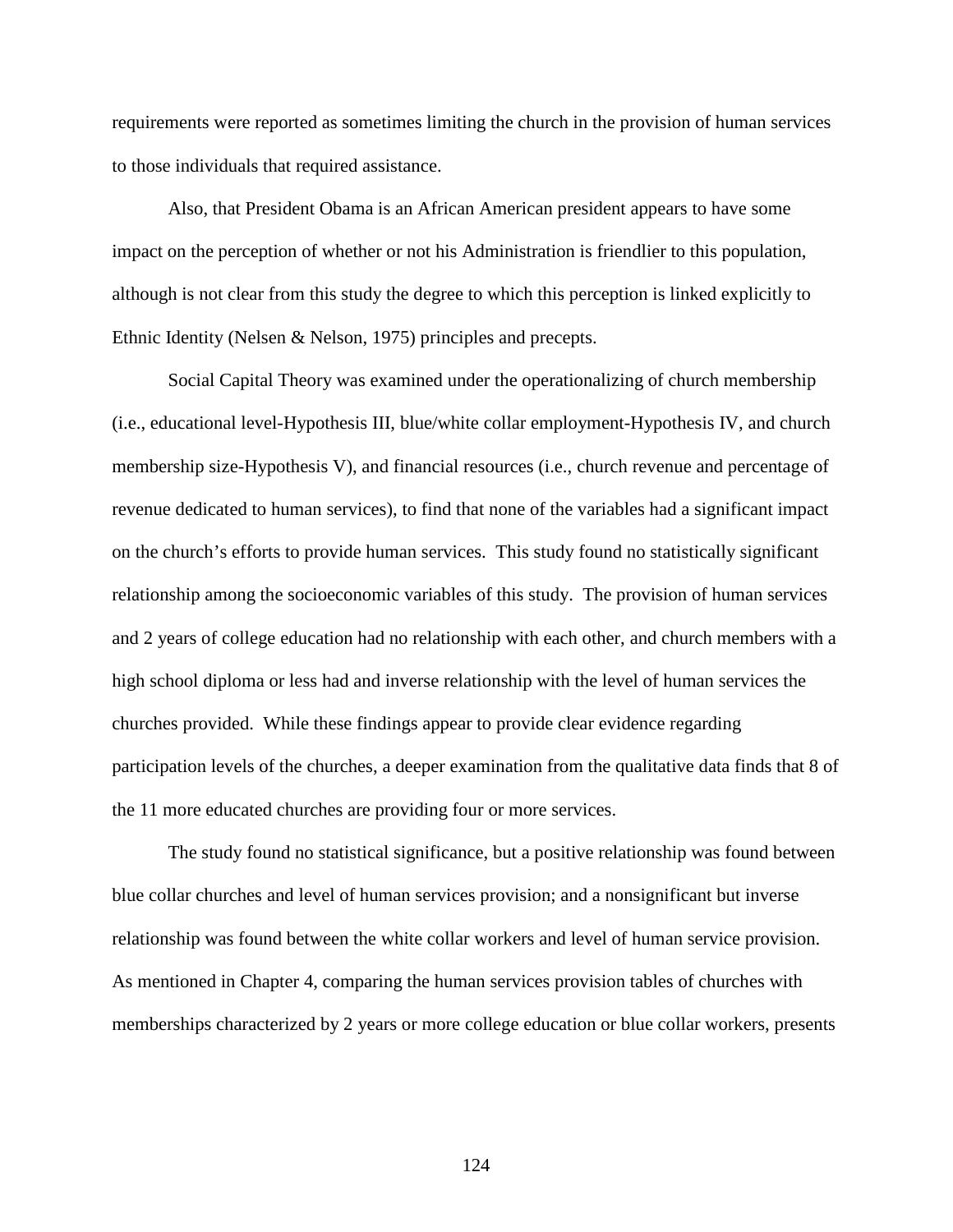the picture that proportionally blue collar churches are more aggressive in their service delivery levels.

Differing findings are not uncommon in mix methods studies; the finding, however, can be integrated, and consistency is restored by admitting complexity in the phenomenon under investigation (Slonim-Nevo & Nevo, 2009). The findings of more educated churches and human services provision levels appear to conflict, however, additional data collected from the semistructured interviews indicates that several pastors had members of their churches that fall between the completion of a high school diploma and having 2 years of college education (i.e., 1 year of college for a certification including daycare, certified nursing). Additionally, some pastors communicated that members may have had 2 years of more of college and either did not complete the degree or chose to work in a blue collar profession. All of these examples, indicators, or outliers are critical in the examination of this phenomena; however, they would not have been discovered or presented without a mix method analysis. Finally, the discrepant findings could also be explained by the small convenience sample of the population that participated in this exploratory study (Johnson, Onwuegbuzie, & Turner, 2004).

The final two hypotheses that were tested were Hypothesis V, examining membership size and Hypothesis VI examining financial resources. A nonstatistically significant, positive relationship was found between the number of services and the church membership size; that is, the larger the church the more services the churches provided. Consistently, a nonstatistically significant positive relationship was also found between the churches estimated income and the number of human services. As the questions were at the end of the interview and required a direct one word answer, there was not a lot of qualitative perspective provided.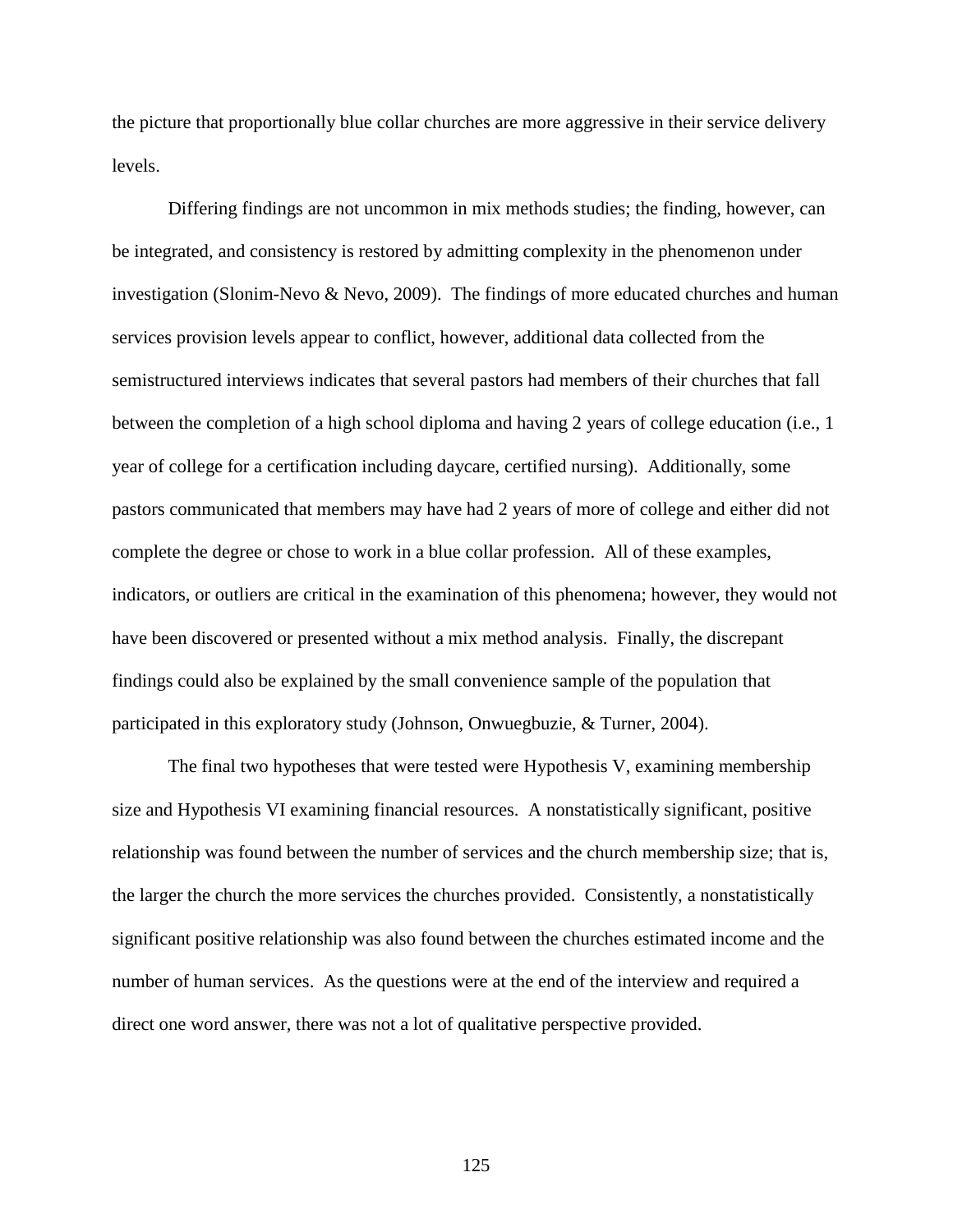The study also found linkages between variables associated with Social Capital Theory and the types of people the churches decided to serve and the churches' own understanding of themselves as autonomous self-revenue generating organizations. Policy Implementation Theory was utilized in reviewing the agenda setting component of President Bush's and Obama's faith based-initiatives. In this study, every pastor in Wards 7 and 8, whether admitting to benefiting or being influenced to provide human services, was clearly aware that these faith-based initiatives existed and were in the public space for dialogue. However, based on the results, the impact of the agenda setting function was present but not found to significantly influence the level of human services. Finally, pragmatic policy implications were a new concept identified from this study. The study found consistency with the historical analysis in Chapter 2 that these churches rose to meet the challenges of the African American community. Specifically in Wards 7 and 8, the epidemic of HIV/AIDS had compelled some churches to rethink and realign tradition and traditional values to address the prevailing crisis. The previously stated categorical implications are outlined, respectively, as follows.

### **Ethnic Identity Model Policy Implications**

All eight wards within the District of Columbia have a population of over 51% African Americans (Department of Human Services, 2010), and have long proudly bore the informal name of "Chocolate City." The researcher considered the history and race demographics (Dawson, 1995) when determining whether to measure Ethnic Identity Theory (Nelsen & Nelsen, 1975) to determine the current relevance to this 2012 study. Additionally, this theory was a major conceptual factor in comparing President George W. Bush, a European American, and his Faith-based Initiative with President Barrack Obama, an African American, and his Faith and Neighborhood Partnership Initiative, for Hypotheses I and II. The policy results were clear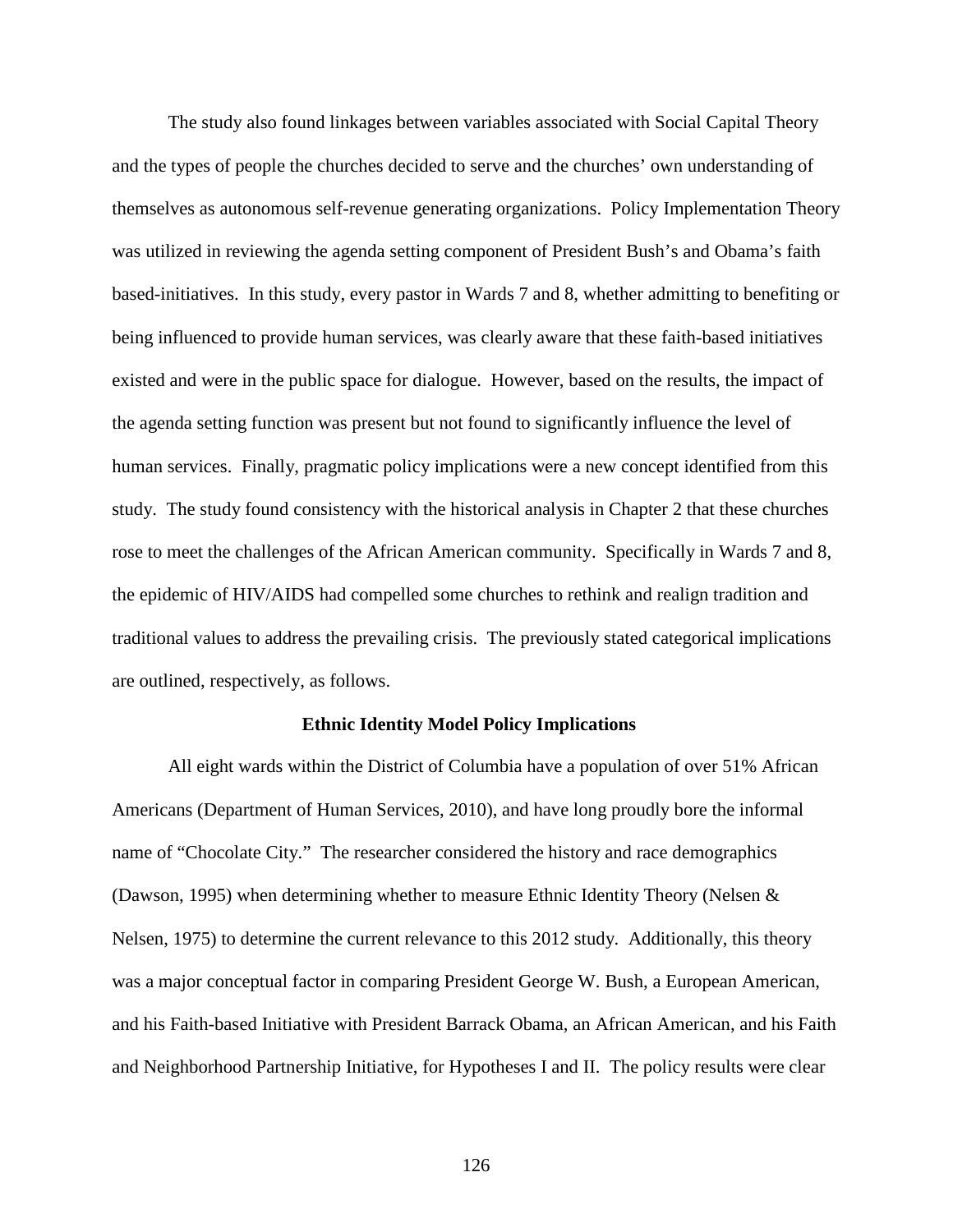that the perception of the respondents were that the perception of respondents viewed that neither initiative had significant influence on human services delivery levels, or even on the choices of what human services churches provided. However, an interesting finding of the study, to be explored in depth in future studies, is the relationship between the Ethnic Identity Model and the perception of African American churches of President Obama as more friendly to human services providers than President Bush, even though the policy implications are not as clear and do not implicitly support the assertion. Political partisanship may provide a role in determining the church leaders' views regarding each president (Dillard, 2001). However, it is not the only role; the administration's communication style and responsiveness in other public policy, in other public policy areas, in other policy areas that do not directly impact human services policy, is important to these sophisticated and politically astute practitioners. Table 19 offers comments by respondents as to their perceptions regarding which president is more friendly toward human services provision.

Table 19

*Evaluative Comments Regarding Which President is More Friendly Toward Human Services Provision* 

| Church | <b>Statements</b>                                                                                                                                                                                                       |
|--------|-------------------------------------------------------------------------------------------------------------------------------------------------------------------------------------------------------------------------|
| 11     | "President Obama's influence is more so on more community ministry."                                                                                                                                                    |
| 6      | "President Obama is more friendlier although I do not have any specific evidence."                                                                                                                                      |
| 17     | "President Bush should be commended for being unapologetically Christian, and<br>we should learn as African American church leaders engaging government to be<br>that way; however, President Obama appears friendlier. |
| 14     | "I am the lone Republican in this district"                                                                                                                                                                             |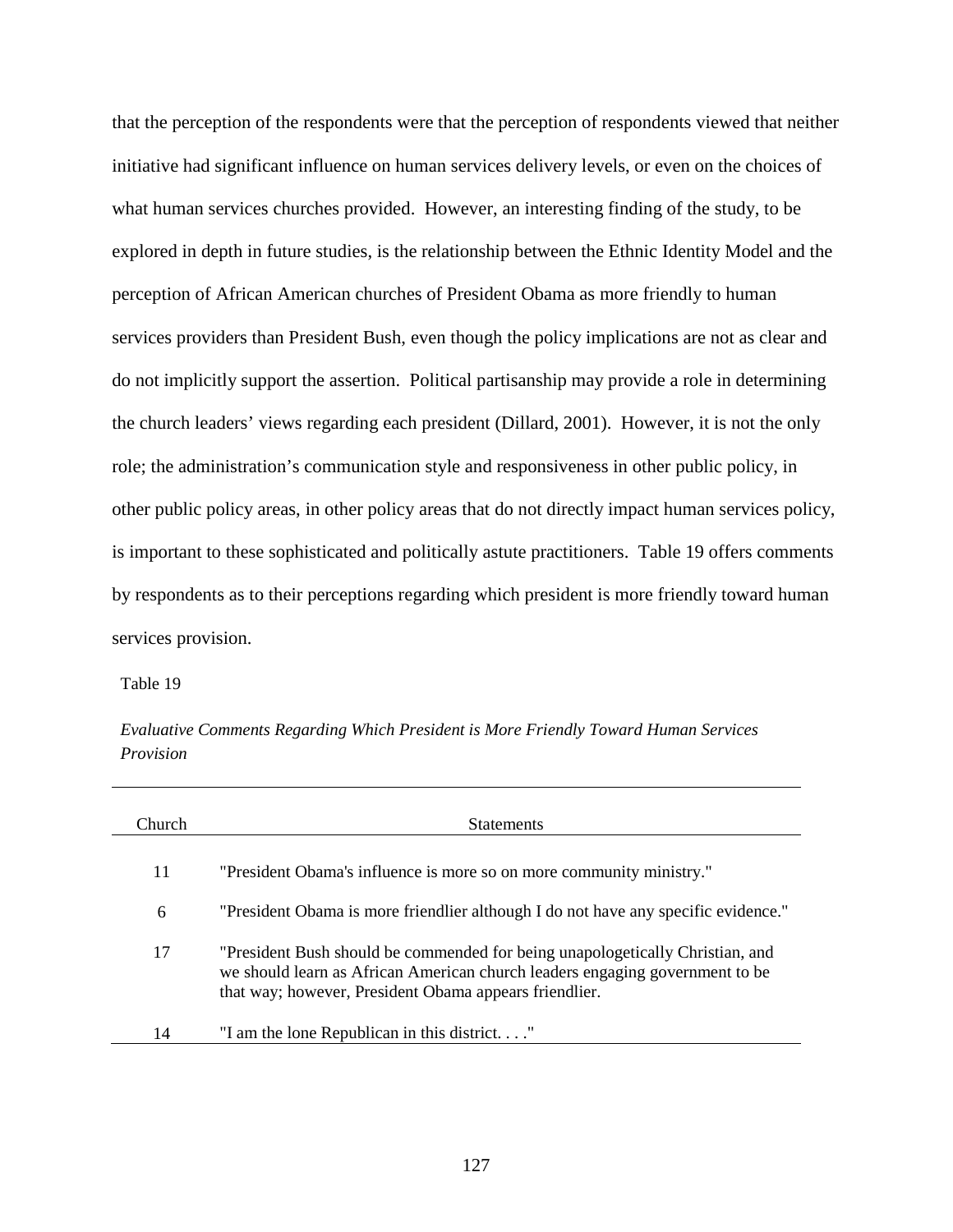As mentioned in Chapter 4, 13 church leaders felt the Obama Administration was more friendly, 5 felt that Bush and Obama were the same, and 2 felt Bush was more friendly. Utilizing the data, it appears to the researcher that the Ethnic Identity Model, as it pertains to President Obama, may have some influence, but again not as much as anticipated based on the population identified and interviewed.

Additionally, the Ethnic Identity theory was only operationalized in this study from the perspective of the prophetic segment of the model. As mentioned in Chapter 2, the Ethnic Identity Model is comprised of both priestly and the prophetic elements of and toward the community in which the church resides (Nelsen & Nelsen, 1975). The former addresses the spiritual needs of persons as they are connected to a higher entity. In the case of all of the interviewees from this study, that source is "God and/or Jesus Christ." The prophetic tradition addresses the physical needs of the community. Inherent with all of the church leaders interviewed was the connection between the members of the church and community and God; this statement is made because every church was of Christian origin that subscribes to a certain set of precepts and values that will be described later in Chapter 5.

In fact, from a prophetic perspective, several pastors explicitly communicated the required linkage of both the spiritual aspect and the natural requirement to meet the basic needs of the community (see Table 20).

As mentioned in Chapter 4, the 20 church respondents that participated in this study provided a significant level of human services to the communities in which they reside. The 2008 census reported that of the more than 600,000 residents who lived within the District of Columbia approximately 250,000 citizens live below the poverty line. Over the 11-year span of 2000 to 2010, these churches provided services and or service units to approximately 560,000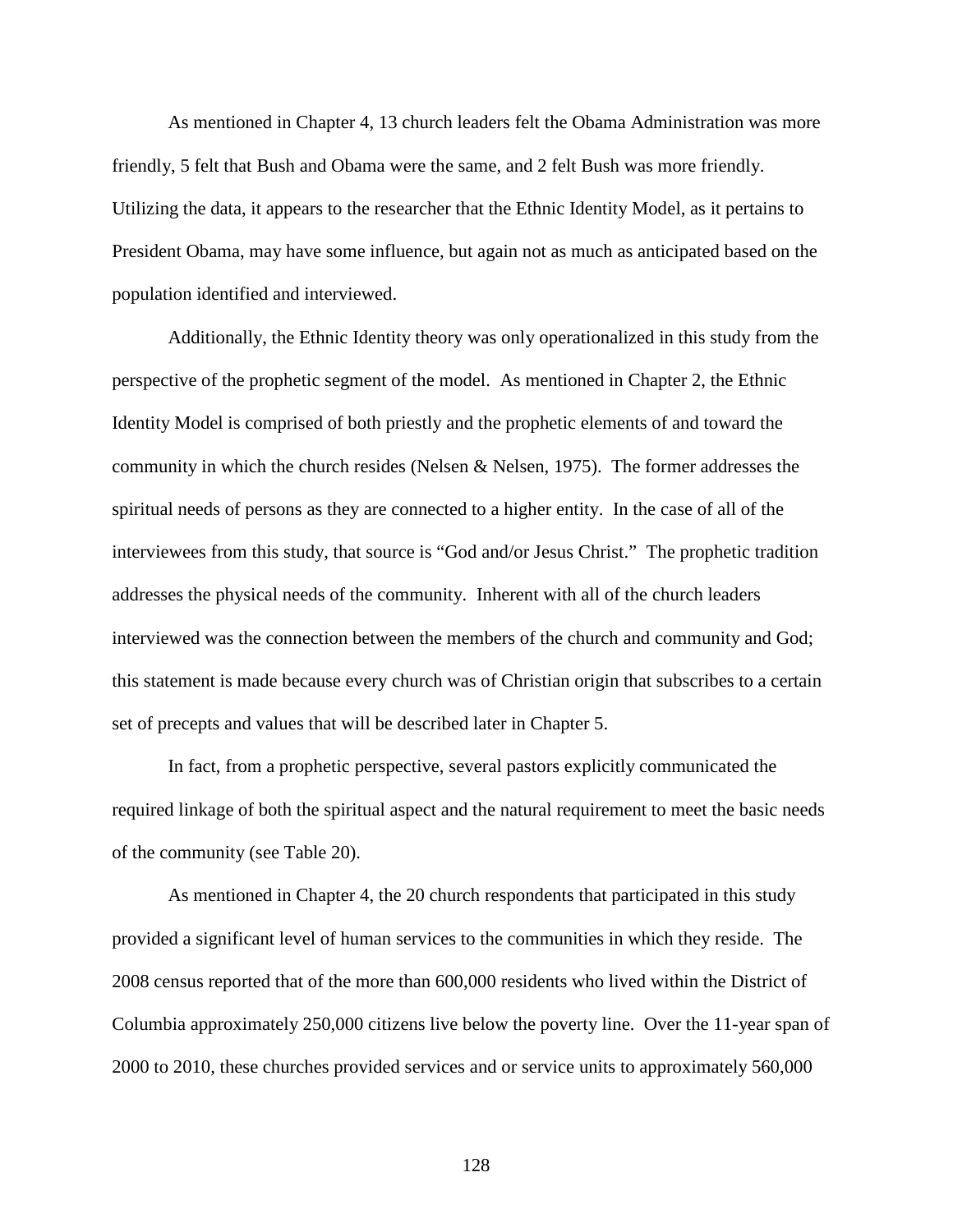*Pastoral Programs-Ethnic Identity Model-Evaluative Statements* 

| Church | <b>Statements</b>                                                                                                                    |
|--------|--------------------------------------------------------------------------------------------------------------------------------------|
| 4      | "We are required to care for the poor and meet their needs."                                                                         |
| 12     | "The poor shall always be with youwhat are we to do?"                                                                                |
| 15     | "We have issues of functional literacy and criminal activity right next door. How<br>can I talk about Jesus without helping people?" |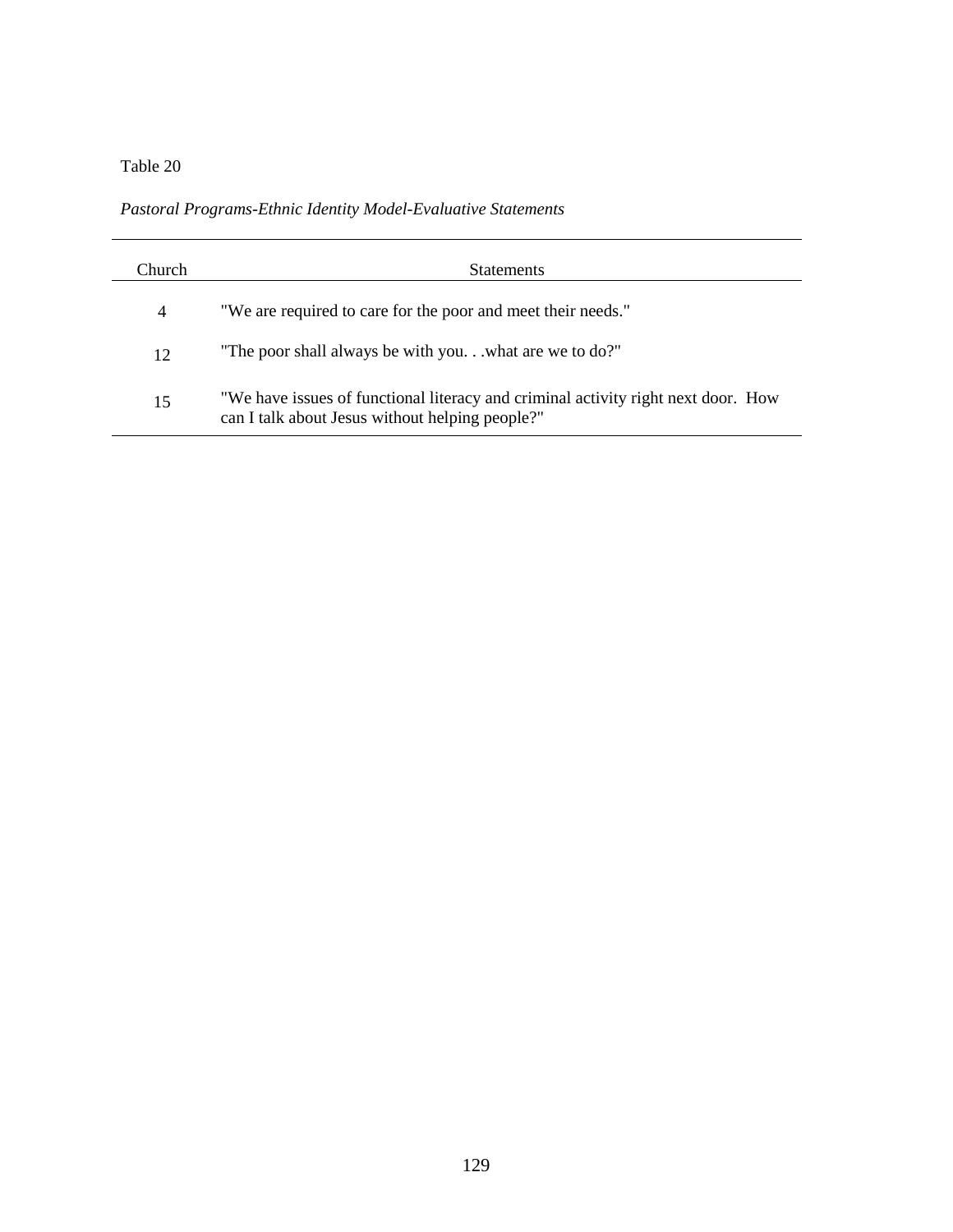persons, the majority of whom reside in poverty. Further, the 20 churches in Wards 7 and 8 provided these services across the eight human services domains, which include income support (175,482 persons), child daycare (7,892 children), adult day care (69,610 persons), housing (12,112 persons), health (165,733 persons), refugee programs (281 persons), family strengthening (55,271 persons), and other human services (74,479 persons). This study found that African American churches interviewed in Wards 7 and 8 are extremely committed to their communities, active in the provision of human services, and influencing daily the lives of community members through these services to people in critical need. As such, these African American churches are fulfilling the prophetic and priestly expectations and principles of the Ethnic Identity's Dialectic Model. Additionally, through this (Ethnic Identity Model) community awareness and engagement strategy, the social capital of the church and its pastoral leadership is continually increasing, as many times the churches interviewed are the last resort for assistance for the members of their communities. The combined qualitative and descriptive statistical data support that the 20 churches interviewed are meeting the prophetic inclination of the Ethnic Identity Model.

The Ethnic Identity Model sees the African American church as a social organization that serves to establish ethnic identity. This is done through socioeconomic and historical understanding of the churches' identified role (Lincoln & Mamiya, 1990). Again, the church and its leader, the pastor, view the role of the church as not only spiritual, but also as contributing to the overall well-being of individuals as they are integrated into American society. The provision of health and human services is a key strategy of the African American church towards making this type of contribution to the community. Sewell (2001) and Baskin et al. (2001) cite governmental barriers as a hindrance in the partnership of churches in the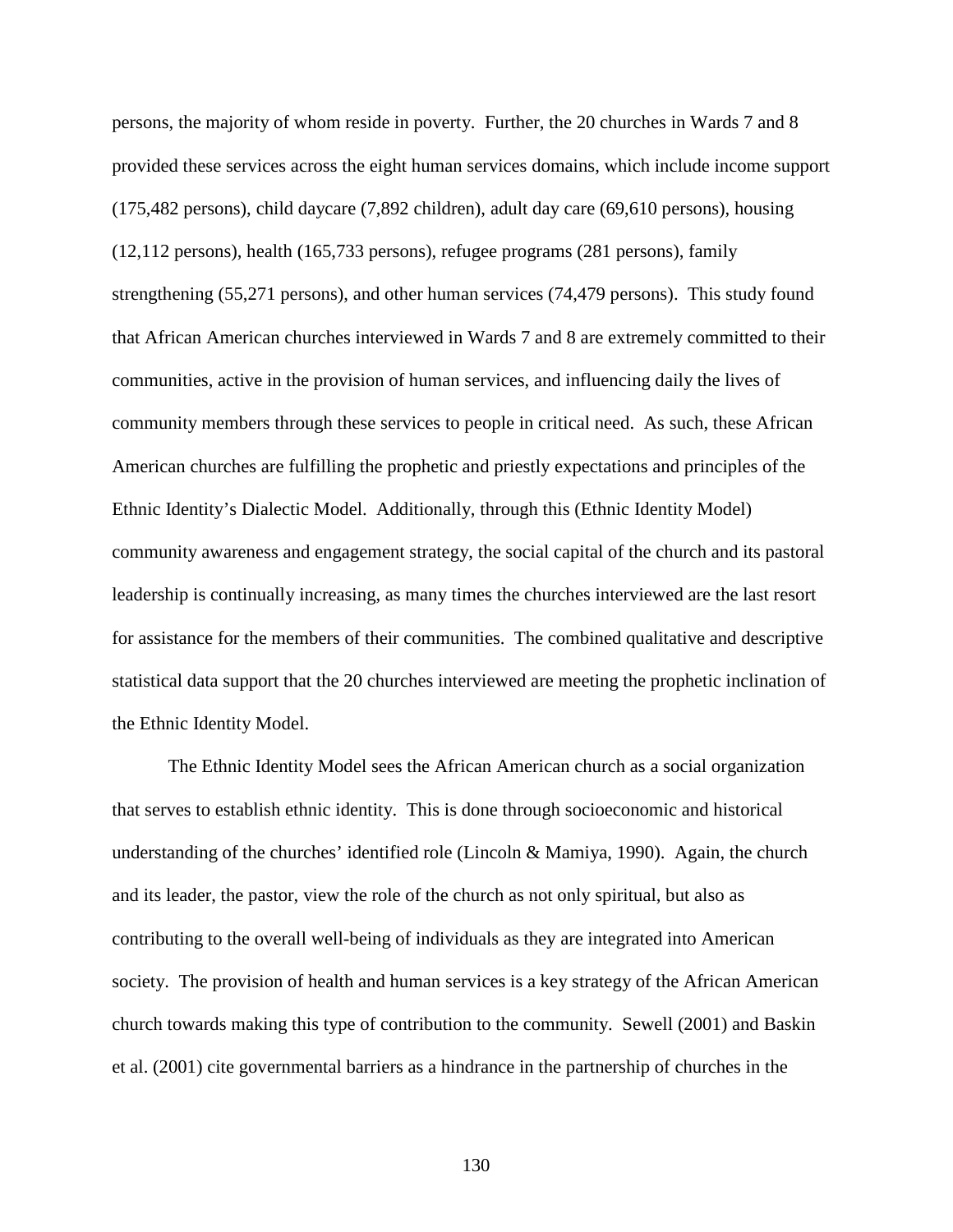provision of services. DeVita and Palmer (2003) specifically reference governmental barriers as challenges for faith-based institutions in the District of Columbia.

Further implied within the Ethnic Identity Model is the flexibility that it presents the African American church; such flexibility allows the church to become a change agent to and for the community. This change component will be discussed further under pragmatic policy implications. Working as an agent of change allows the church to rise to the new or evolving challenges within these urban communities (i.e., HIV/AIDS) by allowing the church to address a multitude of issues across domains with the specific end of a healthy and whole African American community. The following section addresses the operationalizing of Social Capital Theory and the African American church within this study.

### Social Capital Theory, Church Membership, and Church Financial Resources

As mentioned in Chapter 2, this study examined the connection between the organizational perceptions of African American churches in southeast Washington, DC and their choice to provide human services. This study operationalized social capital specifically with membership size, and the social status of the members comprising educational levels and blue/white collar status of the church members; and finally the churches financial resources (Dawson, 1995; Portes, 1998).

This analysis section links Social Capital Theory, which is defined as the inner social and cultural reasoning of any society (World Bank, 2010), with Ethnic Identity Theory (Nelsen  $\&$ Nelsen, 1975) described previously, which utilizes the African American church comprehensively as a social organization that assists in establishing ethnic identity and an element of social and cultural reasoning within this distinct culture of society.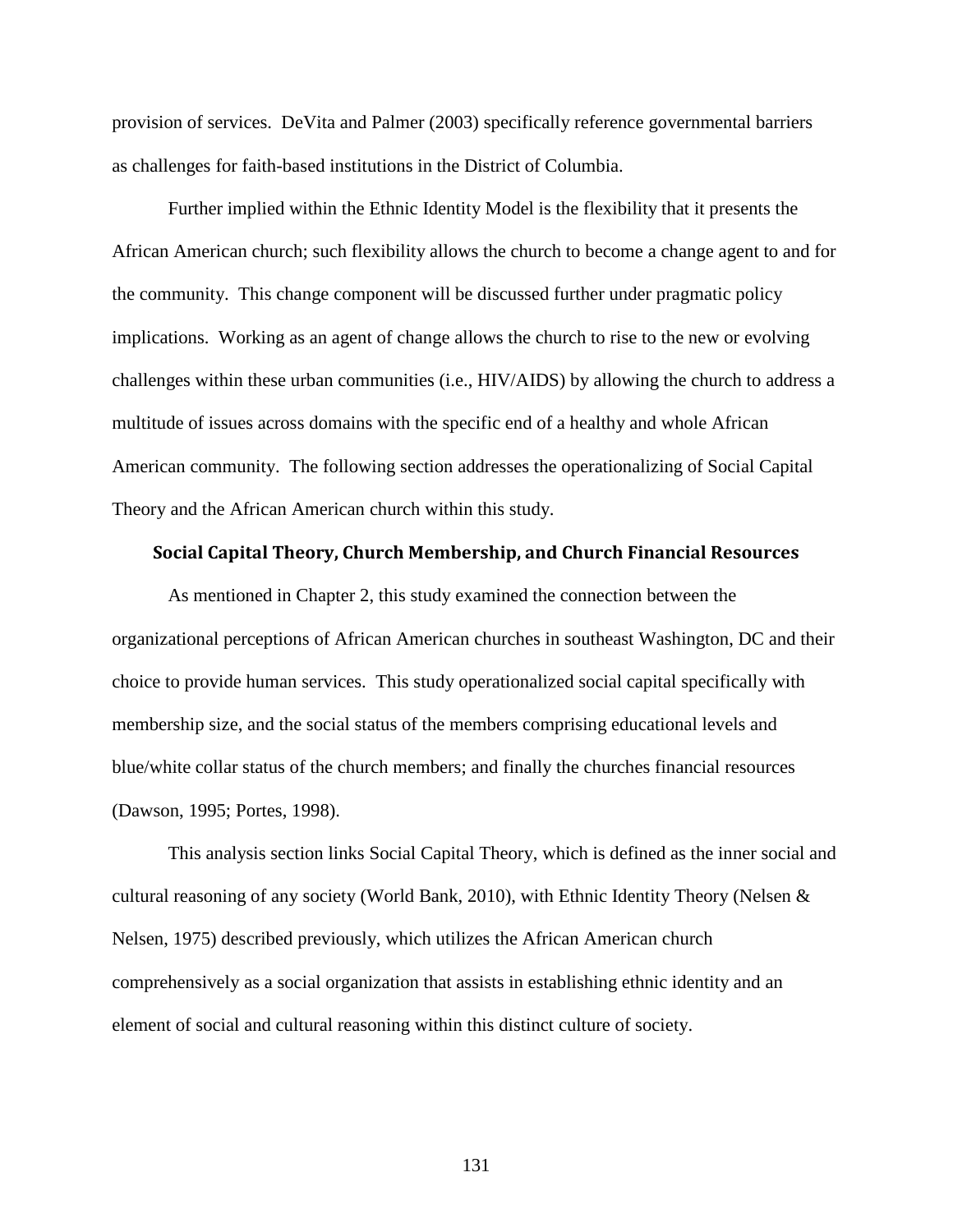This study found that African American churches within Wards 7 and 8 of southeast Washington, DC with a high percentage of blue collar workers were aggressively participating in the provision of human services, but not at statistically significant level (Hypothesis IV). Comparatively, the more educated churches were also providing four or more services also, but again not at a statistically significant level (Hypothesis III). As such, the study found that blue collar churches and church with 2 years or more of college education were statistically less likely to participate in the provision of human services.

W.E.B. Dubois (1995) argued that it is the educated/White class of African Americans that would be responsible for integrating the blue collar class fully into society, thus creating a theoretical social capital exchange method between the undereducated members and the educated members of the African American society. Both Sewell (2001) and this study found that educated church members were not as aggressive in human services delivery as blue collar workers. The potential implications of these findings are fertile grounds for future research.

Pastor number 17 was highly educated and during the interview lightheartedly referenced a requirement for access to his time would be for the researcher to move to the inner city of Richmond, VA. He believed that the District of Columbia's inner city was depleting its intellectual capital, "because younger educated professionals from DC have chosen to reside in the suburbs, draining the inner city of young brain power." That action, as he describes it, creates a chain reaction that eventually will manifest, and intellectual capital loss will create a gulf between the inner city and the suburbs (Orfield, Lose, Wald, & Swanson, 2004). This gulf may also be an explanatory concept to pursue for future studies; it also may explain the aggressive nature by which blue collar churches are providing services to Wards 7 and 8 residents. Additionally, the possibility exists that the more educated people have determined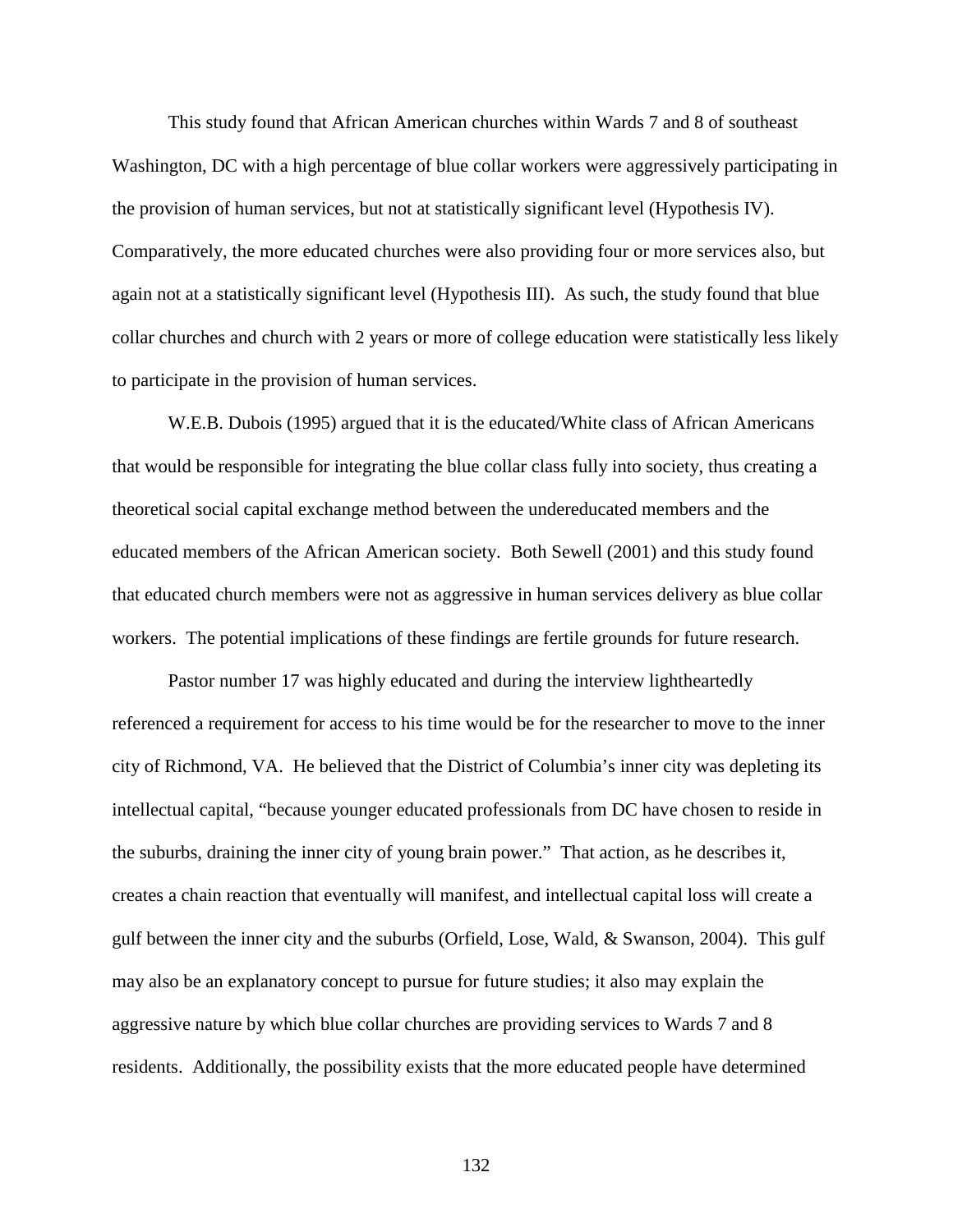that value proposition to provide human services is problematic. As mentioned in Chapter 4, one church interviewed was located between both a retirees and a low income housing program. The pastor told the researcher that some of his retired members were extremely frustrated by people from the community breaking into the cars and homes. Apparently such a harsh reality could pose a challenge to raising funds from the retired church members to support varying human services programs.

Concurrently, it is important to note that presenting data displayed from the qualitative data of both groups (educated and undereducated) are very active in the provision of human services and as such, the reader may acknowledge the varying efforts of social capital exchange transpiring to and with the various churches within wards 7 and 8 of southeast Washington DC. Also, the finding of approximately 560,000 people being served over the decade indicates that social capital is being transferred by churches to community members and vice versa.

Hypotheses V and VI were also operationalized under Social Capital Theory within this study. Hypothesis (V) church membership size and Hypothesis (VI) estimated financial resources were quantitatively analyzed to determine their relational significance between likeliness of the provision of more human services and membership size and estimated financial resources by the varying African American churches interviewed. Neither hypothesis in this study was found to be statistically significant.

 However, when examining the qualitative data in Chapter 4, this study found that African American churches within Wards 7 and 8 of southeast Washington, DC, with a large membership size, as indicated by having 300 or more members, are more likely to participate in the provision of human services. Similarly, this study found that African American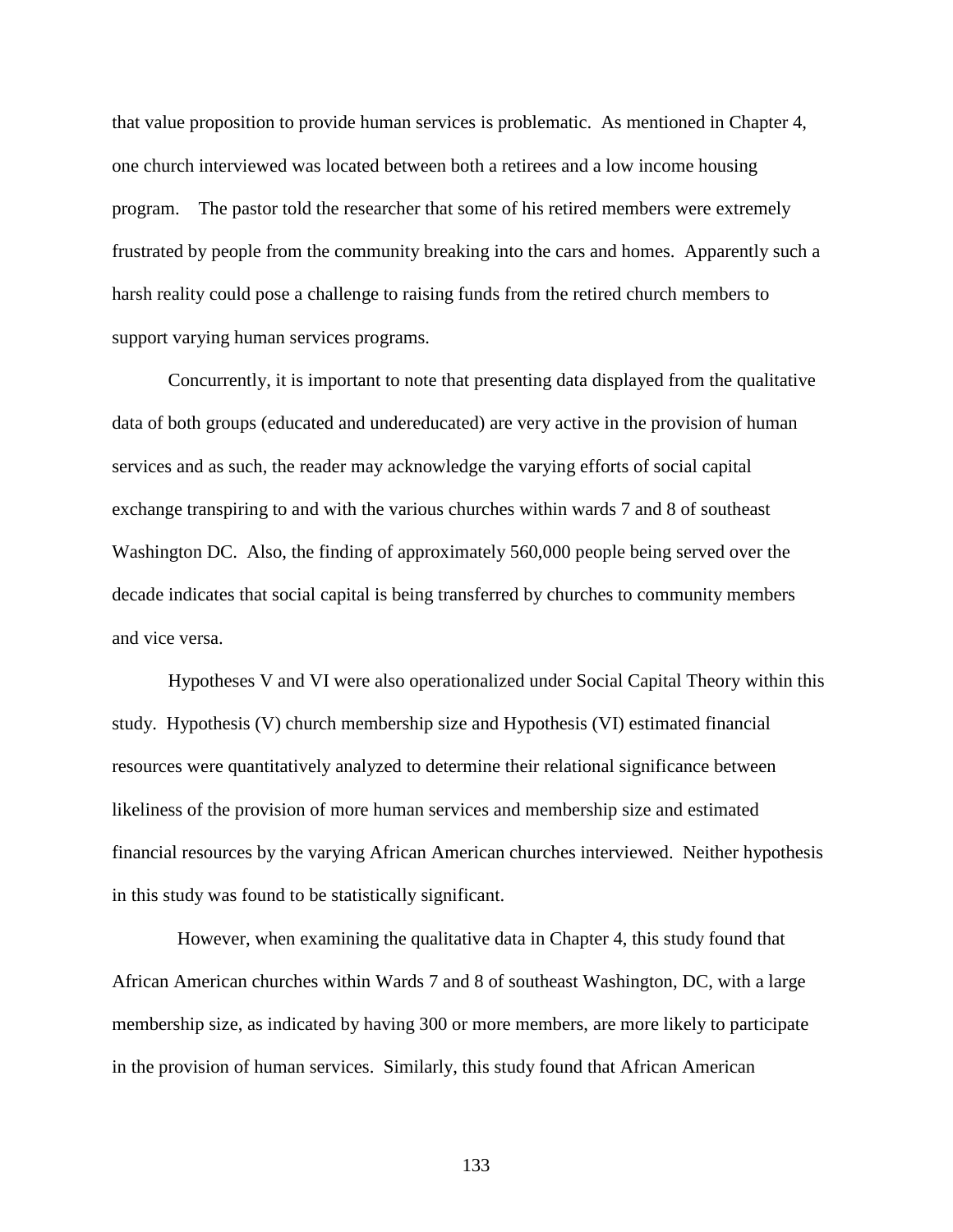churches with large (estimated) financial resources were more likely to provide human services. The conflicting data between the qualitative and quantitative analysis regarding estimated financial resources and large churches provide potentially important implications for this study's findings, including the consideration of a small sample size and the limited power for the statistical analyses as well as possible sample bias.

Additionally, within the operationalizing of Social Capital Theory, the churches desire to serve "people in need" regardless of the governmental or foundational constraints, was implicit in every conversation. Regarding the eligibility for the population served by these churches, was the concept of church autonomy and to meet the need by serving those who requires assistance. The majority of the church leaders interviewed made service eligibility statements like—"Who so ever will let him come" (See Table 21 for pastors' comments). This biblical principle can be utilized to describe the prevailing feeling about whom the church should be serving (Frazier, 1964). The church believes if people show up requesting assistance with an identified and confirmed need, then it becomes the churches' responsibility to attempt to assist and to not deny them just because that individual makes \$10 too much to qualify for governmental assistance. This view towards social capital and the provision of human services leads to the second identified theme, a nonsystematic approach to program eligibility and evaluations, which historically have existed largely outside the traditional means of governmental bureaucracy or policy practices.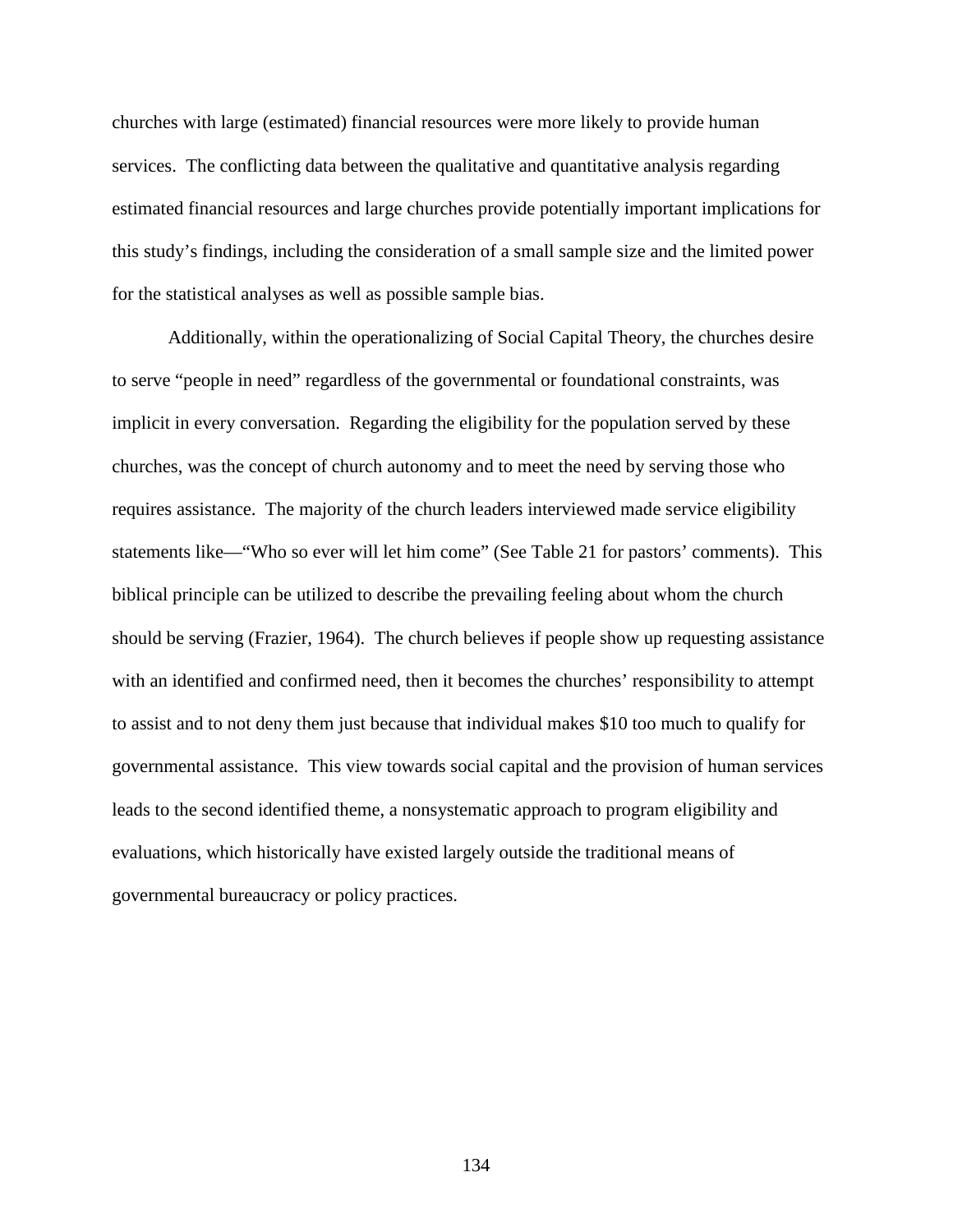## Table 21

| Pastors' Comments on Who Should be Served |  |
|-------------------------------------------|--|
|-------------------------------------------|--|

| Church | <b>Statements</b>                                                              |
|--------|--------------------------------------------------------------------------------|
| 2      | Based on the needs of people that come looking for assistance.                 |
| 5      | By the need of the community--and the immediate contact of church member.      |
| 7      | Based upon the person that comes to the church looking for help.               |
|        | By the needs presented to the community the pastor sees, and where he and they |
| 17     | live.                                                                          |
| 20     | Based on community ministries and the needs of the community.                  |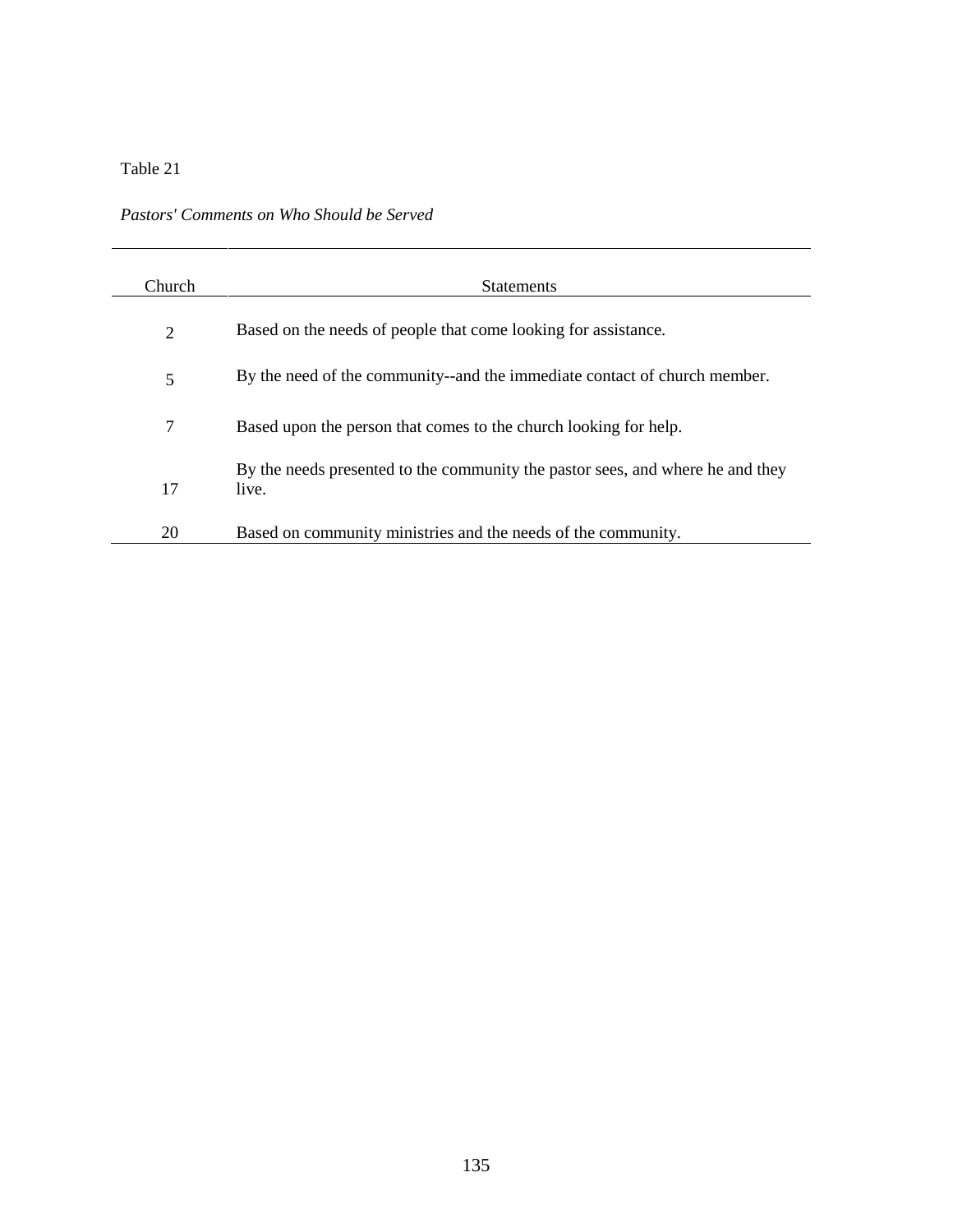This nonsystematic approach to human services is also utilized by the church in evaluation of program effectiveness and would appear to map well to Social Capital Theory. Generally speaking, social capital is not articulated in a manner that allows a researcher to quantify the transferences of assets and/or positive energy with any consistency. However, when the ability for an African American church to (a) raise its own individual income independently, and (b) to establish the rate at which raised resources will be administered in the provision of human services within the respective community, then policy makers must begin to pay attention and view churches with unorthodox or nonsystemic methodologies in a more robust manner for program delivery.

 This study found across multiple human services domains that the churches had a more relaxed approach at measuring program effectiveness; one could surmise that either capacity may be limited or the value proposition connected with the rigor of a formal process was not viewed as significant. A large majority of human services programs delivered were evaluated by the church leaders from a less structured and informal perspective. In fact, only three churches reported that they had an independent program evaluation, two in the program area of child care and the second in the program area of adult daycare. Most reported a more informal nonsystematic evaluation process, as evidenced by the direct quoted examples in Table 22.

The information presented in Table 22 supports other researchers. For example, Van Slyke and Roch (2004) highlight the less structured approach to program analysis of nonprofit organizations. Specifically, they make several distinguishing points regarding the relationships among the nonprofits, governments, and the community citizen. Seventy-two percent of all forms of social service privatizations are connected to some type of a nonprofit. Additionally, 50% of the average funding for nonprofits comes from the government. Finally, the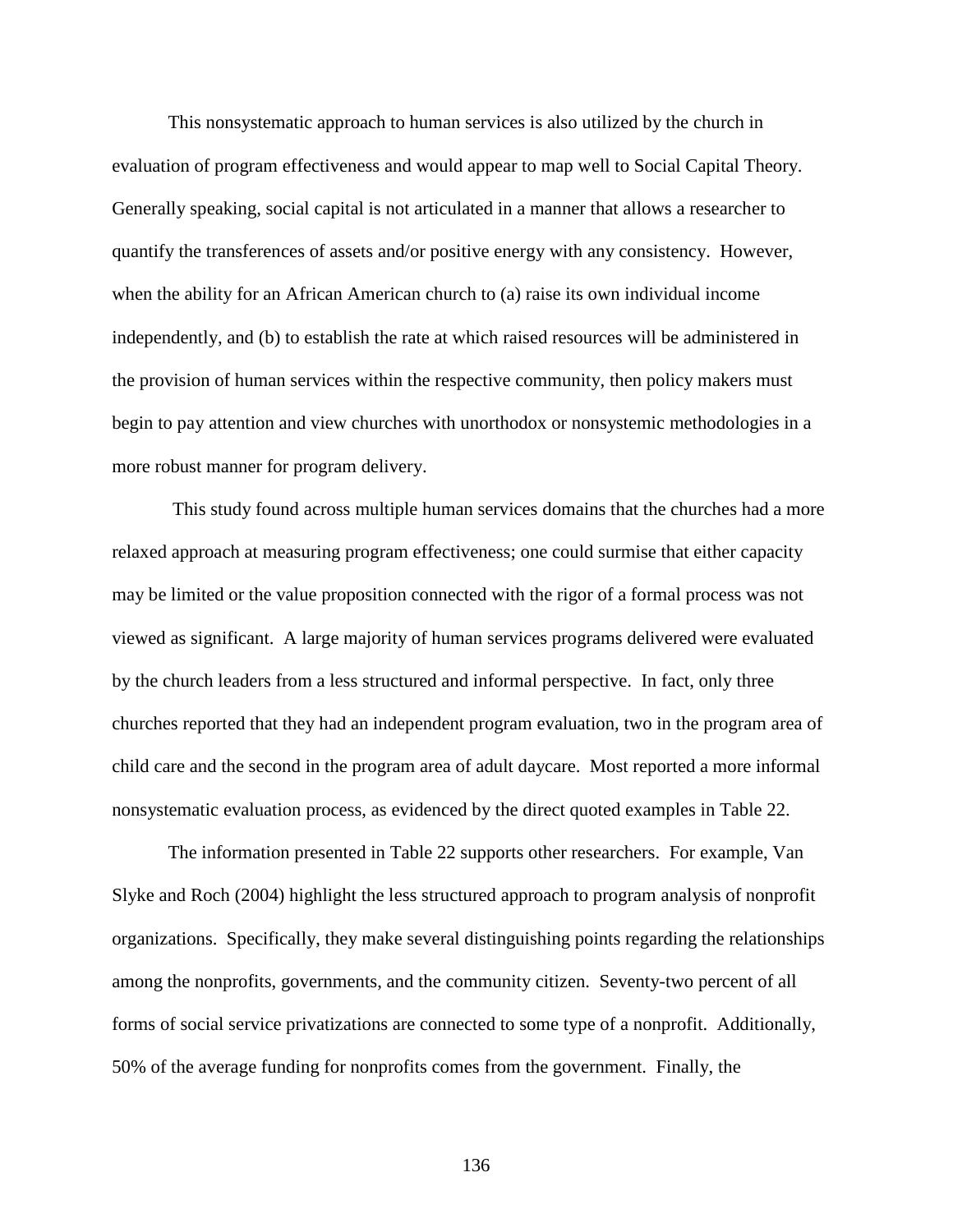# Table 22

*Nonsystematic Evaluation Process-Pastoral Programs-Evaluative Statements* 

| Church | Program              | <b>Statements</b>                                                                                                                                                                     |
|--------|----------------------|---------------------------------------------------------------------------------------------------------------------------------------------------------------------------------------|
| 3      | Income support       | "Anecdotally, yes, the program participants<br>experience benefits having little program<br>evaluation, but we have had people that came<br>[sic] in to tell us thanks all the time." |
| 16     | Daycare              | "Absolutely this program works. My<br>grandchildren attend this program."                                                                                                             |
| 8      | Health               | "Yes, I see people losing weight and reports<br>from doctors regarding blood pressure going<br>down on some members."                                                                 |
| 2      | Family strengthening | "Yes the program has been asked for by other<br>local partners and programs to partner with<br>them for expansion."                                                                   |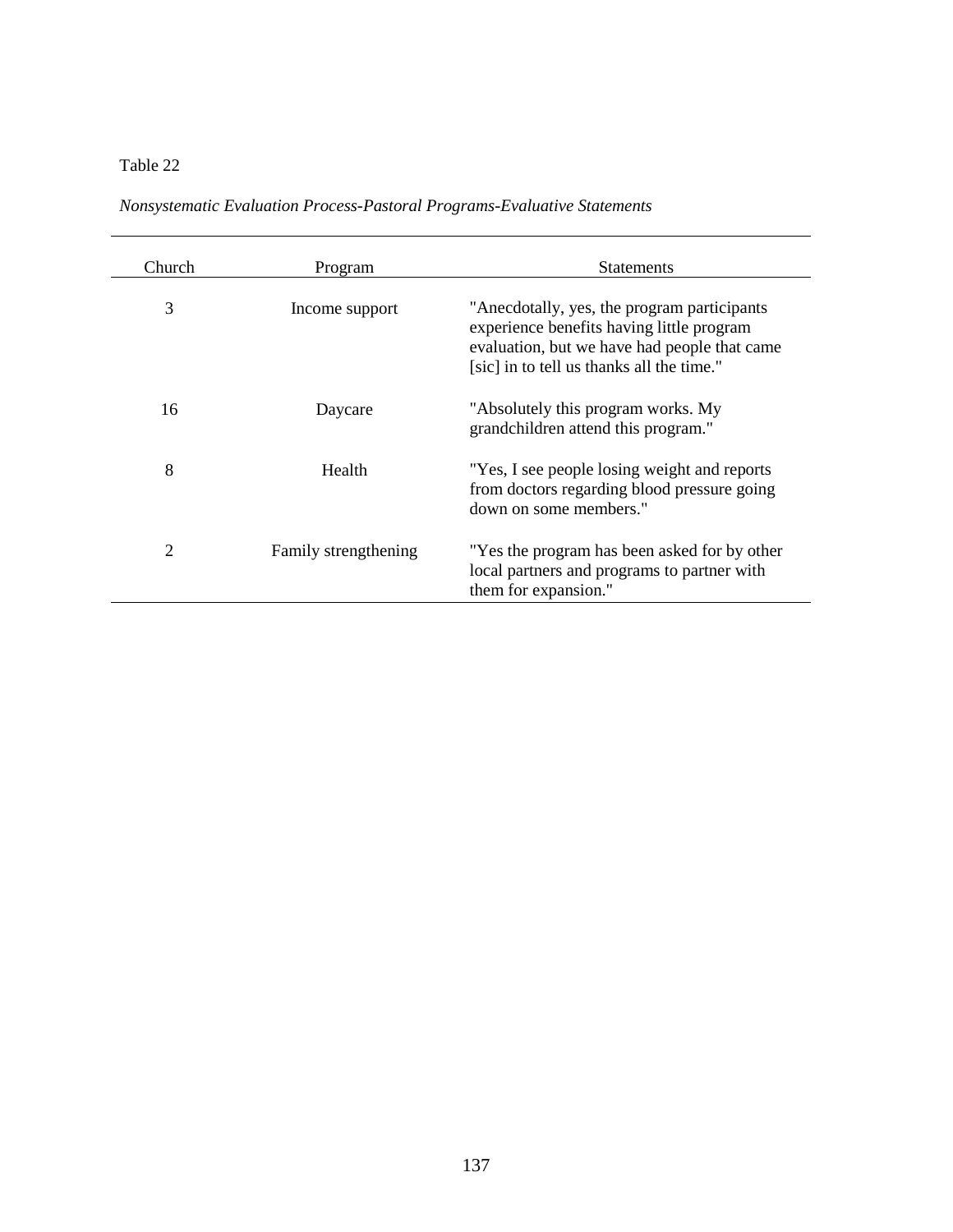sophistication of the delivery of human services has required a complex measurement instrument that often times conflicts with other programming goals that are funded by the government. As such, the area of human service policy creates problems for nonprofits in determining goals and outcomes for citizens. As mentioned earlier, Social Capital Theory has not to this point been recognized for highly technical analysis and as such may provide fertile points of departure for future studies and exploration.

It is neither innovative nor shocking that a nonprofit may be struggling with the development of a strong quantitative instrument for program evaluation. However, of critical importance to the evaluation of this specific population is the independent nature by which programs are decided to be delivered and, more importantly, the eligibility requirements created by the church for program participation. Often these requirements are less restrictive and onerous than governmental funding streams. Additionally these nonprofits (African American churches) have an independent fundraising mechanism and place a sizable amount of their own resources on the table for program delivery. The concept identified within this study of a selfsustaining and independent-minded, faith-based organization that delivers human services may be further evaluated to shed light on a 21<sup>st</sup> century model of the African American church and the importance of the principles within the Social Capital Theory.

This study's examination of Social Capital Theory—initially through the variable of church membership, including education, class position, and size of membership, and financial resources—allowed the researcher to explore previously unknown variables. These unknown variables included human services provision, as it related both to independently generate financial resources and the informal structures currently used to capture and track human services delivery. Another variable included models of social capital and the flexibility with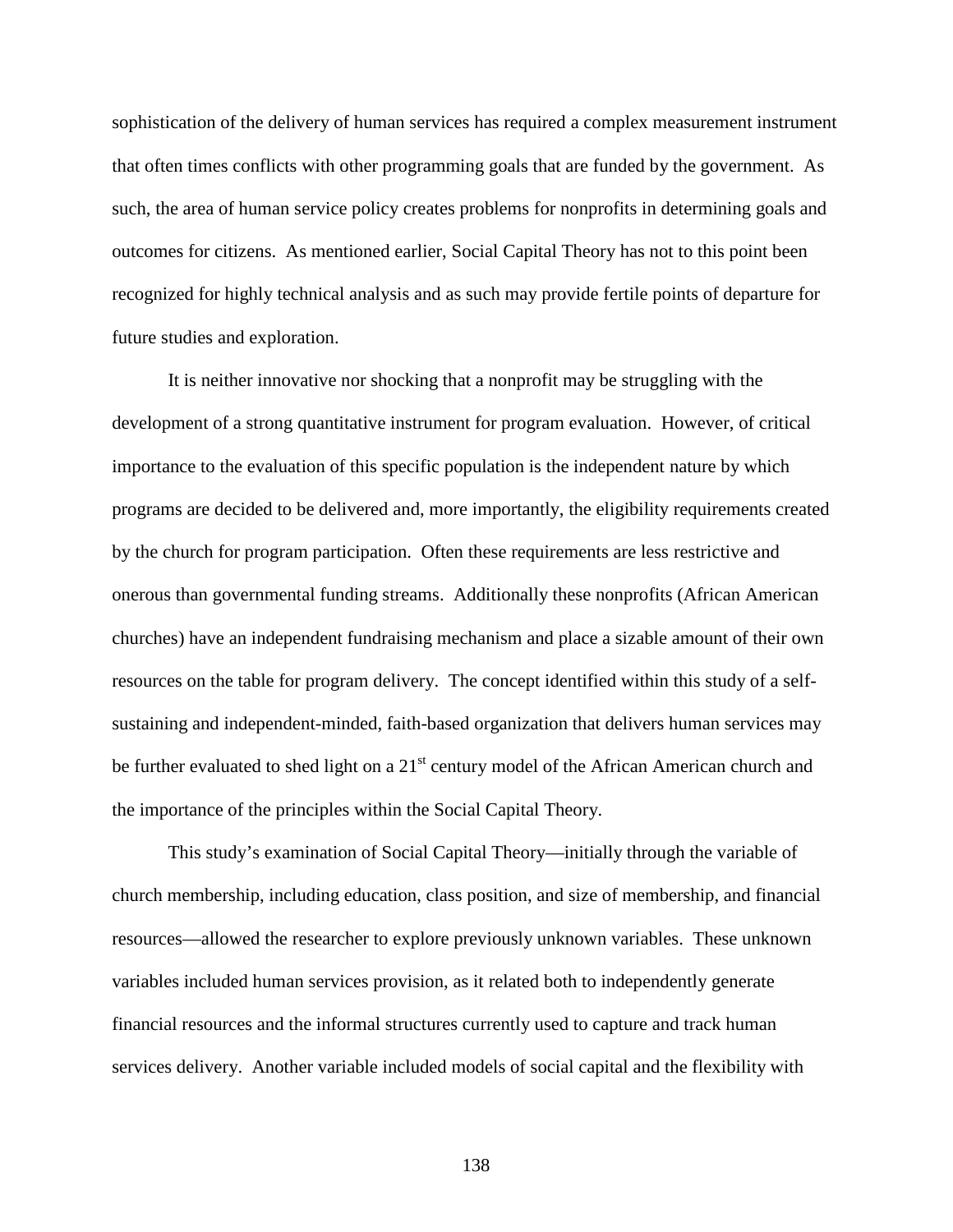which African American churches evaluated their programs and finally the churches autonomous position.

#### **Policy Implementation Theory Implications**

Hypotheses I and II were operationalized under Ethnic Identity Theory and Policy Implementation Theory. Specifically, agenda setting elements provided a framework for analysis of this study's results, as they related to (a) the decision to provide or not to provide specific human services within wards 7 and 8 of southeast Washington DC, and (b) whether the service provision is in response to the federal faith-based initiatives. This study assumed John Kingdon's definition of agenda setting to frame the analysis regarding the impact of both presidential initiatives on the African American churches in Wards 7 and 8. Kingdon (1995) refers to a list of problems or subjects that people, both inside and outside of government, are paying close attention to and further that agenda setting narrows the list to one that by which receives the attention.

In 2002, President Bush, with Executive Order 13279, single-handedly created a national forum for the relevance and openness of government partnerships with faith-based entities. Executive Order 13279 became a centerpiece of the Bush Administration domestic policy agenda. President Obama also utilized the Office of the White House as the center of his Faith and Neighborhood Partnerships Initiative. From this office, the administration coordinates with the 12 federal centers for the faith and community-based initiatives created under the Bush Administration. The goal of the program is similar to the previous administration's goals of forming partnerships at all levels of government and nonprofits to engage in the delivery of human and community-based services.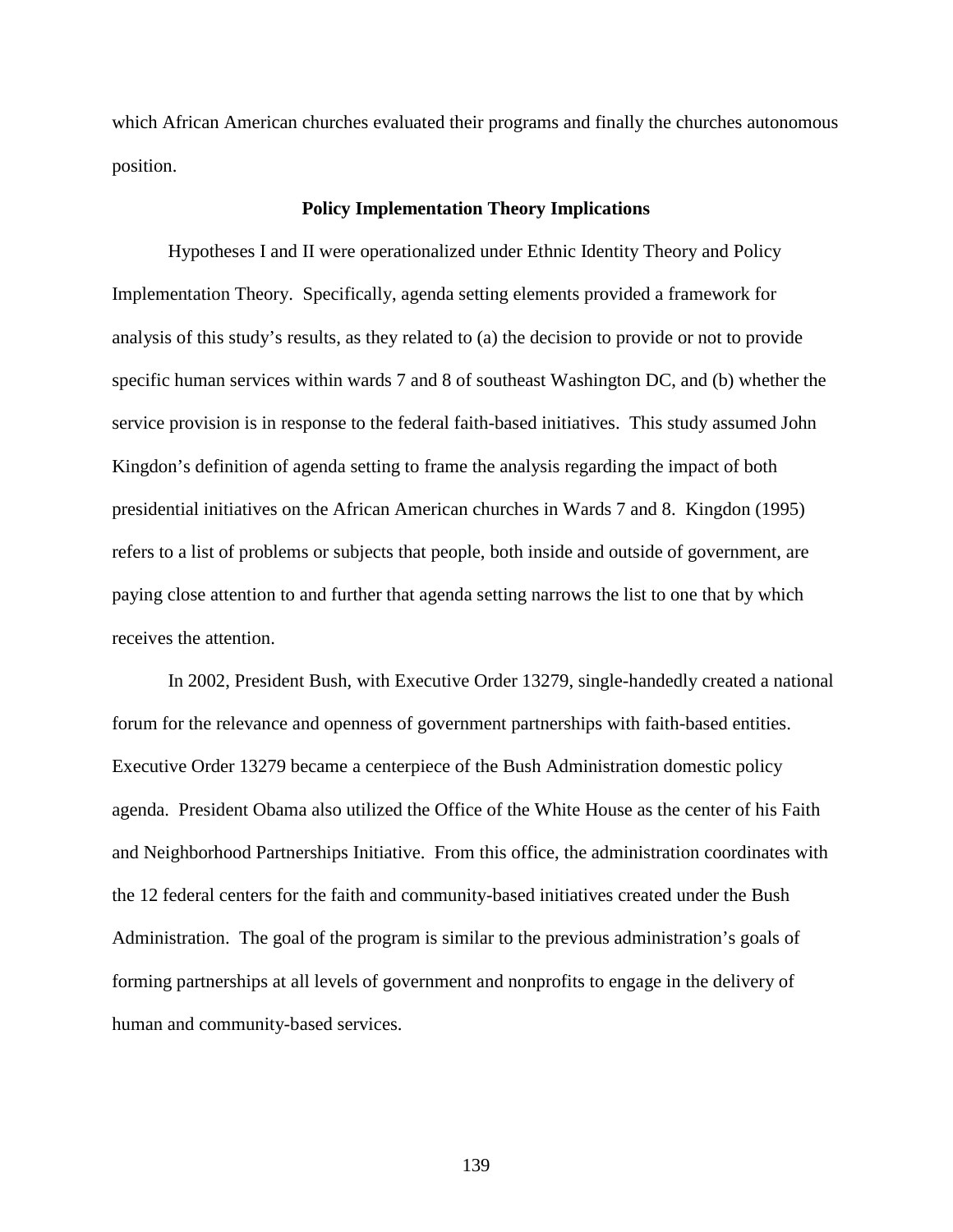However, a key element that was communicated from the "bully pulpit" of the Bush White House, but not heard explicitly or even rejected by members of the population interviewed, was for the churches to compete for money with existing nonprofits. The pastor (Church 1) stated, "The need out here in the community is so great and the resources are so scarce, how are we to cut from one entity to use another entity in the same neighborhood that are providing the same services the same way? Further, the Republican Party is the party of faith, they just don't live it out in works," which may explain portions of the political partisanship (Dillard, 2001).

All 20 churches interviewed in this study knew of the existence of both presidents' faithbased initiatives; however, the majority of the church pastors appeared resolute about the fact that neither initiative had additional resources of support specifically for faith-based entities. Of notable importance to findings of this study was the comprehensive and sophisticated understanding of the concept of the separation of church and state by the church leaders interviewed. Ninety-five percent of the churches expressed no relationship between their perceptions of the separation of church and state and any attempt to apply for a governmental grant.

Additionally, 19 of the 20 churches appeared, on one hand, to be clear about the separation of church and state and, that it did not apply to human services provision as long as the church did not require the client to join the church for receipt of benefits, as indicated in Table 23.

Pertaining to agenda setting by either Republican or Democratic administrations, all 20 churches admitted that it made no difference which party, through their agenda setting, made federal dollars available for faith-based entities to pursue in the provision of human services.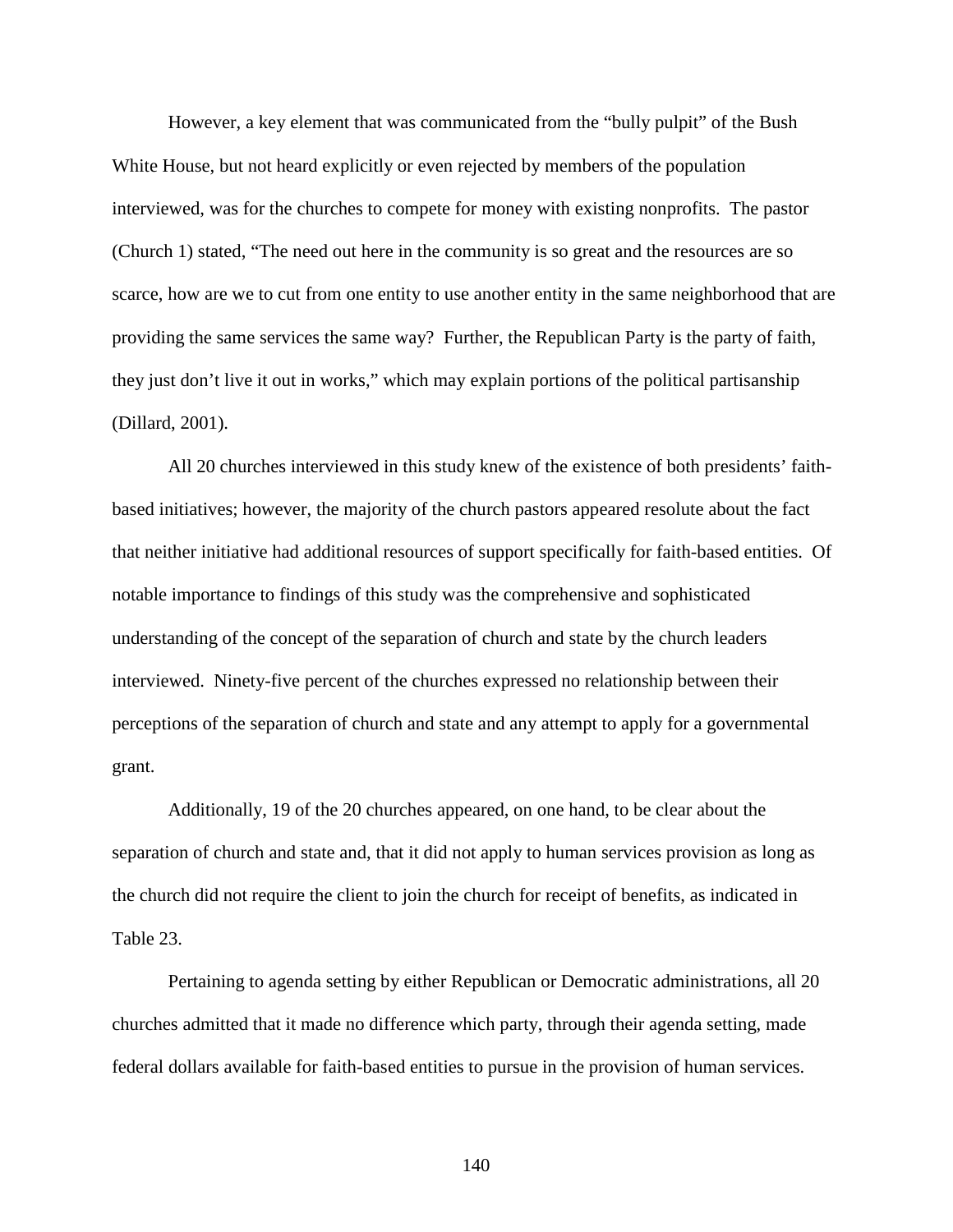## Table 23

*Separation of Church and State-Pastors' Comments* 

| Church. | <b>Statements</b>                                                                                                                 |
|---------|-----------------------------------------------------------------------------------------------------------------------------------|
| 12      | "No, people do not really understand the constitutionas it relates to the separation<br>of church and state."                     |
| 15      | "No, there is a misconception of church and state"                                                                                |
| 19      | "No, this is a figment in the mind of other folk, the country founded with God as a<br>basis, one does not dictate to the other." |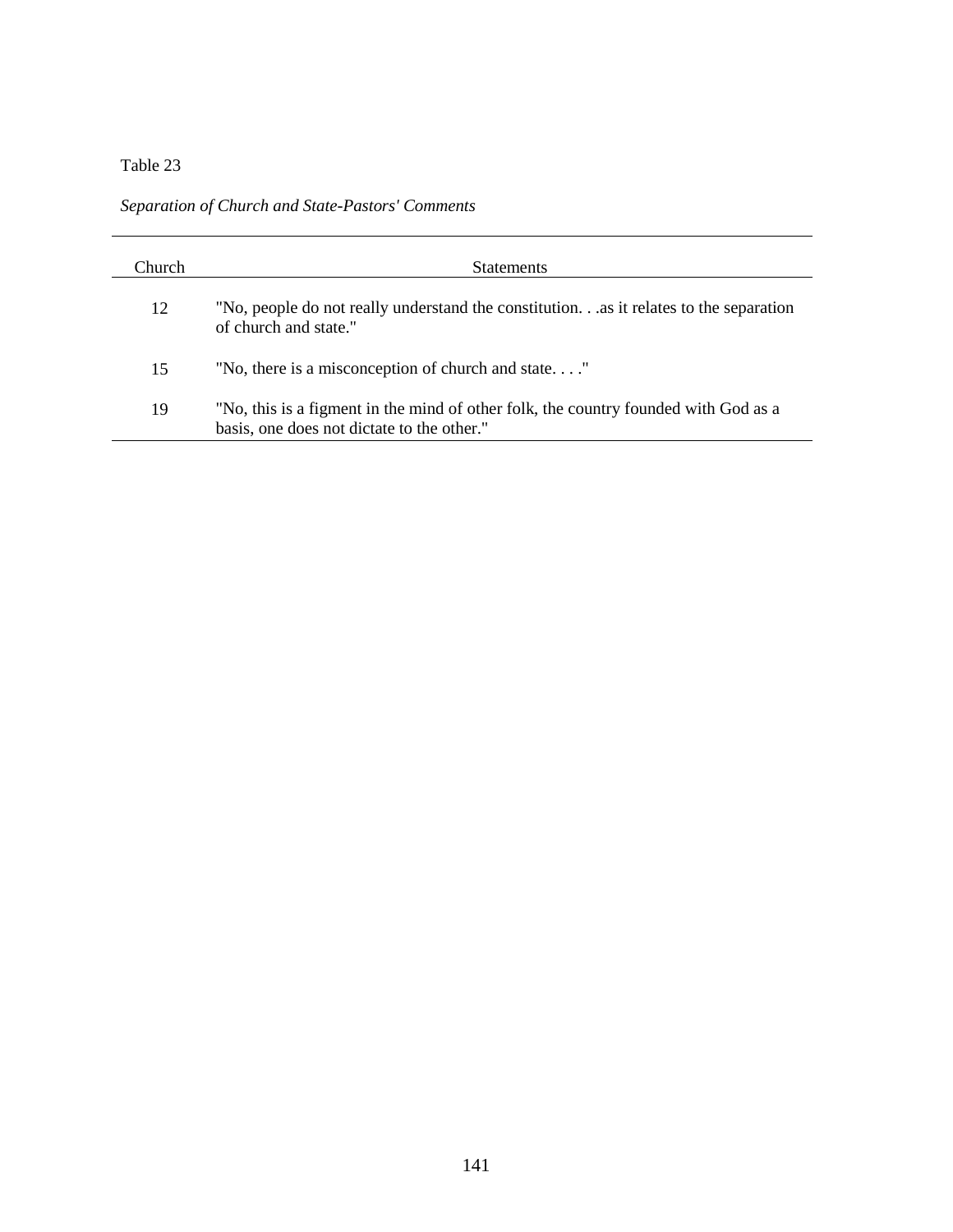Descriptively, on average, 75% stated they did not participate with either Bush or Obama's initiative, and 85% stated that neither initiative influenced a change in human service delivery by their churches. This was noteworthy because eight pastors reported having direct access to the Obama Administration's White House chief liaison's cell phone number for the President's Faith and Neighborhood Partnership Initiative. Ultimately, in relationship to Hypotheses I and II as described previously, this study found that neither President Bush's nor President Obama's initiatives significantly influenced the provision of human services by African American churches with in Wards 7 and 8 of southeast Washington DC. As such, agenda setting did not provide as significant a role in this study as anticipated prior to data collection.

#### **Pragmatic Policy Implications**

The pragmatic implications became illuminated as a critical element for policy discussions following from the current analyses.

Every organization has precepts and values that prove foundational elements for them. For the Black church, its Christian values have at times lifted a nation and other times discriminated against people, including the African American church itself (King, 1998). This study found similar patterns revealed by earlier studies and documents mentioned in Chapter 2. For example, Pinn and Pinn (2002) described the early European settlers/colonists' internal struggle to reconcile the precepts of the Bible with the attitudes and behaviors of the day regarding slavery, and that the education of the Bible would lead to a schism regarding God's plan for slaves as a tool of social control of behavior for the slaves. In addition, the Reverend Richard Euell (1909), an African American minister of Milford, OH, published "A Plan to Reach the Negro." African Americans could be recruited more rapidly into the Socialist Party if the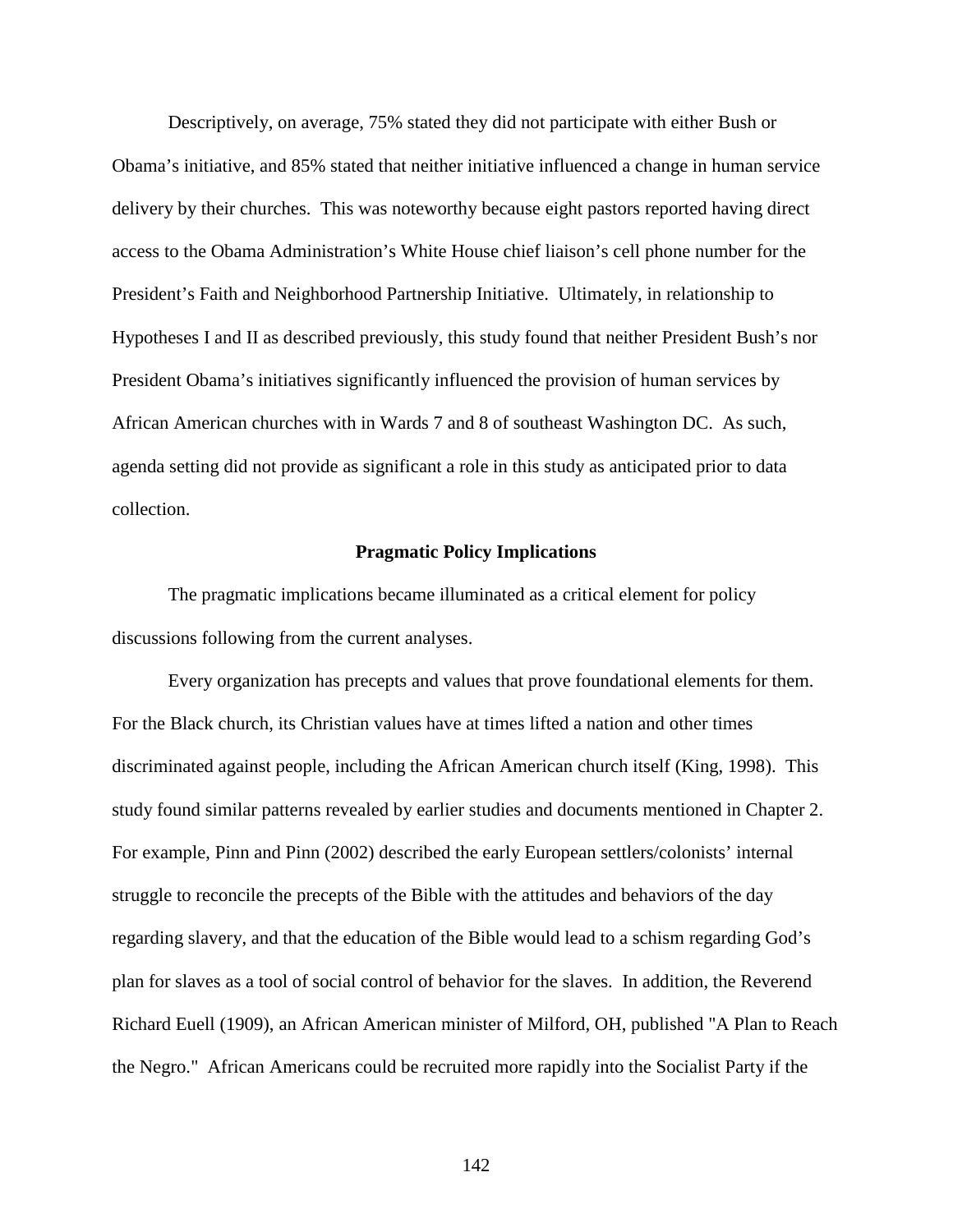Socialists would go to African Americans in their churches and point out "the way to freedom and plenty." The Bible and even motion pictures about the Passion Play could be used effectively to imbue religion with radicalism and convince the working class of the evils of the capitalist system and the virtues of socialism (Dorn, 1998, p. 65). Finally, the African American churches' battle with homosexuality is nothing new. In the fall of 1929, Rev. Adam Clayton Powell, Sr., pastor of Abyssinian Baptist Church in Harlem, NY, launched a campaign against homosexuality and other "vices" in the African American community (Harris, 2008, p. 493).

The African American churches in Wards 7 and 8 are still are still evolving to meet the needs of their communities; they are constantly re-evaluating, and even reinventing themselves, to pragmatically address community issues, thus forcing values and precepts to be realigned. This ongoing engagement with contemporary social issues was reflected in the interview and demonstrated by some of the observed comments in Table 24.

Table 24

| Church Value Statements Made by Pastors |  |
|-----------------------------------------|--|
|-----------------------------------------|--|

| Church | <b>Statements</b>                                                                                                                |
|--------|----------------------------------------------------------------------------------------------------------------------------------|
| 4      | "We marry gay and lesbian people because it is an issue for us of social justice."                                               |
| 9      | "We educate members in the community about heterosexual and homosexual issues<br>and activities because we can not ignore them." |
| 18     | "I am a woman head pastor, not co-pastor, and we do exist"                                                                       |

Implied within each of the comments in Table 24 are values and precepts that exist within the African American church within Wards 7 and 8 supporting these contemporary issues. The pastor of church 4, referenced the need to marry gay and lesbian men and women as an issue of social justice; the pastor of Church 9 referenced educating the community about heterosexual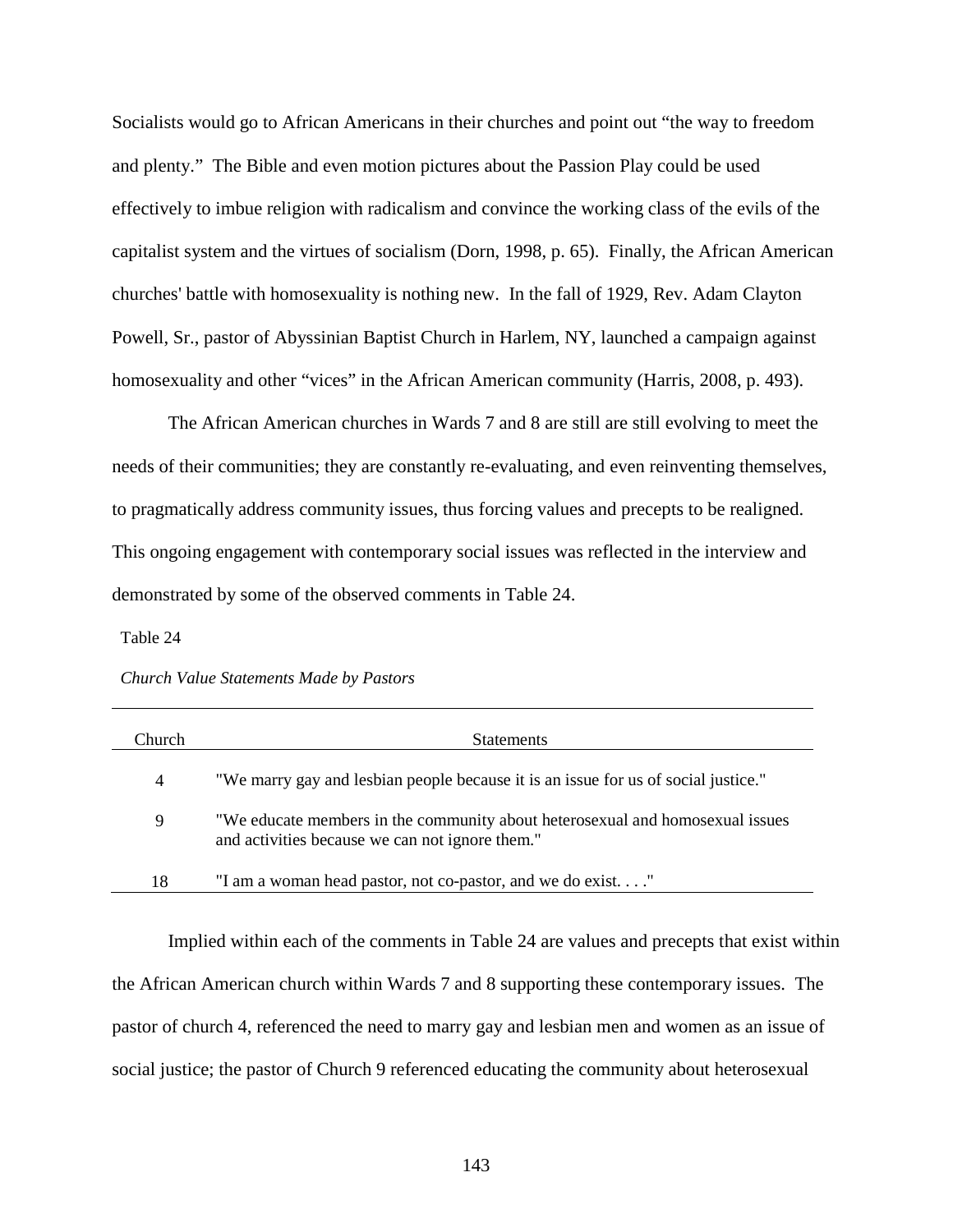and homosexual activities as a strong measure of prevention for the AIDS epidemic (discussed below); and finally, the pastor of Church 18 mentioned that she is a head pastor as recognizing the old stereotypes of women not having a place in ministry. Each of the these statements continue to present a value adjustment challenge to the traditional precepts of the African American church within Wards 7 and 8.

Relative to this study specifically, we have utilized the word pragmatic to indicate the African American churches' response and action to crisis issues that are presenting community challenges within Wards 7 and 8. For the purposes of this study, this researcher defines pragmatic as an approach to problem solving or affairs that strike a balance between principles and reality.

Accordingly, a 2008 study conducted by the Centers for Disease Control found the HIV/AIDS epidemic was taking a great toll on the African American community. Specifically, within the nation's capital, it is estimated that 3% of all residents are living with HIV/AIDS. The greatest percentages of those living with the disease were found to be African American males at the rate of 6.5%. More importantly, these findings exceed HIV population estimates for several countries within Africa, Asia, and the Caribbean (Edwards, Irving, & Hawkins, 2011).

Rates this high exceed epidemic levels. As such, many of the church leaders interviewed have responded in kind. Traditionally, the thought of African American churches as a distribution point for condoms, or as forum for the community regarding preventing HIV/AIDS behaviors, and conversations about healing and randomized HIV/AIDS screening within the community might be troubling at the very least. However, the reality that HIV has grown exponentially over the past decade is a testament that members located within Wards 7 and 8 are having unprotected sex outside the confines of church-sanctioned marriages. These acts include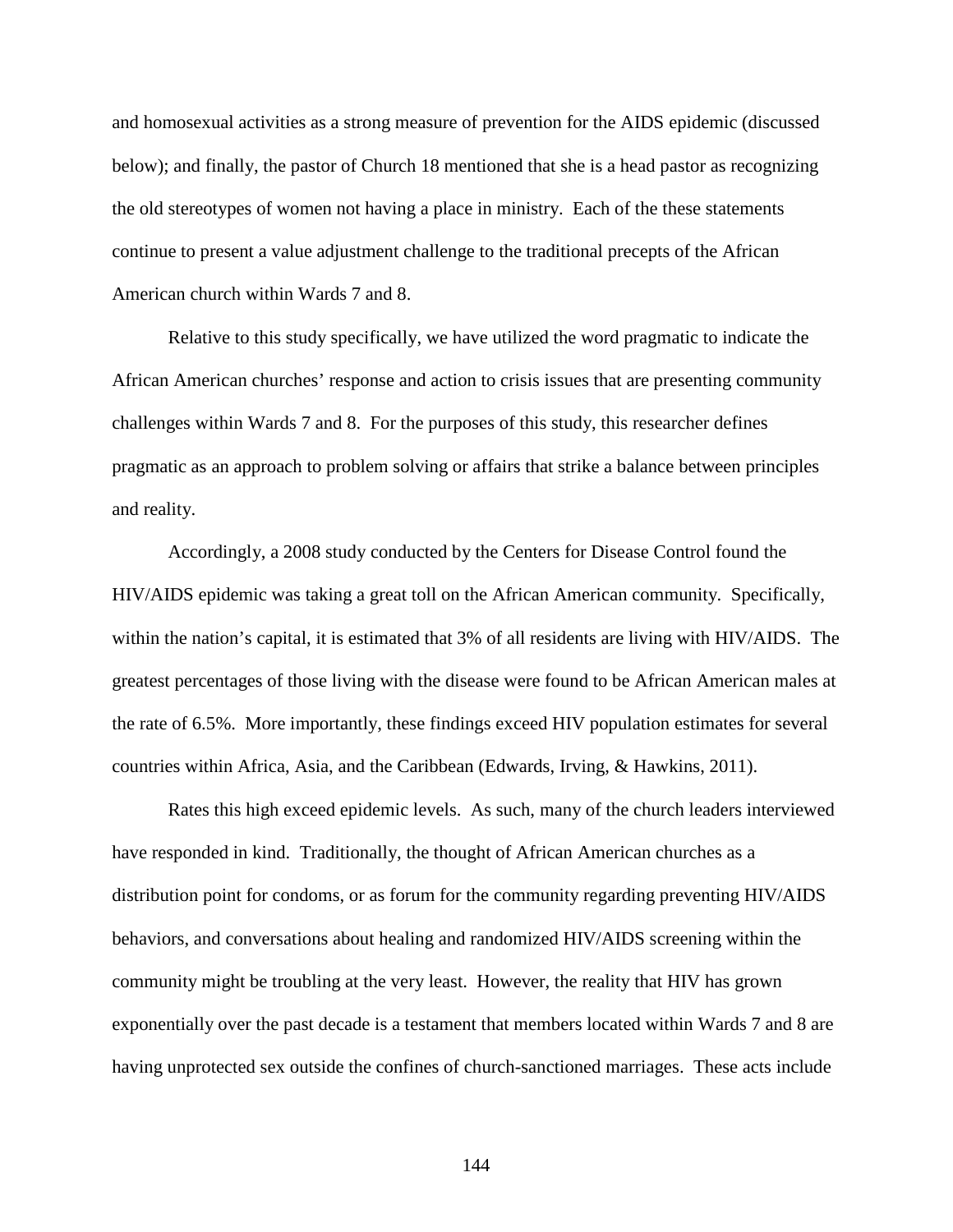both heterosexual and homosexual activities, and as such the African American church has taken a practical approach to addressing this issue. The example of condom distribution is symbolic for the pragmatic approach that many of these churches have taken to engage with their government and more importantly to the provision of human services within their respective communities.

More explicitly, these pragmatic policy acts, including the provision of condoms and the education of the church community regarding heterosexual and homosexual activities as a result of HIV/AIDS epidemic, challenge the foundations of traditional or orthodox believers. Hodge (2005) describes these believers as having derived their value system from outward authority, examples of religion including this thought process include Christian, Muslim and Hindus, to name a few. These religions rely on the historic mainstream tenets of respective traditions. These types of believers are often refereed to as conservative as they rely on these tradition norms and views in shaping their current perspective (Hodge, 2005).

Traditionally, Christians believe their values are promoted through the Bible (Colson & Vaughn, 1992). These values promoted by Christians generally include affirmation regarding a human being's worth, love and care for the poor, and monogamous relationships between a man and woman. The researcher articulates the findings from this study regarding the care for the poor in both the Ethnic Identity and the Social Capital sections of Chapter 5. However, the last component of monogamous sexual relationships between men and women expressed by Colson and Vaughn (1992) is being explored under pragmatic policy implications. By the very nature of the disease of HIV/AIDS, the African American churches within Wards 7 and 8 are forced to face the fact that residents within the community of the churches are not only having challenges with income levels but also are having difficulty remaining within the bounds of monogamous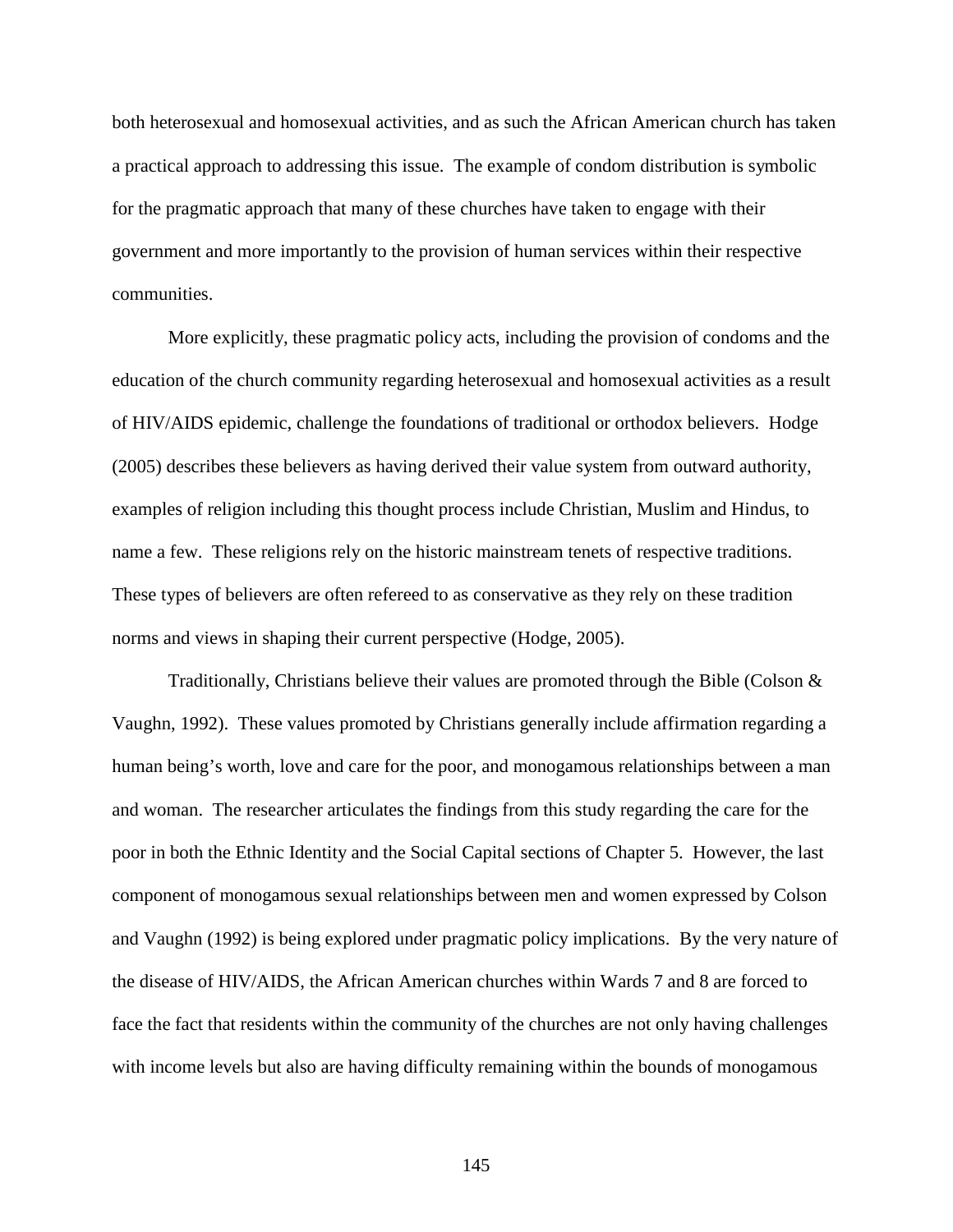sexual relationships with their peers. Additionally, for some, sexual relationships extend beyond heterosexual relationships to same sex relationships

Just as African American churches historically responded to the challenge to oppose segregation, resist other socioeconomic constraints, and to promote education, so generally speaking do the churches identified in Wards 7 and 8 of southeast Washington, DC in providing the prevention and supportive services for those populations both infected and affected by HIV/AIDS.

#### **Future Research and Policy Implications**

This was an exploratory study that attempted to understand the relationship(s), if any, between African American churches in Wards 7 and 8 of southeast Washington DC, their human services delivery levels, and both presidential faith-oriented initiatives. Because of the scarcity of studies on these important issues, the researcher conceived this particular project as a study that would lay the foundation, through insight and information, for future investigations. This study utilized the perceptions of a key informant convenience sample, which presented limited challenges with recollection of data over-time (Johnson, 1998; Kazura, 2000; Watts & Borders 2005). This study employed a convenience sample of African American churches in southeast Washington, DC with data collected using a semistructured interview. Many of the policy implications below are described throughout Chapter 5.

This study was fortunate to have a sample of large mature churches and leaders to provide supportive data for this researcher to analyze. Generally, the research community is not widely trusted and accepted within the population for this study. This finding can be explained by the history of researchers who collected data regarding the status of the church and community and then did not provide any feedback to the church or community regarding data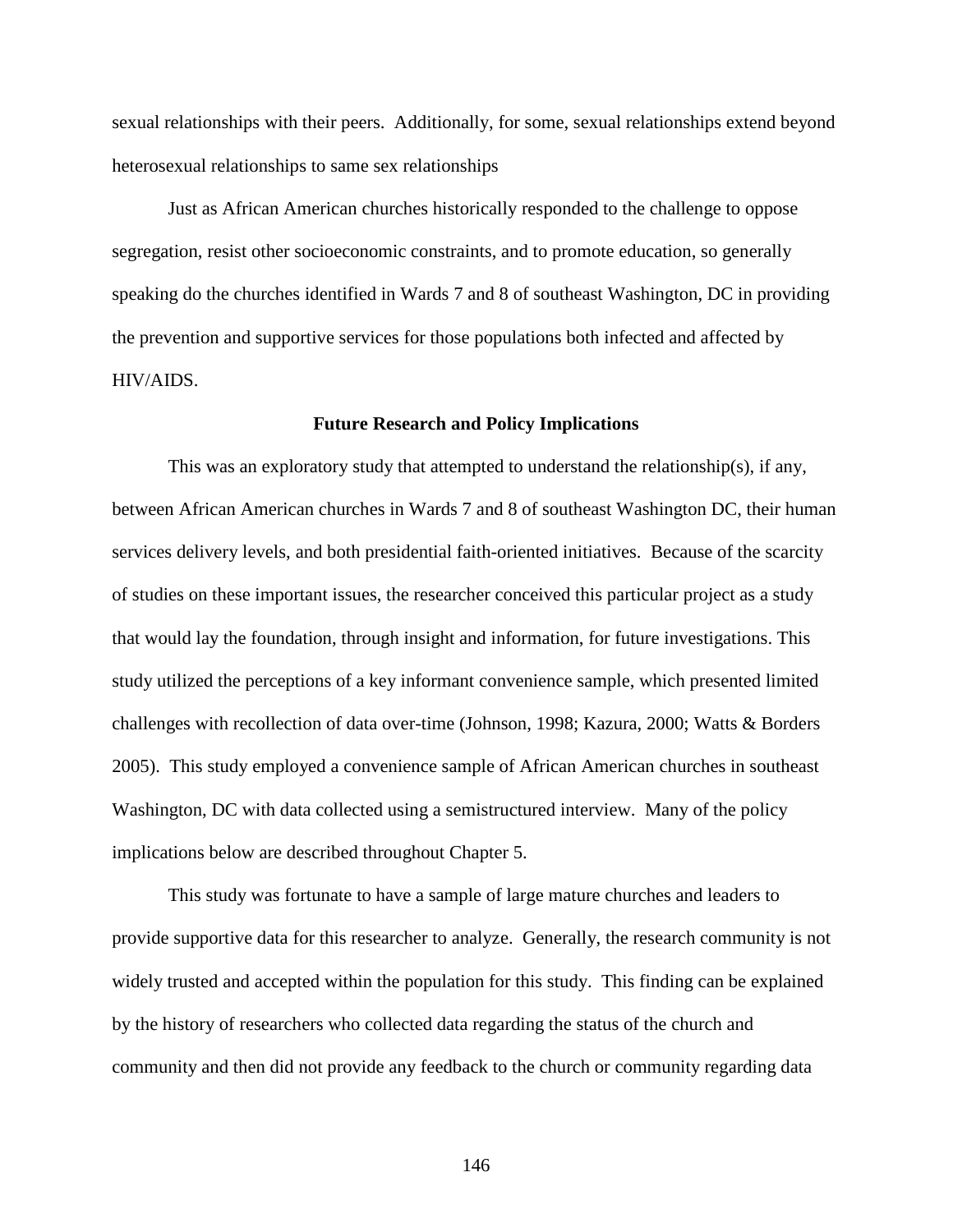found; and also the possibility of the researcher being utilized as an instrument to prove or disprove concepts or policies that may have an adverse effect on the population described (African American church).

For example, it was reported that in 2011 that the local government contracted with a notable research institution to evaluate the likelihood of members of churches in all eight wards of southeast Washington, DC to marry gay, lesbian, and transvestites within that study's identified churches. Additionally, it was reported that findings may have been utilized by the local government to potentially discontinue funding on other programs that were not at all connected to the variables within the above study. Some pastors reported feeling the "perceived or real" pressure of either honoring their commitment to the faith and/or honoring their commitment to the community in the provision of human services.

In addition to the variety of future research questions outlined in the previous sections, this study found a historical and natural tension between churches and government, a tension which has given birth to a new breed of church leaders who have practical experience in holding government accountable more times than in delivering services. This can be encapsulated by the statement of the pastor of Church 15, "God's law and dominion over the African American church's life and resources supersedes man's law and expectations of the African American church."

A natural tension exists between the African American churches' demand for governmental accountability in the promulgation of public policy and any potential collaborative partnership with the government in the delivery of human services programs. Some future study might explore the philosophical and operational barriers to the collaboration of African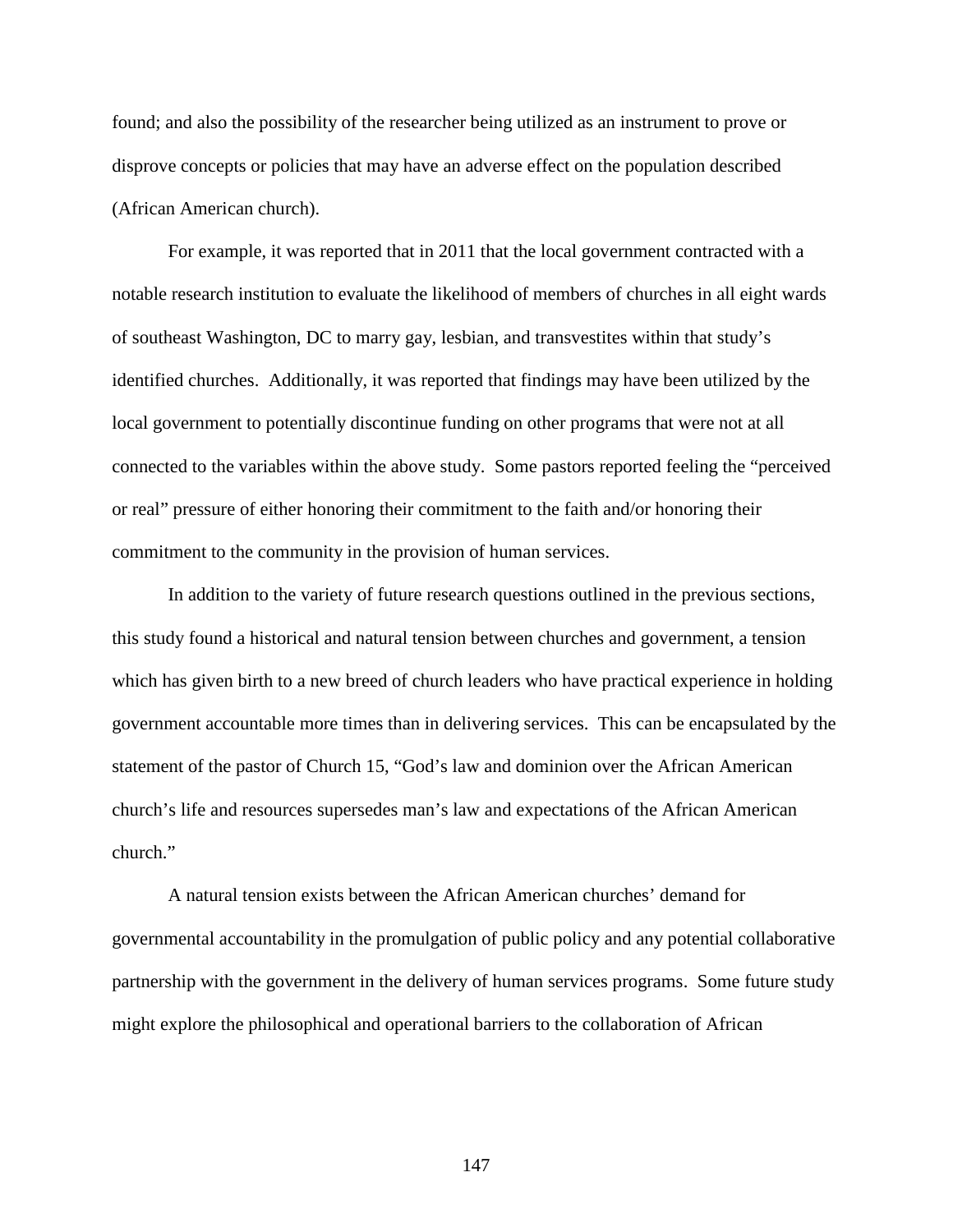American churches with the government; that same study might inquire about the advantages and disadvantages of fiscal connections between Black churches and the federal government.

A future research model or hypothesis for potential exploration includes the examination of the characteristics of the African American church that has the clear autonomy (an ideal autonomous church) to hold the government accountable and to provide human services but not reliant upon governmental support. Such a future study should analyze the following variables: the size of the membership of the church, the educational level of the pastor, the political savyness of the pastor, the percentage of the church's income allocated to the provision of human services, the past experience of the church in partnering with federal/state/local governments to deliver a service or services. Future examinations that are inclusive of the identification of varying model churches will play a pivotal role in shaping any human service policy that attempts to change the behavior of a church.

Human services domains identified within this study highlight a limited number of potential human service delivery options; however, this study clearly reports that the churches interviewed were and are actively providing needed support within the communities. For example, this study found many income support programs were being provided to the community even prior to the church having a physical building to provide priestly church services (Nelsen & Nelsen, 1975). These support programs often provide a staple of community support where governmental programs fall short of meeting a need or have specifically chosen not to meet the needs. Additionally, it was not surprising finding that there were a lack of church resources being funneled into refugee programs. Although many churches realize the need and importance of the provision of this type of support for the members within the community, the current national economic recession has placed a strain on various churches' resources limiting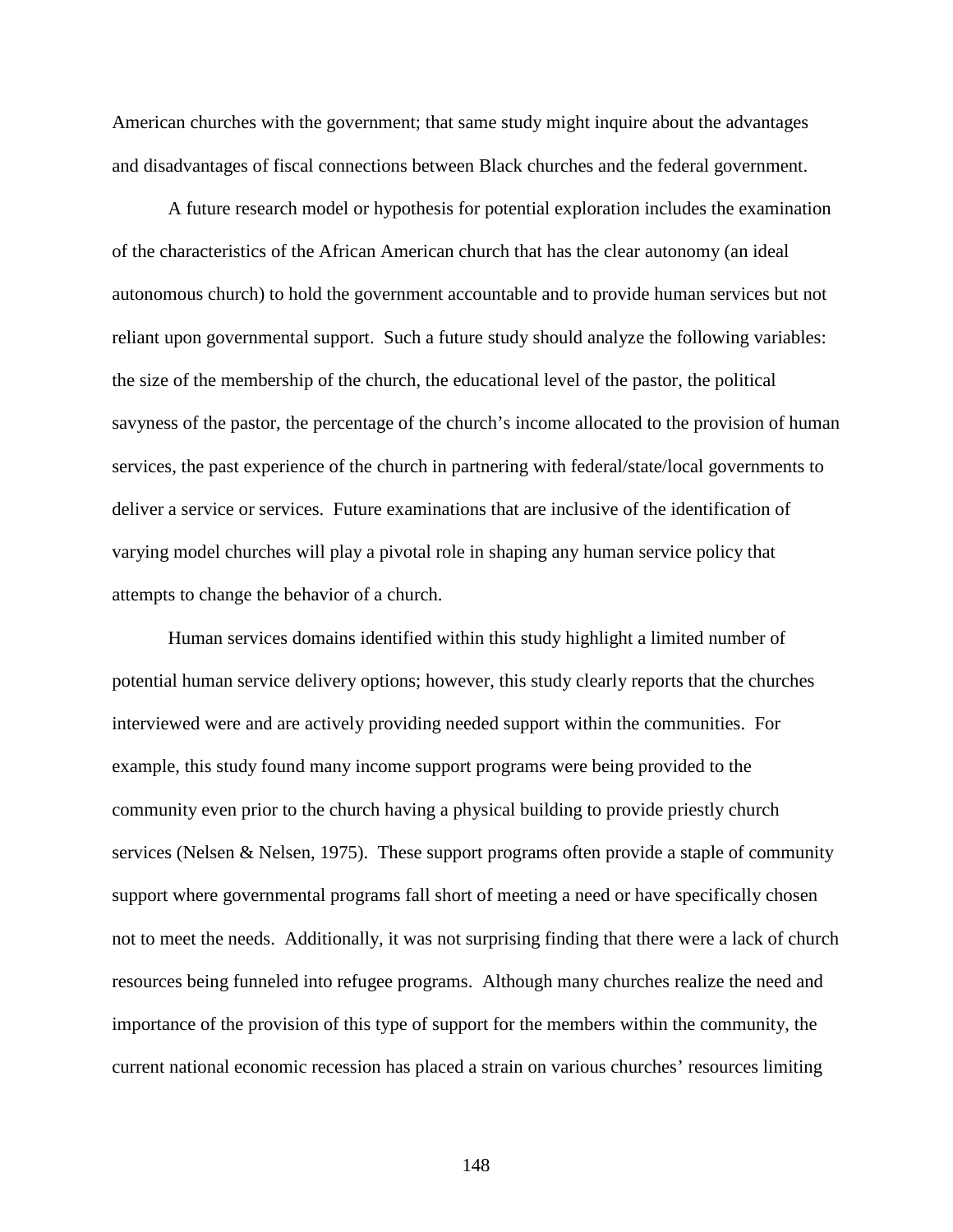the types of services that can be provided. Similar to findings of Bositis (2006) and Lincoln and Mamiya (1990), daycare is still an important service that is being provided by some churches to the community. This service has sizable government resources that support this daily service utilized by of low-income working parents. However, governmental regulations and penalties have forced many churches to make hard decisions of where or even whether this service resides within the future service delivery model of the church institution.

 Twenty-first century urban human services policy should be developed based on the underlying assumption that most churches are actively participating in the lives of their church membership and community. Additionally, policymakers should be aware of the inherent distrust of government by churches to be a positive engine for change within the community, as many historic unintended consequences have been created as a result of some public policy. Charismatic church leaders (Barker, 2004) within the targeted communities should be identified and relationships should be nurtured that extend beyond election cycles. Policy developers would also benefit by identifying the churches prophetic direction (i.e., the focus of the churches ministry or human service passions) (Nelsen & Nelsen, 1975). The addition of simplistic data collection and reporting tools that may be provided at a nominal cost or freely, will provide access to policymakers for gathering a true estimate of what impact their dollars have and what impact the church is having with their own resources. Service delivery dollars should be relaxed to allow for more flexibility to determine eligibility of services for the recipients.

Accordingly, this researcher recognizes that the findings are the perceptions of the pastors or church leaders and are not generalizable. Additionally, potential challenges regarding subjective data points must be taken into consideration as well as small sample size, sampling challenges, and possible sample biasness. However, with the inclusion of both qualitative and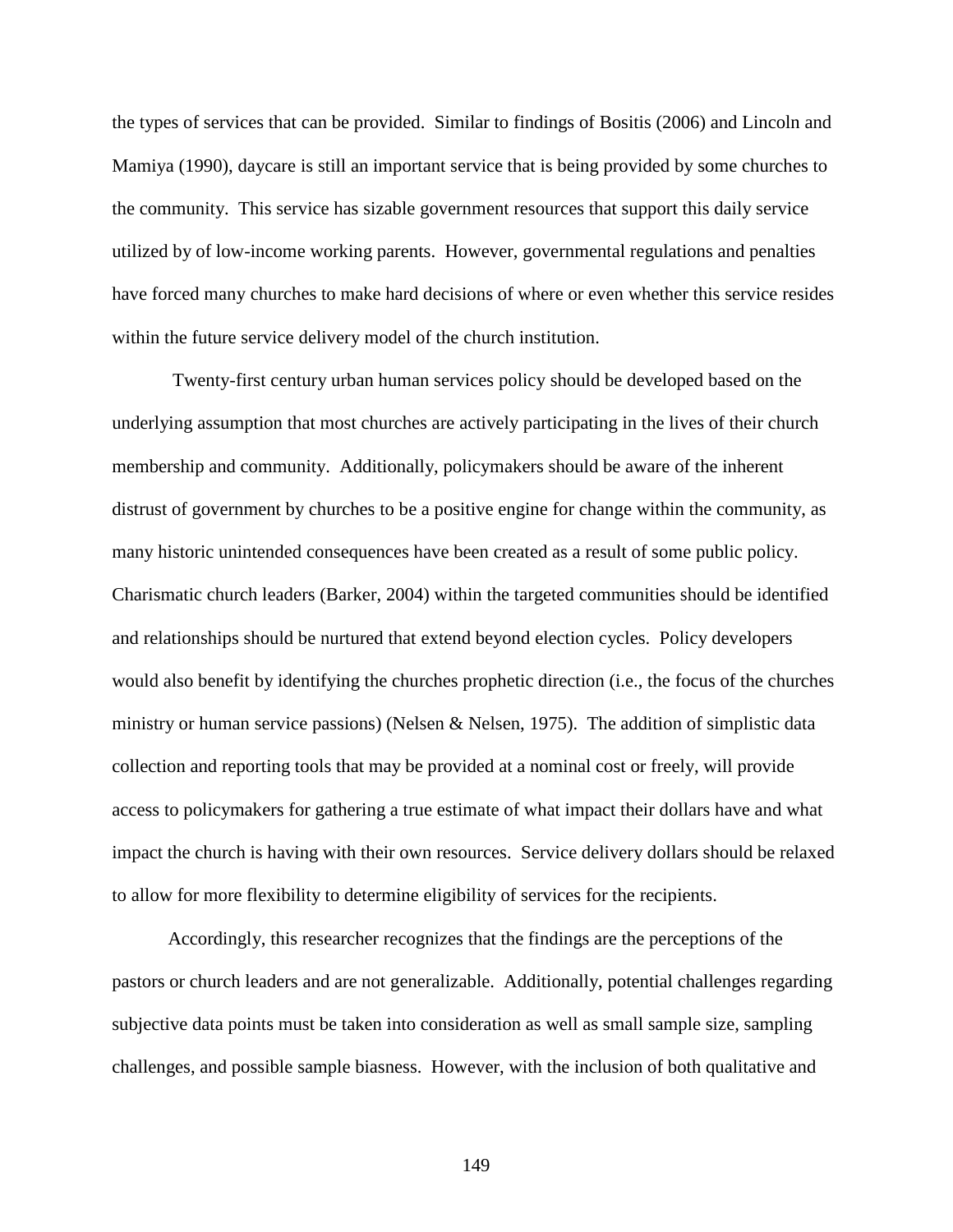quantitative data, the researcher has been able to develop a comprehensive view of the state of human services delivery for the 20 churches surveyed in Wards 7 and 8 in southeast Washington DC and through this exploratory study raise implications for future studies.

#### **Summation of Findings**

All church respondents reported interviewed reported participation in some level of provision of human services. Two churches provided two services, 3 churches provided three services; 3 churches provided four services; 6 churches provided five services; 5 churches provided six services; with one church providing seven services. Overall, 15 of the 20 churches in the study provided four or more human services within Wards 7 and 8 of southeast Washington, DC. This appears to be a considerable amount of African American churches that are committed to the provision of human services.

All 20 of the churches' estimated annual income placed them in the study's medium to mega church income categories (Burlingame 2005), with the majority being large churches: 10 churches ranging between \$213,901 and \$1,426,000; 6 churches being medium and ranging between \$35,001 and \$213,900; and 4 churches ranging in the category of mega churches with income above \$1,426,000. The convenience sample from this study found that 7 (47%) of the 15 churches that provided four or more human services were large income churches, and 4 (26.5%) each of both medium and mega churches provided four or more services. Also of importance to note was of the 15 that are providing four services or more, 9 of the churches utilize a substantial percentage of the churches' income, between 26% to 49%, to fund and support human services provision, and the remaining 6 churches utilize between 1% and 25% of the gross income for the provision of services.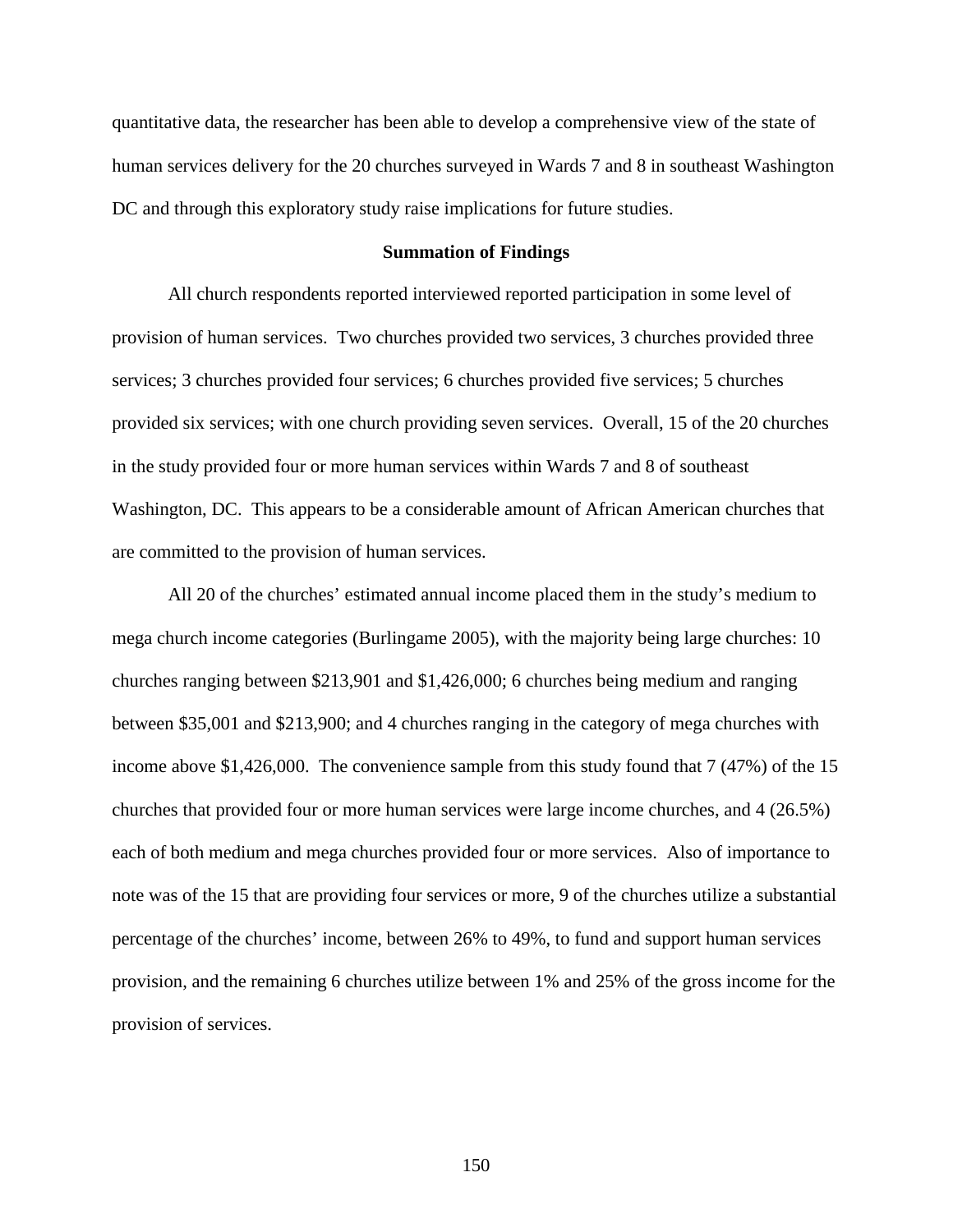## **Ethnic Identity Model Implications**

- **African American Churches from this study were found to be providing human services to and** within their various communities. The high rate of African American's located with in wards 7 &8 provide a challenge in determining whether the ethnic portion of the ethnic identity model (1975) is being fulfilled by choice, or whether the model is meeting it prophetic calling because of existing demographic and social need. However, churches in 2011 are clearly attempting to meet the needs the largely African American community.
- The majority of African American Church Pastor's also perceived President Obama as more friendly than President Bush in relationship to the provision of human services. This is very interesting as some pastors admit to not having factual data to support this perception. As all interviewees admitted that federal dollars made available would be pursued no matter which whether a Republican or Democrat were president. It appears that the analysis of who is more friendly is comprised of other variables not examined in this study (i.e. the general domestic policy stance of the President, the appearance the President presents regarding low income and low to middle class Americans is also critical)
- Pastors view the African American church as social change agent, within the community and within the walls of government.

### Social Capital Theory

- Both churches with blue collar members and churches with members of 2 years college education or more are actively involved the provision of human services. Proportionally, however the blue collar churches maybe more aggressive in the levels of human services provision.
- The African American churches of this study believe in the capacity of the church to meet the need of the community members regardless of potential governmental eligibility and support serving what ever presenting needs arise within the community reinforcing or reflecting the values and precepts of the church -Who so ever will let him come- the responsibility of the church to help all individuals that show up at the church regardless of governmental eligibility requirements
- $\blacksquare$  The large majority of the churches interviewed has an estimated large financial budget and are viewed as a Self-Sustaining independent minded faith based organizations that delivers human services. The different mindset may provide a fertile ground for future exploration regarding the church as a partner or leader of human service provision.

### Policy Implementation Implications

■ This study found that both presidents, especially President Bush, have been successful in introducing the concept of faith-based entities to openly participate in human service delivery.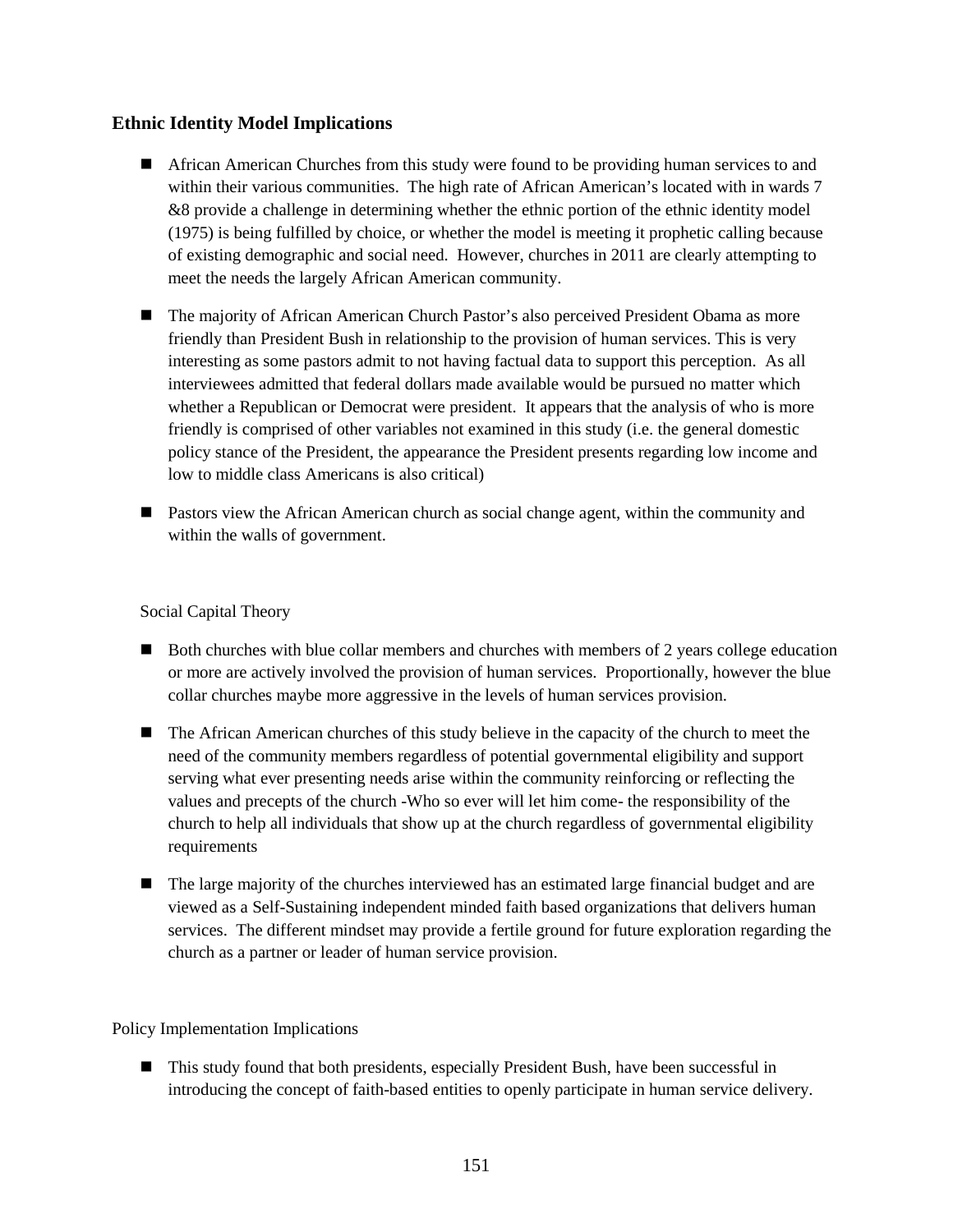He successfully utilized the Office of the Whitehouse to educate the interviewees that his initiative was active.

- A deeper probe into whether the churches were familiar with President Bush's Initiative found that they were not, furthermore some church leaders expressed disappointment about the inadequate funding of the Initiative.
- **President Obama's Initiative did only slightly better than his predecessor**
- Overall policy implementation and agenda setting were not found to have a significant impact

Pragmatic Policy Implications

- As a result the current crisis of HIV/AIDS many churches raising and addressing issues related to both heterosexual and homosexual activities.
- As a direct result of the national crisis of HIV/AIDS, there are notable challenges within the Wards 7 & 8; 1) 3% of all residents are living with HIV/AIDS; 2) African American males were found to have the largest contraction rate of the disease at 6.5%; 3) These numbers exceed HIV population estimates for several countries Africa, Asia and Caribbean (Edwards and Irving 2011) churched have reacted aggressively to this challenge
- Traditional African American church values are being reexamined and sometimes realigned
- Churches have reacted very pragmatically in some instances by providing community open forums to address heterosexual and homosexual sexual activities and other instances providing HIV/AIDS blood and swab testing sites and the provision of condom distribution

Future Policy Implications

- 1. Government should provide the supportive structure at the local level to aid Non-profit/churches in provision of services, by being more creative in meeting the regulatory objectives of each program.
- 2. Government should support the churches by providing solid web based instruments for the church to evaluate holistic human indications of results oriented outcomes.
- 3. Government should support non-profits/churches' approach to take a holistic method to delivery of human services.
- 4. Government should work to research the churches focus and direction regarding human service delivery; identify and understand the charismatic leaders of the various African American churches that reside within the targeted community and, where possible align program objectives with church or ministry objectives.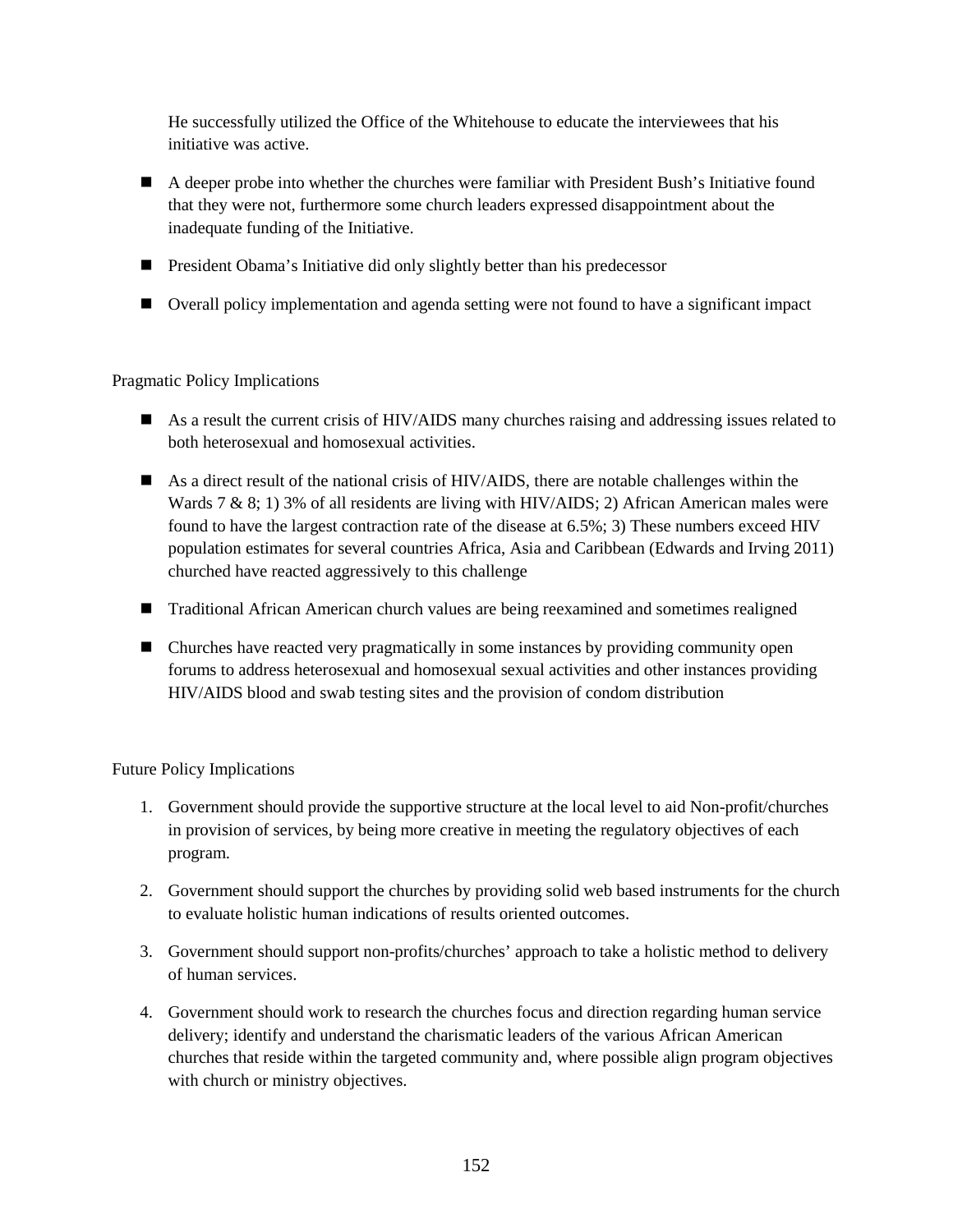- 5. Provide a simplistic data collection and reporting tool that will ensure that proper and fair analyses of services are available to the church for utilization.
- 6. The research/academic community needs to work very hard to restore faith and confidence within this community.

This study addressed the presidential initiatives on human services, of which additional and other questions were addressed and uncovered. The African American church has gone through a major transformation over the past 50 years. As with any exploratory study with a small convenience population that relies on the human recollection of data, the human factor is the study's greatest strength and most basic weakness.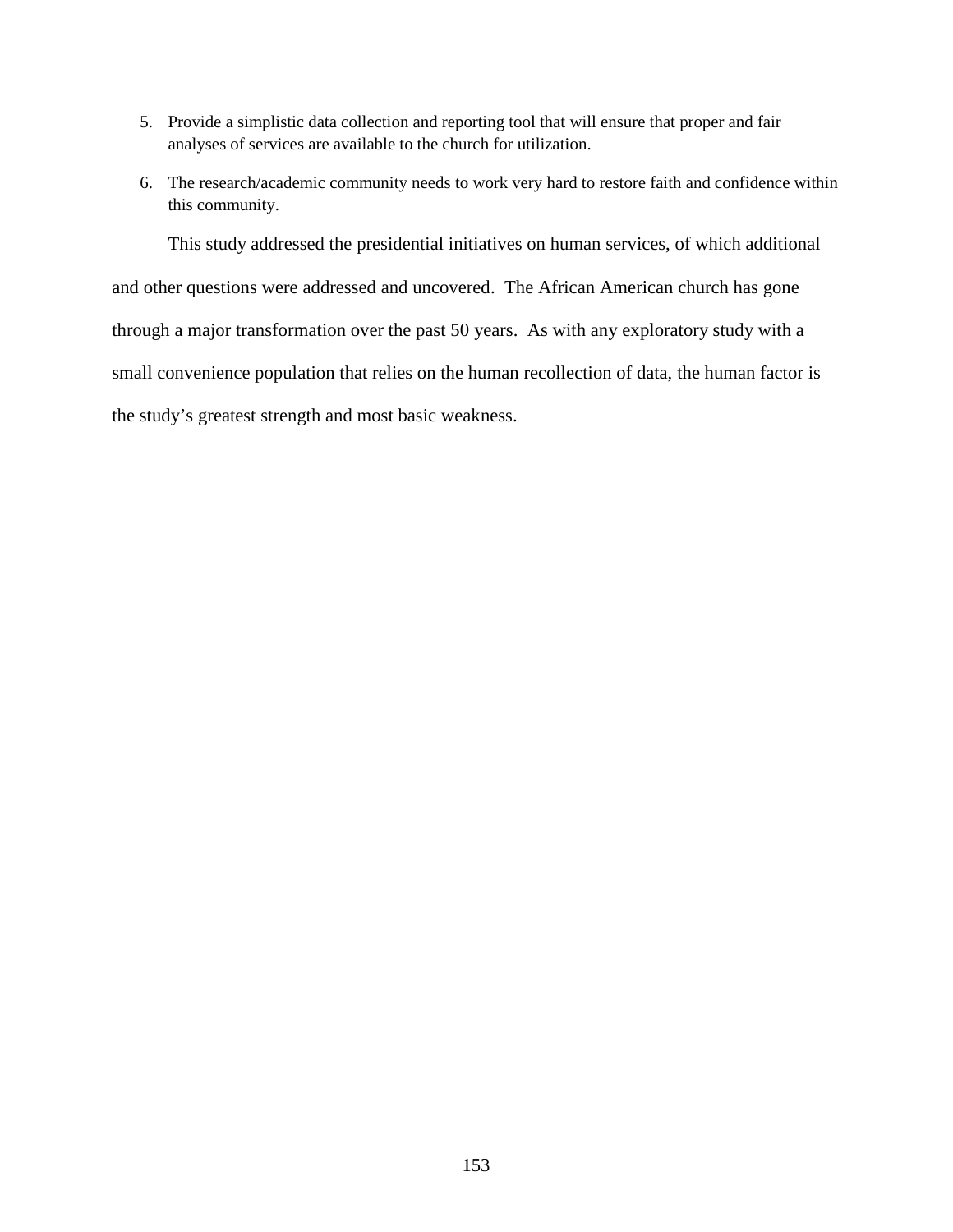# **LIST OF REFERENCES**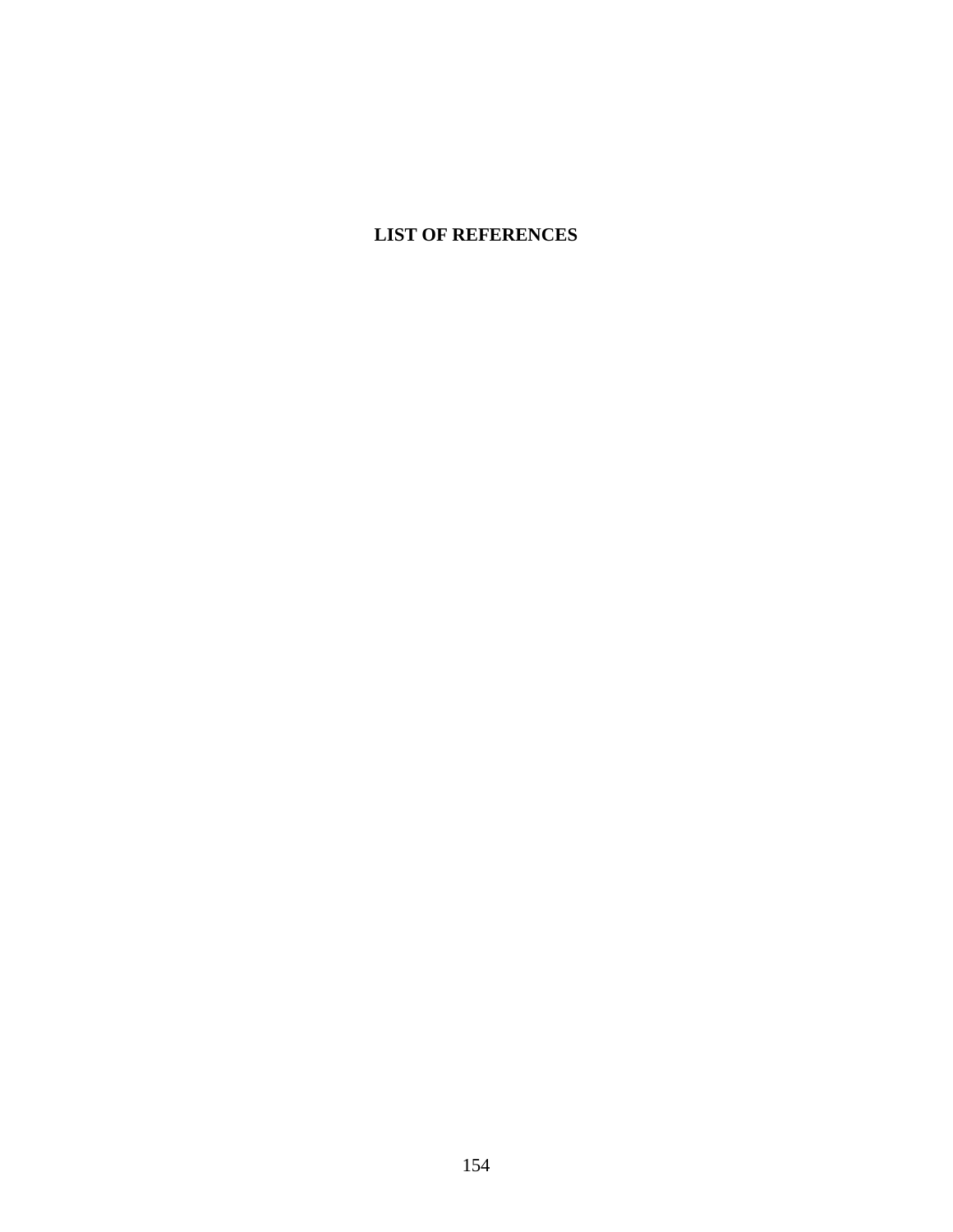#### **LIST OF REFERENCES**

- Anastas, J. W. (2000). *Research design for social work and the human services* (2nd ed.). New York: Columbia University Press.
- Alexander, S. L. (2006). The southern diaspora: How the great migration of African American and white southerners transformed America*. The Journal of African American History, 91*(4), 493.
- Atkinson, S. E., Cornwell, K., & Honerkamp, O. (2003). Measuring the decomposing productivity change. *Journal of Business and Economic Statistics, 21*(2), 284-294.
- Ayres, M. E. (1998). Lessons for welfare reform: An analysis of the AFD.C. caseload and past welfare-to-work programs. *Monthly Labor Review, 121*(10), 39.
- Bahk, B-H, & Gort, M. (1993, August). Decomposing learning by doing in new plants. *Journal of Political Economy, 101*(4), 561-583.
- Banerjee, M. M. (2002). Voicing realities and recommending reform in PRWORA. *Social Work*, *47*(3), 315.
- Baskin, M. L., Resnicow, K., & Campbell M. K. (2001). Conducting health interventions in black churches: A model for building effective partnerships. *Ethnicity and Disease, 11*(4), 823-833.
- Bardach E. (1979). *The implementation game*. Cambridge, MA: MIT Press. Bardach E. (1980). *On designing implementable programs*. New York: John Wiley.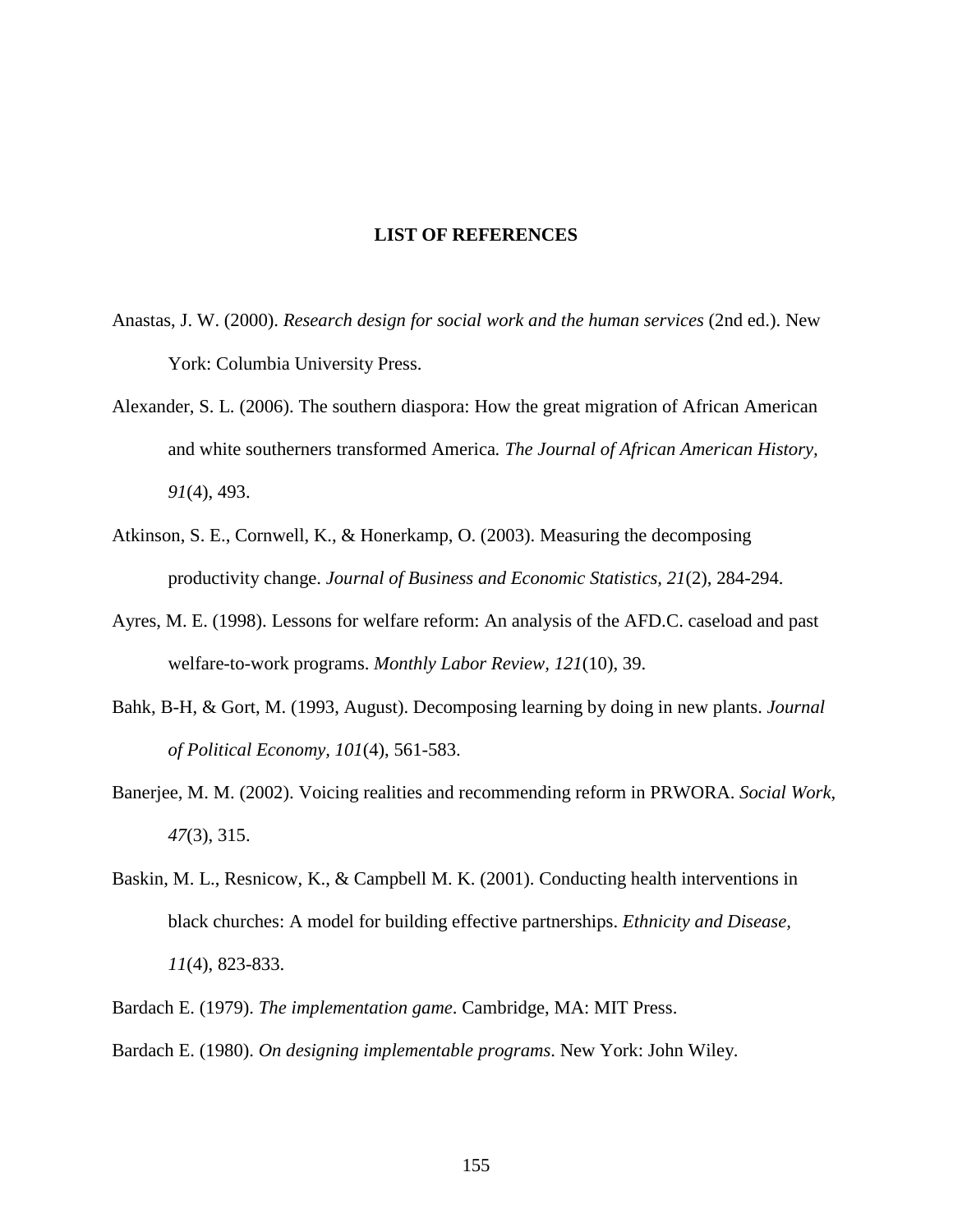- Barker, R. M. (2004, June). *Faith-based health services* (Issue Brief). Prepared for the Missouri Foundation for Health, Program and Grants Committee and Project Review Committee, St. Louis, MO.
- Bartkowski, J. P. (2000). Breaking walls, raising fences: Masculinity, intimacy, and accountability among the promise keepers. *Sociology of Religion, 61*(1), 33-53.
- Beckwith, F. J. (2003). Science and religion twenty years after McLean v Arkansas: Evolution, public education, and the new challenge of intelligent design. *Harvard Journal of Law & Public Policy, 26*(2), 455.
- Beland, D., & de Chantal, F. V. (2004). Fighting 'big government': Frames, federalism, and social policy reform in the United States. *Canadian Journal of Sociology, 29*(2), 241.
- Bielefeld, W., & Kennedy, S. (2002). Government shekels without government shackles? The administrative challenges of charitable choice. *Journal of Public Administration Review, 62*(1), 4-11.
- Billingsley, A. (1999). *Mighty like a river: The black church and social reform*. New York: Oxford University Press.
- Birkland, T. A. (1997a). *After agenda setting, public policy, and focusing events*. Washington, DC: Georgetown University Press.
- Birkland, T. A. (1997b). Factors inhibiting a national hurricane policy. *Coastal Management*, *25*(4), 387-403.
- Blank, M. B., Mahmood, M., Fox., J., & Guterbock, T. (2002). Alternative mental health services: The role of the African American church in the south. *The International Journal of Psychiatry in Medicine, 32*(3), 223-234.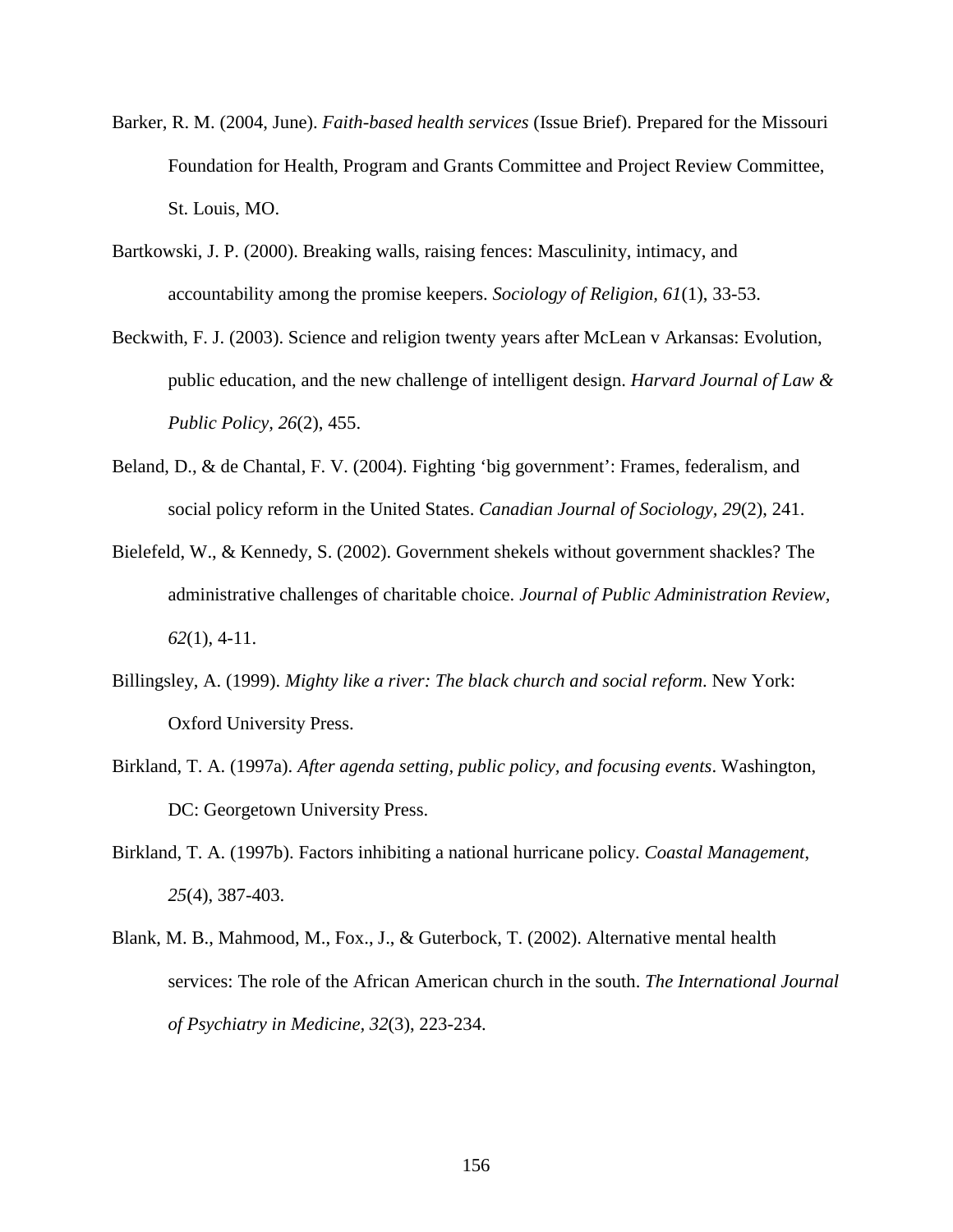- Boddie, S. (2002, September). Fruitful partnerships in a rural African American community: Important lessons for faith-based initiatives. *The Journal of Applied Behavioral Science, 38*(3), 317-333.
- Bositis, D. A. (2006). *Black churches and the faith based initiative*. Washington DC: Joint Center for Political Economic Studies.
- Bourdieu, P., & Wacquant, L. (1992). *An invitation to reflexive sociology*. Chicago, IL: University of Chicago Press.
- Bowman, K. L. (2006). Seeing government purpose through the objective observer's eyes: The evolution-intelligent design debates. *Harvard Journal of Law & Public Policy, 29*(2), 417.
- *Bradfield v Roberts.* Volume 175 U. S. 291. (1899). U.S. Supreme Court Center, U.S. Supreme Court Cases and Opinions. Retrieved July 21, 2008 from http://supreme.justia.com/us/175/291/-
- Braint, I., (1951). Madison: On the separation of church and state. *The William and Mary Quarterly, 8*(1), 1751-1836.
- Broyles, V. R. (2003). The faith-based initiative, charitable choice and protecting the free speech rights of faith-based organizations. *Harvard Journal of Law & Public Policy, 26*(1), 315.
- Burlingame, D. F. (2005). *Religion and philanthropy in the United States. Giving USA*. Indianapolis: Center on Philanthropy at Indiana University-Purdue University.
- Bullock, K. (2006). Promoting advance directives among African Americans: A faith-based model. *Journal of Palliative Medicine, 9*(1), 183-195.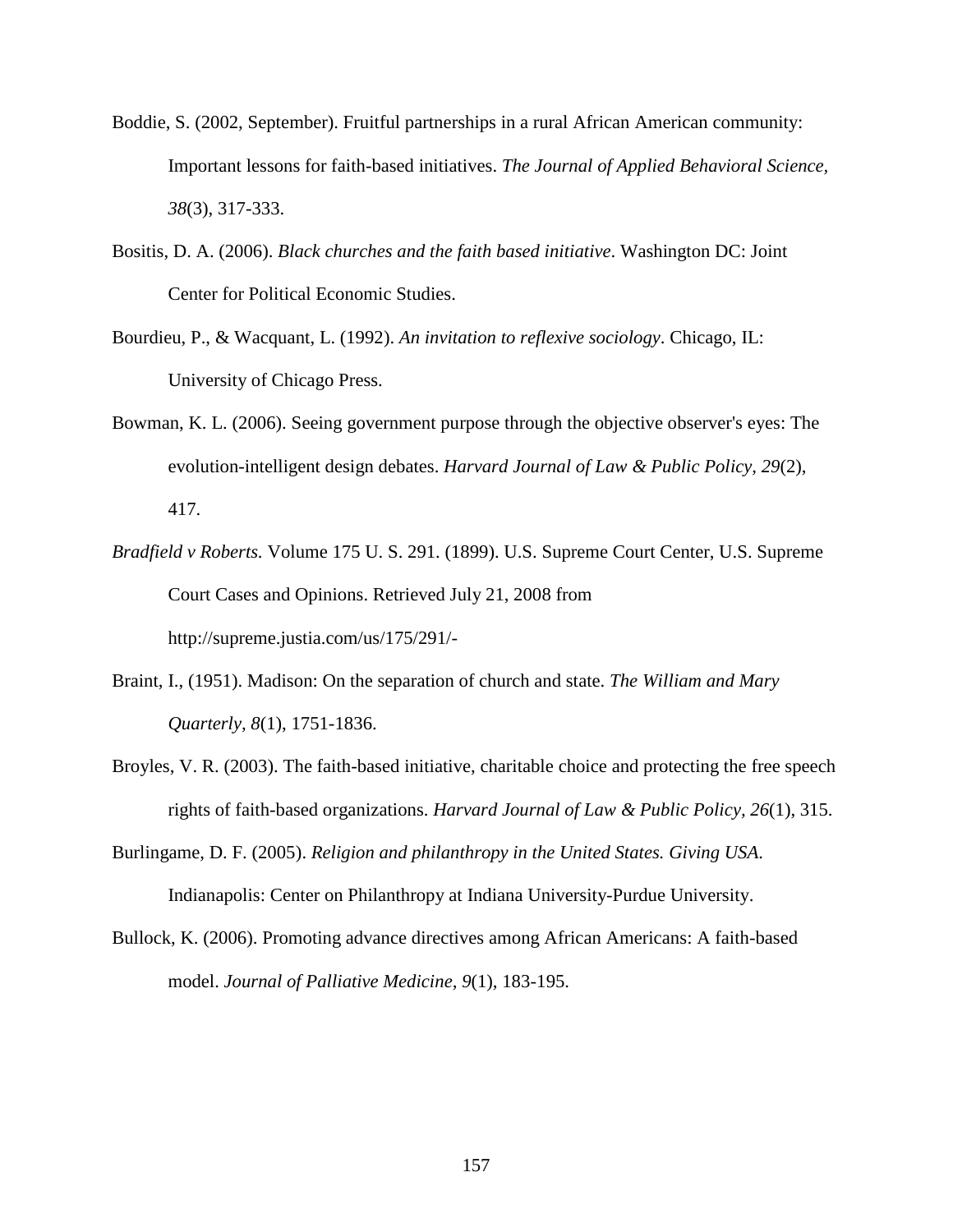- Burke, L. (2003). *Welfare reform: An issue overview* (Issue Brief). Congressional Research Services, Library of Congress, Washington, DC: Retrieved from http://assets.opencrs.com/rpts/IB93034\_20030812.pdf IB93034
- Bush, G. (n/d). *Innovations in compassion*. Retrieved on Jan 12 2009, from http://georgewbushwhitehouse.archives.gov/news/releases/2008/12/20081202- 2.html
- Bush, G. W. (2008). *Faith-based and community initiatives*. Retrieved from http://georgewbushwhitehouse.archives.gov/news/releases/2008/06/20080626-20.html
- Byrnes, P., Choi, D., Fegan, F., Miller, R., & Petter, J. (2002). Dimensions and patterns in employee empowerment: Assessing what matters to street-level bureaucrats. *Journal of Public Administration Research & Theory, 12*, 377-400.
- Call, V. R., & Heaton, T. B. (1997). Religious influence on marital stability. *Journal for the Scientific Study of Religion, 36*(3), 382-392.
- Cameron, G.T., & McCollum, T. (1993). Competing corporate cultures: A multi-method, cultural analysis of the role of internal communication. *Journal of Public Relations Research, 5*(4), 222-256.
- Cantor, J. C., Miles, E. L., Baker, L. C., & Barker, D. C. (1996). Physician service to the underserved: Implications for affirmative action in medical education. *Inquiry, 33*, 167- 180.
- Campbell, D., & Feagin, J.R. (1975). African American politics in the south. *Journal of Politics, 37*, 129-162.
- Canova, F., & Ciccarelli, M. (2006). *Estimating multi-country modeling* (Working Paper Series, No. 603). Frankfort, Germany: European Central Bank Publication.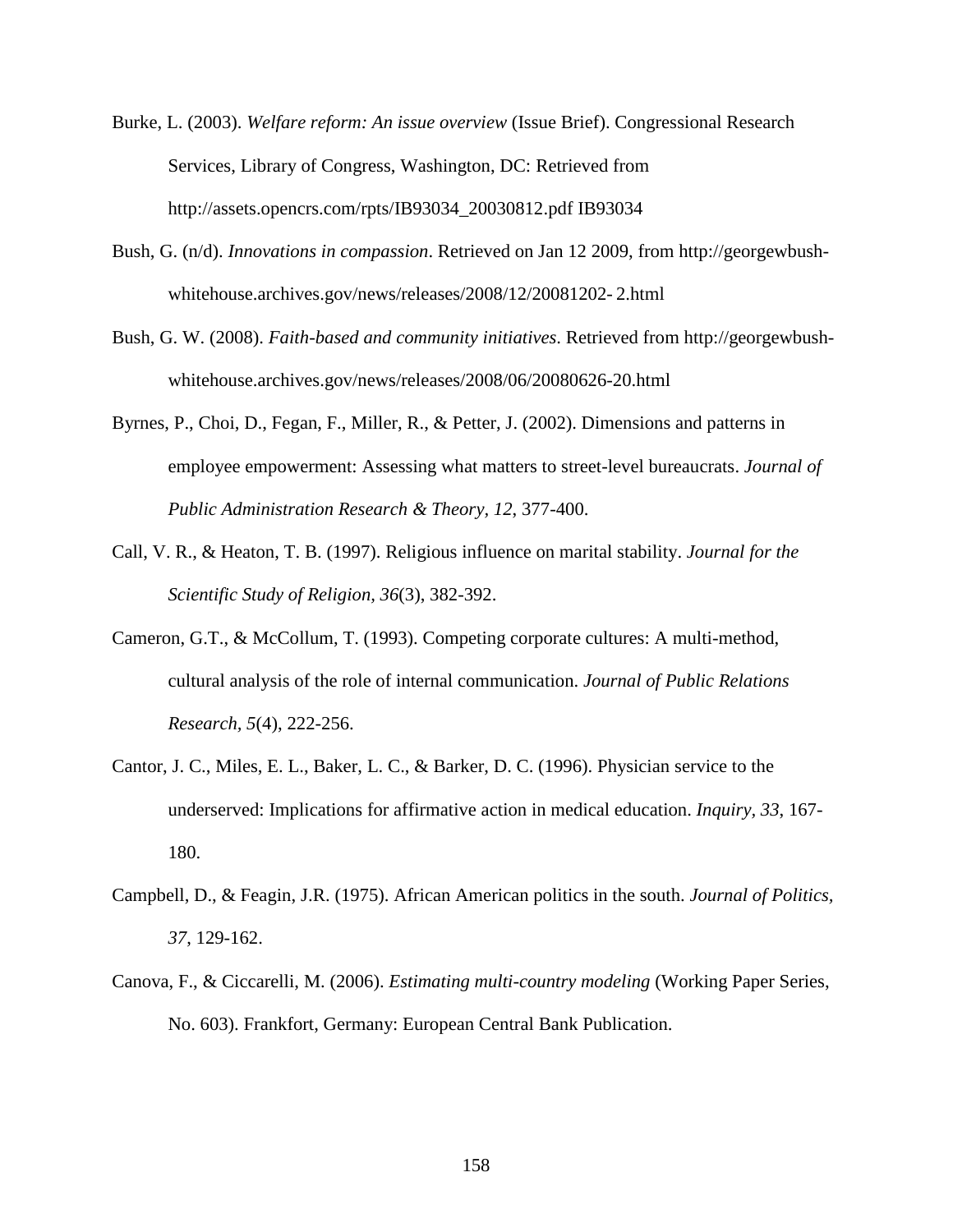Cassidy, R. M. (2003). Sharing sacred secrets: Is it (past) time for a dangerous person exception to the clergy-penitent privilege? *William and Mary Law Review, 44*(4).

Chappell, V.C. (1963). The philosophy of David Hume. New York: Modern Library.

Chatters, L. (2000). Religion and health: Public health research and practice. *Annual Review of Public Health, 21*, 335-367.

Churches-in.com. (2012). *Search churches by state*. Retrieved from http://www.churches-in.com

Cislo, A. (2008, May). Ethnic identity and self-esteem: Contrasting Cuban and Nicaraguan young adults. *Hispanic Journal of Behavioral Sciences, 30*(2), 230-250.

Cizik, R. (2000). The way ahead. *Civil Rights Journal, 5*(1), 42.

- Clerkin, R., & Gronberg, K. (2007). The American Society for Public Administration. The capacities and challenges of faith-based human service organizations. *Public Administration Review, 67*(1), 115-126.
- Cnaan, R., & Boddie, S. C.( 2002). Charitable choice and faith-based welfare: A call for social work. *Journal of Social Work, 47*, 224-235.
- Cnaan, R. A. & Boddie, S. (2001). Philadelphia census of congregations and their involvement in social service delivery. *Social Service Review, 75*(4), 559-580.
- Cnaan, R. A. & Handy, F, (2000). Comparing neighbors: Social service provision by religious congregations in Ontario and the United States*. American Review of Canadian Studies, 30*(4), 521.
- Colaizzi, P. (1978). Psychological research as a phenomenologist views it. In R. Valle & M. King (Eds.), *Existential-phenomenological alternatives for psychology*. New York: Oxford University Press.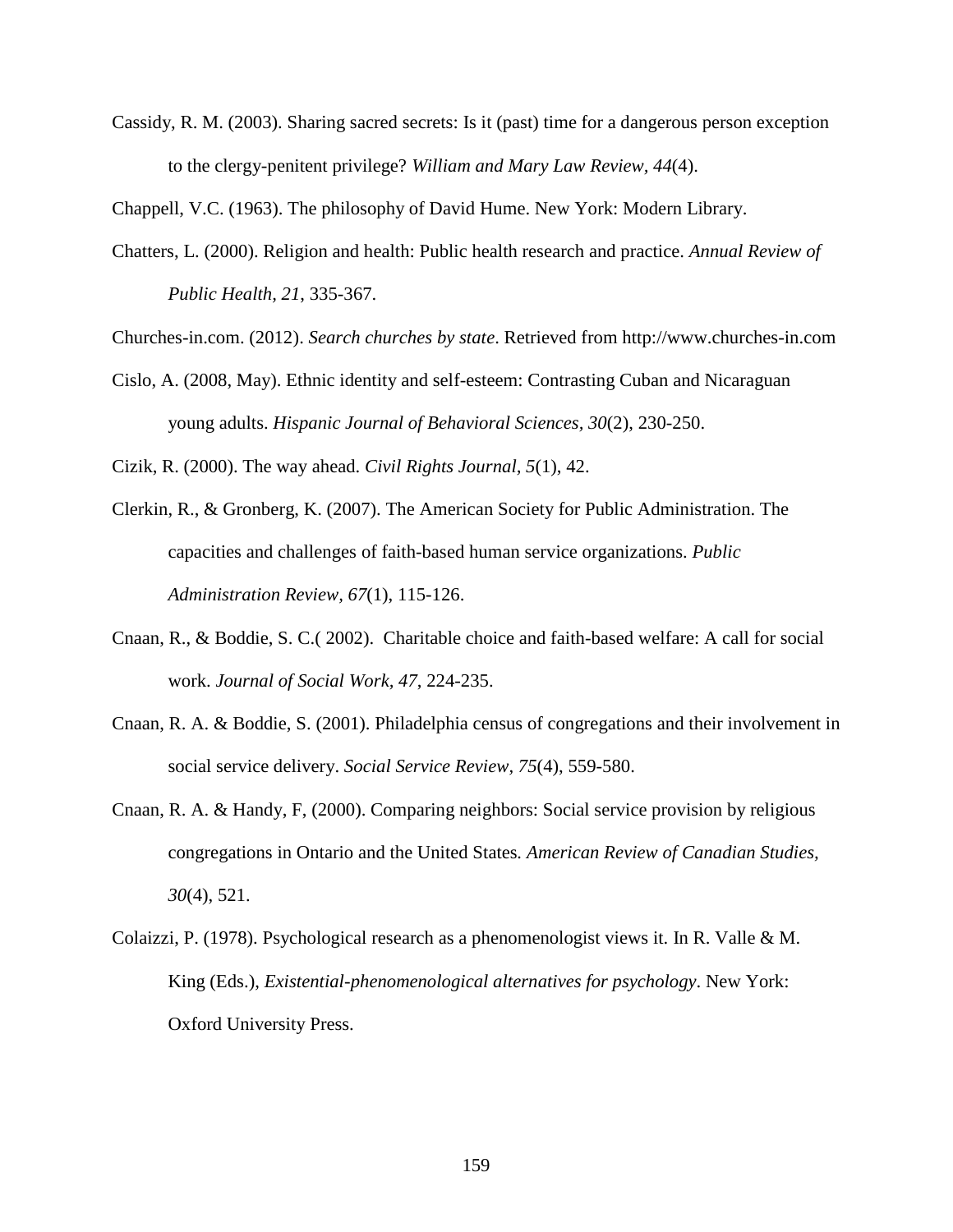- Coleman, J. S. (1990). *Foundations of social theory.* Cambridge, MA: The Belknap Press/Harvard University.
- Colson, C., & Vaughn, E. S. (1993). *The body: Being light in darkness*. Nashville, TN: Thomas Nelson.
- Compassion Capital. (n/d). Retrieved from http://www.whitehouse.gov/news/releases /2002/12/20021212-3.html
- Conlon, L. S. (1997). Griffin v. Coughlin: Mandated AA meetings and the establishment clause. *Journal of Church and State, 39*(3), 427-454.
- Cook, K. V. (2000). *You have to have somebody watching your back, and if that's God, then that's mighty big: The church's role in the resilience of inner-city youth. Journal of Public Medicine, Adolescence, 35*(140), 717-730.
- Crouter, A. C., Baril, M. E., Davis, K. D., & McHale, S. (2008). Processes linking social class and racial socialization in African American dual-earner families. *Journal of Marriage and Family, 70*, 1310-1324.
- Crown, W. H. (1998). *Statistical models for the social and behavioral sciences: Multiple regression and limited-dependent variable models.* Westport, CT: Praeger.
- Daly, L. (2006). *God and the welfare state*. Cambridge MA: MIT Press.

Dawson, M. (1995). *Behind the mule*. Princeton, NJ: Princeton University Press.

- DeHaven, M. J., Hunter, I. B., Wilder, L., Walton, J., & Berry, J. (2004, June). Health programs in faith-based organizations: Are they effective? *American Journal of Public Health, 94*(6), 1030-1036.
- DeLeon, L., & DeLeon, P. (2002). What ever happened to policy implementation? An alternative approach. *Journal of Public Administration Research and Theory*, *12,* 467-492.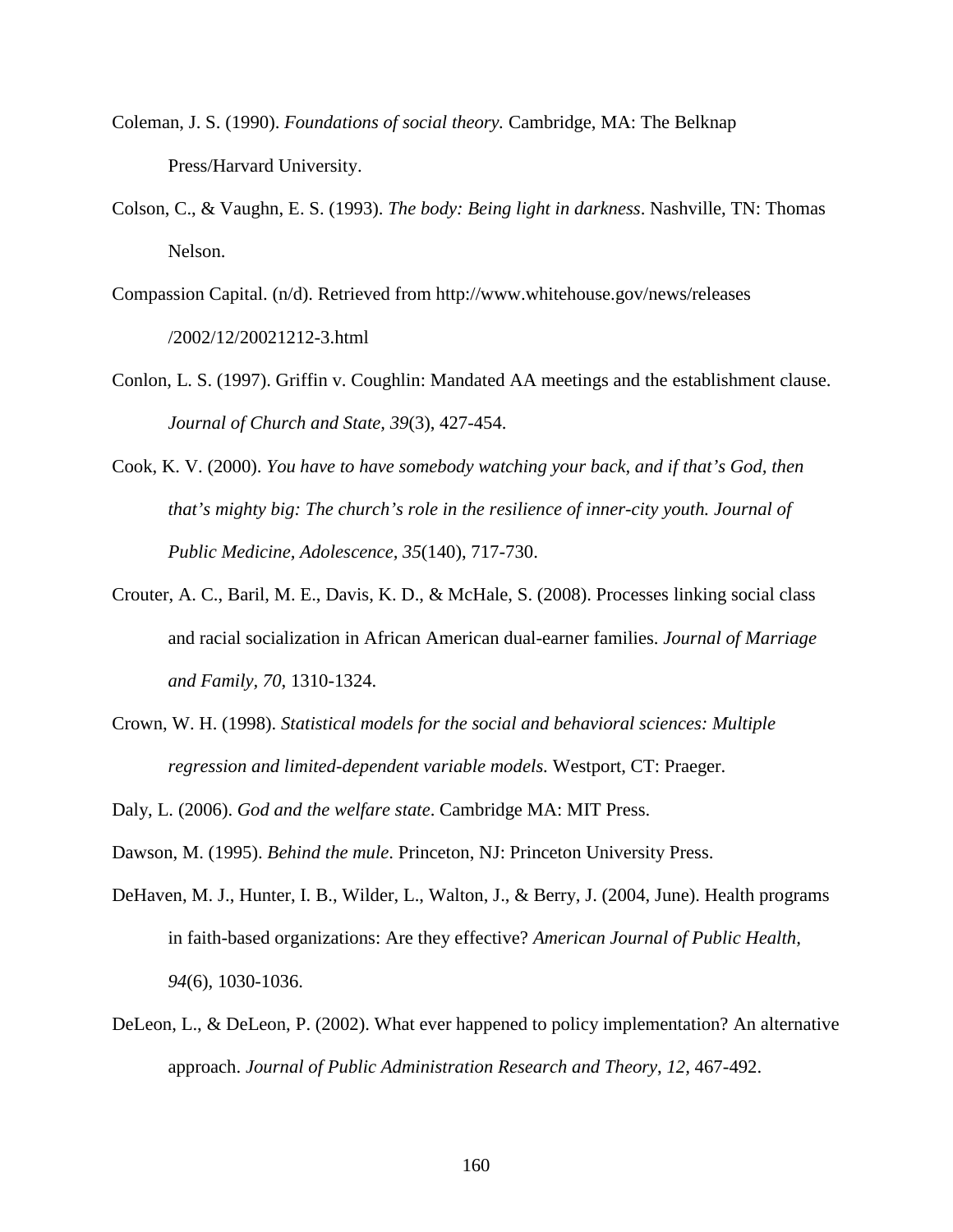DeVita, C., & Palmer, P. (2003). Church-state partnerships: Some reflections from Washington, D.C. Retrieved January 14, 2009 from http://www.urban.org/publications/310865.html

Dewey, J. (1916). *Democracy and education*. Boston, MA: Educational Publishing.

- Dillard, A. (2001). *A multicultural right. The dissent*. Retrieved March 10, 2009 from http://www.dissentmagazine.org/issue/?issue=66
- Dillman, D. (2007). *Mail and internet surveys. The tailored design method* (6<sup>th</sup> ed.) Hoboken, NJ: John Wiley & Sons.
- District of Columbia Department of Human Services. (2007). *Mission statement.* Retrieved from http://www.dhs.DC.gov/dhs/cwp/view,a,3,q,492334,dhsNav\_GID,1461,dhsNav,|31045|,. asp
- District of Columbia Department of Human Services. (2012a). *Economic security administration.* Retrieved from http://dhs.dc.gov/dhs/cwp/view,a,3,q,492411.asp
- District of Columbia Department of Human Services. (2012b). *Family services administration.* Retrieved from http://dhs.dc.gov/dhs/cwp/view,a,3,q,492397.asp
- District of Columbia Fiscal Policy Institute. (2006). *Fiscal policy*. Retrieved from http://www.D.C.fpi.org/11-2-06pov.pdf)
- District of Columbia Registry. (2006, May). *Washington, DC churches*. Retrieved from http://dcregistry.com/churches.html
- Dokupil, S. (2005). Thou shalt not bear false witness: Sham secular purposes in ten commandments displays. *Harvard Journal of Law & Public Policy, 28*(2), 609.
- Dorn, J. (1998). Socialism and christianity in early 20th century America. Westport, CT: Greenwood Press.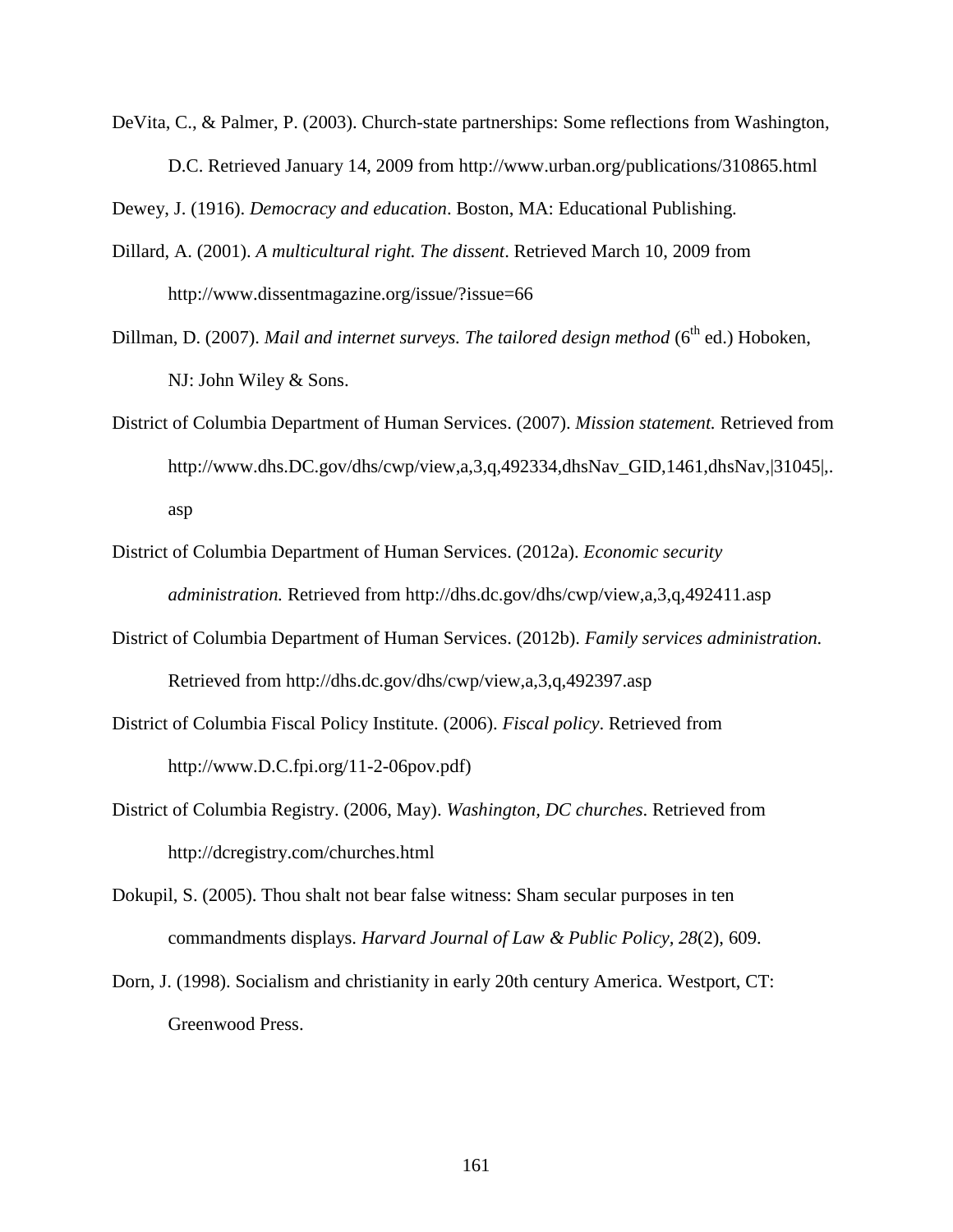- Dossett, E., Fuentes, S., Klap, R., & Wells, K. (2005). Brief reports: Obstacles and opportunities in providing mental health services through a faith-based network in Los Angeles. *American Psychiatric Association, 56*, 206-208
- Drake, S. C., & Cayton, H. (1945). *Black metropolis*. Chicago, IL: University of Chicago Press.

DuBois, W.E.B. (1995). *A reader*. D. L. Lewis (Ed.). New York, NY: Henry Holt & Company.

- Ebaugh, H. R., Pipes, P. F., Saltzman Chafetz, J., & Daniels, M. (2003). Where's the religion? Distinguishing faith-based from secular social service agencies. *Journal for the Scientific Study of Religion*, *42*(3), 411-426.
- Edel, W. (1987). *Defenders of the faith: Religion and politics from the pilgrim fathers to Ronald Reagan.* New York: Praeger Publishing. New York.
- Edwards, L. V., Irving, S. M., & Hawkins, A. S. (2011). Till death do us part: Live experiences of HIV-positive married African American women. *The Qualitative Report, 16*(5), 1361- 1379.
- Ellor, J. (2005, Spring). Faith-based initiatives and the Bush administration (Book Review). *Journal of Church and State*. Retrieved from

http://findarticles.com/p/articles/mi\_hb3244/is\_2\_47/ai\_n29191635/?tag=content;col1

- Esbeck, C. H. (2000). Religion and the first amendment: Some causes of the recent confusion. *William & Mary Law Review, 42*, 88-93.
- Feagin, J. R. (1975). *Subordinating the poor: Welfare and American beliefs*. Upper Saddle River, NJ: Prentice Hall.
- Finley, G. E., & Schwartz, S. J. (2004). The father involvement and nurturant fathering scales: Retrospective measures for adolescent and adult children. *Journal of Educational and Psychological Measurement, 64*, 143-164.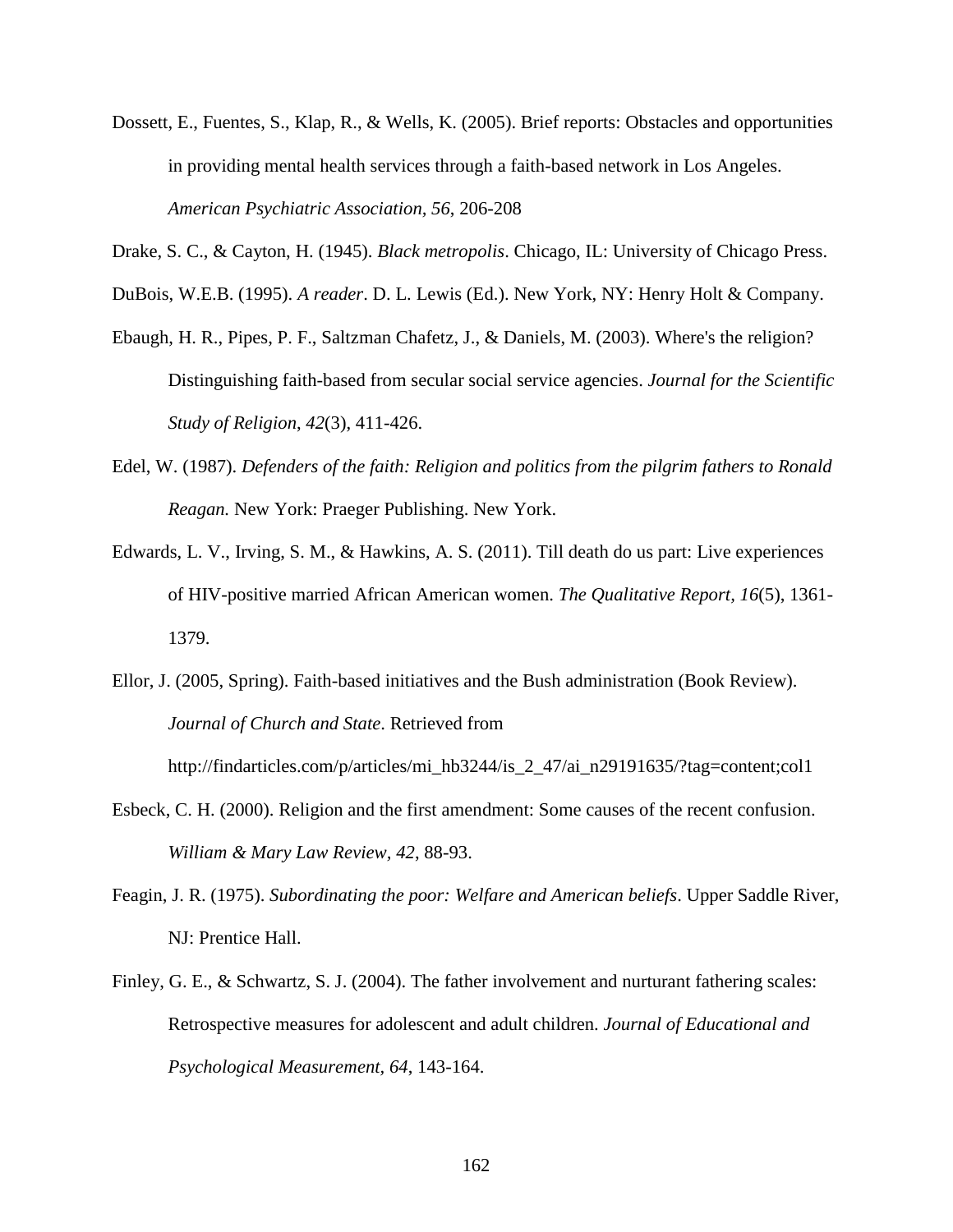- Fisher, E., & Benassi, M. (2003, June). *Writing as design: Integrating composition and product design in the undergraduate engineering curriculum.* Paper presented at the annual conference of the American Society for Engineering Education, Nashville, TN.
- Flowers, R. B. (1994). The godless court? Supreme court decisions on church-state relationships. Louisville, KY: Westminster John Knox Press.
- Formicola, J., Segers, M., & Weber, P. (2003). *Faith-based initiatives and the Bush administration. The good, the bad and the ugly*. New York: Rowman & Littlefield.
- Fossett, J., & Burke, C. (2004). *Medicaid and faith organizations. The roundtable on religion and social welfare policy.* An independent research project of the Rockefeller Institute of Government supported by the Pew Charitable Trusts. Retrieved from http://rockinst.org/pdf/health\_care/2004-07-

medicaid\_and\_faith\_organizations\_participation\_and\_potential.pdf

- Frankfort-Nachmias, C., & Nachmias, D. (1996). *Research methods in the social sciences*. New York: Worth Publishing.
- Frazier, F. E. (1964). *The negro church in America*. New York: Schocken.
- Friedman, J. (n/d). *Overview of mission, membership, governance and structure.* The American Public Human Services. Retrieved from http://www.aphsa.org/Home/Doc/APHSA-Structure-Overview.pdf
- Frumkin, P., & Reingold, D. A. (2004, March). Evaluation research and institutional pressures: Challenges in public-nonprofit contracting (Working Paper No. 23). Hauser Center for Nonprofit Organizations. Kennedy School of Government, Harvard University, Cambridge, MA.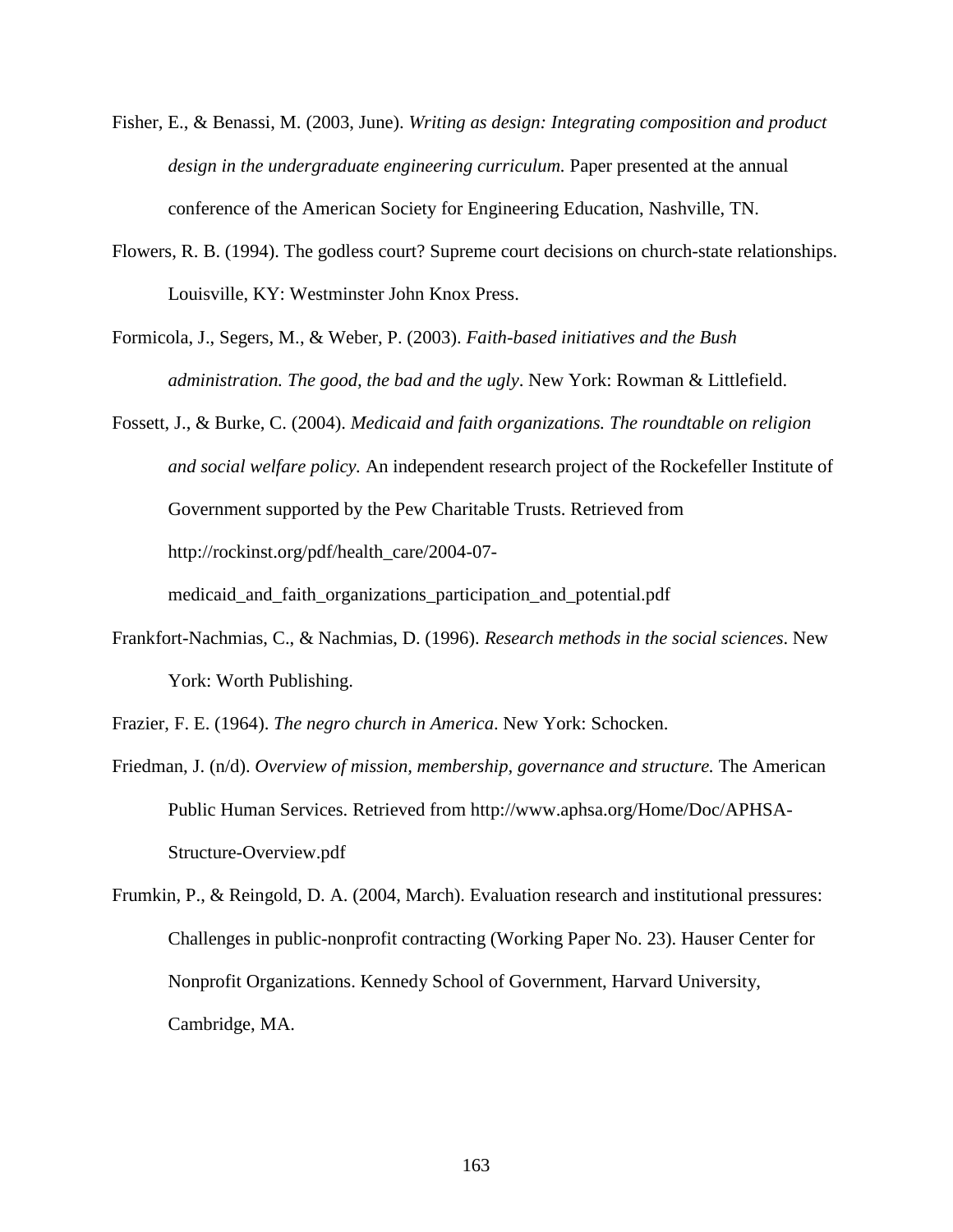- Gaustad, S. E. (1998). Thomas Jefferson, religious freedom and the supreme court. *American Society of Church History, 67*(4), 682-694.
- Gibelman, M., & Gelman, S. (2003). Should we have faith in faith-based social services? Rhetoric versus realistic expectations. *Nonprofit Management and Leadership, 13*(1), 49- 65.
- Giorgi, A. (1975). An application of phenomenological method. In A. Giorgi, C. Fischer, & E. Murray (Eds.), *Duquesne studies in phenomenological psychology* (Vol. II). Pittsburgh, PA: Duquesne University Press.
- Glendon, M., & Yanes, R.F. (1991). Structural free exercise. *Michigan Law Review, 90*, 477- 551.
- Goggin, M. L., Bowman, A., Lester, J. P., & OToole, L. J., Jr. (1990). Implementation theory and practice: Toward a third generation. Glenwood IL: Scott, Foresman, & Little Brown.
- Goldscheider, C., & Mosher, W. D. (1991, March-April). Patterns of contraceptive use in the United States: The importance of religious factors. *Journal of Studies in Family Planning*, *22*(2), 102-115.
- Graeven, D., & Sharp, J. (1981). Initiation, motivation and cessation of phencyclidine use, *Journal of Psychology, 108*, 43-58.
- Green, D. S., & Driver, E .D. (1978). *W.E.B. Du Bois on sociology and the African American community.* New York: Basic Books.
- Grinnell, R. M., & Unrau, Y. A. (2005). *Social work research and evaluation: Quantitative and qualitative approaches.* New York: Oxford University Press.
- Guth, J., Kellstedt, L., Smidt, C., & Green, J. (2006). Religious influences in the 2004 presidential election. *Presidential Studies Quarterly, 36*(2), 223-242.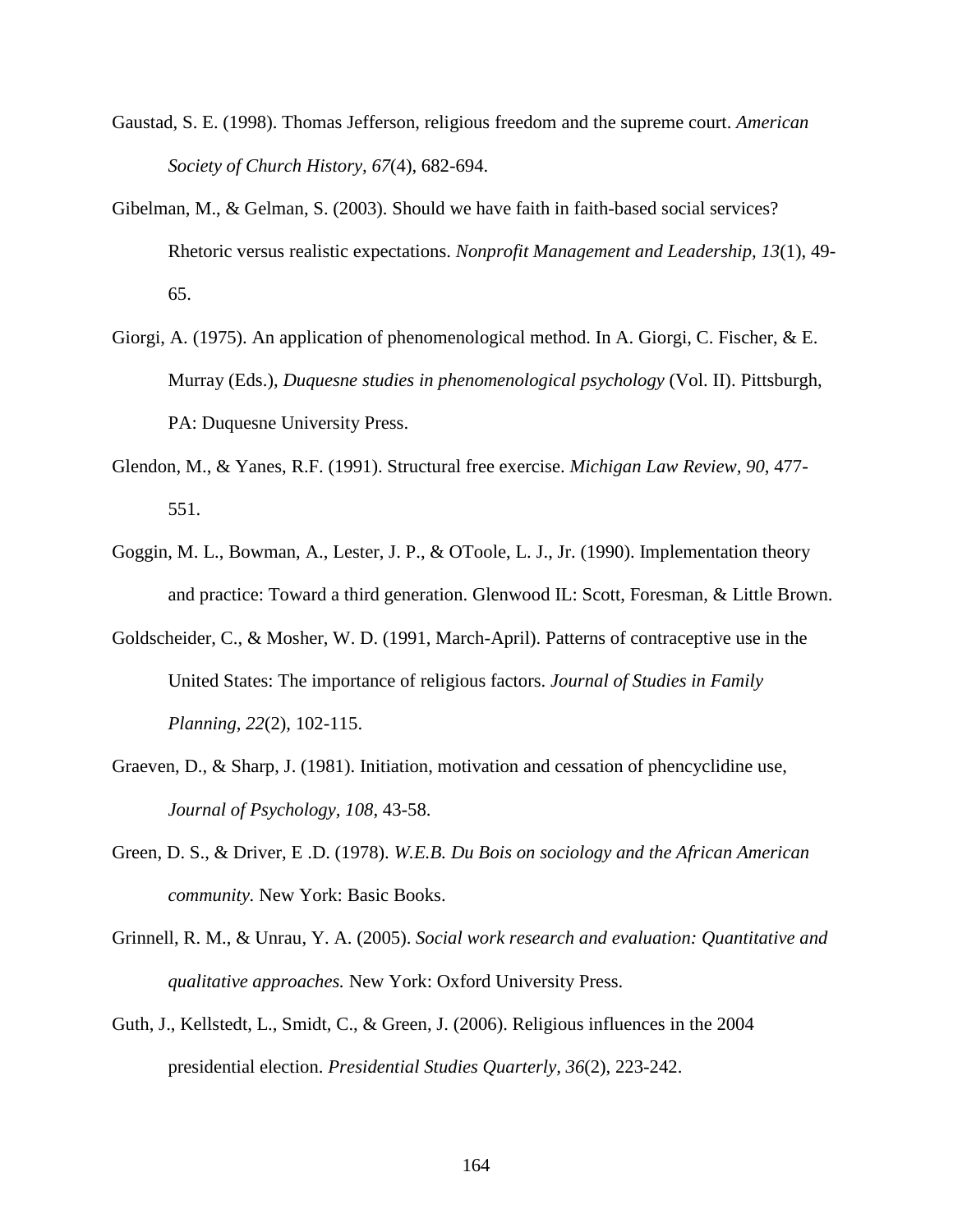- Hargrove, D. S., & Melton, G. B. (1987). Block grants and rural mental health services. *Journal of Rural Community Psychology, 8*(1), 4-11.
- Hargrove, E. C (1975, July). *The missing link: The study of implementation of social policy* (Urban Institute Paper). Washington, DC: The Urban Institute.
- Harris, A. (2008). Homosexuality and the African American church. *Journal of African American History*, *93*(2), 262.
- Harris, A. (2010). Panic at the church: The use of frames, social problems, and moral panics in the formation of an AIDS social movement organization. *The Western Journal of African American Studies*, *34*(3), 337.
- Harrod, R. (1957). *Foundations of inductive logic*. New York: Harcourt, Brace.
- Heaton, T. B., & Pratt, E. R. (1990, June). The effects of religious homogamy on marital satisfaction and stability. *Journal of Family Issues, 11*, 191-207.
- Heckathorn, D. (2002). Respondent-driven sampling: A new approach to the study of hidden populations. *Social Problems, 49*(1), 11-34.
- Heclo H. (1978). *Issue networks and the executive establishment*. In A. King (Ed.), *The new American political system*. Washington, DC: American Enterprise Institute.
- Hodge, D. R. (2005). Spiritual life maps: A client-centered pictorial instrument for spiritual assessment, planning, and intervention. *Social Work, 50*(1).
- Holland, J. (2009, November). Young people and social capital: Uses and abuses? *Young-Nordic Journal of Youth Research, 17*(4), 331-350.
- Holsti, O. R. (1969). *Content analysis for the social sciences and humanities*. Reading, MA: Addison-Wesley.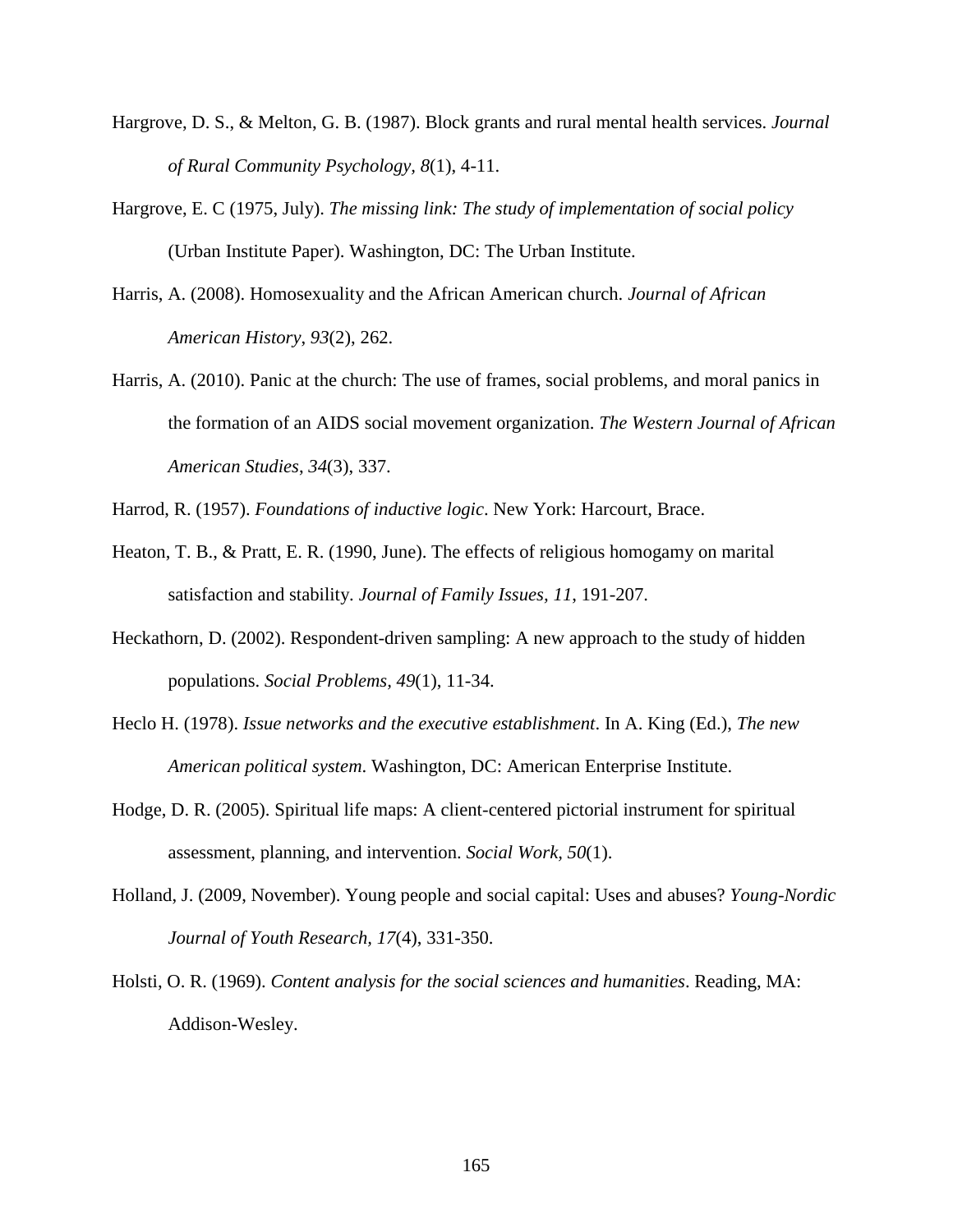- Hudson, W. S. (1983). The American context as an area for research in African American church studies. *Journal of Church History, 52*(2), 158.
- Jenkins, C. H., & Sabatier, P. A. (1993). *Policy change and learning: An advocacy coalition approach*. Boulder, CO: Westview Press
- Johnson, E. (1998). The effect of family functioning and family sense of competence on people with mental illness. *Journal of Family Relations, 47*(4), 443.
- Johnson, B. R., Tompkins, R .B., & Webb, D. (2002) *Objective hope: Assessing the effectiveness of faith based organizations*. State College: Center for Research on Religion and Urban Civil Society, University of Pennsylvania.
- Johnson, R. B., Onwuegbuzie, A. J., & Turner, L. A. (2007). Toward a definition of mixed methods research. *Journal of Mixed Methods Research, 1*(2), 112-133. doi: 10.1177/1558689806298224
- Kaplan, C. D., Korf, D., & Sterk, C. (1987). Temporal and social contexts of heroin-using populations: An illustration of the snowball sampling technique. *Journal of Mental and Nervous Disorders, 175*(9), 566-574.
- Kaplan, S.A., Calman, N. S., Golub, M., Ruddock, C., & Billings, J. (2006). The role of faithbased institutions in addressing health disparities: A case study of an initiative in the Southwest Bronx. *Journal of Health Care for the Poor and Underserved, 17*(2), 9-19.
- Kavey, M. (2003). Private voucher schools and the first amendment right to discriminate. *Yale Law Journal, 113*(3), 743.
- Kazura, K. (2000). Fathers' qualitative and quantitative involvement: An investigation of attachment, play, and social interactions. *The Journal of Men's Studies, 9*(1), 41.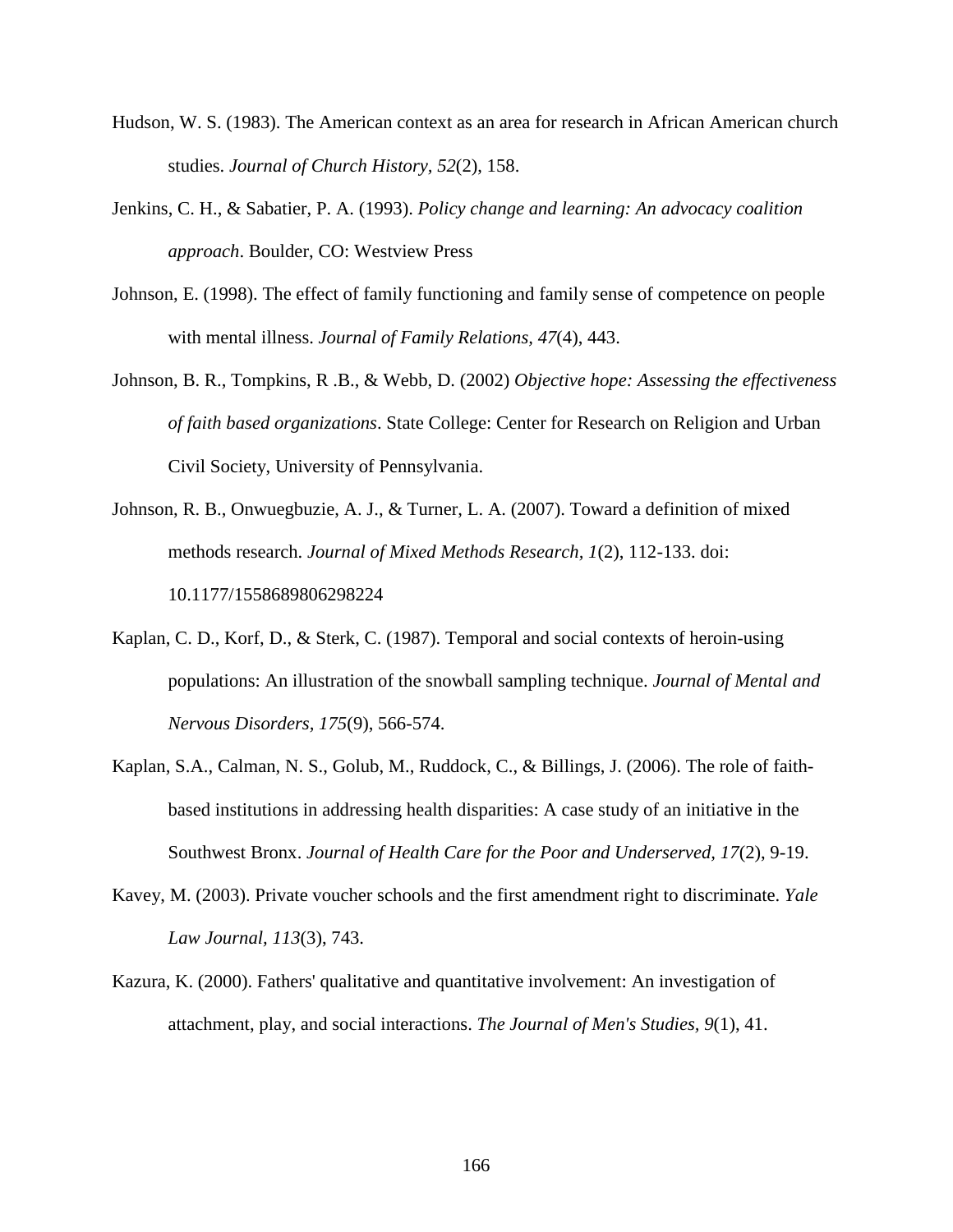- Kearns, K., Park, C., & Yankoski, L. (2005). Comparing faith-based and secular community service corporations in Pittsburgh and Allegheny County, Pennsylvania. *Nonprofit and Voluntary Sector Quarterly, 34*(2), 206-231
- Keller-Olaman, S., Williams, S., Knight, R., McGee, R. (2004). The self-rated health of women in midlife: A cross-sectional and longitudinal study of a New Zealand sample. *New Zealand Journal of Psychology, 33*(2), 68.
- Kennedy, S. S., & Bielefeld, W. (2002). Government shekels without government shackles? The administrative challenges of charitable choice. *Public Administration Review, 62*(1), 4- 11.
- Kidd, S. A., & Kral, M. J. (2002). Suicide and prostitution among street youth: A qualitative analysis. *Adolescence, 37*(146), 411.
- King, S. V. (1998). The beam in thine own eye: Disability and the black church. *The Western Journal of Black Studies, 22*

Kingdon, J. W. (1984). *Agendas, alternatives, and public politics*. Boston, MA: Little, Brown.

- Kinney, N. (2006). Toppling Jefferson's wall or tiptoeing around it*. Journal of Administration and Society, 38*, 3-30.
- Kirsch, S. I., Jungeblut, A., Jenkins, L., & Kolstad, A. (1993). *Adult literacy in America: A first look at the results of the national adult literacy survey*. Educational Testing Service. Washington, DC: National Center for Education Statistics.

Knight, E. W. (1952). *A historical review and critical appraisal*. New York: Ronald Press.

Kotecki, C. (2002, April). Developing a health promotion program for faith-based communities. *Holistic Nursing Practices, 16*(3), 61-69.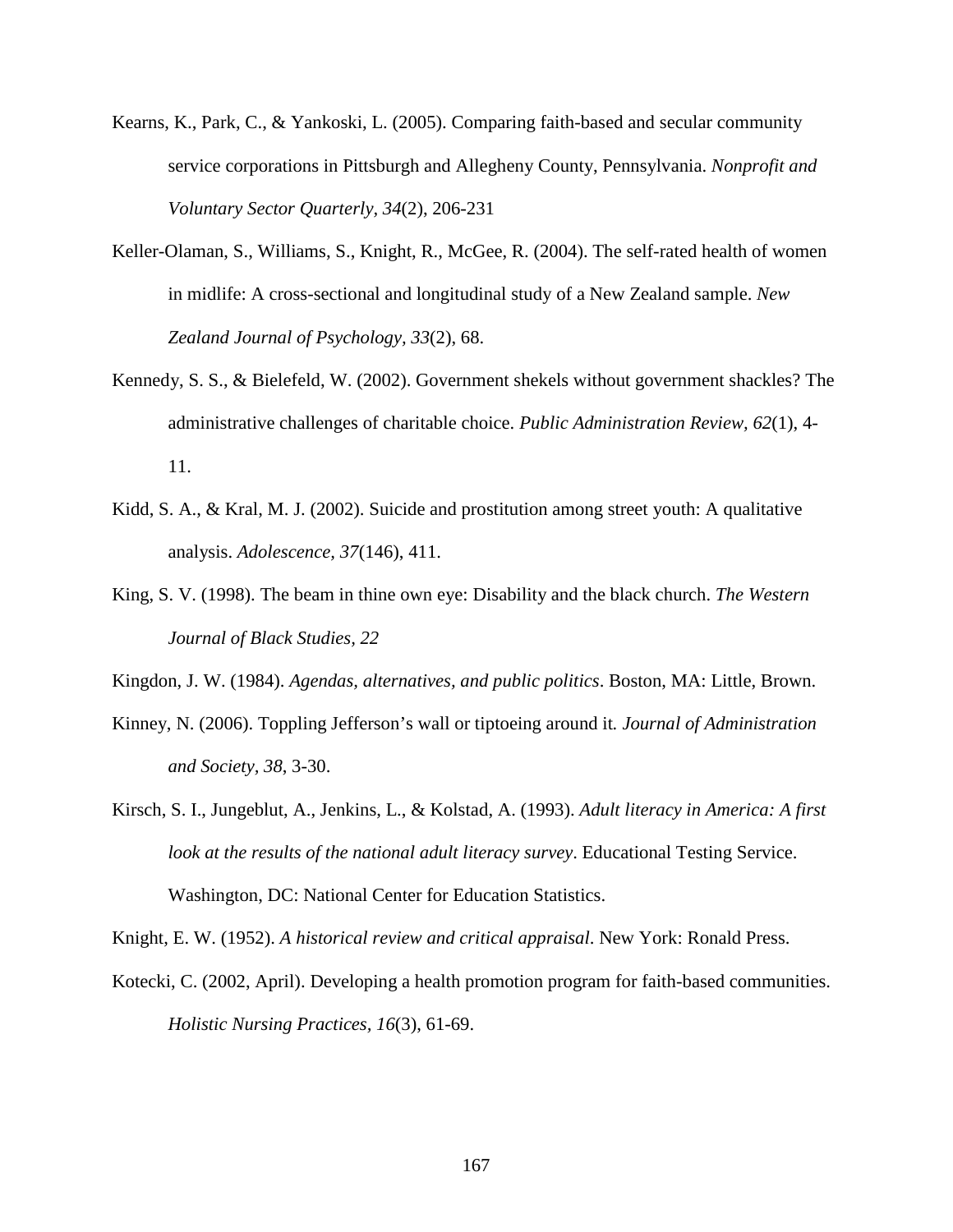- Kramer, F. D., Finegold, K., DeVita, C. J., & Wherry, L. (2005). Federal policy on the ground. Faith based organizations delivering local services. Retrieved April 16, 2009 from http://www.urban.org/publications/311197.html.
- Kutchins, H. (2001). Neither alms nor a friend: The tragedy of compassionate conservatism. *Social Justice, 28*(1), 14.
- Lansing, J., & Reese, J. S. (1939). *The delegate from New York: Or, proceedings of the conventions of 1787. From the notes of John Lansing, Jr.* Princeton NJ: Princeton University Press.
- Lasswell, H. D. (1956). *The decision process: Seven categories of functional analysis*. Bureau of Governmental Research. College Park: University of Maryland Press.
- Leahy, P. (2001). Constitutional role of faith based organizations in competitions for federal social service funds. Hearing before the Subcommittee on Judiciary House of Representatives.  $107<sup>th</sup>$  U.S. Congress, First Session. Serial No. J–107–24.
- Legislative Background: Recent Action On Charitable Choice. (2002). *Congressional Digest, 81*(2), 47.
- *Lemon et al. v. Kurtzman*, 403 U.S. 602 (1971). Retrieved from http://caselaw.lp.findlaw.com/cgi-bin/getcase.pl?court=us&vol=403&invol=602
- Lester, J. P., & Goggin, M. (1998). Back to the future: The rediscovery of implementation studies policy currents. *Policy Currents, 8*(3), 1-9.
- Lin, A. C. (1996). *When failure is better than success: subverted, aborted, and nonimplementation.* Paper presented at the annual meeting of the American Political Science Association. Princeton, NJ.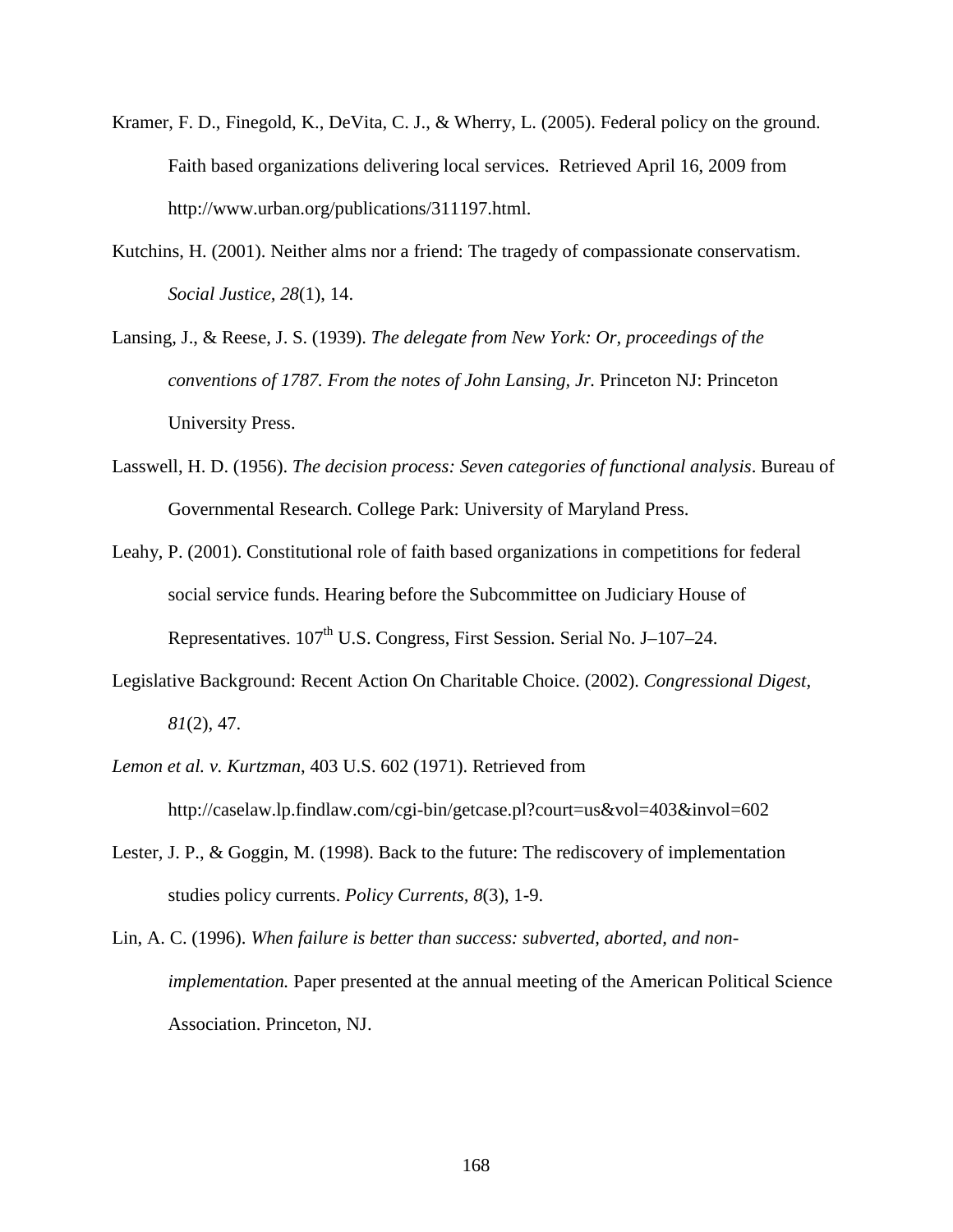- Lin, A. C. (1998). Building positivist and interpretivist approaches to qualitative methods. *Journal of Policy Studies, 26*(1), 162-180.
- Lincoln, E. C., & Mamiya, L. (1990). *The black church in the African American experience*. Durham, NC: Duke University Printing Press.
- Lupu, I. C. (2001). Government messages and government money: Santa Fe, Mitchell V. Helms, and the arc of the establishment clause. *William and Mary Law Review, 42*(3), 771.
- Lynn, B. (2002). Charitable choice: A very bad idea. *Civil Rights Journal, 5*(1), 43.
- Marx, J. D. (2000). Women and human services giving. *Social Work, 45*(1), 27.
- McFarlane, D., & Meier, K. J. (2001). *Policy implementation/science theory*. London, UK: Chatham House Publishers
- Mitchell, P. A. G. (n/d) History of Mt. Zion United Methodist Church. Retrieved on October 22, 2009, from www.coax.net/people/lwf/MZ\_UMC.HTM
- Mollica, R. R., Streets, F. J., Boscarino, J., & Redlich, F. C. (1986). A community study of formal pastoral counseling activities of the clergy. *American Journal of Psychiatry, 143,*  323-328.
- Monten, M. (2007, March 19). More than one-third of Washington, DC residents are functionally illiterate. *Yahoo! Voices, Yahoo Contributor Network*. Retrieved from http://voices.yahoo.com/more-than-one-third-washington-dc-residents-are-256617.html
- Moran, J. P. (2004). The Scopes trial and southern fundamentalism in African American and white: Race, region, and religion. *Journal of Southern History, 70*(1), 95.
- Mosher, W. D., Williams, L. B., & Johnson, D. P. (1992). Religion and fertility in the United States: New patterns. *Demography, 29*(2), 199-214.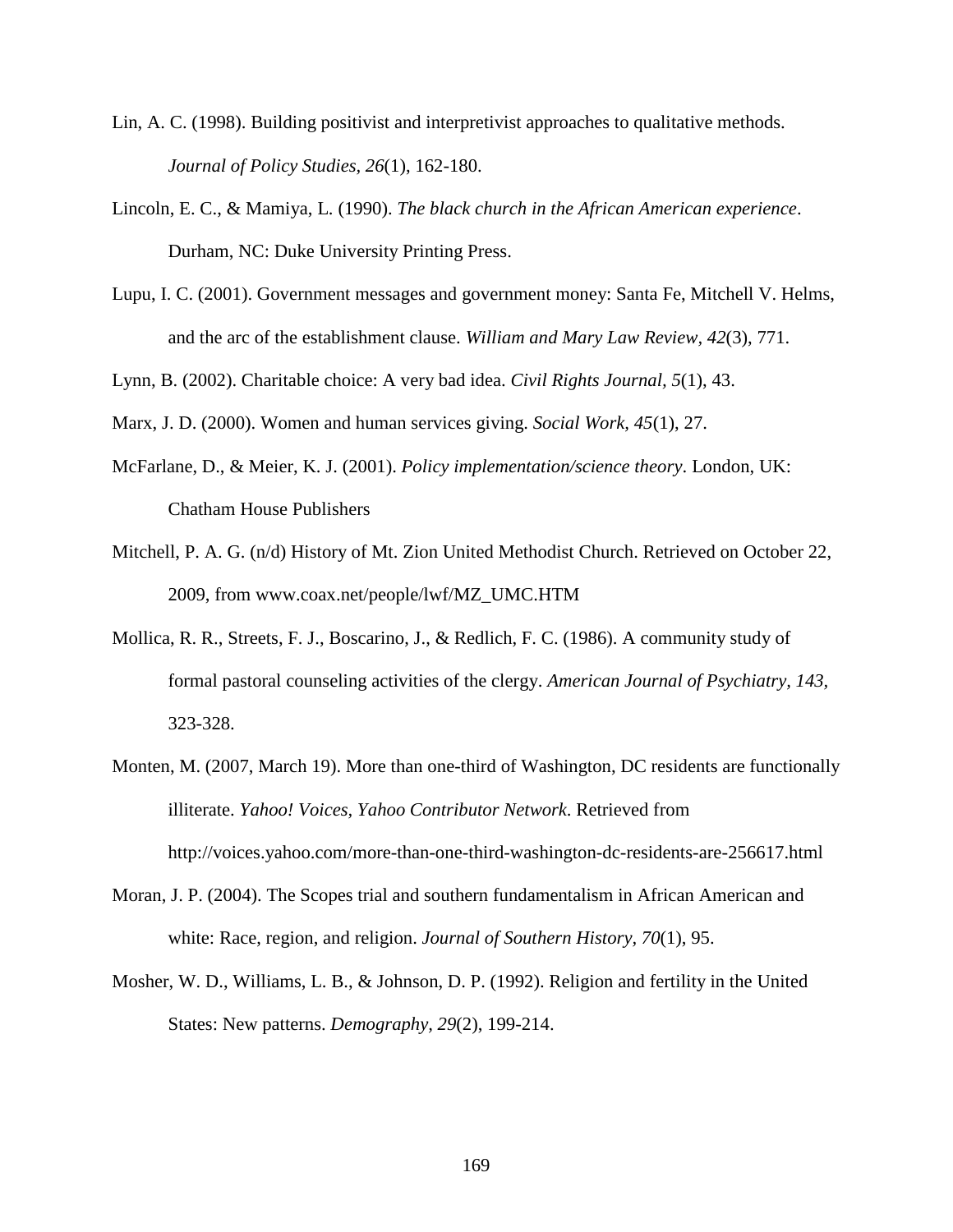- Mydral, G. (1944). *An American dilemma. The negro problem and modern democracy*. New York: Harper Brothers.
- Nelsen, H. M., & Nelsen, A. K. (1975). *Black church in sixties*. Lexington, KY: University Press of Kentucky.
- Noteboom, B. (2007). Social capital, institutions and trust. *Review of Social Economy, 1*, 29-53.
- Obama, B. (2009). *Office of faith-based and neighborhood partnerships.* Retrieved from http://search.whitehouse.gov/search?affiliate=wh&query=faith+based+&form\_id=usasea rch\_box
- Olasky, M. (1992). *Tragedy of American compassion*. Washington, DC: Regenery Publishing.
- Oliphant, L. E. (2000*). Four years of welfare reform: A progress report* (Policy Analysis No. 378). Washington, DC: The Cato Institute.
- Oliver, M., & Shapiro, T. (1989). Race and wealth. *Review of Black Political Economy, 17*, 79- 91.
- Olmstead, C. E. (1960). *History of religion in the United States*. Englewood Cliffs, NJ: Prentice Hall.
- Orfield, G., Losen, D., Wald, J., & Swanson, C. B. (2004). *Losing our future: How minority youth are being left behind by the graduation rate crisis.* The Civil Rights Project at Harvard University, Cambridge, MA.
- O'Toole, L., J., Jr. (2000). Research on policy implementation: Assessment and prospects. *Journal of Public Administration Research and Theory, 10*.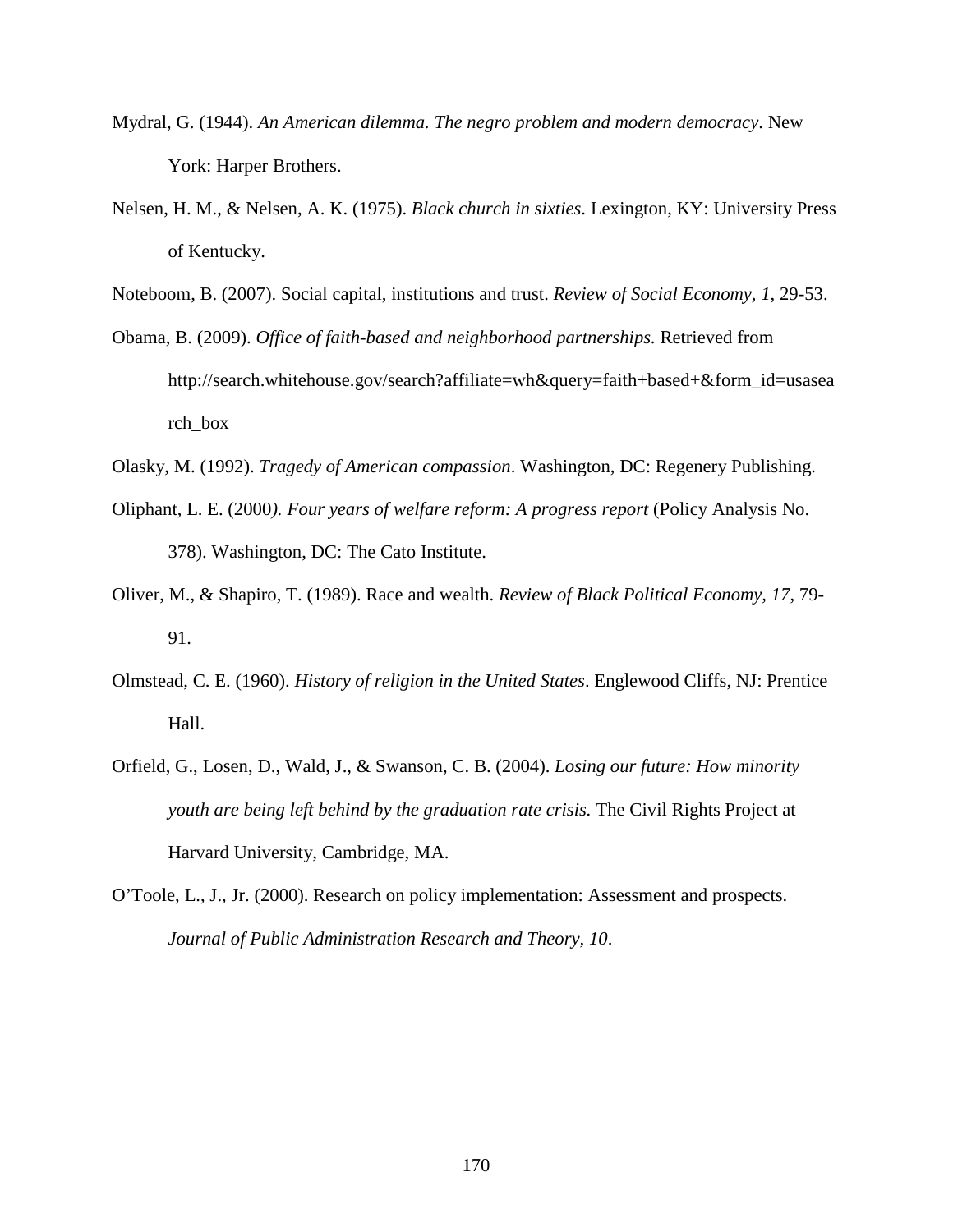- Pereira, A. I. F., Canavarro, M. C., Cardoso, M. F., Mendonca, D. (2006). Relational factors of vulnerability and protection for adolescent pregnancy: A cross-sectional comparative study of Portuguese pregnant and non-pregnant adolescents of low socioeconomic status. *Adolescence, 40*(159), 655.
- Phinney, J. S. (1989). Stages of ethnic identity development in minority group adolescents. *Journal of Early Adolescence, 9*(1-2), 34-49.
- Pinn A., & Pinn, A. (2002). *Fortress introduction to African American church history*. Minneapolis, MN: Fortress Press.
- Portes, A. (1998). Social capital: Its origins and applications in modern sociology. *Annual Review of Sociology, 24,* 1-24.
- Pressman, J. L., & Wildavsky, A. (1973). *Implementation*. Los Angeles: University of California Press, Ltd.
- Program (SUHIP): A school-based indicated prevention model for juvenile offenders in the alternative school setting. *The Journal of Correctional Education, 55*(3), 236-260.
- Provan, K. G., Milward, H. B., & Isett, K. (2006). Network evolution and performance under public contracting for mental health services. In G. A. Boyne, K. J. Meier, L. J. O'Toole, & R. M. Walker (Eds.), *Public services performance perspectives on measurement management* (pp. 171-188). London, UK: Cambridge University Press.
- Putnam, R. D. (2000). *Bowling alone: The collapse and revival of the American community*. New York: Simon & Schuster.
- Quinn, F. (1997). *The federalist papers reader and historical documents of our American heritage*. Santa Ana, CA: Seven Locks Press.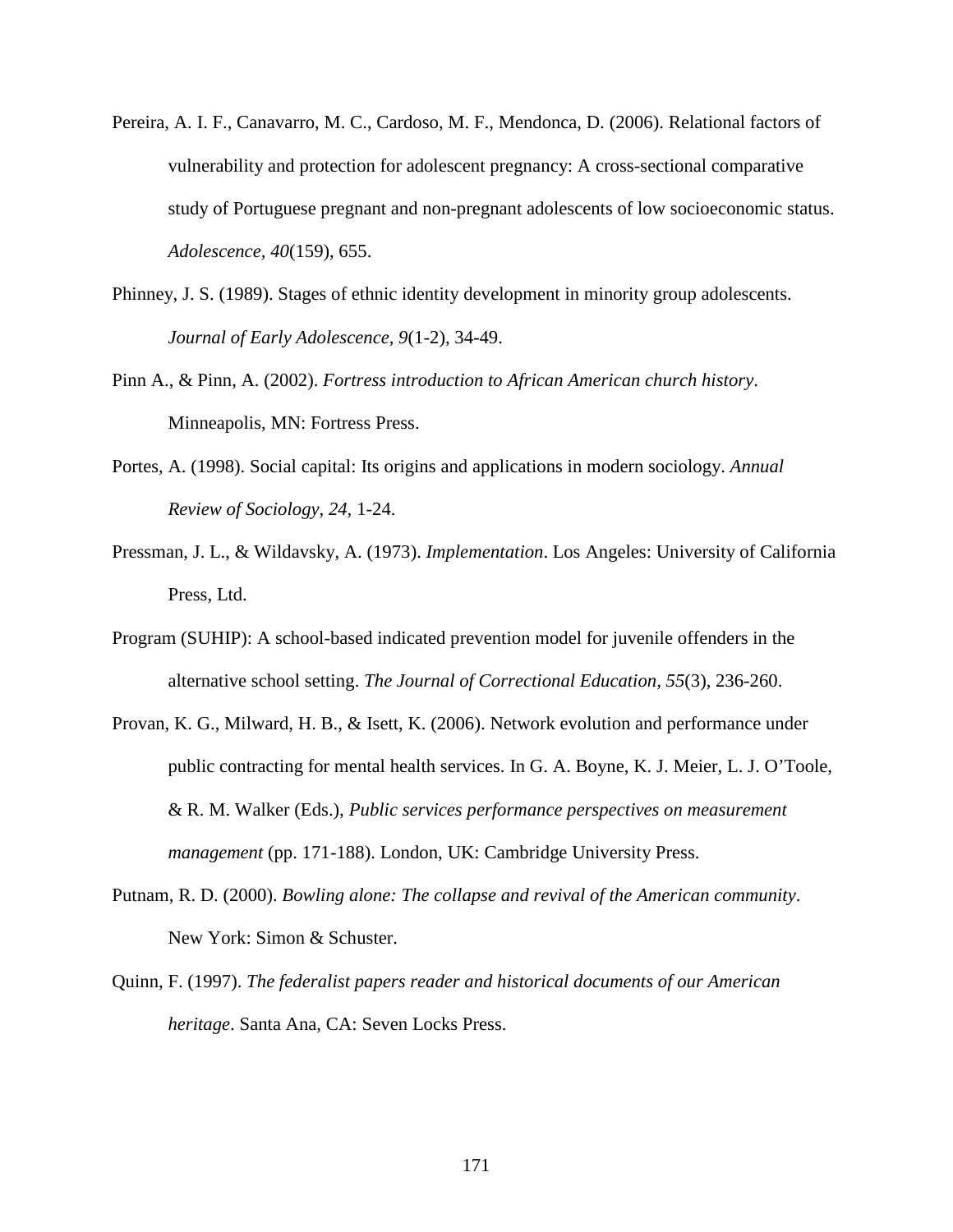- Ravitch, D. (1983). *The troubled crusade: American education, 1945-1980*. New York: Basic Books.
- Riccucci, N. M. (2005). Street level bureaucrats and intrastate variation in the implementation of temporary assistance for needy families policies*. Journal of Public Administration Research & Theory, 15*, 89.
- Robichau, R., & Lynn, L. (2009). The implementation of public policy: Still the missing link. *Policy Studies Journal, 37*, 21-36.
- Rodgers, H. R., Jr. (2000). *American poverty in a new era of reform*. Armonk, NY: M.E. Sharpe Publishing.
- Roehling, P. V., Jarvis, L. H., Sprik, J. M., & Campbell, P. H. (2010, May). Immigration debate and its relationship to the ethnic identity development and well-being of Latino and white youth. *Hispanic Journal of Behavioral Sciences, 32*(2), 292-308.
- Rogers, G. A. J., & Sorell, T. (2000). *Hobbes and history*. New York: Routledge.
- Ruspini, E. (2002). *Introduction to longitudinal research*. New York: Taylor & Francis Group.
- Sabatier P. A., & Mazmanian D. A. (1979). The conditions of effective implementation: A guide to accomplishing policy objectives. *Policy Analysis, 5*, 481-504.
- Sager, R. (2007). The importance of state faith-based Liaisons. *Journal of Sociology & Religion 68*, 97-109.
- Saguaro Seminar on Civic Engagement in America. (2000, December). *The Bettertogether report*. Harvard University, Kennedy School of Government, Cambridge, MA. Retrieved from http://www.bettertogether.org/aboutthereport.htm
- Sewell, S. (2003). Faith based initiatives and black churches: Relationships in a small city. *Journal of Southern Rural Sociology, 19*(2), 176-203.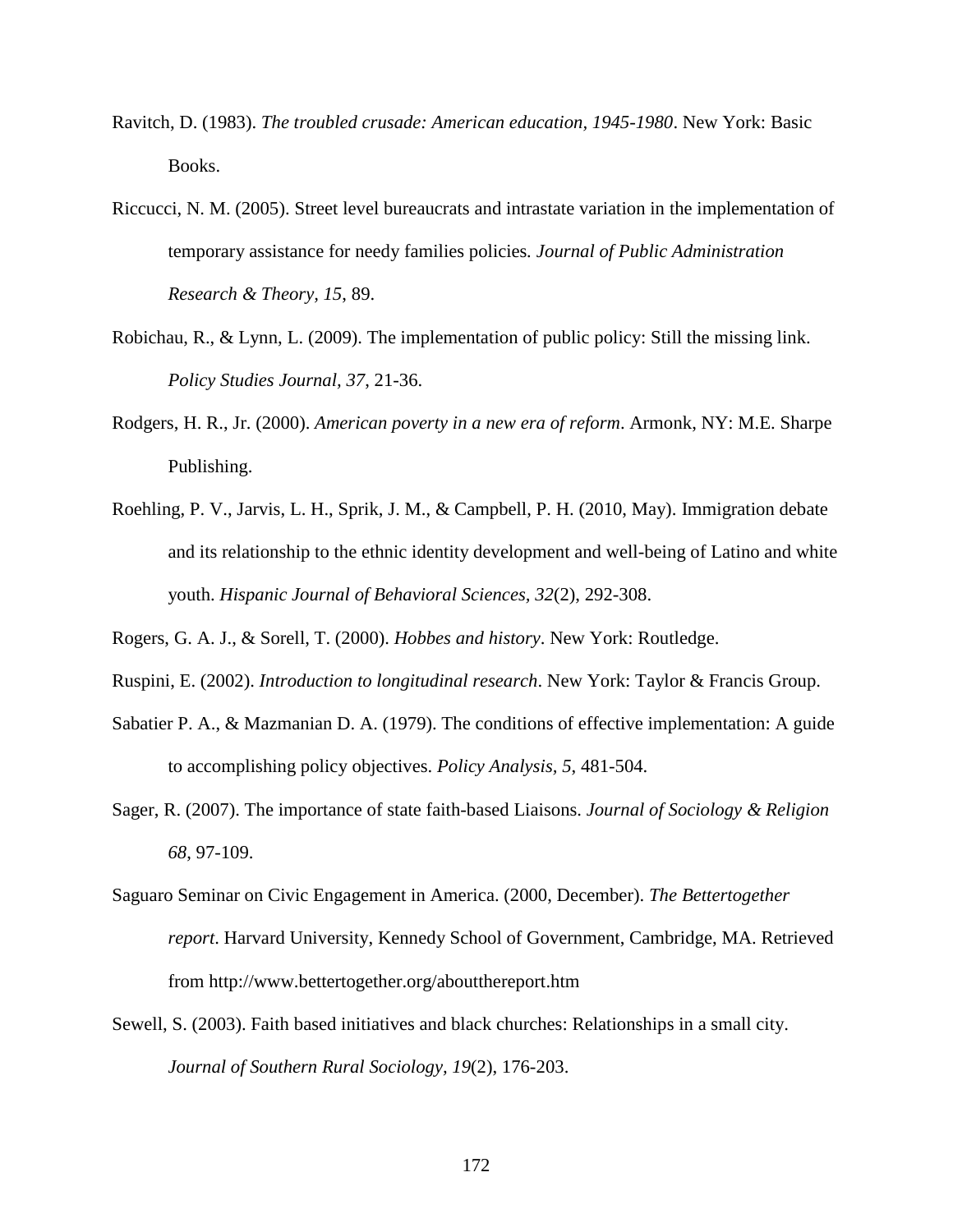- Shapiro, S. B. (1987). The social control of impersonal trust. *American Journal of Sociology, 93*, 623-658.
- Sherraden, M. (2009). *Twenty-fifth anniversary essays building assets to fight poverty*. Retrieved May 19, 2009, from http://www.nhi.org/online/issues/110/sherraden.html
- Slonim-Nevo, V., & Nevo, I. (2009, April). Conflicting findings in mixed methods research: An illustration from an Israeli study on immigration. *Journal of Mixed Methods Research, 3*(2), 109-128.
- Sprinthall, R. C. (1990). *Basic statistical analysis* (3rd ed.). Englewood Cliffs, NJ: Prentice Hall.
- Stoesz, D. (2002). The American welfare state at twilight. *Journal of Social Policy*, *31*, 487-503.
- Super, D. A. (2004). Offering an invisible hand: The rise of the personal choice model for rationing public benefits. *Yale Law Journal, 113*(4) 815.
- Raymond, S. (2009). Drilling down deeper revenue sources for nonprofits. Retrieved July 19, 2009, from http://www.onphilanthropy.com/site/News2?page=NewsArticle&id=5885
- Tangenberg, K. M. (2005). Faith-based human services initiatives: Considerations for social work practice and theory. *Journal of Social Work, 50*(3), 197-207.
- Taylor, R. J., Ellison, C. G., Chatters, L. M., Levin, J. S., & Lincoln, K.D. (2000). Mental health services in faith communities: The role of clergy in African American churches. *Journal of Social Work, 45*, 73-87.
- Teifer. (2004). Retrieved July 21, 2008 from http://www.whitehouse.gov/news/releases /2002/12/20021212-3.html
- Tenpas, K. D., & Hess, S. (2002). The contemporary presidency: The Bush White House first appraisals. *Presidential Studies Quarterly, 32*(3), 577.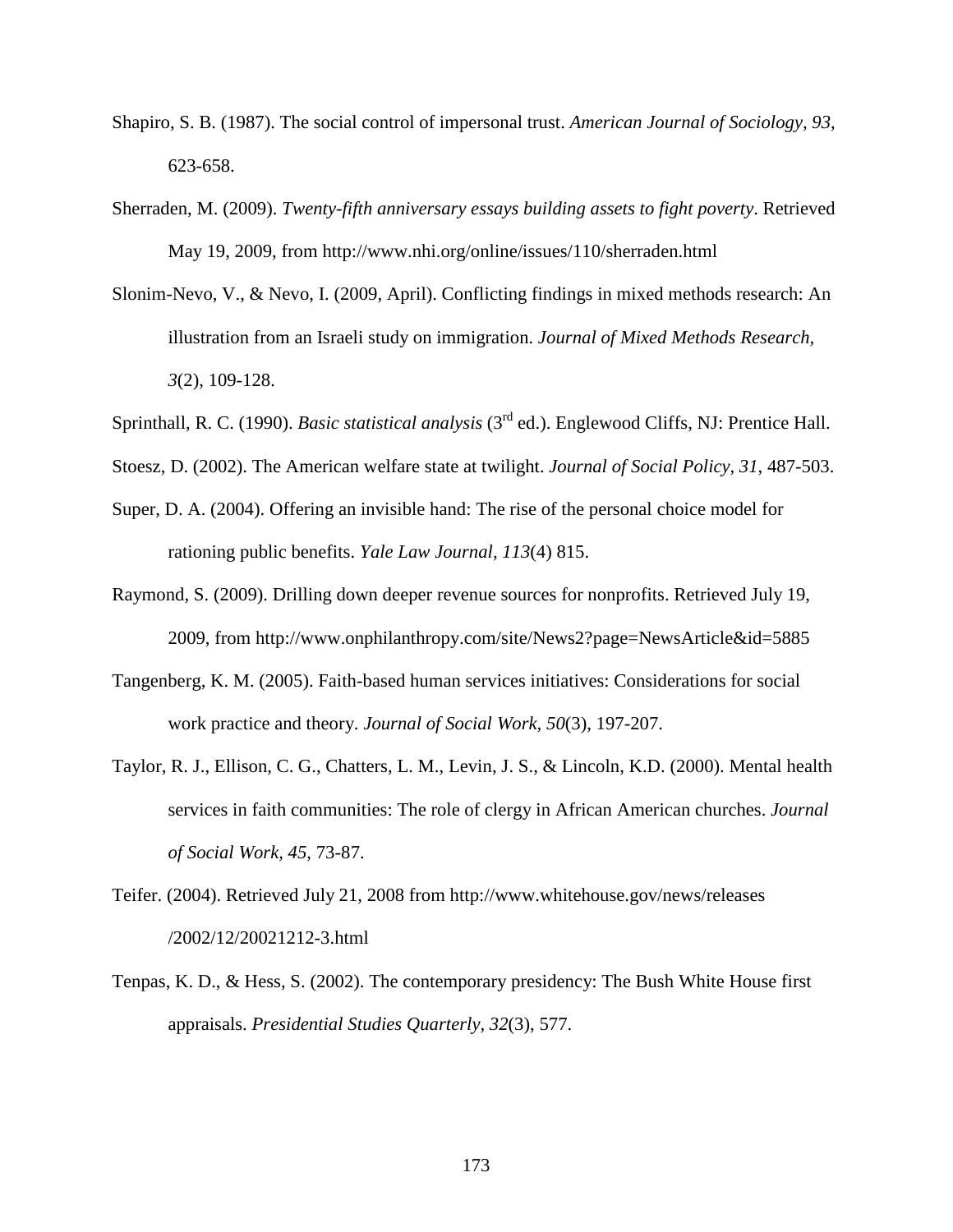- Theisen, M. (2005). *Funding faith-based organizations: A background primer for Arizona grantmakers* (Arizona Grantmakers Forum). Retrieved February 13, 2009 from http://www.arizonagrantmakersforum.org/Common/Files/FBOFunding7.8.05.pdf
- Thompson, P. H. (2008). Social reform, and the making of a middle class: The American Missionary Association and African American. *Journal of African American History,* 93(2), 48.
- U.S.A. Churches. (n/d). *Washington, DC churches*. Retrieved from http://www.usachurches.org/church-in-dc.htm
- U.S. Bureau of Census. (2011). *Quick facts*. Retrieved from http://quickfacts.census.gov/qfd/states/11000.html
- U.S. Bureau of Justice. (2002). Retrieved from http://www.ojp.usdoj.gov/reentry/whatsnew.html
- U.S. Congress. (1996, August 22). *Personal Responsibility Work Opportunity Reconciliation Act of 1996*. Public Law 104-193. 104th Congress. Retrieved Jan. 28, 2009 from http://www.fns.usda.gov/SNAP/rules/Legislation/pdfs/PL\_104-193.pdf.
- U.S. Congress. (n/d). *Welfare reform*. Committee on Judiciary House of Representatives. 107<sup>th</sup> Congress, First session. Serial No. J–107–24
- U.S. General Accounting Office. (2002, January). Charitable choice: Overview of research findings on implementation (GAO-02-337). Washington, DC: Author. Retrieved from http://www.gao.gov/new.items/d02337.pdf
- U.S. General Accounting Office. (2006, June 19). Faith-based and community initiative: Improvements in monitoring grantees and measuring performance could enhance accountability (Report no. GAO-06-616). Washington, DC: Author. Retrieved from http://www.gao.gov/new.items/d06616.pdf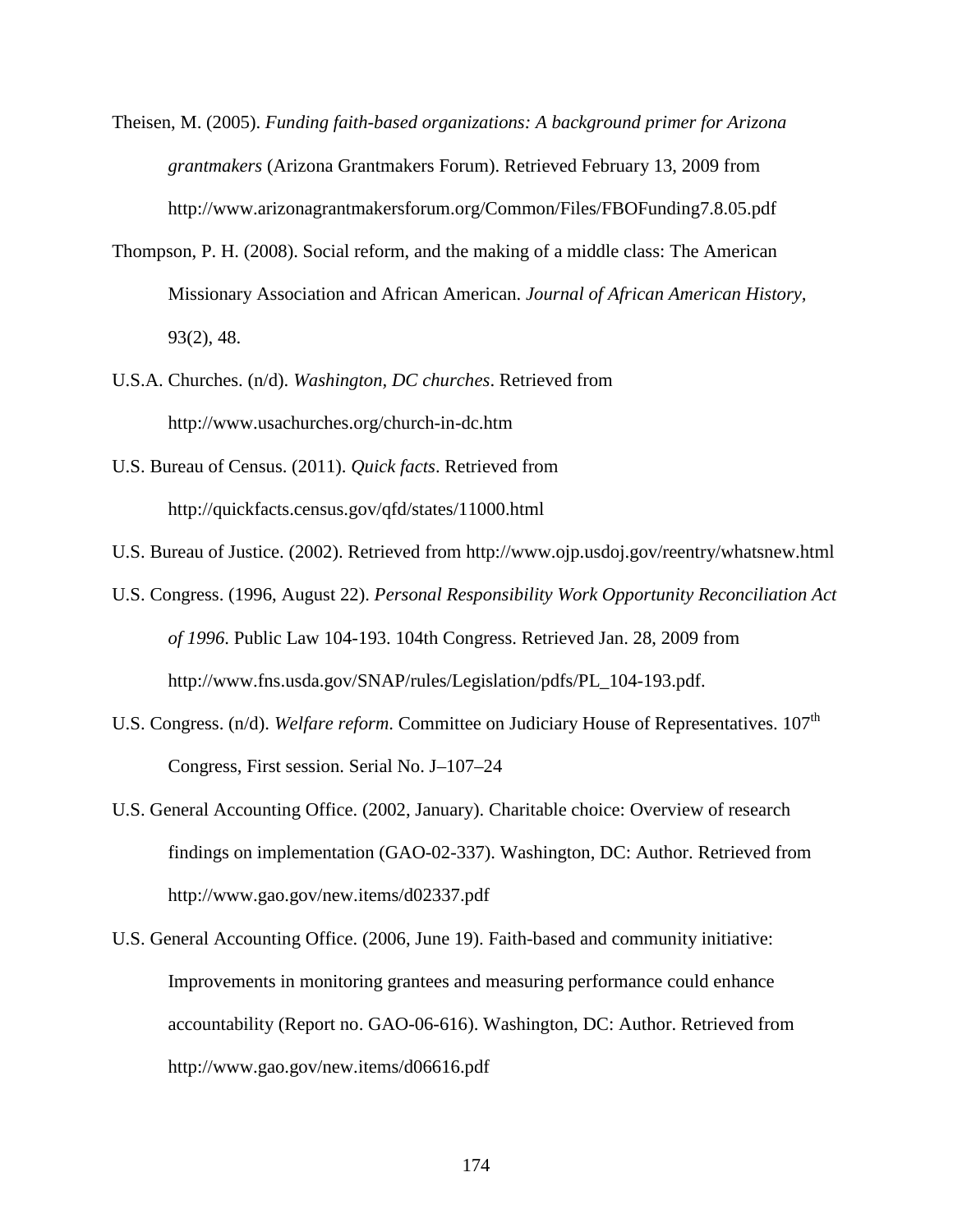- Van Camp, D., Barden, J., & Sloan, L. R. (2010). Predictors of black students' race-related reasons for choosing an HBCU and intentions to engage in racial identity—relevant behaviors. *Journal of Black Psychology, 36*(2), 226-250.
- Van Slyke, D. M., & Roch, C. H. (2004). What do they know, and whom do they hold accountable? Citizens in the government-nonprofit contracting relationship. *Journal of Public Administration Research & Theory, 14*(2), 191-209.
- Watson, D. W., Bisesi, L., Tanamly, S., Branch, C., Novgrod, J., Sim, T., &Williams, E. III. (2006, Spring-Summer). African American clergy's perception of the leading health problems in their communities and their role in supporting parishioners' health. *Journal of Pastoral Care and Counseling, 60*(1-2), 13-25.
- Watson, D. W., Bisesi, L., Tanamly, S., Sim, T., Branch, C. A., & Williams, E. III. (2003, Fall). The role of small and medium-sized African American churches in promoting healthy life styles. *Journal of Religion and Health, 42*(3), 919-200.
- Watts, R. H., & Borders, D. (2005). Boys' perceptions of the male role: Understanding gender role conflict in adolescent males. *The Journal of Men's Studies, 13*(2), 267.
- Weiss, R. P. (2001). Charitable choice as neoliberal social welfare strategy, crime and social justice associates. *Social Justice, 28*(1), 35-53.
- Wielhouwer, P. W. (2004). The impact of church activities and socialization on African-American religious commitment. *Social Science Quarterly, 85*, 767-792.
- Wisensale, S. K. (1997). The White House and Congress on child care and family leave policy: From Carter to Clinton. *Policy Studies Journal, 25*(1), 75.
- Witte, J. (2000). *Religion and the American constitutional experiment: Essential rights and liberties*. Boulder, CO: Westview Press.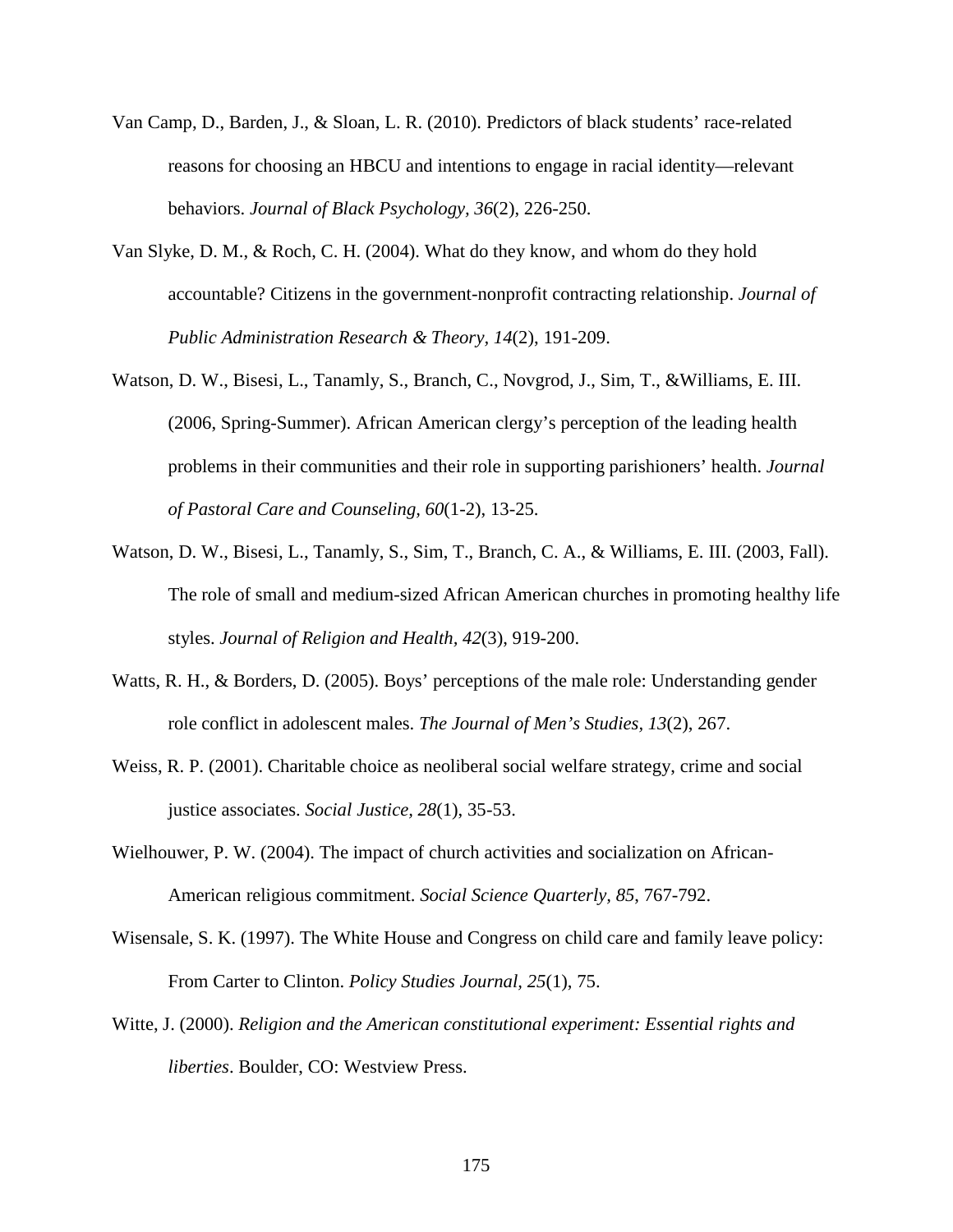World Bank (2010). *Social capital theory*. Retrieved from

http://web.worldbank.org/WBSITE/EXTERNAL/TOPICS/EXTSOCIALDEVELOPME NT/EXTTSOCIALCCAPITAL/0,,contentMDK:20642703~menuPK:401023~pagePK:14 8956~piPK:216618~theSitePK:401015.00.html

Wright, J. (2010). *Washington Informer*. December 15.

- Yanek, L. R., Becker, D. M., Moy, T. F., Gittelsohn, J., & Koffman, D. M. (2001). *Project joy: Faith based cardiovascular health promotion for African American women* (Public Health Reports). Center for Health Promotion, Johns Hopkins University School of Medicine, Baltimore, MD.
- Young, C. (2003). Assimilation and social change dynamics in African American communities. *The Western Journal of African American Studies, 27*(3), 164.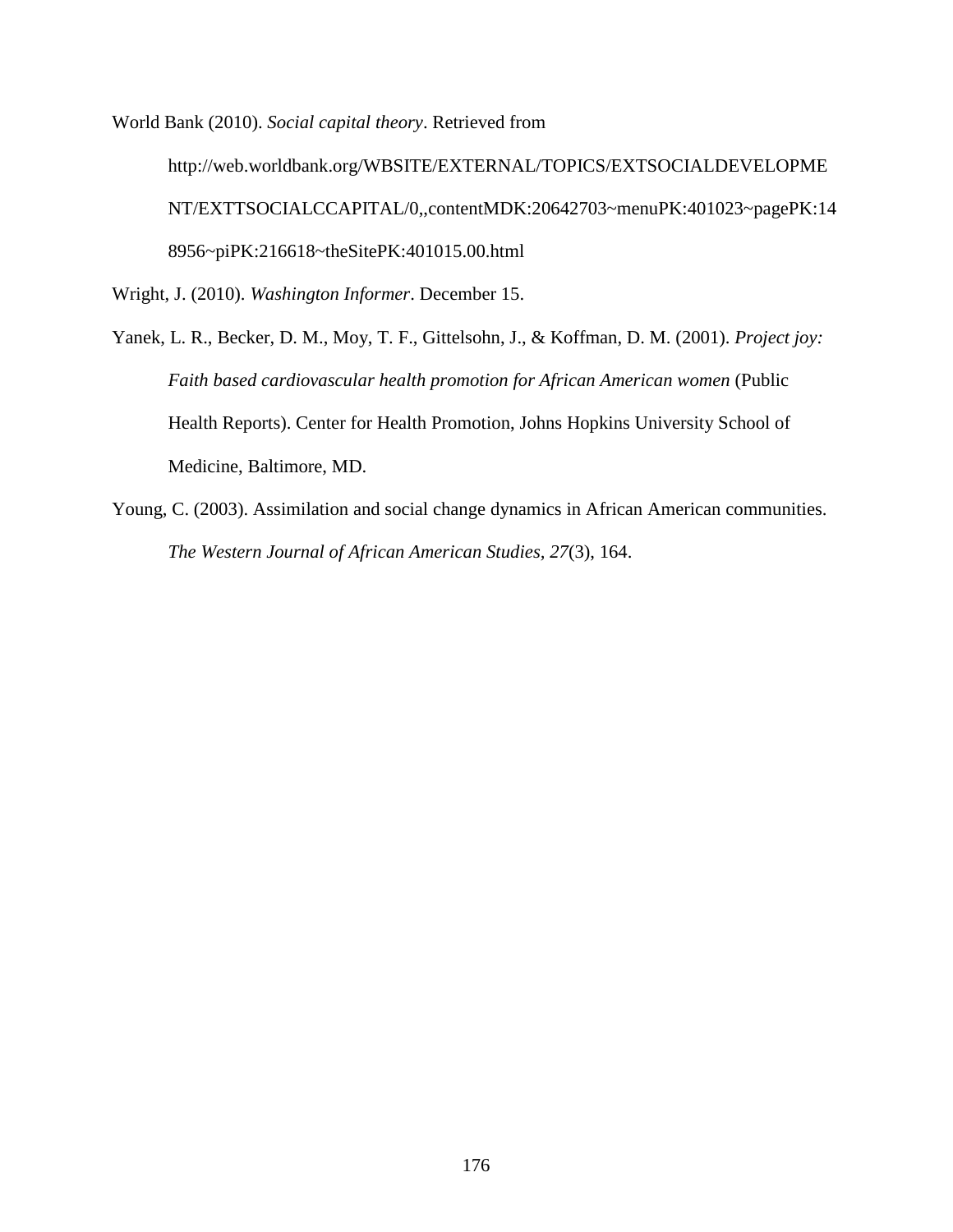## APPENDIX A

### Semistructured Survey Guide and Interview Guide

Purpose of Semistructured Interview on the Analysis of the Delivery of Health and Human Services by Faith-Based Organizations:

To gather relevant information regarding the impact of both President Bush and Obama's Executive Order regarding the provision of human services by African American Churches in southeast Washington, DC. The guide will gather information regarding the perceptions of the targeted churches of both Presidential Initiatives. It will also determine what these human services or church ministries are, how they are provided, why they were chosen to be provided, and the extent of the service provision over the past decade.

**Respondents:** The study will have 20 respondents representing q0 African American churches that are located within southeast Washington, DC.

**Interviewer:** Dennis C. Parker (investigator/researcher).

**Time and Duration**: Each interview may take up to 90 minutes. At a rate of approximately two per day, the interviews should be completed in 30-day timeframe depending upon availability of the church leadership.

**Method:** The semistructured interview will be carried out in a private area within the church with the interviewer and relevant church administration persons available. With the respondents' permission the interviews will be tape recorded, for a later transcription.

**Privacy, Confidentiality, Informed Consent:** Each respondent selected will represent a church located in southeast Washington, DC. The respondents will understand that they are not obligated to participate in the interview. These respondents will not be harmed in any way. None of the information will be of a personal nature and all data will be coded to ensure the churches are not identified. If a respondent agrees to the interview, he or she will be asked to sign an appropriate informed consent form.

#### **Study Research Questions:**

1. To what degree do African American churches in southeast Washington, DC provide human service programs?

2. How much perceived change in the provision of human services by African American churches has occurred since calendar year 2000 compared to calendar year 2010?

3. To what degree if at all has the Obama Administration's Faith-Based and Neighborhoods Partnership Initiative influenced the perception of the provision of human services by African American Churches in Southeast D.C.?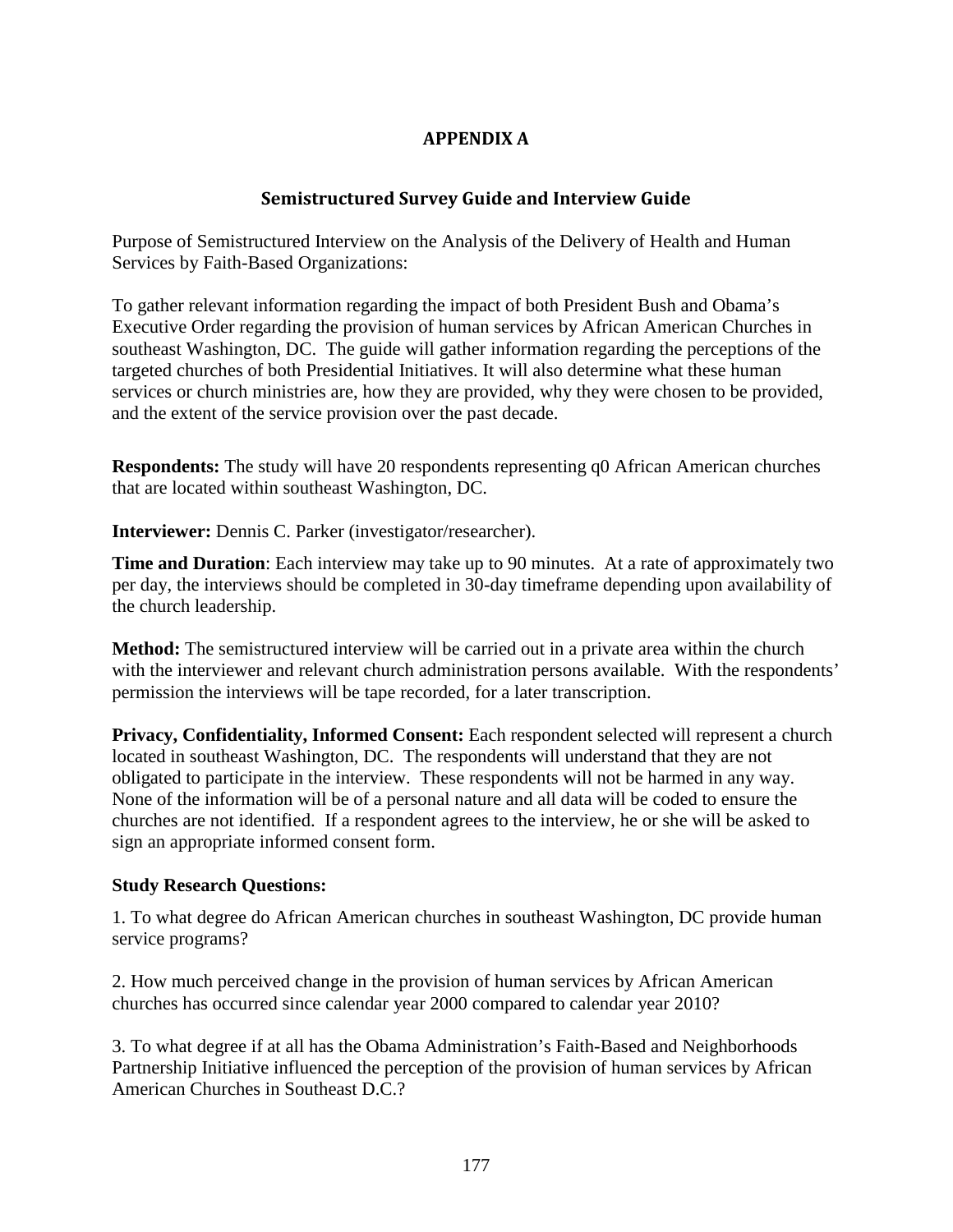4. To what degree if at all has the Bush Administration's Faith-Based Initiative influenced the perception of the provision of human services by African American Churches in Southeast D.C.?

**5.** How do African American churches in Southeast D.C. determine what types of human service programs to provide?

**6.** Does participation of African American Churches in Southeast D.C. in human service delivery differ as a function of membership size, membership financial donations, social status of congregation, and the educational level of congregation?

# Interview Guide

Theme 1 –Human Service Delivery

## **Opening Questions**

- 1. Did your churches perception of the separation of church and state influence your decision to apply for a grant?
- 2. Does the fact that a republican or democrat made federal dollars available for faith based entities to access through competition influence this church's decision to participate
- 3. How did your church decide to participate or not in the Bush and or Obama Initiative
- 4. Has either initiative changed your approach to deliver human services, why or why not?
- 5. How does your church determine which human services or community ministries to provide?

## **Category I - Income Support**

1. Does the church have a program in which the purposes include the provision of financial resources/assistance to low-income individuals or families within the community? Can you tell me a little about what this program does?

Yes No

- 2. What is the name(s) of the program(s)
- 3. What year was the program started?
- 4. Have there been any major changes to the program in the past 10 years?
- 5. If so, why did the program change?
	- a. What were the changes?
	- b. When did the changes take place
- 6. Does your church receive any government funding either federal or local to provide income support services? If yes by whom and what year did the funding begin?
- 7. During calendar year 2009 what number of residents were served in this program?
	- a. In general has the number of residents served increased, decreased or stayed the same since calendar year 2000?
	- b. What number of residents were served in this program in 2008, 2007, etc through 2000, if available?
- 8. Did the program work? How do you know?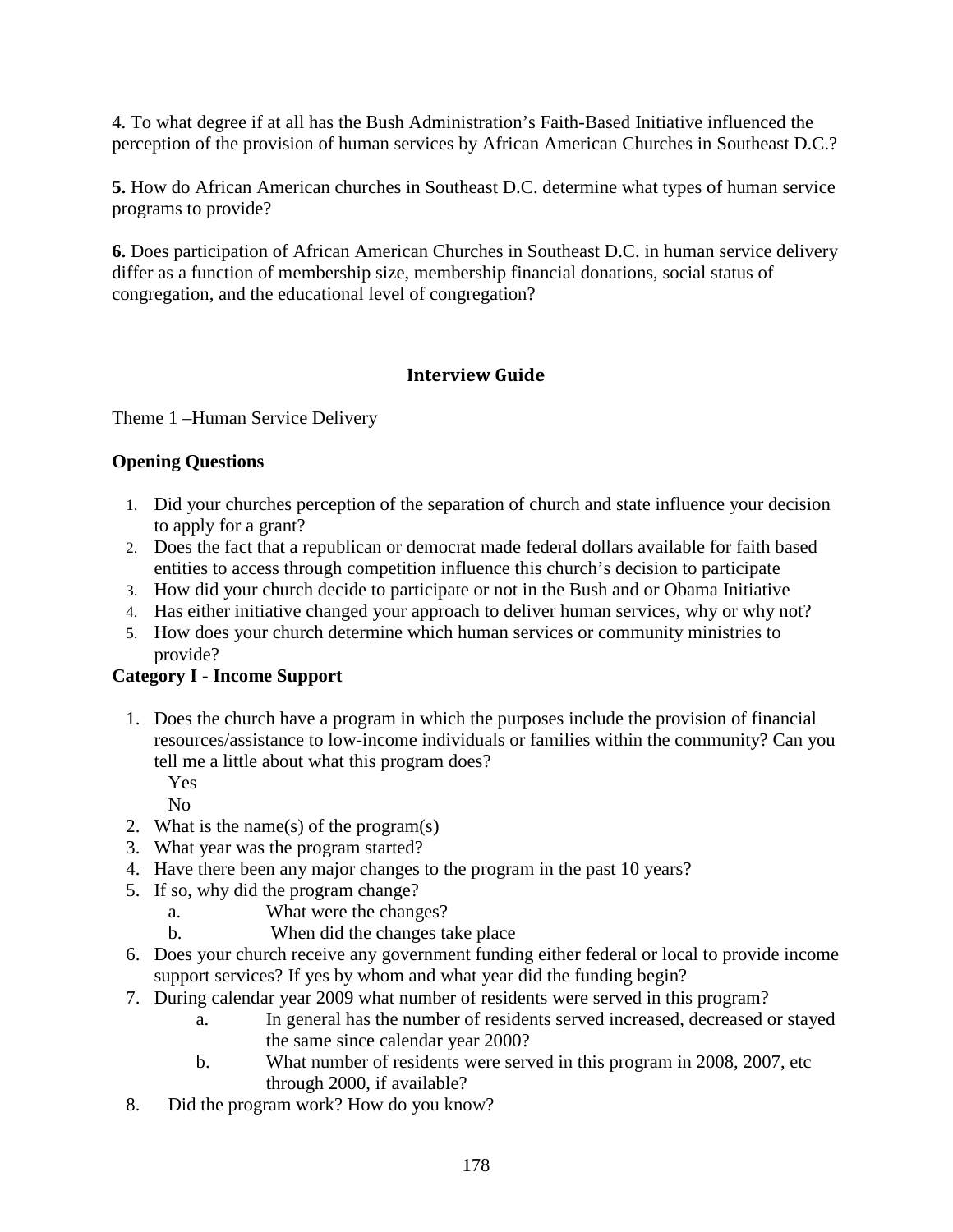## **Category II – Child Daycare**

- 1. Does the church have a program in which the purposes include the provision of daytime supervision, recreation, and supportive services for children? Can you tell me a little about what this program does?
	- Yes

No

2. Is this service program limited to low income or means tested recipients Yes

No

- 3. If not what percent of recipients are low income? 0 to 100 percent
- 4. Is the primary purpose of this program education or daycare?
- 5. What is the name(s) of the program(s)
- 6. What year was the program started?
- 7. Have there been any major changes to the program in the past 10 years?
- 8. If so, why did the program change?
	- a. What were the changes?
	- b. When did the changes take place
- 9. Does your church receive any government funding either federal or local to provide daycare services? If yes by whom and what year did the funding begin?
- 10. During calendar year 2009 what number of residents were served in this program?
	- a. In general has the number of residents served increase or decrease since calendar year 2000?
	- b. What number of residents were served in this program in 2008, 2007, etc through 2000, if available?
	- 11. Did the program work? How do you know?

## **Category III - Adult Daycare**

1. Does the church have a program whose purposes include the provision of daytime supervision, recreation, and supportive services for adults? Can you tell me a little about what this program does?

Yes

No

2. Is this service program limited to low income or means tested recipients Yes

- 3. If not what percent of recipients are low income? 0 to 100 percent
- 1. What is the name(s) of the program(s)
- 2.What year was the program started?
- 3.Have there been any major changes to the program in the past 10 years?
- 7. If so, why did the program change?
	- a. What were the changes?
	- b. When did the changes take place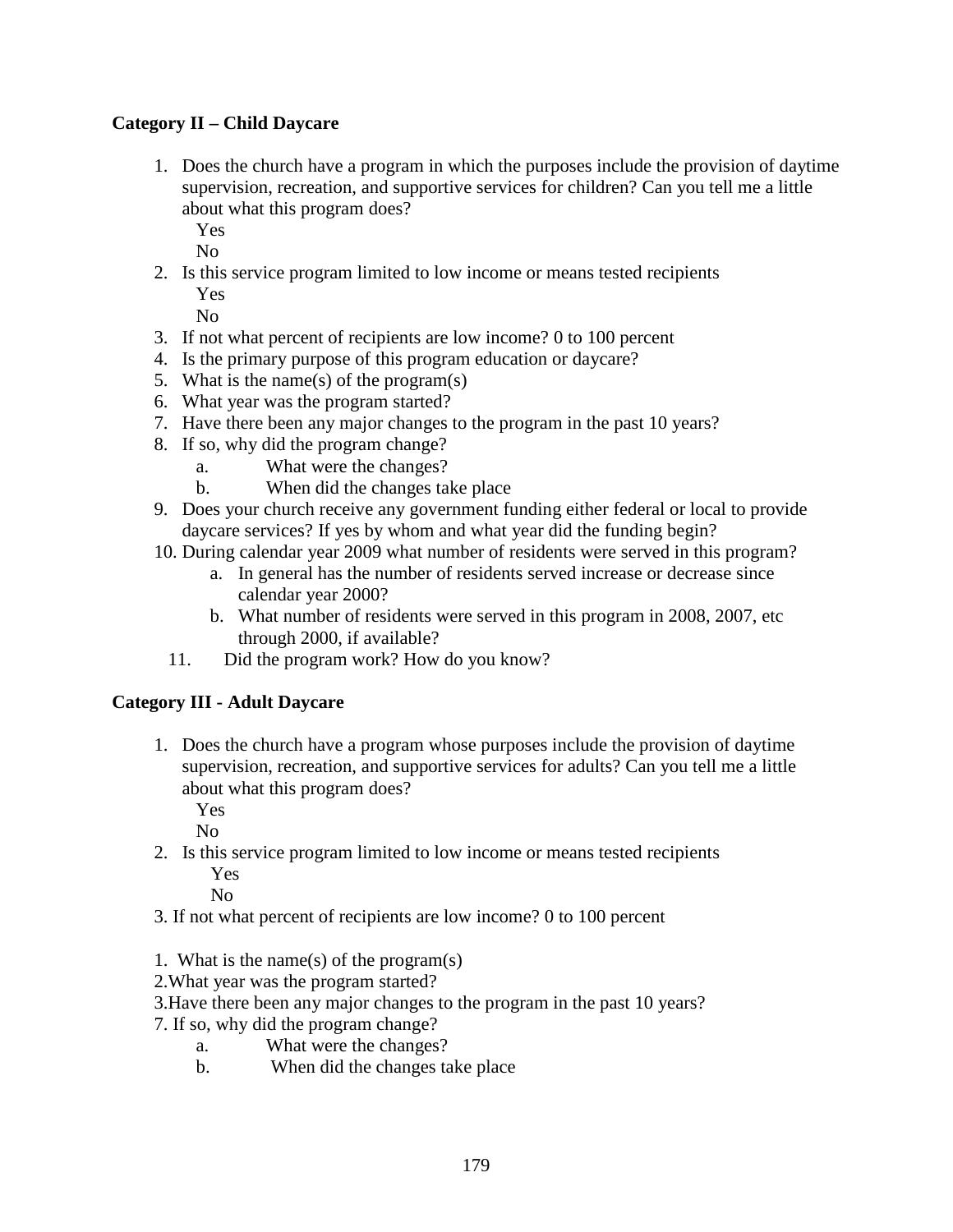- 8. Does your church receive any government funding either federal or local to provide daycare services? If yes by whom and what year did the funding begin?
- 9. During calendar year 2009 what numbers of residents were served in this program?
	- a. In general has the number of residents served increased, decreased or stayed the same since calendar year 2000?
	- b. What number of residents were served in this program in 2008, 2007, etc through 2000, if available?
	- 10. Did the program work? How do you know?

## **Category III - Housing**

1. Does the church have a program in which the purposes include the provision of services to assist low-income individual and families with securing and maintaining adequate housing or the provision of temporary shelter for the homeless? Can you tell me a little about what this program does?

Yes

 $N<sub>0</sub>$ 

 2. Is this service program limited to low income or means tested recipients Yes

No

- 3. If not what percent of recipients are low income? 0 to 100 percent
- 4. What is the name(s) of the program(s)?
- 5. What year was the program started?
- 6. Have there been any major changes to the program in the past 10 years?
- 7. If so, why did the program change?
	- a. What were the changes?
	- b. When did the changes take place
- 8. Does your church receive any government funding either federal or local to provide housing services? If yes by whom and what year did the funding begin?
- 9. During calendar year 2009 what number of residents were served in this program?
	- a. In general has the number of residents served increased, decreased or stayed the same since calendar year 2000?
	- b. What number of residents were served in this program in 2008, 2007, etc through 2000, if available?
	- 10. Did the program work? How do you know?

## **Category IV - Health**

- 1. Does the church have a program in which the purposes include the provision of services to assist low-income individual and families in preventing disease, prolonging life and the promotion of healthy lifestyles? Can you tell me a little about what this program does e.g. diabetes, flu shot or AIDS ministry?
	- Yes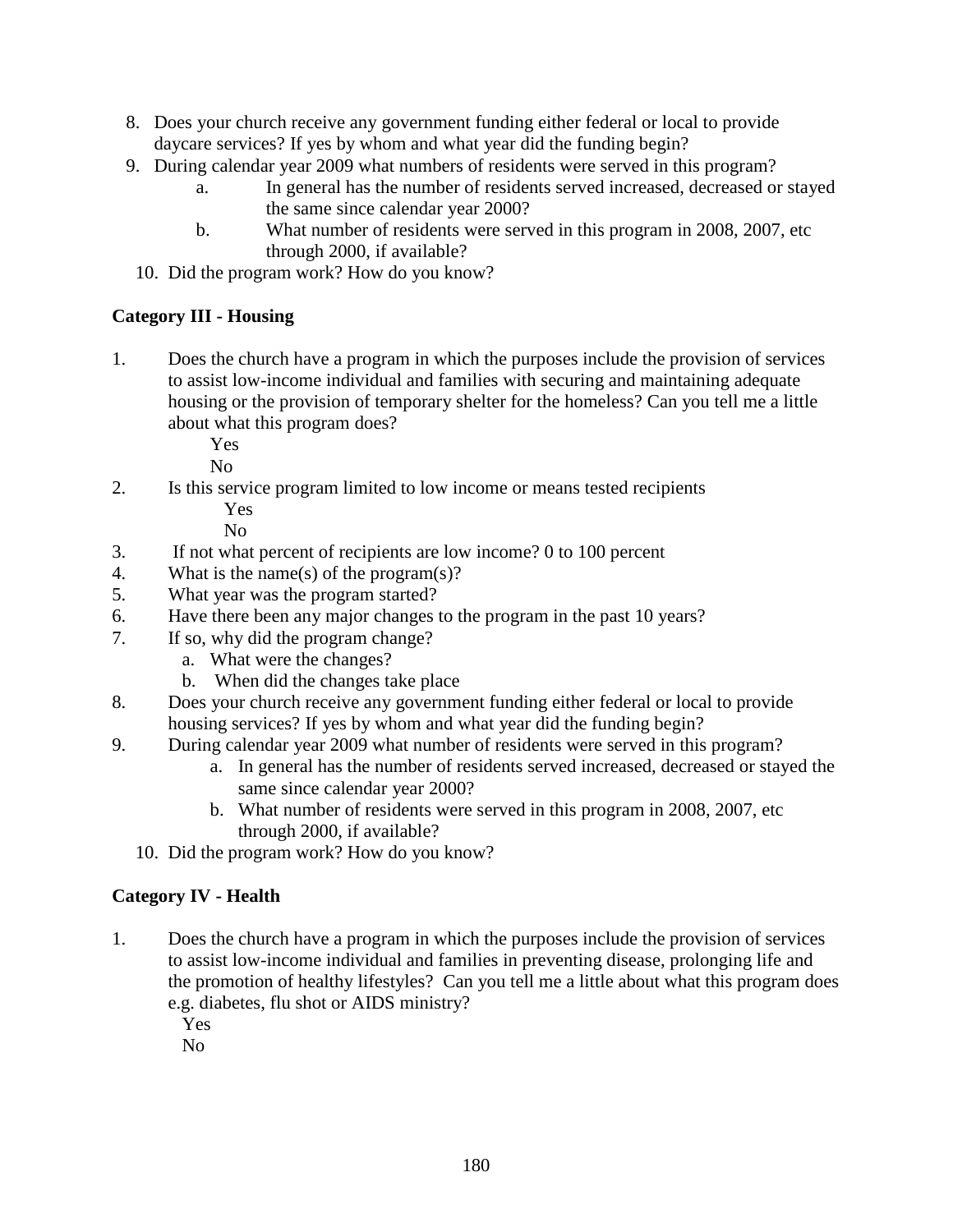2. Is this service program limited to low income or means tested recipients Yes

No

- 3. If not what percent of recipients are low income? 0 to 100 percent
- 4. What is the name(s) of the program(s)
- 5. What year was the program started?
- 6. Have there been any major changes to the program in the past 10 years?
- 7. If so, why did the program change?
	- a. What were the changes?
	- b. When did the changes take place?
- 4. Does your church receive any government funding either federal or local to provide health services? If yes by whom and what year did the funding begin?
- 9. During calendar year 2009 what number of residents were served in this program?
	- c. In general has the number of residents served increased, decreased or stayed the same since calendar year 2000?
	- d. What number of residents were served in this program in 2008, 2007, etc through 2000, if available?
- 10. Did the program work? How do you know?

## **Category IV - Refugee**

1. Does the church have a program in which the purposes include the provision of services to a person(s) that has fled a foreign country because of fear of persecution? Can you tell me a little about what this program does?

> Yes  $N<sub>0</sub>$

2. Is this service program limited to low income or means tested recipients Yes

- 3. If not what percent of recipients are low income? 0 to 100 percent
- 4. What is the name(s) of the program(s)?
- 5. What year was the program started?
- 6. Have there been any major changes to the program in the past 10 years?
- 7. If so, why did the program change?
	- a. What were the changes?
	- b. When did the changes take place?
- 8. Does your church receive any government funding either federal or local to provide refugee services? If yes by whom and what year did the funding begin?
- 9. During calendar year 2009 what number of residents were served in this program?
	- a. In general has the number of residents served increased, decreased or stayed the same since calendar year 2000?
	- b. What number of residents were served in this program in 2008, 2007, etc through 2000, if available?
- 10. Did the program work? How do you know?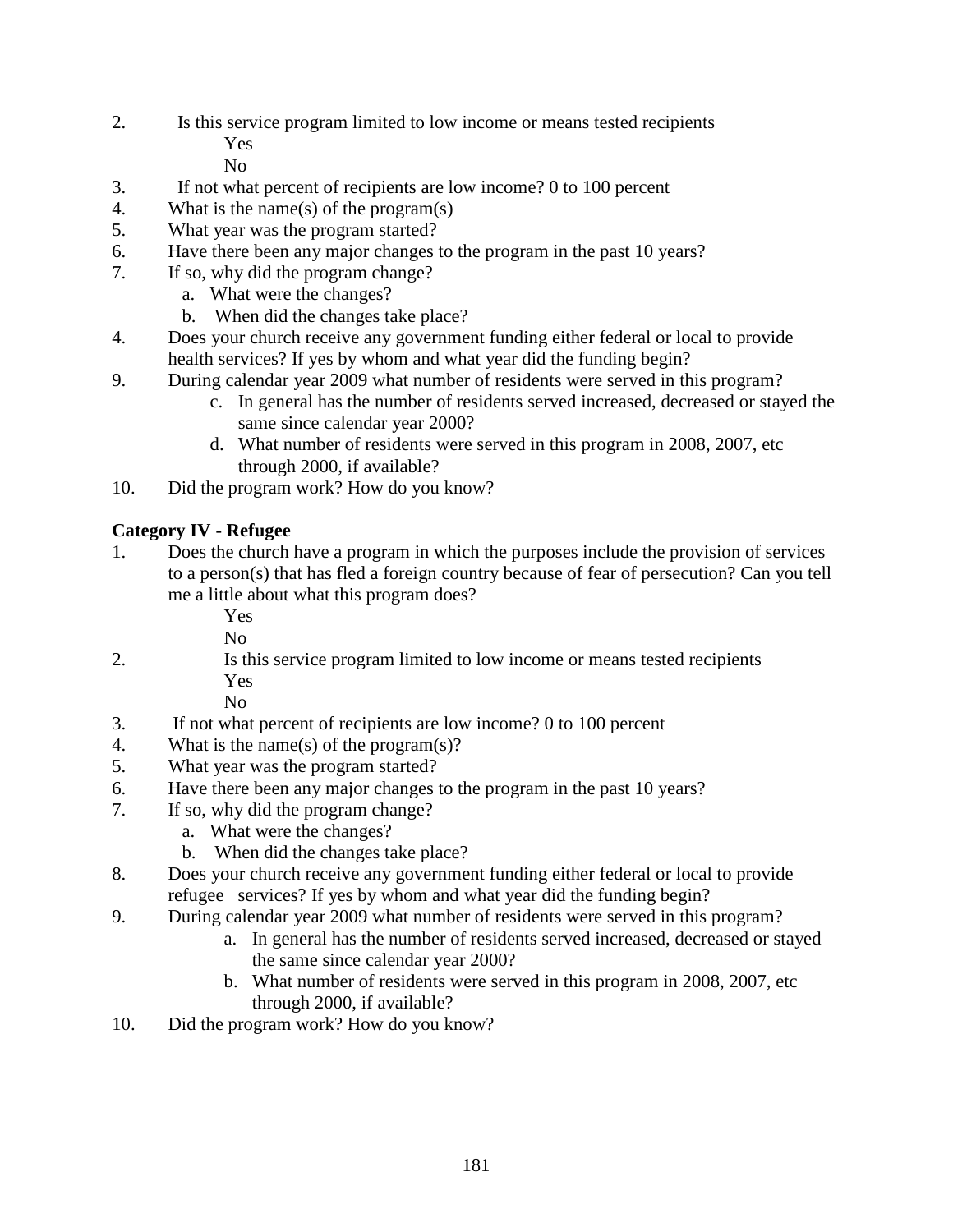## **Category V - Family Strengthening**

- 1. Does the church have a program in which the purposes include the provision of services designed to empower family members (adults and children) to develop strong communication, parenting and positive social skills e.g. marriage, parenting and domestic violence programs? Can you tell me a little about what this program does? Yes
	- No
- 2. Is this service program limited to low income or means tested recipients Yes No
- 3. If not what percent of recipients are low income? 0 to 100 percent
- 4. What is the name(s) of the program(s)?
- 5. What year was the program started?
- 6. Have there been any major changes to the program in the past 10 years?
- 7. If so, why did the program change?
	- a. What were the changes?
	- b. When did the changes take place?
- 8. Does your church receive any government funding either federal or local to provide family strengthening services? If yes by whom and what year did the funding begin?
- 9. During calendar year 2009 what number of residents were served in this program?
	- c. In general has the number of residents served increased, decreased or stayed the same since calendar year 2000?
	- d. What number of residents were served in this program in 2008, 2007, etc through 2000, if available?
- 10. Did the program work? How do you know?

### **Category VI – Other Services**

1. Does the church provide any additional services not mentioned above? Can you tell me a little about what these programs do?

Yes

No

2. Is this service program limited to low income or means tested recipients Yes

- 3. If not what percent of recipients are low income? 0 to 100 percent
- 4. What is the name(s) of the program(s)?
- 5. What services does the program provide?
- 6. Have there been any major changes to the program in the past 10 years?
- 7. If so, why did the program change?
	- a. What were the changes?
	- b. When did the changes take place?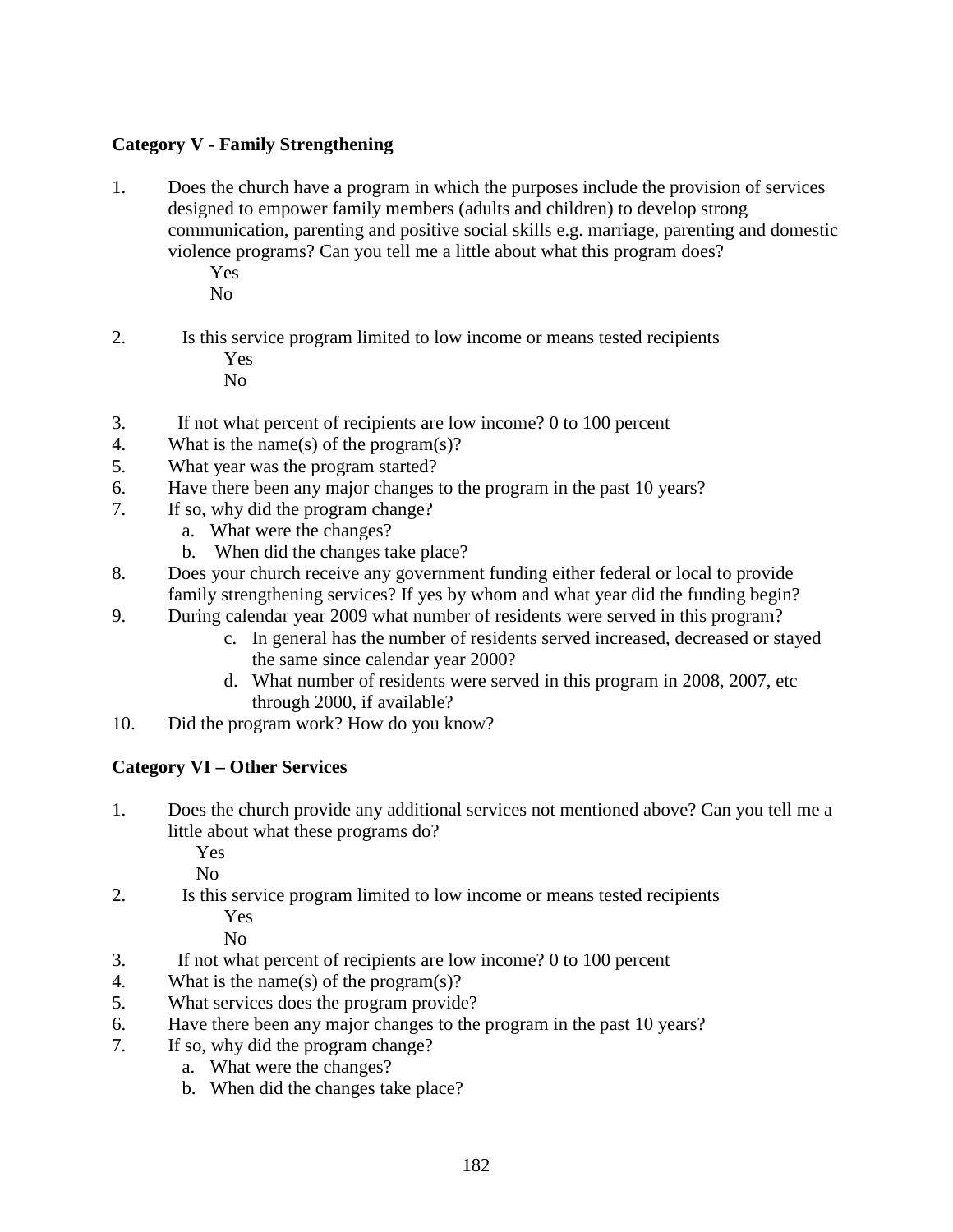- 8. Does your church receive any government funding either federal or local to provide other services? If yes by whom and what year did the funding begin?
- 9. During calendar year 2009 what number of residents were served in this program?
	- a. In general has the number of residents served increased, decreased or stayed the same since calendar year 2000?
	- b. What number of residents were served in this program in 2008, 2007, etc through 2000, if available?
	- 10. Did the program work? How do you know?

### **Theme 2 – Change in Service Delivery Over time**

### **Bush Administration**

- 1. Are you familiar with Former President Bush's Faith Based Initiative, Yes or No? To what extent?
- 2. Did the President Bush's Federal Faith Based Initiative influence or change the service programs your church provided?

 If yes how If no why not

#### *Obama Administration*

1. Are you familiar with President Obama's National Faith-Based and Community Partnership, Yes or No? To what extent?

- 2. Did President Obama's National Faith-Based and Community Partnership Initiatives influence or change the service programs your church provided?
	- If yes how

If no why not

5. Do you perceive the Obama Administration as more friendly, less friendly or about the same as the previous Bush Administration as it relates to Faith Based providers of human service?

Theme - 3 Socio-Economic & Demographic Variables

#### **Education and Social Class of Members**

1. What percentage of the adult members of the congregation have a high school diploma/equivalent or below?

Less than 25 percent...........................\_\_\_1 25 percent – 49 percent .....................\_\_\_2

50 percent – 74 percent ......................\_\_\_3

75 percent or more ............................\_\_\_4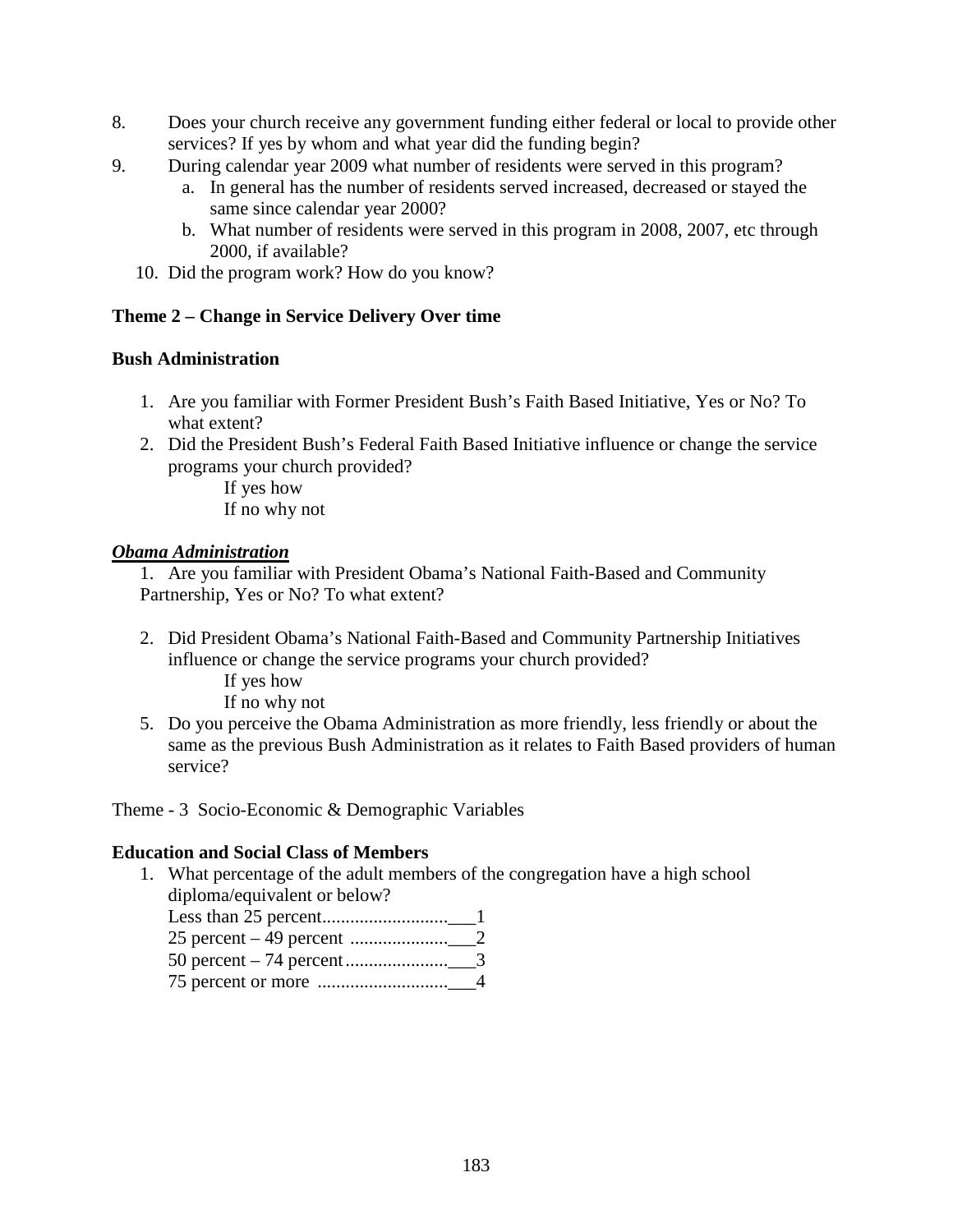2. What percentage of the adult members of the congregation has two (2) years or more of college education?

3. What percentage of the adult members of the congregation work in a professional job Less than 25 percent........................ \_\_\_1 25 percent – 49 percent .................\_\_\_2 50 percent - 74 percent ……………\_\_\_3 75 percent or more .........................\_\_\_4

4. What percentage of the adult members of the congregation are in a blue collar job? Less than 25 percent...........................\_\_\_1 25 percent – 49 percent .....................\_\_\_2 50 percent – 74 percent ......................\_\_\_3 75 percent or more ............................\_\_\_4

5. What percentage of the adult members of the congregation are low-income? Less than 25 percent...........................\_\_\_1

### **Church Resources & Membership Size**

1. What is the approximate membership/congregants of the congregation?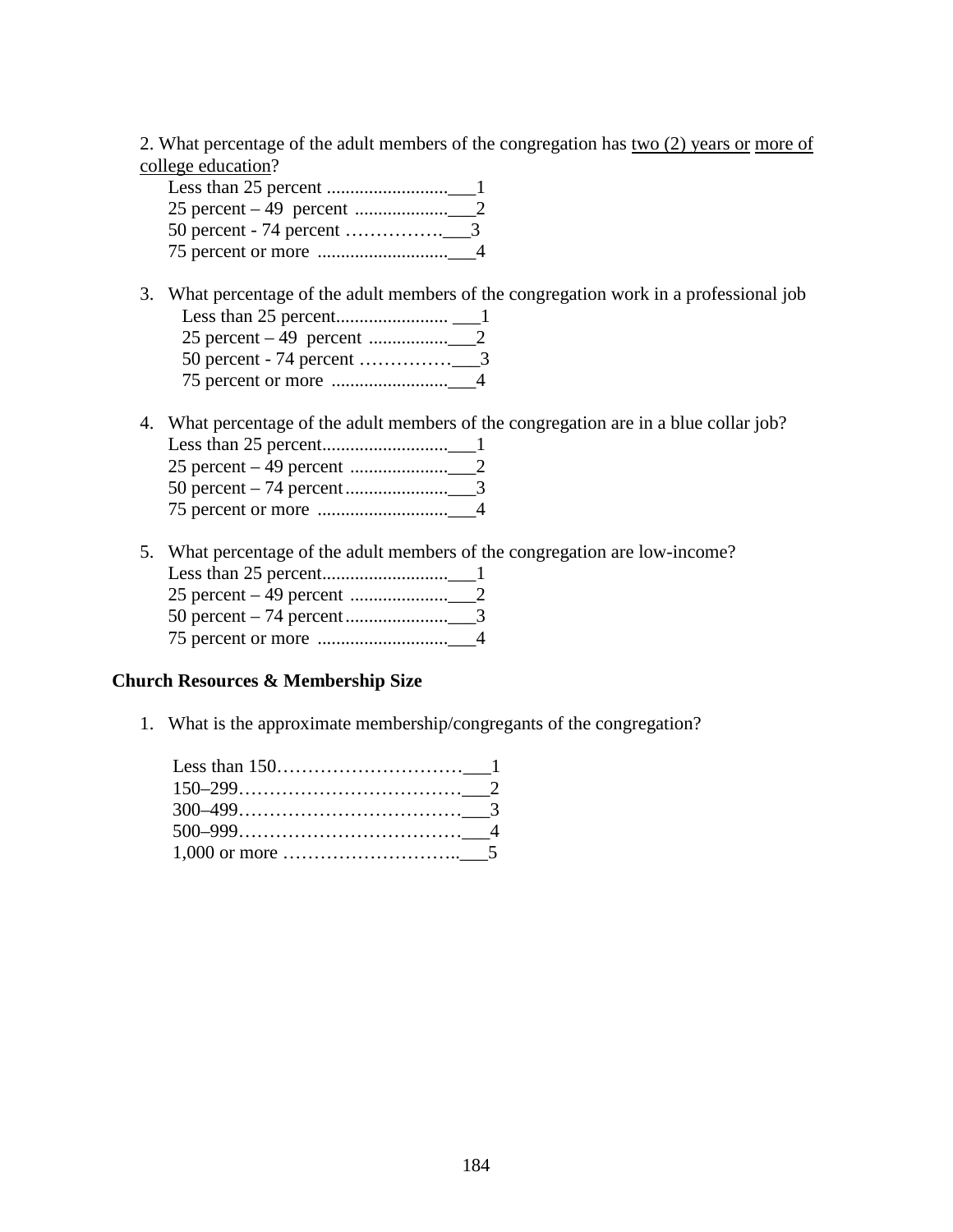## APPENDIX B

# Coding Manual

Number Code of the Categorical Questions

| <b>Opening Questions</b>                      | $1-5$     |
|-----------------------------------------------|-----------|
| <b>Income Support</b>                         | $6 - 15$  |
| <b>Childcare</b>                              | 16-28     |
| <b>Adult Daycare</b>                          | 29-42     |
| <b>Housing</b>                                | $43 - 56$ |
| <b>Health</b>                                 | $57 - 70$ |
| <b>Refugee</b>                                | 71-84     |
| <b>Family Strengthening</b>                   | 85-98     |
| <b>Other Services</b>                         | 99-112    |
| <b>Bush Administration</b>                    | 113-114   |
| <b>Obama Administration</b>                   | 115-117   |
| <b>Education &amp; Social Class</b>           | 118-122   |
| <b>Church Resources &amp; Membership Size</b> | 123-124   |
| <b>Church Human Service Levels</b>            | 125-128   |

### **1. Did your churches perception of the separation of church and state influence your decision to apply for a grant?**

| $0 = No$ answer | $l = ves$ | '=no |
|-----------------|-----------|------|
|                 |           |      |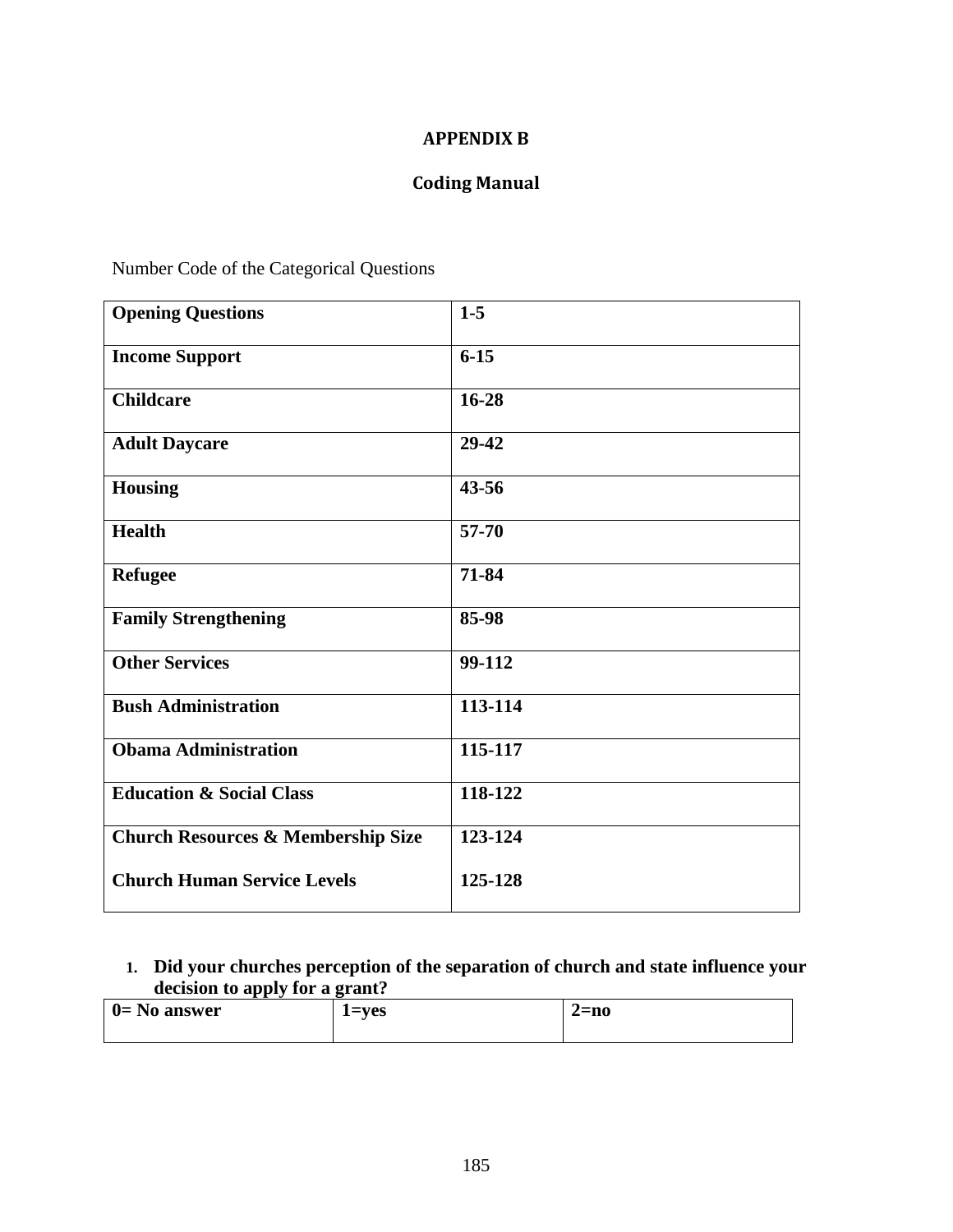2. Does the fact that a republican or democrat made federal dollars available for faith based entities to access through competition influence this church's decision to participate

| $0 = No$ answer | $=$ ves | 2=no |
|-----------------|---------|------|
|                 |         |      |

| 3. How did your church decide to participate or not in the Bush and or Obama Initiative |           |        |  |
|-----------------------------------------------------------------------------------------|-----------|--------|--|
| $0 = No$ answer                                                                         | $1 = ves$ | $2=no$ |  |

|                       |           | 4. Has either initiative changed your approach to deliver human services, why or why not? |
|-----------------------|-----------|-------------------------------------------------------------------------------------------|
| $\vert$ 0 = No answer | $l = ves$ | $2=no$                                                                                    |
|                       |           |                                                                                           |

5. How does your church determine which human services or community ministries to provide?

| $0 = No$ answer | 1=community needs | 2=formal needs |
|-----------------|-------------------|----------------|
|                 |                   | assessment     |

**6. Does the church have a program in which the purposes include the provision of financial resources/assistance to low-income individuals or families within the community? Can you tell me a little about what this program does?** 

| - - - - - - - - - - - - - - - | -------------- | -------------- |
|-------------------------------|----------------|----------------|
| $0 = No$ answer               | $1 = ves$      | 2=no           |
|                               |                |                |

- 7. What is the name(s) of the program(s) Not coded
	- 8. What year was the program started?

|               | $\alpha$ . what year was the program started.                        |                                           |  |  |
|---------------|----------------------------------------------------------------------|-------------------------------------------|--|--|
| $0=no$        | 1 = 1 to 5   2 = 6 to   3 = 11 to   4 = 21 to   5 = 31 to   6 = > 50 |                                           |  |  |
| program years |                                                                      | 10 years   20 years   30 years   50 years |  |  |

#### 9. Have there been any major changes to the program in the past 10 years?

| $0=$ No answer | 1=ves | $2=$ no |
|----------------|-------|---------|
|                |       |         |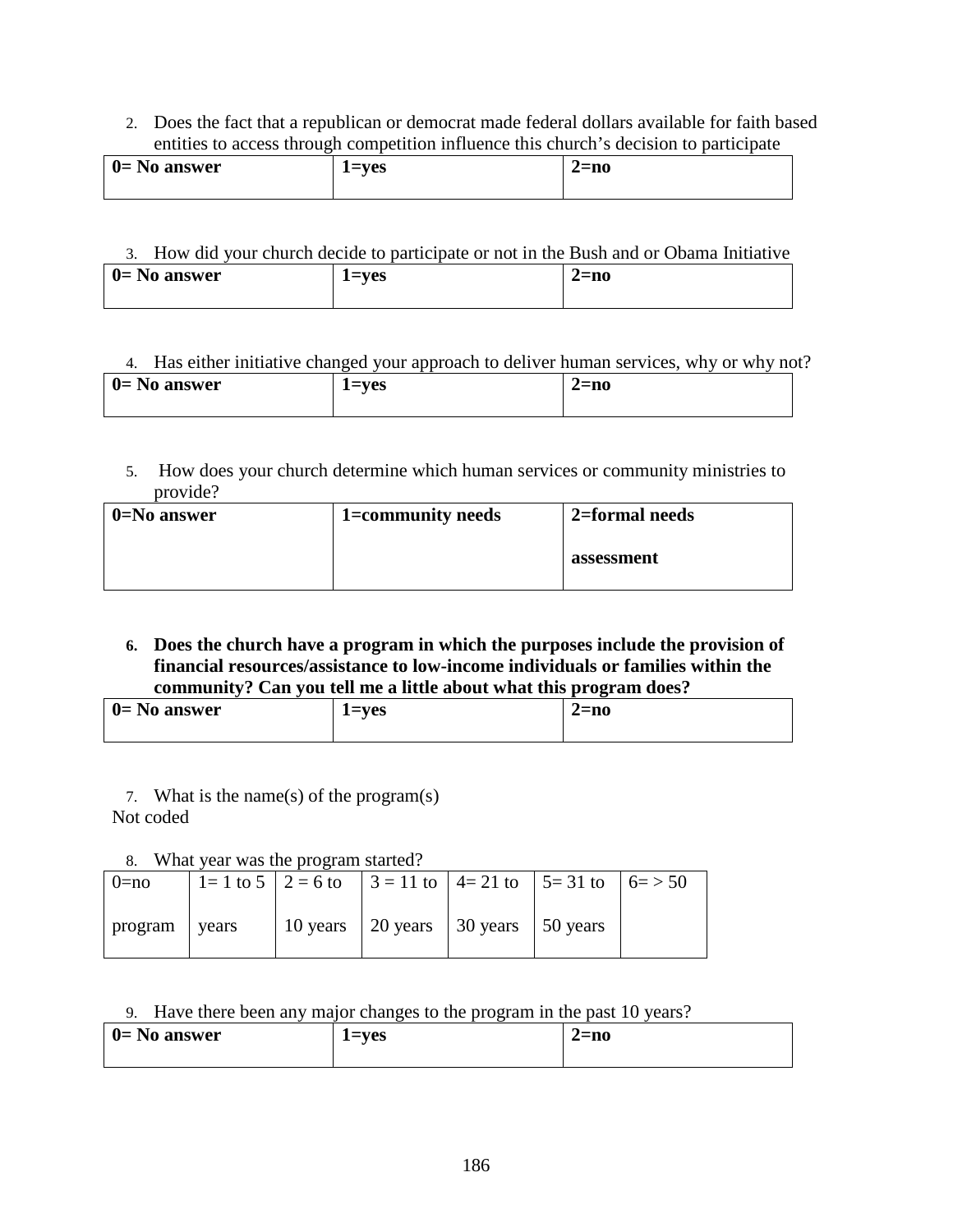10. If so, why did the program change? Not coded

11. Does your church receive any government funding either federal or local to provide income support services? If yes by whom and what year did the funding begin?

12. During calendar year 2009 what number of residents were served in this program?

| $0$ =cannot | $1 = 100$ to | $2=501$ to | $3=1001$ to | $4 = 2001$ to | $5 = > 5000$ |
|-------------|--------------|------------|-------------|---------------|--------------|
| determine   | 500          | 1000       | 2000        | 5000          |              |

13. In general has the number of residents served increased, decreased or stayed the same since calendar year 2000?

| $l =$ = 1 ncrease | $2 =$ decrease | ≒same |
|-------------------|----------------|-------|
|                   |                |       |

14. What number of residents were served in this program in 2008, 2007, etc through 2000, if available?

The Pastors Estimated the amount of people served over that time frame, utilized only in

descriptive statistics to get a general understanding

### 15. Did the program work? How do you know?

| $\vert$ 0 = No answer | $=$ ves | $2=no$ |
|-----------------------|---------|--------|
|                       |         |        |

### **16. Does the church have a program in which the purposes include the provision of daytime supervision, recreation, and supportive services for children? Can you tell me a little about what this program does?**

| $0 = No$ answer | $=$ ves | $2=$ no |
|-----------------|---------|---------|
|                 |         |         |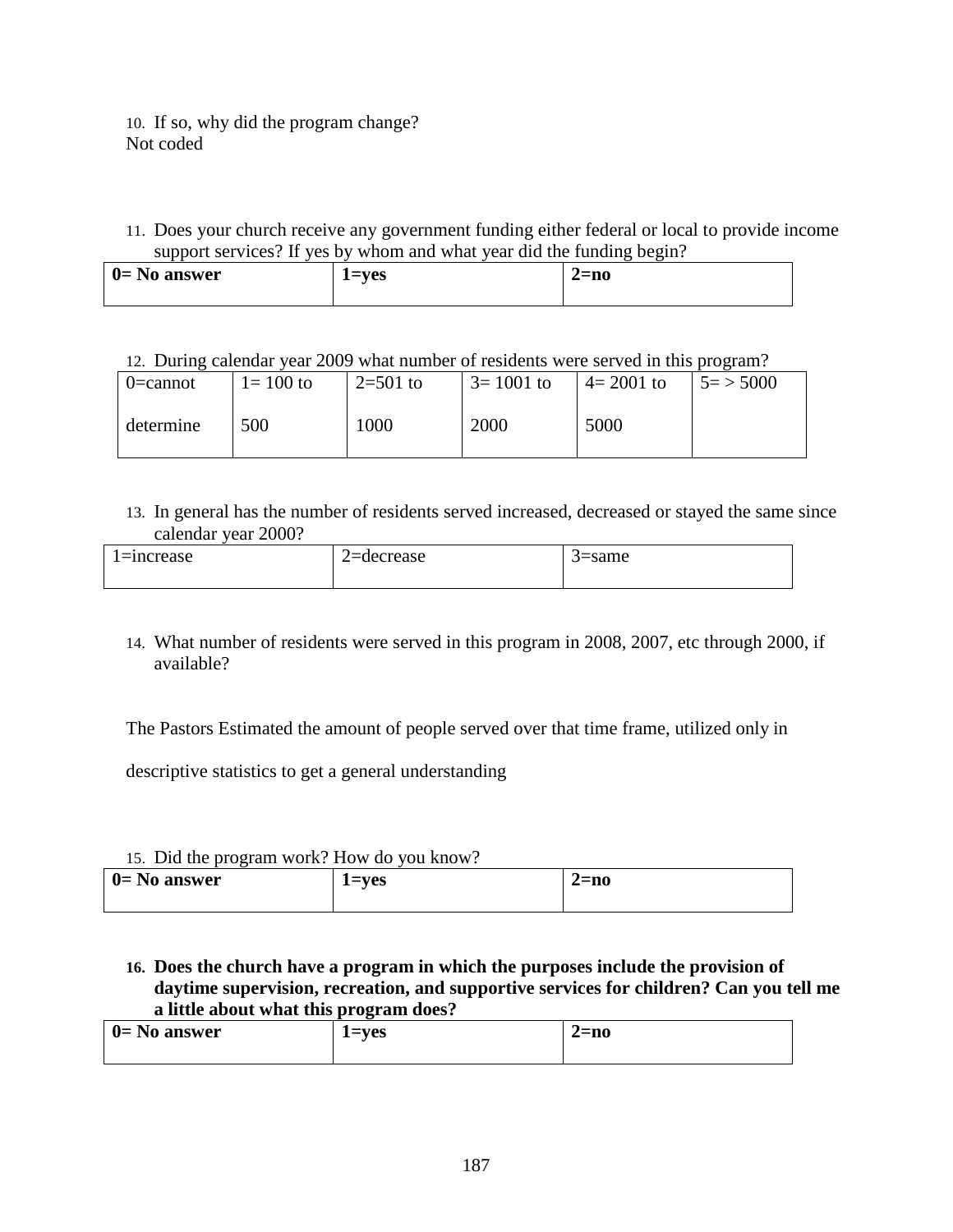#### **17.** Is this service program limited to low income or means tested recipients

| $l = ves$ | 2=no | $\frac{3}{5}$ No program |
|-----------|------|--------------------------|
|           |      |                          |

### **18.** If not what percent of recipients are low income? 0 to 100 percent

| $0 = no program$ | $1 = 1$ to 25 | $2=26$ to 50 | $\frac{3}{2}$ 51 to 75 | $4 = 76$ to 100 |
|------------------|---------------|--------------|------------------------|-----------------|
|                  |               |              |                        |                 |

### **19.** Is the primary purpose of this program education or daycare?

| $1 =$ education | $2=$ daycare | $3 = both$ |
|-----------------|--------------|------------|
|                 |              |            |

## **20.** What is the name(s) of the program(s) Not Coded

#### **21.** What year was the program started?

| $0=$ no       |  | 1 = 1 to 5   2 = 6 to   3 = 11 to   4 = 21 to   5 = 31 to   6 = > 50 |  |  |
|---------------|--|----------------------------------------------------------------------|--|--|
| program vears |  | 10 years   20 years   30 years   50 years                            |  |  |

### **22.** Have there been any major changes to the program in the past 10 years?

|           |  | - |           |  |  |
|-----------|--|---|-----------|--|--|
| $1 = yes$ |  |   | $2 = n$ o |  |  |
|           |  |   |           |  |  |

**23.** If so, why did the program change? Not coded

### **24.** Does your church receive any government funding either federal or local to provide daycare services? If yes by whom and what year did the funding begin?

| $l = yes$ | ∠=no |
|-----------|------|
|           |      |
|           |      |
|           |      |
|           |      |

### **25.** During calendar year 2009 what number of residents were served in this program?

| $ 0=$ no program $ 1=1$ to 50 | $2 = 51 - 100$ | $\vert$ 3= 101- 150 | $4 = > 150$ |
|-------------------------------|----------------|---------------------|-------------|
|                               |                |                     |             |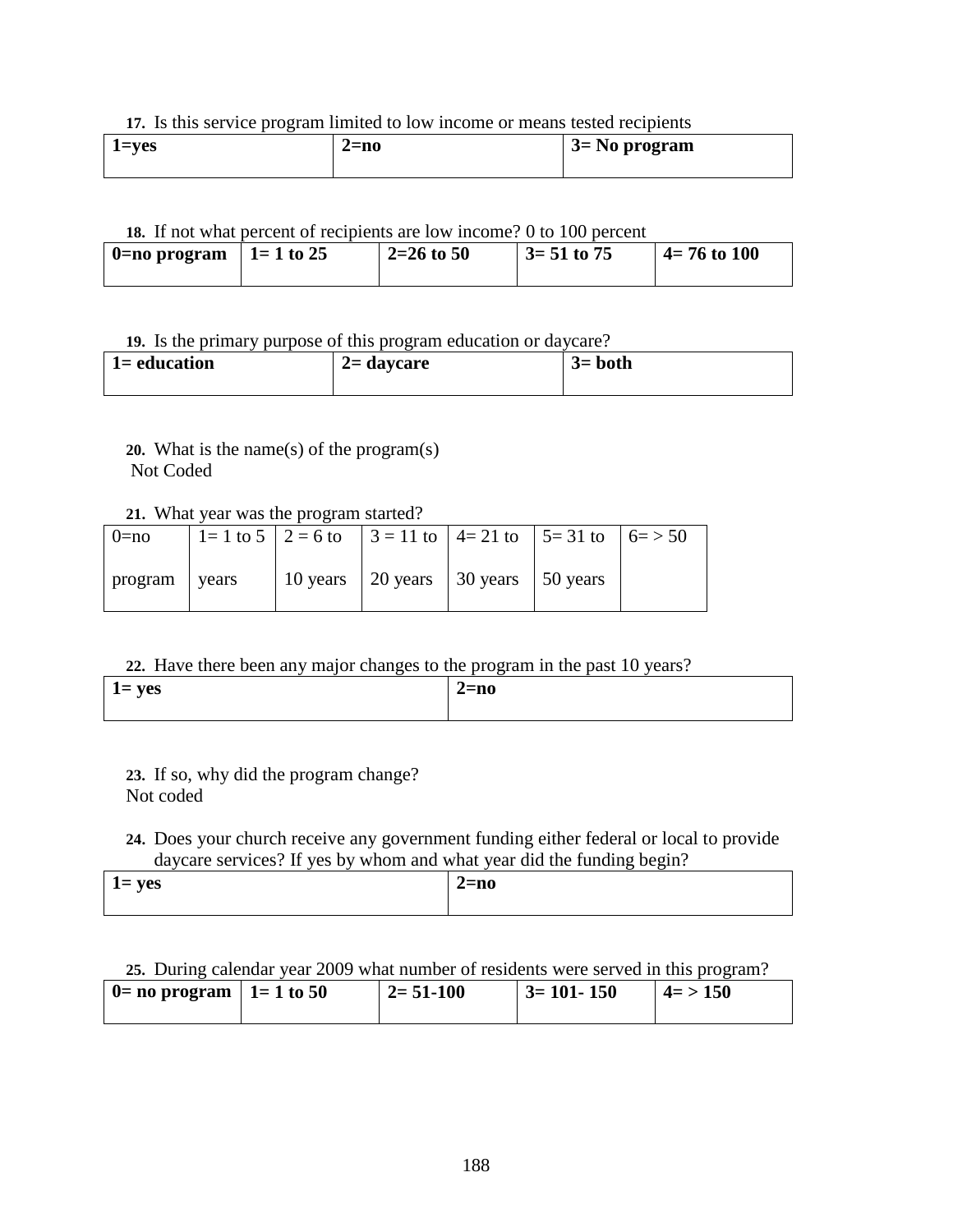**26.** In general has the number of residents served increase or decrease since calendar year 2000?

| l≡increase | '=decrease | =same |
|------------|------------|-------|
|------------|------------|-------|

**27.** What number of residents were served in this program in 2008, 2007, etc through 2000, if available?

The Pastors Estimated the amount of people served over that time frame, utilized only in

descriptive statistics to get a general understanding

#### **28.** Did the program work? How do you know?

| $\vert$ 0= No answer | $1 = ves$ | $2=$ no |
|----------------------|-----------|---------|
|                      |           |         |

### **29. Does the church have a program whose purposes include the provision of daytime supervision, recreation, and supportive services for adults? Can you tell me a little about what this program does?**

| $\vert$ 0 = No answer<br>2=no<br>$=$ ves |
|------------------------------------------|
|------------------------------------------|

#### **30.** Is this service program limited to low income or means tested recipients

| $\vert$ 0 = No program | $l = ves$ | 2=n0 |
|------------------------|-----------|------|
|                        |           |      |

#### **31.** If not what percent of recipients are low income? 0 to 100 percent

| $\vert$ 0=no program | $1 = 1$ to 25 | $2=26$ to 50 | $3 = 51$ to 75 | $4 = 76$ to 100 |
|----------------------|---------------|--------------|----------------|-----------------|
|                      |               |              |                |                 |

**32.** What is the name(s) of the program(s) Not Coded

**33.** What year was the program started?

| $0 = no$        |  | 1 = 1 to 5   2 = 6 to   3 = 11 to   4 = 21 to   5 = 31 to   6 = > 50 |  |  |
|-----------------|--|----------------------------------------------------------------------|--|--|
| program   years |  | 10 years   20 years   30 years   50 years                            |  |  |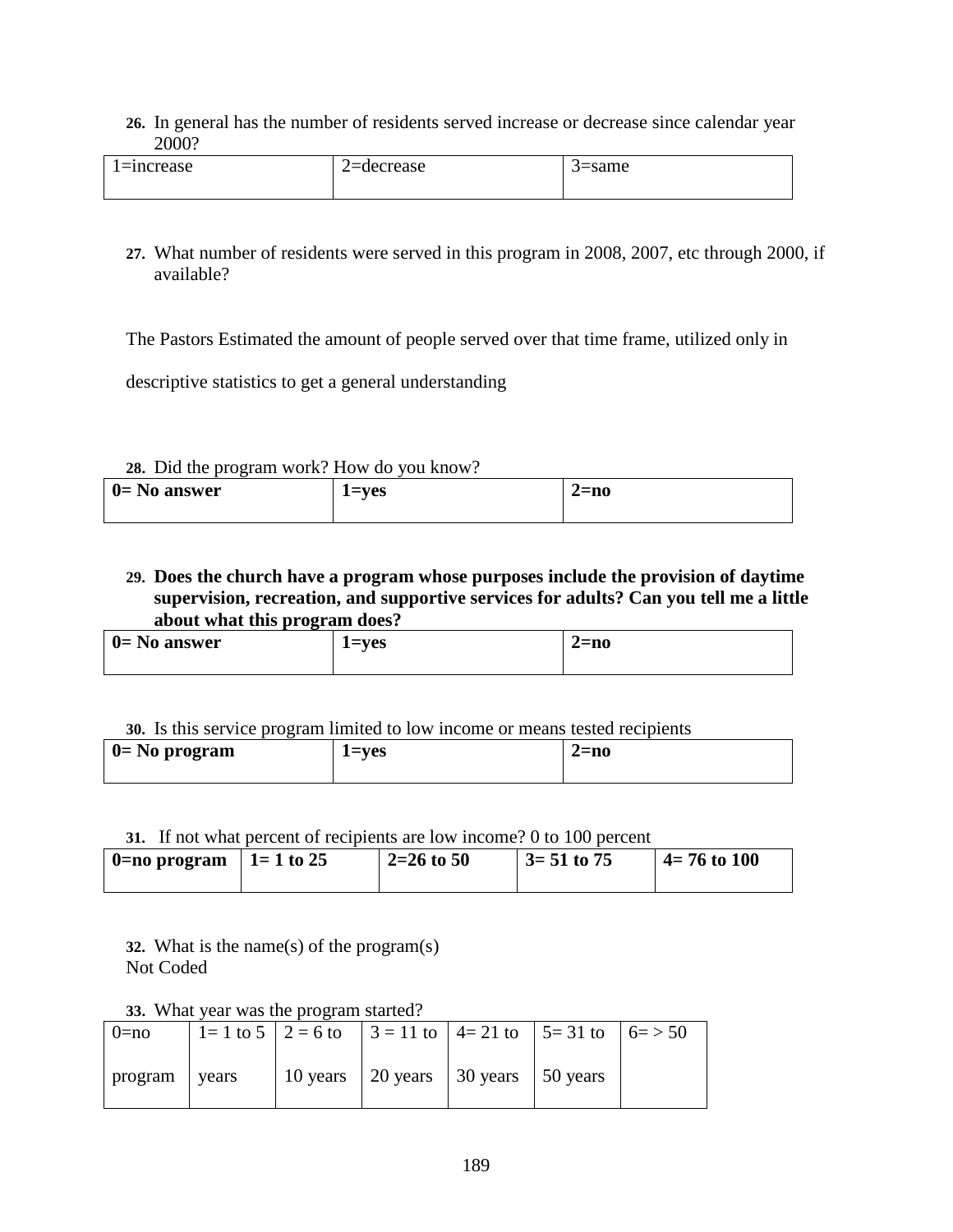**34.** Have there been any major changes to the program in the past 10 years?

| $\vert$ 0 = No program | $1 = ves$ | 2=n0 |
|------------------------|-----------|------|
|                        |           |      |

**35.** If so, why did the program change? Not coded

**36.** What were the changes? Not coded

**37.** When did the changes take place

| $0 = no$      | 1 = 1 to 5   2 = 6 to   3 = 11 to   4 = 21 to   5 = 31 to   6 = > 50 |                                           |  |  |
|---------------|----------------------------------------------------------------------|-------------------------------------------|--|--|
| program vears |                                                                      | 10 years   20 years   30 years   50 years |  |  |

**38.** Does your church receive any government funding either federal or local to provide daycare services? If yes by whom and what year did the funding begin?

| $\vert 0=$ No program | $l = ves$ | $2 = no$ |
|-----------------------|-----------|----------|
|                       |           |          |

**39.** During calendar year 2009 what numbers of residents were served in this program?

| 0 no answer | $1 = 1$ to 50 | $2=51$ to 100 | $3 = 101$ to 200 | $ 4 = > 200$ |
|-------------|---------------|---------------|------------------|--------------|
|             |               |               |                  |              |

**40.** In general has the number of residents served increased, decreased or stayed the same since calendar year 2000?

| l=increase | '=decrease<br>- | 5=same |
|------------|-----------------|--------|
|            |                 |        |

**41.** What number of residents were served in this program in 2008, 2007, etc through 2000, if available?

The Pastors Estimated the amount of people served over that time frame, utilized only in

descriptive statistics to get a general understanding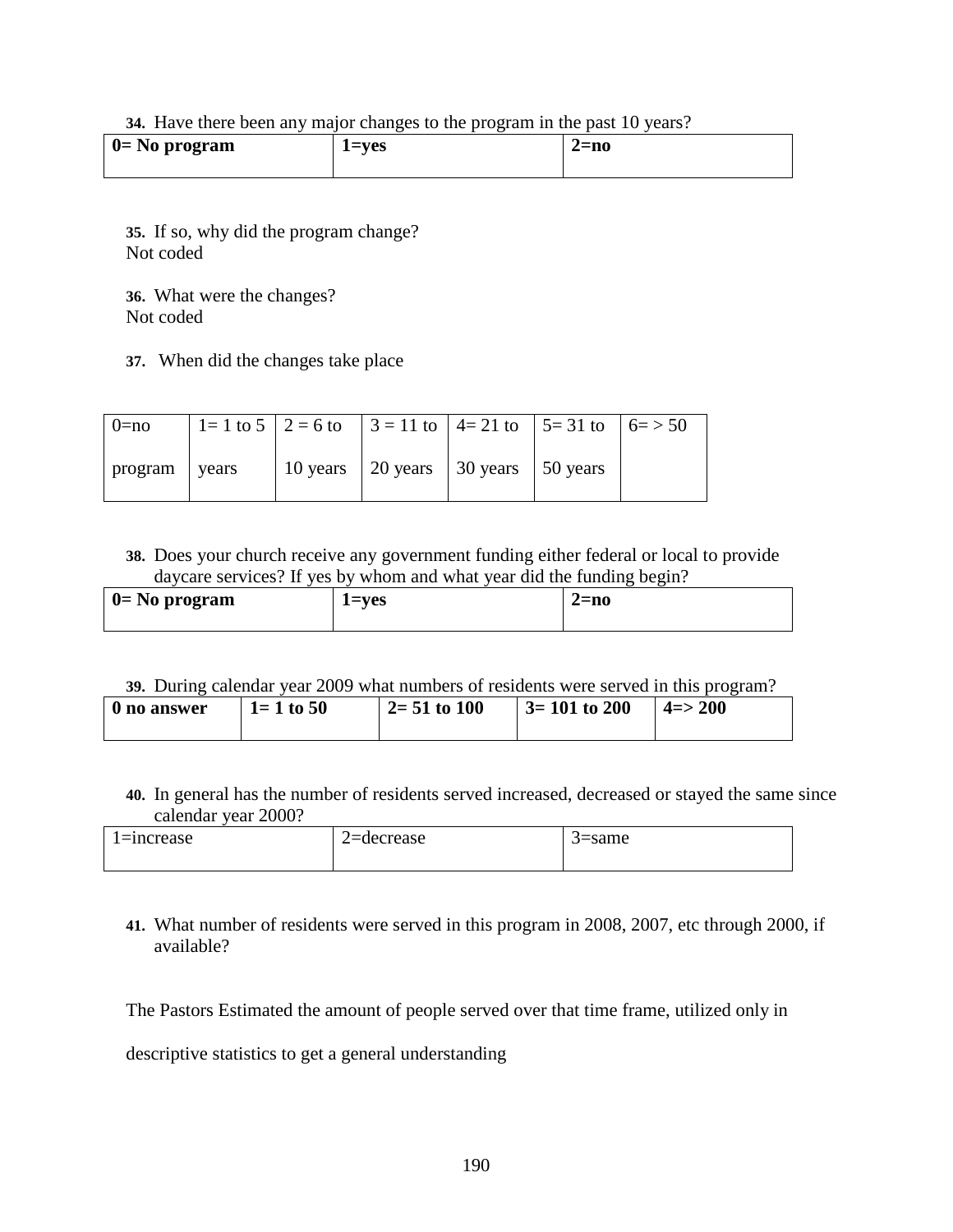**42.** Did the program work? How do you know?

| $\vert 0=$ No program | 1=ves | 2=no |
|-----------------------|-------|------|
|                       |       |      |

**43. Does the church have a program in which the purposes include the provision of services to assist low-income individual and families with securing and maintaining adequate housing or the provision of temporary shelter for the homeless? Can you tell me a little about what this program does?** 

| $\vert 0=$ No program | 1=ves | $2=$ no |
|-----------------------|-------|---------|
|                       |       |         |

**44.** Is this service program limited to low income or means tested recipients

| $0 = No program$ | $1 = ves$ | 2=no |
|------------------|-----------|------|
|                  |           |      |

**45.** If not what percent of recipients are low income? 0 to 100 percent

| $0 = no program$ | $1 = 1$ to 25 | $\frac{2}{2}$ 2=26 to 50 | $\frac{3}{2}$ 51 to 75 | $4 = 76$ to 100 |
|------------------|---------------|--------------------------|------------------------|-----------------|
|                  |               |                          |                        |                 |

**46.** What is the name(s) of the program(s)? Not Coded

**47.** What year was the program started?

| $0=no$          |  | 1 = 1 to 5   2 = 6 to   3 = 11 to   4 = 21 to   5 = 31 to   6 = > 50 |  |  |
|-----------------|--|----------------------------------------------------------------------|--|--|
| program   years |  | 10 years   20 years   30 years   50 years                            |  |  |

**48.** Have there been any major changes to the program in the past 10 years?

| $\vert$ 0 = No program | 1=ves | $2 = no$ |
|------------------------|-------|----------|
|                        |       |          |

**49.** If so, why did the program change? Not Coded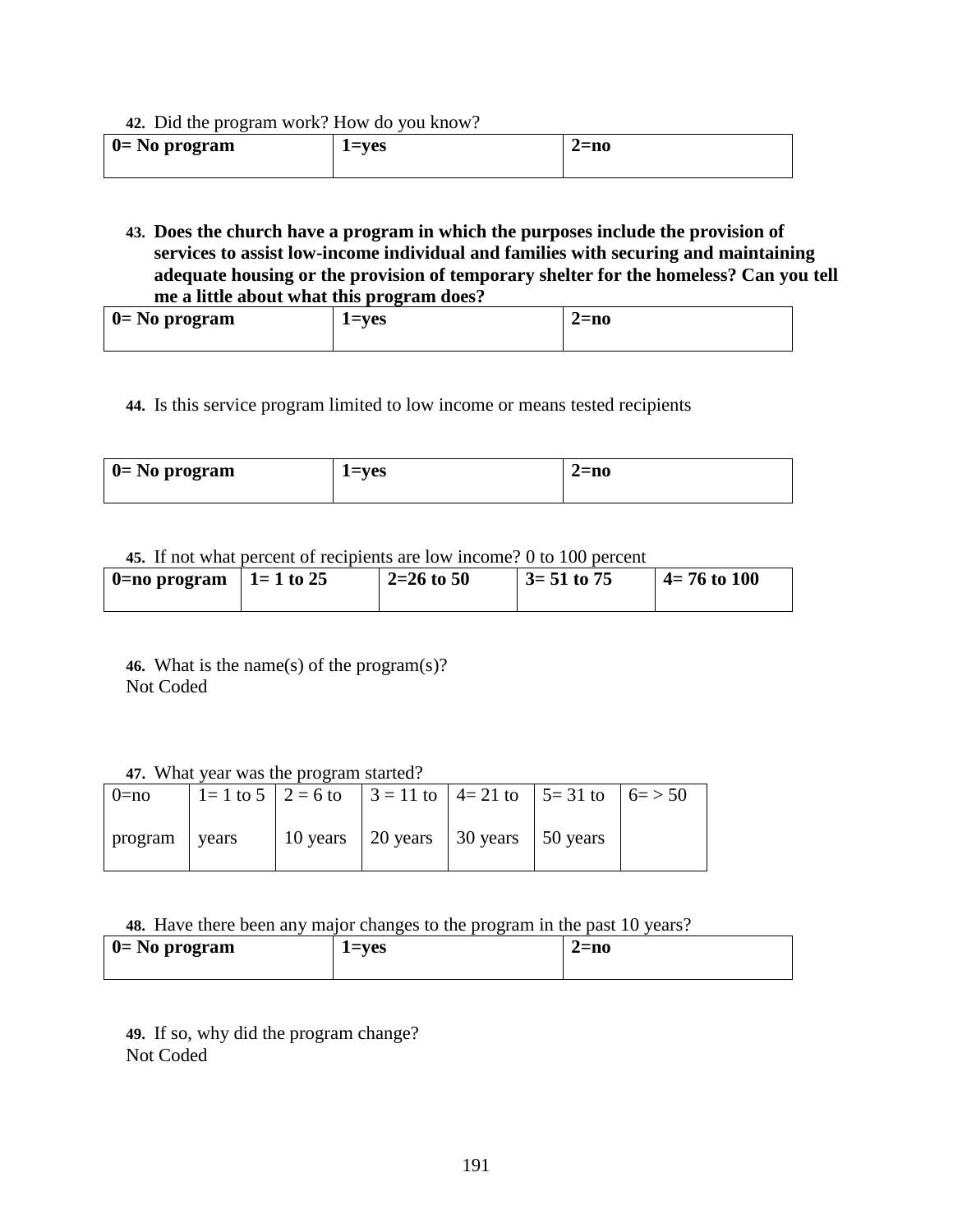**50.** What were the changes? Not Coded

| 51. When did the changes take place |
|-------------------------------------|
|-------------------------------------|

|          |       | $\mathcal{L}_1$ . If non and the enanges take prace |                                                                                             |  |  |
|----------|-------|-----------------------------------------------------|---------------------------------------------------------------------------------------------|--|--|
| $0 = no$ |       |                                                     | $1=1$ to $5 \mid 2 = 6$ to $\mid 3 = 11$ to $\mid 4 = 21$ to $\mid 5 = 31$ to $\mid 6 = 50$ |  |  |
| program  | vears |                                                     | 10 years   20 years   30 years   50 years                                                   |  |  |

## **52.** Does your church receive any government funding either federal or local to provide housing services? If yes by whom and what year did the funding begin?

| $\vert$ 0 = No program | $=$ ves | 2=no |
|------------------------|---------|------|
|                        |         |      |

### **53.** During calendar year 2009 what number of residents were served in this program?

| 0 no answer | $1 = 1$ to 50 | $2=51$ to $100$ | $\vert$ 3= 101 to 200 | $ 4 = > 200$ |
|-------------|---------------|-----------------|-----------------------|--------------|
|             |               |                 |                       |              |

**54.** In general has the number of residents served increased, decreased or stayed the same since calendar year 2000?

| l=increase | 2=decrease | 3=same |
|------------|------------|--------|
|            |            |        |

### **55.** What number of residents were served in this program in 2008, 2007, etc through 2000, if available?

The Pastors Estimated the amount of people served over that time frame, utilized only in

descriptive statistics to get a general understanding

### **56.** Did the program work? How do you know?

| $\vert$ 0 = No program | $l = ves$ | $2 = no$ |
|------------------------|-----------|----------|
|                        |           |          |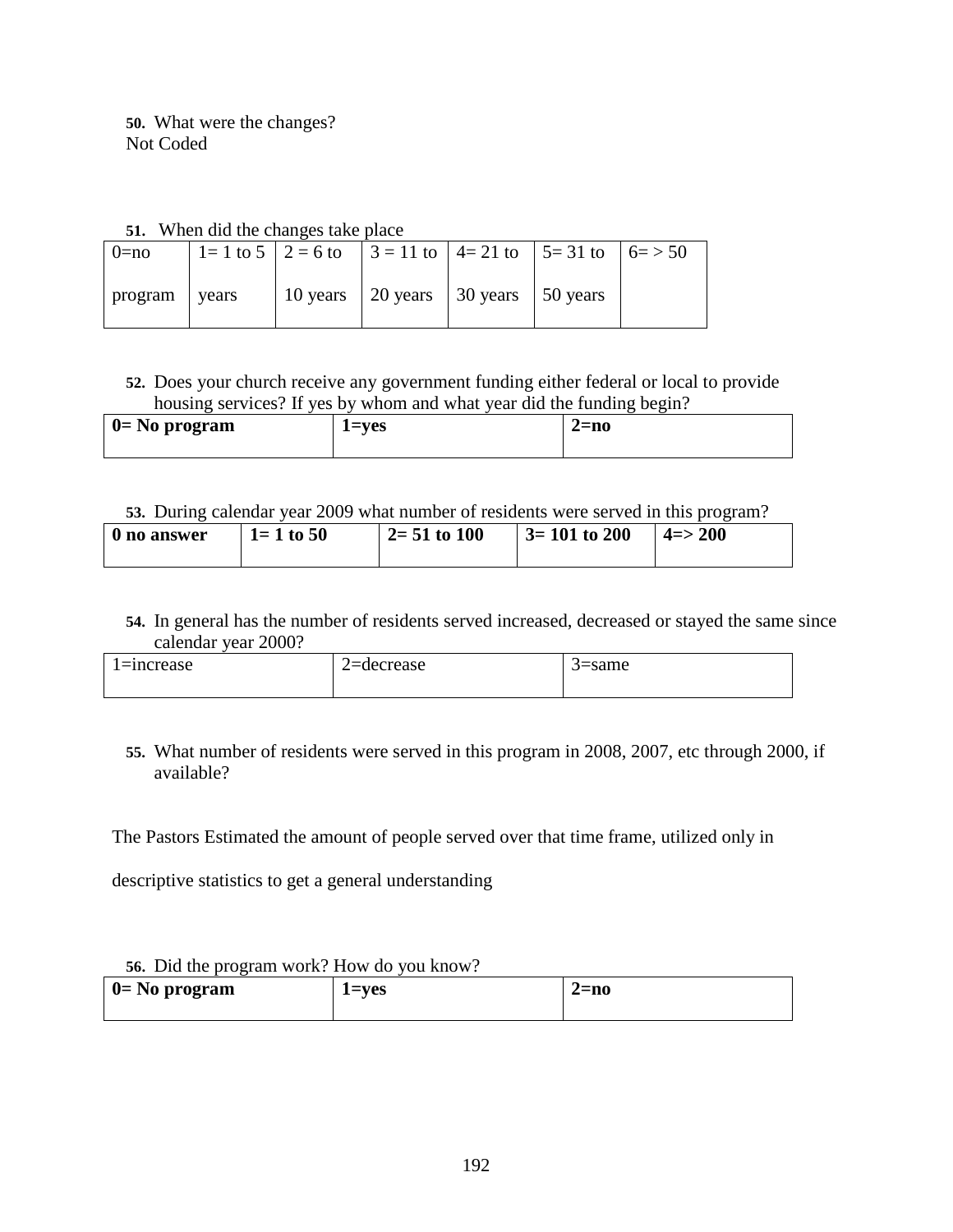### **Does the church have a program in which the purposes include the provision of services to assist low-income individual and families in preventing disease, prolonging life and the promotion of healthy lifestyles? Can you tell me a little about what this program does e.g. diabetes, flushot or AIDS ministry?**

| $0 = No program$ | 1=ves | $2=$ no |
|------------------|-------|---------|
|                  |       |         |

#### **57.** Is this service program limited to low income or means tested recipients

| $0 = No program$ | $=$ ves | $2=$ no |
|------------------|---------|---------|
|                  |         |         |

### **58.** If not what percent of recipients are low income? 0 to 100 percent

| $\vert$ 0=no program | $1 = 1$ to 25 | $2=26$ to 50 | $\frac{3}{2}$ 51 to 75 | $4 = 76$ to 100 |
|----------------------|---------------|--------------|------------------------|-----------------|
|                      |               |              |                        |                 |

**59.** What is the name(s) of the program(s) Not Coded

**60.** What year was the program started?

| $0=no$        |  | 1 = 1 to 5   2 = 6 to   3 = 11 to   4 = 21 to   5 = 31 to   6 = > 50 |  |  |
|---------------|--|----------------------------------------------------------------------|--|--|
| program vears |  | 10 years   20 years   30 years   50 years                            |  |  |

#### **61.** Have there been any major changes to the program in the past 10 years?

| $\vert 0=$ No program | 1=ves | $2=$ no |
|-----------------------|-------|---------|
|                       |       |         |

**62.** If so, why did the program change? Not coded

**63.** What were the changes? Not Coded

**64.** When did the changes take place?

| $0=no$          |  | 1 = 1 to 5   2 = 6 to   3 = 11 to   4 = 21 to   5 = 31 to   6 = > 50 |  |  |
|-----------------|--|----------------------------------------------------------------------|--|--|
| program   years |  | 10 years   20 years   30 years   50 years                            |  |  |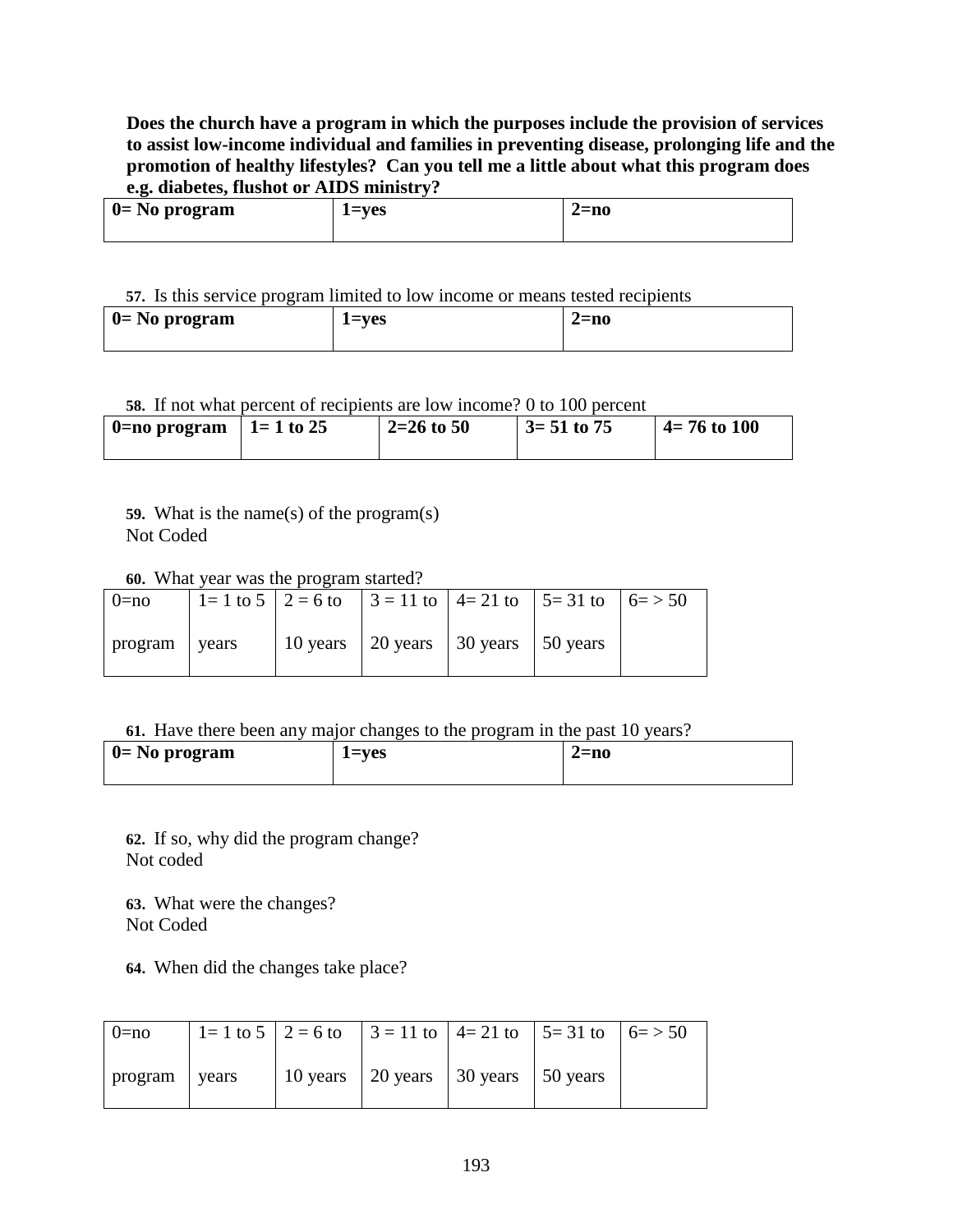**65.** Does your church receive any government funding either federal or local to provide health services? If yes by whom and what year did the funding begin?

| $\vert 0=$ No program | 1=ves | $2=$ no |
|-----------------------|-------|---------|
|                       |       |         |

### 66. During calendar year 2009 what number of residents were served in this program?

| 0 no                 | $1 = 100$ to | $12 = 501$ to | $3 = 1001$ to | $4 = 2001$ to | $5 = > 5000$ |
|----------------------|--------------|---------------|---------------|---------------|--------------|
| $answer/program$ 500 |              | 1000          | 2000          | 5000          |              |

**67.** In general has the number of residents served increased, decreased or stayed the same since calendar year 2000?

| l=increase | decrease | 5=same |
|------------|----------|--------|
|            |          |        |

**68.** What number of residents were served in this program in 2008, 2007, etc through 2000, if available?

The Pastors Estimated the amount of people served over that time frame, utilized only in

descriptive statistics to get a general understanding

#### **69.** Did the program work? How do you know?

| $\sigma$ , Did the program work, riow do you know. |           |      |  |  |  |
|----------------------------------------------------|-----------|------|--|--|--|
| $\vert 0=$ No program                              | $1 = ves$ | 2=no |  |  |  |
|                                                    |           |      |  |  |  |

**70. Does the church have a program in which the purposes include the provision of services to a person(s) that has fled a foreign country because of fear of persecution? Can you tell me a little about what this program does?** 

| $1 = yes$ | $2=no$ |
|-----------|--------|
|           |        |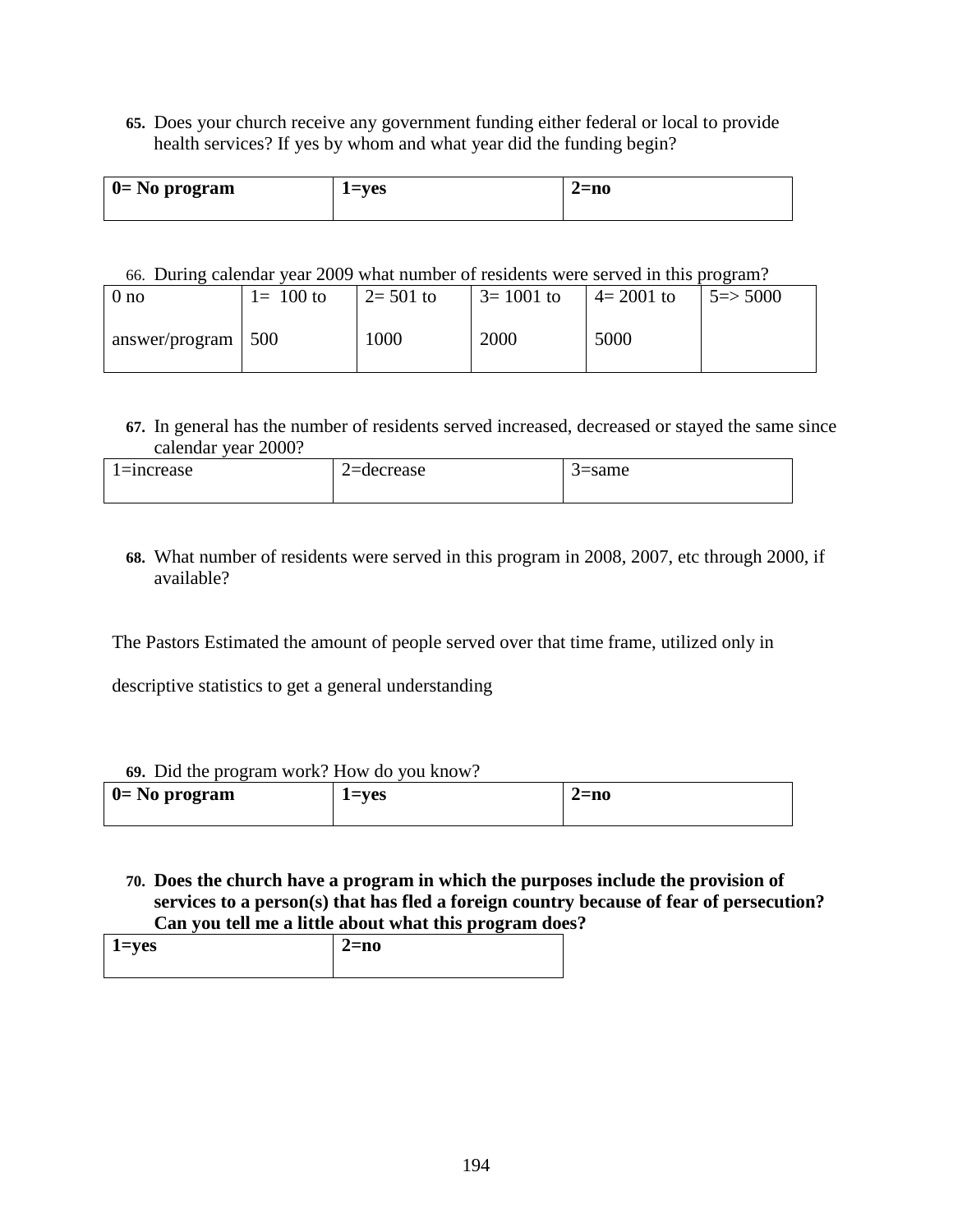#### **71.** Is this service program limited to low income or means tested recipients

| $\vert$ 0= No program | l=ves | 2=no |  |
|-----------------------|-------|------|--|
|                       |       |      |  |

### **72.** If not what percent of recipients are low income? 0 to 100 percent

| $\vert$ 0=no program | $1 = 1$ to 25 | $2=26$ to 50 | $3 = 51$ to 75 | $4 = 76$ to 100 |
|----------------------|---------------|--------------|----------------|-----------------|
|                      |               |              |                |                 |

**73.** What is the name(s) of the program(s)? Not coded

### **74.** What year was the program started?

| $0=no$        |  | 1 = 1 to 5   2 = 6 to   3 = 11 to   4 = 21 to   5 = 31 to   6 = > 50 |  |  |
|---------------|--|----------------------------------------------------------------------|--|--|
| program vears |  | 10 years   20 years   30 years   50 years                            |  |  |

#### **75.** Have there been any major changes to the program in the past 10 years?

| $\vert 0=$ No program | $1 = ves$ | 2=no |
|-----------------------|-----------|------|
|                       |           |      |

**76.** If so, why did the program change? Not coded

**77.** What were the changes? Not coded

**78.** When did the changes take place?

| $0 = no$        |  | 1 = 1 to 5   2 = 6 to   3 = 11 to   4 = 21 to   5 = 31 to   6 = > 50 |  |  |
|-----------------|--|----------------------------------------------------------------------|--|--|
| program   years |  | 10 years   20 years   30 years   50 years                            |  |  |

**79.** Does your church receive any government funding either federal or local to provide refugee services? If yes by whom and what year did the funding begin?

| $0 = No program$ | $=$ ves | $2=$ no |
|------------------|---------|---------|
|                  |         |         |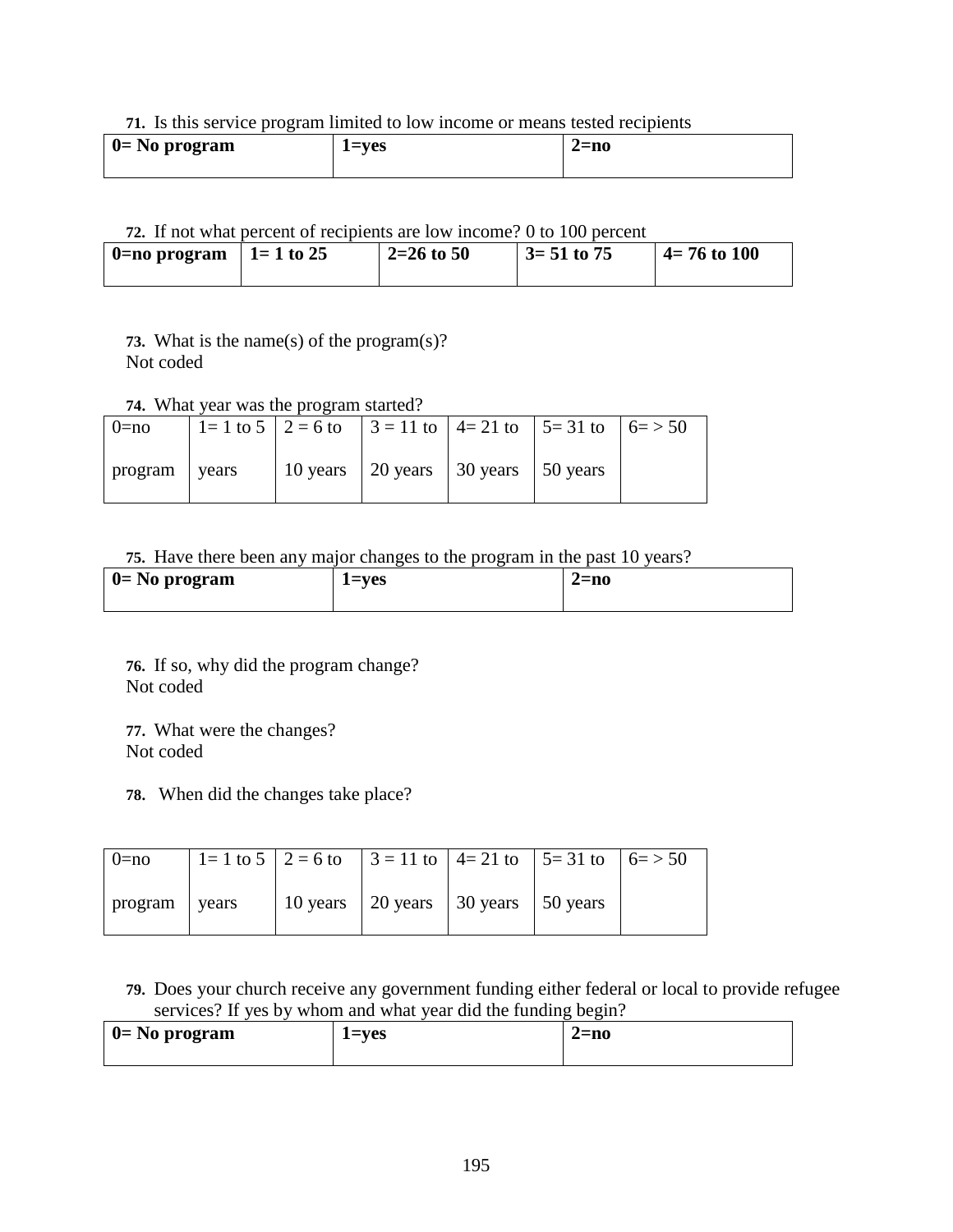#### **80.** During calendar year 2009 what number of residents were served in this program?

| $0 = No$ | $1 = 1$ to 50 | $2=51$ to 100 | $\vert 3=101$ to 150 | $4 = > 150$ |
|----------|---------------|---------------|----------------------|-------------|
| program  |               |               |                      |             |
|          |               |               |                      |             |

**81.** In general has the number of residents served increased, decreased or stayed the same since calendar year 2000?

| 1=increase | '=decrease | ≒same |
|------------|------------|-------|
|            |            |       |

**82.** What number of residents were served in this program in 2008, 2007, etc through 2000, if available?

The Pastors Estimated the amount of people served over that time frame, utilized only in

descriptive statistics to get a general understanding

#### **83.** Did the program work? How do you know?

| $\vert$ 0 = No program | 1=ves | 2=no |
|------------------------|-------|------|
|                        |       |      |

### **84.** During calendar year 2009 what number of residents were served in this program?

| $1 = yes$ | $2 = no$ |
|-----------|----------|
|           |          |

#### **85.** Is this service program limited to low income or means tested recipients

| $\vert 0=$ No program | $1 = ves$ | $2 = n0$ |
|-----------------------|-----------|----------|
|                       |           |          |

#### **86.** If not what percent of recipients are low income? 0 to 100 percent

| $ 0=$ no program $ 1=1$ to 25 | $2=26$ to 50 | $\frac{3}{2}$ 51 to 75 | $4 = 76$ to 100 |
|-------------------------------|--------------|------------------------|-----------------|
|                               |              |                        |                 |

**87.** What is the name(s) of the program(s)? **Not coded**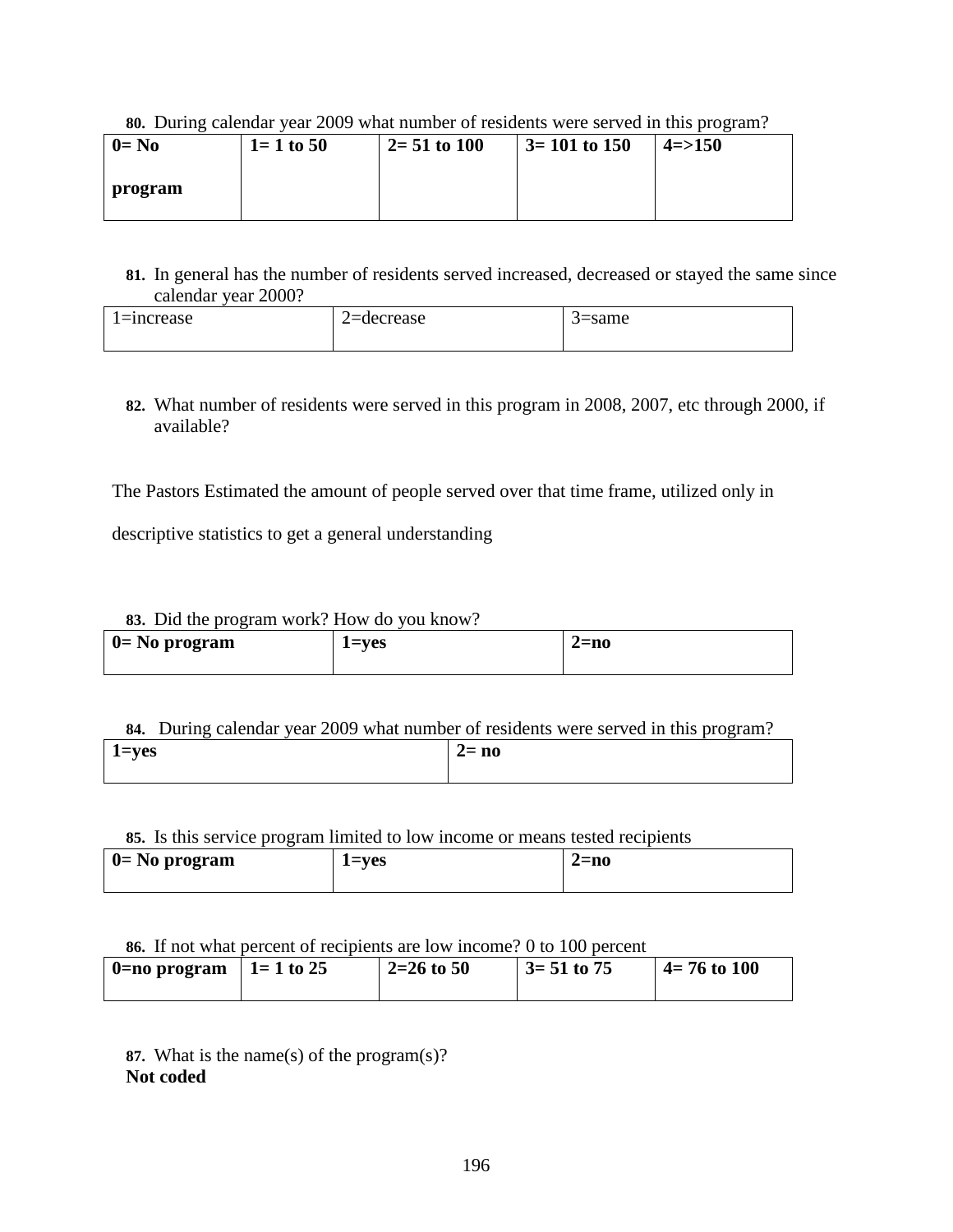**88.** What year was the program started?

|               | $\frac{1}{1!}$ |                                                                                             |  |  |
|---------------|----------------|---------------------------------------------------------------------------------------------|--|--|
| $0=no$        |                | $1=1$ to $5 \mid 2 = 6$ to $\mid 3 = 11$ to $\mid 4 = 21$ to $\mid 5 = 31$ to $\mid 6 = 50$ |  |  |
| program vears |                | 10 years   20 years   30 years   50 years                                                   |  |  |

**89.** Have there been any major changes to the program in the past 10 years?

| $\vert 0=$ No program | l=ves | 2=no |
|-----------------------|-------|------|
|                       |       |      |

**90.** If so, why did the program change? Not coded

**91.** What were the changes? Not coded

### **92.** When did the changes take place?

| $0=no$        |  |                                           | 1 = 1 to 5   2 = 6 to   3 = 11 to   4 = 21 to   5 = 31 to   6 = > 50 |  |
|---------------|--|-------------------------------------------|----------------------------------------------------------------------|--|
| program vears |  | 10 years   20 years   30 years   50 years |                                                                      |  |

**93.** Does your church receive any government funding either federal or local to provide family strengthening services? If yes by whom and what year did the funding begin?

| $\vert$ 0 = No program | 1=ves | 2=no |
|------------------------|-------|------|
|                        |       |      |

#### **94.** During calendar year 2009 what number of residents were served in this program?

| $0=$ No | $1 = 1$ to 100 | $2 = 101$ to 200 | $3 = 201$ to 350 | $4 = > 350$ |
|---------|----------------|------------------|------------------|-------------|
| program |                |                  |                  |             |

**95.** In general has the number of residents served increased, decreased or stayed the same since calendar year 2000?

| l=increase | '=decrease | 5=same |
|------------|------------|--------|
|------------|------------|--------|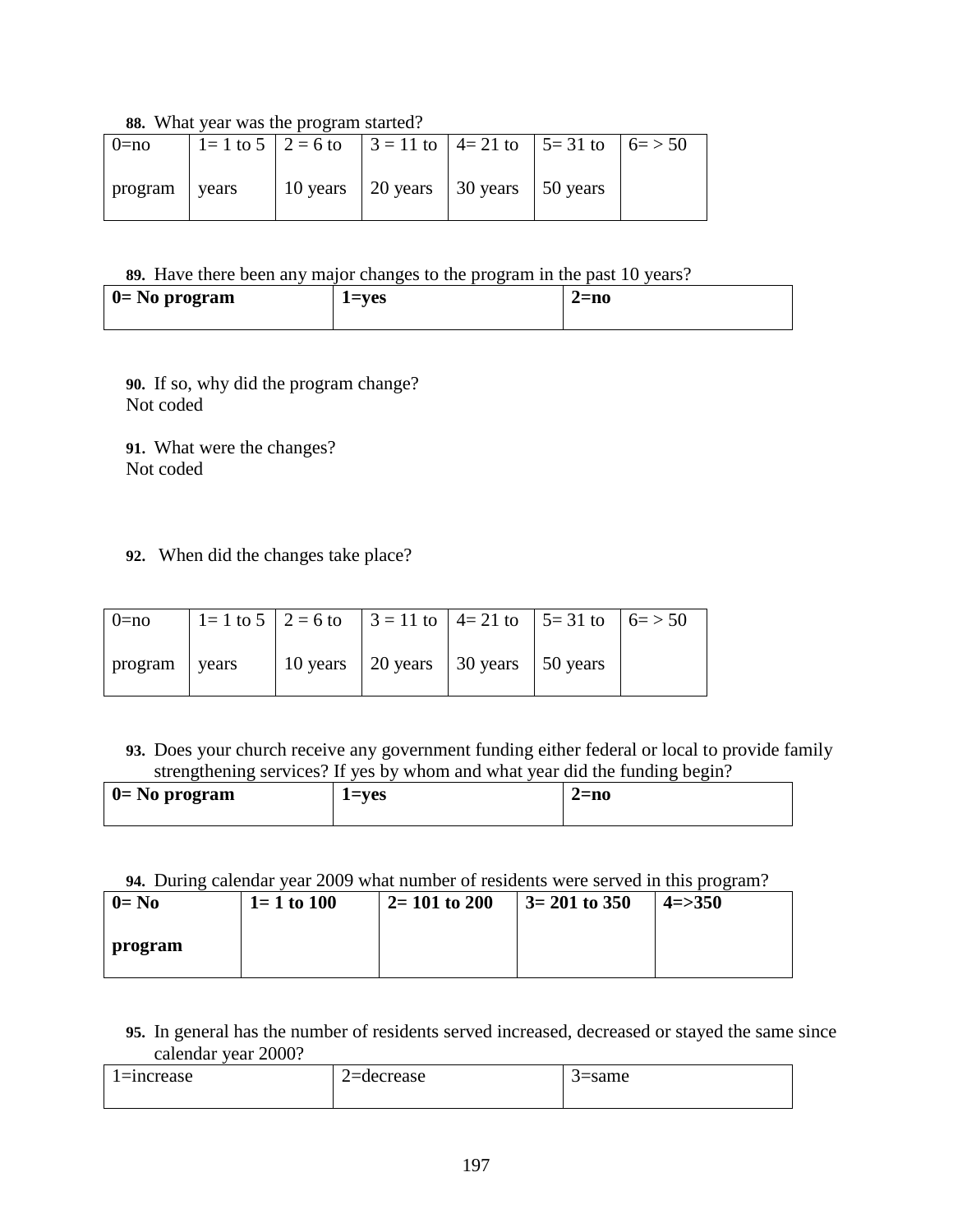**96.** What number of residents were served in this program in 2008, 2007, etc through 2000, if available?

The Pastors Estimated the amount of people served over that time frame, utilized only in

descriptive statistics to get a general understanding

#### **97.** Did the program work? How do you know?

| $\vert$ 0 = No program | $1 = ves$ | $2=$ no |
|------------------------|-----------|---------|
|                        |           |         |

#### **98. Does the church provide any additional services not mentioned above? Can you tell me a little about what these programs do?**

| 1=yes | $2 = no$ |
|-------|----------|
|       |          |

#### **99.** Is this service program limited to low income or means tested recipients

| $\vert$ 0 = No program | 1=ves | $2 = no$ |  |
|------------------------|-------|----------|--|
|                        |       |          |  |

#### **100.**If not what percent of recipients are low income? 0 to 100 percent

| 0=no program   1= 1 to 25 | 2=26 to 50 | $\frac{3}{2}$ 51 to 75 | $\vert$ 4= 76 to 100 |
|---------------------------|------------|------------------------|----------------------|
|                           |            |                        |                      |

**101.**What is the name(s) of the program(s)? Not Coded

**102.**What services does the program provide? Not Coded

**103.**Have there been any major changes to the program in the past 10 years?

| $\vert 0=$ No program | l=ves<br>$\sim$ | <i>2=</i> no |
|-----------------------|-----------------|--------------|
|                       |                 |              |

**104.**If so, why did the program change? Not coded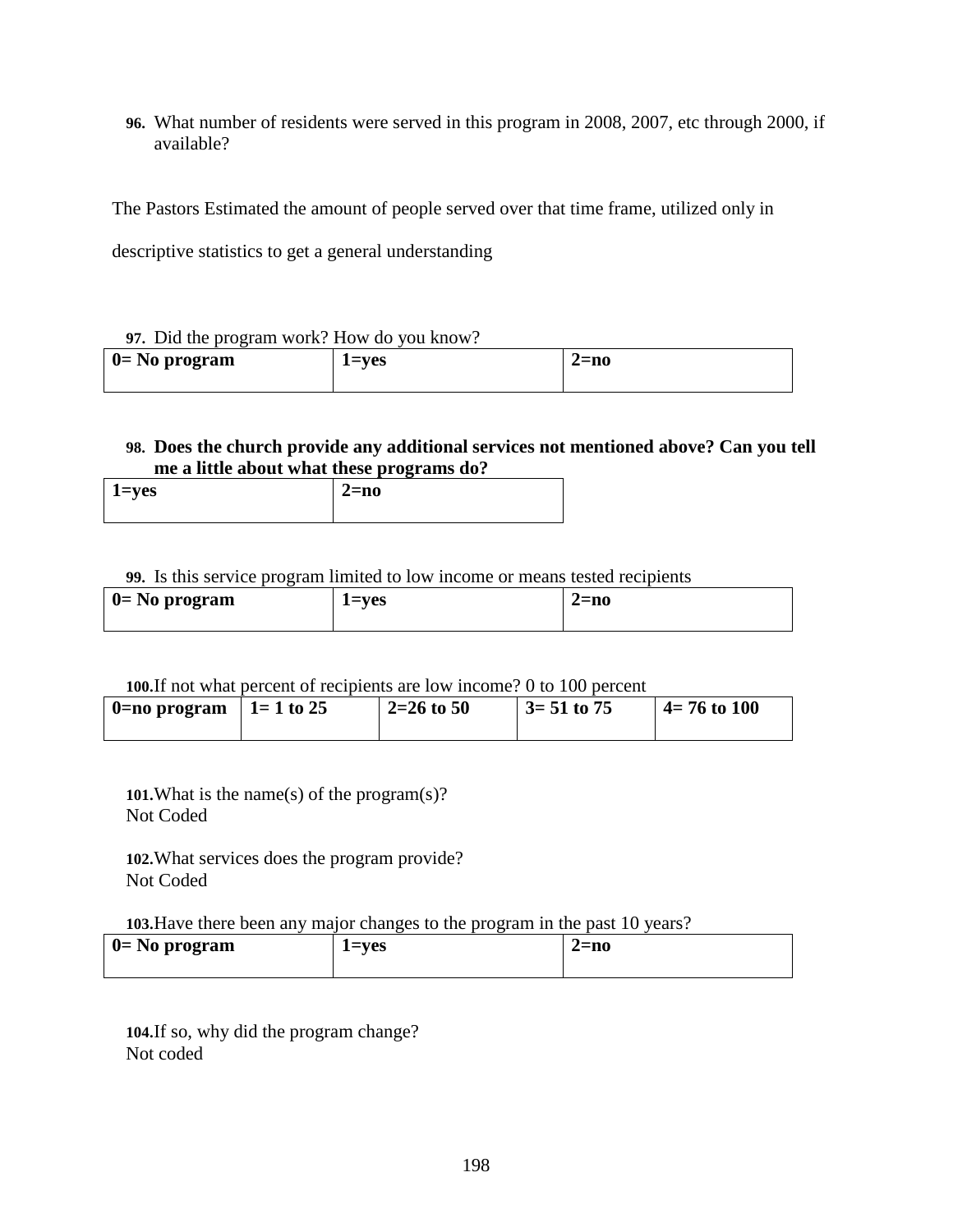**105.**What were the changes? Not Coded

**106.** When did the changes take place?

| $0 = no$        |  | 1 = 1 to 5   2 = 6 to   3 = 11 to   4 = 21 to   5 = 31 to   6 = > 50 |  |  |
|-----------------|--|----------------------------------------------------------------------|--|--|
| program   years |  | 10 years   20 years   30 years   50 years                            |  |  |

**107.**Does your church receive any government funding either federal or local to provide other services? If yes by whom and what year did the funding begin?

| $\vert$ 0= No program | 1=ves | 2=no |
|-----------------------|-------|------|
|                       |       |      |

**108.**During calendar year 2009 what number of residents were served in this program?

| $0=$ No | $1 = 1$ to 100 | $2 = 101$ to 200 | $3 = 201$ to 350 | $4 = > 350$ |
|---------|----------------|------------------|------------------|-------------|
| program |                |                  |                  |             |

**109.**In general has the number of residents served increased, decreased or stayed the same since calendar year 2000?

| $l =$ increase | $2 =$ decrease | '=same |
|----------------|----------------|--------|
|                |                |        |

**110.**What number of residents were served in this program in 2008, 2007, etc through 2000, if available?

The Pastors Estimated the amount of people served over that time frame, utilized only in

descriptive statistics to get a general understanding

| <b>III.</b> Did the program work! How do you know! |             |         |
|----------------------------------------------------|-------------|---------|
| $\vert 0=$ No program                              | $1 = v e s$ | $2=$ no |
|                                                    |             |         |

# **111.**Did the program work? How do you know?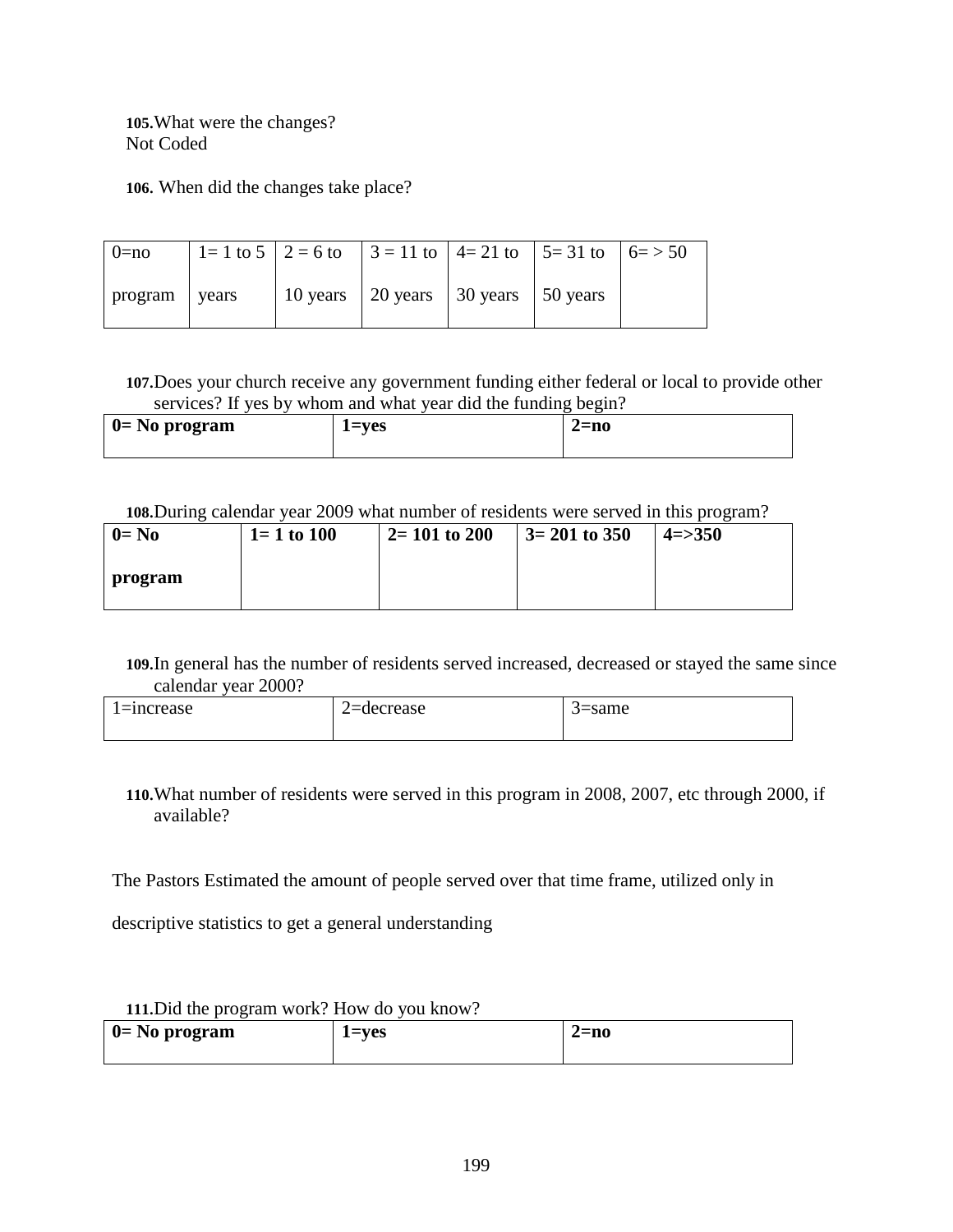#### **112.Are you familiar with Former President Bush's Faith Based Initiative, Yes or No?**

| 1=yes | 2=no |
|-------|------|
|       |      |

**113.**Did the President Bush's Federal Faith Based Initiative influence or change the service programs your church provided?

| $1 = yes$ |  | $2 = no$ |
|-----------|--|----------|
|           |  |          |

#### **114.Are you familiar with President Obama's National Faith-Based and Community Partnership?**

| 1=yes | 2=no |
|-------|------|
|       |      |

**115.**Did President Obama's National Faith-Based and Community Partnership Initiatives influence or change the service programs your church provided?

| l=yes | 2=no |
|-------|------|
|       |      |

**116.**Do you perceive the Obama Administration as more friendly, less friendly or about the same as the previous Bush Administration as it relates to Faith Based providers of human service?

| l= more | $2=$ less | <i>-</i> same |
|---------|-----------|---------------|
|         |           |               |

### **117.What percentage of the adult members of the congregation have a high school diploma/equivalent or below?**

| $1 = 1$ to 25 | $2=26$ to 49 | $3 = 50$ to 74 | $4 = 75$ |
|---------------|--------------|----------------|----------|
|               |              |                |          |

**118.**What percentage of the adult members of the congregation has two (2) years or more of college education?

| $1 = 1$ to 25 | $2=26$ to 49 | $3 = 50$ to 74 | $4 = 75$ |
|---------------|--------------|----------------|----------|
|               |              |                |          |

### **119.**What percentage of the adult members of the congregation work in a professional job

| $3 = 50$ to 74<br>  1 = 1 to 25<br>$2=26$ to 49<br>$4 = > 75$ |  |
|---------------------------------------------------------------|--|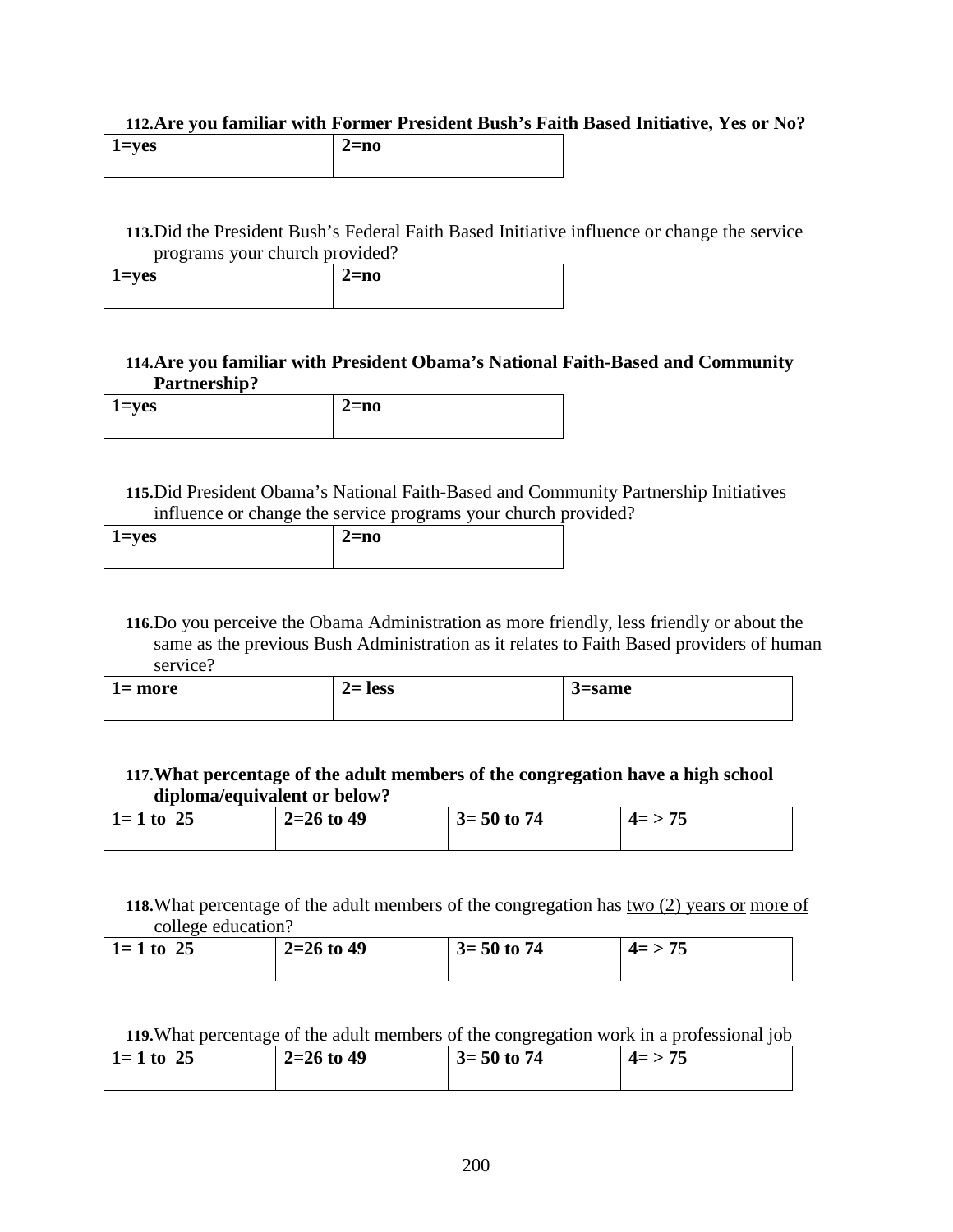**120.**What percentage of the adult members of the congregation are in a blue collar job?

| 25<br>$1 = 1$ to | $2=26$ to 49 | $3 = 50$ to 74 | $4 = 75$ |
|------------------|--------------|----------------|----------|
|                  |              |                |          |

### **121.**What percentage of the adult members of the congregation are low-income?

| 1 = 1 to 25<br>$2=26$ to 49 | $3 = 50$ to 74 | $4=>$<br>- 73 |  |
|-----------------------------|----------------|---------------|--|
|-----------------------------|----------------|---------------|--|

#### **122.What is the approximate membership/congregants of the congregation?**

| $1 = 1$ to 150 | $2=150$ to 299 | $3 = 300$ to 499 | $\vert$ 4= 500 to 999 | $15 = 1000$ |
|----------------|----------------|------------------|-----------------------|-------------|
|                |                |                  |                       |             |

**123.**What is the annual amount of estimated revenue collected from the church membership that is used to support these human services programs?

| $1 = 0$ to 35,000 | $2=35,001$ to | $3 = 213,901$ to | $4 = 1,426,000$ |  |
|-------------------|---------------|------------------|-----------------|--|
|                   | 213,900       | 1,426,000        |                 |  |

#### **124.**Do you view their community need or stressors as high medium or low within your community

| $1 = Low$ | 2=Medium | $3 = High$ |
|-----------|----------|------------|
|           |          |            |

#### 125.Do your church 3 or less services or 4 or more services

| $1 = 3$ or less | $\frac{1}{2} = 4$ or more |
|-----------------|---------------------------|
|                 |                           |

**126.**What is the percentage of revenue the church utilizes for the deliver of human services?

| $1 = 1$ to 25 | $2=26$ to 50 | $3 = 51$ to 75 | $4 = 76$ to 100 |
|---------------|--------------|----------------|-----------------|
|               |              |                |                 |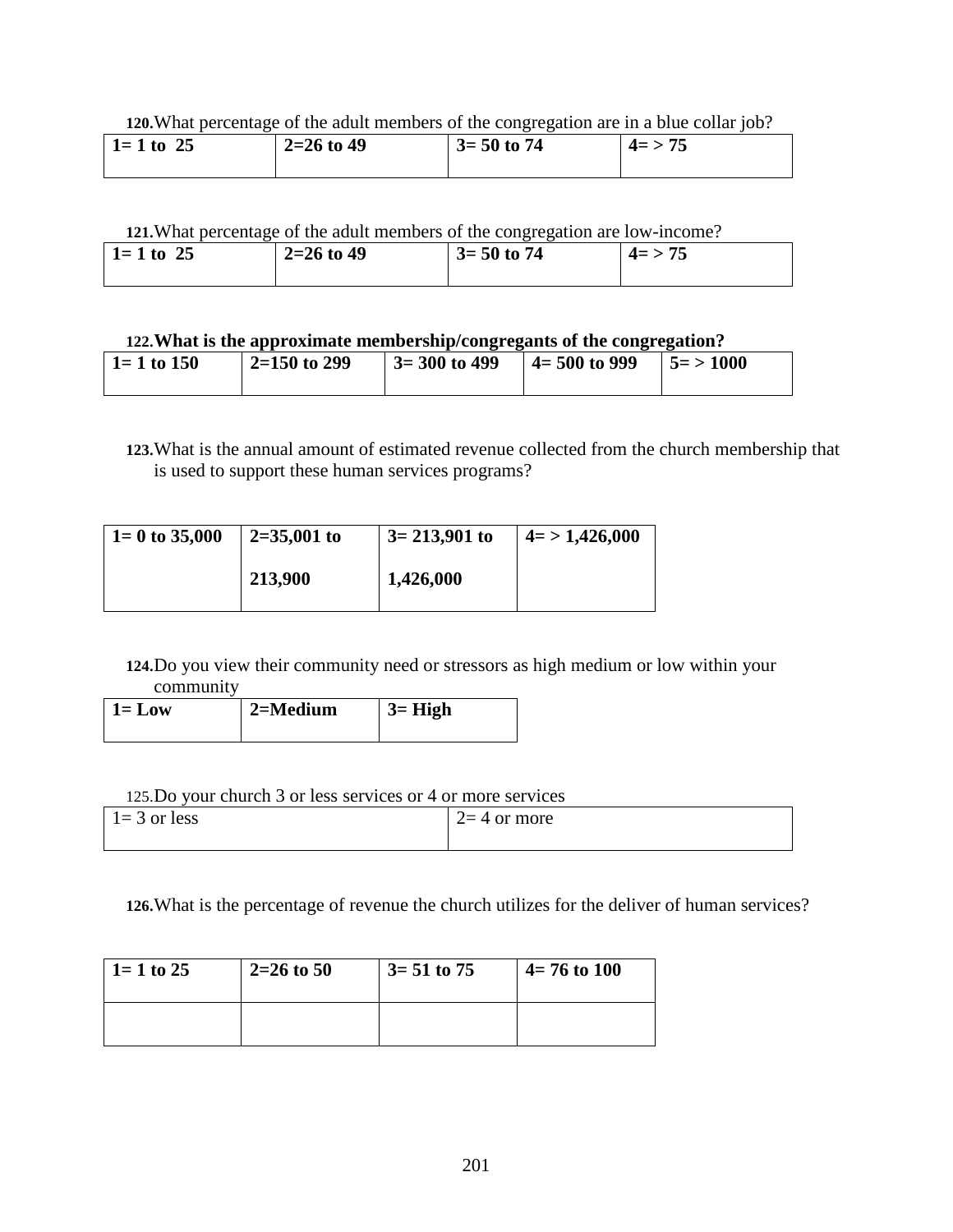127. How many human service levels are provided per church

| $1 = 1$ | $2 = 2$ | $3=3$   | $4 = 4$ |
|---------|---------|---------|---------|
| $5 = 5$ | $6 = 6$ | $7 = 7$ | $8 = 8$ |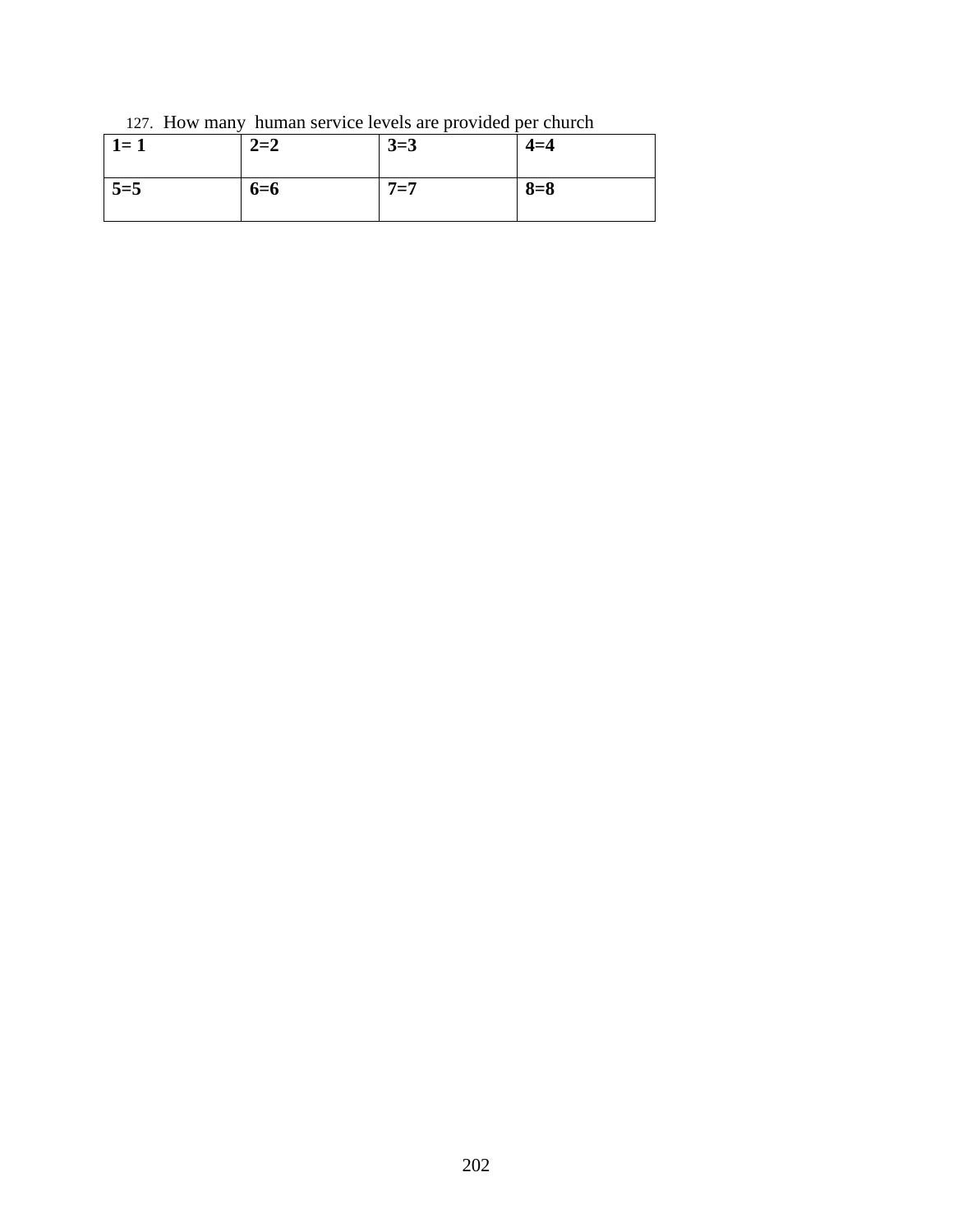# **APPENDIX C**

# **Supporting Data - Descriptive Statistics Tables**

|       |       | Frequenc | Percent | Valid   | Cumulative |
|-------|-------|----------|---------|---------|------------|
|       |       |          |         | Percent | Percent    |
|       | Yes   |          | 5.0     | 5.0     | 5.0        |
| Valid | no    | 19       | 95.0    | 95.0    |            |
|       | Total | 20       | 100.0   | 100.0   |            |

**Table B1-** *Separation of Church and State* 

**Table B2-** *Republican or Democrat* 

|                                | Frequenc | Percent | Valid   | Cumulative |
|--------------------------------|----------|---------|---------|------------|
|                                |          |         | Percent | Percent    |
| <b>Valid</b><br>$\overline{p}$ | ጎስ<br>∠∪ | LOO.    | 1 በበ በ  |            |

**Table B3 -** *Participate or not with Bush or Obama* 

|       |       | Frequenc | Percent | Valid   | Cumulative |
|-------|-------|----------|---------|---------|------------|
|       |       |          |         | Percent | Percent    |
|       | yes   | J        | 25.0    | 25.0    | 25.0       |
| Valid | no    | 15       | 75.0    | 75.0    | 100.0      |
|       | Total | 20       | 100.0   | 100.0   |            |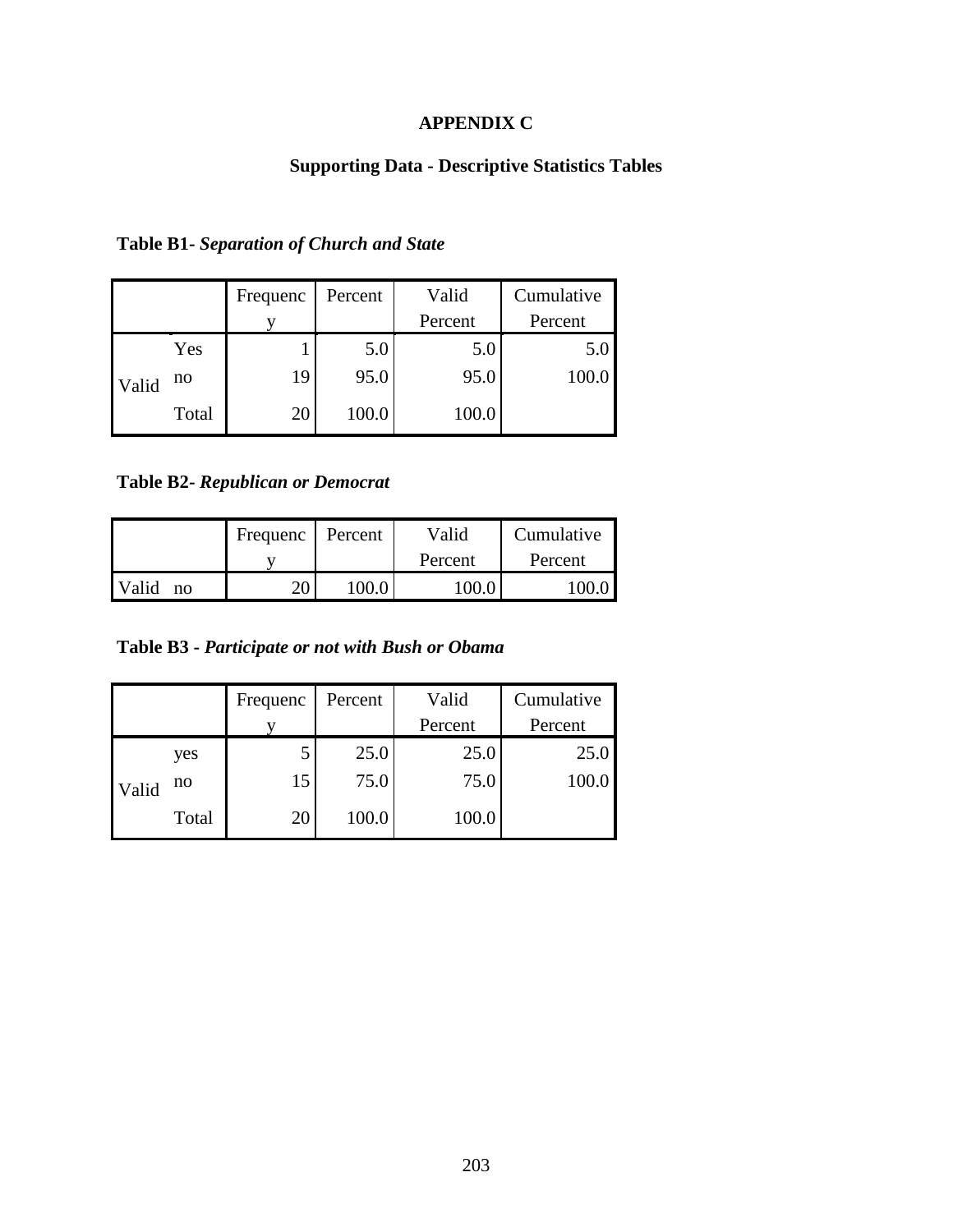|       |                           | Frequenc       | Percent | Valid<br>Percent | Cumulative<br>Percent |
|-------|---------------------------|----------------|---------|------------------|-----------------------|
|       | N <sub>o</sub><br>Program |                | 5.0     | 5.0              | 5.0                   |
| Valid | Yes                       | $\overline{2}$ | 10.0    | 10.0             | 15.0                  |
|       | N <sub>o</sub>            | 17             | 85.0    | 85.0             | 100.0                 |
|       | Total                     | 20             | 100.0   | 100.0            |                       |

**Table B4 -** *Either Initiative Change Human Services Delivery* 

**Table B5-** *How Does Church Determine Which Human Services to Provide* 

|       |          | Frequenc | Percent | Valid   | Cumulative |
|-------|----------|----------|---------|---------|------------|
|       |          |          |         | Percent | Percent    |
|       | Communit | 17       | 85.0    | 85.0    | 85.0       |
| Valid | Formal   | 3        | 15.0    | 15.0    | 100.0      |
|       | Total    | 20       | 100.0   | 100.0   |            |

## **Frequency Tables by Human Service Program Domain**

## **Income Support**

**Table B6 -***Does Church Provide Income Support Program*

|       |       | Frequenc | Percent | Valid   | Cumulative |
|-------|-------|----------|---------|---------|------------|
|       |       |          |         | Percent | Percent    |
|       | yes   | 18       | 90.0    | 90.0    | 90.0       |
| Valid | no    | 2        | 10.0    | 10.0    | 100.0      |
|       | Total | 20       | 100.0   | 100.0   |            |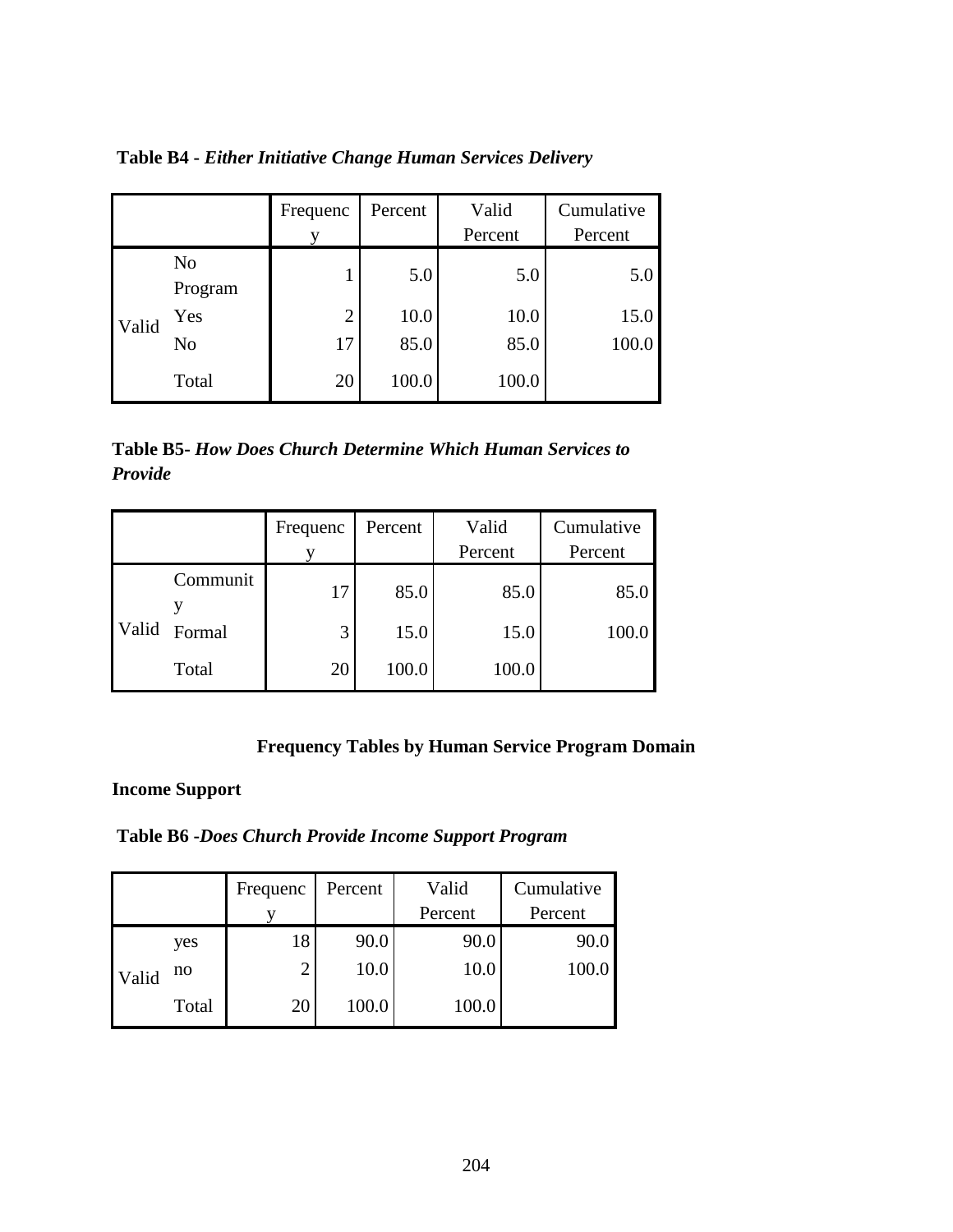|                                  |         | Q8       | 011      | Q12   |
|----------------------------------|---------|----------|----------|-------|
| N                                | Valid   | 20       | 20       | 20    |
|                                  | Missing |          |          |       |
| Mean                             |         | 3.75     | 1.65     | 1.65  |
| Std. Deviation                   |         | 2.099    | .671     | 1.348 |
| <b>Skewness</b>                  |         | $-.467$  | $-1.775$ | 1.005 |
| Std. Error of<br><b>Skewness</b> |         | .512     | .512     | .512  |
| Kurtosis                         |         | $-1.116$ | 2.020    | .618  |
| Std. Error of<br>Kurtosis        |         | .992     | .992     | .992  |

**Table B7 -** *Income Support Program*

**Table B8 -***Age of Church Income Support Program* 

|       |                           | Frequenc       | Percent | Valid   | Cumulative |
|-------|---------------------------|----------------|---------|---------|------------|
|       |                           |                |         | Percent | Percent    |
|       | N <sub>o</sub><br>Program | $\overline{2}$ | 10.0    | 10.0    | 10.0       |
|       | $1 - 5$                   | 1              | 5.0     | 5.0     | 15.0       |
|       | $6 - 10$                  | $\overline{4}$ | 20.0    | 20.0    | 35.0       |
| Valid | 11-20                     | 1              | 5.0     | 5.0     | 40.0       |
|       | $21 - 30$                 | 3              | 15.0    | 15.0    | 55.0       |
|       | $31 - 50$                 | 3              | 15.0    | 15.0    | 70.0       |
|       | >50                       | 6              | 30.0    | 30.0    | 100.0      |
|       | Total                     | 20             | 100.0   | 100.0   |            |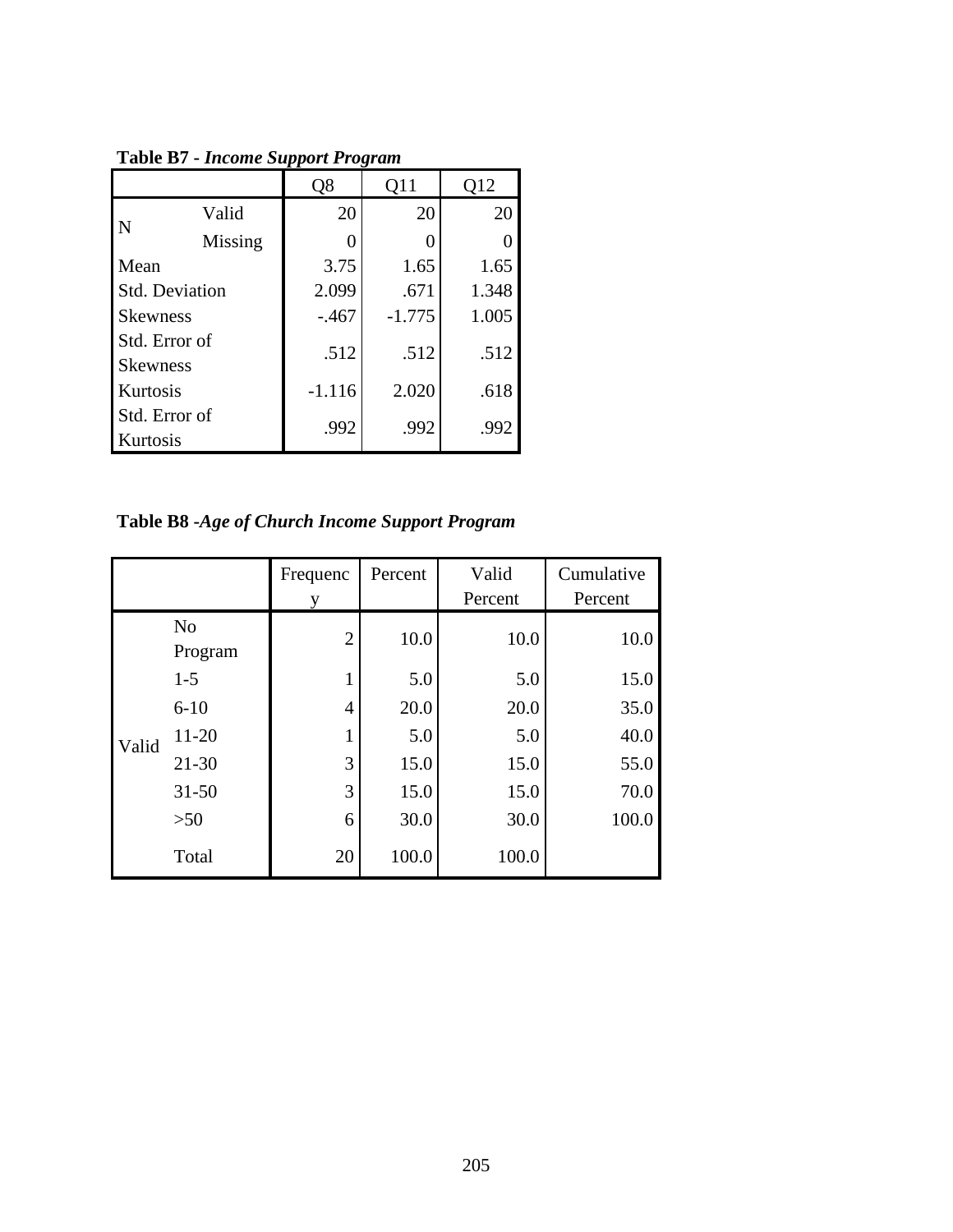**Table B9 -** *Receive Government Funding* 

|       |                           | Frequenc<br>v  | Percent | Valid<br>Percent | Cumulative<br>Percent |
|-------|---------------------------|----------------|---------|------------------|-----------------------|
|       | N <sub>0</sub><br>Program | $\overline{2}$ | 10.0    | 10.0             | 10.0                  |
| Valid | Yes                       | 3              | 15.0    | 15.0             | 25.0                  |
|       | N <sub>o</sub>            | 15             | 75.0    | 75.0             | 100.0                 |
|       | Total                     | 20             | 100.0   | 100.0            |                       |

**Table B10 -***2009 People Served thru Income Support*

|       |                          | Frequenc | Percent | Valid   | Cumulative |
|-------|--------------------------|----------|---------|---------|------------|
|       |                          |          |         | Percent | Percent    |
|       | N <sub>o</sub><br>Answer | 3        | 15.0    | 15.0    | 15.0       |
|       | 100-500                  | 9        | 45.0    | 45.0    | 60.0       |
|       | 501-1000                 | 3        | 15.0    | 15.0    | 75.0       |
| Valid | 1001-2000                | 3        | 15.0    | 15.0    | 90.0       |
|       | 2001-5000                |          | 5.0     | 5.0     | 95.0       |
|       | >5000                    |          | 5.0     | 5.0     | 100.0      |
|       | Total                    | 20       | 100.0   | 100.0   |            |

**Child Daycare Descriptive Statistics** 

**Table B11 -** *Does Church Provide Daycare Program* 

|       |       | Frequenc | Percent | Valid   | Cumulative |
|-------|-------|----------|---------|---------|------------|
|       |       |          |         | Percent | Percent    |
|       | yes   | 10       | 50.0    | 50.0    | 50.0       |
| Valid | no    | 10       | 50.0    | 50.0    | 100.0      |
|       | Total | 20       | 100.0   | 100.0   |            |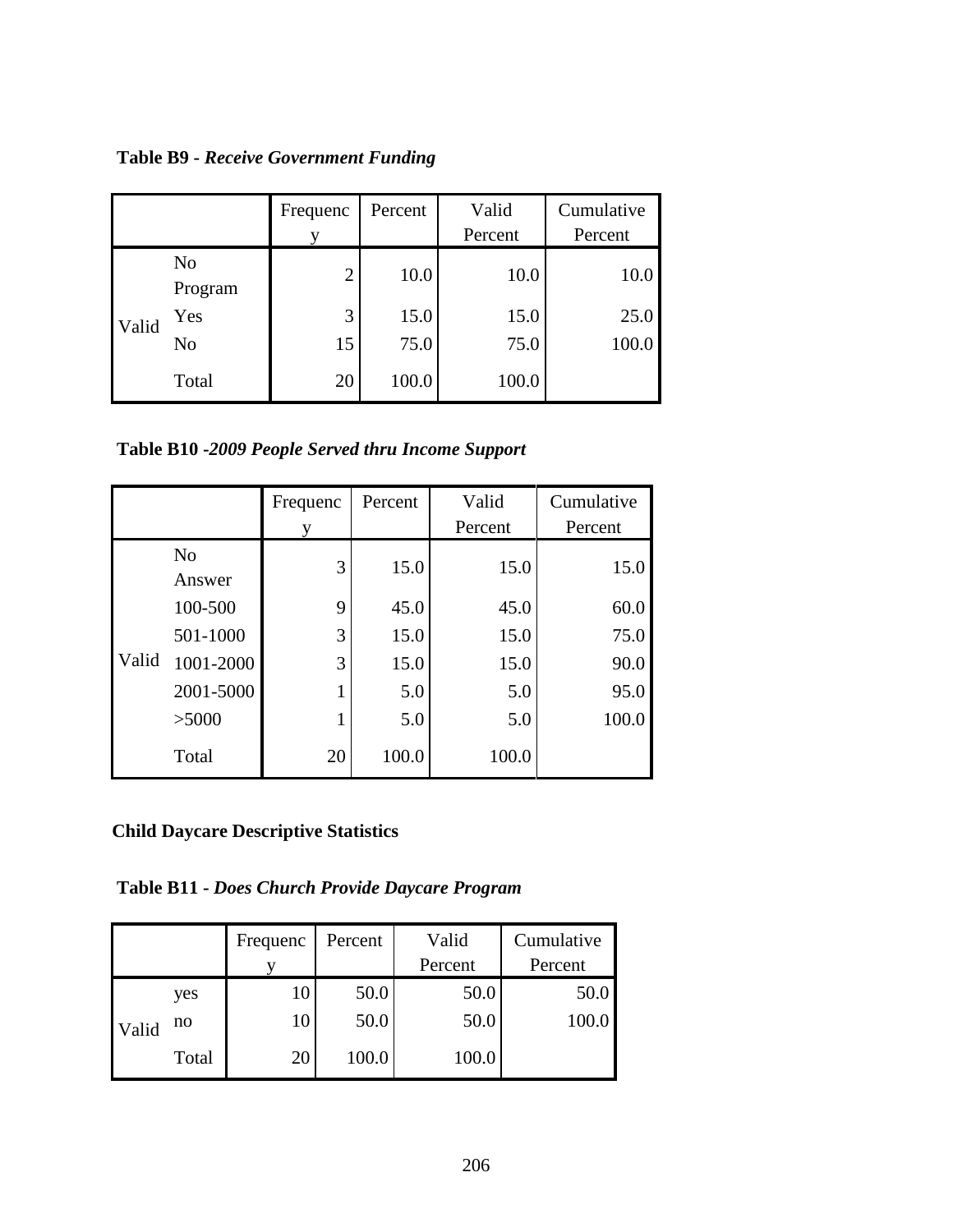**Table B12 -** *Childcare Program*

|                           |                       | Q21     | )24    | Q25     |
|---------------------------|-----------------------|---------|--------|---------|
|                           | Valid                 | 20      | 20     | 20      |
| N                         | Missing               |         | 0      |         |
| Mean                      |                       | 1.70    | .65    | 1.15    |
|                           | <b>Std. Deviation</b> | 2.003   | .745   | 1.309   |
| <b>Skewness</b>           |                       | .722    | .697   | .633    |
| Std. Error of             |                       | .512    | .512   | .512    |
| <b>Skewness</b>           |                       |         |        |         |
| Kurtosis                  |                       | $-.792$ | $-762$ | $-.831$ |
| Std. Error of<br>Kurtosis |                       | .992    | .992   | .992    |

**Table B13 –** *Length of Time for Existence of Church Childcare Program* 

|       |                           | Frequenc       | Percent | Valid   | Cumulative |
|-------|---------------------------|----------------|---------|---------|------------|
|       |                           | у              |         | Percent | Percent    |
|       | N <sub>0</sub><br>Program | 10             | 50.0    | 50.0    | 50.0       |
|       | $1 - 5$                   | $\mathbf{1}$   | 5.0     | 5.0     | 55.0       |
|       | $6 - 10$                  | $\mathbf{1}$   | 5.0     | 5.0     | 60.0       |
| Valid | 11-20                     | 4              | 20.0    | 20.0    | 80.0       |
|       | $21 - 30$                 | $\overline{2}$ | 10.0    | 10.0    | 90.0       |
|       | $31 - 50$                 | $\mathbf{1}$   | 5.0     | 5.0     | 95.0       |
|       | $>50$                     | $\mathbf{1}$   | 5.0     | 5.0     | 100.0      |
|       | Total                     | 20             | 100.0   | 100.0   |            |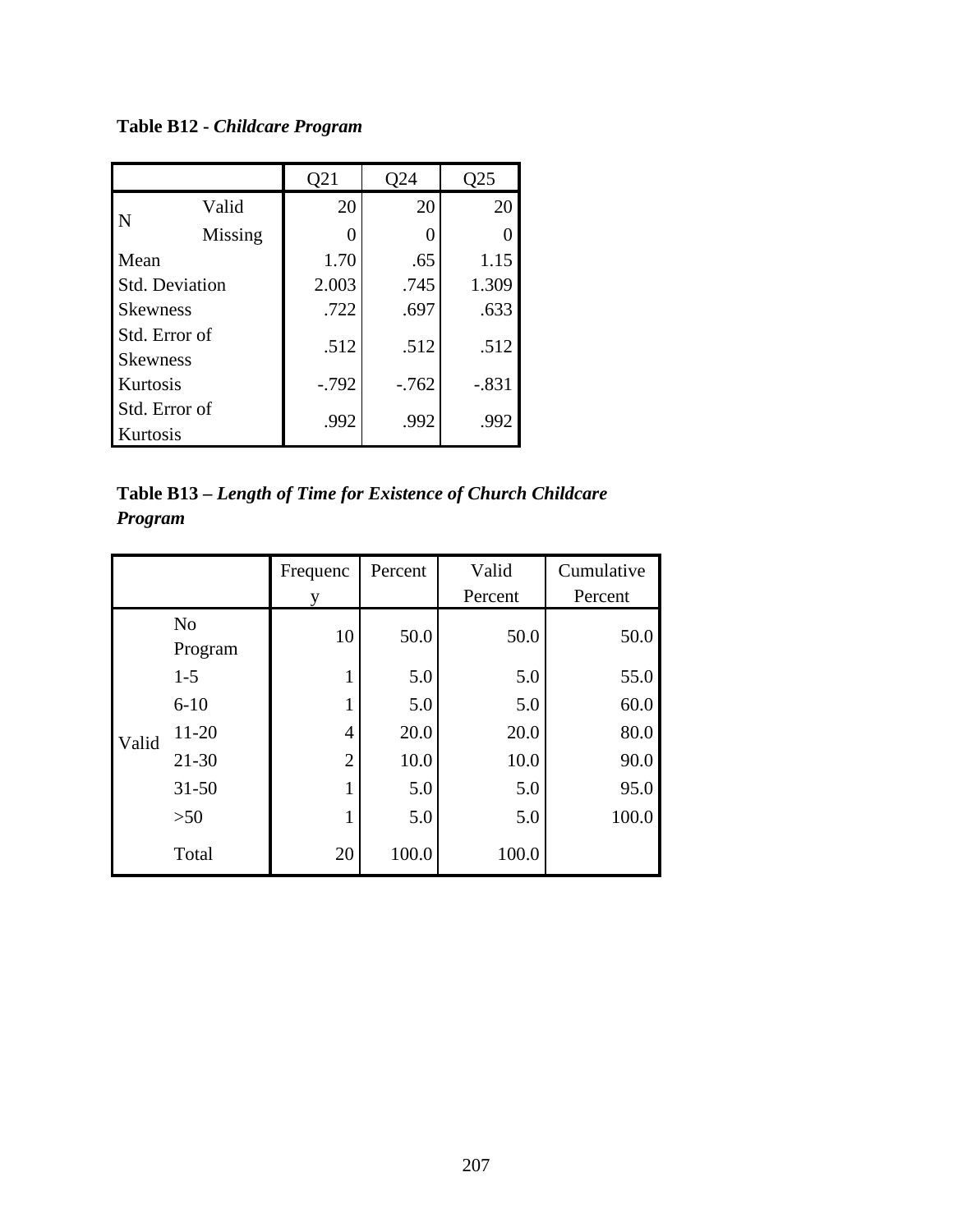**Table B14 -** *Receive Government Funding* 

|       |                           | Frequenc | Percent | Valid<br>Percent | Cumulative<br>Percent |
|-------|---------------------------|----------|---------|------------------|-----------------------|
|       | N <sub>0</sub><br>Program | 10       | 50.0    | 50.0             | 50.0                  |
| Valid | Yes                       | 7        | 35.0    | 35.0             | 85.0                  |
|       | N <sub>0</sub>            | 3        | 15.0    | 15.0             | 100.0                 |
|       | Total                     | 20       | 100.0   | 100.0            |                       |

**Table B14 -***2009 Children Served thru Childcare* 

|       |                           | Frequenc       | Percent | Valid   | Cumulative |
|-------|---------------------------|----------------|---------|---------|------------|
|       |                           |                |         | Percent | Percent    |
|       | N <sub>o</sub><br>Program | 10             | 50.0    | 50.0    | 50.0       |
|       | $1 - 50$                  | 1              | 5.0     | 5.0     | 55.0       |
| Valid | 51-100                    | 6              | 30.0    | 30.0    | 85.0       |
|       | 101-150                   | $\overline{2}$ | 10.0    | 10.0    | 95.0       |
|       | >150                      | 1              | 5.0     | 5.0     | 100.0      |
|       | Total                     | 20             | 100.0   | 100.0   |            |

## **Adult Daycare Descriptive Statistics**

**Table B15 -***Does Church Provide Adult Daycare Program*

|       |       | Frequenc | Percent | Valid   | Cumulative |
|-------|-------|----------|---------|---------|------------|
|       |       |          |         | Percent | Percent    |
|       | yes   |          | 35.0    | 35.0    | 35.0       |
| Valid | no    | 13       | 65.0    | 65.0    | 100.0      |
|       | Total | 20       | 100.0   | 100.0   |            |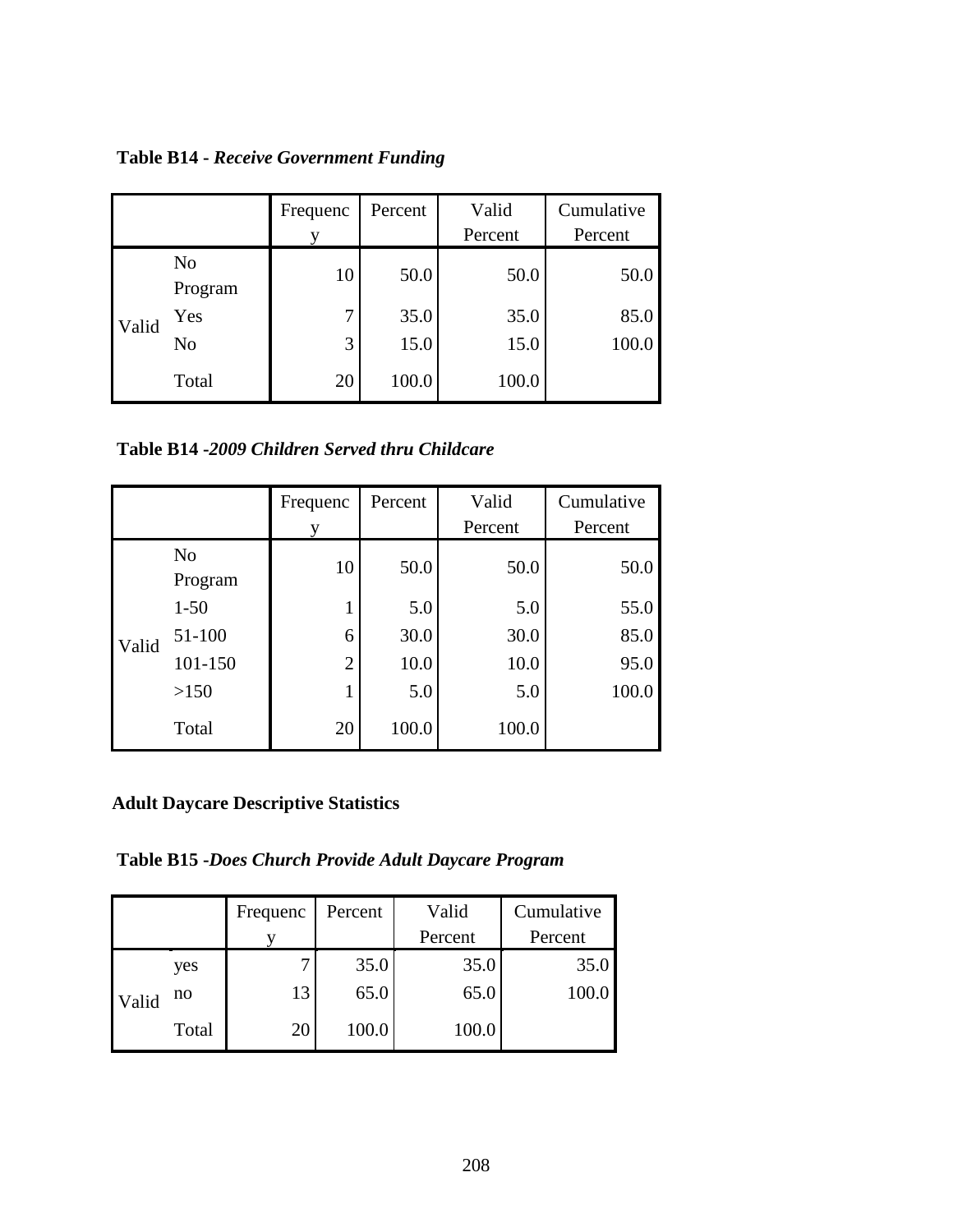**Table B16 -** *Adult Daycare Program*

|                           |                       | Q33   | Q38      | )39   |
|---------------------------|-----------------------|-------|----------|-------|
|                           | Valid                 | 20    | 20       | 20    |
| N                         | Missing               | 0     |          |       |
| Mean                      |                       | .90   | .65      | .50   |
|                           | <b>Std. Deviation</b> | 1.518 | .933     | 1.051 |
| <b>Skewness</b>           |                       | 1.690 | .808     | 2.416 |
| Std. Error of             |                       | .512  | .512     | .512  |
| <b>Skewness</b>           |                       |       |          |       |
| Kurtosis                  |                       | 1.978 | $-1.419$ | 5.996 |
| Std. Error of<br>Kurtosis |                       | .992  | .992     | .992  |

**Table B17 –** *Length of Existence of Church Adult Daycare Program* 

|       |                           | Frequenc<br>y  | Percent | Valid<br>Percent | Cumulative<br>Percent |
|-------|---------------------------|----------------|---------|------------------|-----------------------|
|       | N <sub>o</sub><br>Program | 13             | 65.0    | 65.0             | 65.0                  |
|       | $1 - 5$                   | $\overline{2}$ | 10.0    | 10.0             | 75.0                  |
|       | $6 - 10$                  | $\overline{2}$ | 10.0    | 10.0             | 85.0                  |
| Valid | $11 - 20$                 | 1              | 5.0     | 5.0              | 90.0                  |
|       | $21 - 30$                 | 1              | 5.0     | 5.0              | 95.0                  |
|       | $31 - 50$                 | $\mathbf{1}$   | 5.0     | 5.0              | 100.0                 |
|       | Total                     | 20             | 100.0   | 100.0            |                       |

**Table B18 -** *Receive Government Funding* 

|       |                           | Frequenc | Percent | Valid<br>Percent | Cumulative<br>Percent |
|-------|---------------------------|----------|---------|------------------|-----------------------|
|       | N <sub>0</sub><br>Program | 13       | 65.0    | 65.0             | 65.0                  |
| Valid | Yes                       |          | 5.0     | 5.0              | 70.0                  |
|       | No                        | 6        | 30.0    | 30.0             | 100.0                 |
|       | Total                     | 20       | 100.0   | 100.0            |                       |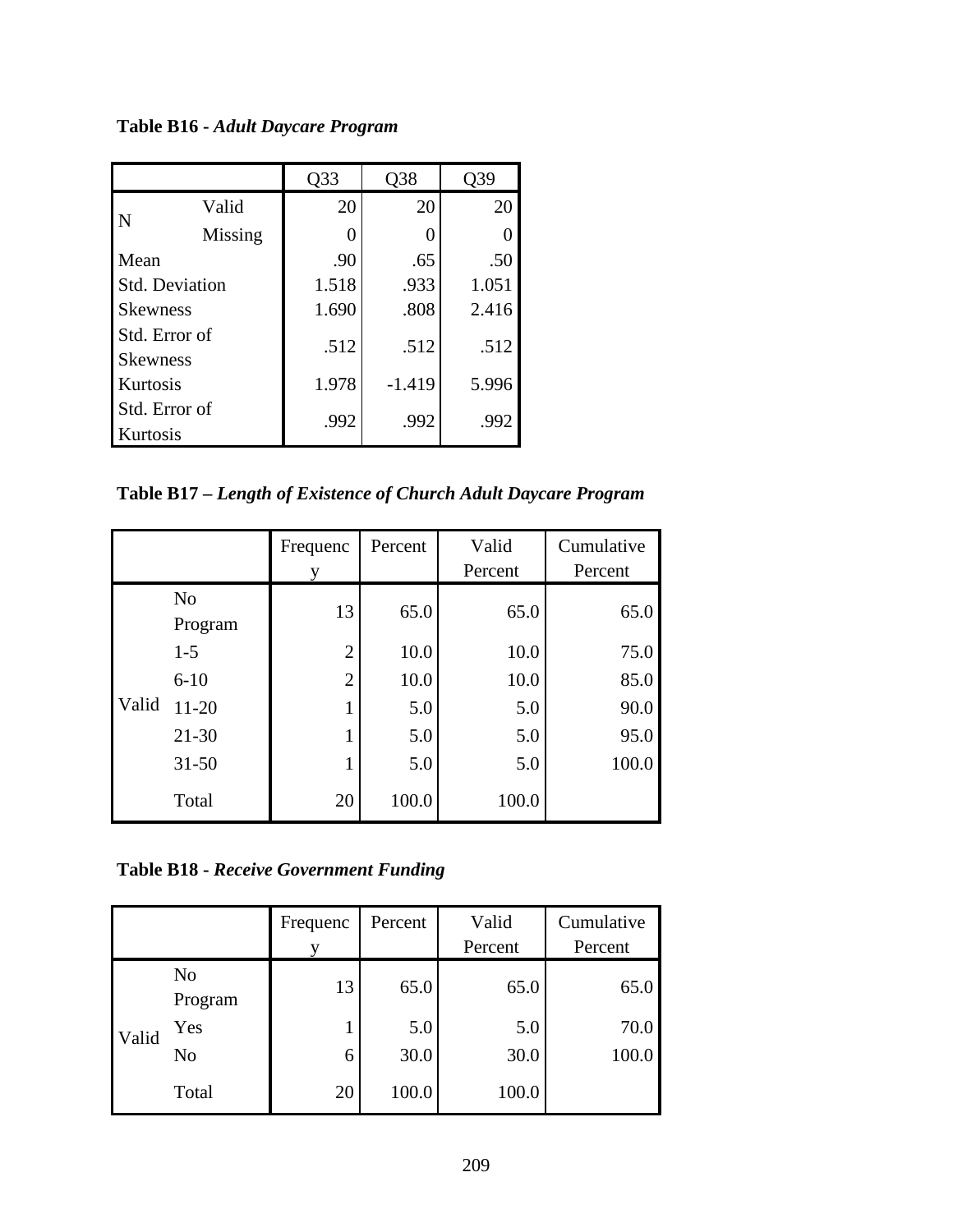|       |           | Frequenc       | Percent | Valid   | Cumulative |
|-------|-----------|----------------|---------|---------|------------|
|       |           |                |         | Percent | Percent    |
|       | No answer | 15             | 75.0    | 75.0    | 75.0       |
|       | $1 - 50$  | $\overline{2}$ | 10.0    | 10.0    | 85.0       |
| Valid | 51-100    | $\overline{2}$ | 10.0    | 10.0    | 95.0       |
|       | >200      |                | 5.0     | 5.0     | 100.0      |
|       | Total     | 20             | 100.0   | 100.0   |            |

**Table B19 -** *2009 People Served thru Adult Daycare* 

#### **Housing Descriptive Statistics**

**Table B20 -***Does Church Provide Housing Program*

|       |       | Frequenc | Percent | Valid   | Cumulative |
|-------|-------|----------|---------|---------|------------|
|       |       |          |         | Percent | Percent    |
|       | Yes   |          | 45.0    | 45.0    | 45.0       |
| Valid | No    |          | 55.0    | 55.0    | 100.0      |
|       | Total | 20       | 100.0   | 100.0   |            |

**Table B21-** *Housing Program*

|                                  |                       | Q47     | Q52      | Q53   |
|----------------------------------|-----------------------|---------|----------|-------|
|                                  | Valid                 | 20      | 20       | 20    |
| $\mathbf N$                      | Missing               |         |          |       |
| Mean                             |                       | 1.05    | .70      | .70   |
|                                  | <b>Std. Deviation</b> | 1.395   | .865     | 1.129 |
| <b>Skewness</b>                  |                       | 1.066   | .663     | 1.884 |
| Std. Error of<br><b>Skewness</b> |                       | .512    | .512     | .512  |
| Kurtosis                         |                       | $-.052$ | $-1.347$ | 3.245 |
| Std. Error of<br>Kurtosis        |                       | .992    | .992     | .992  |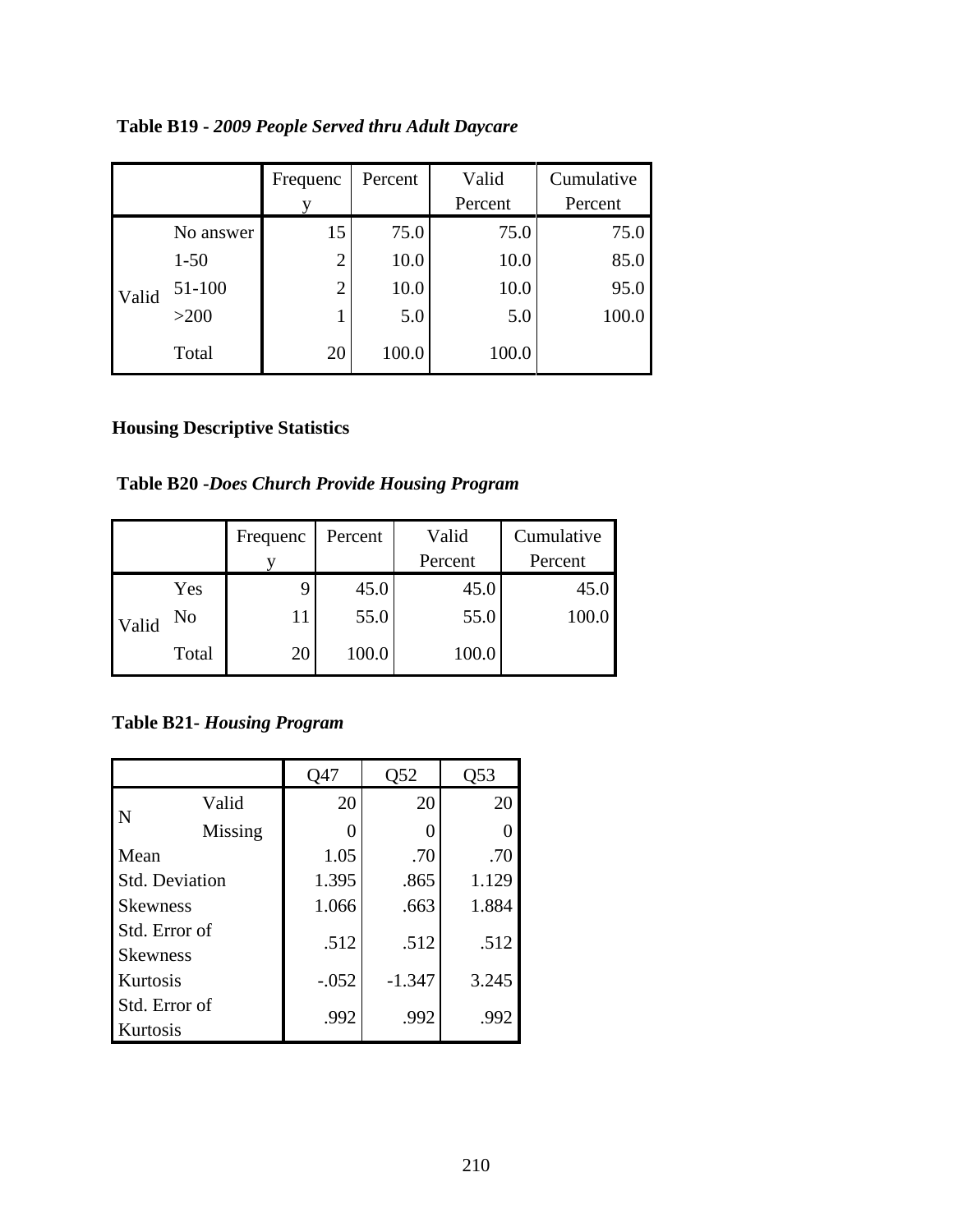|       |            | Frequency      | Percent | <b>Valid Percent</b> | Cumulative<br>Percent |
|-------|------------|----------------|---------|----------------------|-----------------------|
|       | No Program | 11             | 55.0    | 55.0                 | 55.0                  |
|       | $1 - 5$    | $\overline{2}$ | 10.0    | 10.0                 | 65.0                  |
|       | $6 - 10$   | 4              | 20.0    | 20.0                 | 85.0                  |
| Valid | 11-20      |                | 5.0     | 5.0                  | 90.0                  |
|       | $21 - 30$  | $\overline{2}$ | 10.0    | 10.0                 | 100.0                 |
|       | Total      | 20             | 100.0   | 100.0                |                       |

**Table B22-** *Length of Time in Existence of Housing Program* 

**Table B23 -** *Receive Government Funding* 

|       |            | Frequency | Percent | <b>Valid Percent</b> | Cumulative |
|-------|------------|-----------|---------|----------------------|------------|
|       |            |           |         |                      | Percent    |
|       | No Program | 11        | 55.0    | 55.0                 | 55.0       |
|       | Yes        | 4         | 20.0    | 20.0                 | 75.0       |
| Valid | No         | 5         | 25.0    | 25.0                 | 100.0      |
|       | Total      | 20        | 100.0   | 100.0                |            |

**Table B24 -** *2009 People Served by Housing* 

|       |               | Frequency | Percent | <b>Valid Percent</b> | Cumulative<br>Percent |
|-------|---------------|-----------|---------|----------------------|-----------------------|
|       |               |           |         |                      |                       |
|       | No Program    | 11        | 55.0    | 55.0                 | 55.0                  |
|       | $1 - 50$      | 6         | 30.0    | 30.0                 | 85.0                  |
|       | 51-100        |           | 5.0     | 5.0                  | 90.0                  |
| Valid | 101-200       |           | 5.0     | 5.0                  | 95.0                  |
|       | $>200$ people |           | 5.0     | 5.0                  | 100.0                 |
|       | Total         | 20        | 100.0   | 100.0                |                       |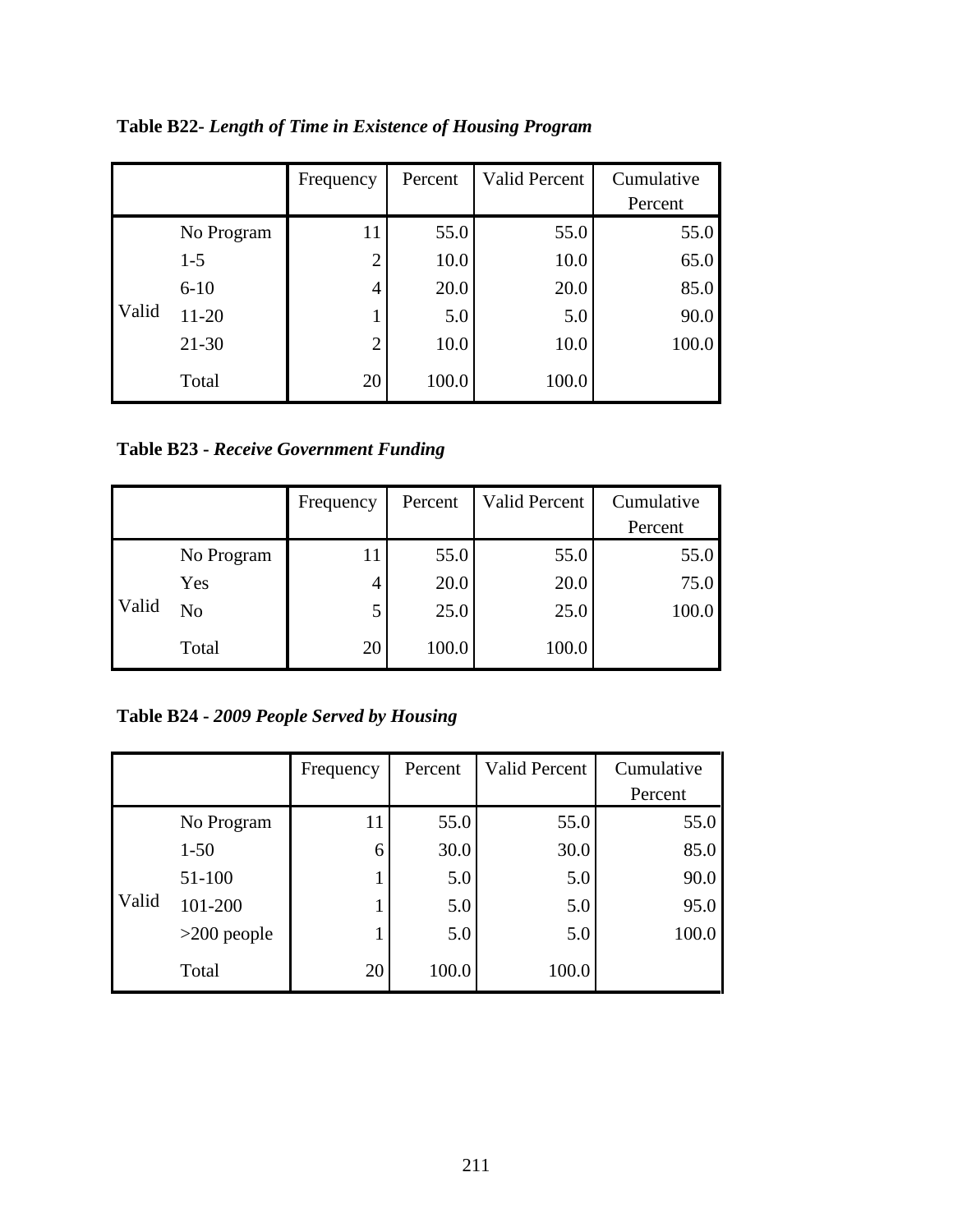# **Health Descriptive Statistics**

|       |       | Frequenc | Percent | Valid   | Cumulative |
|-------|-------|----------|---------|---------|------------|
|       |       |          |         | Percent | Percent    |
|       | yes   | 18       | 90.0    | 90.0    | 90.0       |
| Valid | No    | ◠        | 10.0    | 10.0    | 100.0      |
|       | Total | 20       | 100.0   | 100.0   |            |

**Table B25 -***Does Church Provide Health Program* 

#### **Table B26 -** *Health Program*

|                       |         | Q61     | Q66              | Q67   |
|-----------------------|---------|---------|------------------|-------|
|                       | Valid   | 20      | 20               | 20    |
| $\mathbf N$           | Missing | 0       | $\left( \right)$ |       |
| Mean                  |         | 2.45    | 1.45             | 1.15  |
| <b>Std. Deviation</b> |         | 1.356   | .759             | 1.137 |
| <b>Skewness</b>       |         | $-.094$ | $-1.017$         | 2.305 |
| Std. Error of         |         | .512    | .512             | .512  |
| <b>Skewness</b>       |         |         |                  |       |
| <b>Kurtosis</b>       |         | $-.402$ | $-.371$          | 6.800 |
| Std. Error of         |         | .992    | .992             | .992  |
| Kurtosis              |         |         |                  |       |

**Table B27 –** *Length of Time in Existence of Health Program* 

|       |                           | Frequenc       | Percent | Valid   | Cumulative |
|-------|---------------------------|----------------|---------|---------|------------|
|       |                           | y              |         | Percent | Percent    |
|       | N <sub>o</sub><br>Program | $\overline{2}$ | 10.0    | 10.0    | 10.0       |
|       | $1 - 5$                   | $\overline{2}$ | 10.0    | 10.0    | 20.0       |
|       | $6 - 10$                  | 7              | 35.0    | 35.0    | 55.0       |
| Valid | $11 - 20$                 | 4              | 20.0    | 20.0    | 75.0       |
|       | $21 - 30$                 | 4              | 20.0    | 20.0    | 95.0       |
|       | $31 - 50$                 | 1              | 5.0     | 5.0     | 100.0      |
|       | Total                     | 20             | 100.0   | 100.0   |            |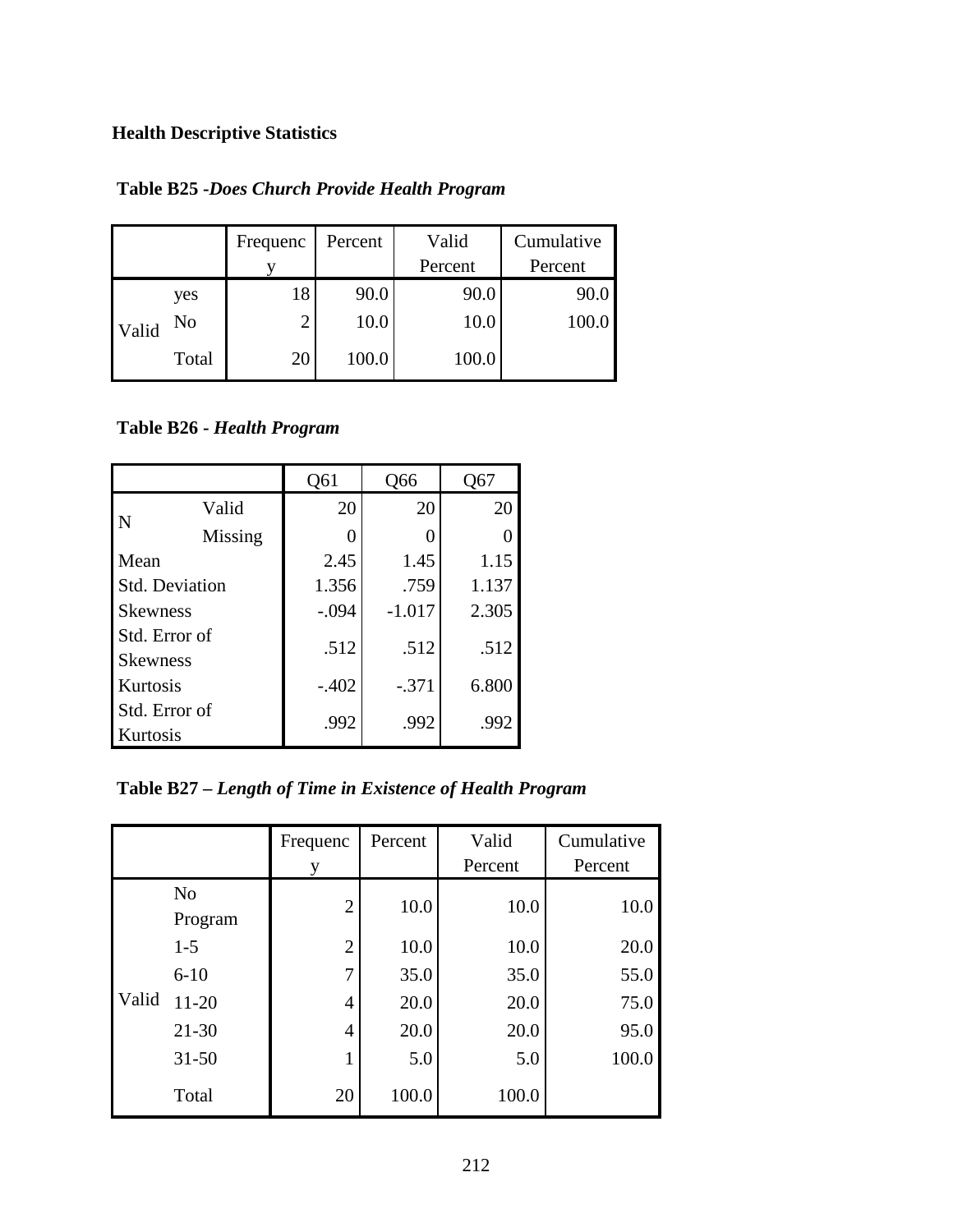**Table B28 -** *Receive Government Funding* 

|       |                                     | Frequenc<br>v | Percent      | Valid<br>Percent | Cumulative<br>Percent |
|-------|-------------------------------------|---------------|--------------|------------------|-----------------------|
|       | N <sub>o</sub><br>Prog/No<br>Answer | 3             | 15.0         | 15.0             | 15.0                  |
| Valid | Yes<br>N <sub>o</sub>               | 5<br>12       | 25.0<br>60.0 | 25.0<br>60.0     | 40.0<br>100.0         |
|       | Total                               | 20            | 100.0        | 100.0            |                       |

**Table B29 -** *2009 People Served Through Health Program* 

|       |                         | Frequenc | Percent | Valid   | Cumulative |
|-------|-------------------------|----------|---------|---------|------------|
|       |                         | V        |         | Percent | Percent    |
|       | No Program<br>or answer | 4        | 20.0    | 20.0    | 20.0       |
|       | 100-500                 | 13       | 65.0    | 65.0    | 85.0       |
|       | 501-1000                |          | 5.0     | 5.0     | 90.0       |
| Valid | 1001-2000               |          | 5.0     | 5.0     | 95.0       |
|       | >5000<br>people         |          | 5.0     | 5.0     | 100.0      |
|       | Total                   | 20       | 100.0   | 100.0   |            |

#### **Refugee Descriptive Statistics**

**Table B30 -** *Does Church Provide Refugee Program* 

|       |                           | Frequenc       | Percent | Valid<br>Percent | Cumulative<br>Percent |
|-------|---------------------------|----------------|---------|------------------|-----------------------|
|       | N <sub>o</sub><br>Program |                | 5.0     | 5.0              | 5.0                   |
| Valid | Yes                       | $\overline{2}$ | 10.0    | 10.0             | 15.0                  |
|       | No                        | 17             | 85.0    | 85.0             | 100.0                 |
|       | Total                     | 20             | 100.0   | 100.0            |                       |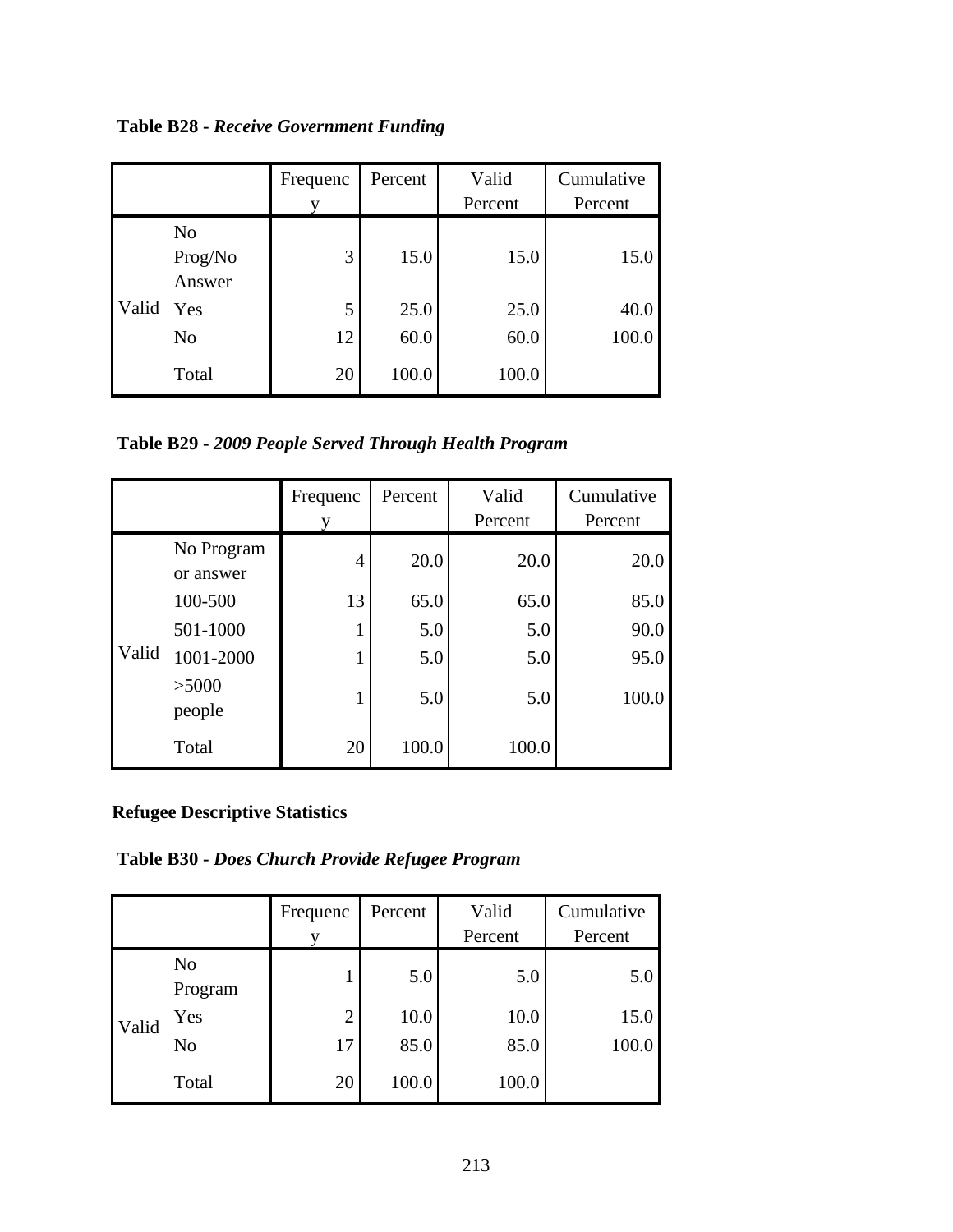|                                  |         | 175    | Q80   | Q81    |
|----------------------------------|---------|--------|-------|--------|
|                                  | Valid   | 20     | 20    | 20     |
| N                                | Missing | 0      |       |        |
| Mean                             |         | .15    | .20   | .10    |
| <b>Std. Deviation</b>            |         | .489   | .616  | .447   |
| <b>Skewness</b>                  |         | 3.436  | 2.888 | 4.472  |
| Std. Error of<br><b>Skewness</b> |         | .512   | .512  | .512   |
| Kurtosis                         |         | 11.885 | 7.037 | 20.000 |
| Std. Error of<br>Kurtosis        |         | .992   | .992  | .992   |

**Table B31 -** *Refugee Program*

**Table B32 –***Length of Time in Existence of Refugee Program* 

|       |            | Frequency | Percent | <b>Valid Percent</b> | Cumulative |
|-------|------------|-----------|---------|----------------------|------------|
|       |            |           |         |                      | Percent    |
| Valid | No Program | 18        | 90.0    | 90.0                 | 90.0       |
|       | $1-5$      |           | 5.0     | 5.0                  | 95.0       |
|       | $6 - 10$   |           | 5.0     | 5.0                  | 100.0      |
|       | Total      | 20        | 100.0   | 100.0                |            |

**Table B 33 -** *Receive Government Funding*

|       |            | Frequency | Percent | Valid Percent | Cumulative |
|-------|------------|-----------|---------|---------------|------------|
|       |            |           |         |               | Percent    |
| Valid | No Program | 18        | 90.0    | 90.0          | 90.0       |
|       | No         | ◠<br>∠    | 10.0    | 10.0          | 100.0      |
|       | Total      | 20        | 100.0   | 100.0         |            |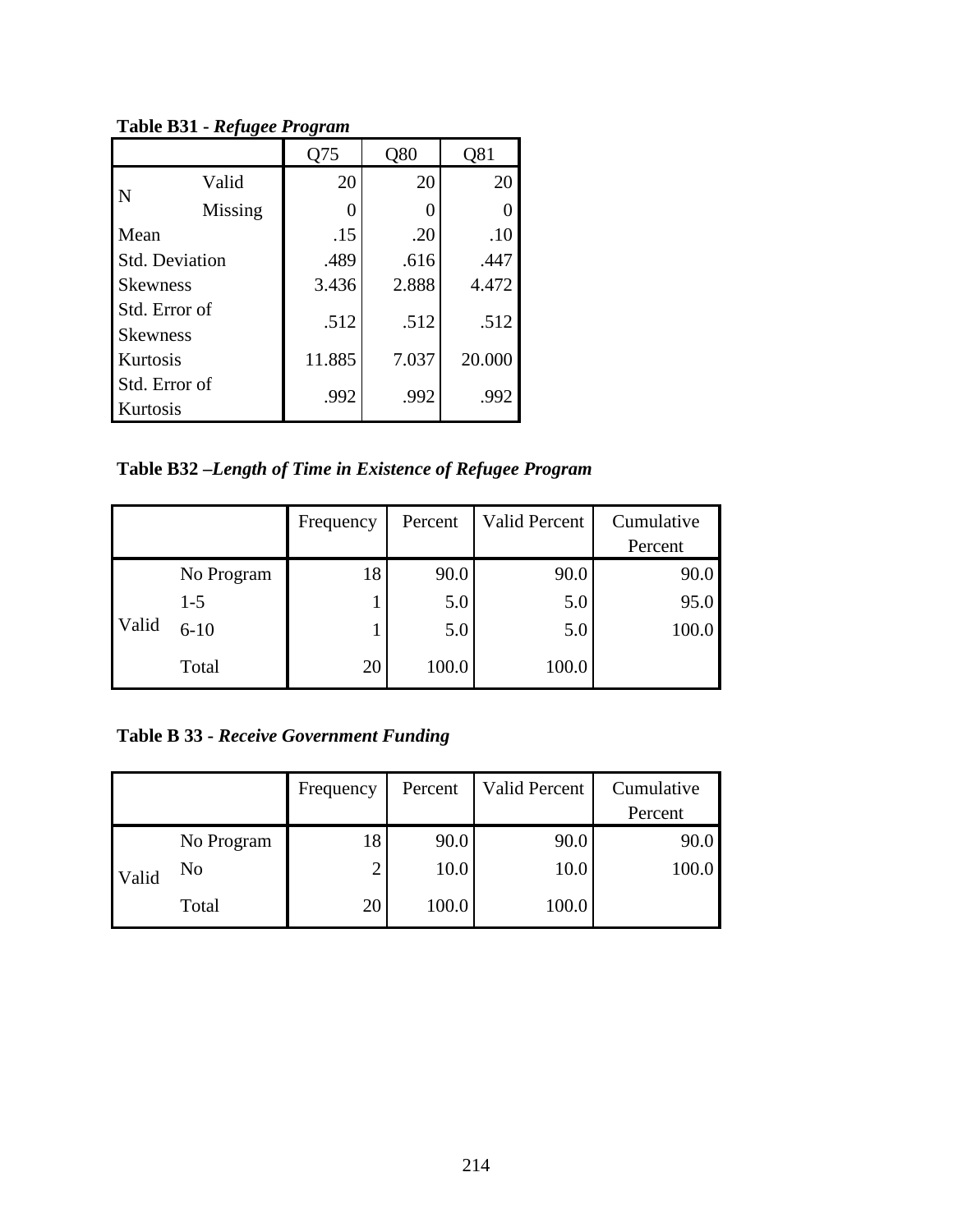| Table B34 -2009 People Served Through Refugee Program |  |  |  |
|-------------------------------------------------------|--|--|--|
|                                                       |  |  |  |

|       |            | Frequency | Percent | Valid Percent | Cumulative |
|-------|------------|-----------|---------|---------------|------------|
|       |            |           |         |               | Percent    |
| Valid | No Program | 18        | 90.0    | 90.0          | 90.0       |
|       | $1 - 50$   |           | 5.0     | 5.0           | 95.0       |
|       | 51-100     |           | 5.0     | 5.0           | 100.0      |
|       | Total      | 20        | 100.0   | 100.0         |            |

### **Family Strengthening Descriptive**

**Table B35 - Does** *Church Provide Family Strengthening Program* 

|       |                | Frequenc       | Percent | Valid   | <b>Cumulative Percent</b> |
|-------|----------------|----------------|---------|---------|---------------------------|
|       |                |                |         | Percent |                           |
|       | yes            | 18             | 90.0    | 90.0    | 90.0                      |
| Valid | N <sub>o</sub> | $\overline{2}$ | 10.0    | 10.0    | 100.0                     |
|       | Total          | 20             | 100.0   | 100.0   |                           |

**Table B36 -** *Family Strengthening*

|                                  |         | Q89     | O94      | Q95      |
|----------------------------------|---------|---------|----------|----------|
|                                  | Valid   | 20      | 20       | 20       |
| $\mathsf{I}\,\mathbf{N}$         | Missing |         | 0        |          |
| Mean                             |         | 2.60    | 1.70     | 2.05     |
| <b>Std. Deviation</b>            |         | 1.789   | .657     | 1.572    |
| <b>Skewness</b>                  |         | .493    | $-2.079$ | .090     |
| Std. Error of                    |         | .512    | .512     | .512     |
| <b>Skewness</b>                  |         |         |          |          |
| Kurtosis                         |         | $-.504$ | 3.176    | $-1.586$ |
| Std. Error of<br><b>Kurtosis</b> |         | .992    | .992     | .992     |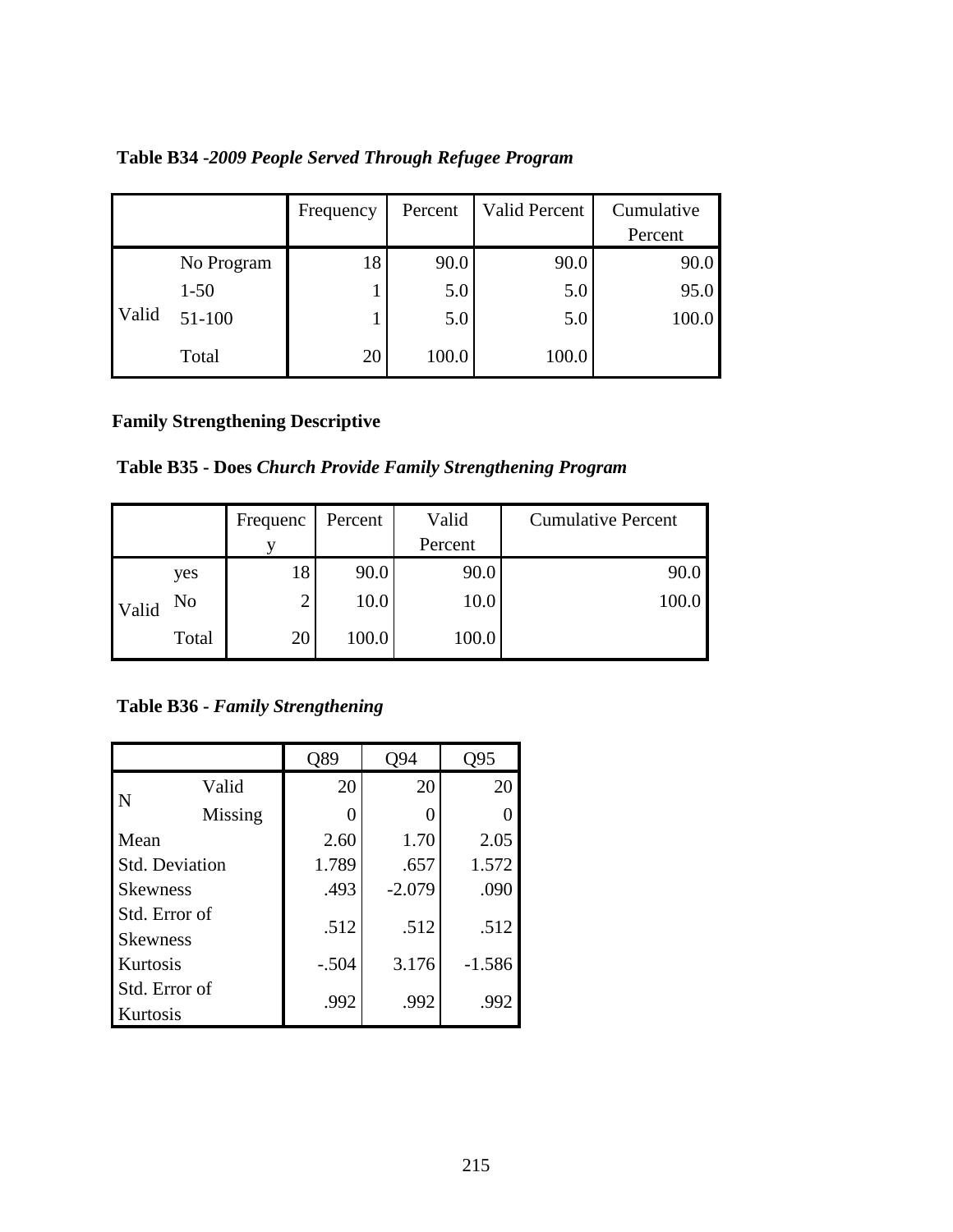|       |                | Frequenc       | Percent | Valid<br>Percent | Cumulative<br>Percent |
|-------|----------------|----------------|---------|------------------|-----------------------|
|       |                | y              |         |                  |                       |
|       | N <sub>o</sub> | $\overline{2}$ | 10.0    | 10.0             | 10.0                  |
|       | Program        |                |         |                  |                       |
|       | $1 - 5$        | $\overline{4}$ | 20.0    | 20.0             | 30.0                  |
|       | $6 - 10$       | 5              | 25.0    | 25.0             | 55.0                  |
| Valid | $11 - 20$      | 3              | 15.0    | 15.0             | 70.0                  |
|       | $21 - 30$      | 3              | 15.0    | 15.0             | 85.0                  |
|       | $31 - 50$      | 1              | 5.0     | 5.0              | 90.0                  |
|       | $>50$ years    | $\overline{2}$ | 10.0    | 10.0             | 100.0                 |
|       | Total          | 20             | 100.0   | 100.0            |                       |

**Table B37 –** *Length of Time in Existence of Family Strengthening Program* 

**Table B38 -** *Receive Government Funding*

|       |                           | Frequenc<br>v  | Percent | Valid<br>Percent | Cumulative<br>Percent |
|-------|---------------------------|----------------|---------|------------------|-----------------------|
|       | N <sub>o</sub><br>Program | $\overline{2}$ | 10.0    | 10.0             | 10.0                  |
| Valid | Yes                       | $\overline{2}$ | 10.0    | 10.0             | 20.0                  |
|       | N <sub>o</sub>            | 16             | 80.0    | 80.0             | 100.0                 |
|       | Total                     | 20             | 100.0   | 100.0            |                       |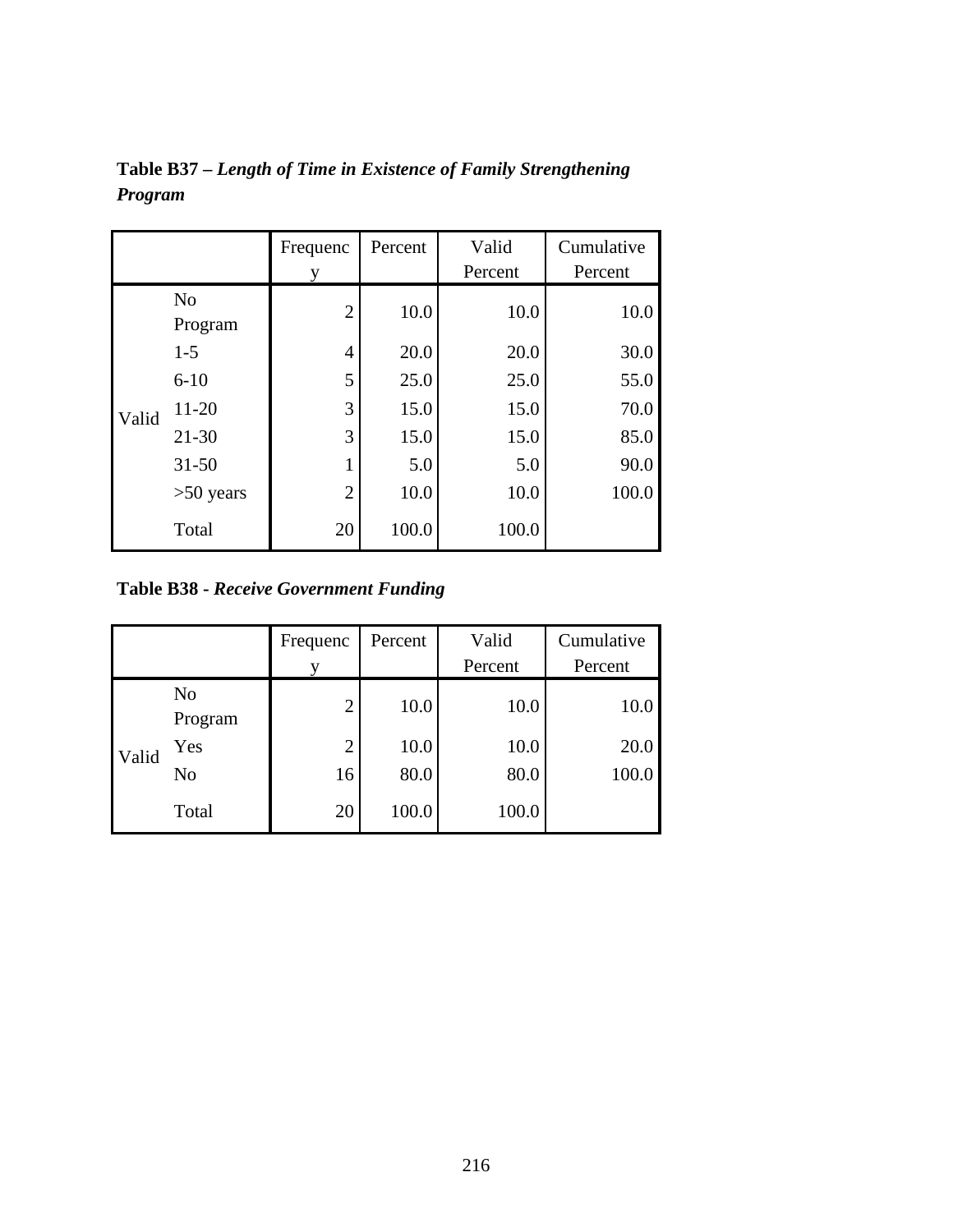|       |                       | Frequenc       | Percent | Valid   | Cumulative |
|-------|-----------------------|----------------|---------|---------|------------|
|       |                       |                |         | Percent | Percent    |
|       | No Prog or<br>no data | 4              | 20.0    | 20.0    | 20.0       |
|       | $1 - 100$             | 5              | 25.0    | 25.0    | 45.0       |
| Valid | 101-200               | 3              | 15.0    | 15.0    | 60.0       |
|       | 201-350               | $\overline{2}$ | 10.0    | 10.0    | 70.0       |
|       | >350                  | 6              | 30.0    | 30.0    | 100.0      |
|       | Total                 | 20             | 100.0   | 100.0   |            |

**Table B39 -** *People Served Through Family Strengthening Program* 

### **Other Program Services Descriptive Statistics**

**Table B40 -** *Does Church Provide Other Services* 

|       |       | Frequenc | Percent | Valid   | Cumulative |
|-------|-------|----------|---------|---------|------------|
|       |       |          |         | Percent | Percent    |
| Valid | yes   |          | 55.0    | 55.0    | 55.0       |
|       | No    | 9        | 45.0    | 45.0    | 100.0      |
|       | Total | 20       | 100.0   | 100.0   |            |

**Table B41 -** *Other Program Services* 

|                       |         | Q108     | Q109    |
|-----------------------|---------|----------|---------|
|                       | Valid   | 20       | 20      |
| N                     | Missing |          |         |
| Mean                  |         | 1.10     | 1.0500  |
| <b>Std. Deviation</b> |         | 1.021    | 1.43178 |
| <b>Skewness</b>       |         | $-.218$  | 1.338   |
| Std. Error of         |         | .512     | .512    |
| <b>Skewness</b>       |         |          |         |
| Kurtosis              |         | $-2.183$ | .603    |
| Std. Error of         |         | .992     | .992    |
| Kurtosis              |         |          |         |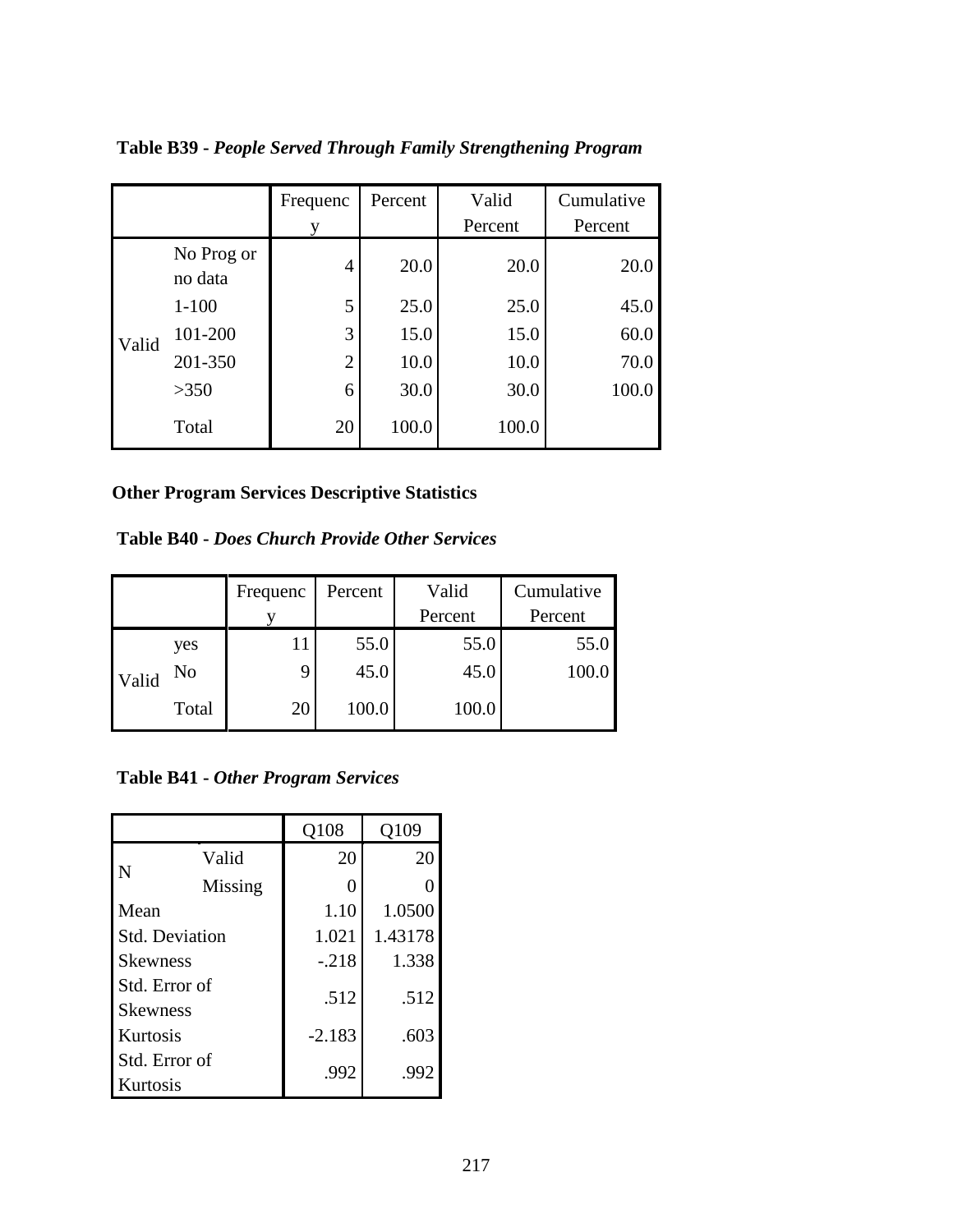**Table B42 -** *Receive Government Funding*

|       |                | Frequenc | Percent | Valid   | Cumulative |
|-------|----------------|----------|---------|---------|------------|
|       |                |          |         | Percent | Percent    |
|       | No<br>Program  | 9        | 45.0    | 45.0    | 45.0       |
| Valid | N <sub>0</sub> | 11       | 55.0    | 55.0    | 100.0      |
|       | Total          | 20       | 100.0   | 100.0   |            |

**Table B43 -** *2009 People Served Through Other Program Services* 

|       |                | Frequenc       | Percent | Valid   | Cumulative |
|-------|----------------|----------------|---------|---------|------------|
|       |                | V              |         | Percent | Percent    |
|       | No Program     | 10             | 50.0    | 50.0    | 50.0       |
|       | $1 - 100$      | 5              | 25.0    | 25.0    | 75.0       |
|       | 101-200        | $\overline{2}$ | 10.0    | 10.0    | 85.0       |
| Valid | >350<br>people | 3              | 15.0    | 15.0    | 100.0      |
|       | Total          | 20             | 100.0   | 100.0   |            |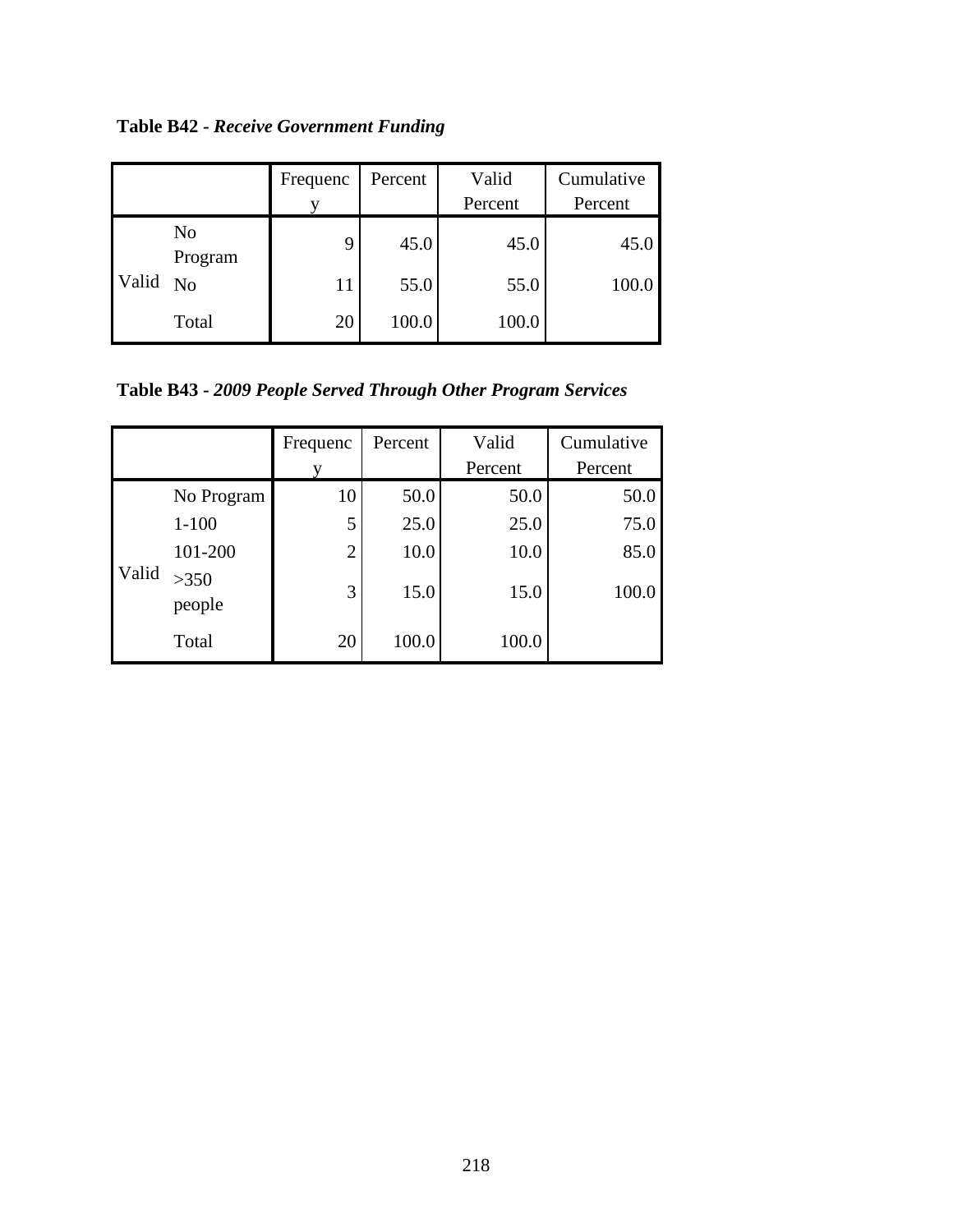# **Correlations**

|                   |                            | 2009 People<br>Served | Receive<br>Govt.<br>Funding | Age of<br>Income<br>Support<br>Program |
|-------------------|----------------------------|-----------------------|-----------------------------|----------------------------------------|
| 2009              | <b>Pearson Correlation</b> |                       | .323                        | .339                                   |
| People            | Sig. (2-tailed)            |                       | .165                        | .143                                   |
| Served            | $\mathbf N$                | 20                    | 20                          | 20                                     |
| Receive           | <b>Pearson Correlation</b> | .323                  |                             | $\ast\ast$<br>$.570^{^{\circ}}$        |
| Govt.             | Sig. (2-tailed)            | .165                  |                             | .009                                   |
| Funding           | N                          | 20                    | 20                          | 20                                     |
| Age of            | <b>Pearson Correlation</b> | .339                  | $.570***$                   |                                        |
| Income<br>Support | Sig. (2-tailed)            | .143                  | .009                        |                                        |
| Program           | N                          | 20                    | 20                          | 20                                     |

#### **Table B44** *- Income Support Correlations*

\*\*. Correlation is significant at the 0.01 level (2-tailed).

# **Table B45 -** *Adult Day Care Correlations*

|                   |                            | Age of            | Receive Govt. | 2009 People |
|-------------------|----------------------------|-------------------|---------------|-------------|
|                   |                            | Program           | Funding       | Served      |
|                   | <b>Pearson Correlation</b> |                   | $.828*$       | $.791*$     |
| Age of<br>Program | Sig. (2-tailed)            |                   | .000          | .000        |
|                   | N                          | 20                | 20            | 20          |
| Receive           | <b>Pearson Correlation</b> | $.828*$           |               | .671        |
| Govt.             | Sig. (2-tailed)            | .000              |               | .001        |
| Funding           | N                          | 20                | 20            | 20          |
| 2009              | <b>Pearson Correlation</b> | .791 <sup>°</sup> | .671          |             |
| People            | Sig. (2-tailed)            | .000              | .001          |             |
| Served            | N                          | 20                | 20            | 20          |

\*Correlation is significant at the 0.01 level (2-tailed).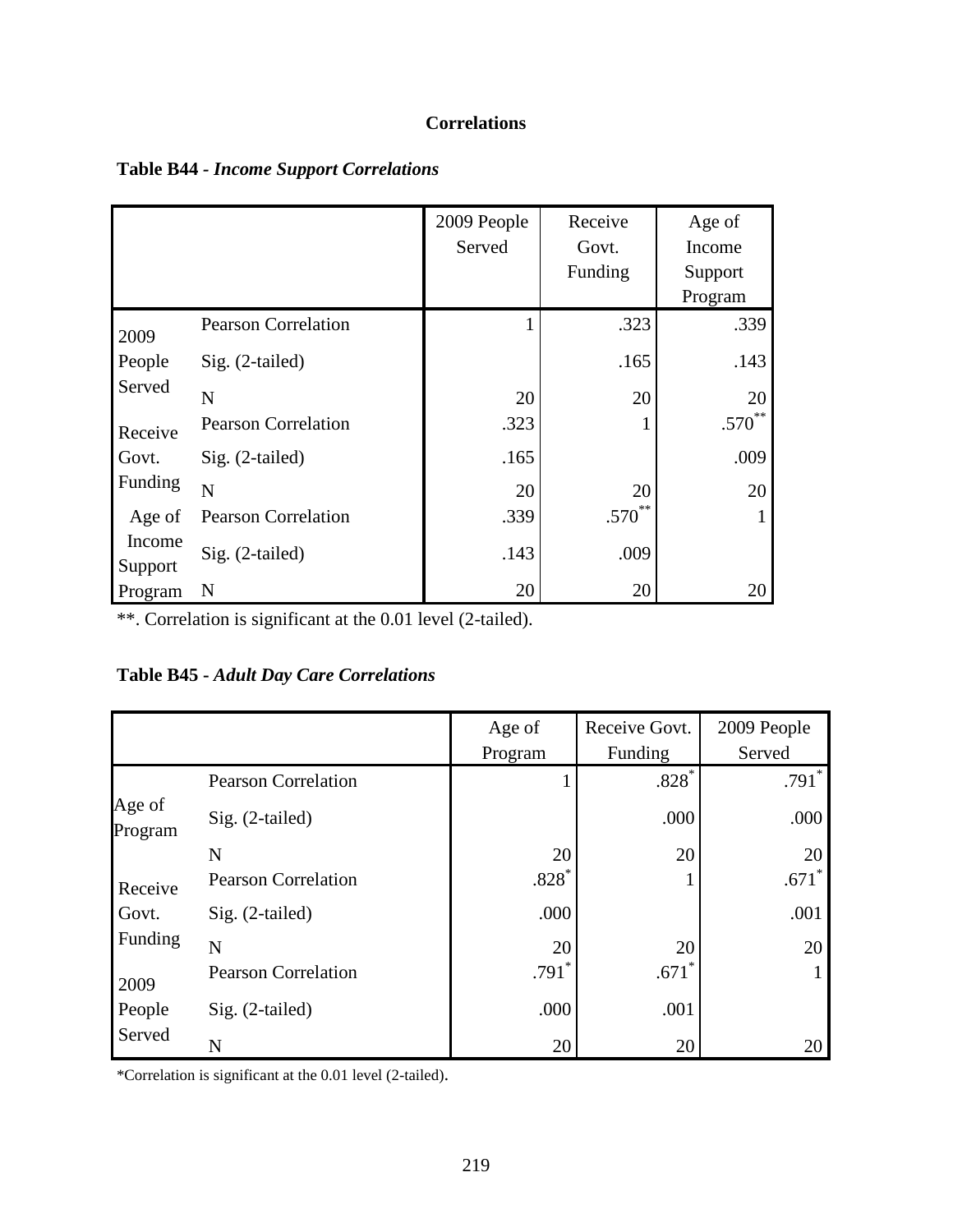# **Table B46 -** *Childcare Correlations*

|           |                            | Age of<br>Childcare | Receive Govt.<br>Funding | 2009 People<br>Served |
|-----------|----------------------------|---------------------|--------------------------|-----------------------|
|           |                            | Program             |                          |                       |
| Age of    | <b>Pearson Correlation</b> |                     | $.667*$                  | $.781*$               |
| Childcare | Sig. (2-tailed)            |                     | .001                     | .000                  |
| Program   | N                          | 20                  | 20                       | 20                    |
| Receive   | <b>Pearson Correlation</b> | .667                |                          | $.758*$               |
| Govt.     | Sig. (2-tailed)            | .001                |                          | .000                  |
| Funding   | N                          | 20                  | 20                       | 20                    |
| 2009      | <b>Pearson Correlation</b> | $.781*$             | $.758*$                  | 1                     |
| People    | Sig. (2-tailed)            | .000                | .000                     |                       |
| Served    | N                          | 20                  | 20                       | 20                    |

\*\* Correlation is significant at the 0.01 level (2-tailed).

| <b>Table B47 - Housing Correlations</b> |  |
|-----------------------------------------|--|
|-----------------------------------------|--|

|         |                            | Age of Housing<br>Program | Receive Govt.<br>Funding | 2009 People<br>Served |
|---------|----------------------------|---------------------------|--------------------------|-----------------------|
|         |                            |                           |                          |                       |
| Age of  | <b>Pearson Correlation</b> |                           | $.755*$                  | $.717*$               |
| Housing | $Sig. (2-tailed)$          |                           | .000                     | .000                  |
| Program | N                          | 20                        | 20                       | 20                    |
|         | <b>Pearson Correlation</b> | $.755$ <sup>*</sup>       |                          | $.735*$               |
| Receive |                            |                           |                          |                       |
| Govt.   | Sig. (2-tailed)            | .000                      |                          | .000                  |
| Funding | N                          | 20                        | 20                       | 20                    |
| 2009    | <b>Pearson Correlation</b> | $.717*$                   | $.735*$                  |                       |
| People  | $Sig. (2-tailed)$          | .000                      | .000                     |                       |
| Served  | N                          | 20                        | 20                       | 20                    |

\* Correlation is significant at the 0.01 level (2-tailed).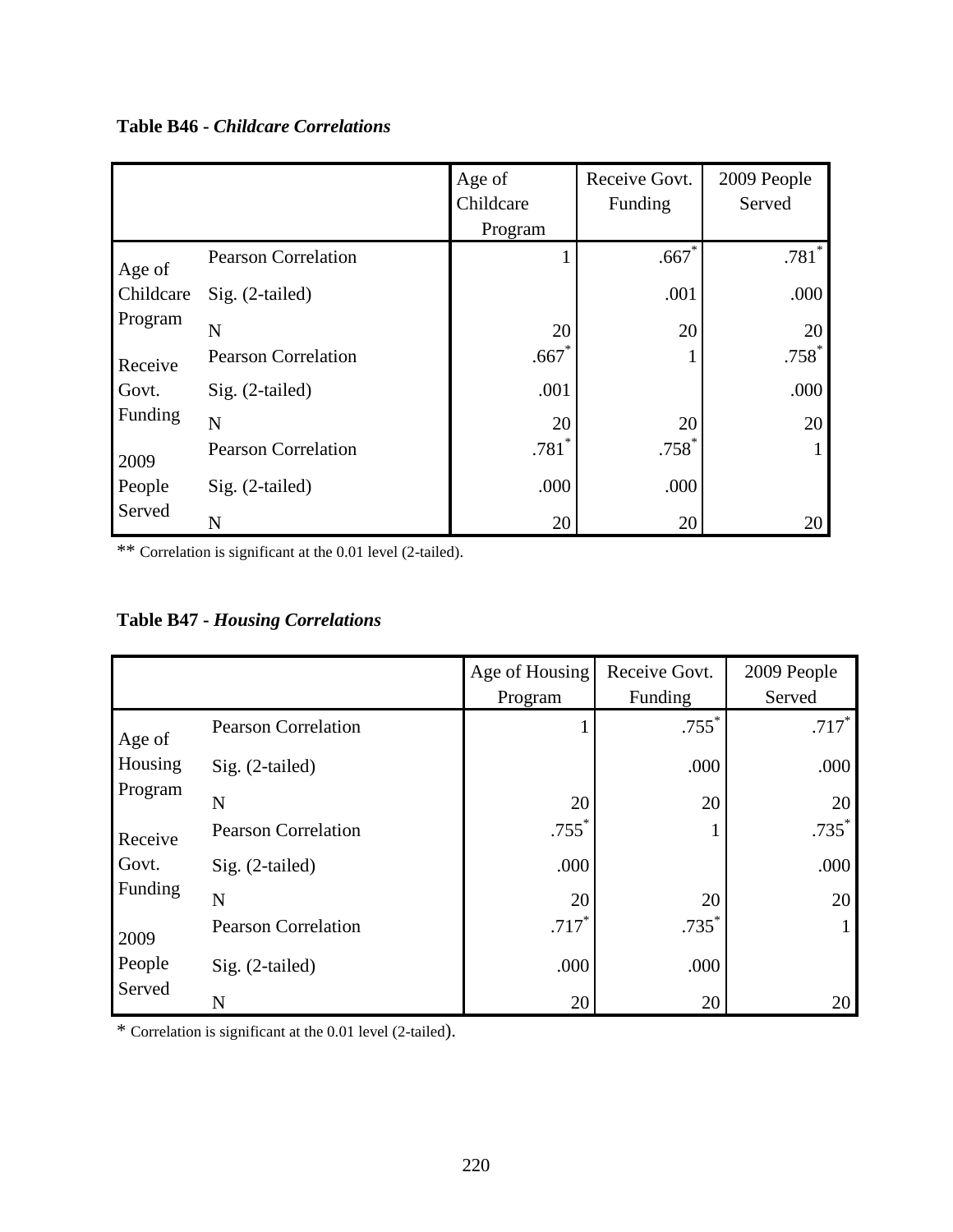|                   |                            | Age of Program | Receive Govt. | 2009 People |
|-------------------|----------------------------|----------------|---------------|-------------|
|                   |                            |                | Funding       | Served      |
|                   | <b>Pearson Correlation</b> |                | $.509*$       | $-.012$     |
| Age of<br>Program | Sig. (2-tailed)            |                | .022          | .960        |
|                   | N                          | 20             | 20            | 20          |
| Receive           | <b>Pearson Correlation</b> | $.509*$        |               | $-.021$     |
| Govt.             | Sig. (2-tailed)            | .022           |               | .929        |
| Funding           | N                          | 20             | 20            | 20          |
| 2009              | <b>Pearson Correlation</b> | $-0.012$       | $-.021$       |             |
| People            | Sig. (2-tailed)            | .960           | .929          |             |
| Served            | N                          | 20             | 20            | 20          |

*\**Correlation is significant at the 0.05 level (2-tailed)*.* 

| <b>Table B49 - Refugee Correlations</b> |  |
|-----------------------------------------|--|
|-----------------------------------------|--|

|                   |                            | Age of<br>Program | Receive Govt<br>Funding | 2009 People<br>Served Thru<br>Program |
|-------------------|----------------------------|-------------------|-------------------------|---------------------------------------|
|                   | <b>Pearson Correlation</b> |                   | $.943*$                 | $.780^{*}$                            |
| Age of<br>Program | Sig. (2-tailed)            |                   | .000                    | .000                                  |
|                   | N                          | 20                | 20                      | 20                                    |
| Receive           | <b>Pearson Correlation</b> | $.943*$           |                         | $.943*$                               |
| Govt              | Sig. (2-tailed)            | .000              |                         | .000                                  |
| Funding           | N                          | 20                | 20                      | 20                                    |
| 2009              | <b>Pearson Correlation</b> | .780 <sup>°</sup> | $.943$ <sup>*</sup>     | 1                                     |
| People<br>Served  | Sig. (2-tailed)            | .000              | .000                    |                                       |
| Thru<br>Program   | N                          | 20                | 20                      | 20                                    |

\* Correlation is significant at the 0.01 level (2-tailed).

Significantly positive relationship .001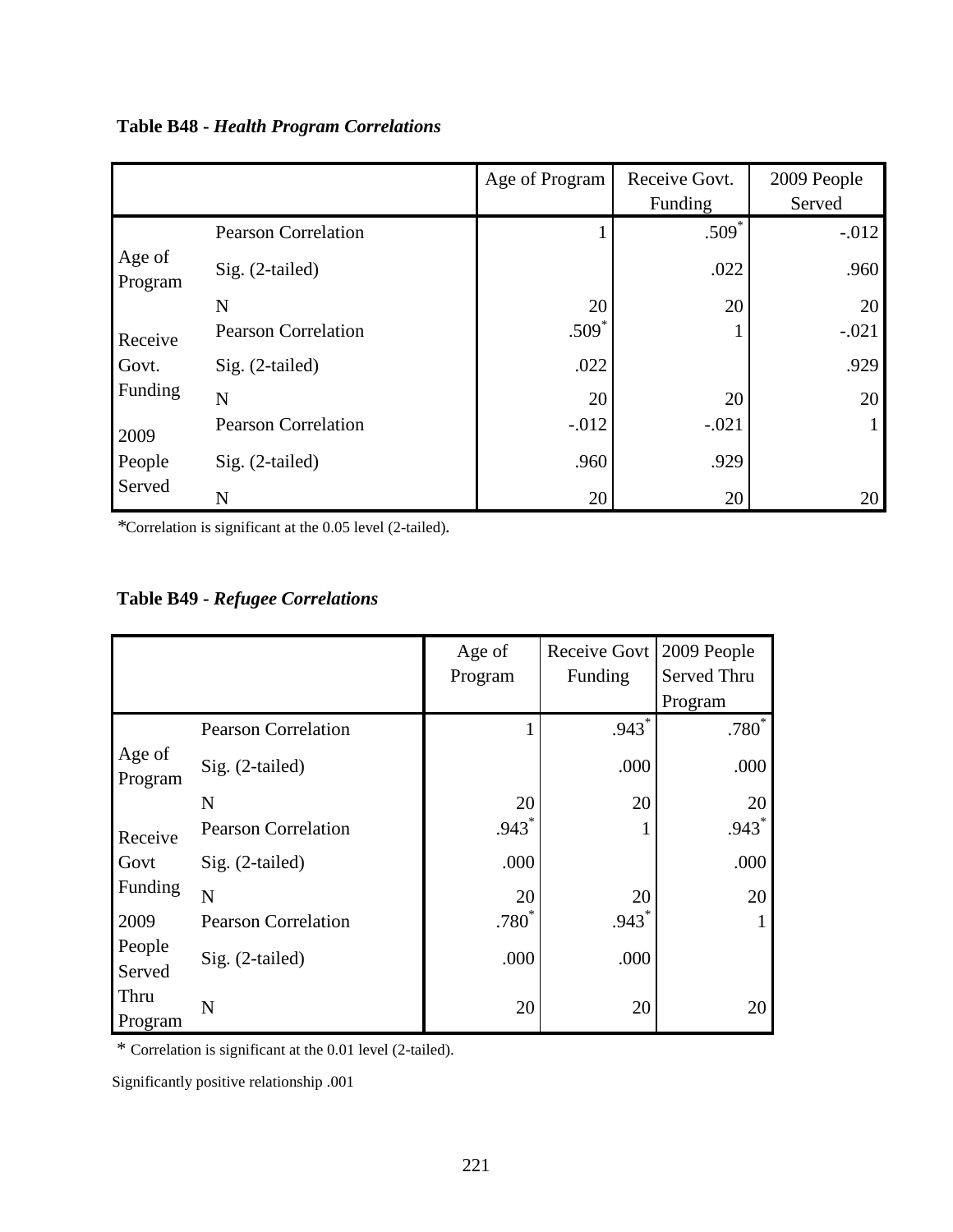|                   |                            | Age of<br>Program | Receive Govt.<br>Funding | 2009 People<br>Served Thru<br>Program |
|-------------------|----------------------------|-------------------|--------------------------|---------------------------------------|
|                   | <b>Pearson Correlation</b> |                   | .430                     | .401                                  |
| Age of<br>Program | Sig. (2-tailed)            |                   | .058                     | .080                                  |
|                   | N                          | 20                | 20                       | 20                                    |
| Receive           | <b>Pearson Correlation</b> | .430              |                          | .219                                  |
| Govt.             | Sig. (2-tailed)            | .058              |                          | .353                                  |
| Funding           | N                          | 20                | 20                       | 20                                    |
| 2009              | <b>Pearson Correlation</b> | .401              | .219                     |                                       |
| People<br>Served  | Sig. (2-tailed)            | .080              | .353                     |                                       |
| Thru<br>Program   | N                          | 20                | 20                       | 20                                    |

**Table B50 -** *Family Strengthening Correlations* 

**Table B51 -** *Other Services Provided Correlations* 

|                      |                            | Receive Govt.<br>Funding or not | 2009 People<br>Served Thru Other<br>Program |
|----------------------|----------------------------|---------------------------------|---------------------------------------------|
| Receive              | <b>Pearson Correlation</b> |                                 | $.681*$                                     |
| Govt.<br>Funding or  | $Sig. (2-tailed)$          |                                 | .001                                        |
| not                  | N                          | 20                              | 20                                          |
| 2009 People          | <b>Pearson Correlation</b> | .681                            |                                             |
| Served Thru<br>Other | Sig. (2-tailed)            | .001                            |                                             |
| Program              | N                          | 20                              | 20                                          |

\*Correlation is significant at the 0.01 level (2-tailed).